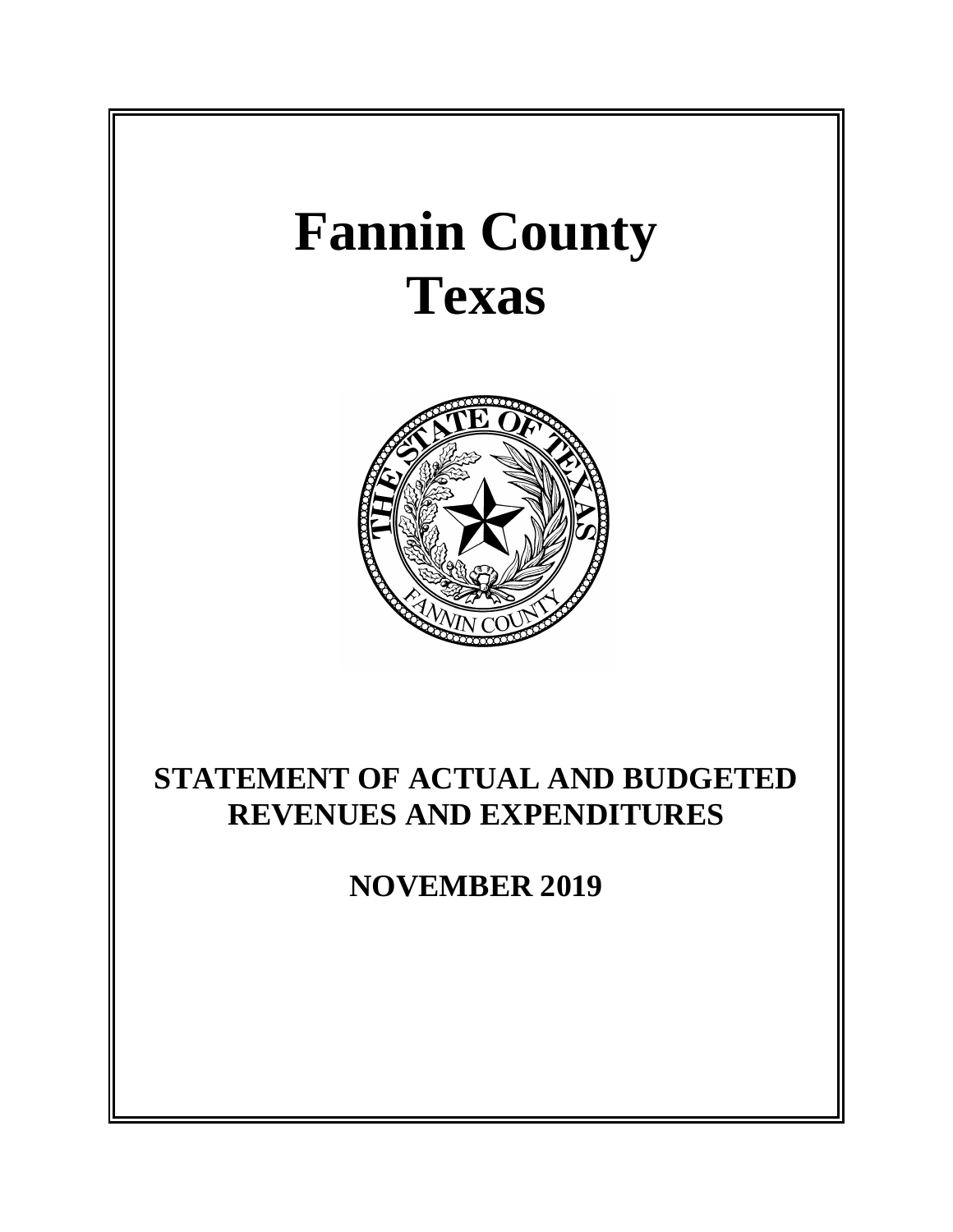|      | 12-03-2019**BUDGET ANALYSIS USAGE REPORT ** ASSET LIABILITY INCOME & EXPENSE<br>TIME: 07:11 AM - EFFECTIVE MONTH: 11 - FOR MONTH ENDING 11-30-19 |          |         |            |                                                                                 |                                    | PAGE<br>1<br>PREPARER: 0004        |
|------|--------------------------------------------------------------------------------------------------------------------------------------------------|----------|---------|------------|---------------------------------------------------------------------------------|------------------------------------|------------------------------------|
| ACT  | NUM ACCOUNT-TITLE                                                                                                                                | ORIGINAL | AMENDED | ENCUMBERED | ACTIVITY<br>BUDGET-AMOUNT BUDGET-AMOUNT YEAR-TO-DATE YEAR-TO-DATE MONTH-TO-DATE | ACTIVITY                           | <b>CURRENT USED</b><br>BALANCE PCT |
|      | REPORTING FUND: 0010 GENERAL FUND                                                                                                                |          |         |            |                                                                                 |                                    | EFFECTIVE MONTH - 11               |
|      | 0100 PAYROLL                                                                                                                                     |          |         |            |                                                                                 |                                    |                                    |
|      | 0100 PAYROLL                                                                                                                                     |          |         |            |                                                                                 |                                    | $964.95 - 984.24 - 151.93 -$       |
|      | ---- -------<br>PAYROLL                                                                                                                          |          |         |            | $964.95 -$                                                                      | -----------<br>984.24-             | 151.93-                            |
|      | 0103 CASH                                                                                                                                        |          |         |            |                                                                                 |                                    |                                    |
|      | 0100 GENERAL-COMBINED FUNDS CHECKING                                                                                                             |          |         |            |                                                                                 | 595,523.74 908,724.08 988,255.90   |                                    |
|      | 0110 BUSINESS MONEY FUND ACCOUNT                                                                                                                 |          |         |            |                                                                                 | 997,709.79- 199,575.28- 23,898.69  |                                    |
|      | 0175 TEXPOOL                                                                                                                                     |          |         |            |                                                                                 | 892,040.60-898,072.36-2,499,999.80 |                                    |
|      | CASH                                                                                                                                             |          |         |            | 1, 294, 226.65 - 188, 923.56 - 3, 512, 154.39                                   |                                    |                                    |
|      | 0104 PETTY CASH                                                                                                                                  |          |         |            |                                                                                 |                                    |                                    |
|      | 0560 SHERIFF PETTY CASH                                                                                                                          |          |         |            | 0.00                                                                            | 0.00                               | 200.00                             |
|      | PETTY CASH                                                                                                                                       |          |         |            | 0.00                                                                            | 0.00                               | 200.00                             |
|      | 0105 CHANGE FUND                                                                                                                                 |          |         |            |                                                                                 |                                    |                                    |
|      |                                                                                                                                                  |          |         |            |                                                                                 |                                    |                                    |
|      | 0003 COUNTY CLERK CHANGE FUND                                                                                                                    |          |         |            | 0.00                                                                            | 0.00                               | 100.00                             |
|      | 0075 CO. ATTORNEY CHANGE FUND                                                                                                                    |          |         |            | 0.00                                                                            | 0.00                               | 0.00                               |
|      | 0115 JURY CASH ON HAND                                                                                                                           |          |         |            | 0.00                                                                            | 0.00                               | 1,000.00                           |
|      | 0450 DISTRICT CLK. CHANGE FUND                                                                                                                   |          |         |            | 0.00                                                                            | 0.00                               | 50.00                              |
|      | 0455 JP#1 CASH ON HAND                                                                                                                           |          |         |            | 0.00                                                                            | 0.00                               | 100.00                             |
|      | 0457 JP#3 CASH ON HAND                                                                                                                           |          |         |            | 0.00                                                                            | 0.00                               | 100.00                             |
|      | 0499 TAX ASSESSOR CHANGE FUND                                                                                                                    |          |         |            | 0.00                                                                            | 0.00                               | 1,400.00                           |
|      | CHANGE FUND                                                                                                                                      |          |         |            | 0.00                                                                            | 0.00                               | 2,750.00                           |
|      | 0120 RECEIVABLES                                                                                                                                 |          |         |            |                                                                                 |                                    |                                    |
|      | 0305 FINES RECEIVABLE                                                                                                                            |          |         |            | 0.00                                                                            | 0.00                               | 6,459,373.14                       |
|      | 0306 ALLOWANCE FOR UNCOLLECTIBLES                                                                                                                |          |         |            | 0.00                                                                            | 0.00                               | 1,861,839.03-                      |
|      | 0307 ALOWANCE FOR UNCOLLECTIBLES HOSPIT                                                                                                          |          |         |            | 0.00                                                                            | 0.00                               | 100,000.00-                        |
|      | 0311 TAXES RECEIVABLE                                                                                                                            |          |         |            | 0.00                                                                            | 0.00                               | 650, 315.52                        |
|      | 0312 DUE FROM OTHER GOVERNMENTS                                                                                                                  |          |         |            | 0.00                                                                            | 0.00                               | 161,132.87                         |
|      | 0313 DUE FROM OTHER FUNDS                                                                                                                        |          |         |            | 0.00                                                                            | 0.00                               | 65,602.51                          |
| ---- | 0314 ACCOUNTS RECEIVABLE                                                                                                                         |          |         |            | 0.00                                                                            | 0.00<br>$- - - - -$                | 108,835.30<br>-------------        |
|      | RECEIVABLES                                                                                                                                      |          |         |            | 0.00                                                                            | 0.00                               | 5,483,420.31                       |
|      | 0133 ADVANCE TO FUND                                                                                                                             |          |         |            |                                                                                 |                                    |                                    |
|      | 0089 DUE FROM T.J.P.C.                                                                                                                           |          |         |            | 0.00                                                                            | 0.00                               | 0.00                               |
|      | ADVANCE TO FUND                                                                                                                                  |          |         |            | 0.00                                                                            | 0.00                               | 0.00                               |
|      | 0200 LIABILITY ACCOUNT                                                                                                                           |          |         |            |                                                                                 |                                    |                                    |
|      |                                                                                                                                                  |          |         |            |                                                                                 |                                    |                                    |
|      | 0097 DUE TO OTHER GOVERNMENTS-FINES                                                                                                              |          |         |            | 0.00                                                                            | 0.00                               | 731,991.23                         |
|      | 0099 DUE TO OTHERS-FINES<br>0150 ACCRUED SALARY PAYABLE                                                                                          |          |         |            | 0.00<br>0.00                                                                    | 0.00<br>0.00                       | 2,495,464.32                       |
|      |                                                                                                                                                  |          |         |            |                                                                                 |                                    | 163,017.73                         |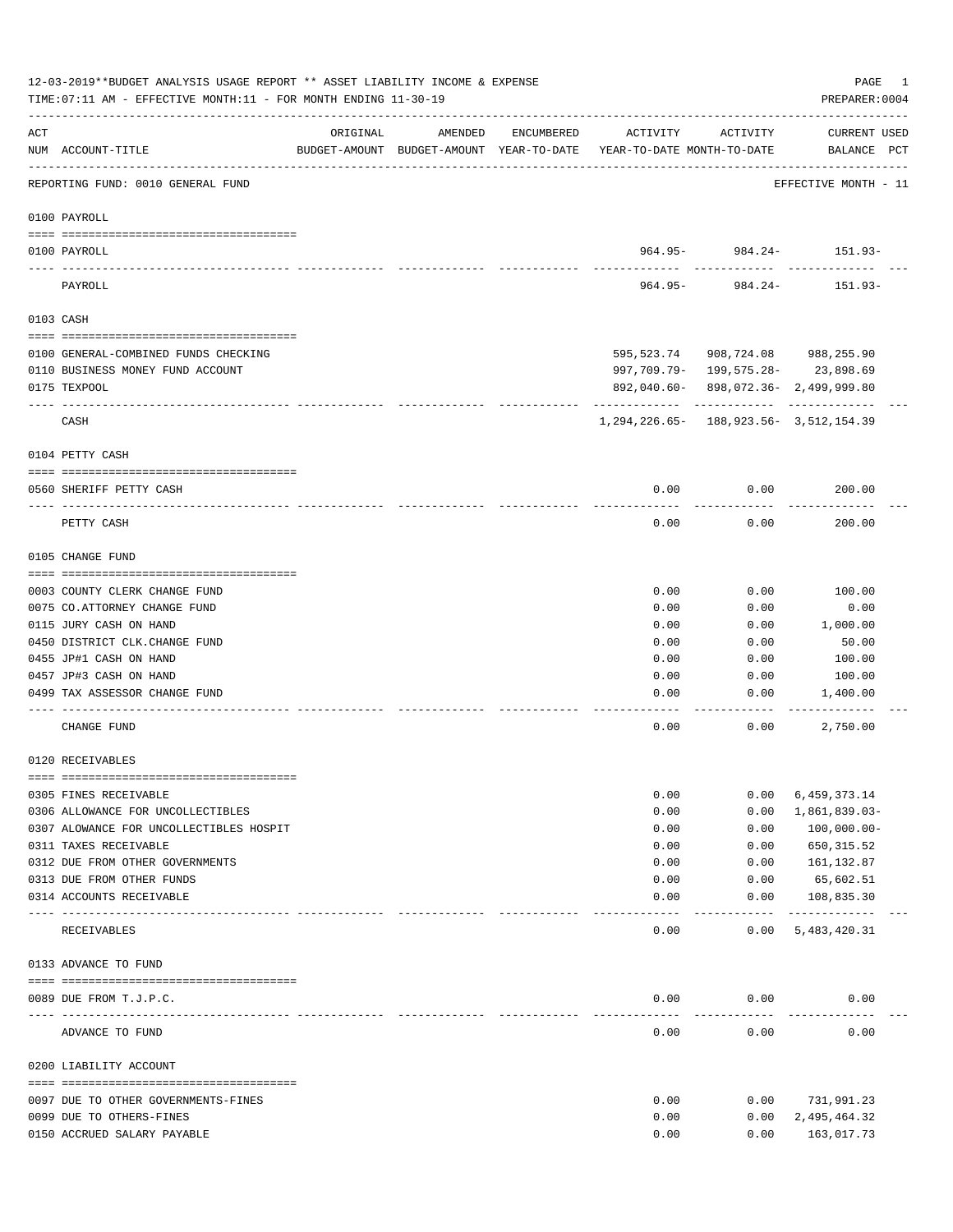|     | 12-03-2019**BUDGET ANALYSIS USAGE REPORT ** ASSET LIABILITY INCOME & EXPENSE<br>TIME: 07:11 AM - EFFECTIVE MONTH: 11 - FOR MONTH ENDING 11-30-19 |                                                 |                                                     |            |                                        |                                              | PAGE<br>PREPARER: 0004                        | 2              |
|-----|--------------------------------------------------------------------------------------------------------------------------------------------------|-------------------------------------------------|-----------------------------------------------------|------------|----------------------------------------|----------------------------------------------|-----------------------------------------------|----------------|
| ACT | NUM ACCOUNT-TITLE                                                                                                                                | ORIGINAL                                        | AMENDED<br>BUDGET-AMOUNT BUDGET-AMOUNT YEAR-TO-DATE | ENCUMBERED | ACTIVITY<br>YEAR-TO-DATE MONTH-TO-DATE | ACTIVITY                                     | CURRENT USED<br>BALANCE PCT                   |                |
|     | REPORTING FUND: 0010 GENERAL FUND                                                                                                                |                                                 |                                                     |            |                                        |                                              | EFFECTIVE MONTH - 11                          |                |
|     | 0155 ACCRUED FRINGE BENEFITS                                                                                                                     |                                                 |                                                     |            | 0.00                                   |                                              | $0.00$ $74,745.32$                            |                |
|     | 0200 DEFERRED TAX REVENUE                                                                                                                        |                                                 |                                                     |            | 0.00                                   |                                              | $0.00$ 620,022.87                             |                |
|     | 0205 DEFERRED FINE REVENUE                                                                                                                       |                                                 |                                                     |            | 0.00                                   |                                              | 0.00 1,370,078.58                             |                |
|     | 0900 SYSTEM ADDED LIABILITY LINE-ITEM                                                                                                            |                                                 |                                                     |            | 0.00                                   |                                              | 0.00<br>0.00                                  |                |
|     | 0910 SYSTEM ADDED LIABILITY LINE-ITEM                                                                                                            |                                                 |                                                     |            | 460,194.74-                            | -------------                                | $66, 290.70 - 460, 194.74 -$<br>------------- |                |
|     | LIABILITY ACCOUNT                                                                                                                                |                                                 |                                                     |            |                                        | 460, 194. 74 - 66, 290. 70 - 4, 995, 125. 31 |                                               |                |
|     | 0207 DUE TO FUND                                                                                                                                 |                                                 |                                                     |            |                                        |                                              |                                               |                |
|     | 0070 DUE TO R.O.W.                                                                                                                               |                                                 |                                                     |            | 0.00                                   | 0.00                                         | 0.00                                          |                |
|     | 0089 DUE TO T.J.P.C.                                                                                                                             |                                                 |                                                     |            | 0.00                                   | 0.00                                         | 0.00                                          |                |
|     | 0090 DUE TO CJD                                                                                                                                  |                                                 |                                                     |            | 0.00                                   | 0.00                                         | 1,794.00                                      |                |
|     | 0970 DUE TO OTHER GOVERNMENTS                                                                                                                    |                                                 |                                                     |            | 0.00                                   | 0.00                                         | 0.00                                          |                |
|     | 0990 DUE TO OTHERS                                                                                                                               |                                                 |                                                     |            | 0.00                                   | 0.00                                         | 344.79                                        |                |
|     | DUE TO FUND                                                                                                                                      |                                                 |                                                     |            | 0.00                                   | 0.00                                         | 2,138.79                                      |                |
|     | 0225 LONG TERM LIABILITIES                                                                                                                       |                                                 |                                                     |            |                                        |                                              |                                               |                |
|     | 0510 TIME PYMT. WARRANTS ON COMPUTERS                                                                                                            |                                                 |                                                     |            | 0.00                                   | 0.00                                         | 0.00                                          |                |
|     | LONG TERM LIABILITIES                                                                                                                            |                                                 |                                                     |            | 0.00                                   | 0.00                                         | 0.00                                          |                |
|     | 0271 EQUITY ACCOUNT                                                                                                                              |                                                 |                                                     |            |                                        |                                              |                                               |                |
|     | 0200 EQUITY ACCOUNT                                                                                                                              |                                                 |                                                     |            | 0.00                                   |                                              | $0.00 \quad 4,836,105.53$                     |                |
|     | EQUITY ACCOUNT                                                                                                                                   |                                                 |                                                     |            |                                        | 0.00                                         | $0.00 \quad 4,836,105.53$                     |                |
|     | 0300 CASH                                                                                                                                        |                                                 |                                                     |            |                                        |                                              |                                               |                |
|     |                                                                                                                                                  |                                                 |                                                     |            |                                        |                                              |                                               |                |
|     | 0110 UNENCUMBERED FUND BALANCE                                                                                                                   | 1, 262, 560. 22 1, 262, 560. 22<br>------------ |                                                     |            | 0.00                                   | $0.00 \quad 1,262,560.22$                    |                                               | 0 <sub>0</sub> |
|     | CASH                                                                                                                                             |                                                 | 1, 262, 560. 22 1, 262, 560. 22                     | 0.00       | $0.00$ $0.00$ $1,262,560.22$           |                                              |                                               | 0 <sub>0</sub> |
|     | 0310 PROPERTY TAXES                                                                                                                              |                                                 |                                                     |            |                                        |                                              |                                               |                |
|     |                                                                                                                                                  |                                                 |                                                     |            |                                        |                                              |                                               |                |
|     | 0110 CURRENT TAXES                                                                                                                               |                                                 | 8,860,179.82 8,860,179.82                           |            |                                        | 680,948.83 484,915.73 8,179,230.99           |                                               | 08             |
|     | 0120 DELINQUENT TAXES                                                                                                                            | 200,000.00                                      | 200,000.00                                          |            |                                        | 40,231.26 22,189.50 159,768.74               |                                               | 20             |
|     | PROPERTY TAXES                                                                                                                                   |                                                 |                                                     |            |                                        |                                              | 507, 105. 23 8, 338, 999. 73                  | 08             |
|     | 0318 OTHER TAXES                                                                                                                                 |                                                 |                                                     |            |                                        |                                              |                                               |                |
|     | 0120 PAY N LIEU TAX/GRASSLAND                                                                                                                    | 16,000.00                                       | 16,000.00                                           |            | 1,143.00                               | 0.00                                         | 14,857.00                                     | 07             |
|     | 0121 PAY N LIEU TAX/UPPER TRINITY                                                                                                                | 14,402.00                                       | 14,402.00                                           |            | 11,286.17                              | 0.00                                         | 3,115.83                                      | 78             |
|     | 0122 TAX ABATEMENT/APPLICATION                                                                                                                   | 18,300.00                                       | 18,300.00                                           |            | 17,300.00                              | 17,300.00                                    | 1,000.00                                      | 95             |
|     | 0130 COURT COSTS/ARREST FEES                                                                                                                     | 260,000.00                                      | 260,000.00                                          |            | 22,868.00                              | 15,611.46                                    | 237,132.00                                    | 09             |
|     | 0132 ATTORNEYS & DOCTORS                                                                                                                         | 14,000.00                                       | 14,000.00                                           |            | 0.05                                   | 0.00                                         | 13,999.95                                     | 0 <sub>0</sub> |
|     | 0140 TAX ON MIXED DRINKS                                                                                                                         | 19,900.00                                       | 19,900.00                                           |            | 4,520.29                               | 0.00                                         | 15,379.71                                     | 23             |
|     | 0160 SALES TAX REVENUES                                                                                                                          | 900,000.00                                      | 900,000.00                                          |            | 183,573.30                             | 86,559.26                                    | 716,426.70                                    | 20             |
|     | OTHER TAXES                                                                                                                                      |                                                 | 1, 242, 602.00 1, 242, 602.00                       | 0.00       | 240,690.81                             | ----------                                   | 119, 470.72 1, 001, 911.19                    | $- - -$<br>19  |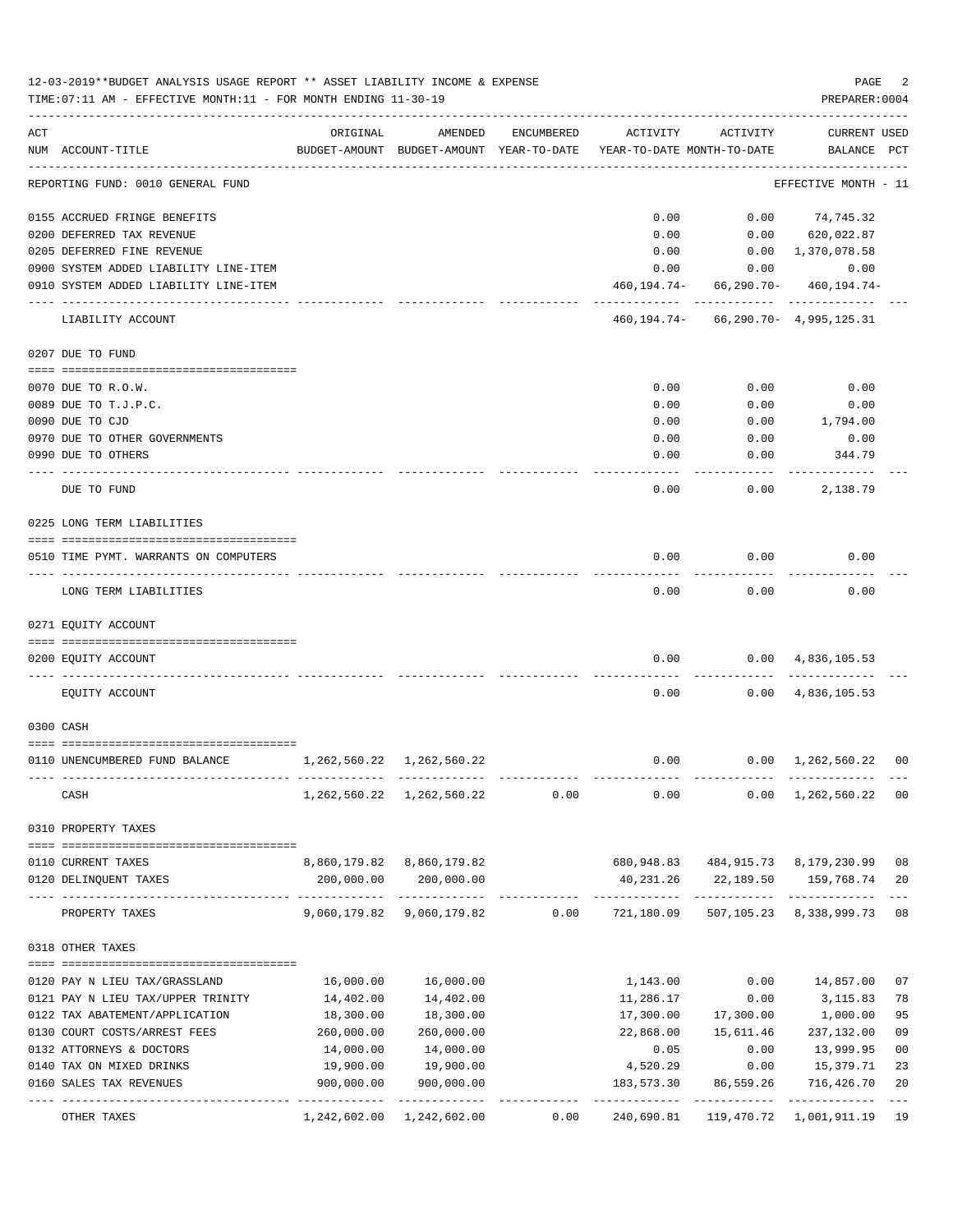|     | 12-03-2019**BUDGET ANALYSIS USAGE REPORT ** ASSET LIABILITY INCOME & EXPENSE<br>TIME: 07:11 AM - EFFECTIVE MONTH: 11 - FOR MONTH ENDING 11-30-19 |                         |                                                                                                                            |            |                   |                   | PAGE<br>PREPARER: 0004                                                   |                |
|-----|--------------------------------------------------------------------------------------------------------------------------------------------------|-------------------------|----------------------------------------------------------------------------------------------------------------------------|------------|-------------------|-------------------|--------------------------------------------------------------------------|----------------|
| ACT | NUM ACCOUNT-TITLE                                                                                                                                | ORIGINAL                | AMENDED<br>BUDGET-AMOUNT BUDGET-AMOUNT YEAR-TO-DATE YEAR-TO-DATE MONTH-TO-DATE                                             | ENCUMBERED | ACTIVITY          | ACTIVITY          | CURRENT USED<br>BALANCE PCT                                              |                |
|     | REPORTING FUND: 0010 GENERAL FUND                                                                                                                |                         |                                                                                                                            |            |                   |                   | EFFECTIVE MONTH - 11                                                     |                |
|     | 0319 F.C. DETENTION CENTER                                                                                                                       |                         |                                                                                                                            |            |                   |                   |                                                                          |                |
|     | 0420 JAIL PAY PHONE COMMISSION                                                                                                                   | 160,000.00              | 160,000.00                                                                                                                 |            |                   |                   | 18,551.86  18,551.86  141,448.14  12                                     |                |
|     | 0429 SCHOLARSHIP FUNDS                                                                                                                           | 0.00                    | 0.00                                                                                                                       |            | 0.00              | 0.00              | 0.00                                                                     |                |
|     | 0551 ANNUAL PAYMENT                                                                                                                              | 0.00                    | 0.00                                                                                                                       |            | 0.00              | 0.00              | 0.00                                                                     |                |
|     | 0552 MONTHLY MONITORING PAYMEN                                                                                                                   | 0.00                    | 0.00                                                                                                                       |            | 0.00              | 0.00              | 0.00                                                                     |                |
|     | 0553 ADMINISTRATIVE FEE                                                                                                                          | 0.00                    | 0.00                                                                                                                       |            |                   |                   | $0.00$ $0.00$ $0.00$                                                     |                |
|     | 0554 REIMB.FOR CONFINEMENT EXP.                                                                                                                  | 0.00                    | 0.00                                                                                                                       |            | 0.00              | 0.00              | 0.00                                                                     |                |
|     | F.C. DETENTION CENTER                                                                                                                            |                         | 160,000.00 160,000.00 0.00 18,551.86 18,551.86 141,448.14 12                                                               |            |                   |                   |                                                                          |                |
|     | 0320 LICENSES & PERMITS                                                                                                                          |                         |                                                                                                                            |            |                   |                   |                                                                          |                |
|     | -------------------------------------                                                                                                            |                         |                                                                                                                            |            |                   |                   |                                                                          |                |
|     | 0200 ALCOHLIC BEVERAGE LICENSE                                                                                                                   |                         | 2,500.00 2,500.00                                                                                                          |            |                   |                   | 52.00 12.00 2,448.00                                                     | 02             |
|     | 0300 SEWAGE PERMITS/INSPECTIONS                                                                                                                  | 100,000.00 100,000.00   |                                                                                                                            |            |                   |                   | 19,050.56 8,080.25 80,949.44                                             | 19             |
|     | 0545 FOOD SERV. PERMITS/CLASSES                                                                                                                  | 0.00                    | 0.00                                                                                                                       |            | 0.00              | 0.00              | 0.00                                                                     |                |
|     | 0546 \$5 COUNTY FEE/FOOD HANDLERS CLASS                                                                                                          | 0.00                    | 0.00                                                                                                                       |            | 0.00              | 0.00<br>--------- | 0.00                                                                     |                |
|     | LICENSES & PERMITS                                                                                                                               |                         |                                                                                                                            |            |                   |                   |                                                                          |                |
|     | 0321 FEES OF TAX COLLECTOR                                                                                                                       |                         |                                                                                                                            |            |                   |                   |                                                                          |                |
|     |                                                                                                                                                  |                         |                                                                                                                            |            |                   |                   |                                                                          |                |
|     | 0200 COMMISSIONS ON CAR REGIST<br>0250 COMMISSION ON CAR TITLES                                                                                  | 45,000.00               | 108,000.00    108,000.00<br>45,000.00                                                                                      |            |                   |                   | 15,040.20 7,484.40 92,959.80 14<br>6,335.00 2,965.00 38,665.00           | 14             |
|     | 0251 COMM.ON SALES TAX COLLECTIONS 340,000.00 340,000.00                                                                                         |                         |                                                                                                                            |            | 0.00              |                   | $0.00$ $340,000.00$                                                      | 0 <sub>0</sub> |
|     | 0252 TOLL COLLECTIONS                                                                                                                            | 0.00                    | 0.00                                                                                                                       |            |                   | 136.24 136.24     | $136.24+$                                                                |                |
|     | 0901 TAX CERTIFICATES                                                                                                                            | 8,500.00                | 8,500.00                                                                                                                   |            | 1,582.86          | 833.08            | 6,917.14 19                                                              |                |
|     | FEES OF TAX COLLECTOR                                                                                                                            |                         | 501,500.00 501,500.00              0.00              23,094.30             11,418.72             478,405.70             05 |            |                   | ------------      |                                                                          |                |
|     | 0330 GRANTS                                                                                                                                      |                         |                                                                                                                            |            |                   |                   |                                                                          |                |
|     |                                                                                                                                                  |                         |                                                                                                                            |            |                   |                   |                                                                          |                |
|     | 0396 RIFLE RESISTANT BODY ARMOR 3439801                                                                                                          | 0.00                    | 0.00                                                                                                                       |            |                   | $0.00$ $0.00$     | 0.00                                                                     |                |
|     | 0403 TEAM REDEVELOPMENT TRAINING                                                                                                                 | 0.00                    | 0.00                                                                                                                       |            | 0.00              | 0.00              | 0.00                                                                     |                |
|     | 0437 INDIGENT DEFENSE GRANT                                                                                                                      | 34,000.00               | 34,000.00                                                                                                                  |            | 8,819.50          | 8,819.50          | 25,180.50                                                                | 26             |
|     | GRANTS                                                                                                                                           | 34,000.00               |                                                                                                                            |            |                   |                   | 34,000.00        0.00       8,819.50      8,819.50      25,180.50     26 |                |
|     | 0340 FEES OF OFFICE                                                                                                                              |                         |                                                                                                                            |            |                   |                   |                                                                          |                |
|     |                                                                                                                                                  |                         |                                                                                                                            |            |                   |                   |                                                                          |                |
|     | 0135 FAMILY PROTECTION FEE                                                                                                                       | 0.00                    | 0.00                                                                                                                       |            | 420.82            | 195.00            | $420.82+$                                                                |                |
|     | 0400 COUNTY JUDGE FEES                                                                                                                           | 0.00                    | 0.00                                                                                                                       |            | 0.00              | 0.00              | 0.00                                                                     |                |
|     | 0403 COUNTY CLERK FEES<br>0450 DISTRICT CLERK FEES                                                                                               | 230,000.00<br>75,000.00 | 230,000.00<br>75,000.00                                                                                                    |            | 0.00              | 0.00<br>4,586.27  | 230,000.00<br>64,082.27                                                  | 00<br>15       |
|     | 0455 J. P. #1 FEES                                                                                                                               | 6,000.00                | 6,000.00                                                                                                                   |            | 10,917.73<br>0.00 | 0.00              | 6,000.00                                                                 | 0 <sub>0</sub> |
|     | 0456 J. P. #2 FEES                                                                                                                               | 5,800.00                | 5,800.00                                                                                                                   |            | 2,349.40          | 2,349.40          | 3,450.60                                                                 | 41             |
|     | 0457 J. P. #3 FEES                                                                                                                               | 11,500.00               | 11,500.00                                                                                                                  |            | 0.00              | 0.00              | 11,500.00                                                                | 0 <sub>0</sub> |
|     | 0475 DISTRICT ATTORNEY FEES                                                                                                                      | 5,000.00                | 5,000.00                                                                                                                   |            | 9.72              | 5.72              | 4,990.28                                                                 | 00             |
|     | 0480 BOND APPLICATION FEE                                                                                                                        | 0.00                    | 0.00                                                                                                                       |            | 0.00              | 0.00              | 0.00                                                                     |                |
|     | 0484 ELECTION REIMBURSEMENTS                                                                                                                     | 0.00                    | 0.00                                                                                                                       |            | 0.00              | 0.00              | 0.00                                                                     |                |
|     | 0551 CONSTABLE PCT. 1 FEES                                                                                                                       | 10,000.00               | 10,000.00                                                                                                                  |            | 430.00            | 150.00            | 9,570.00                                                                 | 04             |
|     | 0552 CONSTABLE PCT. 2 FEES                                                                                                                       | 2,500.00                | 2,500.00                                                                                                                   |            | 1,080.00          | 1,080.00          | 1,420.00                                                                 | 43             |
|     | 0553 CONSTABLE PCT. 3 FEES                                                                                                                       | 2,500.00                | 2,500.00                                                                                                                   |            | 140.00            | 140.00            | 2,360.00                                                                 | 06             |
|     | 0560 SHERIFF FEES                                                                                                                                | 45,000.00               | 45,000.00                                                                                                                  |            | 1,811.41          | 799.92            | 43,188.59                                                                | 04             |
|     | 0573 BOND SUPERVISION FEES                                                                                                                       | 70,000.00               | 70,000.00                                                                                                                  |            | 14,764.12         | 8,494.12          | 55,235.88                                                                | 21             |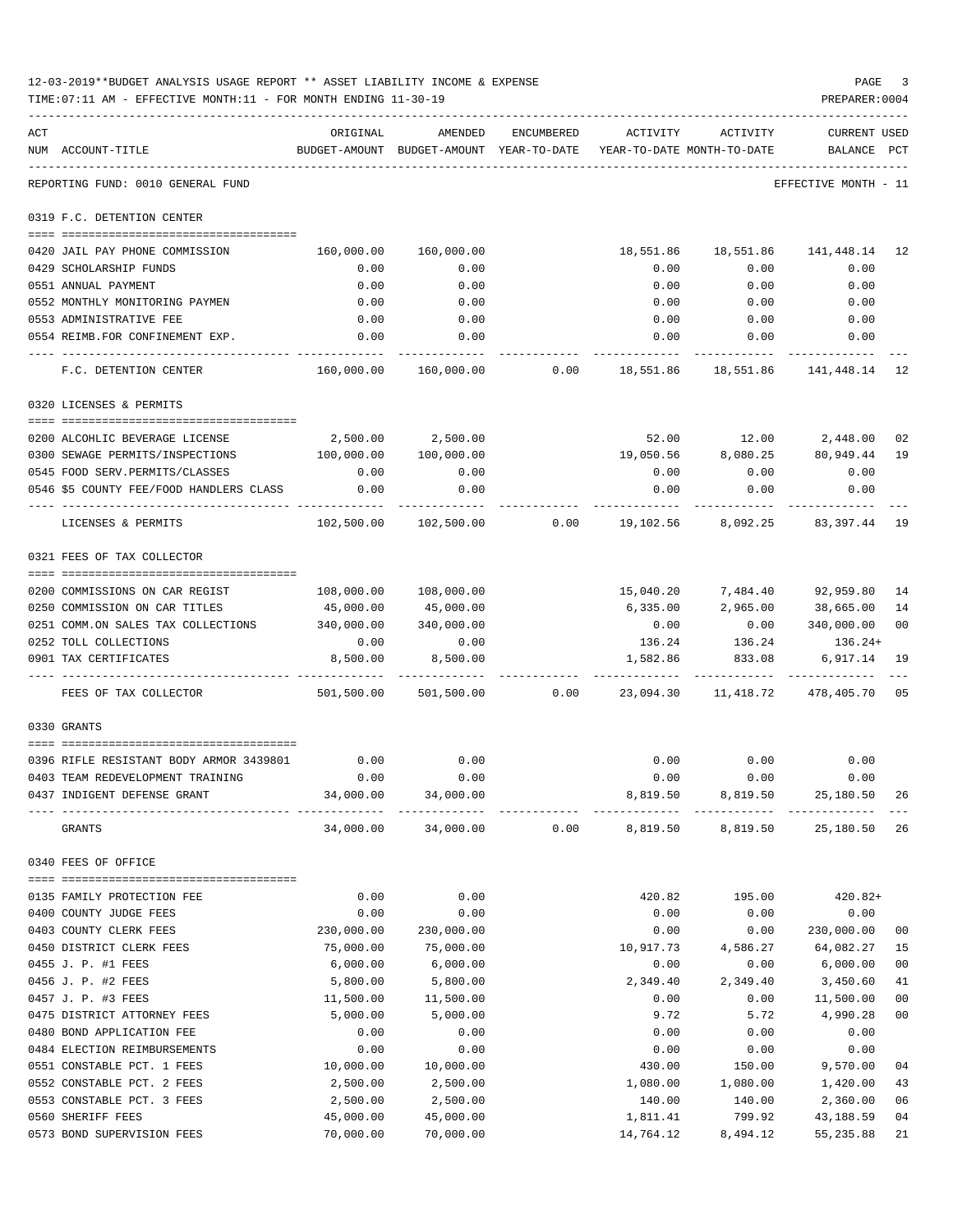### 12-03-2019\*\*BUDGET ANALYSIS USAGE REPORT \*\* ASSET LIABILITY INCOME & EXPENSE PAGE 4 TIME:07:11 AM - EFFECTIVE MONTH:11 - FOR MONTH ENDING 11-30-19 PREPARER:0004

| ACT<br>NUM ACCOUNT-TITLE                | ORIGINAL<br>BUDGET-AMOUNT | AMENDED             | ENCUMBERED | ACTIVITY<br>BUDGET-AMOUNT YEAR-TO-DATE YEAR-TO-DATE MONTH-TO-DATE | ACTIVITY                                    | <b>CURRENT USED</b><br>BALANCE PCT |                |
|-----------------------------------------|---------------------------|---------------------|------------|-------------------------------------------------------------------|---------------------------------------------|------------------------------------|----------------|
| REPORTING FUND: 0010 GENERAL FUND       |                           |                     |            |                                                                   |                                             | EFFECTIVE MONTH - 11               |                |
| 0600 D.C.6TH COURT OF APPEALS FEE       | 1,500.00                  | 1,500.00            |            | 302.66                                                            | 135.00                                      | 1,197.34                           | 20             |
| 0601 C.C.6TH COURT OF APPEALS FEE       | 800.00                    | 800.00              |            | 0.00                                                              | 0.00                                        | 800.00                             | 00             |
| 0652 SUBDIVISION FEES                   | 8,500.00                  | 8,500.00            |            | 1,155.45                                                          | 0.00                                        | 7,344.55                           | 14             |
| 0653 ZONING APPLICATION FEES            | 600.00                    | 600.00              |            | 0.00                                                              | 0.00                                        | 600.00                             | 0 <sub>0</sub> |
| 0654 FLOOD PLAIN FEES                   | 0.00                      | 0.00                |            | 0.00                                                              | 0.00                                        | 0.00                               |                |
| 0655 BUILDING PERMITS                   | 0.00                      | 0.00                |            | 0.00                                                              | 0.00                                        | 0.00                               |                |
| 0900 OTHER FEES                         | 0.00                      | 0.00                |            | 0.00                                                              | 0.00                                        | 0.00                               |                |
| FEES OF OFFICE                          | 474,700.00                | 474,700.00          |            |                                                                   | $0.00$ $33,381.31$ $17,935.43$ $441,318.69$ |                                    | 07             |
| 0350 FINES                              |                           |                     |            |                                                                   |                                             |                                    |                |
| 0455 J. P. #1 FINES                     | 5,000.00                  | 5,000.00            |            |                                                                   | $0.00$ $0.00$ $5,000.00$                    |                                    | 00             |
| 0456 J. P. #2 FINES                     | 500.00                    | 500.00              |            | 336.00                                                            | 336.00                                      | 164.00                             | 67             |
| 0457 J. P. #3 FINES                     | 2,500.00                  | 2,500.00            |            | 0.00                                                              | 0.00                                        | 2,500.00                           | 0 <sub>0</sub> |
| FINES                                   | 8,000.00                  | 8,000.00            | 0.00       | 336.00                                                            | 336.00                                      | 7,664.00                           | 04             |
| 0352 FINES & FORFEITURES                |                           |                     |            |                                                                   |                                             |                                    |                |
| 0100 10% COMM.ON SURETY BAIL BOND FEE   | 700.00                    | 700.00              |            | 229.50                                                            |                                             | $0.00$ 470.50                      | 33             |
| 0201 BOND FORFEITURES                   | 5,000.00                  | 5,000.00            |            | 625.00                                                            | 0.00                                        | 4,375.00                           | 13             |
| FINES & FORFEITURES                     | 5,700.00                  | 5,700.00            | 0.00       | 854.50                                                            | 0.00                                        | 4,845.50                           | 15             |
| 0360 INTEREST EARNINGS                  |                           |                     |            |                                                                   |                                             |                                    |                |
| 0100 INTEREST EARNINGS                  |                           | 40,000.00 40,000.00 |            |                                                                   | $12,611.74$ 6,047.08 27,388.26              |                                    | 32             |
| 0110 INTEREST EARNINGS BUSINESS MONEY F | 10,000.00                 | 10,000.00           |            | 2,290.21                                                          | 424.72                                      | 7,709.79                           | 23             |
| <b>INTEREST EARNINGS</b>                | 50,000.00                 |                     |            |                                                                   | -----------                                 |                                    | 30             |
| 0364 SALE OF ASSETS LAND/BUILDING       |                           |                     |            |                                                                   |                                             |                                    |                |
| 0162 SALE OF ASSETS LAND/BUILDING       | $1,000.00$ $1,000.00$     |                     |            |                                                                   | $0.00$ $0.00$ $1,000.00$                    |                                    | 0 <sub>0</sub> |
| 0163 SALE OF EQUIPMENT                  | 0.00                      | 0.00                |            | 20,605.79                                                         | 20,605.79                                   | $20,605.79+$                       |                |
| SALE OF ASSETS LAND/BUILDING            | 1,000.00                  | 1,000.00            | 0.00       |                                                                   |                                             |                                    |                |
| 0370 MISCELLANEOUS                      |                           |                     |            |                                                                   |                                             |                                    |                |
| 0100 KFYN-RADIO TOWER RENT              | 2,400.00                  | 2,400.00            |            | 400.00                                                            | 0.00                                        | 2,000.00                           | 17             |
| 0112 TOBACCO SETTLEMENT                 | 19,000.00                 | 19,000.00           |            | 0.00                                                              | 0.00                                        | 19,000.00                          | 0 <sub>0</sub> |
| 0115 RENT- VERIZON TOWER                | 11,109.00                 | 11,109.00           |            | 2,129.22                                                          | 1,064.61                                    | 8,979.78                           | 19             |
| 0120 CONTRIBUTION IHC TRUST             | 4,000.00                  | 4,000.00            |            | 0.00                                                              | 0.00                                        | 4,000.00                           | 0 <sub>0</sub> |
| 0125 IHC STATE REIMBURSEMENT            | 0.00                      | 0.00                |            | 0.00                                                              | 0.00                                        | 0.00                               |                |
| 0130 REFUNDS & MISCELLANEOUS            | 10,000.00                 | 10,000.00           |            | 2,689.21                                                          | 0.00                                        | 7,310.79                           | 27             |
| 0131 AUTOMOBILE INSURANCE LOSS PAYMENTS | 0.00                      | 0.00                |            | 0.00                                                              | 0.00                                        | 0.00                               |                |
| 0132 PROPERTY INSURANCE LOSS PAYMENTS   | 0.00                      | 0.00                |            | 0.00                                                              | 0.00                                        | 0.00                               |                |
| 0135 HEALTH INS. SURPLUS DISTRIBUTION   | 4,000.00                  | 4,000.00            |            | 0.00                                                              | 0.00                                        | 4,000.00                           | 0 <sub>0</sub> |
| 0139 STATE JUROR REIMB.FEE              | 20,000.00                 | 20,000.00           |            | 2,516.00                                                          | 2,516.00                                    | 17,484.00                          | 13             |
| 0143 D.A.SALARY REIMB.                  | 27,500.00                 | 27,500.00           |            | 0.00                                                              | 0.00                                        | 27,500.00                          | 0 <sub>0</sub> |
| 0144 CO. JUDGE COURT FEES SALARY REIMB. | 0.00                      | 0.00                |            | 0.00                                                              | 0.00                                        | 0.00                               |                |
| 0147 UTILITIES REIMBURSEMENT            | 14,000.00                 | 14,000.00           |            | 2,707.19                                                          | 360.96                                      | 11,292.81 19                       |                |

0151 ASST. DA LONGEVITY PAY 4,400.00 4,400.00 1,260.00 1,260.00 3,140.00 29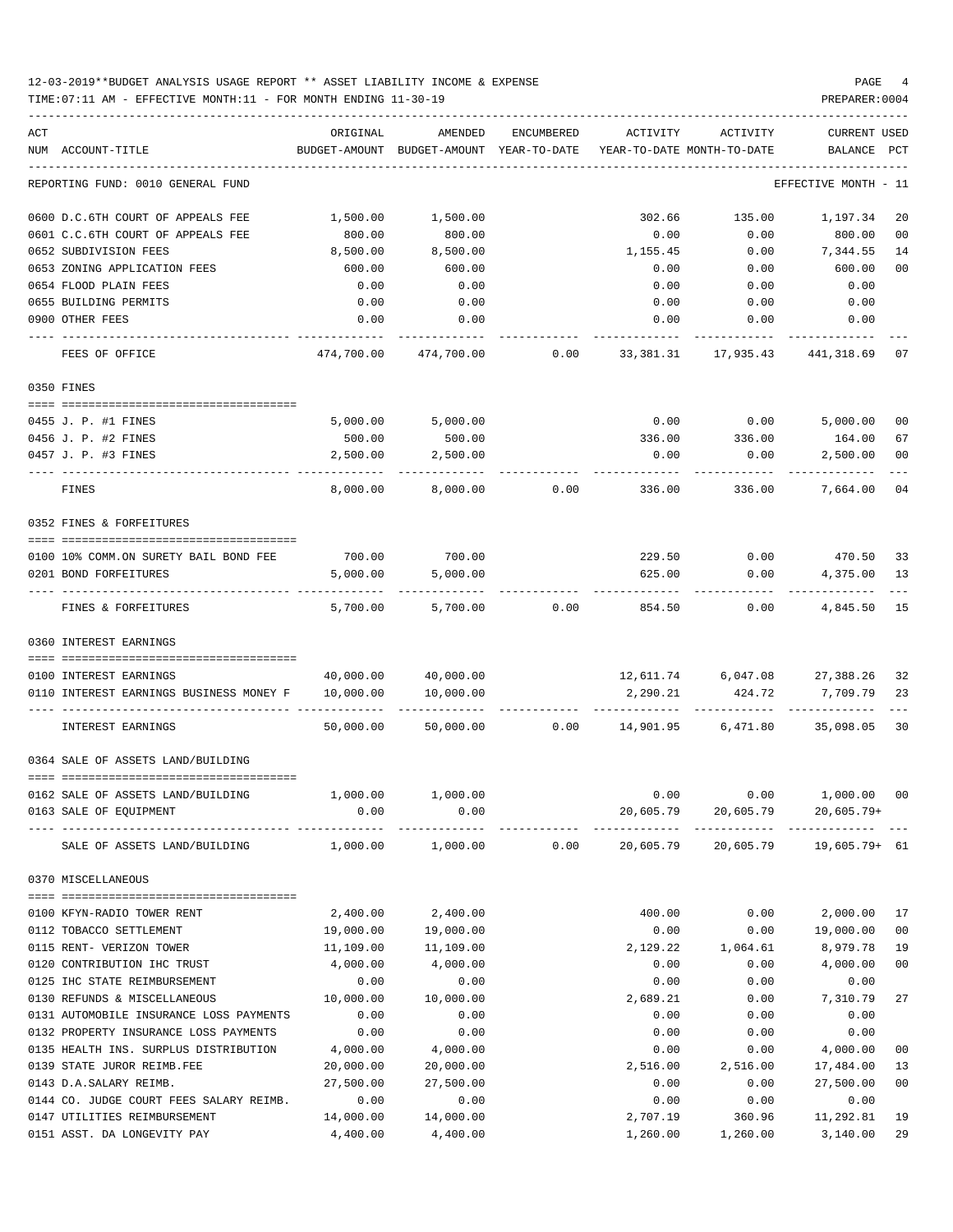| ACT | NUM ACCOUNT-TITLE                     | ORIGINAL     | AMENDED<br>BUDGET-AMOUNT BUDGET-AMOUNT YEAR-TO-DATE | ENCUMBERED   | ACTIVITY<br>YEAR-TO-DATE MONTH-TO-DATE | ACTIVITY                                                    | CURRENT USED<br>BALANCE PCT |        |
|-----|---------------------------------------|--------------|-----------------------------------------------------|--------------|----------------------------------------|-------------------------------------------------------------|-----------------------------|--------|
|     | REPORTING FUND: 0010 GENERAL FUND     |              |                                                     |              |                                        |                                                             | EFFECTIVE MONTH - 11        |        |
|     | 0152 HB 9 D.A. SUPPLEMENTAL FUNDS     | 0.00         | 0.00                                                |              | 0.00                                   | 0.00                                                        | 0.00                        |        |
|     | 0162 COURT REPORTER SERVICE FEE       | 6,000.00     | 6,000.00                                            |              | 907.93                                 | 405.00                                                      | 5,092.07                    | 15     |
|     | 0163 ADM.OF COURT JUSTICE 10% SB 1417 | 800.00       | 800.00                                              |              | 39.28                                  | 20.33                                                       | 760.72                      | 05     |
|     | 0164 TIME PAYMENT FEE 40% SB 1417     | 4,000.00     | 4,000.00                                            |              | 157.18                                 | 81.36                                                       | 3,842.82                    | 04     |
|     | 0166 JUDICIAL SUPP.FEE(60 CENTS)      | 700.00       | 700.00                                              |              | 46.36                                  | 42.74                                                       | 653.64                      | 07     |
|     | 0167 JUROR REIMB.FEE                  | 5,000.00     | 5,000.00                                            |              | 312.76                                 | 285.23                                                      | 4,687.24                    | 06     |
|     | 0408 COUNTY WELLNESS PROGRAM          | 1,100.00     | 1,100.00                                            |              | 0.00                                   | 0.00                                                        | 1,100.00                    | 00     |
|     | 0410 CO CT AT LAW SUPPLEMENT          | 84,000.00    | 84,000.00                                           |              | 0.00                                   | 0.00                                                        | 84,000.00                   | 00     |
|     | 0432 PROCEEDS OF SALE OF LIVESTOCK    | 0.00         | 0.00                                                |              | 0.00                                   | 0.00                                                        | 0.00                        |        |
|     | 0450 DIST. CLK. PASSPORT PHOTO        | 1,500.00     | 1,500.00                                            |              | 120.00                                 | 80.00                                                       | 1,380.00                    | 08     |
|     | 0453 REIMB.CEC ODYSSEY SAAS           | 21,593.00    | 21,593.00                                           |              | 0.00                                   | 0.00                                                        | 21,593.00                   | 00     |
|     | 0509 CANDY MACHINE COMMISSION         | 0.00         | 0.00                                                |              | 0.00                                   | 0.00                                                        | 0.00                        |        |
|     | 0510 DR. PEPPER COMMISSION            | 0.00         | 0.00                                                |              | 0.00                                   | 0.00                                                        | 0.00                        |        |
|     | 0553 DONATION CONST.3 RADIO EQUIP.    | 0.00         | 0.00                                                |              | 0.00                                   | 0.00                                                        | 0.00                        |        |
|     | 0562 STATE REIMB.OFFENDER TRANSPORT   | 8,000.00     | 8,000.00                                            |              | 0.00                                   | 0.00                                                        | 8,000.00                    | 00     |
|     | 0565 COCA-COLA COMMISSIONS            | 0.00         | 0.00                                                |              | 0.00                                   | 0.00                                                        | 0.00                        |        |
|     | MISCELLANEOUS                         |              |                                                     |              |                                        | 249,102.00 249,102.00 0.00 13,285.13 6,116.23 235,816.87 05 |                             |        |
|     | 0400 COUNTY JUDGE                     |              |                                                     |              |                                        |                                                             |                             |        |
|     |                                       |              |                                                     |              |                                        |                                                             |                             |        |
|     | 0101 SALARY ELECTED OFFICIAL          | 66,658.37    | 66,658.37                                           | 0.00         | 12,818.90                              | 5,127.56                                                    | 53,839.47 19                |        |
|     | 0104 STATE PROBATE SALARY SUPPLEMENT  | 0.00         | 0.00                                                | 0.00         | 0.00                                   | 0.00                                                        | 0.00                        |        |
|     | 0105 SALARY SECRETARY                 | 30,300.92    | 30,300.92                                           | 0.00         | 5,827.10                               |                                                             | 2,330.84 24,473.82          | 19     |
|     | 0201 SOCIAL SECURITY TAXES            | 6,650.02     | 6,650.02                                            | 0.00         | 1,218.05                               | 477.92                                                      | 5,431.97                    | 18     |
|     | 0202 GROUP HEALTH & DENTAL INSURANCE  | 12,219.84    | 12,219.84                                           | 0.00         | 2,035.36                               | 508.84                                                      | 10,184.48                   | 17     |
|     | 0203 RETIREMENT                       | 12,047.52    | 12,047.52                                           | 0.00         | 2,173.14                               | 862.41                                                      | 9,874.38                    | 18     |
|     | 0204 WORKERS' COMPENSATION            | 309.18       | 309.18                                              | 0.00         | 0.00                                   | 0.00                                                        | 309.18                      | 00     |
|     | 0205 MEDICARE TAX                     | 1,555.25     | 1,555.25                                            | 0.00         | 284.87                                 | 111.77                                                      | 1,270.38                    | 18     |
|     | 0225 TRAVEL ALLOWANCE                 | 4,200.00     | 4,200.00                                            | 0.00         | 700.00                                 | 175.00                                                      | 3,500.00                    | 17     |
|     | 0310 OFFICE SUPPLIES                  | 800.00       | 800.00                                              | 0.00         | 146.57                                 | 11.99                                                       | 653.43                      | 18     |
|     | 0311 POSTAL EXPENSES                  | 200.00       | 200.00                                              | 0.00         | 0.00                                   | 0.00                                                        | 200.00                      | 00     |
|     | 0427 OUT OF COUNTY TRAVEL/TRAINING    | 5,500.00     | 5,500.00                                            | 0.00         |                                        | 50.00 50.00                                                 | 5,450.00                    | 01     |
|     | 0431 LOCAL TRAVEL                     | 0.00         | 0.00                                                | 0.00         | 0.00                                   | 0.00                                                        | 0.00                        |        |
|     | 0435 PRINTING                         | 200.00       | 200.00                                              | 0.00         | 0.00                                   | 0.00                                                        | 200.00                      | 00     |
|     | 0437 COURT REPORTER EXPENSE           | 0.00         | 0.00                                                | 0.00         | 0.00                                   | 0.00                                                        | 0.00                        |        |
|     | 0468 JUVENILE BOARD SALARY            | 2,400.00     | 2,400.00                                            | 0.00         | 400.00                                 | 100.00                                                      | 2,000.00                    | 17     |
|     | 0480 BOND                             | 0.00         | 0.00                                                | 0.00         | 0.00                                   | 0.00                                                        | 0.00                        |        |
|     | 0481 DUES                             | 335.00       | 335.00                                              | 0.00         | 0.00                                   | 0.00                                                        | 335.00                      | $00\,$ |
|     | 0572 OFFICE EQUIPMENT                 | 800.00       | 800.00                                              | 0.00         | 0.00                                   | 0.00                                                        | 800.00                      | $00\,$ |
|     | 0574 TECHNOLOGY<br>0590 BOOKS         | 0.00<br>0.00 | 0.00<br>0.00                                        | 0.00<br>0.00 | 0.00<br>42.50                          | 0.00<br>42.50                                               | 0.00<br>$42.50 -$           |        |
|     | COUNTY JUDGE                          |              | 144, 176. 10 144, 176. 10                           | 0.00         | 25,696.49                              |                                                             | 9,798.83 118,479.61 18      |        |
|     | 0401 911 COORDINATOR                  |              |                                                     |              |                                        |                                                             |                             |        |
|     | 0403 TCOG RURAL ADDRESSING            | 23,000.00    | 23,000.00                                           | 0.00         | 0.00                                   | 0.00                                                        | 23,000.00 00                |        |
|     | 911 COORDINATOR                       | 23,000.00    | 23,000.00                                           | 0.00         | 0.00                                   | 0.00                                                        | 23,000.00 00                |        |
|     | 0403 COUNTY CLERK                     |              |                                                     |              |                                        |                                                             |                             |        |
|     | 0101 SALARY ELECTED OFFICIAL          |              | 58,237.97 58,237.97                                 | 0.00         |                                        | 11, 199.60 4, 479.84 47, 038.37 19                          |                             |        |
|     | 0104 SALARY DEPUTIES                  | 176,860.96   | 176,860.96                                          | 0.00         | 30,043.12                              | 12,874.28                                                   | 146,817.84 17               |        |
|     |                                       |              |                                                     |              |                                        |                                                             |                             |        |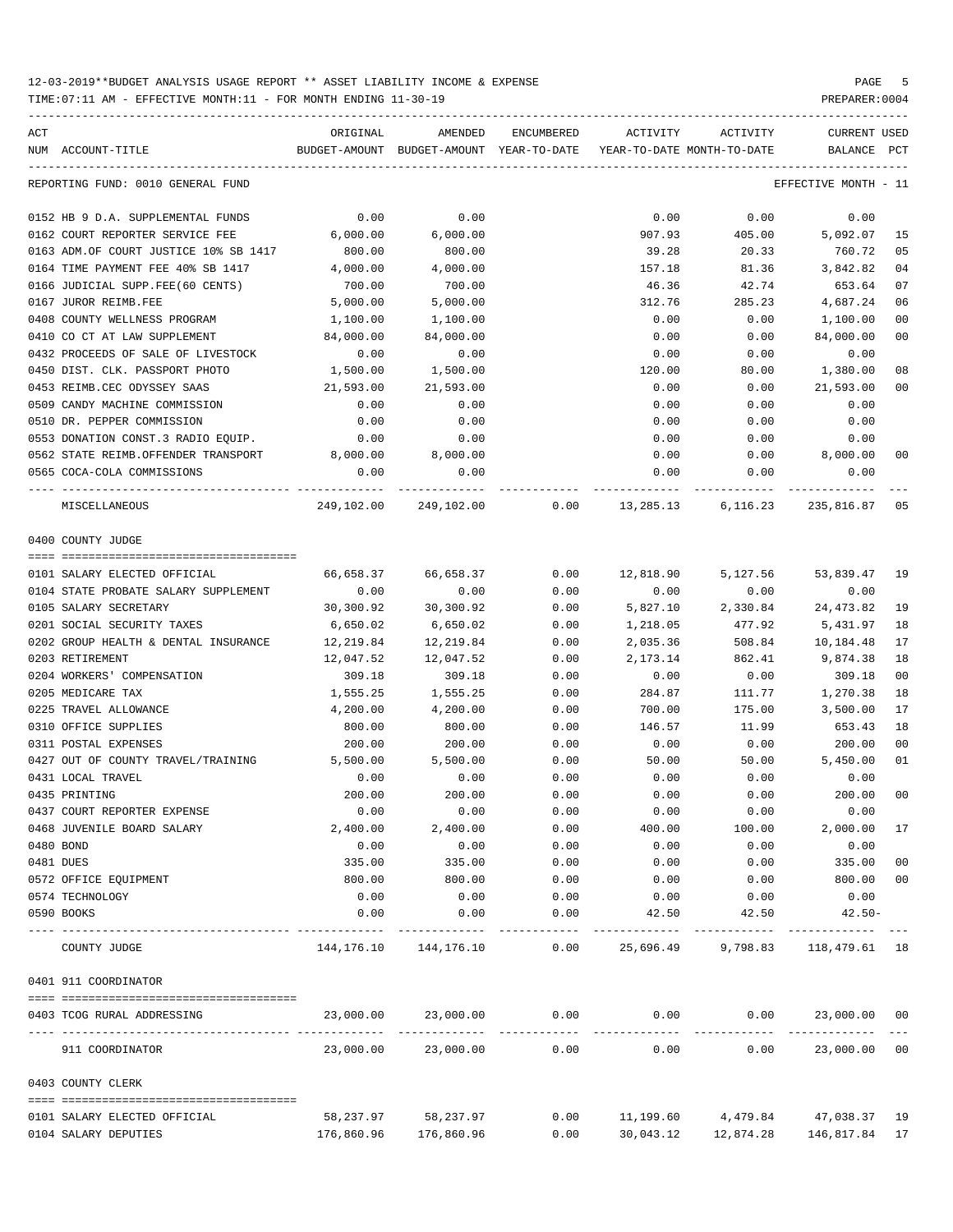TIME:07:11 AM - EFFECTIVE MONTH:11 - FOR MONTH ENDING 11-30-19 PREPARER:0004

| ACT                                  | ORIGINAL   | AMENDED                                  | ENCUMBERED | ACTIVITY                                        | ACTIVITY                             | <b>CURRENT USED</b>  |                |
|--------------------------------------|------------|------------------------------------------|------------|-------------------------------------------------|--------------------------------------|----------------------|----------------|
| NUM ACCOUNT-TITLE                    |            | BUDGET-AMOUNT BUDGET-AMOUNT YEAR-TO-DATE |            | YEAR-TO-DATE MONTH-TO-DATE                      |                                      | BALANCE PCT          |                |
| REPORTING FUND: 0010 GENERAL FUND    |            |                                          |            |                                                 |                                      | EFFECTIVE MONTH - 11 |                |
| 0107 REGULAR-TEMP. PART-TIME         | 18,096.00  | 18,096.00                                | 0.00       | 3,513.00                                        | 1,425.00                             | 14,583.00            | 19             |
| 0201 SOCIAL SECURITY TAXES           | 15,718.58  | 15,718.58                                | 0.00       | 2,693.22                                        | 1,141.26                             | 13,025.36            | 17             |
| 0202 GROUP HEALTH & DENTAL INSURANCE | 83,096.16  | 83,096.16                                | 0.00       | 11,872.12                                       | 2,968.03                             | 71,224.04            | 14             |
| 0203 RETIREMENT                      | 29,609.06  | 29,609.06                                | 0.00       | 5,106.57                                        | 2,142.67                             | 24,502.49            | 17             |
| 0204 WORKERS COMPENSATION            | 760.58     | 760.58                                   | 0.00       | 0.00                                            | 0.00                                 | 760.58               | 0 <sub>0</sub> |
| 0205 MEDICARE TAX                    | 3,676.12   | 3,676.12                                 | 0.00       | 629.91                                          | 266.92                               | 3,046.21             | 17             |
| 0310 OFFICE SUPPLIES                 | 3,760.00   | 3,760.00                                 | 529.32     | 539.99                                          | 250.68                               | 2,690.69             | 28             |
| 0311 POSTAL EXPENSES                 | 1,500.00   | 1,500.00                                 | 0.00       | 140.75                                          | 140.75                               | 1,359.25             | 09             |
| 0420 UTILITIES TELEPHONE             | 0.00       | 0.00                                     | 0.00       | 0.00                                            | 0.00                                 | 0.00                 |                |
| 0427 OUT OF COUNTY TRAVEL/TRAINING   | 4,000.00   | 4,000.00                                 | 0.00       | 452.32                                          | 30.28                                | 3,547.68             | 11             |
| 0431 LOCAL TRAVEL                    | 0.00       | 0.00                                     | 0.00       | 0.00                                            | 0.00                                 | 0.00                 |                |
| 0435 PRINTING                        | 1,400.00   | 1,400.00                                 | 875.00     | 0.00                                            | 0.00                                 | 525.00               | 63             |
| 0437 IMAGING/INDEXING                | 14,000.00  | 14,000.00                                | 0.00       | 0.00                                            | 0.00                                 | 14,000.00            | 00             |
| 0480 BOND                            | 350.00     | 350.00                                   | 0.00       | 50.00                                           | 0.00                                 | 300.00               | 14             |
| 0481 DUES                            | 225.00     | 225.00                                   | 0.00       | 0.00                                            | 0.00                                 | 225.00               | 0 <sub>0</sub> |
| 0572 OFFICE EQUIPMENT                | 2,000.00   | 2,000.00                                 | 0.00       | 166.98                                          | 0.00                                 | 1,833.02             | 08             |
| COUNTY CLERK                         | 413,290.43 |                                          |            | 413,290.43 1,404.32 66,407.58                   | 25,719.71                            | 345,478.53           | 16             |
| 0404 ELECTION                        |            |                                          |            |                                                 |                                      |                      |                |
|                                      |            |                                          |            |                                                 |                                      |                      |                |
| 0109 SALARY                          | 15,900.00  | 15,900.00                                | 0.00       | 6,911.00                                        | 6,587.00                             | 8,989.00             | 43             |
| 0201 SOCIAL SECURITY TAXES           | 625.00     | 625.00                                   | 0.00       | 0.00                                            | 0.00                                 | 625.00               | 0 <sub>0</sub> |
| 0203 RETIREMENT                      | 0.00       | 0.00                                     | 0.00       | 0.00                                            | 0.00                                 | 0.00                 |                |
| 0205 MEDICARE TAX                    | 175.00     | 175.00                                   | 0.00       | 0.00                                            | 0.00                                 | 175.00               | 0 <sub>0</sub> |
| 0310 ELECTION SUPPLIES               | 5,500.00   | 5,500.00                                 | 125.00     | 279.35                                          | 279.35                               | 5,095.65             | 07             |
| 0311 POSTAGE                         | 8,500.00   | 8,500.00                                 | 0.00       | 5,374.58                                        | 5,374.58                             | 3,125.42             | 63             |
| 0421 ELECTION INTERNET               | 925.00     | 925.00                                   | 0.00       | 151.96                                          | 75.98                                | 773.04               | 16             |
| 0423 CELL PHONE                      | 240.00     | 240.00                                   | 0.00       | 40.00                                           | 10.00                                | 200.00               | 17             |
| 0427 ELECTION TRAVEL/TRAINING        | 2,500.00   | 2,500.00                                 | 0.00       | 242.44                                          | 242.44                               | 2,257.56             | 10             |
| 0428 EMPLOYEE TRAINING               | 0.00       | 0.00                                     | 0.00       | 0.00                                            | 0.00                                 | 0.00                 |                |
| 0429 DPS BACKGROUND CHECK            | 50.00      | 50.00                                    | 0.00       | 0.00                                            | 0.00                                 | 50.00                | 0 <sub>0</sub> |
| 0430 BIDS AND NOTICES                | 600.00     | 600.00                                   | 0.00       | 169.06                                          | 169.06                               | 430.94               | 28             |
| 0442 PROFESSIONAL SERVICE/TRANSLATOR | 200.00     | 200.00                                   | 0.00       | 0.00                                            | 0.00                                 | 200.00               | 00             |
| 0481 DUES                            | 300.00     | 300.00                                   | 0.00       | 0.00                                            | 0.00                                 | 300.00               | 00             |
| 0483 VOTER REGISTRATION              |            | 2,000.00 2,000.00                        | 1,291.78   | 223.49                                          | 223.49                               | 484.73 76            |                |
| 0485 ELECTION MAINT. AGREEMENT       | 16,221.00  | 16,221.00                                |            | $0.00$ 16,221.00                                | 0.00                                 | 0.00 100             |                |
| 0573 ELECTION EQUIPMENT              | 0.00       | 0.00                                     | 0.00       | 0.00                                            | 0.00<br>-------------- ------------- | 0.00                 |                |
| ELECTION                             | 53,736.00  |                                          |            | 53,736.00    1,416.78    29,612.88    12,961.90 |                                      | 22,706.34 58         |                |
| 0405 VETERANS'SERVICE                |            |                                          |            |                                                 |                                      |                      |                |
| 0102 SALARY APPOINTED OFFICIAL       | 39,856.00  | 39,856.00                                | 0.00       | 7,664.60                                        | 3,065.84                             | 32,191.40            | 19             |
| 0201 SOCIAL SECURITY TAXES           | 2,471.07   | 2,471.07                                 | 0.00       | 469.12                                          | 188.56                               | 2,001.95             | 19             |
| 0202 GROUP HEALTH & DENTAL INSURANCE | 11,870.88  | 11,870.88                                | 0.00       | 1,977.84                                        | 494.46                               | 9,893.04             | 17             |
| 0203 RETIREMENT                      | 4,659.17   | 4,659.17                                 | 0.00       | 874.55                                          | 349.82                               | 3,784.62             | 19             |
| 0204 WORKERS' COMPENSATION           | 119.57     | 119.57                                   | 0.00       | 0.00                                            | 0.00                                 | 119.57               | 0 <sub>0</sub> |
| 0205 MEDICARE TAX                    | 577.91     | 577.91                                   | 0.00       | 109.71                                          | 44.10                                | 468.20               | 19             |
| 0310 OFFICE SUPPLIES                 | 250.00     | 250.00                                   | 0.00       | 0.00                                            | 0.00                                 | 250.00               | 0 <sub>0</sub> |
| 0311 POSTAL EXPENSES                 | 200.00     | 200.00                                   | 0.00       | 0.00                                            | 0.00                                 | 200.00               | 0 <sub>0</sub> |
| 0427 OUT OF COUNTY TRAVEL/TRAINING   | 1,250.00   | 1,250.00                                 | 0.00       | 0.00                                            | 0.00                                 | 1,250.00             | 0 <sub>0</sub> |
| 0428 TRAINING/TUITION                | 0.00       | 0.00                                     | 0.00       | 0.00                                            | 0.00                                 | 0.00                 |                |
| 0435 PRINTING                        | 200.00     | 200.00                                   | 0.00       | 0.00                                            | 0.00                                 | 200.00               | 0 <sub>0</sub> |

0453 COMPUTER SOFTWARE  $\begin{array}{cccc} 0.00 & 0.00 & 0.00 & 0.00 & 0.00 & 0.00 & 0.00 & 0.00 & 0.00 & 0.00 & 0.00 & 0.00 & 0.00 & 0.00 & 0.00 & 0.00 & 0.00 & 0.00 & 0.00 & 0.00 & 0.00 & 0.00 & 0.00 & 0.00 & 0.00 & 0.00 & 0.00 & 0.00 & 0.00 & 0.00 & 0.00 & 0.00$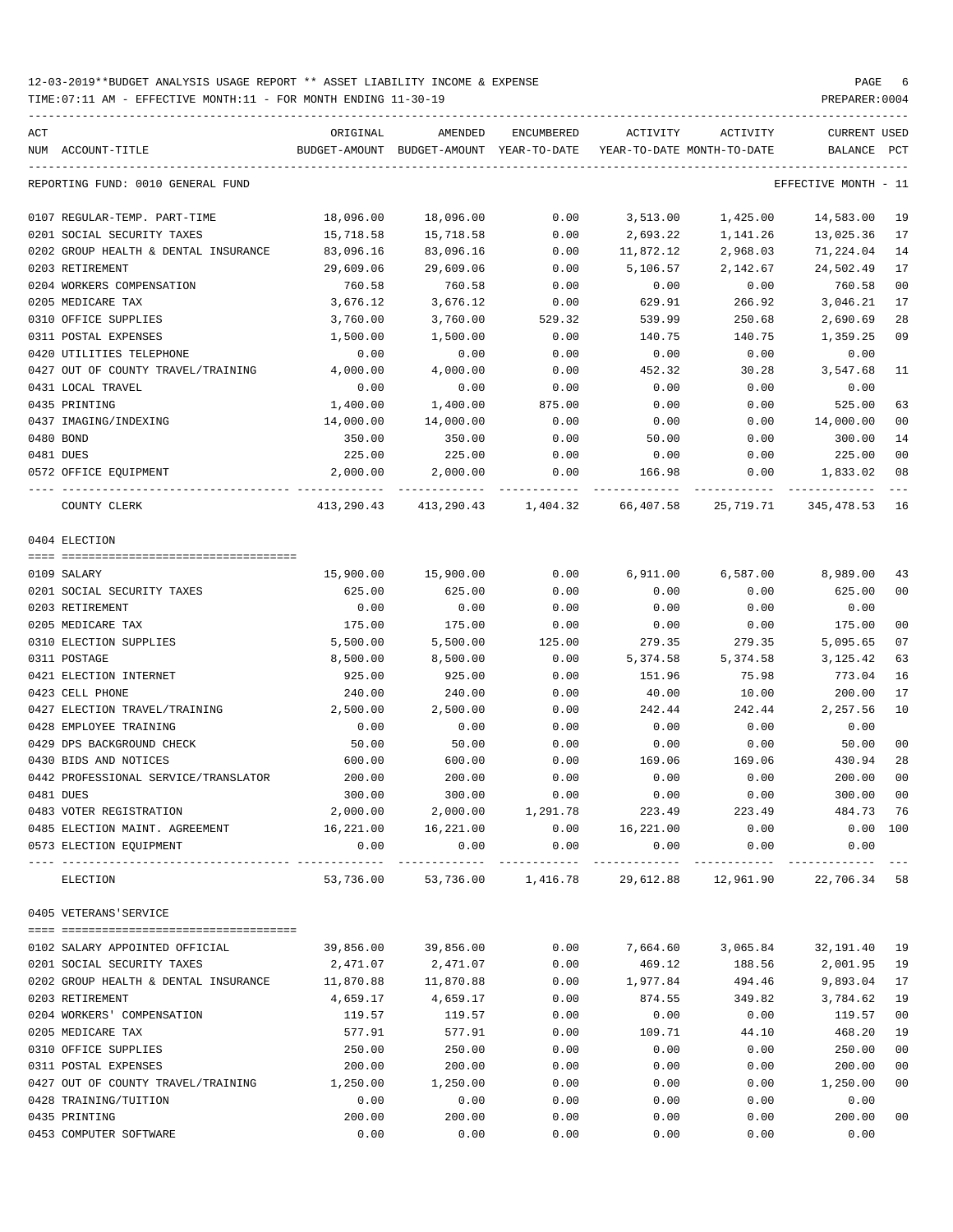| ACT |                                                     | ORIGINAL     | AMENDED                                  | <b>ENCUMBERED</b> | ACTIVITY                   | ACTIVITY     | CURRENT USED         |                |
|-----|-----------------------------------------------------|--------------|------------------------------------------|-------------------|----------------------------|--------------|----------------------|----------------|
|     | NUM ACCOUNT-TITLE                                   |              | BUDGET-AMOUNT BUDGET-AMOUNT YEAR-TO-DATE |                   | YEAR-TO-DATE MONTH-TO-DATE |              | BALANCE              | PCT            |
|     |                                                     |              |                                          |                   |                            |              |                      |                |
|     | REPORTING FUND: 0010 GENERAL FUND                   |              |                                          |                   |                            |              | EFFECTIVE MONTH - 11 |                |
|     | 0572 OFFICE EQUIPMENT                               | 750.00       | 750.00                                   | 0.00              | 0.00                       | 0.00         | 750.00               | 00             |
|     | VETERANS ' SERVICE                                  | 62,204.60    | 62,204.60                                | 0.00              | 11,095.82                  | 4,142.78     | 51,108.78            | 18             |
|     | 0406 EMERGENCY MANAGEMENT                           |              |                                          |                   |                            |              |                      |                |
|     |                                                     |              |                                          |                   |                            |              |                      |                |
|     | 0103 SALARY                                         | 33,228.00    | 33,228.00                                | 0.00              | 6,390.00                   | 2,556.00     | 26,838.00 19         |                |
|     | 0107 SALARY TEMP./EXTRA                             | 0.00         | 0.00                                     | 0.00              | 0.00                       | 0.00         | 0.00                 |                |
|     | 0201 SOCIAL SECURITY TAXES                          | 2,089.90     | 2,089.90                                 | 0.00              | 401.16                     | 159.72       | 1,688.74             | 19             |
|     | 0202 GROUP HEALTH & DENTAL INS                      | 0.00         | 0.00                                     | 0.00              | 5.08                       | 1.27         | $5.08-$              |                |
|     | 0203 RETIREMENT                                     | 3,884.35     | 3,884.35                                 | 0.00              | 729.10                     | 291.64       | 3, 155. 25           | 19             |
|     | 0204 WORKERS' COMPENSATION                          | 99.68        | 99.68                                    | 0.00              | 0.00                       | 0.00         | 99.68                | 00             |
|     | 0205 MEDICARE TAX                                   | 488.77       | 488.77                                   | 0.00              | 93.81                      | 37.35        | 394.96               | 19             |
|     | 0225 TRAVEL ALLOWANCE                               | 0.00         | 0.00                                     | 0.00              | 0.00                       | 0.00         | 0.00                 |                |
|     | 0310 OFFICE SUPPLIES                                | 200.00       | 200.00                                   | 0.00              | 96.81                      | 96.81        | 103.19               | 48             |
|     | 0311 POSTAL EXPENSE                                 | 50.00        | 50.00                                    | 0.00              | 0.00                       | 0.00         | 50.00                | 00             |
|     | 0330 AUTO EXPENSE-GAS & OIL                         | 1,000.00     | 1,000.00                                 | 0.00              | 0.00                       | 0.00         | 1,000.00             | 00             |
|     | 0421 EMERGENCY INTERNET                             | 455.00       | 455.00                                   | 0.00              | 75.98                      | 37.99        | 379.02               | 17             |
|     | 0422 R&M RADIO                                      | 0.00         | 0.00                                     | 0.00              | 0.00                       | 0.00         | 0.00                 |                |
|     | 0423 CELL PHONE ALLOWANCE                           | 480.00       | 480.00                                   | 0.00              | 80.00                      | 20.00        | 400.00               | 17             |
|     | 0427 OUT OF COUNTY TRAVEL/TRAINING                  | 1,000.00     | 1,000.00                                 | 0.00              | 0.00                       | 0.00         | 1,000.00             | 0 <sup>0</sup> |
|     | 0428 TRAINING & TUITION                             | 0.00         | 0.00                                     | 0.00              | 0.00                       | 0.00         | 0.00                 |                |
|     | 0453 R&M EQUIPMENT                                  | 220.00       | 220.00                                   | 0.00              | 0.00                       | 0.00         | 220.00               | 00             |
|     | 0454 R&M AUTO                                       | 1,000.00     | 1,000.00                                 | 233.50            | 387.87                     | 387.87       | 378.63               | 62             |
|     | 0487 TRAILER/AUTO INSURANCE                         | 700.00       | 700.00                                   | 0.00              | 592.00                     | 0.00         | 108.00               | 85             |
|     | 0489 CODE RED EARLY WARNING SYSTEM                  | 12,768.00    | 12,768.00                                | 0.00              | 12,768.00                  | 0.00         | 0.00                 | 100            |
|     | 0490 911 RADIO TOWER BUILDING                       | 500.00       | 500.00                                   | 0.00              | 0.00                       | 0.00         | 500.00               | 00             |
|     | 0573 RADIO EQUIPMENT                                | 0.00         | 0.00                                     | 0.00              | 0.00                       | 0.00         | 0.00                 |                |
|     | EMERGENCY MANAGEMENT                                | 58,163.70    | 58,163.70                                | 233.50            | 21,619.81                  | 3,588.65     | 36,310.39 38         |                |
|     | 0409 NON-DEPARTMENTAL                               |              |                                          |                   |                            |              |                      |                |
|     |                                                     |              | 0.00                                     | 0.00              |                            |              | 0.00                 |                |
|     | 0100 COMPENSATION PAY<br>0201 SOCIAL SECURITY TAXES | 0.00<br>0.00 | 0.00                                     | 0.00              | 0.00<br>0.00               | 0.00<br>0.00 | 0.00                 |                |
|     | 0203 RETIREMENT                                     | 0.00         | 0.00                                     | 0.00              | 0.00                       | 0.00         | 0.00                 |                |
|     | 0204 WORKERS' COMPENSATION                          | 1,000.00     | 1,000.00                                 | 0.00              | 0.00                       | 0.00         | 1,000.00             | 0 <sub>0</sub> |
|     | 0205 MEDICARE TAX                                   | 0.00         | 0.00                                     | 0.00              | 0.00                       | 0.00         | 0.00                 |                |
|     | 0206 UNEMPLOYMENT EXPENSE                           | 0.00         | 0.00                                     | 0.00              | 0.00                       | 0.00         | 0.00                 |                |
|     | 0395 ERRORS AND OMISSIONS                           | 0.00         | 0.00                                     | 0.00              | 0.00                       | 0.00         | 0.00                 |                |
|     | 0399 CLAIMS SETTLEMENTS                             | 5,000.00     | 5,000.00                                 | 0.00              | 0.00                       | 0.00         | 5,000.00             | 00             |
|     | 0400 LEGAL FEES                                     | 15,000.00    | 15,000.00                                | 0.00              | 0.00                       | 0.00         | 15,000.00            | 00             |
|     | 0401 AUDIT EXPENSE                                  | 45,000.00    | 45,000.00                                | 0.00              | 0.00                       | 0.00         | 45,000.00            | 00             |
|     | 0404 911 EMERGENCY SERVICE                          | 8,917.00     | 8,917.00                                 | 0.00              | 0.00                       | 0.00         | 8,917.00             | 0 <sub>0</sub> |
|     | 0406 TAX APPRAISAL DISTRICT                         | 530,970.32   | 530,970.32                               | 0.00              | 104, 227.77                | 0.00         | 426,742.55           | 20             |
|     | 0408 COUNTY WELLNESS PROGRAM                        | 1,100.00     | 1,100.00                                 | 0.00              | 212.80                     | 212.80       | 887.20               | 19             |
|     | 0426 PROFESSIONAL FEES                              | 30,000.00    | 30,000.00                                | 0.00              | 0.00                       | 0.00         | 30,000.00            | 0 <sub>0</sub> |
|     | 0430 BIDS & NOTICES                                 | 3,000.00     | 3,000.00                                 | 0.00              | 49.53                      | 49.53        | 2,950.47             | 02             |
|     | 0444 LAWN MAINTENANCE                               | 0.00         | 0.00                                     | 0.00              | 0.00                       | 0.00         | 0.00                 |                |
|     | 0481 DUES                                           | 8,000.00     | 8,000.00                                 | 0.00              | 2,404.54                   | 200.00       | 5,595.46             | 30             |
|     | 0483 PUBLIC OFFICIALS INS.                          | 17,000.00    | 17,000.00                                | 0.00              | 14,834.48                  | 0.00         | 2,165.52             | 87             |
|     | 0484 GENERAL LIABILITY INSURANCE                    | 8,000.00     | 8,000.00                                 | 0.00              | 7,073.00                   | 0.00         | 927.00               | 88             |
|     | 0485 WATER SUPPLY AGENCY                            | 1,000.00     | 1,000.00                                 | 0.00              | 0.00                       | 0.00         | 1,000.00             | 00             |
|     | 0487 TCOG-REG. INTERLOCAL AGREEMENT                 | 0.00         | 0.00                                     | 0.00              | 0.00                       | 0.00         | 0.00                 |                |
|     | 0488 FANNIN RURAL RAIL DIST                         | 0.00         | 0.00                                     | 0.00              | 0.00                       | 0.00         | 0.00                 |                |
|     |                                                     |              |                                          |                   |                            |              |                      |                |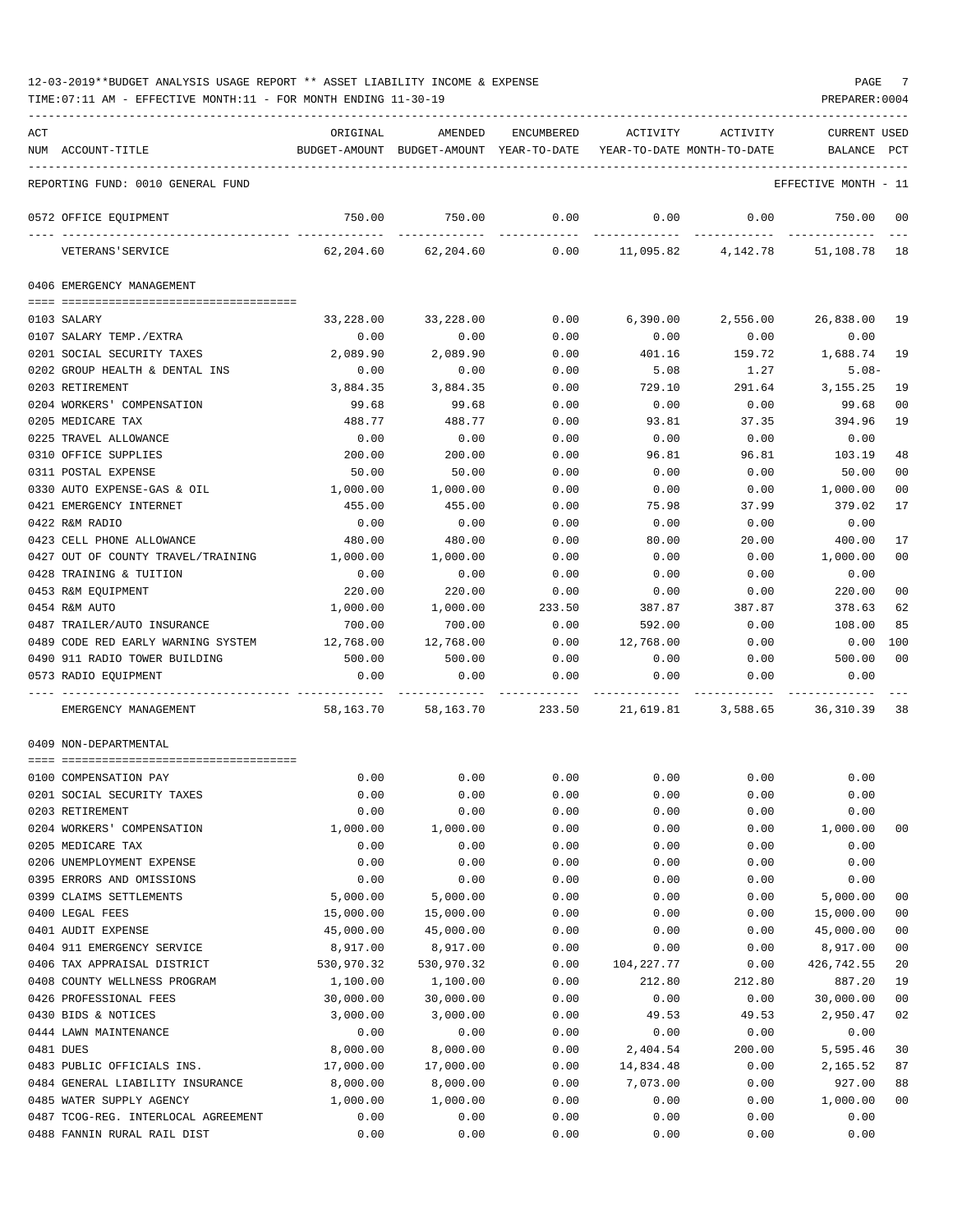| ACT                                     | ORIGINAL   | AMENDED                                  | ENCUMBERED | ACTIVITY                                                           | ACTIVITY                          | <b>CURRENT USED</b>  |        |
|-----------------------------------------|------------|------------------------------------------|------------|--------------------------------------------------------------------|-----------------------------------|----------------------|--------|
| NUM ACCOUNT-TITLE                       |            | BUDGET-AMOUNT BUDGET-AMOUNT YEAR-TO-DATE |            | YEAR-TO-DATE MONTH-TO-DATE                                         |                                   | BALANCE              | PCT    |
| REPORTING FUND: 0010 GENERAL FUND       |            |                                          |            |                                                                    |                                   | EFFECTIVE MONTH - 11 |        |
| 0489 COURT COSTS/ARREST FEES            | 240,000.00 | 240,000.00                               | 0.00       | 1,897.14-                                                          | 168.36                            | 241,897.14           | 01     |
| 0490 MISCELLANEOUS                      | 0.00       | 0.00                                     | 0.00       | 0.00                                                               | 0.00                              | 0.00                 |        |
| 0491 SULPHUR RIVER REGIONAL MOBILITY AU | 0.00       | 0.00                                     | 0.00       | 0.00                                                               | 0.00                              | 0.00                 |        |
| 0495 '98 JAIL BOND PAYMENT              | 0.00       | 0.00                                     | 0.00       | 0.00                                                               | 0.00                              | 0.00                 |        |
| 0499 BANK SERVICE FEES                  | 8,675.00   | 8,675.00                                 | 0.00       | 1,500.00                                                           | 700.00                            | 7,175.00             | 17     |
| 0500 6TH COURT OF APPEALS FEE           | 2,500.00   | 2,500.00                                 | 0.00       | 0.00                                                               | 0.00                              | 2,500.00             | 00     |
| NON-DEPARTMENTAL                        |            |                                          |            | 925,162.32  925,162.32  0.00  128,404.98  1,330.69  796,757.34  14 |                                   |                      |        |
| 0410 COUNTY COURT AT LAW                |            |                                          |            |                                                                    |                                   |                      |        |
| 0101 SALARY ELECTED OFFICIAL            | 167,000.00 | 167,000.00                               | 0.00       | 32,115.40                                                          | 12,846.16                         | 134,884.60           | 19     |
| 0103 SALARY COURT COORDINATOR           | 32,239.08  | 32,239.08                                | 0.00       | 6,199.80                                                           | 2,479.92                          | 26,039.28            | 19     |
| 0110 SALARY COURT REPORTER              | 67,046.10  | 67,046.10                                | 0.00       | 12,718.49                                                          | 4,982.39                          | 54,327.61            | 19     |
| 0130 BAILIFF                            | 40,348.41  | 40,348.41                                | 0.00       | 7,759.25                                                           | 3,103.70                          | 32,589.16            | 19     |
| 0201 SOCIAL SECURITY TAXES              | 18,440.88  | 18,440.88                                | 0.00       | 3,486.33                                                           | 1,219.54                          | 14,954.55            | 19     |
| 0202 GROUP HEALTH & DENTAL INS          | 41,548.08  | 41,548.08                                | 0.00       | 7,019.89                                                           | 1,766.80                          | 34,528.19            | 17     |
| 0203 RETIREMENT                         | 36,126.03  | 36,126.03                                | 0.00       | 6,753.90                                                           | 2,682.69                          | 29,372.13            | 19     |
| 0204 WORKERS COMPENSATION               | 927.10     | 927.10                                   | 0.00       | 0.00                                                               | 0.00                              | 927.10               | 00     |
| 0205 MEDICARE TAX                       | 4,480.99   | 4,480.99                                 | 0.00       | 869.32                                                             | 339.20                            | 3,611.67             | 19     |
| 0310 OFFICE SUPPLIES                    | 0.00       | 0.00                                     | 0.00       | 0.00                                                               | 0.00                              | 0.00                 |        |
| 0311 POSTAGE                            | 0.00       | 0.00                                     | 0.00       | 0.00                                                               | 0.00                              | 0.00                 |        |
| 0315 COPIER RENTAL                      | 1,300.00   | 1,300.00                                 | 97.72      | 105.15                                                             | 7.43                              | 1,097.13             | 16     |
| 0395 BAILIFF UNIFORMS                   | 0.00       | 0.00                                     | 0.00       | 0.00                                                               | 0.00                              | 0.00                 |        |
| 0420 TELEPHONE                          | 0.00       | 0.00                                     | 0.00       | 0.00                                                               | 0.00                              | 0.00                 |        |
| 0421 DSL INTERNET                       | 0.00       | 0.00                                     | 0.00       | 0.00                                                               | 0.00                              | 0.00                 |        |
| 0424 INDIGENT ATTORNEY FEES             | 55,000.00  | 55,000.00                                | 0.00       | 2,825.00                                                           | 1,075.00                          | 52,175.00            | 05     |
| 0425 PROFESSIONAL SERVICES              | 1,200.00   | 1,200.00                                 | 0.00       | 375.00                                                             | 0.00                              | 825.00               | 31     |
| 0427 OUT OF COUNTY TRAVEL/TRAINING      | 2,000.00   | 2,000.00                                 | 0.00       | 0.00                                                               | 0.00                              | 2,000.00             | 00     |
| 0435 PRINTING                           | 150.00     | 150.00                                   | 0.00       | 0.00                                                               | 0.00                              | 150.00               | 00     |
| 0437 COURT REPORTER EXPENSE             | 5,000.00   | 5,000.00                                 | 0.00       | 700.00                                                             | 0.00                              | 4,300.00             | 14     |
| 0439 WITNESS EXPENSE                    | 500.00     | 500.00                                   | 0.00       | 0.00                                                               | 0.00                              | 500.00               | 00     |
| 0453 R&M EQUIPMENT                      | 200.00     | 200.00                                   | 0.00       | 0.00                                                               | 0.00                              | 200.00               | 00     |
| 0467 VISITING JUDGE                     | 1,200.00   | 1,200.00                                 | 0.00       | 0.00                                                               | 0.00                              | 1,200.00             | 00     |
| 0468 JUVENILE BOARD SALARY              | 2,400.00   | 2,400.00                                 | 0.00       | 400.00                                                             | 100.00                            | 2,000.00             | 17     |
| 0480 BONDS                              | 0.00       | 0.00                                     | 0.00       | 0.00                                                               | 0.00                              | 0.00                 |        |
| 0481 DUES                               | 0.00       | 0.00                                     | 0.00       | 0.00                                                               | 0.00                              | 0.00                 |        |
| 0572 OFFICE EQUIPMENT                   | 200.00     | 200.00                                   | 0.00       | 0.00                                                               | 0.00                              | 200.00               | 00     |
| 0574 TECHNOLOGY                         | 5,100.00   | 5,100.00                                 | 0.00       | 0.00                                                               | 0.00                              | 5,100.00             | 00     |
| 0590 BOOKS & PUBLICATIONS               | 0.00       | 0.00                                     | 0.00       | 0.00                                                               | 0.00                              | 0.00                 |        |
| 0591 LEXIS NEXIS ONLINE LEGAL           | 0.00       | 0.00                                     | 0.00       | 0.00                                                               | 0.00                              | 0.00                 |        |
| COUNTY COURT AT LAW                     |            | 482,406.67 482,406.67                    | 97.72      |                                                                    | 81,327.53 30,602.83 400,981.42 17 |                      |        |
| 0425 COURT ADMINISTRATION               |            |                                          |            |                                                                    |                                   |                      |        |
|                                         |            |                                          |            |                                                                    |                                   |                      |        |
| 0201 SOCIAL SECURITY                    | 0.00       | 0.00                                     | 0.00       | 0.00                                                               | 0.00                              | 0.00                 |        |
| 0205 MEDICARE TAX                       | 0.00       | 0.00                                     | 0.00       | 0.00                                                               | 0.00                              | 0.00                 |        |
| 0311 JURY POSTAGE                       | 4,000.00   | 4,000.00                                 | 0.00       | 328.65                                                             | 328.65                            | 3,671.35             | 08     |
| 0312 DISTRICT JURY SUPPLIES             | 1,000.00   | 1,000.00                                 | 0.00       | 62.72                                                              | 0.00                              | 937.28               | 06     |
| 0313 GRAND JURY EXPENSE                 | 5,500.00   | 5,500.00                                 | 0.00       | 721.38                                                             | 721.38                            | 4,778.62             | 13     |
| 0314 PETIT JURY EXPENSE                 | 30,000.00  | 30,000.00                                | 0.00       | 3,450.00                                                           | 2,270.00                          | 26,550.00            | 12     |
| 0316 COUNTY COURT JURY EXP.             | 0.00       | 0.00                                     | 0.00       | 0.00                                                               | 0.00                              | 0.00                 |        |
| 0317 COURT REPORTER SUPPLIES            | 0.00       | 0.00                                     | 0.00       | 0.00                                                               | 0.00                              | 0.00                 |        |
| 0318 J.P. JURY EXPENSE                  | 800.00     | 800.00                                   | 0.00       | 0.00                                                               | 0.00                              | 800.00               | $00\,$ |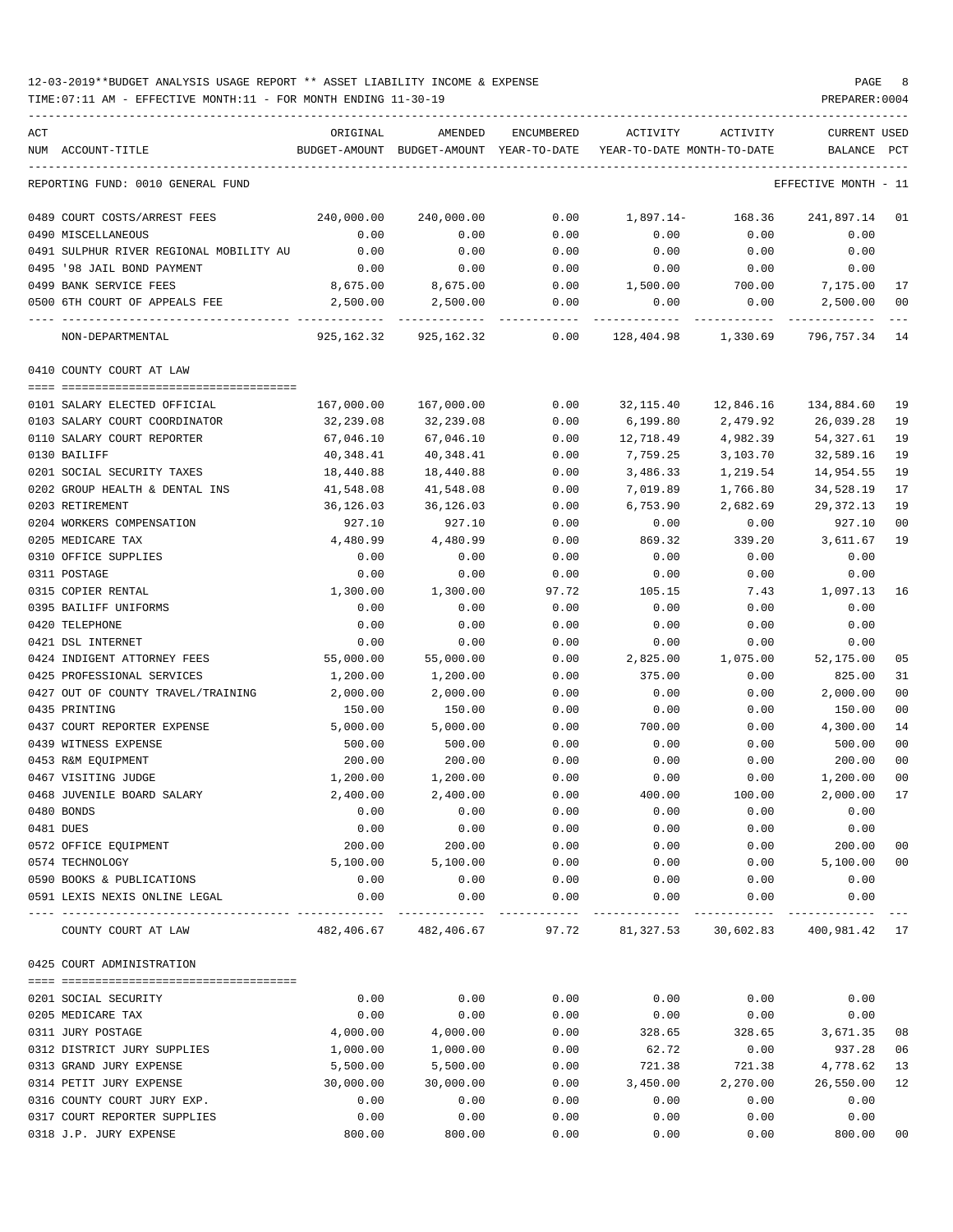| ACT<br>NUM ACCOUNT-TITLE                                                                              | ORIGINAL       | AMENDED<br>BUDGET-AMOUNT BUDGET-AMOUNT YEAR-TO-DATE | ENCUMBERED          |               | ACTIVITY ACTIVITY<br>YEAR-TO-DATE MONTH-TO-DATE | <b>CURRENT USED</b><br>BALANCE PCT |                |
|-------------------------------------------------------------------------------------------------------|----------------|-----------------------------------------------------|---------------------|---------------|-------------------------------------------------|------------------------------------|----------------|
| REPORTING FUND: 0010 GENERAL FUND                                                                     |                |                                                     |                     |               |                                                 | EFFECTIVE MONTH - 11               |                |
| 0319 CO.CT.@LAW JURY EXPENSE                                                                          | 2,000.00       | 2,000.00                                            | 0.00                | 460.00        | 0.00                                            | 1,540.00                           | 23             |
| 0422 REGIONAL INDIGENT DEFENSE PROGRAM                                                                | 14,461.00      | 14,461.00                                           | 0.00                | 14,461.00     | 0.00                                            | 0.00 100                           |                |
| 0424 CO.CT. ATTORNEY FEES                                                                             | 6,000.00       | 6,000.00                                            | 0.00                | 270.00        | 270.00                                          | 5,730.00                           | 05             |
| 0425 CO.CT. PROFESSIONAL SERVICES                                                                     | 0.00           | 0.00                                                | 0.00                | 0.00          | 0.00                                            | 0.00                               |                |
| 0426 COUNTY COURT SUPPLIES                                                                            | 0.00           | 0.00                                                | 0.00                | 0.00          | 0.00                                            | 0.00                               |                |
| 0435 PRINTING                                                                                         | 1,500.00       | 1,500.00                                            | 0.00                | 0.00          | 0.00                                            | 1,500.00                           | 0 <sub>0</sub> |
| 0465 PHYSICAL EVID. ANALYSES                                                                          | 1,500.00       | 1,500.00                                            | 0.00                | 0.00          | 0.00                                            | 1,500.00                           | 0 <sub>0</sub> |
| 0466 AUTOPSIES                                                                                        | 50,000.00      | 50,000.00                                           | 4,690.00 1,843.75   |               | 1,568.75                                        | 43,466.25                          | 13             |
| 0467 VISITING JUDGE EXPENSE                                                                           | 2,000.00       | 2,000.00                                            | 0.00                | 0.00          | 0.00                                            | 2,000.00                           | 0 <sub>0</sub> |
| COURT ADMINISTRATION                                                                                  | 118,761.00     |                                                     | 118,761.00 4,690.00 | 21,597.50     | 5,158.78                                        | 92,473.50                          | $- - -$<br>22  |
|                                                                                                       |                |                                                     |                     |               |                                                 |                                    |                |
| 0435 336TH DISTRICT COURT ADMINISTRATIO                                                               |                |                                                     |                     |               |                                                 |                                    |                |
| 0103 SALARY COURT COORDINATOR                                                                         | 37,453.37      | 37,453.37                                           | 0.00                | 5,784.51      | 2,881.02                                        | 31,668.86                          | 15             |
| 0110 SALARY COURT REPORTER                                                                            | 84,383.26      | 84,383.26                                           | 0.00                | 16,227.55     | 6,491.02                                        | 68,155.71                          | 19             |
| 0130 BAILIFF                                                                                          | 41,276.95      | 41,276.95                                           | 0.00                | 7,937.90      | 3,175.16                                        | 33, 339.05                         | 19             |
| 0201 SOCIAL SECURITY                                                                                  | 10,336.24      | 10,336.24                                           | 0.00                | 1,760.19      | 751.05                                          | 8,576.05                           | 17             |
| 0202 GROUP HEALTH INSURANCE                                                                           | 35,612.64      | 35,612.64                                           | 0.00                | 4,238.81      | 1,483.38                                        | 31, 373.83                         | 12             |
| 0203 RETIREMENT                                                                                       | 19,488.82      | 19,488.82                                           | 0.00                | 3,485.74      | 1,448.74                                        | 16,003.08                          | 18             |
| 0204 WORKERS COMPENSATION                                                                             | 489.34         | 489.34                                              | 0.00                | 0.00          | 0.00                                            | 489.34                             | 0 <sub>0</sub> |
| 0205 MEDICARE                                                                                         | 2,417.35       | 2,417.35                                            | 0.00                | 411.69        | 175.66                                          | 2,005.66                           | 17             |
| 0310 OFFICE SUPPLIES                                                                                  | 1,800.00       | 1,800.00                                            | 0.00                | 243.53        | 197.28                                          | 1,556.47                           | 14             |
|                                                                                                       |                |                                                     | 0.00                |               |                                                 |                                    | 0 <sub>4</sub> |
| 0311 DISTRICT JUDGE POSTAGE<br>0352 GPS/SCRAM MONITORS                                                | 300.00<br>0.00 | 300.00<br>0.00                                      | 0.00                | 11.00<br>0.00 | 11.00<br>0.00                                   | 289.00<br>0.00                     |                |
| 0395 BAILIFF UNIFORMS                                                                                 | 400.00         | 400.00                                              | 0.00                | 0.00          | 0.00                                            | 400.00                             | 0 <sub>0</sub> |
| 0421 LEXIS NEXIS ONLINE LEGAL                                                                         | 0.00           | 0.00                                                | 0.00                | 0.00          | 0.00                                            | 0.00                               |                |
| 0427 OUT OF CO TRAVEL/TRAINING                                                                        |                | 6,000.00                                            |                     |               |                                                 | 5,960.00                           | 01             |
| 0428 TRAINING/TUITION                                                                                 | 6,000.00       |                                                     | 0.00<br>0.00        | 40.00         | 0.00                                            |                                    |                |
|                                                                                                       | 0.00           | 0.00                                                |                     | 0.00          | 0.00                                            | 0.00                               | 11             |
| 0432 ATTORNEY FEES JUVENILE                                                                           | 20,000.00      | 20,000.00                                           | 0.00                | 2,250.00      | 2,250.00                                        | 17,750.00                          |                |
| 0433 ATTORNEY FEES DRUG CT                                                                            | 0.00           | 0.00                                                | 0.00                | 0.00          | 0.00                                            | 0.00                               |                |
| 0434 APPEAL COURT TRANSCRIPTS                                                                         | 40,000.00      | 40,000.00                                           | 0.00                | 792.00        | 792.00                                          | 39,208.00                          | 02             |
| 0435 ATTORNEYS FEES APPEALS CT                                                                        | 15,000.00      | 15,000.00                                           | 0.00                | 1,300.00      | 1,300.00                                        | 13,700.00                          | 09             |
| 0436 ATTORNEY FEES- CPS CASES                                                                         | 375,000.00     |                                                     | 375,000.00 1,304.00 | 44,990.39     | 25,821.94                                       | 328,705.61                         | 12             |
| 0437 ATTORNEY FEES                                                                                    | 200,000.00     | 200,000.00                                          | 0.00                | 22,327.30     | 10,555.10                                       | 177,672.70                         | 11             |
| 0438 COURT REPORTER EXPENSE                                                                           | 10,000.00      | 10,000.00                                           | 0.00                | 239.50        | 71.50                                           | 9,760.50 02                        |                |
| 0439 INVESTIGATOR EXPENSE                                                                             | 8,500.00       | 8,500.00                                            | 0.00                | 0.00          | 0.00                                            | 8,500.00                           | 0 <sub>0</sub> |
| 0440 PHYSICIANS EXPENSE                                                                               | 0.00           | 0.00                                                | 0.00                | 0.00          | 0.00                                            | 0.00                               |                |
| 0442 OTHER PROFESSIONAL SERV.                                                                         | 30,000.00      | 30,000.00                                           | 0.00                | 439.00        | 0.00                                            | 29,561.00                          | 01             |
| 0468 JUVENILE BOARD SALARY                                                                            | 3,600.00       | 3,600.00                                            | 0.00                | 600.00        | 150.00                                          | 3,000.00                           | 17             |
| 0481 DUES                                                                                             | 525.00         | 525.00                                              | 0.00                | 0.00          | 0.00                                            | 525.00                             | 0 <sub>0</sub> |
| 0572 OFFICE EQUIPMENT                                                                                 | 2,000.00       | 2,000.00                                            | 0.00                | 0.00          | 0.00                                            | 2,000.00                           | 0 <sub>0</sub> |
| 0574 TECHNOLOGY                                                                                       |                | 45,800.00  45,800.00  31,582.00                     |                     | 0.00          | 0.00                                            | 14,218.00                          | 69             |
| 0590 DISTRICT JUDGE BOOKS                                                                             | 300.00         | 300.00                                              | 0.00                |               | 503.00 503.00                                   | $203.00 - 168$                     |                |
| 336TH DISTRICT COURT ADMINISTRATIO 990,682.97 990,682.97 32,886.00 113,582.11 58,057.85 844,214.86 15 |                |                                                     |                     |               |                                                 |                                    |                |
| 0450 DISTRICT CLERK                                                                                   |                |                                                     |                     |               |                                                 |                                    |                |
| 0101 SALARY ELECTED OFFICIAL                                                                          |                | 58,237.97 58,237.97                                 |                     |               | $0.00$ 11,199.60 $4,479.84$ $47,038.37$         |                                    | 19             |
| 0103 SALARY ASST. DIST. CLERK                                                                         | 40,566.53      | 40,566.53                                           | 0.00                | 7,801.25      | 3,120.50 32,765.28                              |                                    | 19             |
| 0104 SALARIES DEPUTIES                                                                                | 170,710.86     | 170,710.86                                          | 0.00                |               |                                                 |                                    | 19             |
| 0107 SALARY PART-TIME                                                                                 | 29,952.00      | 29,952.00                                           | 0.00                | 5,859.78      | 2,560.14                                        | 24,092.22                          | 20             |
| 0201 SOCIAL SECURITY TAXES                                                                            | 18,566.98      | 18,566.98                                           | 0.00                | 3,389.07      | 1,392.08                                        | 15,177.91                          | 18             |
| 0202 GROUP HEALTH & DENTAL INSURANCE 94,967.04                                                        |                | 94,967.04                                           | 0.00                |               | 16,902.32 3,866.97 78,064.72                    |                                    | 18             |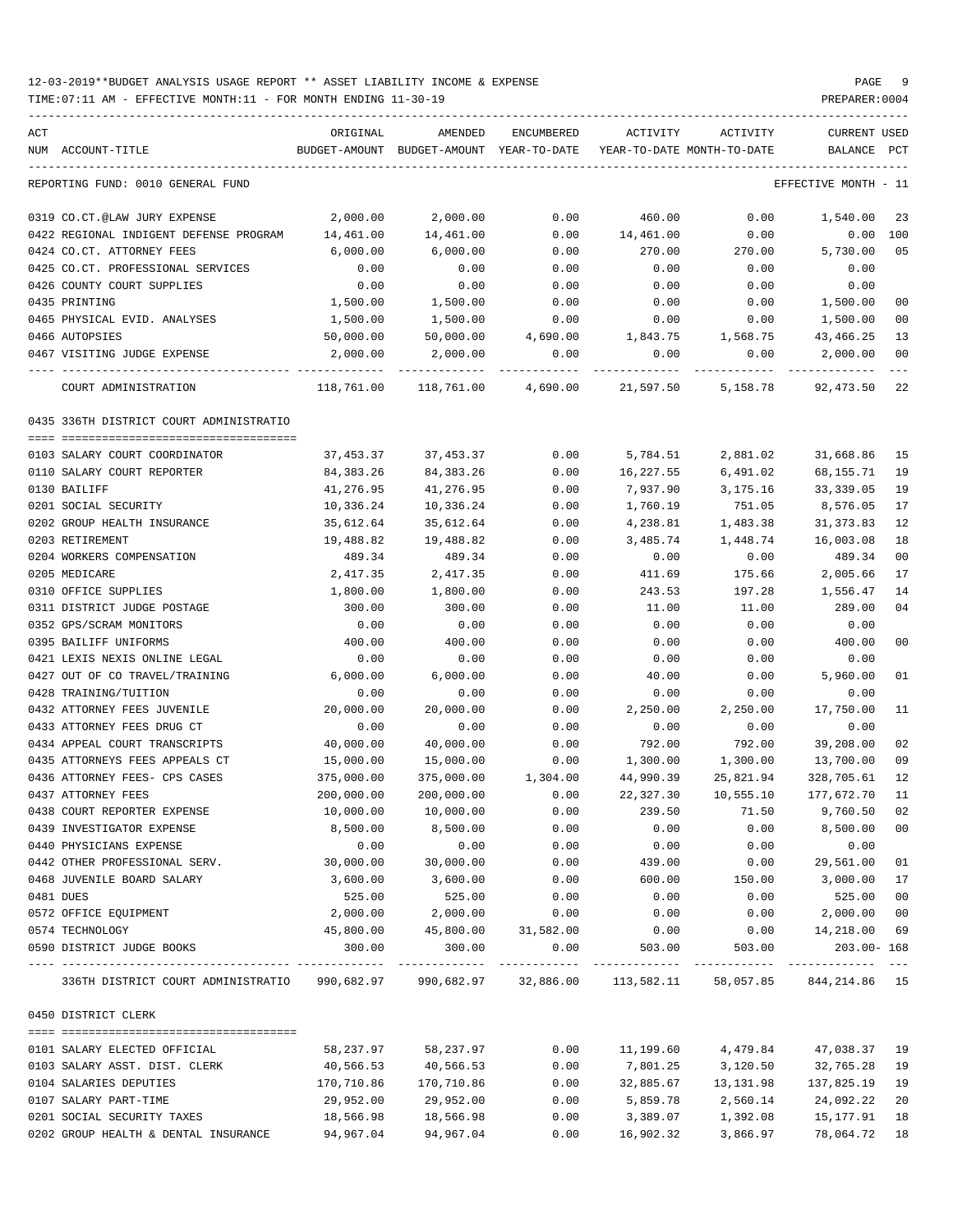TIME:07:11 AM - EFFECTIVE MONTH:11 - FOR MONTH ENDING 11-30-19 PREPARER:0004 ----------------------------------------------------------------------------------------------------------------------------------- ACT ORIGINAL AMENDED ENCUMBERED ACTIVITY ACTIVITY CURRENT USED NUM ACCOUNT-TITLE BUDGET-AMOUNT BUDGET-AMOUNT YEAR-TO-DATE YEAR-TO-DATE MONTH-TO-DATE BALANCE PCT ----------------------------------------------------------------------------------------------------------------------------------- REPORTING FUND: 0010 GENERAL FUND EFFECTIVE MONTH - 11

| 0203 RETIREMENT                      | 35,007.73  | 35,007.73                                                      | 0.00   | 6,588.80  | 2,657.65                       | 28, 418.93    | 19 |
|--------------------------------------|------------|----------------------------------------------------------------|--------|-----------|--------------------------------|---------------|----|
| 0204 WORKERS COMPENSATION            | 898.40     | 898.40                                                         | 0.00   | 0.00      | 0.00                           | 898.40        | 00 |
| 0205 MEDICARE TAX                    | 4,342.28   | 4,342.28                                                       | 0.00   | 792.58    | 325.56                         | 3,549.70      | 18 |
| 0310 OFFICE SUPPLIES                 | 4,000.00   | 4,000.00                                                       | 0.00   | 949.06    | 407.92                         | 3,050.94      | 24 |
| 0311 POSTAL EXPENSES                 | 4,000.00   | 4,000.00                                                       | 0.00   | 308.75    | 308.75                         | 3,691.25      | 08 |
| 0313 PASSPORT PHOTO SUPPLIES         | 1,200.00   | 1,200.00                                                       | 0.00   | 0.00      | 0.00                           | 1,200.00      | 00 |
| 0315 COPIER RENTAL                   | 0.00       | 0.00                                                           | 0.00   | 0.00      | 0.00                           | 0.00          |    |
| 0353 COMPUTER EXPENSE                | 1,000.00   | 1,000.00                                                       | 0.00   | 0.00      | 0.00                           | 1,000.00      | 00 |
| 0423 CELL PHONE                      | 0.00       | 0.00                                                           | 0.00   | 0.00      | 0.00                           | 0.00          |    |
| 0427 OUT OF COUNTY TRAVEL/TRAINING   | 5,500.00   | 5,500.00                                                       | 0.00   | 1,929.72  | 1,284.64                       | 3,570.28      | 35 |
| 0428 EMPLOYEE TRAINING               | 0.00       | 0.00                                                           | 0.00   | 0.00      | 0.00                           | 0.00          |    |
| 0431 LOCAL TRAVEL                    | 0.00       | 0.00                                                           | 0.00   | 0.00      | 0.00                           | 0.00          |    |
| 0435 PRINTING                        | 2,000.00   | 2,000.00                                                       | 200.00 | 0.00      | 0.00                           | 1,800.00      | 10 |
| 0480 BONDS                           | 450.00     | 450.00                                                         | 0.00   | 50.00     | 0.00                           | 400.00        | 11 |
| 0481 DUES                            | 225.00     | 225.00                                                         | 0.00   | 0.00      | 0.00                           | 225.00        | 00 |
| 0572 OFFICE EQUIPMENT                | 800.00     | 800.00                                                         | 0.00   | 0.00      | 0.00                           | 800.00        | 00 |
|                                      |            |                                                                |        |           |                                |               |    |
| DISTRICT CLERK                       | 472,424.79 | 472,424.79                                                     | 200.00 | 88,656.60 | 33,536.03                      | 383,568.19 19 |    |
| 0455 JUSTICE OF PEACE PCT # 1        |            |                                                                |        |           |                                |               |    |
|                                      |            |                                                                |        |           |                                |               |    |
| 0101 SALARY ELECTED OFFICIAL         | 44,483.43  | 44,483.43                                                      | 0.00   | 8,554.50  | 3,421.80                       | 35,928.93     | 19 |
| 0103 SALARY ASSISTANTS               | 65,373.80  | 65,373.80                                                      | 0.00   | 12,571.90 | 5,028.76                       | 52,801.90     | 19 |
| 0201 SOCIAL SECURITY TAXES           | 6,974.83   | 6,974.83                                                       | 0.00   | 1,324.93  | 527.71                         | 5,649.90      | 19 |
| 0202 GROUP HEALTH & DENTAL INSURANCE | 35,612.64  | 35,612.64                                                      | 0.00   | 5,933.52  | 1,483.38                       | 29,679.12     | 17 |
| 0203 RETIREMENT                      | 12,842.31  | 12,842.31                                                      | 0.00   | 2,410.50  | 964.20                         | 10,431.81     | 19 |
| 0204 WORKERS' COMPENSATION           | 472.49     | 472.49                                                         | 0.00   | 0.00      | 0.00                           | 472.49        | 00 |
| 0205 MEDICARE TAX                    | 1,631.21   | 1,631.21                                                       | 0.00   | 309.91    | 123.43                         | 1,321.30      | 19 |
| 0225 TRAVEL ALLOWANCE                | 2,400.00   | 2,400.00                                                       | 0.00   | 400.00    | 100.00                         | 2,000.00      | 17 |
| 0310 OFFICE SUPPLIES                 | 600.00     | 600.00                                                         | 212.48 | 284.98    | 284.98                         | 102.54        | 83 |
| 0311 POSTAL EXPENSES                 | 500.00     | 500.00                                                         | 0.00   | 15.90     | 15.90                          | 484.10        | 03 |
| 0420 UTILITIES TELEPHONE             | 0.00       | 0.00                                                           | 0.00   | 0.00      | 0.00                           | 0.00          |    |
| 0422 R & M RADIO                     | 0.00       | 0.00                                                           | 0.00   | 0.00      | 0.00                           | 0.00          |    |
| 0423 CELL PHONE ALLOWANCE            | 240.00     | 240.00                                                         | 0.00   | 40.00     | 10.00                          | 200.00        | 17 |
| 0427 OUT OF COUNTY TRAVEL/TRAINING   | 3,000.00   | 3,000.00                                                       | 0.00   | 835.00    | 0.00                           | 2,165.00      | 28 |
| 0435 PRINTING                        | 300.00     | 300.00                                                         | 0.00   | 0.00      | 0.00                           | 300.00        | 00 |
| 0480 BOND                            | 165.00     | 165.00                                                         | 0.00   | 0.00      | 0.00                           | 165.00        | 00 |
| 0481 DUES                            | 135.00     | 135.00                                                         | 0.00   | 0.00      | 0.00                           | 135.00        | 00 |
| 0572 OFFICE EQUIPMENT                | 1,800.00   | 1,800.00                                                       | 514.98 | 0.00      | 0.00                           | 1,285.02      | 29 |
| 0573 RADIO EQUIPMENT                 | 0.00       | 0.00                                                           | 0.00   | 0.00      | 0.00                           | 0.00          |    |
| 0574 TECHNOLOGY                      | 0.00       | 0.00                                                           | 0.00   | 0.00      | 0.00                           | 0.00          |    |
|                                      |            |                                                                |        |           |                                |               |    |
| JUSTICE OF PEACE PCT # 1             |            | 176,530.71 176,530.71 727.46 32,681.14 11,960.16 143,122.11 19 |        |           |                                |               |    |
| 0456 JUSTICE OF PEACE PCT # 2        |            |                                                                |        |           |                                |               |    |
| 0101 SALARY ELECTED OFFICIAL         | 44,483.43  | 44,483.43 0.00                                                 |        |           | 8,554.50 3,421.80 35,928.93 19 |               |    |
| 0104 SALARY DEPUTY                   | 40,565.13  | 40,565.13                                                      | 0.00   | 7,801.00  | 3, 120. 40 32, 764. 13         |               | 19 |
| 0201 SOCIAL SECURITY TAXES           | 5,436.69   | 5,436.69                                                       | 0.00   | 1,041.33  | 412.44                         | 4,395.36      | 19 |
| 0202 GROUP HEALTH & DENTAL INSURANCE | 23,741.76  | 23,741.76                                                      | 0.00   | 3,951.88  | 987.97                         | 19,789.88     | 17 |
| 0203 RETIREMENT                      | 9,942.18   | 9,942.18                                                       | 0.00   | 1,866.15  | 746.46                         | 8,076.03      | 19 |
| 0204 WORKERS' COMPENSATION           | 255.15     | 255.15                                                         | 0.00   | 0.00      | 0.00                           | 255.15        | 00 |
| 0205 MEDICARE TAX                    | 1,271.48   | 1,271.48                                                       | 0.00   | 243.51    | 96.45                          | 1,027.97      | 19 |
| 0225 TRAVEL ALLOWANCE                | 2,400.00   | 2,400.00                                                       | 0.00   | 400.00    | 100.00                         | 2,000.00      | 17 |
| 0310 OFFICE SUPPLIES                 | 600.00     | 600.00                                                         | 31.00  | 316.23    | 316.23                         | 252.77        | 58 |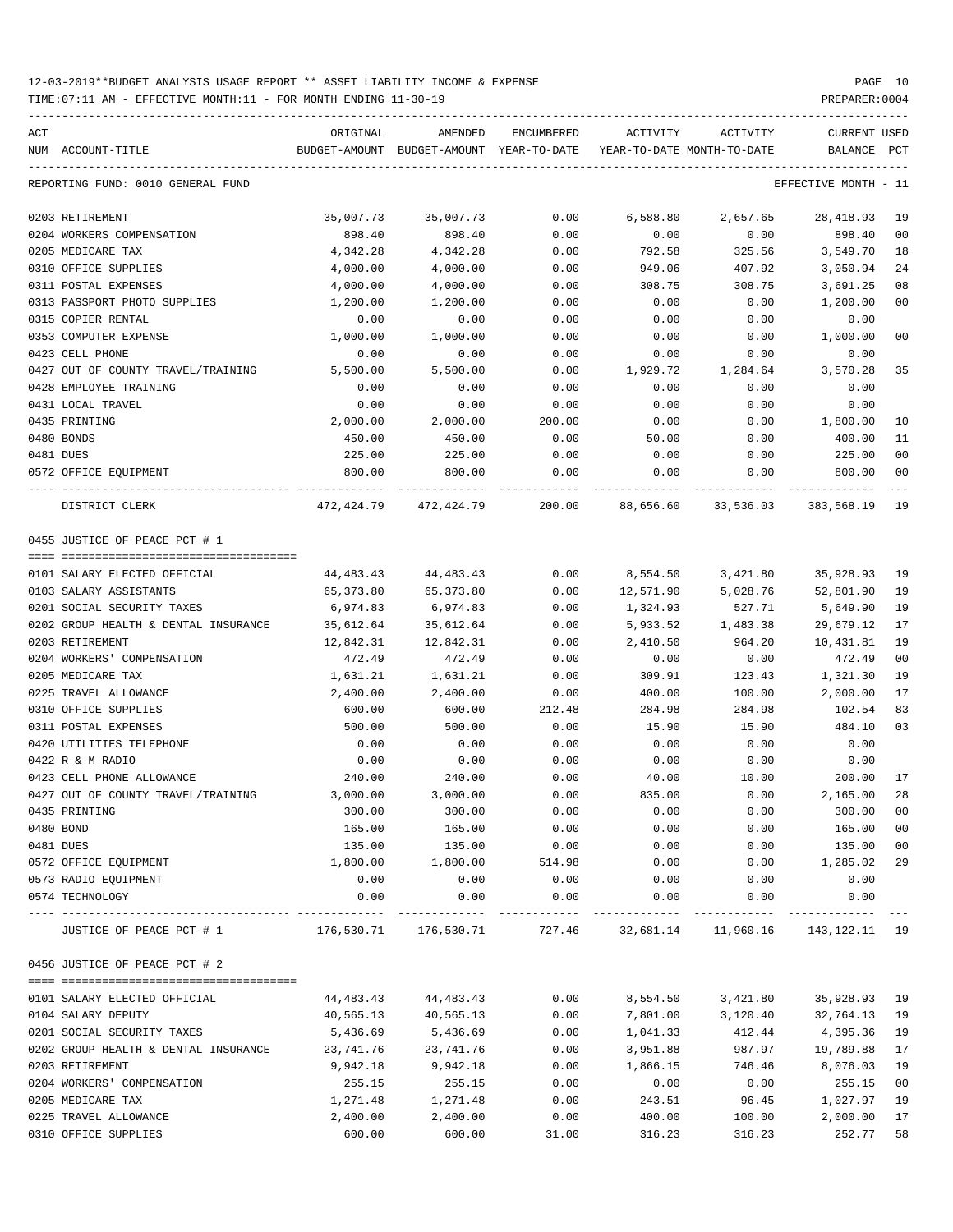| ACT<br>NUM ACCOUNT-TITLE               | ORIGINAL<br>BUDGET-AMOUNT | AMENDED<br>BUDGET-AMOUNT YEAR-TO-DATE | <b>ENCUMBERED</b>  | ACTIVITY<br>YEAR-TO-DATE MONTH-TO-DATE | ACTIVITY                        | <b>CURRENT USED</b><br>BALANCE | PCT |
|----------------------------------------|---------------------------|---------------------------------------|--------------------|----------------------------------------|---------------------------------|--------------------------------|-----|
| REPORTING FUND: 0010 GENERAL FUND      |                           |                                       |                    |                                        |                                 | EFFECTIVE MONTH - 11           |     |
|                                        |                           |                                       |                    |                                        |                                 |                                |     |
| 0311 POSTAL EXPENSES                   | 350.00                    | 350.00                                | 0.00               | 0.00                                   | 0.00                            | 350.00                         | 00  |
| 0420 UTILITIES TELEPHONE               | 0.00                      | 0.00                                  | 0.00               | 0.00                                   | 0.00                            | 0.00                           |     |
| 0421 DSL LINE                          | 2,092.00                  | 2,092.00                              | 0.00               | 254.90                                 | 172.95                          | 1,837.10                       | 12  |
| 0422 R & M RADIO                       | 100.00                    | 100.00                                | 0.00               | 0.00                                   | 0.00                            | 100.00                         | 00  |
| 0423 CELL PHONE ALLOWANCE              | 240.00                    | 240.00                                | 0.00               | 40.00                                  | 10.00                           | 200.00                         | 17  |
| 0427 OUT OF COUNTY TRAVEL/TRAINING     | 3,500.00                  | 3,500.00                              | 0.00               | 575.00                                 | 0.00                            | 2,925.00                       | 16  |
| 0435 PRINTING                          | 200.00                    | 200.00                                | 0.00               | 0.00                                   | 0.00                            | 200.00                         | 00  |
| 0460 OFFICE RENTAL                     | 4,200.00                  | 4,200.00                              | 0.00               | 700.00                                 | 350.00                          | 3,500.00                       | 17  |
| 0480 BOND                              | 100.00                    | 100.00                                | 0.00               | 0.00                                   | 0.00                            | 100.00                         | 00  |
| 0481 DUES                              | 95.00                     | 95.00                                 | 0.00               | 0.00                                   | 0.00                            | 95.00                          | 00  |
| 0572 OFFICE EQUIPMENT                  | 1,200.00                  | 1,200.00                              | 0.00               | 0.00                                   | 0.00                            | 1,200.00                       | 00  |
| 0573 RADIO EQUIPMENT                   | 0.00                      | 0.00                                  | 0.00               | 0.00                                   | 0.00                            | 0.00                           |     |
| 0574 TECHNOLOGY                        | 0.00                      | 0.00                                  | 0.00               | 0.00                                   | 0.00                            | 0.00                           |     |
| JUSTICE OF PEACE PCT # 2               | 140,772.82                | 140,772.82                            | 31.00              | 25,744.50                              | 9,734.70                        | 114,997.32 18                  |     |
| 0457 JUSTICE OF THE PEACE # 3          |                           |                                       |                    |                                        |                                 |                                |     |
|                                        |                           |                                       |                    |                                        |                                 |                                |     |
| 0101 SALARY ELECTED OFFICIAL           | 44,483.43                 | 44,483.43                             | 0.00               | 8,554.50                               | 3,421.80                        | 35,928.93                      | 19  |
| 0103 SALARY ASSISTANT                  | 28,000.00                 | 28,000.00                             | 0.00               | 5,384.60                               | 2,153.84                        | 22,615.40                      | 19  |
| 0201 SOCIAL SECURITY TAXES             | 4,657.00                  | 4,657.00                              | 0.00               | 891.52                                 | 352.52                          | 3,765.48                       | 19  |
| 0202 GROUP HEALTH & DENTAL INSURANCE   | 23,741.76                 | 23,741.76                             | 0.00               | 4,038.75                               | 988.92                          | 19,703.01                      | 17  |
| 0203 RETIREMENT                        | 8,431.36                  | 8,431.36                              | 0.00               | 1,590.44                               | 636.18                          | 6,840.92                       | 19  |
| 0204 WORKERS' COMPENSATION             | 217.45                    | 217.45                                | 0.00               | 0.00                                   | 0.00                            | 217.45                         | 00  |
| 0205 MEDICARE TAX                      | 1,089.29                  | 1,089.29                              | 0.00               | 208.51                                 | 82.45                           | 880.78                         | 19  |
| 0225 TRAVEL ALLOWANCE                  | 2,400.00                  | 2,400.00                              | 0.00               | 400.00                                 | 100.00                          | 2,000.00                       | 17  |
| 0310 OFFICE SUPPLIES                   | 500.00                    | 500.00                                | 0.00               | 20.48                                  | 20.48                           | 479.52                         | 04  |
| 0311 POSTAL EXPENSES                   | 250.00                    | 250.00                                | 0.00               | 0.00                                   | 0.00                            | 250.00                         | 00  |
| 0420 UTILITIES TELEPHONE               | 0.00                      | 0.00                                  | 0.00               | 0.00                                   | 0.00                            | 0.00                           |     |
| 0423 CELL PHONE ALLOWANCE              | 240.00                    | 240.00                                | 0.00               | 40.00                                  | 10.00                           | 200.00                         | 17  |
| 0427 OUT OF COUNTY TRAVEL/TRAINING     | 1,500.00                  | 1,500.00                              | 0.00               | 260.00                                 | 0.00                            | 1,240.00                       | 17  |
| 0435 PRINTING                          | 250.00                    | 250.00                                | 0.00               | 0.00                                   | 0.00                            | 250.00                         | 00  |
| 0460 OFFICE RENTAL                     | 500.00                    | 500.00                                | 0.00               | 208.33                                 | 0.00                            | 291.67                         | 42  |
| 0480 BOND                              | 50.00                     | 50.00                                 | 0.00               | 0.00                                   | 0.00                            | 50.00                          | 00  |
| 0481 DUES                              | 60.00                     | 60.00                                 | 0.00               | 0.00                                   | 0.00                            | 60.00                          | 00  |
| 0572 OFFICE EQUIPMENT                  | 1,200.00                  | 1,200.00                              | 0.00               | 0.00                                   | 0.00                            | 1,200.00 00                    |     |
| 0574 TECHNOLOGY                        | 1,000.00                  | 1,000.00                              | 0.00<br>---------- | 0.00                                   | 0.00                            | 1,000.00                       | 00  |
| JUSTICE OF THE PEACE # 3               | 118,570.29                | 118,570.29                            | 0.00               |                                        | 21,597.13 7,766.19 96,973.16 18 |                                |     |
| 0475 DISTRICT & CO. ATTORNEY           |                           |                                       |                    |                                        |                                 |                                |     |
|                                        |                           |                                       |                    |                                        |                                 |                                |     |
| 0101 DA. SALARY SUPPLEMENT             | 6,250.00                  | 6,250.00                              | 0.00               | 1,201.90                               | 480.76                          | 5,048.10                       | 19  |
| 0102 HB 9 D.A. SUPPLEMENTAL FUNDS      | 0.00                      | 0.00                                  | 0.00               | 0.00                                   | 0.00                            | 0.00                           |     |
| 0103 SALARY ASSISTANT D.A.             | 309,214.36                | 309, 214.36                           | 0.00               | 57,426.53                              | 21,747.95                       | 251,787.83                     | 19  |
| 0104 ASST. DA LONGEVITY PAY            | 5,080.00                  | 5,080.00                              | 0.00               | 840.00                                 | 210.00                          | 4,240.00                       | 17  |
| 0105 SALARIES SECRETARIES              | 188,651.04                | 188,651.04                            | 0.00               | 36,279.05                              | 14,511.62                       | 152,371.99                     | 19  |
| 0106 DA SALARY REIMB. GC CH 46         | 27,500.00                 | 27,500.00                             | 0.00               | 5,758.15                               | 2,469.67                        | 21,741.85                      | 21  |
| 0107 SALARY TEMP./EXTRA                | 18,096.00                 | 18,096.00                             | 0.00               | 3,834.00                               | 2,268.00                        | 14,262.00                      | 21  |
| 0108 INVESTIGATOR CRIMES AGAINST WOMEN | 0.00                      | 0.00                                  | 0.00               | 0.00                                   | 0.00                            | 0.00                           |     |
| 0109 INVESTIGATOR                      | 61,443.53                 | 61, 443.53                            | 0.00               | 11,816.10                              | 4,726.44                        | 49,627.43                      | 19  |
| 0110 DISCOVERY CLERK                   | 37,211.20                 | 37, 211.20                            | 0.00               | 7,156.00                               | 2,862.40                        | 30,055.20                      | 19  |
| 0201 SOCIAL SECURITY TAXES             | 40,535.98                 | 40,535.98                             | 0.00               | 7,506.62                               | 3,004.63                        | 33,029.36                      | 19  |
| 0202 GROUP HEALTH INSURANCE            | 130,579.68                | 130,579.68                            | 0.00               | 20,764.28                              | 4,449.38                        | 109,815.40                     | 16  |
| 0203 RETIREMENT                        | 76,387.85                 | 76,387.85                             | 0.00               | 14,184.00                              | 5,622.50                        | 62,203.85                      | 19  |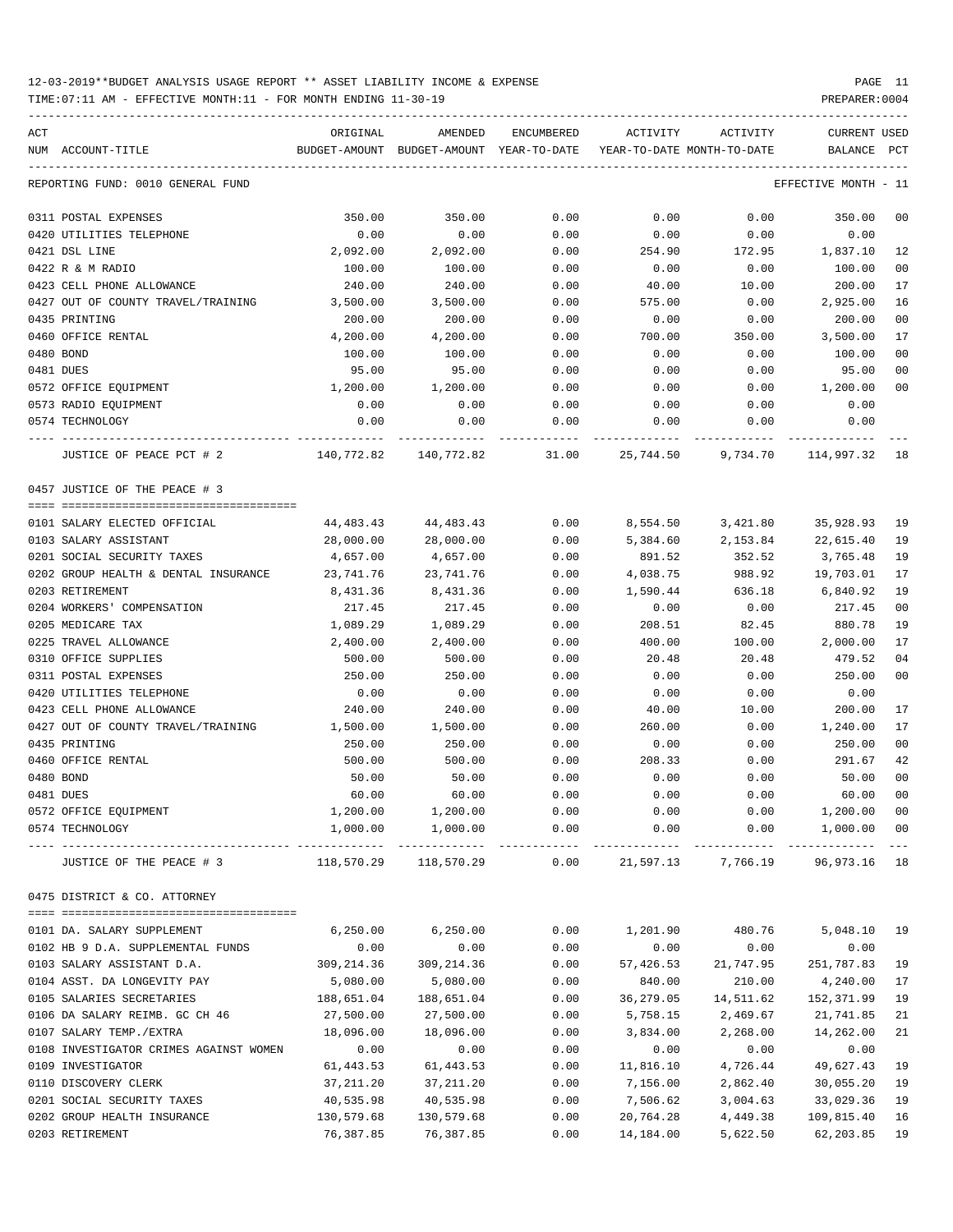| ACT | NUM ACCOUNT-TITLE                    | ORIGINAL                            | AMENDED<br>BUDGET-AMOUNT BUDGET-AMOUNT YEAR-TO-DATE | ENCUMBERED                           | ACTIVITY  | ACTIVITY<br>YEAR-TO-DATE MONTH-TO-DATE                         | CURRENT USED<br>BALANCE | PCT         |
|-----|--------------------------------------|-------------------------------------|-----------------------------------------------------|--------------------------------------|-----------|----------------------------------------------------------------|-------------------------|-------------|
|     | REPORTING FUND: 0010 GENERAL FUND    |                                     |                                                     |                                      |           |                                                                | EFFECTIVE MONTH - 11    |             |
|     | 0204 WORKERS' COMPENSATION           | 1,340.28                            | 1,340.28                                            | 0.00                                 | 0.00      | 0.00                                                           | 1,340.28                | 00          |
|     | 0205 MEDICARE TAX                    | 9,840.19                            | 9,840.19                                            | 0.00                                 | 1,755.59  | 702.71                                                         | 8,084.60                | 18          |
|     | 0225 TRAVEL ALLOWANCE                | 4,860.00                            | 4,860.00                                            | 0.00                                 | 0.00      | 0.00                                                           | 4,860.00                | 00          |
|     | 0310 OFFICE SUPPLIES                 | 9,000.00                            | 9,000.00                                            | 256.84                               | 1,047.20  | 283.22                                                         | 7,695.96                | 14          |
|     | 0311 POSTAL EXPENSES                 | 2,400.00                            | 2,400.00                                            | 0.00                                 | 68.30     | 75.10                                                          | 2,331.70                | 03          |
|     | 0315 COPIER EXPENSE                  | 1,500.00                            | 1,500.00                                            | 101.52                               | 114.65    | 13.13                                                          | 1,283.83                | 14          |
|     | 0421 INTERNET/ONLINE LEGAL RE        | 8,815.00                            | 8,815.00                                            | 0.00                                 | 706.09    | 706.09                                                         | 8,108.91                | 08          |
|     | 0422 INVESTIGATOR CELL PHONE         | 360.00                              | 360.00                                              | 0.00                                 | 60.00     | 15.00                                                          | 300.00                  | 17          |
|     | 0427 OUT OF COUNTY TRAVEL/TRAINING   | 15,000.00                           | 15,000.00                                           | 0.00                                 | 2,582.38  | 1,079.17                                                       | 12,417.62               | 17          |
|     | 0428 TRAINING/TUITION                | 0.00                                | 0.00                                                | 0.00                                 | 0.00      | 0.00                                                           | 0.00                    |             |
|     | 0431 LOCAL TRAVEL                    | 0.00                                | 0.00                                                | 0.00                                 | 0.00      | 0.00                                                           | 0.00                    |             |
|     | 0435 PRINTING                        | 1,000.00                            | 1,000.00                                            | 0.00                                 | 0.00      | 0.00                                                           | 1,000.00                | 00          |
|     | 0438 CT.REPORTER-TRANSCRIPTS         | 8,500.00                            | 8,500.00                                            | 82.50                                | 0.00      | 0.00                                                           | 8,417.50                | 01          |
|     | 0439 WITNESS EXPENSE                 | 5,000.00                            | 5,000.00                                            | 0.00                                 | 0.00      | 0.00                                                           | 5,000.00                | 00          |
|     | 0465 PHYS. EVIDENCE ANALYSIS         | 4,000.00                            | 4,000.00                                            | 0.00                                 | 0.00      | 0.00                                                           | 4,000.00                | 00          |
|     | 0469 DPS TESTING                     | 0.00                                | 0.00                                                | 0.00                                 | 0.00      | 0.00                                                           | 0.00                    |             |
|     | 0480 BOND                            | 165.00                              | 165.00                                              | 0.00                                 | 0.00      | 0.00                                                           | 165.00                  | 00          |
|     | 0481 DUES                            | 3,500.00                            | 3,500.00                                            | 0.00                                 | 185.00    | 185.00                                                         | 3,315.00                | 05          |
|     | 0572 OFFICE EQUIPMENT                | 4,000.00                            | 4,000.00                                            | 0.00                                 | 0.00      | 0.00                                                           | 4,000.00                | 00          |
|     | 0574 TECHNOLOGY                      | 2,000.00                            | 2,000.00                                            | 0.00                                 | 0.00      | 0.00                                                           | 2,000.00                | 00          |
|     | 0590 BOOKS                           | 750.00                              | 750.00                                              | 565.00                               | 111.66    | 0.00                                                           | 73.34                   | 90          |
|     | DISTRICT & CO. ATTORNEY              | . _ _ _ _ _ _ _ _ _ _<br>982,980.11 | --------------                                      | -------------<br>982,980.11 1,005.86 |           | 173,397.50 65,412.77                                           | 808,576.75 18           |             |
|     | 0495 COUNTY AUDITOR                  |                                     |                                                     |                                      |           |                                                                |                         |             |
|     |                                      |                                     |                                                     |                                      |           |                                                                |                         |             |
|     | 0102 SALARY APPOINTED OFFICIAL       | 73,258.37                           | 73,258.37                                           | 0.00                                 | 14,088.15 | 5,635.26                                                       | 59,170.22               | 19          |
|     | 0103 SALARIES ASSISTANTS             | 129,985.11                          | 129,985.11                                          | 0.00                                 | 24,715.81 | 9,717.49                                                       | 105,269.30              | 19          |
|     | 0201 SOCIAL SECURITY TAXES           | 12,601.10                           | 12,601.10                                           | 0.00                                 | 2,333.38  | 891.28                                                         | 10,267.72               | 19          |
|     | 0202 GROUP HEALTH & DENTAL INSURANCE | 47,483.52                           | 47,483.52                                           | 0.00                                 | 7,911.36  | 1,977.84                                                       | 39,572.16               | 17          |
|     | 0203 RETIREMENT                      | 23,759.16                           | 23,759.16                                           | 0.00                                 | 4,427.49  | 1,751.73                                                       | 19,331.67               | 19          |
|     | 0204 WORKERS COMPENSATION            | 609.73                              | 609.73                                              | 0.00                                 | 0.00      | 0.00                                                           | 609.73                  | 00          |
|     | 0205 MEDICARE TAX                    | 2,947.03                            | 2,947.03                                            | 0.00                                 | 545.71    | 208.45                                                         | 2,401.32                | 19          |
|     | 0310 OFFICE SUPPLIES                 | 800.00                              | 800.00                                              | 176.19                               | 33.99     | 0.00                                                           | 589.82                  | 26          |
|     | 0353 COMPUTER SOFTWARE MAINTENANCE   | 5,225.00                            | 5,225.00                                            | 0.00                                 | 4,850.00  | 0.00                                                           | 375.00                  | 93          |
|     | 0427 OUT OF COUNTY TRAVEL/TRAINING   | 4,000.00                            | 4,000.00                                            | 0.00                                 | 882.96    | 504.20                                                         | $3,117.04$ 22           |             |
|     | 0431 LOCAL TRAVEL                    | 0.00                                | 0.00                                                | 0.00                                 | 0.00      | 0.00                                                           | 0.00                    |             |
|     | 0435 PRINTING                        | 50.00                               | 50.00                                               | 0.00                                 | 0.00      | 0.00                                                           | 50.00                   | $00\,$      |
|     | 0452 R & M EQUIPMENT                 | 100.00                              | 100.00                                              | 0.00                                 | 0.00      | 0.00                                                           | 100.00                  | 00          |
|     | 0480 BOND                            | 100.00                              | 100.00                                              | 0.00                                 | 0.00      | 0.00                                                           | 100.00                  | $00\,$      |
|     | 0481 DUES                            | 590.00                              | 590.00                                              | 0.00                                 | 0.00      | 0.00                                                           | 590.00                  | 00          |
|     | 0572 OFFICE EQUIPMENT                | 500.00                              | 500.00                                              | 0.00                                 | 0.00      | 0.00                                                           | 500.00                  | 00<br>$---$ |
|     | COUNTY AUDITOR                       |                                     |                                                     |                                      |           | 302,009.02 302,009.02 176.19 59,788.85 20,686.25 242,043.98 20 |                         |             |
|     | 0496 COUNTY PURCHASING               |                                     |                                                     |                                      |           |                                                                |                         |             |
|     | 0103 SALARY PURCHASING AGENT         | 52,735.70                           | 52,735.70                                           | 0.00                                 | 10,141.30 | 4,056.52                                                       | 42,594.40               | 19          |
|     | 0201 SOCIAL SECURITY TAXES           | 3,291.93                            | 3,291.93                                            | 0.00                                 | 622.07    | 248.27                                                         | 2,669.86                | 19          |
|     | 0202 GROUP HEALTH INSURANCE          | 11,870.88                           | 11,870.88                                           | 0.00                                 | 1,977.84  | 494.46                                                         | 9,893.04                | 17          |
|     | 0203 RETIREMENT                      | 6,164.80                            | 6,164.80                                            | 0.00                                 | 1,157.10  | 462.84                                                         | 5,007.70                | 19          |
|     | 0204 WORKERS' COMPENSATION           | 158.21                              | 158.21                                              | 0.00                                 | 0.00      | 0.00                                                           | 158.21                  | 00          |
|     | 0205 MEDICARE TAX                    | 769.89                              | 769.89                                              | 0.00                                 | 145.48    | 58.06                                                          | 624.41                  | 19          |
|     | 0310 OFFICE SUPPLIES                 | 400.00                              | 400.00                                              | 0.00                                 | 28.90     | 0.00                                                           | 371.10                  | 07          |
|     | 0353 COMPUTER SOFTWARE MAINTENANCE   | 655.00                              | 655.00                                              | 0.00                                 | 624.00    | 0.00                                                           | 31.00                   | 95          |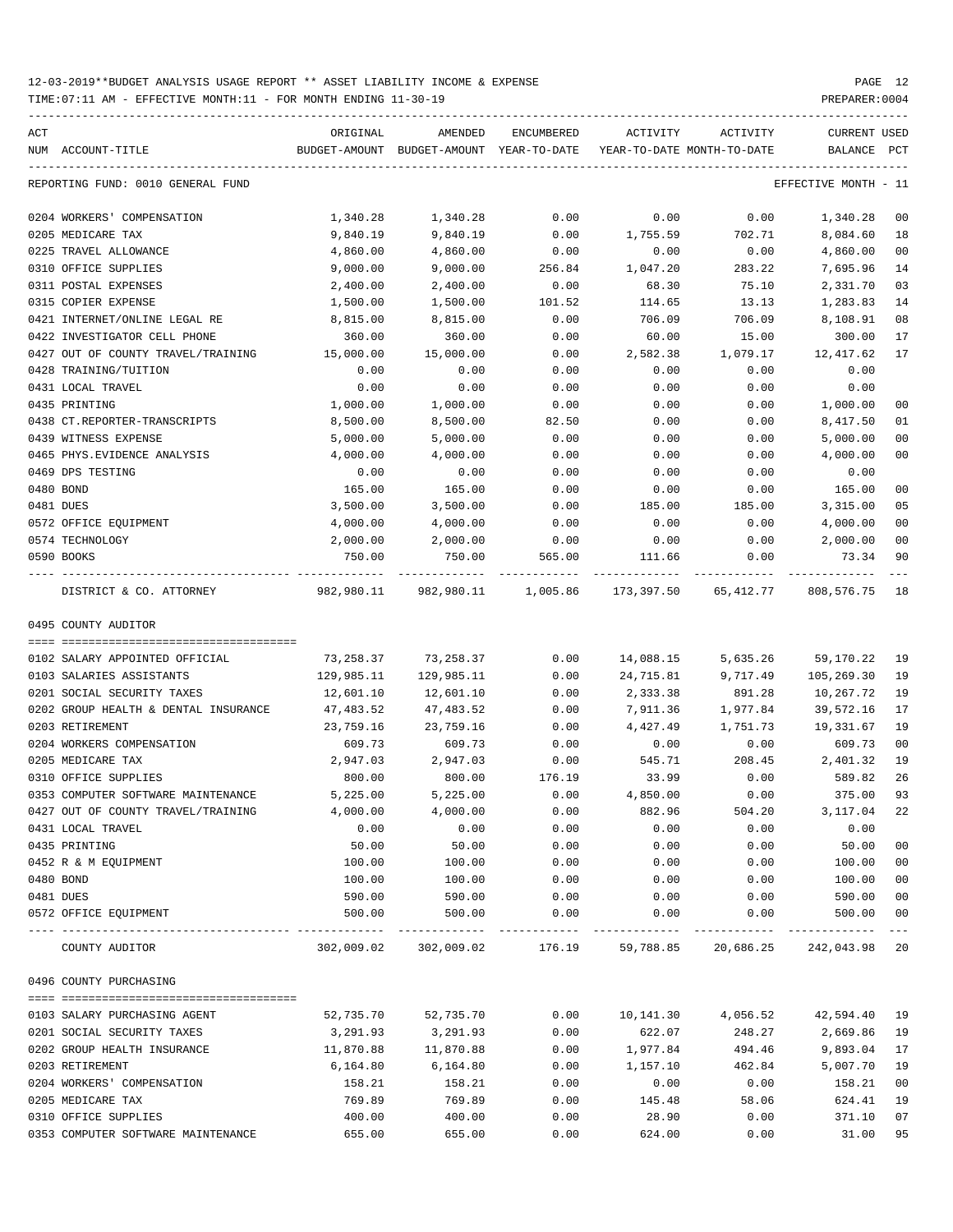TIME:07:11 AM - EFFECTIVE MONTH:11 - FOR MONTH ENDING 11-30-19 PREPARER:0004

| ACT |                                      | ORIGINAL   | AMENDED                                                                 | ENCUMBERED | ACTIVITY                            | ACTIVITY | <b>CURRENT USED</b>  |                |
|-----|--------------------------------------|------------|-------------------------------------------------------------------------|------------|-------------------------------------|----------|----------------------|----------------|
|     | NUM ACCOUNT-TITLE                    |            | BUDGET-AMOUNT BUDGET-AMOUNT YEAR-TO-DATE YEAR-TO-DATE MONTH-TO-DATE     |            |                                     |          | BALANCE PCT          |                |
|     | REPORTING FUND: 0010 GENERAL FUND    |            |                                                                         |            |                                     |          | EFFECTIVE MONTH - 11 |                |
|     | 0421 CELL PHONE                      | 360.00     | 360.00                                                                  | 0.00       | 60.00                               | 15.00    | 300.00               | 17             |
|     | 0427 OUT OF COUNTY TRAVEL            | 3,000.00   | 3,000.00                                                                | 0.00       | 0.00                                | 0.00     | 3,000.00             | 0 <sub>0</sub> |
|     | 0431 LOCAL TRAVEL                    | 0.00       | 0.00                                                                    | 0.00       | 0.00                                | 0.00     | 0.00                 |                |
|     | 0435 PRINTING                        | 70.00      | 70.00                                                                   | 0.00       | 0.00                                | 0.00     | 70.00                | 0 <sub>0</sub> |
|     | 0452 R & M EQUIPMENT                 | 0.00       | 0.00                                                                    | 0.00       | 0.00                                | 0.00     | 0.00                 |                |
|     | 0480 BOND                            | 0.00       | 0.00                                                                    | 0.00       | 0.00                                | 0.00     | 0.00                 |                |
|     | 0481 DUES                            | 450.00     | 450.00                                                                  | 0.00       | 0.00                                | 0.00     | 450.00               | 00             |
|     | 0572 OFFICE EQUIPMENT                | 300.00     | 300.00                                                                  | 0.00       | 0.00                                | 0.00     | 300.00               | 0 <sub>0</sub> |
|     | COUNTY PURCHASING                    |            | 80,226.41 80,226.41                                                     |            | $0.00$ 14,756.69 5,335.15 65,469.72 |          |                      | 18             |
|     | 0497 COUNTY TREASURER                |            |                                                                         |            |                                     |          |                      |                |
|     | 0101 SALARY ELECTED OFFICIAL         | 58,237.97  | 58,237.97                                                               | 0.00       | 11,199.60                           | 4,479.84 | 47,038.37            | 19             |
|     | 0103 SALARY ASSISTANT                | 48,040.00  | 48,040.00                                                               | 0.00       | 9,238.45                            | 3,695.38 | 38,801.55            | 19             |
|     | 0201 SOCIAL SECURITY TAXES           | 6,589.23   | 6,589.23                                                                | 0.00       | 1,005.94                            | 441.16   | 5,583.29             | 15             |
|     | 0202 GROUP HEALTH & DENTAL INSURANCE | 23,741.76  | 23,741.76                                                               | 0.00       | 3,953.92                            | 988.48   | 19,787.84            | 17             |
|     | 0203 RETIREMENT                      | 12,423.89  | 12,423.89                                                               | 0.00       | 2,331.95                            | 932.78   | 10,091.94            | 19             |
|     | 0204 WORKERS' COMPENSATION           | 318.83     | 318.83                                                                  | 0.00       | 0.00                                | 0.00     | 318.83               | 0 <sub>0</sub> |
|     | 0205 MEDICARE TAX                    | 1,541.03   | 1,541.03                                                                | 0.00       | 235.27                              | 103.18   | 1,305.76             | 15             |
|     | 0310 OFFICE SUPPLIES                 | 300.00     | 300.00                                                                  | 266.78     | 0.00                                | 0.00     | 33.22                | 89             |
|     | 0427 OUT OF COUNTY TRAVEL/TRAINING   | 1,500.00   | 1,500.00                                                                | 0.00       | 0.00                                | 0.00     | 1,500.00             | 0 <sub>0</sub> |
|     | 0431 LOCAL TRAVEL                    | 0.00       | 0.00                                                                    | 0.00       | 0.00                                | 0.00     | 0.00                 |                |
|     | 0435 PRINTING                        | 100.00     | 100.00                                                                  | 0.00       | 0.00                                | 0.00     | 100.00               | 0 <sub>0</sub> |
|     | 0452 R&M EQUIPMENT                   | 100.00     | 100.00                                                                  | 0.00       | 0.00                                | 0.00     | 100.00               | 0 <sub>0</sub> |
|     | 0453 COMPUTER SOFTWARE MAINTEN       | 2,410.00   | 2,410.00                                                                | 0.00       | 2,346.00                            | 0.00     | 64.00                | 97             |
|     | 0480 BOND                            | 0.00       | 0.00                                                                    | 0.00       | 0.00                                | 0.00     | 0.00                 |                |
|     | 0481 DUES                            | 175.00     | 175.00                                                                  | 0.00       | 0.00                                | 0.00     | 175.00               | 0 <sub>0</sub> |
|     | 0572 OFFICE EQUIPMENT                | 0.00       | 0.00                                                                    | 0.00       | 0.00                                | 0.00     | 0.00                 |                |
|     | 0574 TECHNOLOGY                      | 0.00       | 0.00                                                                    | 0.00       | 0.00                                | 0.00     | 0.00                 |                |
|     | COUNTY TREASURER                     |            | $155,477.71$ $155,477.71$ $266.78$ $30,311.13$ $10,640.82$ $124,899.80$ |            |                                     |          |                      | -20            |
|     | 0499 TAX ASSESSOR-COLLECTOR          |            |                                                                         |            |                                     |          |                      |                |
|     |                                      |            |                                                                         |            |                                     |          |                      |                |
|     | 0101 SALARIES ELECTED OFFICIAL       | 58,237.97  | 58,237.97                                                               | 0.00       | 11,199.60                           | 4,479.84 | 47,038.37            | 19             |
|     | 0103 SALARIES ASSISTANTS             | 41,752.36  | 41,752.36                                                               | 0.00       | 8,029.30                            | 3,211.72 | 33,723.06            | 19             |
|     | 0104 SALARIES DEPUTIES               | 100,866.15 | 100,866.15                                                              | 0.00       | 19,397.35                           | 7,758.94 | 81,468.80            | 19             |
|     | 0107 SALARY TEMP./EXTRA              | 18,096.00  | 18,096.00                                                               | 0.00       | 3,480.00                            | 1,392.00 | 14,616.00            | 19             |
|     | 0201 SOCIAL SECURITY TAXES           | 13,575.05  | 13,575.05                                                               | 0.00       | 2,514.32                            | 1,017.02 | 11,060.73            | 19             |
|     | 0202 GROUP HEALTH & DENTAL INSURANCE | 59,354.40  | 59, 354.40                                                              | 0.00       | 9,889.20                            | 2,472.30 | 49, 465.20           | 17             |
|     | 0203 RETIREMENT                      | 25,595.54  | 25,595.54                                                               | 0.00       | 4,804.30                            | 1,921.72 | 20,791.24            | 19             |
|     | 0204 WORKERS COMPENSATION            | 656.86     | 656.86                                                                  | 0.00       | 0.00                                | 0.00     | 656.86               | 0 <sub>0</sub> |
|     | 0205 MEDICARE TAX                    | 3,174.81   | 3,174.81                                                                | 0.00       | 587.97                              | 237.84   | 2,586.84             | 19             |
|     | 0225 LEONARD OFFICE TRAVEL           | 900.00     | 900.00                                                                  | 0.00       | 19.02                               | 19.02    | 880.98               | 02             |
|     | 0310 OFFICE SUPPLIES                 | 1,200.00   | 1,200.00                                                                | 0.00       | 270.58                              | 72.08    | 929.42               | 23             |
|     | 0311 POSTAL EXPENSES                 | 2,400.00   | 2,400.00                                                                | 0.00       | 200.81                              | 200.81   | 2,199.19             | 08             |
|     | 0315 COPIER EXPENSE                  | 1,200.00   | 1,200.00                                                                | 89.75      | 96.98                               | 7.23     | 1,013.27             | 16             |
|     | 0420 TELEPHONE LEONARD OFFICE        | 0.00       | 0.00                                                                    | 0.00       | 0.00                                | 0.00     | 0.00                 |                |
|     | 0423 CELL PHONE                      | 0.00       | 0.00                                                                    | 0.00       | 0.00                                | 0.00     | 0.00                 |                |
|     | 0427 OUT OF COUNTY TRAVEL/TRAINING   | 4,000.00   | 4,000.00                                                                | 0.00       | 1,001.39                            | 508.24   | 2,998.61             | 25             |
|     | 0435 PRINTING                        | 200.00     | 200.00                                                                  | 0.00       | 0.00                                | 0.00     | 200.00               | 0 <sub>0</sub> |
|     | 0460 LEONARD OFFICE RENT             | 1,200.00   | 1,200.00                                                                | 0.00       | 200.00                              | 100.00   | 1,000.00             | 17             |
|     | 0480 BOND                            | 368.00     | 368.00                                                                  | 0.00       | 0.00                                | 0.00     | 368.00               | 0 <sub>0</sub> |

0481 DUES 175.00 175.00 0.00 0.00 0.00 175.00 00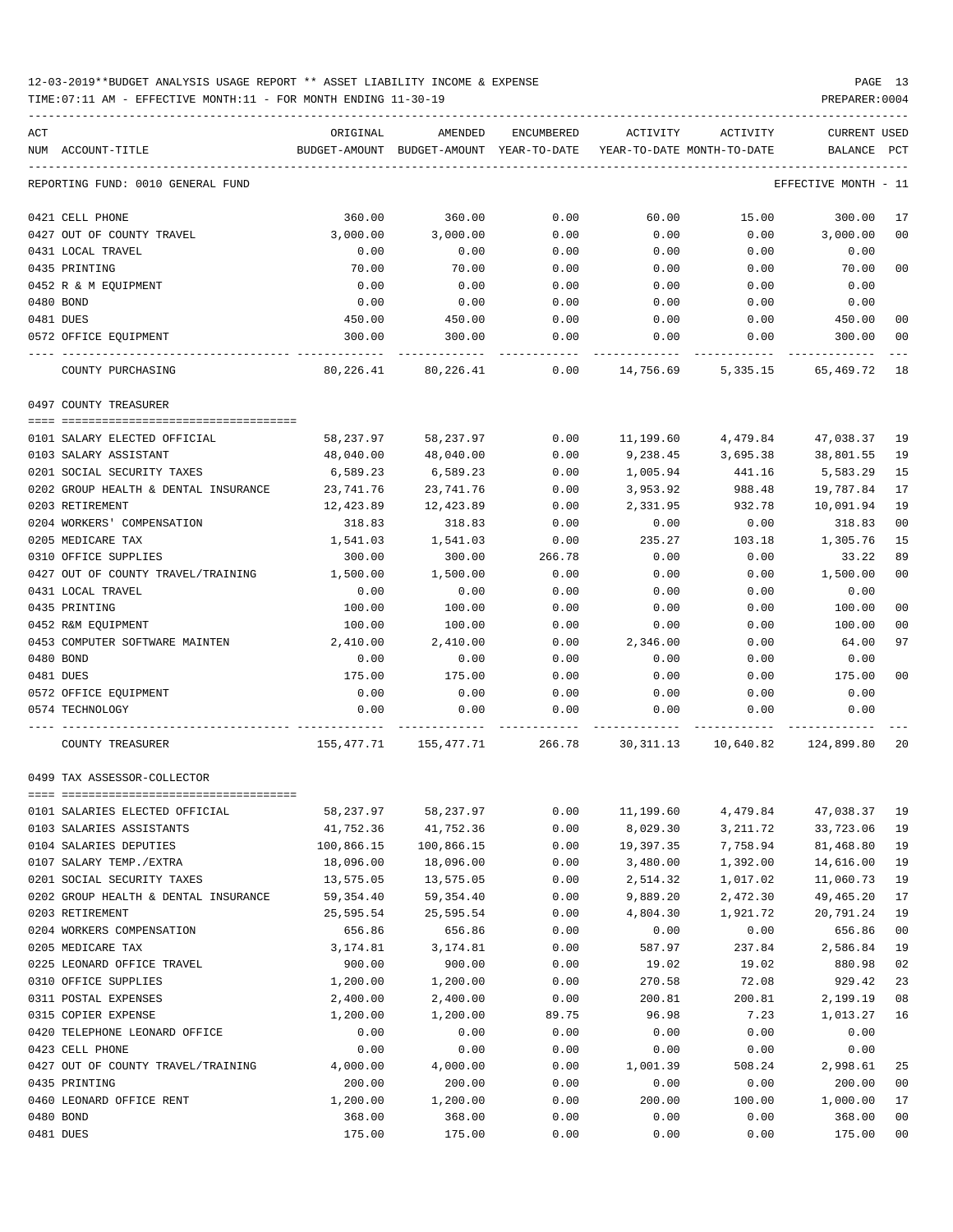TIME:07:11 AM - EFFECTIVE MONTH:11 - FOR MONTH ENDING 11-30-19 PREPARER:0004

| ACT |                                      | ORIGINAL   | AMENDED                                  | ENCUMBERED     | ACTIVITY   | ACTIVITY                   | <b>CURRENT USED</b>  |                |
|-----|--------------------------------------|------------|------------------------------------------|----------------|------------|----------------------------|----------------------|----------------|
|     | NUM ACCOUNT-TITLE                    |            | BUDGET-AMOUNT BUDGET-AMOUNT YEAR-TO-DATE |                |            | YEAR-TO-DATE MONTH-TO-DATE | BALANCE              | PCT            |
|     | REPORTING FUND: 0010 GENERAL FUND    |            |                                          |                |            |                            | EFFECTIVE MONTH - 11 |                |
|     | 0572 OFFICE EQUIPMENT                | 700.00     | 700.00                                   | 0.00           | 0.00       | 0.00                       | 700.00               | 00             |
|     | 0574 TECHNOLOGY                      | 0.00       | 0.00                                     | 0.00           | 0.00       | 0.00                       | 0.00                 |                |
|     | TAX ASSESSOR-COLLECTOR               | 333,652.14 | 333,652.14                               | 89.75          | 61,690.82  | 23,398.76                  | 271,871.57           | 19             |
|     | 0503 COMPUTER/IT DEPT.               |            |                                          |                |            |                            |                      |                |
|     | 0103 SALARY-TECHNICIAN               | 42,297.02  | 42,297.02                                | 0.00           | 8,134.05   | 3,253.62                   | 34,162.97            | 19             |
|     | 0107 PART TIME TECHNICIAN            | 20,101.64  | 20,101.64                                | 0.00           | 2,805.90   | 552.46                     | 17,295.74            | 14             |
|     | 0201 SOCIAL SECURITY                 | 3,868.72   | 3,868.72                                 | 0.00           | 640.72     | 226.99                     | 3,228.00             | 17             |
|     | 0202 GROUP HEALTH INSURANCE          | 11,870.88  | 11,870.88                                | 0.00           | 1,977.84   | 494.46                     | 9,893.04             | 17             |
|     | 0203 RETIREMENT                      | 7,294.40   | 7,294.40                                 | 0.00           | 1,248.26   | 434.28                     | 6,046.14             | 17             |
|     | 0204 WORKERS COMPENSATION            | 224.64     | 224.64                                   | 0.00           | 0.00       | 0.00                       | 224.64               | 0 <sub>0</sub> |
|     | 0205 MEDICARE TAX                    | 904.78     | 904.78                                   | 0.00           | 149.87     | 53.10                      | 754.91               | 17             |
|     | 0225 TRAVEL ALLOWANCE                | 828.00     | 828.00                                   | 0.00           | 129.30     | 25.80                      | 698.70               | 16             |
|     | 0310 OFFICE SUPPLIES                 | 100.00     | 100.00                                   | 0.00           | 0.00       | 0.00                       | 100.00               | 0 <sub>0</sub> |
|     | 0421 CELL PHONE ALLOWANCE            | 414.00     | 414.00                                   | 0.00           | 64.67      | 12.92                      | 349.33               | 16             |
|     | 0423 EMERGENCY INTERNET              | 455.88     | 455.88                                   | 0.00           | 75.98      | 37.99                      | 379.90               | 17             |
|     | 0427 OUT OF COUNTY TRAVEL/TRAINING   | 750.00     | 750.00                                   | 0.00           | 0.00       | 0.00                       | 750.00               | 0 <sub>0</sub> |
|     | 0435 PRINTING                        | 0.00       | 0.00                                     | 0.00           | 0.00       | 0.00                       | 0.00                 |                |
|     | 0453 R&M COMPUTER/TRAINING           | 0.00       | 0.00                                     | 0.00           | 0.00       | 0.00                       | 0.00                 |                |
|     | 0572 OFFICE EQUIPMENT                | 1,700.00   | 1,700.00                                 | 0.00           | 0.00       | 0.00                       | 1,700.00             | 0 <sub>0</sub> |
|     | 0574 COMPUTER/WEB SOFTWARE           | 3,000.00   | 3,000.00                                 | 0.00           | 0.00       | 0.00                       | 3,000.00             | 0 <sub>0</sub> |
|     | 0576 COUNTY COMPUTER REPLACEMENT     | 5,000.00   | 5,000.00                                 | 0.00           | 0.00       | 0.00                       | 5,000.00             | 00             |
|     | COMPUTER/IT DEPT.                    | 98,809.96  | 98,809.96                                | 0.00015,226.59 |            | 5,091.62                   | 83,583.37            | -15            |
|     | 0509 CONTINGENCY                     |            |                                          |                |            |                            |                      |                |
|     | 0475 CONTINGENCY                     |            | 250,000.00 250,000.00 45,568.25          |                | 0.00       | 0.00                       | 204, 431, 75 18      |                |
|     | CONTINGENCY                          |            | 250,000.00 250,000.00 45,568.25          |                | 0.00       | 0.00                       | 204, 431. 75 18      |                |
|     |                                      |            |                                          |                |            |                            |                      |                |
|     | 0510 COURTHOUSE                      |            |                                          |                |            |                            |                      |                |
|     | 0107 REGULAR TEMP. - PART TIME       | 9,750.00   | 9,750.00                                 | 0.00           | 0.00       | 0.00                       | 9,750.00             | 00             |
|     | 0115 SALARY JANITOR                  | 40,567.92  | 40,567.92                                | 0.00           | 7,801.50   | 3,120.60                   | 32,766.42            | 19             |
|     | 0201 SOCIAL SECURITY TAXES           | 2,515.21   | 2,515.21                                 | 0.00           | 477.62     | 191.96                     | 2,037.59             | 19             |
|     | 0202 GROUP HEALTH & DENTAL INSURANCE | 11,870.88  | 11,870.88                                | 0.00           | 1,977.84   | 494.46                     | 9,893.04             | 17             |
|     | 0203 RETIREMENT                      | 4,782.96   | 4,782.96                                 | 0.00           | 890.15     | 356.06                     | 3,892.81             | 19             |
|     | 0204 WORKERS' COMPENSATION           | 1,671.40   | 1,671.40                                 | 0.00           | 0.00       | 0.00                       | 1,671.40             | 0 <sub>0</sub> |
|     | 0205 MEDICARE TAX                    | 2,515.21   | 2,515.21                                 | 0.00           | 111.70     | 44.89                      | 2,403.51             | 04             |
|     | 0310 OFFICE SUPPLIES                 | 3,500.00   | 3,500.00                                 | 139.96         | 138.64     | 138.64                     | 3,221.40             | 08             |
|     | 0311 POSTAL EXPENSE                  | 9,000.00   | 9,000.00                                 | 0.00           | $859.22 -$ | $987.44-$                  | 9,859.22             | 10             |
|     | 0315 COPIER RENTAL                   | 4,900.00   | 4,900.00                                 | 314.27         | 831.50     | 362.55                     | 3,754.23             | 23             |
|     | 0316 EMPLOYEE AWARDS BANQUET         | 3,600.00   | 3,600.00                                 | 200.00         | 523.90     | 523.90                     | 2,876.10             | 20             |
|     | 0330 AUTO EXPENSE-GAS AND OIL        | 100.00     | 100.00                                   | 0.00           | 0.00       | 0.00                       | 100.00               | 0 <sub>0</sub> |
|     | 0332 JANITOR SUPPLIES                | 0.00       | 0.00                                     | 0.00           | 0.00       | 0.00                       | 0.00                 |                |
|     | 0353 R&M COMPUTER                    | 0.00       | 0.00                                     | 0.00           | 0.00       | 0.00                       | 0.00                 |                |
|     | 0420 TELEPHONE                       | 43,291.12  | 43, 291. 12                              | 0.00           | 7,418.50   | 3,901.75                   | 35,872.62            | 17             |
|     | 0421 INTERNET LINES                  | 0.00       | 0.00                                     | 0.00           | 0.00       | 0.00                       | 0.00                 |                |
|     | 0423 CELL PHONE                      | 340.00     | 340.00                                   | 0.00           | 53.16      | 26.58                      | 286.84               | 16             |
|     | 0440 UTILITIES ELECTRICITY           | 7,000.00   | 7,000.00                                 | 0.00           | 70.45      | 54.52                      | 6,929.55             | 01             |
|     | 0441 UTILITIES GAS                   | 0.00       | 0.00                                     | 0.00           | 0.00       | 0.00                       | 0.00                 |                |

0442 UTILITIES WATER 3,600.00 3,600.00 0.00 0.00 0.00 3,600.00 00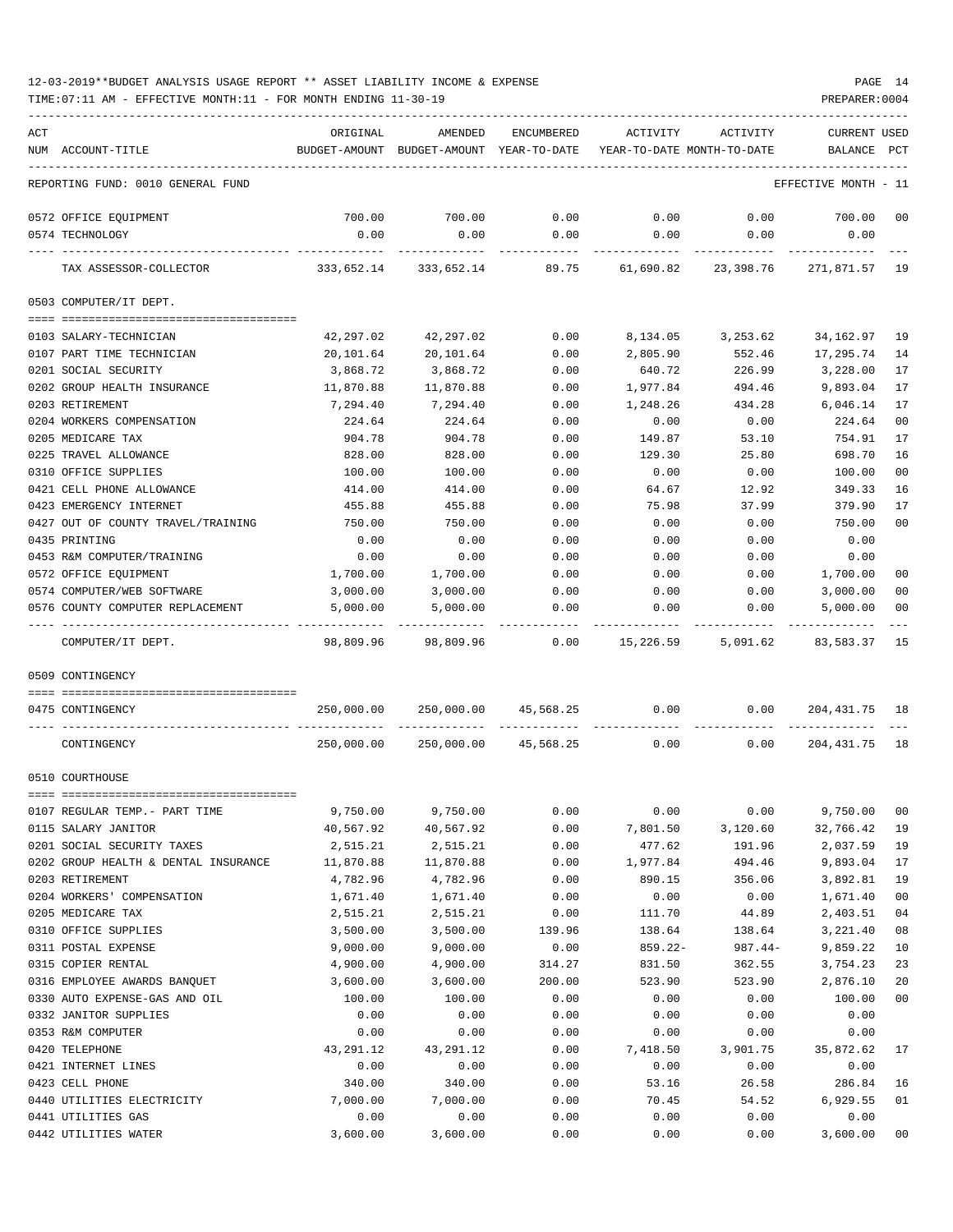| ACT | NUM ACCOUNT-TITLE                                   | ORIGINAL           | AMENDED<br>BUDGET-AMOUNT BUDGET-AMOUNT YEAR-TO-DATE | ENCUMBERED    | ACTIVITY       | ACTIVITY<br>YEAR-TO-DATE MONTH-TO-DATE | CURRENT USED<br>BALANCE | PCT            |
|-----|-----------------------------------------------------|--------------------|-----------------------------------------------------|---------------|----------------|----------------------------------------|-------------------------|----------------|
|     | REPORTING FUND: 0010 GENERAL FUND                   |                    |                                                     |               |                |                                        | EFFECTIVE MONTH - 11    |                |
|     | 0443 TRASH PICK-UP                                  | 1,020.00           | 1,020.00                                            | 0.00          | 84.26          | 84.26                                  | 935.74                  | 08             |
|     | 0445 AIR CONDITIONER MAINTENANCE                    | 0.00               | 0.00                                                | 0.00          | 0.00           | 0.00                                   | 0.00                    |                |
|     | 0446 ELEVATOR MAINTENANCE CONTR                     | 0.00               | 0.00                                                | 0.00          | 0.00           | 0.00                                   | 0.00                    |                |
|     | 0450 R & M BUILDINGS                                | 0.00               | 0.00                                                | 0.00          | 0.00           | 0.00                                   | 0.00                    |                |
|     | 0453 COMPUTER SOFTWARE MAINTEN                      | 269,874.50         | 269,874.50                                          | 0.00          | 28,655.00      | 0.00                                   | 241,219.50              | 11             |
|     | 0463 RENTAL PERSONNEL PAGER                         | 0.00               | 0.00                                                | 0.00          | 0.00           | 0.00                                   | 0.00                    |                |
|     | 0482 FIRE INSURANCE                                 | 28,500.00          | 28,500.00                                           | 0.00          | 0.00           | 0.00                                   | 28,500.00               | 00             |
|     | 0500 LAND                                           | 0.00               | 0.00                                                | 0.00          | 0.00           | 0.00                                   | 0.00                    |                |
|     | 0530 PERMANENT IMPROVEMENTS                         | 0.00               | 0.00                                                | 0.00          | 0.00           | 0.00                                   | 0.00                    |                |
|     | 0572 OFFICE EQUIPMENT                               | 0.00               | 0.00                                                | 0.00          | 0.00           | 0.00                                   | 0.00                    |                |
|     | 0573 ODYSSEY SOFTWARE/EQUIPMENT                     | 0.00               | 0.00                                                | 0.00          | 0.00           | 0.00                                   | 0.00                    |                |
|     | 0574 TECHNOLOGY                                     | 0.00               | 0.00                                                | 0.00          | 0.00           | 0.00                                   | 0.00                    |                |
|     | 0575 LAND/BUILDING                                  | 0.00               | 0.00                                                | 0.00          | 0.00           | 0.00                                   | 0.00                    |                |
|     | 0577 JANITOR EQUIPMENT                              | 500.00             | 500.00                                              | 0.00          | 0.00           | 0.00                                   | 500.00                  | 00             |
|     | COURTHOUSE                                          |                    | 448,899.20 448,899.20                               | 654.23        | 48,175.00      | 8,312.73                               | 400,069.97              | - 11           |
|     | 0511 COUNTY OFFICE BUILDING                         |                    |                                                     |               |                |                                        |                         |                |
|     | 0115 SALARY JANITOR                                 |                    | 6, 240.00                                           | 0.00          |                | 534.00                                 | 5,021.97                | 20             |
|     |                                                     | 6,240.00           |                                                     |               | 1,218.03       |                                        |                         |                |
|     | 0201 SOCIAL SECURITY TAXES                          | 286.88             | 286.88                                              | 0.00          | 75.52          | 33.11                                  | 211.36                  | 26             |
|     | 0203 RETIREMENT                                     | 729.46             | 729.46                                              | 0.00          | 0.00           | 0.00                                   | 729.46                  | 00             |
|     | 0204 WORKER' COMPENSATION                           | 237.12             | 237.12                                              | 0.00          | 0.00           | 0.00<br>7.75                           | 237.12<br>72.81         | 0 <sub>0</sub> |
|     | 0205 MEDICARE TAX<br>0225 JANITOR TRAVEL            | 90.48<br>175.00    | 90.48<br>175.00                                     | 0.00<br>0.00  | 17.67<br>16.01 | 16.01                                  | 158.99                  | 20<br>09       |
|     | 0332 JANITOR SUPPLIES                               | 1,000.00           | 1,000.00                                            | 0.00          | 191.01         | 0.00                                   | 808.99                  | 19             |
|     | 0440 UTILITIES ELECTRICITY                          | 5,000.00           | 5,000.00                                            | 0.00          |                | 313.89                                 | 4,268.98                | 15             |
|     |                                                     |                    |                                                     |               | 731.02         |                                        | 862.15                  | 14             |
|     | 0441 UTILITIES GAS                                  | 1,000.00           | 1,000.00                                            | 84.51<br>0.00 | 53.34          | 53.34                                  |                         | 05             |
|     | 0442 UTILITIES WATER                                | 1,100.00<br>525.00 | 1,100.00<br>525.00                                  |               | 57.08          | 57.08                                  | 1,042.92<br>482.87      | 08             |
|     | 0443 TRASH PICK-UP SERVICE<br>0444 LAWN MAINTENANCE |                    |                                                     | 0.00          | 42.13          | 42.13                                  |                         |                |
|     |                                                     | 0.00               | 0.00                                                | 0.00          | 0.00           | 0.00                                   | 0.00                    |                |
|     | 0450 R & M BUILDING                                 | 18,000.00          | 18,000.00                                           | 0.00          | 95.78          | 95.78                                  | 17,904.22               | 01             |
|     | 0482 FIRE INSURANCE                                 | 1,050.00           | 1,050.00                                            | 0.00          | 0.00           | 0.00                                   | 1,050.00                | 00             |
|     | 0535 BUILDINGS                                      | 0.00               | 0.00                                                | 0.00          | 0.00           | 0.00                                   | 0.00                    |                |
|     | COUNLY OFFICE BUILDING                              | 35,433.94          | 35,433.94                                           | 84.51         | 2,497.59       | 1,153.09                               | 32,851.84 07            |                |
|     | 0512 CO-OP OFFICE BUILDING                          |                    |                                                     |               |                |                                        |                         |                |
|     | 0332 JANITOR SUPPLIES                               | 400.00             | 400.00                                              | 0.00          | 0.00           | 0.00                                   | 400.00 00               |                |
|     | 0440 UTILITIES ELECTRICITY                          | 6,000.00           | 6,000.00                                            | 0.00          | 858.67         | 500.11                                 | 5, 141. 33 14           |                |
|     | 0442 UTILITIES WATER                                | 700.00             | 700.00                                              | 0.00          | 81.86          | 81.86                                  | 618.14 12               |                |
|     | 0450 R&M BUILDING                                   | 1,000.00           | 1,000.00                                            | 0.00          | 0.00           | 0.00                                   | 1,000.00                | 00             |
|     | 0482 FIRE INSURANCE                                 | 1,450.00           | 1,450.00                                            | 0.00          | 0.00           | 0.00                                   | 1,450.00 00             |                |
|     | 0535 BUILDINGS                                      | 0.00               | 0.00                                                | 0.00          | 0.00           | 0.00                                   | 0.00                    |                |
|     | CO-OP OFFICE BUILDING                               | 9,550.00           | 9,550.00                                            | 0.00          | 940.53         | 581.97                                 | 8,609.47 10             |                |
|     | 0513 COURTHOUSE SOUTH ANNEX                         |                    |                                                     |               |                |                                        |                         |                |
|     |                                                     |                    |                                                     |               |                |                                        |                         |                |
|     | 0115 SALARY JANITOR                                 |                    | 6,619.86 6,619.86                                   | 0.00          | 1,519.75       | 642.00                                 | 5,100.11                | 23             |
|     | 0201 SOCIAL SECURITY TAXES                          | 432.19             | 432.19                                              | 0.00          | 94.23          | 39.80                                  | 337.96                  | 22             |
|     | 0203 RETIREMENT                                     | 814.89             | 814.89                                              | 0.00          | 0.00           | 0.00                                   | 814.89                  | 00             |
|     | 0204 WORKERS' COMPENSATION                          | 264.89             | 264.89                                              | 0.00          | 0.00           | 0.00                                   | 264.89                  | 00             |
|     | 0205 MEDICARE TAX                                   | 101.08             | 101.08                                              | 0.00          | 22.03          | 9.30                                   | 79.05                   | 22             |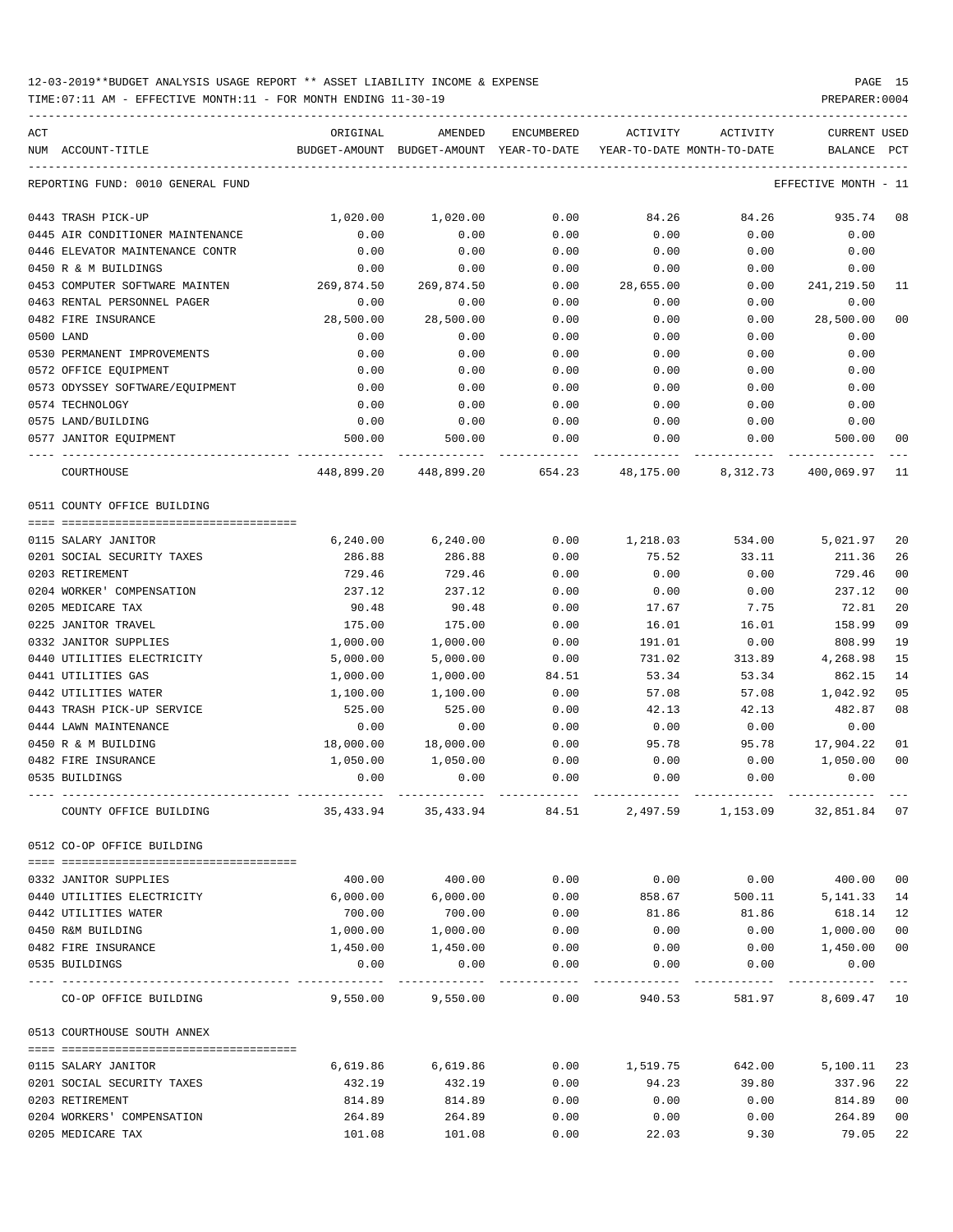TIME:07:11 AM - EFFECTIVE MONTH:11 - FOR MONTH ENDING 11-30-19 PREPARER:0004

| ACT<br>NUM ACCOUNT-TITLE          | ORIGINAL  | AMENDED   | ENCUMBERED | ACTIVITY<br>BUDGET-AMOUNT BUDGET-AMOUNT YEAR-TO-DATE YEAR-TO-DATE MONTH-TO-DATE | ACTIVITY  | <b>CURRENT USED</b><br>BALANCE PCT |                |
|-----------------------------------|-----------|-----------|------------|---------------------------------------------------------------------------------|-----------|------------------------------------|----------------|
|                                   |           |           |            |                                                                                 |           |                                    |                |
| REPORTING FUND: 0010 GENERAL FUND |           |           |            |                                                                                 |           | EFFECTIVE MONTH - 11               |                |
| 0311 SOUTH ANNEX POSTAGE          | 4,100.00  | 4,100.00  | 0.00       | $127.01-$                                                                       | $231.61-$ | 4,227.01                           | 03             |
| 0315 COPIER RENTAL                | 1,500.00  | 1,500.00  | 97.72      | 115.04                                                                          | 17.32     | 1,287.24                           | 14             |
| 0332 JANITOR SUPPLIES             | 1,500.00  | 1,500.00  | 0.00       | 140.44                                                                          | 47.48     | 1,359.56                           | 09             |
| 0420 TELEPHONE                    | 0.00      | 0.00      | 0.00       | 0.00                                                                            | 0.00      | 0.00                               |                |
| 0421 INTERNET                     | 3,300.00  | 3,300.00  | 0.00       | 547.88                                                                          | 273.94    | 2,752.12                           | 17             |
| 0440 UTILITIES ELECTRICITY        | 5,800.00  | 5,800.00  | 0.00       | 856.39                                                                          | 327.22    | 4,943.61                           | 15             |
| 0441 UTILITIES GAS                | 1,300.00  | 1,300.00  | 0.00       | 172.22                                                                          | 116.03    | 1,127.78                           | 13             |
| 0442 UTILITIES WATER              | 1,200.00  | 1,200.00  | 0.00       | 79.91                                                                           | 79.91     | 1,120.09                           | 07             |
| 0443 TRASH PICKUP SERVICE         | 1,020.00  | 1,020.00  | 0.00       | 84.26                                                                           | 84.26     | 935.74                             | 08             |
| 0444 LAWN MAINTENANCE             | 0.00      | 0.00      | 0.00       | 0.00                                                                            | 0.00      | 0.00                               |                |
| 0450 R&M BUILDING                 | 5,000.00  | 5,000.00  | 0.00       | 1,047.31                                                                        | 1,047.31  | 3,952.69                           | 21             |
| 0455 PARKING LOT                  | 0.00      | 0.00      | 0.00       | 0.00                                                                            | 0.00      | 0.00                               |                |
| 0482 FIRE INSURANCE               | 2,700.00  | 2,700.00  | 0.00       | 0.00                                                                            | 0.00      | 2,700.00                           | 0 <sub>0</sub> |
| 0531 ANNEX                        | 0.00      | 0.00      | 0.00       | 0.00                                                                            | 0.00      | 0.00                               |                |
| COURTHOUSE SOUTH ANNEX            | 35,652.91 | 35,652.91 | 97.72      | 4,552.45                                                                        | 2,452.96  | 31,002.74 13                       |                |
| 0514 CITY HALL ANNEX              |           |           |            |                                                                                 |           |                                    |                |
|                                   |           |           |            |                                                                                 |           |                                    |                |
| 0421 TELEPHONE/INTERNET           | 960.00    | 960.00    | 0.00       | 157.88                                                                          | 78.94     | 802.12                             | 16             |
| CITY HALL ANNEX                   | 960.00    | 960.00    | 0.00       | 157.88                                                                          | 78.94     | 802.12                             | 16             |
| 0515 WINDOM CO.BLDG.              |           |           |            |                                                                                 |           |                                    |                |
|                                   |           |           |            |                                                                                 |           |                                    |                |
| 0440 UTILITIES ELECTRICITY        | 2,000.00  | 2,000.00  | 226.43     | 311.59                                                                          | 0.00      | 1,461.98                           | 27             |
| 0441 UTILITIES GAS                | 800.00    | 800.00    | 0.00       | 51.00                                                                           | 51.00     | 749.00                             | 06             |
| 0442 UTILITIES WATER              | 0.00      | 0.00      | 0.00       | 0.00                                                                            | 0.00      | 0.00                               |                |
| 0444 LAWN MAINTENANCE             | 800.00    | 800.00    | 0.00       | 0.00                                                                            | 0.00      | 800.00                             | 0 <sub>0</sub> |
| 0450 R&M BUILDING                 | 1,000.00  | 1,000.00  | 0.00       | 31.50                                                                           | 31.50     | 968.50                             | 03             |
| 0482 FIRE INSURANCE               | 1,775.00  | 1,775.00  | 0.00       | 0.00                                                                            | 0.00      | 1,775.00                           | 0 <sub>0</sub> |
| 0501 PEST CONTROL                 | 130.00    | 130.00    | 0.00       | 0.00                                                                            | 0.00      | 130.00                             | 0 <sub>0</sub> |
| WINDOM CO.BLDG.                   | 6,505.00  | 6,505.00  | 226.43     | 394.09                                                                          | 82.50     | 5,884.48                           | 10             |
| 0516 AGRILIFE EXTENSION BUILDING  |           |           |            |                                                                                 |           |                                    |                |
| 0115 SALARY JANITOR               | 3,432.00  | 3,432.00  | 0.00       | 528.87                                                                          | 222.00    | 2,903.13                           | 15             |
| 0201 SOCIAL SECURITY TAXES        | 212.78    | 212.78    | 0.00       | 32.78                                                                           | 13.76     | 180.00                             | 15             |
| 0203 RETIREMENT                   | 401.20    | 401.20    | 0.00       | 0.00                                                                            | 0.00      | 401.20                             | 0 <sub>0</sub> |
| 0204 WORKERS' COMPENSATION        | 130.42    | 130.42    | 0.00       | 0.00                                                                            | 0.00      | 130.42                             | 00             |
| 0205 MEDICARE TAX                 | 49.76     | 49.76     | 0.00       | 7.67                                                                            | 3.22      | 42.09                              | 15             |
| 0225 JANITOR TRAVEL               | 250.00    | 250.00    | 0.00       | 21.11                                                                           | 21.11     | 228.89                             | 08             |
| 0332 JANITOR SUPPLIES             | 500.00    | 500.00    | 0.00       | 206.18                                                                          | 0.00      | 293.82                             | 41             |
| 0420 TELEPHONE                    | 0.00      | 0.00      | 0.00       | 0.00                                                                            | 0.00      | 0.00                               |                |
| 0440 UTILITIES ELECTRICITY        | 5,100.00  | 5,100.00  | 0.00       | 756.16                                                                          | 464.79    | 4,343.84                           | 15             |
| 0441 UTILITIES GAS                | 0.00      | 0.00      | 0.00       | 0.00                                                                            | 0.00      | 0.00                               |                |
| 0442 UTILITIES WATER              | 700.00    | 700.00    | 0.00       | 57.08                                                                           | 57.08     | 642.92                             | 08             |
| 0443 TRASH PICKUP SERVICE         | 0.00      | 0.00      | 0.00       | 0.00                                                                            | 0.00      | 0.00                               |                |
| 0444 LAWN MAINTENANCE             | 0.00      | 0.00      | 0.00       | 0.00                                                                            | 0.00      | 0.00                               |                |
| 0450 R&M BUILDING                 | 600.00    | 600.00    | 0.00       | 57.00                                                                           | 0.00      | 543.00                             | 10             |
| 0482 FIRE INSURANCE               | 1,100.00  | 1,100.00  | 0.00       | 0.00                                                                            | 0.00      | 1,100.00                           | 0 <sub>0</sub> |
| 0530 BUILDING REMODEL             | 0.00      | 0.00      | 0.00       | 0.00                                                                            | 0.00      | 0.00                               |                |
| 0535 BUILDING CONSTRUCTION        | 0.00      | 0.00      | 0.00       | 0.00                                                                            | 0.00      | 0.00                               |                |
|                                   |           |           |            |                                                                                 |           |                                    |                |

0572 OFFICE EQUIPMENT 0.00 0.00 0.00 0.00 0.00 0.00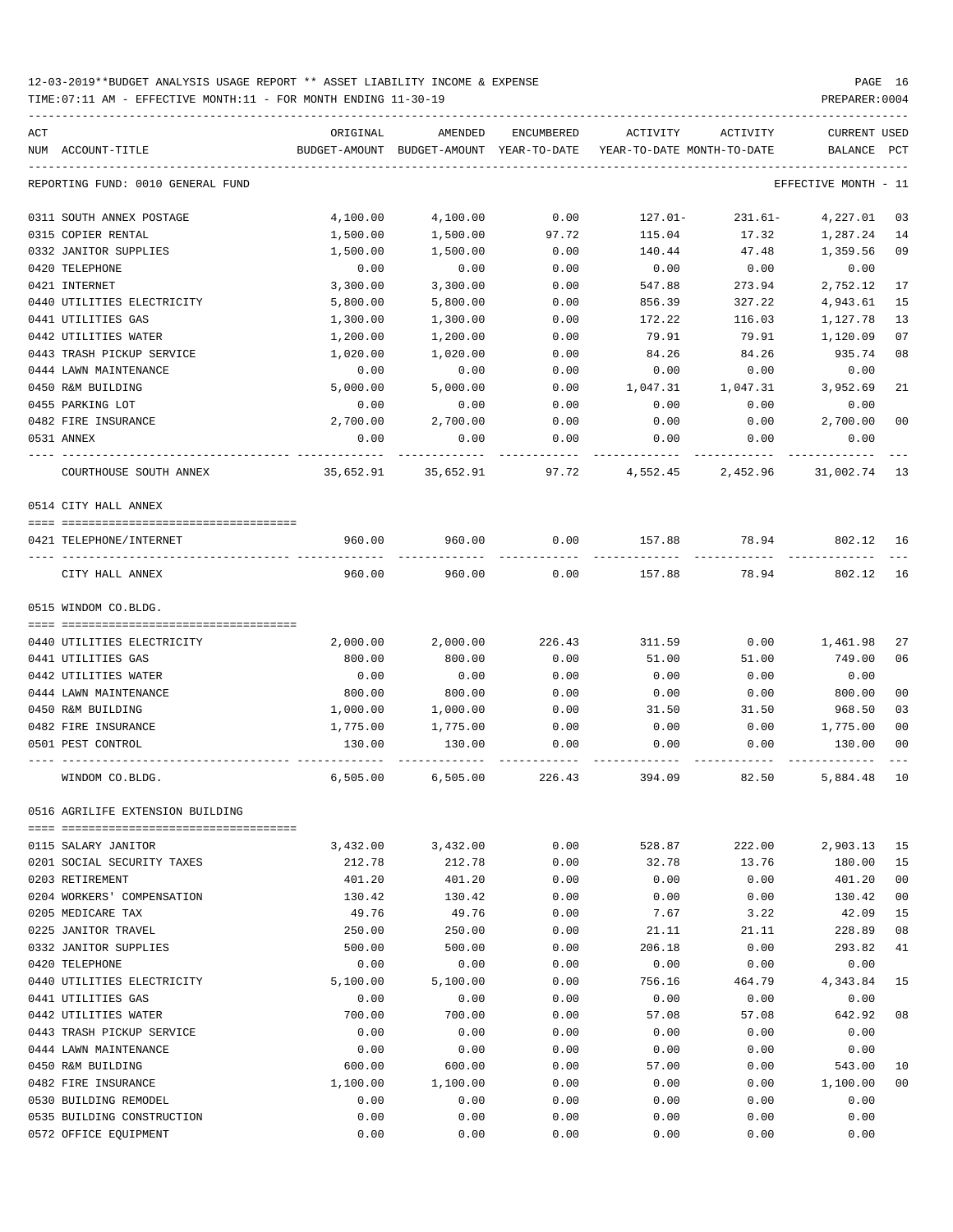|  |  | 12-03-2019**BUDGET ANALYSIS USAGE REPORT ** ASSET LIABILITY INCOME & EXPENSE | PAGE |  |
|--|--|------------------------------------------------------------------------------|------|--|
|  |  |                                                                              |      |  |

| REPORTING FUND: 0010 GENERAL FUND<br>EFFECTIVE MONTH - 11<br>12,476.16<br>12,476.16<br>0.00<br>1,666.85<br>10,809.31<br>13<br>AGRILIFE EXTENSION BUILDING<br>781.96<br>0517 COURTHOUSE EAST ANNEX<br>0.00<br>0.00<br>0.00<br>0.00<br>0.00<br>0.00<br>0535 BUILDING<br>COURTHOUSE EAST ANNEX<br>0.00<br>0.00<br>0.00<br>0.00<br>0.00<br>0.00<br>0518 COUNTY OFFICES RELOCATION<br>0.00<br>0.00<br>0.00<br>350.00<br>0311 POSTAL EXPENSES<br>350.00<br>350.00<br>00<br>27<br>0332 JANITOR SUPPLIES<br>3,000.00<br>3,000.00<br>0.00<br>805.57<br>80.62<br>2,194.43<br>0420 UTILITIES TELEPHONE<br>0.00<br>0.00<br>0.00<br>0.00<br>0.00<br>0.00<br>11,711.60<br>0421 INTERNET SERVICES<br>14,000.00<br>14,000.00<br>152.39<br>2,136.01<br>991.81<br>16<br>31, 341. 14<br>0440 UTILITIES ELECTRICITY<br>33,400.00<br>33,400.00<br>0.00<br>2,058.86<br>1,477.48<br>06<br>0441 UTILITIES GAS<br>07<br>4,400.00<br>4,400.00<br>0.00<br>309.50<br>256.73<br>4,090.50<br>07<br>0442 UTILITIES WATER<br>6,400.00<br>6,400.00<br>0.00<br>460.07<br>460.07<br>5,939.93<br>08<br>0443 TRASH PICKUP SERVICE<br>2,150.00<br>2,150.00<br>0.00<br>167.62<br>167.62<br>1,982.38<br>0450 R & M BUILDING<br>6,000.00<br>688.23<br>25<br>6,000.00<br>807.00<br>688.23<br>4,504.77<br>0460 MOVING EXPENSES<br>0.00<br>0.00<br>0.00<br>0.00<br>0.00<br>0.00<br>0470 OFFICE SPACE LEASE<br>140,400.00<br>140,400.00<br>0.00<br>33,925.00<br>11,700.00<br>106,475.00<br>24<br>0483 ALARM MONITORING<br>900.00<br>900.00<br>98<br>0.00<br>885.60<br>0.00<br>14.40<br>0484 CLEANING SERVICES<br>0.00<br>0.00<br>0.00<br>0.00<br>0.00<br>0.00<br>0501 PEST CONTROL<br>1,000.00<br>1,000.00<br>0.00<br>235.00<br>235.00<br>765.00<br>24<br>COUNTY OFFICES RELOCATION<br>212,000.00<br>212,000.00<br>959.39<br>41,671.46<br>16,057.56 169,369.15<br>20<br>0519 GOVERNMENT BUILDING<br>10,000.00<br>0.00<br>0.00<br>0165 CONSTRUCTION<br>10,000.00<br>0.00<br>10,000.00 00<br>10,000.00<br>10,000.00<br>10,000.00<br>GOVERNMENT BUILDING<br>0.00<br>0.00<br>0.00<br>00<br>0520 LAKE FANNIN<br>0.00<br>0.00<br>0.00<br>0.00<br>0.00<br>0.00<br>0484 GENERAL LIABILITY INSURANCE<br>0.00<br>0.00<br>0.00<br>0.00<br>0.00<br>0.00<br>LAKE FANNIN<br>0540 AMBULANCE SERVICE<br>540,000.00<br>0.00<br>90,000.00<br>45,000.00<br>450,000.00 17<br>540,000.00<br>0417 AMBULANCE SERVICE<br>540,000.00<br>90,000.00<br>45,000.00<br>450,000.00<br>17<br>540,000.00<br>0.00<br>AMBULANCE SERVICE<br>0543 FIRE PROTECTION<br>84,000.00<br>84,000.00<br>0.00<br>21,000.00<br>21,000.00 63,000.00<br>25<br>0416 FIRE PROTECTION SERVICE<br>0422 R&M RADIO/TOWER<br>700.00<br>700.00<br>0.00<br>0.00<br>0.00<br>700.00<br>00<br>0.00<br>0.00<br>0.00<br>0440 UTILITIES ELECTRICITY<br>0.00<br>0.00<br>0.00<br>0447 REPEATER SERVICE CONTRACT<br>8,762.83<br>8,762.83<br>0.00<br>2,920.96<br>0.00<br>5,841.87<br>33<br>0.00<br>0.00<br>0.00<br>0.00<br>0.00<br>0.00<br>0490 FCC RADIO LICENSE | ACT | NUM ACCOUNT-TITLE | ORIGINAL | AMENDED<br>BUDGET-AMOUNT BUDGET-AMOUNT YEAR-TO-DATE | ENCUMBERED | ACTIVITY<br>YEAR-TO-DATE MONTH-TO-DATE | ACTIVITY | <b>CURRENT USED</b><br>BALANCE | $_{\rm PCT}$ |
|-------------------------------------------------------------------------------------------------------------------------------------------------------------------------------------------------------------------------------------------------------------------------------------------------------------------------------------------------------------------------------------------------------------------------------------------------------------------------------------------------------------------------------------------------------------------------------------------------------------------------------------------------------------------------------------------------------------------------------------------------------------------------------------------------------------------------------------------------------------------------------------------------------------------------------------------------------------------------------------------------------------------------------------------------------------------------------------------------------------------------------------------------------------------------------------------------------------------------------------------------------------------------------------------------------------------------------------------------------------------------------------------------------------------------------------------------------------------------------------------------------------------------------------------------------------------------------------------------------------------------------------------------------------------------------------------------------------------------------------------------------------------------------------------------------------------------------------------------------------------------------------------------------------------------------------------------------------------------------------------------------------------------------------------------------------------------------------------------------------------------------------------------------------------------------------------------------------------------------------------------------------------------------------------------------------------------------------------------------------------------------------------------------------------------------------------------------------------------------------------------------------------------------------------------------------------------------------------------------------------------------------------------------------------------------------------------------------------------------------------------------------------------------------------------------------------------------------------------------------------------------------------------------------------------------------------------|-----|-------------------|----------|-----------------------------------------------------|------------|----------------------------------------|----------|--------------------------------|--------------|
|                                                                                                                                                                                                                                                                                                                                                                                                                                                                                                                                                                                                                                                                                                                                                                                                                                                                                                                                                                                                                                                                                                                                                                                                                                                                                                                                                                                                                                                                                                                                                                                                                                                                                                                                                                                                                                                                                                                                                                                                                                                                                                                                                                                                                                                                                                                                                                                                                                                                                                                                                                                                                                                                                                                                                                                                                                                                                                                                                 |     |                   |          |                                                     |            |                                        |          |                                |              |
|                                                                                                                                                                                                                                                                                                                                                                                                                                                                                                                                                                                                                                                                                                                                                                                                                                                                                                                                                                                                                                                                                                                                                                                                                                                                                                                                                                                                                                                                                                                                                                                                                                                                                                                                                                                                                                                                                                                                                                                                                                                                                                                                                                                                                                                                                                                                                                                                                                                                                                                                                                                                                                                                                                                                                                                                                                                                                                                                                 |     |                   |          |                                                     |            |                                        |          |                                |              |
|                                                                                                                                                                                                                                                                                                                                                                                                                                                                                                                                                                                                                                                                                                                                                                                                                                                                                                                                                                                                                                                                                                                                                                                                                                                                                                                                                                                                                                                                                                                                                                                                                                                                                                                                                                                                                                                                                                                                                                                                                                                                                                                                                                                                                                                                                                                                                                                                                                                                                                                                                                                                                                                                                                                                                                                                                                                                                                                                                 |     |                   |          |                                                     |            |                                        |          |                                |              |
|                                                                                                                                                                                                                                                                                                                                                                                                                                                                                                                                                                                                                                                                                                                                                                                                                                                                                                                                                                                                                                                                                                                                                                                                                                                                                                                                                                                                                                                                                                                                                                                                                                                                                                                                                                                                                                                                                                                                                                                                                                                                                                                                                                                                                                                                                                                                                                                                                                                                                                                                                                                                                                                                                                                                                                                                                                                                                                                                                 |     |                   |          |                                                     |            |                                        |          |                                |              |
|                                                                                                                                                                                                                                                                                                                                                                                                                                                                                                                                                                                                                                                                                                                                                                                                                                                                                                                                                                                                                                                                                                                                                                                                                                                                                                                                                                                                                                                                                                                                                                                                                                                                                                                                                                                                                                                                                                                                                                                                                                                                                                                                                                                                                                                                                                                                                                                                                                                                                                                                                                                                                                                                                                                                                                                                                                                                                                                                                 |     |                   |          |                                                     |            |                                        |          |                                |              |
|                                                                                                                                                                                                                                                                                                                                                                                                                                                                                                                                                                                                                                                                                                                                                                                                                                                                                                                                                                                                                                                                                                                                                                                                                                                                                                                                                                                                                                                                                                                                                                                                                                                                                                                                                                                                                                                                                                                                                                                                                                                                                                                                                                                                                                                                                                                                                                                                                                                                                                                                                                                                                                                                                                                                                                                                                                                                                                                                                 |     |                   |          |                                                     |            |                                        |          |                                |              |
|                                                                                                                                                                                                                                                                                                                                                                                                                                                                                                                                                                                                                                                                                                                                                                                                                                                                                                                                                                                                                                                                                                                                                                                                                                                                                                                                                                                                                                                                                                                                                                                                                                                                                                                                                                                                                                                                                                                                                                                                                                                                                                                                                                                                                                                                                                                                                                                                                                                                                                                                                                                                                                                                                                                                                                                                                                                                                                                                                 |     |                   |          |                                                     |            |                                        |          |                                |              |
|                                                                                                                                                                                                                                                                                                                                                                                                                                                                                                                                                                                                                                                                                                                                                                                                                                                                                                                                                                                                                                                                                                                                                                                                                                                                                                                                                                                                                                                                                                                                                                                                                                                                                                                                                                                                                                                                                                                                                                                                                                                                                                                                                                                                                                                                                                                                                                                                                                                                                                                                                                                                                                                                                                                                                                                                                                                                                                                                                 |     |                   |          |                                                     |            |                                        |          |                                |              |
|                                                                                                                                                                                                                                                                                                                                                                                                                                                                                                                                                                                                                                                                                                                                                                                                                                                                                                                                                                                                                                                                                                                                                                                                                                                                                                                                                                                                                                                                                                                                                                                                                                                                                                                                                                                                                                                                                                                                                                                                                                                                                                                                                                                                                                                                                                                                                                                                                                                                                                                                                                                                                                                                                                                                                                                                                                                                                                                                                 |     |                   |          |                                                     |            |                                        |          |                                |              |
|                                                                                                                                                                                                                                                                                                                                                                                                                                                                                                                                                                                                                                                                                                                                                                                                                                                                                                                                                                                                                                                                                                                                                                                                                                                                                                                                                                                                                                                                                                                                                                                                                                                                                                                                                                                                                                                                                                                                                                                                                                                                                                                                                                                                                                                                                                                                                                                                                                                                                                                                                                                                                                                                                                                                                                                                                                                                                                                                                 |     |                   |          |                                                     |            |                                        |          |                                |              |
|                                                                                                                                                                                                                                                                                                                                                                                                                                                                                                                                                                                                                                                                                                                                                                                                                                                                                                                                                                                                                                                                                                                                                                                                                                                                                                                                                                                                                                                                                                                                                                                                                                                                                                                                                                                                                                                                                                                                                                                                                                                                                                                                                                                                                                                                                                                                                                                                                                                                                                                                                                                                                                                                                                                                                                                                                                                                                                                                                 |     |                   |          |                                                     |            |                                        |          |                                |              |
|                                                                                                                                                                                                                                                                                                                                                                                                                                                                                                                                                                                                                                                                                                                                                                                                                                                                                                                                                                                                                                                                                                                                                                                                                                                                                                                                                                                                                                                                                                                                                                                                                                                                                                                                                                                                                                                                                                                                                                                                                                                                                                                                                                                                                                                                                                                                                                                                                                                                                                                                                                                                                                                                                                                                                                                                                                                                                                                                                 |     |                   |          |                                                     |            |                                        |          |                                |              |
|                                                                                                                                                                                                                                                                                                                                                                                                                                                                                                                                                                                                                                                                                                                                                                                                                                                                                                                                                                                                                                                                                                                                                                                                                                                                                                                                                                                                                                                                                                                                                                                                                                                                                                                                                                                                                                                                                                                                                                                                                                                                                                                                                                                                                                                                                                                                                                                                                                                                                                                                                                                                                                                                                                                                                                                                                                                                                                                                                 |     |                   |          |                                                     |            |                                        |          |                                |              |
|                                                                                                                                                                                                                                                                                                                                                                                                                                                                                                                                                                                                                                                                                                                                                                                                                                                                                                                                                                                                                                                                                                                                                                                                                                                                                                                                                                                                                                                                                                                                                                                                                                                                                                                                                                                                                                                                                                                                                                                                                                                                                                                                                                                                                                                                                                                                                                                                                                                                                                                                                                                                                                                                                                                                                                                                                                                                                                                                                 |     |                   |          |                                                     |            |                                        |          |                                |              |
|                                                                                                                                                                                                                                                                                                                                                                                                                                                                                                                                                                                                                                                                                                                                                                                                                                                                                                                                                                                                                                                                                                                                                                                                                                                                                                                                                                                                                                                                                                                                                                                                                                                                                                                                                                                                                                                                                                                                                                                                                                                                                                                                                                                                                                                                                                                                                                                                                                                                                                                                                                                                                                                                                                                                                                                                                                                                                                                                                 |     |                   |          |                                                     |            |                                        |          |                                |              |
|                                                                                                                                                                                                                                                                                                                                                                                                                                                                                                                                                                                                                                                                                                                                                                                                                                                                                                                                                                                                                                                                                                                                                                                                                                                                                                                                                                                                                                                                                                                                                                                                                                                                                                                                                                                                                                                                                                                                                                                                                                                                                                                                                                                                                                                                                                                                                                                                                                                                                                                                                                                                                                                                                                                                                                                                                                                                                                                                                 |     |                   |          |                                                     |            |                                        |          |                                |              |
|                                                                                                                                                                                                                                                                                                                                                                                                                                                                                                                                                                                                                                                                                                                                                                                                                                                                                                                                                                                                                                                                                                                                                                                                                                                                                                                                                                                                                                                                                                                                                                                                                                                                                                                                                                                                                                                                                                                                                                                                                                                                                                                                                                                                                                                                                                                                                                                                                                                                                                                                                                                                                                                                                                                                                                                                                                                                                                                                                 |     |                   |          |                                                     |            |                                        |          |                                |              |
|                                                                                                                                                                                                                                                                                                                                                                                                                                                                                                                                                                                                                                                                                                                                                                                                                                                                                                                                                                                                                                                                                                                                                                                                                                                                                                                                                                                                                                                                                                                                                                                                                                                                                                                                                                                                                                                                                                                                                                                                                                                                                                                                                                                                                                                                                                                                                                                                                                                                                                                                                                                                                                                                                                                                                                                                                                                                                                                                                 |     |                   |          |                                                     |            |                                        |          |                                |              |
|                                                                                                                                                                                                                                                                                                                                                                                                                                                                                                                                                                                                                                                                                                                                                                                                                                                                                                                                                                                                                                                                                                                                                                                                                                                                                                                                                                                                                                                                                                                                                                                                                                                                                                                                                                                                                                                                                                                                                                                                                                                                                                                                                                                                                                                                                                                                                                                                                                                                                                                                                                                                                                                                                                                                                                                                                                                                                                                                                 |     |                   |          |                                                     |            |                                        |          |                                |              |
|                                                                                                                                                                                                                                                                                                                                                                                                                                                                                                                                                                                                                                                                                                                                                                                                                                                                                                                                                                                                                                                                                                                                                                                                                                                                                                                                                                                                                                                                                                                                                                                                                                                                                                                                                                                                                                                                                                                                                                                                                                                                                                                                                                                                                                                                                                                                                                                                                                                                                                                                                                                                                                                                                                                                                                                                                                                                                                                                                 |     |                   |          |                                                     |            |                                        |          |                                |              |
|                                                                                                                                                                                                                                                                                                                                                                                                                                                                                                                                                                                                                                                                                                                                                                                                                                                                                                                                                                                                                                                                                                                                                                                                                                                                                                                                                                                                                                                                                                                                                                                                                                                                                                                                                                                                                                                                                                                                                                                                                                                                                                                                                                                                                                                                                                                                                                                                                                                                                                                                                                                                                                                                                                                                                                                                                                                                                                                                                 |     |                   |          |                                                     |            |                                        |          |                                |              |
|                                                                                                                                                                                                                                                                                                                                                                                                                                                                                                                                                                                                                                                                                                                                                                                                                                                                                                                                                                                                                                                                                                                                                                                                                                                                                                                                                                                                                                                                                                                                                                                                                                                                                                                                                                                                                                                                                                                                                                                                                                                                                                                                                                                                                                                                                                                                                                                                                                                                                                                                                                                                                                                                                                                                                                                                                                                                                                                                                 |     |                   |          |                                                     |            |                                        |          |                                |              |
|                                                                                                                                                                                                                                                                                                                                                                                                                                                                                                                                                                                                                                                                                                                                                                                                                                                                                                                                                                                                                                                                                                                                                                                                                                                                                                                                                                                                                                                                                                                                                                                                                                                                                                                                                                                                                                                                                                                                                                                                                                                                                                                                                                                                                                                                                                                                                                                                                                                                                                                                                                                                                                                                                                                                                                                                                                                                                                                                                 |     |                   |          |                                                     |            |                                        |          |                                |              |
|                                                                                                                                                                                                                                                                                                                                                                                                                                                                                                                                                                                                                                                                                                                                                                                                                                                                                                                                                                                                                                                                                                                                                                                                                                                                                                                                                                                                                                                                                                                                                                                                                                                                                                                                                                                                                                                                                                                                                                                                                                                                                                                                                                                                                                                                                                                                                                                                                                                                                                                                                                                                                                                                                                                                                                                                                                                                                                                                                 |     |                   |          |                                                     |            |                                        |          |                                |              |
|                                                                                                                                                                                                                                                                                                                                                                                                                                                                                                                                                                                                                                                                                                                                                                                                                                                                                                                                                                                                                                                                                                                                                                                                                                                                                                                                                                                                                                                                                                                                                                                                                                                                                                                                                                                                                                                                                                                                                                                                                                                                                                                                                                                                                                                                                                                                                                                                                                                                                                                                                                                                                                                                                                                                                                                                                                                                                                                                                 |     |                   |          |                                                     |            |                                        |          |                                |              |
|                                                                                                                                                                                                                                                                                                                                                                                                                                                                                                                                                                                                                                                                                                                                                                                                                                                                                                                                                                                                                                                                                                                                                                                                                                                                                                                                                                                                                                                                                                                                                                                                                                                                                                                                                                                                                                                                                                                                                                                                                                                                                                                                                                                                                                                                                                                                                                                                                                                                                                                                                                                                                                                                                                                                                                                                                                                                                                                                                 |     |                   |          |                                                     |            |                                        |          |                                |              |
|                                                                                                                                                                                                                                                                                                                                                                                                                                                                                                                                                                                                                                                                                                                                                                                                                                                                                                                                                                                                                                                                                                                                                                                                                                                                                                                                                                                                                                                                                                                                                                                                                                                                                                                                                                                                                                                                                                                                                                                                                                                                                                                                                                                                                                                                                                                                                                                                                                                                                                                                                                                                                                                                                                                                                                                                                                                                                                                                                 |     |                   |          |                                                     |            |                                        |          |                                |              |
|                                                                                                                                                                                                                                                                                                                                                                                                                                                                                                                                                                                                                                                                                                                                                                                                                                                                                                                                                                                                                                                                                                                                                                                                                                                                                                                                                                                                                                                                                                                                                                                                                                                                                                                                                                                                                                                                                                                                                                                                                                                                                                                                                                                                                                                                                                                                                                                                                                                                                                                                                                                                                                                                                                                                                                                                                                                                                                                                                 |     |                   |          |                                                     |            |                                        |          |                                |              |
|                                                                                                                                                                                                                                                                                                                                                                                                                                                                                                                                                                                                                                                                                                                                                                                                                                                                                                                                                                                                                                                                                                                                                                                                                                                                                                                                                                                                                                                                                                                                                                                                                                                                                                                                                                                                                                                                                                                                                                                                                                                                                                                                                                                                                                                                                                                                                                                                                                                                                                                                                                                                                                                                                                                                                                                                                                                                                                                                                 |     |                   |          |                                                     |            |                                        |          |                                |              |
|                                                                                                                                                                                                                                                                                                                                                                                                                                                                                                                                                                                                                                                                                                                                                                                                                                                                                                                                                                                                                                                                                                                                                                                                                                                                                                                                                                                                                                                                                                                                                                                                                                                                                                                                                                                                                                                                                                                                                                                                                                                                                                                                                                                                                                                                                                                                                                                                                                                                                                                                                                                                                                                                                                                                                                                                                                                                                                                                                 |     |                   |          |                                                     |            |                                        |          |                                |              |
|                                                                                                                                                                                                                                                                                                                                                                                                                                                                                                                                                                                                                                                                                                                                                                                                                                                                                                                                                                                                                                                                                                                                                                                                                                                                                                                                                                                                                                                                                                                                                                                                                                                                                                                                                                                                                                                                                                                                                                                                                                                                                                                                                                                                                                                                                                                                                                                                                                                                                                                                                                                                                                                                                                                                                                                                                                                                                                                                                 |     |                   |          |                                                     |            |                                        |          |                                |              |
|                                                                                                                                                                                                                                                                                                                                                                                                                                                                                                                                                                                                                                                                                                                                                                                                                                                                                                                                                                                                                                                                                                                                                                                                                                                                                                                                                                                                                                                                                                                                                                                                                                                                                                                                                                                                                                                                                                                                                                                                                                                                                                                                                                                                                                                                                                                                                                                                                                                                                                                                                                                                                                                                                                                                                                                                                                                                                                                                                 |     |                   |          |                                                     |            |                                        |          |                                |              |
|                                                                                                                                                                                                                                                                                                                                                                                                                                                                                                                                                                                                                                                                                                                                                                                                                                                                                                                                                                                                                                                                                                                                                                                                                                                                                                                                                                                                                                                                                                                                                                                                                                                                                                                                                                                                                                                                                                                                                                                                                                                                                                                                                                                                                                                                                                                                                                                                                                                                                                                                                                                                                                                                                                                                                                                                                                                                                                                                                 |     |                   |          |                                                     |            |                                        |          |                                |              |
|                                                                                                                                                                                                                                                                                                                                                                                                                                                                                                                                                                                                                                                                                                                                                                                                                                                                                                                                                                                                                                                                                                                                                                                                                                                                                                                                                                                                                                                                                                                                                                                                                                                                                                                                                                                                                                                                                                                                                                                                                                                                                                                                                                                                                                                                                                                                                                                                                                                                                                                                                                                                                                                                                                                                                                                                                                                                                                                                                 |     |                   |          |                                                     |            |                                        |          |                                |              |
|                                                                                                                                                                                                                                                                                                                                                                                                                                                                                                                                                                                                                                                                                                                                                                                                                                                                                                                                                                                                                                                                                                                                                                                                                                                                                                                                                                                                                                                                                                                                                                                                                                                                                                                                                                                                                                                                                                                                                                                                                                                                                                                                                                                                                                                                                                                                                                                                                                                                                                                                                                                                                                                                                                                                                                                                                                                                                                                                                 |     |                   |          |                                                     |            |                                        |          |                                |              |
|                                                                                                                                                                                                                                                                                                                                                                                                                                                                                                                                                                                                                                                                                                                                                                                                                                                                                                                                                                                                                                                                                                                                                                                                                                                                                                                                                                                                                                                                                                                                                                                                                                                                                                                                                                                                                                                                                                                                                                                                                                                                                                                                                                                                                                                                                                                                                                                                                                                                                                                                                                                                                                                                                                                                                                                                                                                                                                                                                 |     |                   |          |                                                     |            |                                        |          |                                |              |
|                                                                                                                                                                                                                                                                                                                                                                                                                                                                                                                                                                                                                                                                                                                                                                                                                                                                                                                                                                                                                                                                                                                                                                                                                                                                                                                                                                                                                                                                                                                                                                                                                                                                                                                                                                                                                                                                                                                                                                                                                                                                                                                                                                                                                                                                                                                                                                                                                                                                                                                                                                                                                                                                                                                                                                                                                                                                                                                                                 |     |                   |          |                                                     |            |                                        |          |                                |              |
| 93,462.83<br>93,462.83<br>0.00<br>23,920.96<br>21,000.00<br>69,541.87<br>26<br>FIRE PROTECTION                                                                                                                                                                                                                                                                                                                                                                                                                                                                                                                                                                                                                                                                                                                                                                                                                                                                                                                                                                                                                                                                                                                                                                                                                                                                                                                                                                                                                                                                                                                                                                                                                                                                                                                                                                                                                                                                                                                                                                                                                                                                                                                                                                                                                                                                                                                                                                                                                                                                                                                                                                                                                                                                                                                                                                                                                                                  |     |                   |          |                                                     |            |                                        |          |                                |              |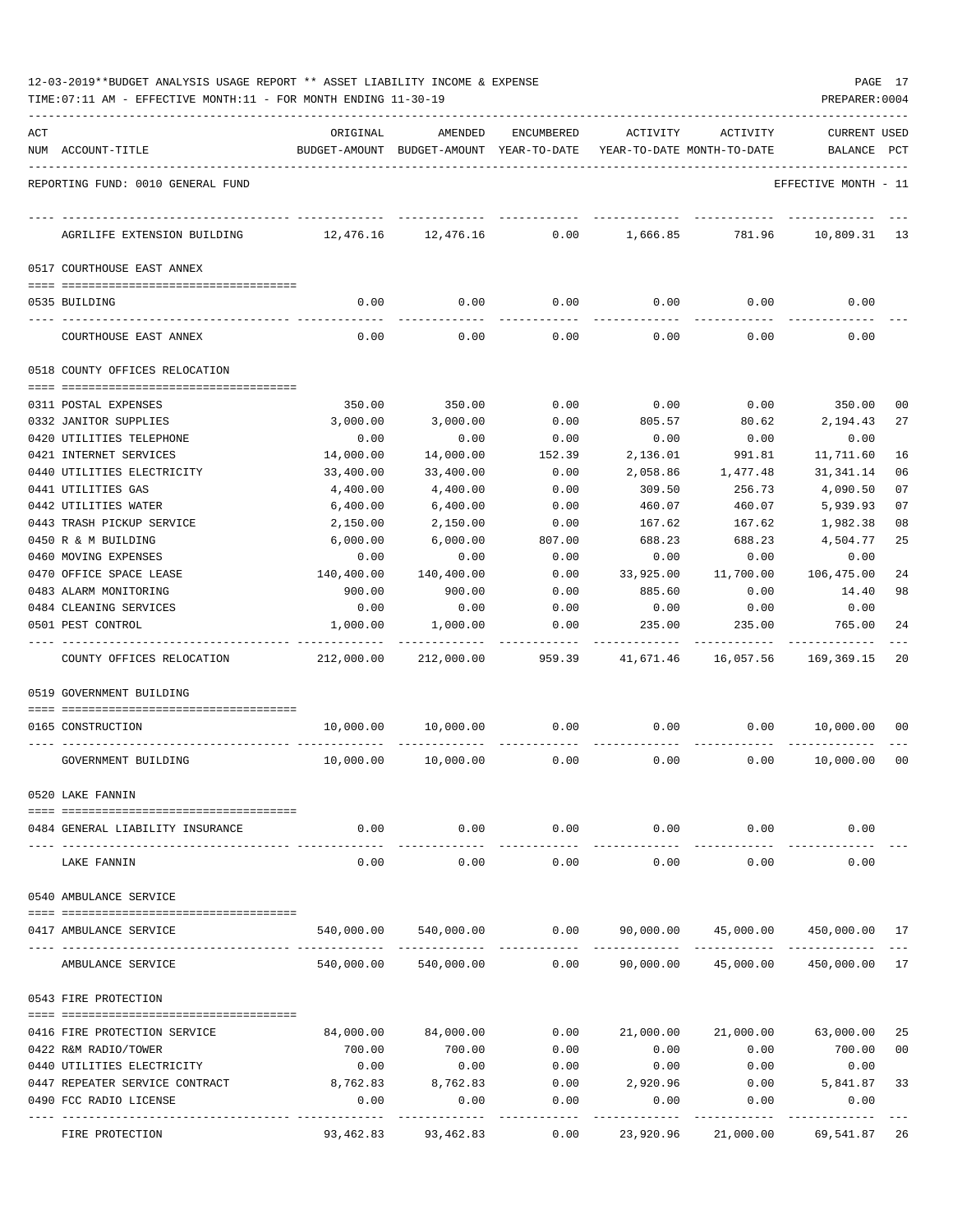|     | 12-03-2019**BUDGET ANALYSIS USAGE REPORT ** ASSET LIABILITY INCOME & EXPENSE<br>TIME: 07:11 AM - EFFECTIVE MONTH: 11 - FOR MONTH ENDING 11-30-19 |                    |                                                     |              |                                        |                                | PREPARER: 0004                                        | PAGE 18      |
|-----|--------------------------------------------------------------------------------------------------------------------------------------------------|--------------------|-----------------------------------------------------|--------------|----------------------------------------|--------------------------------|-------------------------------------------------------|--------------|
| ACT | NUM ACCOUNT-TITLE                                                                                                                                | ORIGINAL           | AMENDED<br>BUDGET-AMOUNT BUDGET-AMOUNT YEAR-TO-DATE | ENCUMBERED   | ACTIVITY<br>YEAR-TO-DATE MONTH-TO-DATE | ACTIVITY                       | CURRENT USED<br>BALANCE                               | $_{\rm PCT}$ |
|     | REPORTING FUND: 0010 GENERAL FUND                                                                                                                |                    |                                                     |              |                                        |                                | _____________________________<br>EFFECTIVE MONTH - 11 |              |
|     | 0551 CONSTABLE PRECINCT # 1                                                                                                                      |                    |                                                     |              |                                        |                                |                                                       |              |
|     |                                                                                                                                                  |                    |                                                     |              |                                        |                                |                                                       |              |
|     | 0101 SALARY ELECTED OFFICIAL                                                                                                                     | 33,154.57          | 33,154.57                                           | 0.00         | 6,375.90                               | 2,430.36                       | 26,778.67 19                                          |              |
|     | 0201 SOCIAL SECURITY TAXES                                                                                                                       | 2,204.38           | 2,204.38                                            | 0.00         | 392.88                                 | 150.12                         | 1,811.50                                              | 18           |
|     | 0202 GROUP HEALTH & DENTAL INSURANCE<br>0203 RETIREMENT                                                                                          | 6,272.76           | 6,272.76                                            | 0.00         | 891.47                                 | 211.04                         | 5,381.29                                              | 14<br>19     |
|     | 0204 WORKERS' COMPENSATION                                                                                                                       | 3,875.77<br>596.78 | 3,875.77<br>596.78                                  | 0.00<br>0.00 | 727.49<br>0.00                         | 277.34<br>0.00                 | 3,148.28<br>596.78                                    | 00           |
|     | 0205 MEDICARE TAX                                                                                                                                | 515.54             | 515.54                                              | 0.00         | 91.89                                  | 35.10                          | 423.65                                                | 18           |
|     | 0310 OFFICE SUPPLIES                                                                                                                             | 50.00              | 50.00                                               | 0.00         | 0.00                                   | 0.00                           | 50.00                                                 | 00           |
|     | 0311 POSTAL EXPENSES                                                                                                                             | 150.00             | 150.00                                              | 0.00         | 4.35                                   | 4.35                           | 145.65                                                | 03           |
|     | 0330 AUTO EXPENSE-GAS AND OIL                                                                                                                    | 1,500.00           | 1,500.00                                            | 0.00         | 0.00                                   | 0.00                           | 1,500.00                                              | 00           |
|     | 0421 ONLINE RESEARCH/ACCURINT                                                                                                                    | 600.00             | 600.00                                              | 0.00         | 50.00                                  | 50.00                          | 550.00                                                | 08           |
|     | 0422 R & M RADIO                                                                                                                                 | 100.00             | 100.00                                              | 0.00         | 0.00                                   | 0.00                           | 100.00                                                | 00           |
|     | 0427 TRAVEL EXPENSE                                                                                                                              | 2,400.00           | 2,400.00                                            | 0.00         | 400.00                                 | 100.00                         | 2,000.00                                              | 17           |
|     | 0435 PRINTING                                                                                                                                    | 50.00              | 50.00                                               | 0.00         | 0.00                                   | 0.00                           | 50.00                                                 | 00           |
|     | 0480 BOND                                                                                                                                        | 0.00               | 0.00                                                | 0.00         | 0.00                                   | 0.00                           | 0.00                                                  |              |
|     | 0488 LAW ENFORCEMENT PROF. INS                                                                                                                   | 525.00             | 525.00                                              | 0.00         | 463.00                                 | 0.00                           | 62.00                                                 | 88           |
|     | 0572 EQUIPMENT                                                                                                                                   | 0.00               | 0.00                                                | 0.00         | 0.00                                   | 0.00                           | 0.00                                                  |              |
|     | 0574 TECHNOLOGY                                                                                                                                  | 0.00               | 0.00                                                | 0.00         | 0.00                                   | 0.00                           | 0.00                                                  |              |
|     | CONSTABLE PRECINCT # 1                                                                                                                           |                    | 51,994.80 51,994.80                                 | 0.00         |                                        | 9,396.98 3,258.31 42,597.82 18 |                                                       |              |
|     | 0552 CONSTABLE PRECINCT #2                                                                                                                       |                    |                                                     |              |                                        |                                |                                                       |              |
|     |                                                                                                                                                  |                    |                                                     |              |                                        |                                |                                                       |              |
|     | 0101 SALARY ELECTED OFFICIAL                                                                                                                     | 16,099.05          | 16,099.05                                           | 0.00         |                                        | 3,095.95 1,238.38              | 13,003.10                                             | 19           |
|     | 0201 SOCIAL SECURITY TAXES                                                                                                                       | 1,146.94           | 1,146.94                                            | 0.00         | 191.95                                 | 76.78                          | 954.99                                                | 17           |
|     | 0202 GROUP HEALTH & DENTAL INSURANCE                                                                                                             | 11,870.88          | 11,870.88                                           | 0.00         | 1,977.84                               | 494.46                         | 9,893.04                                              | 17           |
|     | 0203 RETIREMENT                                                                                                                                  | 1,881.98           | 1,881.98                                            | 0.00         | 353.25                                 | 141.30                         | 1,528.73                                              | 19           |
|     | 0204 WORKERS' COMPENSATION                                                                                                                       | 289.78             | 289.78                                              | 0.00         | 0.00                                   | 0.00                           | 289.78                                                | 00           |
|     | 0205 MEDICARE TAX                                                                                                                                | 268.24             | 268.24                                              | 0.00         | 44.90                                  | 17.96                          | 223.34                                                | 17           |
|     | 0310 OFFICE SUPPLIES<br>0311 POSTAL EXPENSES                                                                                                     | 100.00<br>250.00   | 100.00<br>250.00                                    | 0.00<br>0.00 | 0.00                                   | 0.00<br>0.00                   | 100.00<br>250.00                                      | 00<br>00     |
|     |                                                                                                                                                  |                    |                                                     | 0.00         | 0.00<br>0.00                           | 0.00                           |                                                       |              |
|     | 0330 AUTO EXPENSE-GAS AND OIL<br>0422 R & M RADIO                                                                                                | 1,000.00<br>100.00 | 1,000.00<br>100.00                                  | 0.00         | 0.00                                   | 0.00                           | 1,000.00<br>100.00                                    | 00<br>00     |
|     | 0427 TRAVEL EXPENSE                                                                                                                              | 0.00               | 0.00                                                | 0.00         | 0.00                                   | 0.00                           | 0.00                                                  |              |
|     | 0428 TRAINING/TUITION/TRAVEL                                                                                                                     | 228.00             | 228.00                                              | 0.00         | 0.00                                   | 0.00                           | 228.00                                                | 00           |
|     | 0435 PRINTING                                                                                                                                    | 100.00             | 100.00                                              | 0.00         | 0.00                                   | 0.00                           | 100.00                                                | 00           |
|     | 0454 R&M AUTO                                                                                                                                    | 1,000.00           | 1,000.00                                            | 0.00         | 0.00                                   | 0.00                           | 1,000.00                                              | 00           |
|     | 0480 BOND                                                                                                                                        | 0.00               | 0.00                                                | 0.00         | 0.00                                   | 0.00                           | 0.00                                                  |              |
|     | 0487 AUTO INSURANCE                                                                                                                              | 425.00             | 425.00                                              | 0.00         | 403.00                                 | 0.00                           | 22.00                                                 | 95           |
|     | 0488 LAW ENFOREMENT PROF. INS.                                                                                                                   | 525.00             | 525.00                                              | 0.00         | 463.00                                 | 0.00                           | 62.00                                                 | 88           |
|     | 0573 RADIO EQUIPMENT                                                                                                                             | 0.00               | 0.00                                                | 0.00         | 0.00                                   | 0.00                           | 0.00                                                  |              |
|     | 0574 TECHNOLOGY                                                                                                                                  | 0.00               | 0.00                                                | 0.00         | 0.00                                   | 0.00                           | 0.00                                                  |              |
|     | CONSTABLE PRECINCT #2                                                                                                                            |                    | 35,284.87 35,284.87                                 | 0.00         |                                        | 6,529.89 1,968.88 28,754.98 19 |                                                       |              |
|     | 0553 CONSTABLE PRECINCT # 3                                                                                                                      |                    |                                                     |              |                                        |                                |                                                       |              |
|     |                                                                                                                                                  |                    |                                                     |              |                                        |                                |                                                       |              |
|     | 0101 SALARY ELECTED OFFICIAL                                                                                                                     | 14,310.57          | 14,310.57                                           | 0.00         | 2,752.05                               | 1,100.82                       | 11,558.52                                             | 19           |
|     | 0201 SOCIAL SECURITY TAXES                                                                                                                       | 1,036.06           | 1,036.06                                            | 0.00         | 195.45                                 | 74.46                          | 840.61                                                | 19           |
|     | 0202 GROUP HEALTH & DENTAL INSURANCE<br>0203 RETIREMENT                                                                                          | 11,870.88          | 11,870.88                                           | 0.00         | 1,977.84                               | 494.46                         | 9,893.04                                              | 17           |
|     | 0204 WORKERS' COMPENSATION                                                                                                                       | 1,672.91<br>257.59 | 1,672.91<br>257.59                                  | 0.00         | 314.00<br>0.00                         | 125.60<br>0.00                 | 1,358.91<br>257.59                                    | 19<br>00     |
|     | 0205 MEDICARE TAX                                                                                                                                | 242.30             | 242.30                                              | 0.00<br>0.00 | 45.70                                  | 17.41                          | 196.60                                                | 19           |
|     |                                                                                                                                                  |                    |                                                     |              |                                        |                                |                                                       |              |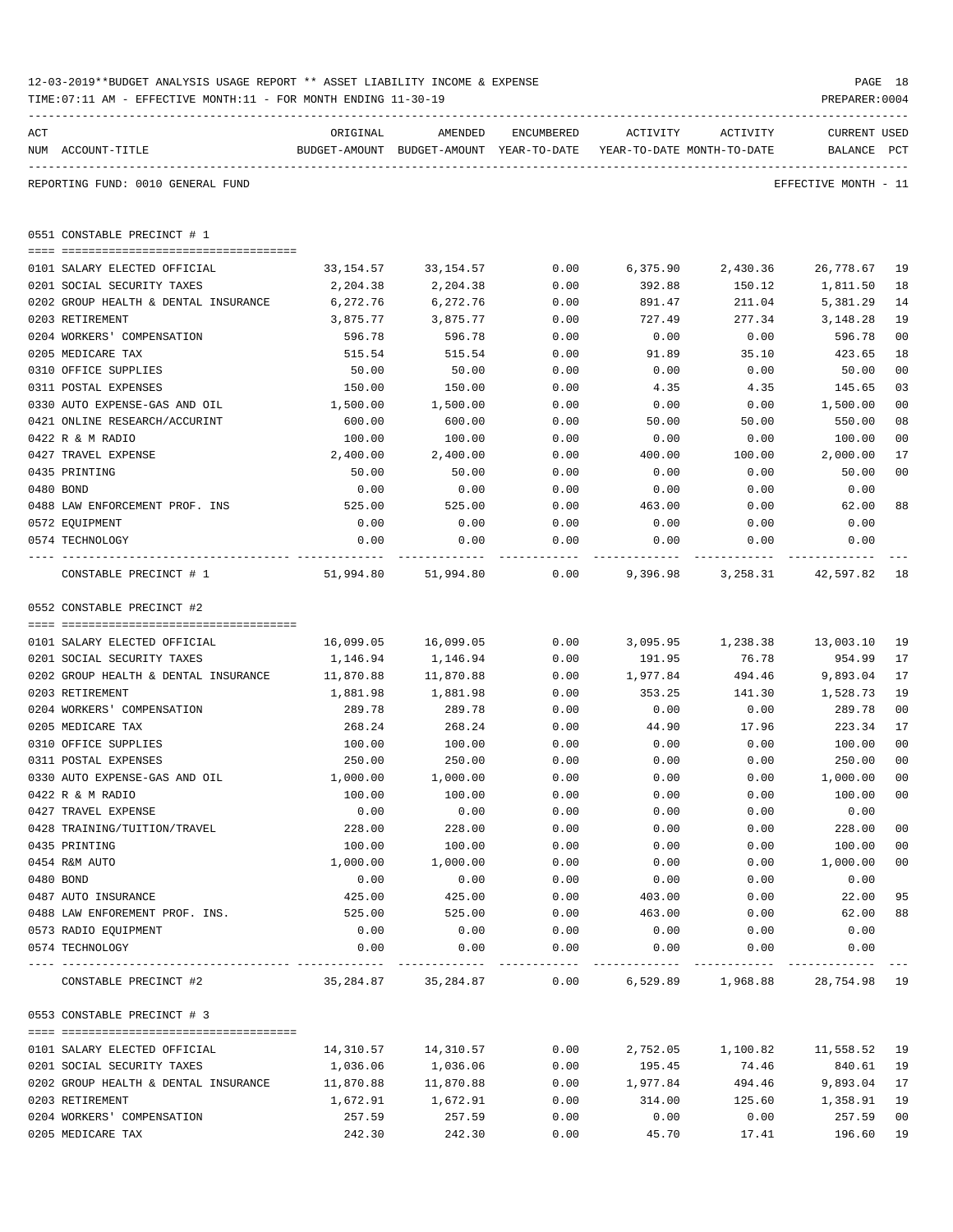| ACT | NUM ACCOUNT-TITLE                       | ORIGINAL   | AMENDED<br>BUDGET-AMOUNT BUDGET-AMOUNT YEAR-TO-DATE | ENCUMBERED |            | ACTIVITY ACTIVITY<br>YEAR-TO-DATE MONTH-TO-DATE | CURRENT USED<br>BALANCE PCT |                |
|-----|-----------------------------------------|------------|-----------------------------------------------------|------------|------------|-------------------------------------------------|-----------------------------|----------------|
|     | REPORTING FUND: 0010 GENERAL FUND       |            |                                                     |            |            |                                                 | EFFECTIVE MONTH - 11        |                |
|     | 0310 OFFICE SUPPLIES                    | 100.00     | 100.00                                              | 0.00       | 0.00       | 0.00                                            | 100.00                      | 00             |
|     | 0311 POSTAL EXPENSES                    | 150.00     | 150.00                                              | 0.00       | 0.00       | 0.00                                            | 150.00                      | 0 <sub>0</sub> |
|     | 0330 AUTO EXPENSE-GAS AND OIL           | 200.00     | 200.00                                              | 0.00       | 0.00       | 0.00                                            | 200.00                      | 0 <sub>0</sub> |
|     | 0427 TRAVEL EXPENSE                     | 2,400.00   | 2,400.00                                            | 0.00       | 400.00     | 100.00                                          | 2,000.00                    | 17             |
|     | 0435 PRINTING                           | 50.00      | 50.00                                               | 0.00       | 0.00       | 0.00                                            | 50.00                       | 0 <sub>0</sub> |
|     |                                         |            |                                                     |            |            |                                                 |                             | 0 <sub>0</sub> |
|     | 0453 COMPUTER SOFTWARE                  | 1,152.00   | 1,152.00                                            | 0.00       | 0.00       | 0.00                                            | 1,152.00                    |                |
|     | 0480 BOND                               | 0.00       | 0.00                                                | 0.00       | 0.00       | 0.00                                            | 0.00                        |                |
|     | 0488 LAW ENFORCEMENT PROF. INS          | 525.00     | 525.00                                              | 0.00       | 463.00     | 0.00                                            | 62.00                       | 88             |
|     | 0572 OFFICE EQUIPMENT                   | 500.00     | 500.00                                              | 0.00       | 0.00       | 0.00                                            | 500.00                      | 0 <sub>0</sub> |
|     | 0573 RADIO EQUIPMENT                    | 0.00       | 0.00                                                | 0.00       | 0.00       | 0.00                                            | 0.00                        |                |
|     | 0574 TECHNOLOGY                         | 10,000.00  | 10,000.00                                           | 0.00       | 0.00       | 0.00                                            | 10,000.00                   | 0 <sub>0</sub> |
|     | CONSTABLE PRECINCT # 3                  | 44,467.31  | 44,467.31                                           | 0.00       |            | 6, 148.04 1, 912.75                             | 38,319.27                   | 14             |
|     | 0555 ANIMAL CONTROL OFFICER             |            |                                                     |            |            |                                                 |                             |                |
|     | 0441 ANIMAL CONTROL OFFICER/SERVICES    | 3,500.00   | 3,500.00                                            | 0.00       |            | 0.00<br>0.00                                    | 3,500.00                    | 00             |
|     | ANIMAL CONTROL OFFICER                  | 3,500.00   | 3,500.00                                            | 0.00       | 0.00       | 0.00                                            | 3,500.00                    | 0 <sub>0</sub> |
|     | 0560 COUNTY SHERIFF                     |            |                                                     |            |            |                                                 |                             |                |
|     |                                         |            |                                                     |            |            |                                                 |                             |                |
|     | 0101 SALARY ELECTED OFFICIAL            | 59,993.98  | 59,993.98                                           | 0.00       | 11,537.30  | 4,614.92                                        | 48,456.68                   | 19             |
|     | 0102 ADMINISTRATIVE SECRETARY           | 42,500.00  | 42,500.00                                           | 0.00       | 8,173.10   | 3,269.24                                        | 34,326.90                   | 19             |
|     | 0103 CHIEF DEPUTY                       | 49,000.00  | 49,000.00                                           | 0.00       | 9,423.10   | 3,769.24                                        | 39,576.90                   | 19             |
|     | 0104 SALARIES DEPUTIES                  | 615,297.97 | 615,297.97                                          | 0.00       | 108,836.41 | 47,039.84                                       | 506,461.56                  | 18             |
|     | 0107 PT RECORDS/EVIDENCE CLERKS         | 24,000.00  | 24,000.00                                           | 0.00       | 4,512.00   | 1,920.00                                        | 19,488.00                   | 19             |
|     | 0108 COMPENSATION PAY                   | 138,719.27 | 138,719.27                                          | 0.00       | 11,083.69  | 5,733.09                                        | 127,635.58                  | 08             |
|     | 0109 INVESTIGATOR-CRIMES AGAINST CHILDR | 36,569.21  | 36,569.21                                           | 0.00       | 10,064.99  | 5,845.46                                        | 26,504.22                   | 28             |
|     | 0110 JAIL ADMINISTRATOR                 | 0.00       | 0.00                                                | 0.00       | 0.00       | 0.00                                            | 0.00                        |                |
|     | 0111 LIEUTENANT                         | 44,800.00  | 44,800.00                                           | 0.00       | 8,615.40   | 3,446.16                                        | 36,184.60                   | 19             |
|     | 0113 TRANSPORT OFFICER                  | 36,569.21  | 36,569.21                                           | 0.00       | 9,493.64   | 5,274.11                                        | 27,075.57                   | 26             |
|     | 0114 PROF. STANDARDS OFFICER            | 36,569.21  | 36,569.21                                           | 0.00       | 7,032.55   | 2,813.02                                        | 29,536.66                   | 19             |
|     | 0120 SALARY DISPATCHER                  | 278,094.11 | 278,094.11                                          | 0.00       | 41,789.82  | 17,631.00                                       | 236,304.29                  | 15             |
|     | 0201 SOCIAL SECURITY TAXES              | 81,779.50  | 81,779.50                                           | 0.00       | 14,197.08  | 6,248.27                                        | 67,582.42                   | 17             |
|     | 0202 GROUP HEALTH INSURANCE             | 367,997.28 | 367,997.28                                          | 0.00       | 62,098.09  | 16,846.15                                       | 305,899.19 17               |                |
|     | 0203 RETIREMENT                         | 151,819.68 | 151,819.68                                          | 0.00       | 26,307.18  | 11,564.76                                       | 125,512.50                  | 17             |
|     | 0204 WORKERS' COMPENSATION              | 29,018.53  | 29,018.53                                           | 0.00       | 0.00       | 0.00                                            | 29,018.53                   | 0 <sub>0</sub> |
|     | 0205 MEDICARE TAX                       | 19,125.85  | 19,125.85                                           | 0.00       | 3,320.13   | 1,461.23                                        | 15,805.72                   | 17             |
|     | 0206 UNEMPLOYMENT EXPENSE               | 4,100.00   | 4,100.00                                            | 0.00       | 0.00       | 0.00                                            | 4,100.00                    | 0 <sub>0</sub> |
|     | 0250 EMPLOYEE PHYSICALS                 | 1,000.00   | 1,000.00                                            | 103.00     | 125.00     | 125.00                                          | 772.00                      | 23             |
|     | 0310 OFFICE SUPPLIES                    | 8,000.00   | 8,000.00                                            | 0.00       | 2,696.10   | 452.09                                          | 5,303.90                    | 34             |
|     | 0311 POSTAL EXPENSES                    | 1,700.00   | 1,700.00                                            | 0.00       | 302.56     | 220.65                                          | 1,397.44                    | 18             |
|     | 0315 SHERIFF COPIER RENTAL              | 0.00       | 0.00                                                | 0.00       | 0.00       | 0.00                                            | 0.00                        |                |
|     | 0320 WEAPONS SUPPLIES                   | 3,000.00   | 3,000.00                                            | 0.00       | 135.33     | 135.33                                          | 2,864.67                    | 05             |
|     | 0321 PATROL SUPPLIES                    | 3,800.00   | 3,800.00                                            | 0.00       | 3,372.84   | 3,114.00                                        | 427.16                      | 89             |
|     | 0330 AUTO EXPENSE GAS & OIL             | 80,000.00  | 80,000.00                                           | 0.00       | 6,514.54   | 6,514.54                                        | 73,485.46                   | 08             |
|     | 0332 SHERIFF JANITOR SUPPLIES           | 1,750.00   | 1,750.00                                            | 0.00       | 376.99     | 54.00                                           | 1,373.01                    | 22             |
|     | 0395 UNIFORMS/OTHER                     | 4,900.00   | 4,900.00                                            | 991.52     | 895.74     | 895.74                                          | 3,012.74                    | 39             |
|     | 0419 SHERIFF CELL PHONE                 | 480.00     | 480.00                                              | 0.00       | 80.00      | 20.00                                           | 400.00                      | 17             |
|     | 0420 TELEPHONE                          | 0.00       | 0.00                                                | 0.00       | 0.00       | 0.00                                            | 0.00                        |                |
|     | 0421 CELL PHONE                         | 2,400.00   | 2,400.00                                            | 0.00       | 200.00     | 50.00                                           | 2,200.00                    | 08             |
|     | 0422 R & M RADIO                        | 1,055.00   | 1,055.00                                            | 0.00       | 0.00       | 0.00                                            | 1,055.00                    | 0 <sub>0</sub> |
|     | 0425 PROFESSIONAL SERVICES/INTERPRETER  | 100.00     | 100.00                                              | 0.00       | 0.00       | 0.00                                            | 100.00                      | 0 <sub>0</sub> |
|     | 0427 OUT OF COUNTY TRAVEL/TRAINING      | 4,000.00   | 4,000.00                                            | 0.00       | 0.00       | 0.00                                            | 4,000.00                    | 0 <sub>0</sub> |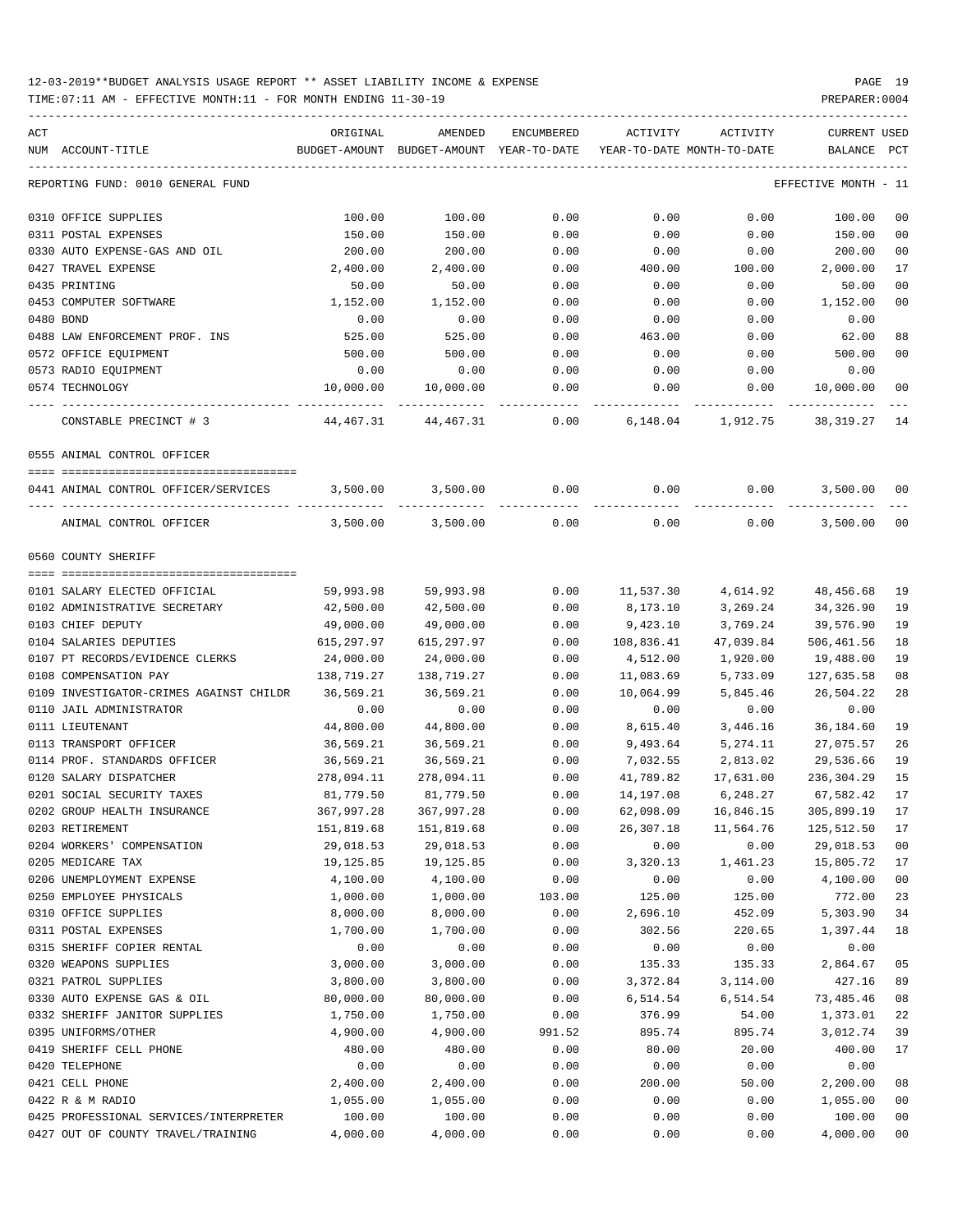| ACT |                                              | ORIGINAL      | AMENDED                             | ENCUMBERED          | ACTIVITY                   | ACTIVITY           | <b>CURRENT USED</b>                   |      |
|-----|----------------------------------------------|---------------|-------------------------------------|---------------------|----------------------------|--------------------|---------------------------------------|------|
|     | NUM ACCOUNT-TITLE                            | BUDGET-AMOUNT | BUDGET-AMOUNT YEAR-TO-DATE          |                     | YEAR-TO-DATE MONTH-TO-DATE |                    | BALANCE                               | PCT  |
|     | REPORTING FUND: 0010 GENERAL FUND            |               |                                     |                     |                            |                    | EFFECTIVE MONTH                       | - 11 |
|     | 0428 PRISONER TRANSPORT                      | 7,500.00      | 7,500.00                            | 0.00                | 233.10                     | 233.10             | 7,266.90                              | 03   |
|     | 0430 BIDS AND NOTICES                        | 500.00        | 500.00                              | 0.00                | 93.56                      | 93.56              | 406.44                                | 19   |
|     | 0432 IMPOUNDMENT OF ESTRAY LIVESTOCK         | 11,500.00     | 11,500.00                           | 0.00                | 0.00                       | 0.00               | 11,500.00                             | 00   |
|     | 0435 PRINTING                                | 1,000.00      | 1,000.00                            | 157.86              | 281.16                     | 281.16             | 560.98                                | 44   |
|     | 0440 UTILITIES ELECTRICITY                   | 0.00          | 0.00                                | 0.00                | 0.00                       | 0.00               | 0.00                                  |      |
|     | 0442 UTILITIES WATER                         | 3,500.00      | 3,500.00                            | 0.00                | 163.96                     | 163.96             | 3,336.04                              | 05   |
|     | 0443 SHERIFF TRASH PICKUP                    | 1,400.00      | 1,400.00                            | 0.00                | 116.54                     | 116.54             | 1,283.46                              | 08   |
|     | 0444 INTERNET SERVICE                        | 8,600.00      | 8,600.00                            | 149.08              | 1,411.88                   | 776.02             | 7,039.04                              | 18   |
|     | 0445 AIR CONDITIONER MAINTENANCE             | 0.00          | 0.00                                | 0.00                | 0.00                       | 0.00               | 0.00                                  |      |
|     | 0447 REPEATER SERVICE CONTRACT               | 0.00          | 0.00                                | 0.00                | 0.00                       | 0.00               | 0.00                                  |      |
|     | 0450 SHERIFF OFF. R&M BLDG.                  | 5,000.00      | 5,000.00                            | 0.00                | $15,835.00 -$              | 0.00               | 20,835.00                             | 317  |
|     | 0452 R & M EQUIPMENT                         | 0.00          | 0.00                                | 0.00                | 0.00                       | 0.00               | 0.00                                  |      |
|     | 0453 TYLER/CAD MAINTENANCE                   | 14,678.00     | 14,678.00                           | 0.00                | 0.00                       | 0.00               | 14,678.00                             | 00   |
|     | 0454 R & M AUTOMOBILES                       | 35,000.00     | 35,000.00                           | 2,941.92            | 833.85                     | 741.85             | 31, 224. 23                           | -11  |
|     | 0480 BOND                                    | 80.00         | 80.00                               | 0.00                | 80.00                      | 0.00               | 0.00                                  | 100  |
|     | 0482 FIRE INSURANCE                          | 300.00        | 300.00                              | 0.00                | 0.00                       | 0.00               | 300.00                                | 00   |
|     | 0487 AUTOMOBILE INSURANCE                    | 10,000.00     | 10,000.00                           | 0.00                | 9,816.00                   | 0.00               | 184.00                                | 98   |
|     | 0488 LAW ENFORCEMENT INSURANCE               | 15,500.00     | 15,200.05                           | 0.00                | 13,605.56                  | 0.00               | 1,594.49                              | 90   |
|     | 0571 HWY. PATROL RADAR EQUIPMENT             | 0.00          | 0.00                                | 0.00                | 0.00                       | 0.00               | 0.00                                  |      |
|     | 0572 OFFICE EQUIPMENT                        | 4,000.00      | 4,000.00                            | 0.00                | 205.75                     | 205.75             | 3,794.25                              | 05   |
|     | 0573 RADIO EQUIPMENT                         | 0.00          | 0.00                                | 0.00                | 0.00                       | 0.00               | 0.00                                  |      |
|     | 0574 TECHNOLOGY                              | 6,000.00      | 6,299.95                            | 5,949.30            | 299.95                     | 0.00               | 50.70                                 | 99   |
|     | 0575 AUTOMOBILES                             | 85,000.00     | 85,000.00                           | 0.00                | 0.00                       | 0.00               | 85,000.00                             | 00   |
|     | 0579 WEAPONS                                 | 2,000.00      | 2,000.00                            | 0.00                | 0.00                       | 0.00               | 2,000.00                              | 00   |
|     | 0630 AUTO NOTE PMT-PRINCIPAL                 | 0.00          | 0.00                                | 0.00                | 0.00                       | 0.00               | 0.00                                  |      |
|     | 0670 AUTO NOTE PMT-INTEREST                  | 0.00          | 0.00                                | 0.00                | 0.00                       | 0.00               | 0.00                                  |      |
|     | COUNTY SHERIFF                               |               | 2,339,696.80 2,339,696.80 10,292.68 |                     | 362,489.89                 |                    | 151,669.78 1,966,914.23 16            |      |
|     | 0562 RIFLE RESISTANT BODY ARMOR 3439801      |               |                                     |                     |                            |                    |                                       |      |
|     | 0396 BODY ARMOR                              | 0.00          | 0.00                                | 0.00                | 0.00                       | 0.00               | 0.00                                  |      |
|     | RIFLE RESISTANT BODY ARMOR 3439801           | 0.00          | 0.00                                | 0.00                | 0.00                       | 0.00               | 0.00                                  |      |
|     | 0565 JAIL OPERATIONS                         |               |                                     |                     |                            |                    |                                       |      |
|     |                                              |               |                                     |                     |                            |                    |                                       |      |
|     | 0380 PRISONER HOUSING                        | 1,900,000.00  | 1,900,000.00                        | 0.00                | 170,266.25                 |                    | 170, 266. 25 1, 729, 733. 75          | 09   |
|     | 0400 PRISONER TRANSPORT/GUARD                | 20,000.00     | 20,000.00                           | 0.00                | 8,509.78                   | 8,509.78           | 11,490.22                             | 43   |
|     | 0405 PRISONER MEDICAL                        | 100,000.00    | 100,000.00                          | 0.00                | 11,369.47                  | 11,369.47          | 88,630.53                             | 11   |
|     | 0429 SCHOLARSHIP AWARDS                      | 0.00          | 0.00                                | 0.00                | 0.00                       | 0.00               | 0.00                                  |      |
|     | 0442 CR4200 UTILITY WATER                    | 0.00          | 0.00                                | 0.00                | 0.00                       | 0.00               | 0.00                                  |      |
|     | 0450 R&M BUILDING                            | 5,000.00      | 5,000.00                            | 0.00                | 300.00                     | 165.00             | 4,700.00                              | 06   |
|     | 0482 FIRE INSURANCE                          | 0.00          | 0.00                                | 0.00                | 0.00                       | 0.00               | 0.00                                  |      |
|     | 0491 JUSTICE ASSISTANCE GRANT                | 0.00          | 0.00                                | 0.00                | 0.00                       | 0.00               | 0.00                                  |      |
|     | 0500 LAND                                    | 0.00          | 0.00                                | 0.00                | 0.00                       | 0.00               | 0.00                                  |      |
|     | 0532 JAIL<br>---------------- -------------- | 0.00          | 0.00                                | 0.00<br>$- - - - -$ | 0.00<br>---------          | 0.00<br>. <u>.</u> | 0.00                                  |      |
|     | JAIL OPERATIONS                              |               | 2,025,000.00 2,025,000.00           | 0.00                |                            |                    | 190,445.50 190,310.50 1,834,554.50 09 |      |
|     | 0570 ADULT PROBATION                         |               |                                     |                     |                            |                    |                                       |      |
|     |                                              |               |                                     |                     |                            |                    |                                       |      |
|     | 0420 TELEPHONE                               | 2,400.00      | 2,400.00                            | 0.00                | 0.00                       | 0.00               | 2,400.00 00                           |      |
|     | 0421 TELEPHONE SYSTEM INSTALLATION           | 0.00          | 0.00                                | 0.00                | 0.00                       | 0.00               | 0.00                                  |      |
|     | 0572 OFFICE EQUIPMENT                        | 2,000.00      | 2,000.00                            | 0.00                |                            | 1,329.50 1,329.50  | 670.50                                | 66   |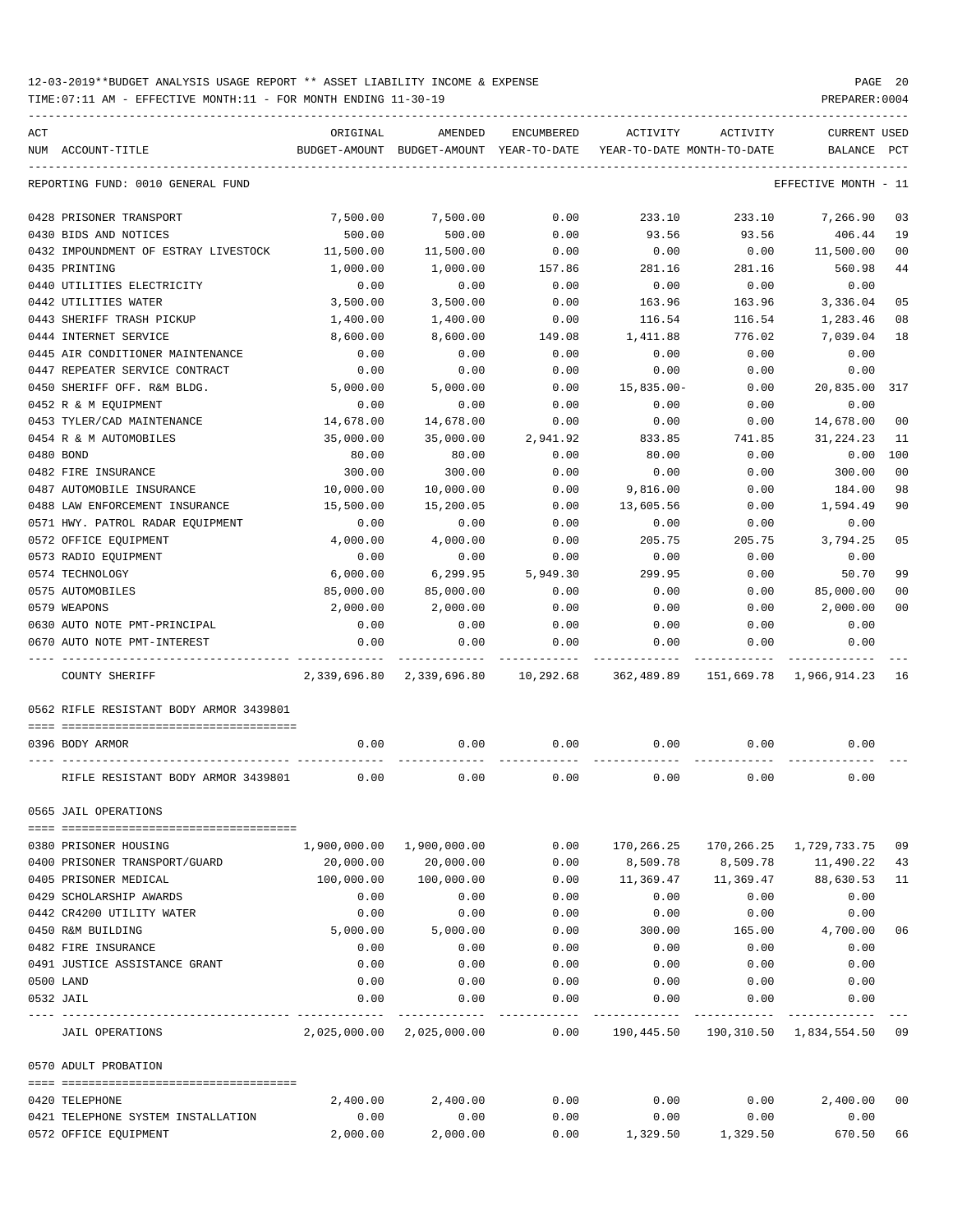| 12-03-2019**BUDGET ANALYSIS USAGE REPORT ** ASSET LIABILITY INCOME & EXPENSE | PAGE | -21 |
|------------------------------------------------------------------------------|------|-----|
|------------------------------------------------------------------------------|------|-----|

TIME:07:11 AM - EFFECTIVE MONTH:11 - FOR MONTH ENDING 11-30-19 PREPARER:0004

| ACT |                                           | ORIGINAL                                                            | AMENDED                 |              | ENCUMBERED ACTIVITY ACTIVITY                                           |              | <b>CURRENT USED</b>  |                |
|-----|-------------------------------------------|---------------------------------------------------------------------|-------------------------|--------------|------------------------------------------------------------------------|--------------|----------------------|----------------|
|     | NUM ACCOUNT-TITLE                         | BUDGET-AMOUNT BUDGET-AMOUNT YEAR-TO-DATE YEAR-TO-DATE MONTH-TO-DATE |                         |              |                                                                        |              | BALANCE              | PCT            |
|     | REPORTING FUND: 0010 GENERAL FUND         |                                                                     |                         |              |                                                                        |              | EFFECTIVE MONTH - 11 |                |
|     | ADULT PROBATION                           |                                                                     |                         |              | $4,400.00$ $4,400.00$ $0.00$ $1,329.50$ $1,329.50$ $3,070.50$          |              |                      | 30             |
|     | 0573 BOND SUPERVISION                     |                                                                     |                         |              |                                                                        |              |                      |                |
|     |                                           |                                                                     |                         |              |                                                                        |              |                      |                |
|     | 0103 SALARY-BOND SUPERVISOR               |                                                                     | 37, 724, 96 37, 724, 96 | 0.00         | 7,254.80 2,901.92                                                      |              | 30,470.16            | 19             |
|     | 0201 SOCIAL SECURITY TAXES                | 2,338.95                                                            | 2,338.95                | 0.00         | 445.00                                                                 | 178.00       | 1,893.95             | 19             |
|     | 0202 GROUP HEALTH INSURANCE               | 11,870.88                                                           | 11,870.88               | 0.00         | 1,977.84                                                               | 494.46       | 9,893.04             | 17             |
|     | 0203 RETIREMENT                           | 4,410.05                                                            | 4,410.05                | 0.00         | 827.75                                                                 | 331.10       | 3,582.30             | 19             |
|     | 0204 WORKERS' COMPENSATION                | 113.17                                                              | 113.17                  | 0.00         | 0.00                                                                   | 0.00         | 113.17               | 00             |
|     | 0205 MEDICARE TAX                         | 547.01                                                              | 547.01                  | 0.00         | 104.05                                                                 | 41.62        | 442.96               | 19             |
|     | 0310 OFFICE SUPPLIES                      | 900.00                                                              | 900.00                  | 0.00         | 150.78                                                                 | 0.00         | 749.22               | 17             |
|     | 0311 POSTAL EXPENSES                      | 0.00                                                                | 0.00                    | 0.00         | 0.00                                                                   | 0.00         | 0.00                 |                |
|     | 0313 DRUG TESTING SUPPLIES                | 1,750.00                                                            | 1,750.00                | 987.50       | 0.00                                                                   | 0.00         | 762.50               | 56             |
|     | 0340 EVALUATIONS<br>0353 COMPUTER EXPENSE | 0.00                                                                | 0.00                    | 0.00         | 0.00                                                                   | 0.00         | 0.00                 |                |
|     | 0420 TELEPHONE                            | 0.00<br>0.00                                                        | 0.00<br>0.00            | 0.00<br>0.00 | 0.00<br>0.00                                                           | 0.00<br>0.00 | 0.00<br>0.00         |                |
|     | 0427 OUT OF COUNTY TRAVEL/TRAINING        | 1,900.00                                                            | 1,900.00                | 0.00         | 0.00                                                                   | 0.00         | 1,900.00             | 00             |
|     | 0453 COMPUTER SOFTWARE                    | 1,284.00                                                            | 1,284.00                | 0.00         | 321.00                                                                 | 107.00       | 963.00               | 25             |
|     | 0480 BOND                                 | 50.00                                                               | 50.00                   | 0.00         | 0.00                                                                   | 0.00         | 50.00                | 0 <sub>0</sub> |
|     | 0481 DUES                                 | 75.00                                                               | 75.00                   | 0.00         | 0.00                                                                   | 0.00         | 75.00                | 00             |
|     | BOND SUPERVISION                          |                                                                     |                         |              | 62,964.02   62,964.02    987.50   11,081.22   4,054.10   50,895.30  19 |              |                      |                |
|     | 0575 JUVENILE PROBATION                   |                                                                     |                         |              |                                                                        |              |                      |                |
|     | 0311 POSTAGE                              | 0.00                                                                | 0.00                    | 0.00         | 9.15                                                                   | 9.15         | $9.15-$              |                |
|     | 0315 COPIER RENTAL                        | 0.00                                                                | 0.00                    | 24.43        | 32.00                                                                  | 7.57         | $56.43-$             |                |
|     | 0408 DETENTION OPERATING COST             | 0.00                                                                | 0.00                    | 0.00         | 0.00                                                                   | 0.00         | 0.00                 |                |
|     | 0415 RESIDENTIAL PLACEMENT                | 0.00                                                                | 0.00                    | 0.00         | 0.00                                                                   | 0.00         | 0.00                 |                |
|     | 0416 COUNSELING SERVICES                  | 0.00                                                                | 0.00                    | 0.00         | 0.00                                                                   | 0.00         | 0.00                 |                |
|     | 0420 TELEPHONE                            | 0.00                                                                | 0.00                    | 0.00         | 0.00                                                                   | 0.00         | 0.00                 |                |
|     | 0427 TRAVEL & TRAINING                    | 0.00                                                                | 0.00                    | 0.00         | 0.00                                                                   | 0.00         | 0.00                 |                |
|     | 0995 JUVENILE PROBATION FUNDING           | 184,000.00                                                          | 184,000.00              | 0.00         | 0.00                                                                   | 0.00         | 184,000.00           | 00             |
|     | JUVENILE PROBATION                        | 184,000.00                                                          | 184,000.00              | 24.43        | 41.15                                                                  | 16.72        | 183,934.42           | 00             |
|     | 0590 ENVIRONMENTAL DEVELOPMENT            |                                                                     |                         |              |                                                                        |              |                      |                |
|     | 0104 SALARIES DEPUTIES                    | 40,161.56                                                           | 40,161.56               | 0.00         | 7,723.40                                                               | 3,089.36     | 32,438.16            | 19             |
|     | 0107 SALARY TEMP/EXTRA                    | 18,096.00                                                           | 18,096.00               | 0.00         | 1,740.00                                                               | 1,392.00     | 16,356.00            | 10             |
|     | 0151 SALARY DIRECTOR                      | 40,827.10                                                           | 40,827.10               | 0.00         | 7,851.35                                                               | 3,140.54     | 32,975.75            | 19             |
|     | 0201 SOCIAL SECURITY TAXES                | 6, 143. 25                                                          | 6, 143. 25              | 0.00         | 1,034.88                                                               | 457.10       | 5,108.37             | 17             |
|     | 0202 GROUP HEALTH & DENTAL INSURANCE      | 23,741.76                                                           | 23,741.76               | 0.00         | 3,955.68                                                               | 988.92       | 19,786.08            | 17             |
|     | 0203 RETIREMENT                           | 11,583.00                                                           | 11,583.00               | 0.00         | 1,975.63                                                               | 869.66       | 9,607.37             | 17             |
|     | 0204 WORKERS' COMPENSATION                | 291.43                                                              | 291.43                  | 0.00         | 0.00                                                                   | 0.00         | 291.43               | 00             |
|     | 0205 MEDICARE TAX                         | 1,436.73                                                            | 1,436.73                | 0.00         | 242.03                                                                 | 106.90       | 1,194.70             | 17             |
|     | 0310 OFFICE SUPPLIES                      | 700.00                                                              | 700.00                  | 0.00         | 97.22                                                                  | 97.22        | 602.78               | 14             |
|     | 0311 POSTAL EXPENSE                       | 1,700.00                                                            | 1,700.00                | 0.00         | 100.30                                                                 | 100.30       | 1,599.70             | 06             |
|     | 0315 COPIER RENTAL                        | 1,000.00                                                            | 1,000.00                | 73.29        | 76.68                                                                  | 3.39         | 850.03               | 15             |
|     | 0330 AUTO EXPENSE GAS & OIL               | 1,500.00                                                            | 1,500.00                | 0.00         | 74.88                                                                  | 74.88        | 1,425.12             | 05             |
|     | 0420 TELEPHONE                            | 0.00                                                                | 0.00                    | 0.00         | 0.00                                                                   | 0.00         | 0.00                 |                |
|     | 0427 OUT OF COUNTY TRAVEL/TRAINING        | 800.00                                                              | 800.00                  | 0.00         | 0.00                                                                   | 0.00         | 800.00               | 00             |
|     | 0435 PRINTING                             | 100.00                                                              | 100.00                  | 0.00         | 0.00                                                                   | 0.00         | 100.00               | 00             |

0453 SOFTWARE MAINTENANCE SAFE 300.00 300.00 0.00 0.00 0.00 300.00 00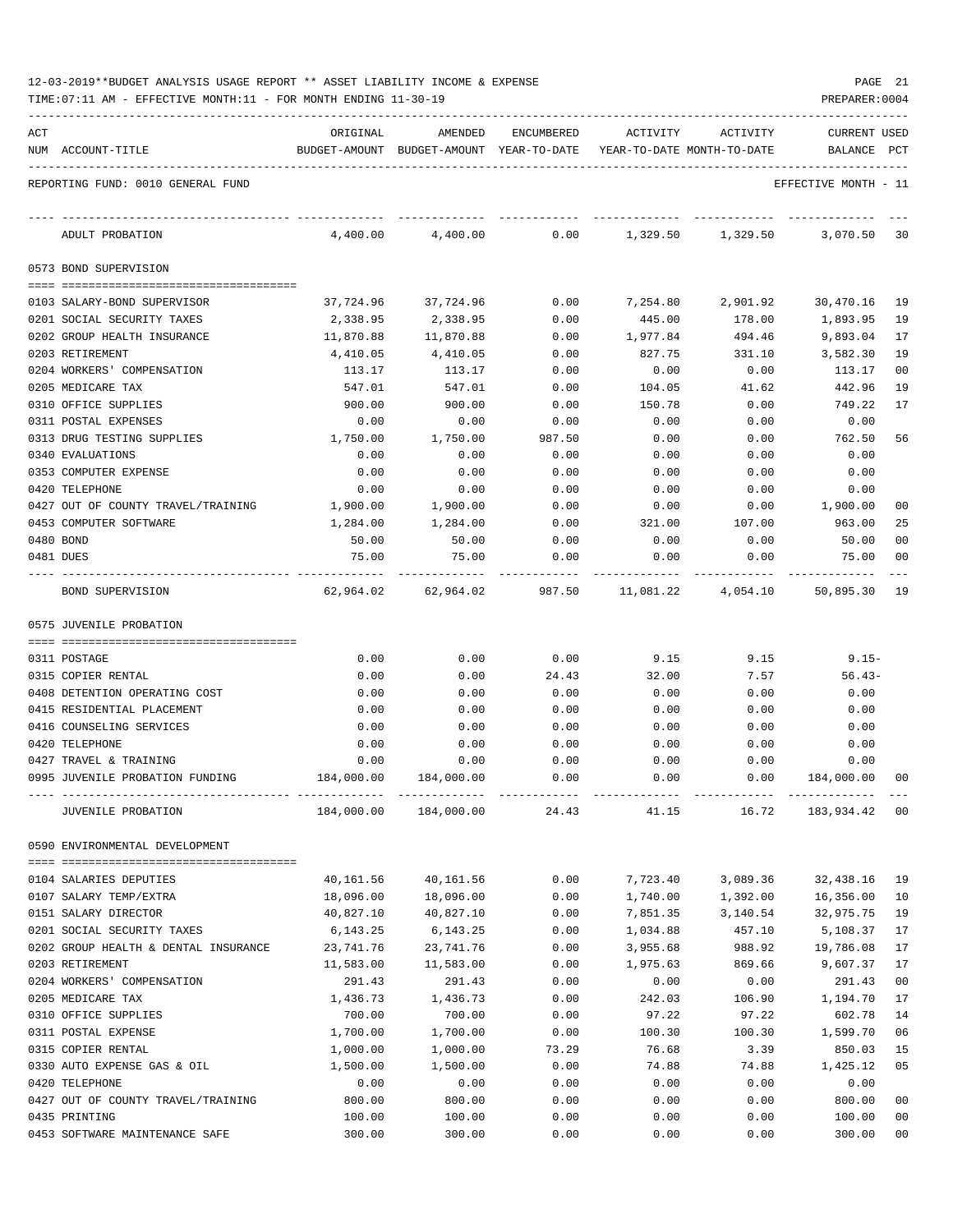TIME:07:11 AM - EFFECTIVE MONTH:11 - FOR MONTH ENDING 11-30-19 PREPARER:0004

| ACT |                                         | ORIGINAL  | AMENDED                                                             | ENCUMBERED | ACTIVITY  | ACTIVITY | <b>CURRENT USED</b>  |                |
|-----|-----------------------------------------|-----------|---------------------------------------------------------------------|------------|-----------|----------|----------------------|----------------|
|     | NUM ACCOUNT-TITLE                       |           | BUDGET-AMOUNT BUDGET-AMOUNT YEAR-TO-DATE YEAR-TO-DATE MONTH-TO-DATE |            |           |          | BALANCE PCT          |                |
|     | REPORTING FUND: 0010 GENERAL FUND       |           |                                                                     |            |           |          | EFFECTIVE MONTH - 11 |                |
|     | 0454 R&M AUTO                           | 1,000.00  | 1,000.00                                                            | 0.00       | 0.00      | 0.00     | 1,000.00             | 00             |
|     | 0467 VISITING HEALTH INSPECTOR          | 300.00    | 300.00                                                              | 0.00       | 70.74     | 70.74    | 229.26               | 24             |
|     | 0480 BOND                               | 100.00    | 100.00                                                              | 0.00       | 0.00      | 0.00     | 100.00               | 0 <sub>0</sub> |
|     | 0481 DUES                               | 111.00    | 111.00                                                              | 0.00       | 0.00      | 0.00     | 111.00               | 0 <sub>0</sub> |
|     | 0487 AUTOMOBILE INSURANCE               | 225.00    | 225.00                                                              | 0.00       | 188.00    | 0.00     | 37.00                | 84             |
|     | 0572 OFFICE EQUIPMENT                   | 500.00    | 500.00                                                              | 244.99     | 0.00      | 0.00     | 255.01               | 49             |
|     | 0574 TECHNOLOGY                         | 0.00      | 0.00                                                                | 0.00       | 0.00      | 0.00     | 0.00                 |                |
|     | 0575 AUTOMOBILE/PICKUP                  | 0.00      | 0.00                                                                | 0.00       | 0.00      | 0.00     | 0.00                 |                |
|     | ENVIRONMENTAL DEVELOPMENT               |           | 150,616.83 150,616.83 318.28 25,130.79 10,391.01 125,167.76         |            |           |          |                      | 17             |
|     | 0591 FANNIN CO DEVELOPMENT SERV.        |           |                                                                     |            |           |          |                      |                |
|     | 0110 SALARY DIRECTOR                    | 36,314.00 | 36,314.00                                                           | 0.00       | 6,983.45  | 2,793.38 | 29,330.55            | 19             |
|     | 0201 SOCIAL SECURITY TAXES              | 2,251.47  | 2,251.47                                                            | 0.00       | 402.79    | 165.64   | 1,848.68             | 18             |
|     | 0202 GROUP HEALTH & DENTAL INSURANCE    | 11,870.88 | 11,870.88                                                           | 0.00       | 1,977.84  | 494.46   | 9,893.04             | 17             |
|     | 0203 RETIREMENT                         | 4,245.11  | 4,245.11                                                            | 0.00       | 796.80    | 318.72   | 3,448.31             | 19             |
|     | 0204 WORKERS' COMPENSATION              | 108.94    | 108.94                                                              | 0.00       | 0.00      | 0.00     | 108.94               | 0 <sub>0</sub> |
|     | 0205 MEDICARE TAX                       | 526.55    | 526.55                                                              | 0.00       | 94.21     | 38.74    | 432.34               | 18             |
|     | 0310 OFFICE SUPPLIES                    | 500.00    | 500.00                                                              | 0.00       | 129.68    | 0.00     | 370.32               | 26             |
|     | 0311 POSTAL EXPENSE                     | 300.00    | 300.00                                                              | 0.00       | 0.00      | 0.00     | 300.00               | 0 <sub>0</sub> |
|     | 0330 AUTO EXPENSE GAS & OIL             | 1,000.00  | 1,000.00                                                            | 0.00       | 0.00      | 0.00     | 1,000.00             | 0 <sub>0</sub> |
|     | 0420 TELEPHONE                          | 0.00      | 0.00                                                                | 0.00       | 0.00      | 0.00     | 0.00                 |                |
|     | 0427 OUT OF COUNTY TRAVEL/TRAINING      | 1,600.00  | 1,600.00                                                            | 0.00       | 0.00      | 0.00     | 1,600.00             | 0 <sub>0</sub> |
|     | 0435 PRINTING                           | 100.00    | 100.00                                                              | 0.00       | 0.00      | 0.00     | 100.00               | 0 <sub>0</sub> |
|     | 0453 SOFTWARE MAINTENANCE               | 100.00    | 100.00                                                              | 0.00       | 0.00      | 0.00     | 100.00               | 0 <sub>0</sub> |
|     | 0454 R&M AUTO                           | 500.00    | 500.00                                                              | 0.00       | 212.81    | 0.00     | 287.19               | 43             |
|     | 0480 BOND                               | 50.00     | 50.00                                                               | 0.00       | 0.00      | 0.00     | 50.00                | 0 <sub>0</sub> |
|     | 0481 DUES                               | 0.00      | 0.00                                                                | 0.00       | 0.00      | 0.00     | 0.00                 |                |
|     | 0487 AUTOMOBILE INSURANCE               | 330.00    | 330.00                                                              | 0.00       | 247.00    | 0.00     | 83.00                | 75             |
|     | 0572 OFFICE EQUIPMENT                   | 0.00      | 0.00                                                                | 0.00       | 0.00      | 0.00     | 0.00                 |                |
|     | 0574 TECHNOLOGY                         | 0.00      | 0.00                                                                | 0.00       | 0.00      | 0.00     | 0.00                 |                |
|     | 0575 AUTOMOBILE                         | 0.00      | 0.00                                                                | 0.00       | 0.00      | 0.00     | 0.00                 |                |
|     | FANNIN CO DEVELOPMENT SERV.             | 59,796.95 | 59,796.95                                                           | 0.00       | 10,844.58 | 3,810.94 | 48,952.37            | 18             |
|     | 0640 COUNTY SERVICES                    |           |                                                                     |            |           |          |                      |                |
|     | 0410 FANNIN CO. CHILDRENS CTR           | 5,000.00  | 5,000.00                                                            | 0.00       | 0.00      | 0.00     | 5,000.00             | 0 <sub>0</sub> |
|     | 0411 FANNIN CO. WELFARE BOARD           | 6,000.00  | 6,000.00                                                            | 0.00       | 0.00      | 0.00     | 6,000.00             | 0 <sub>0</sub> |
|     | 0412 FANNIN CO. HISTORICAL SOC          | 4,500.00  | 4,500.00                                                            | 0.00       | 0.00      | 0.00     | 4,500.00             | 0 <sub>0</sub> |
|     | 0413 TEXOMA COMMUNITY CENTER(M.H.M.R.)  | 22,500.00 | 22,500.00                                                           | 0.00       | 22,500.00 | 0.00     | 0.00                 | 100            |
|     | 0414 FANNIN COUNTY CRISIS CENTER        | 5,000.00  | 5,000.00                                                            | 0.00       | 0.00      | 0.00     | 5,000.00             | 0 <sub>0</sub> |
|     | 0415 TAPS PUBLIC TRANSIT                | 5,000.00  | 5,000.00                                                            | 0.00       | 5,000.00  | 0.00     | 0.00                 | 100            |
|     | 0416 TRI-COUNTY SNAP                    | 2,103.00  | 2,103.00                                                            | 0.00       | 0.00      | 0.00     | 2,103.00             | 0 <sub>0</sub> |
|     | 0417 OPEN ARMS SHELTER                  | 1,000.00  | 1,000.00                                                            | 0.00       | 0.00      | 0.00     | 1,000.00             | 0 <sub>0</sub> |
|     | 0418 FANNIN CO COMMUNITY MINISTRIES, IN | 1,000.00  | 1,000.00                                                            | 0.00       | 0.00      | 0.00     | 1,000.00             | 0 <sub>0</sub> |
|     | 0440 UTILITIES ELECTRICITY              | 9,000.00  | 9,000.00                                                            | 0.00       | 1,151.59  | 497.49   | 7,848.41             | 13             |
|     | 0441 UTILITIES GAS                      | 2,000.00  | 2,000.00                                                            | 181.27     | 76.20     | 76.20    | 1,742.53             | 13             |
|     | 0442 UTILITIES WATER                    | 3,500.00  | 3,500.00                                                            | 0.00       | 321.55    | 321.55   | 3,178.45             | 09             |
|     | 0443 TRASH PICK-UP                      | 500.00    | 500.00                                                              | 0.00       | 42.13     | 42.13    | 457.87               | 08             |
|     | 0450 R & M BUILDINGS (TDHS)             | 0.00      | 0.00                                                                | 0.00       | 0.00      | 0.00     | 0.00                 |                |
|     | 0482 FIRE INSURANCE                     | 2,600.00  | 2,600.00                                                            | 0.00       | 0.00      | 0.00     | 2,600.00             | 0 <sub>0</sub> |
|     | 0493 DHS PARKING LOT                    | 0.00      | 0.00                                                                | 0.00       | 0.00      | 0.00     | 0.00                 |                |

0575 LAKE FANNIN 0.00 0.00 0.00 0.00 0.00 0.00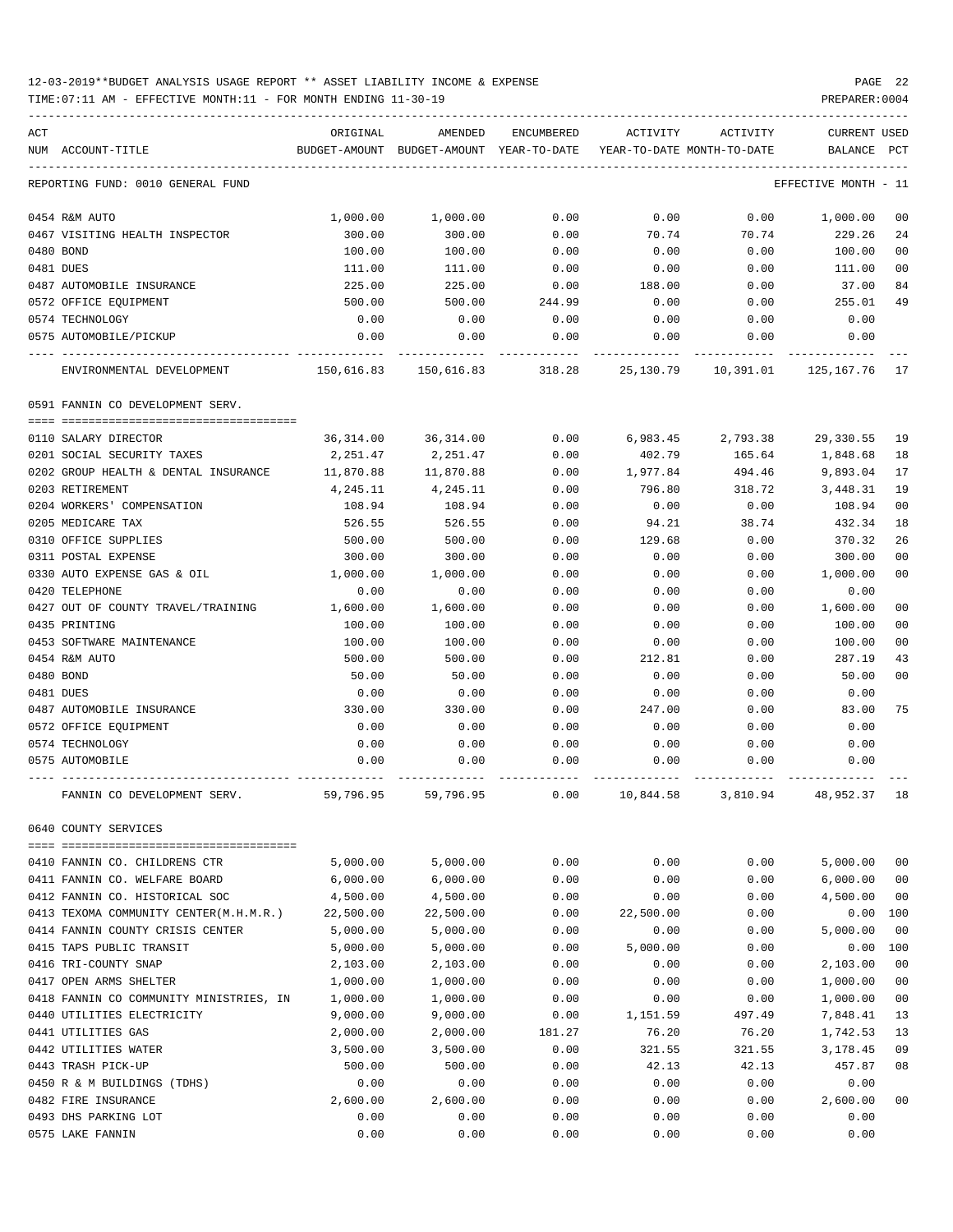|  |  |  |  | 12-03-2019**BUDGET ANALYSIS USAGE REPORT ** ASSET LIABILITY INCOME & EXPENSE |  |  |  | PAGE | 23 |
|--|--|--|--|------------------------------------------------------------------------------|--|--|--|------|----|
|  |  |  |  |                                                                              |  |  |  |      |    |

| ACT | NUM ACCOUNT-TITLE                                 | ORIGINAL           | AMENDED<br>BUDGET-AMOUNT BUDGET-AMOUNT YEAR-TO-DATE | ENCUMBERED           | ACTIVITY               | ACTIVITY<br>YEAR-TO-DATE MONTH-TO-DATE | <b>CURRENT USED</b><br>BALANCE | $_{\rm PCT}$   |
|-----|---------------------------------------------------|--------------------|-----------------------------------------------------|----------------------|------------------------|----------------------------------------|--------------------------------|----------------|
|     | REPORTING FUND: 0010 GENERAL FUND                 |                    |                                                     |                      |                        |                                        | EFFECTIVE MONTH - 11           |                |
|     | COUNTY SERVICES                                   | 69,703.00          | 69,703.00                                           | 181.27               | 29,091.47              | 937.37                                 | 40,430.26                      | 42             |
|     | 0641 HEALTH OFFICER                               |                    |                                                     |                      |                        |                                        |                                |                |
|     | 0102 SALARY APPOINTED OFFICIAL                    | 2,400.00           | 2,400.00                                            | 0.00                 | 400.00                 | 200.00                                 | 2,000.00                       | 17             |
|     | HEALTH OFFICER                                    | 2,400.00           | 2,400.00                                            | 0.00                 | 400.00                 | 200.00                                 | 2,000.00                       | 17             |
|     | 0645 INDIGENT CARE                                |                    |                                                     |                      |                        |                                        |                                |                |
|     |                                                   |                    |                                                     |                      |                        |                                        |                                |                |
|     | 0102 SALARY IHC DIRECTOR                          | 42,022.76          | 42,022.76                                           | 0.00                 | 8,081.30               | 3,232.52                               | 33,941.46                      | 19             |
|     | 0107 SALARY ASSISTANT<br>0201 SOCIAL SECURITY TAX | 0.00               | 0.00                                                | 0.00                 | 0.00                   | 0.00                                   | 0.00                           |                |
|     |                                                   | 2,605.41           | 2,605.41<br>11,870.88                               | 0.00                 | 496.25<br>1,977.84     | 198.50                                 | 2,109.16                       | 19             |
|     | 0202 GROUP HEALTH INSURANCE<br>0203 RETIREMENT    | 11,870.88          | 4,912.46                                            | 0.00                 |                        | 494.46                                 | 9,893.04                       | 17<br>19       |
|     | 0204 WORKER'S COMP                                | 4,912.46<br>126.07 | 126.07                                              | 0.00                 | 922.10<br>0.00         | 368.84<br>0.00                         | 3,990.36<br>126.07             | 0 <sub>0</sub> |
|     | 0205 MEDICARE TAX                                 | 609.33             | 609.33                                              | 0.00<br>0.00         | 116.05                 | 46.42                                  | 493.28                         | 19             |
|     |                                                   |                    |                                                     |                      |                        |                                        |                                |                |
|     | 0210 TOTAL SALARY & BENEFITS                      | 62,146.91          | 62,146.91                                           | 0.00                 | 11,593.54              | 4,340.74                               | 50,553.37                      | 19             |
|     | 0310 OFFICE SUPPLIES                              | 650.00             | 650.00                                              | 0.00                 | 0.00                   | 0.00                                   | 650.00                         | 00             |
|     | 0311 POSTAL EXPENSE                               | 75.00              | 75.00                                               | 0.00                 | 0.00                   | 0.00                                   | 75.00                          | 0 <sub>0</sub> |
|     | 0330 BIDS & NOTICES                               | 75.00              | 75.00                                               | 0.00                 | 0.00                   | 0.00                                   | 75.00                          | 00             |
|     | 0353 COMPUTER EXPENSE                             | 12,708.00          | 12,708.00                                           | 0.00                 | 3,177.00               | 1,059.00                               | 9,531.00                       | 25             |
|     | 0390 SUBSCRIPTIONS                                | 0.00               | 0.00                                                | 0.00                 | 0.00                   | 0.00                                   | 0.00                           |                |
|     | 0399 SUBTOTAL OFFICE EXPENSE                      | 13,508.00          | 13,508.00                                           | 0.00                 | 3,177.00               | 1,059.00                               | 10,331.00                      | 24             |
|     | 0404 COBRA/INSURANCE                              | 0.00               | 0.00                                                | 0.00                 | 0.00                   | 0.00                                   | 0.00                           |                |
|     | 0407 INELIGIBLE IHC EXPENSE                       | 0.00               | 0.00                                                | 0.00                 | 0.00                   | 0.00                                   | 0.00                           |                |
|     | 0409 DIABETIC SUPPLIES                            | 3,500.00           | 3,500.00                                            | 0.00                 | 0.00                   | 0.00                                   | 3,500.00                       | 00             |
|     | 0410 CERT. REG. NURSE ANES.                       | 1,000.00           | 1,000.00                                            | 0.00                 | 0.00                   | 0.00                                   | 1,000.00                       | 0 <sub>0</sub> |
|     | 0411 PHYSICIAN, NON-EMERGENCY                     | 15,000.00          | 15,000.00                                           | 0.00                 | 260.34                 | 260.34                                 | 14,739.66                      | 02             |
|     | 0412 PRESCRIPTIONS, DRUGS                         | 0.00               | 0.00                                                | 0.00                 | 0.00                   | 0.00                                   | 0.00                           |                |
|     | 0413 HOSPITAL, INPATIENT                          | 45,000.00          | 45,000.00                                           | 0.00                 | 18,839.42              | 18,839.42                              | 26,160.58                      | 42             |
|     | 0414 HOSPITAL, OUTPATIENT                         | 60,000.00          | 60,000.00                                           | 0.00                 | 3,698.77               | 3,698.77                               | 56,301.23                      | 06             |
|     | 0415 LABORATORY/ X-RAY                            | 0.00               | 0.00                                                | 0.00                 | 0.00                   | 0.00                                   | 0.00                           |                |
|     | 0416 SKILLED NURSING FACILITY                     | 0.00               | 0.00                                                | 0.00                 | 0.00                   | 0.00                                   | 0.00                           |                |
|     | 0417 FAMILY PLANNING                              | 0.00               | 0.00                                                | 0.00                 | 0.00                   | 0.00                                   | 0.00                           |                |
|     | 0418 FED. QUALIFIED HEALTH CENTER                 | 7,000.00           | 7,000.00                                            | 0.00                 | 500.49                 | 500.49                                 | 6,499.51                       | 07             |
|     | 0419 COUNSELING SERVICE                           | 0.00               | 0.00                                                | 0.00                 | 0.00                   | 0.00                                   | 0.00                           |                |
|     | 0420 RURAL HEALTH CLINIC                          | 0.00               | 0.00                                                | 0.00                 | 0.00                   | 0.00                                   | 0.00                           |                |
|     | 0421 STATE HOSPITAL CONTRACTS                     | 0.00               | 0.00                                                | 0.00                 | 0.00                   | 0.00                                   | 0.00                           |                |
|     | 0422 AMBULATORY SURGICAL CENTE                    | 500.00             | 500.00                                              | 0.00                 | 0.00                   | 0.00                                   | 500.00                         | 00             |
|     | 0423 MEDICAL EQUIP. PURCHASE                      | 500.00             | 500.00                                              | 0.00                 | 0.00                   | 0.00                                   | 500.00                         | 00<br>$--\,$   |
|     | 0425 TOTAL MEDICAL/IHC                            |                    | 132,500.00 132,500.00                               |                      | $0.00$ 23,299.02       | 23,299.02                              | 109,200.98 18                  |                |
|     | 0427 OUT OF COUNTY TRAVEL/TRAINING                | 100.00             | 100.00                                              | 0.00                 | 0.00                   | 0.00                                   | 100.00                         | 00             |
|     | 0435 PRINTING                                     | 0.00               | 0.00                                                | 0.00                 | 0.00                   | 0.00                                   | 0.00                           |                |
|     | 0440 TELEPHONE                                    | 0.00               | 0.00                                                | 0.00                 | 0.00                   | 0.00                                   | 0.00                           |                |
|     | 0441 DSL LINE                                     | 950.00             | 950.00                                              | 0.00<br>------------ | 157.88<br>------------ | 78.94<br>------------                  | 792.12                         | 17             |
|     | 0499 SERVICES & OTHER CHARGES                     |                    | 1,050.00 1,050.00                                   | 0.00                 | 157.88                 | 78.94                                  | 892.12 15                      |                |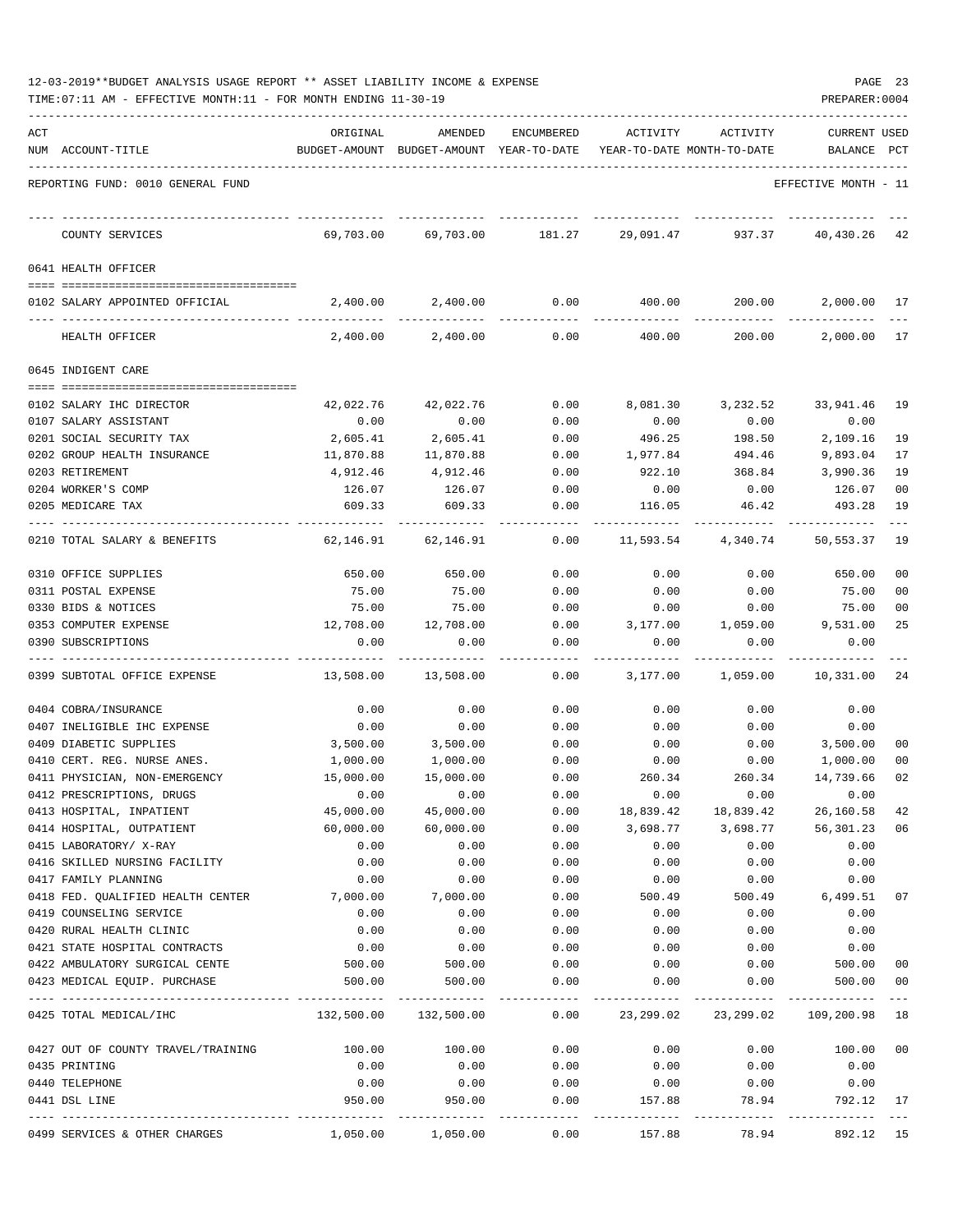|     | 12-03-2019**BUDGET ANALYSIS USAGE REPORT ** ASSET LIABILITY INCOME & EXPENSE<br>TIME: 07:11 AM - EFFECTIVE MONTH: 11 - FOR MONTH ENDING 11-30-19 |           |                                                     |            |                                                                      |             | PREPARER: 0004                     | PAGE 24        |
|-----|--------------------------------------------------------------------------------------------------------------------------------------------------|-----------|-----------------------------------------------------|------------|----------------------------------------------------------------------|-------------|------------------------------------|----------------|
|     |                                                                                                                                                  |           |                                                     |            |                                                                      |             |                                    |                |
| ACT | NUM ACCOUNT-TITLE                                                                                                                                | ORIGINAL  | AMENDED<br>BUDGET-AMOUNT BUDGET-AMOUNT YEAR-TO-DATE | ENCUMBERED | ACTIVITY<br>YEAR-TO-DATE MONTH-TO-DATE                               | ACTIVITY    | <b>CURRENT USED</b><br>BALANCE PCT |                |
|     | REPORTING FUND: 0010 GENERAL FUND                                                                                                                |           |                                                     |            |                                                                      |             | EFFECTIVE MONTH - 11               |                |
|     | 0574 TECHNOLOGY                                                                                                                                  | 0.00      | 0.00                                                | 0.00       |                                                                      | $0.00$ 0.00 | 0.00                               |                |
|     | ------------------- ------<br>0599 CAPITAL OUTLAY                                                                                                | 0.00      | 0.00                                                | 0.00       | 0.00                                                                 | 0.00        | 0.00                               |                |
|     | INDIGENT CARE                                                                                                                                    |           | 209,204.91 209,204.91                               | 0.00       |                                                                      |             | 38,227.44 28,777.70 170,977.47     | 18             |
|     | 0665 COUNTY AGENTS                                                                                                                               |           |                                                     |            |                                                                      |             |                                    |                |
|     | 0105 SALARY SECRETARY                                                                                                                            | 27,776.90 | 27,776.90                                           | 0.00       | 5,341.70                                                             | 2,136.68    | 22,435.20                          | 19             |
|     | 0107 REGULAR-TEMP. PART-TIME                                                                                                                     | 0.00      | 0.00                                                | 0.00       | 0.00                                                                 | 0.00        | 0.00                               |                |
|     | 0150 CO. AGENTS SALARIES                                                                                                                         | 50,251.65 | 50,251.65                                           | 0.00       | 9,663.80                                                             | 3,865.52    | 40,587.85                          | 19             |
|     | 0201 SOCIAL SECURITY TAXES                                                                                                                       | 4,949.37  | 4,949.37                                            | 0.00       | 832.62                                                               | 348.17      | 4,116.75                           | 17             |
|     | 0202 GROUP HEALTH & DENTAL INSURANCE                                                                                                             | 11,870.88 | 11,870.88                                           | 0.00       | 1,977.84                                                             | 494.46      | 9,893.04                           | 17             |
|     | 0203 RETIREMENT                                                                                                                                  | 3,247.12  | 3,247.12                                            | 0.00       | 609.50                                                               | 243.80      | 2,637.62                           | 19             |
|     | 0204 WORKERS' COMPENSATION                                                                                                                       | 83.33     | 83.33                                               | 0.00       | 0.00                                                                 | 0.00        | 83.33                              | 0 <sub>0</sub> |
|     | 0205 MEDICARE TAX                                                                                                                                | 1,157.51  | 1,157.51                                            | 0.00       | 194.72                                                               | 81.43       | 962.79                             | 17             |
|     | 0310 OFFICE SUPPLIES                                                                                                                             | 1,100.00  | 1,100.00                                            | 0.00       | 103.01                                                               | 103.01      | 996.99                             | 09             |
|     | 0311 POSTAL EXPENSE                                                                                                                              | 300.00    | 300.00                                              | 0.00       | 0.00                                                                 | 0.00        | 300.00                             | 00             |
|     | 0315 COPIER RENTAL                                                                                                                               | 2,000.00  | 2,000.00                                            | 89.75      | 146.93                                                               | 57.18       | 1,763.32                           | 12             |
|     | 0335 PROGRAM SUPPLIES                                                                                                                            | 500.00    | 500.00                                              | 0.00       | 0.00                                                                 | 0.00        | 500.00                             | 0 <sub>0</sub> |
|     | 0420 TELEPHONE                                                                                                                                   | 0.00      | 0.00                                                | 0.00       | 0.00                                                                 | 0.00        | 0.00                               |                |
|     | 0421 CELL PHONE ALLOWANCE                                                                                                                        | 1,800.00  | 1,800.00                                            | 0.00       | 300.00                                                               | 75.00       | 1,500.00                           | 17             |
|     | 0422 CABLE INTERNET                                                                                                                              | 800.00    | 800.00                                              | 0.00       | 129.98                                                               | 64.99       | 670.02                             | 16             |
|     | 0427 IN/OUT CO.TRAVEL/TRAINING-AG.                                                                                                               | 4,000.00  | 4,000.00                                            | 98.60      | 106.72                                                               | 106.72      | 3,794.68                           | 05             |
|     | 0428 IN/OUT CO.TRAVEL/TRAINING-F.C.S.                                                                                                            | 4,000.00  | 4,000.00                                            | 0.00       | 1,275.80                                                             | 1,110.80    | 2,724.20                           | 32             |
|     | 0429 IN/OUT CO.TRAVEL/TRAINING-4-H                                                                                                               | 4,000.00  | 4,000.00                                            | 0.00       | 289.13                                                               | 289.13      | 3,710.87                           | 07             |
|     | 0572 OFFICE EQUIPMENT                                                                                                                            | 0.00      | 0.00                                                | 0.00       | 0.00                                                                 | 0.00        | 0.00                               |                |
|     | 0574 TECHNOLOGY                                                                                                                                  | 0.00      | 0.00                                                | 0.00       | 0.00                                                                 | 0.00        | 0.00                               |                |
|     | COUNTY AGENTS                                                                                                                                    |           |                                                     |            | 117,836.76 117,836.76 188.35 20,971.75 8,976.89                      |             | 96,676.66                          | 18             |
|     | 0696 DONATIONS & ALLOCATIONS                                                                                                                     |           |                                                     |            |                                                                      |             |                                    |                |
|     | 0491 SOIL & WATER CONSERVATION                                                                                                                   | 1,000.00  | 1,000.00                                            | 0.00       | 0.00                                                                 | 0.00        | 1,000.00                           | 0 <sub>0</sub> |
|     | 0492 INDIGENT BURIAL                                                                                                                             | 2,000.00  | 2,000.00                                            | 0.00       | 500.00                                                               | 500.00      | 1,500.00                           | 25             |
|     | 0494 FLOOD CONTROL SITE MAINTENANCE                                                                                                              | 0.00      | 0.00                                                | 0.00       | 0.00                                                                 | 0.00        | 0.00                               |                |
|     | DONATIONS & ALLOCATIONS                                                                                                                          | 3,000.00  | 3,000.00                                            | 0.00       | 500.00                                                               | 500.00      | 2,500.00 17                        |                |
|     | 0999 ACCOUNTS PAYABLE                                                                                                                            |           |                                                     |            |                                                                      |             |                                    |                |
|     | 0100 A/P CLEARING ACCOUNT                                                                                                                        |           |                                                     |            | 0.00                                                                 | 0.00        | 0.00                               |                |
|     | ACCOUNTS PAYABLE                                                                                                                                 |           |                                                     |            | 0.00                                                                 | 0.00        | 0.00                               |                |
|     | GENERAL FUND                                                                                                                                     |           |                                                     |            |                                                                      |             |                                    |                |
|     | INCOME TOTALS                                                                                                                                    |           | 13, 151, 844.04 13, 151, 844.04                     |            | 1,114,803.80                                                         |             | 724,923.53 12,037,040.24           | 08             |
|     | EXPENSE TOTALS                                                                                                                                   |           |                                                     |            | 13, 151, 844. 04   13, 151, 844. 04   102, 808. 40   1, 949, 800. 66 |             | 848,540.63 11,099,234.98           | 16             |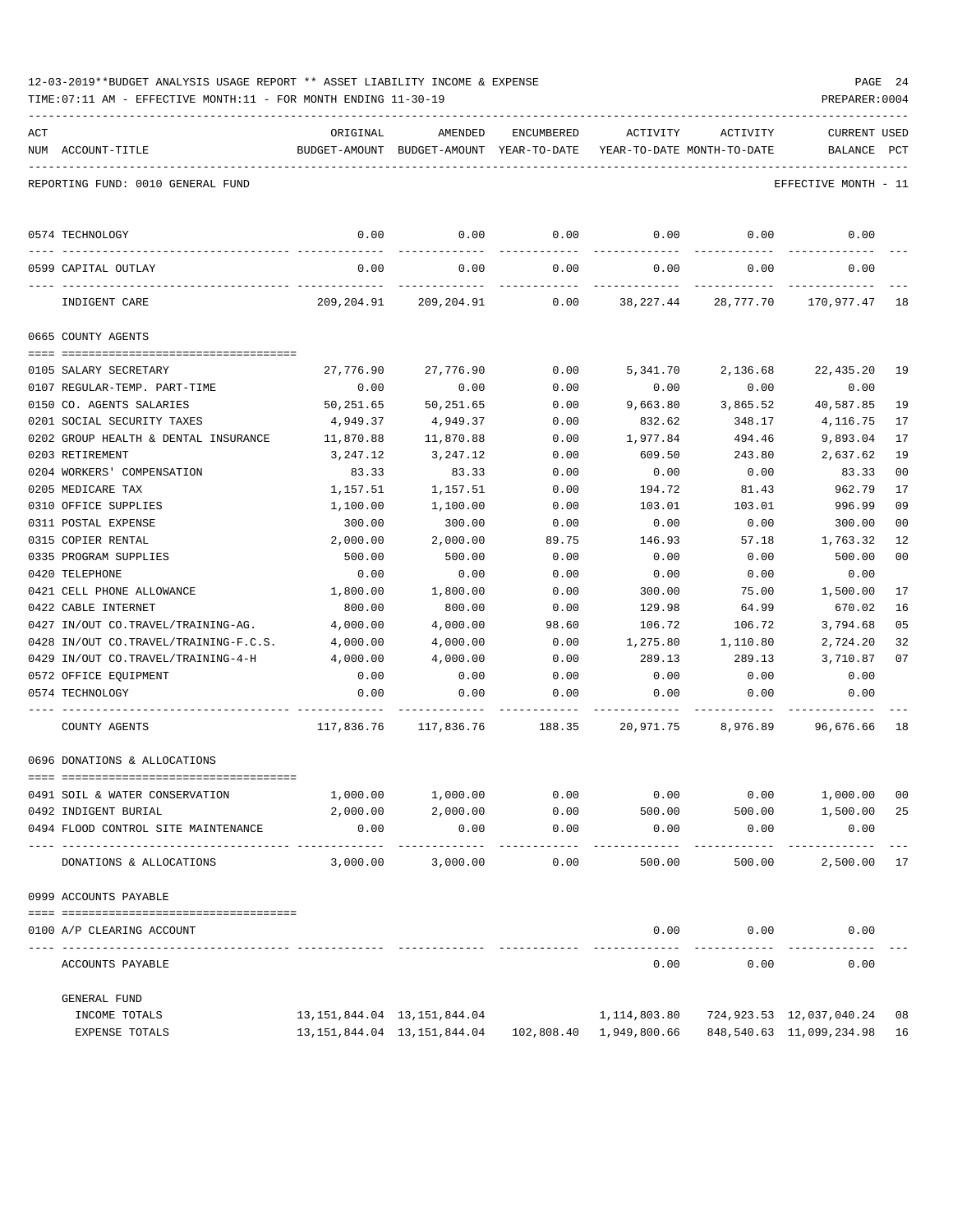| 12-03-2019**BUDGET ANALYSIS USAGE REPORT ** ASSET LIABILITY INCOME & EXPENSE<br>TIME: 07:11 AM - EFFECTIVE MONTH: 11 - FOR MONTH ENDING 11-30-19<br>PREPARER: 0004 |                                                                                  |           |                                                     |            |                                        |                            |                                    |                |  |  |
|--------------------------------------------------------------------------------------------------------------------------------------------------------------------|----------------------------------------------------------------------------------|-----------|-----------------------------------------------------|------------|----------------------------------------|----------------------------|------------------------------------|----------------|--|--|
| ACT                                                                                                                                                                | NUM ACCOUNT-TITLE                                                                | ORIGINAL  | AMENDED<br>BUDGET-AMOUNT BUDGET-AMOUNT YEAR-TO-DATE | ENCUMBERED | ACTIVITY<br>YEAR-TO-DATE MONTH-TO-DATE | ACTIVITY                   | <b>CURRENT USED</b><br>BALANCE PCT |                |  |  |
|                                                                                                                                                                    | ____________________________________<br>REPORTING FUND: 0011 COURTHOUSE SECURITY |           |                                                     |            |                                        |                            | EFFECTIVE MONTH - 11               |                |  |  |
|                                                                                                                                                                    | 0100 PAYROLL                                                                     |           |                                                     |            |                                        |                            |                                    |                |  |  |
|                                                                                                                                                                    | 0100 PAYROLL                                                                     |           |                                                     |            | 0.00                                   | 0.00                       | 0.00                               |                |  |  |
|                                                                                                                                                                    | ---- -----<br>PAYROLL                                                            |           |                                                     |            | 0.00                                   | -------<br>0.00            | 0.00                               |                |  |  |
|                                                                                                                                                                    | 0102 A/P CLEARING                                                                |           |                                                     |            |                                        |                            |                                    |                |  |  |
|                                                                                                                                                                    | 0100 A/P CLEARING                                                                |           |                                                     |            | 0.00                                   | 0.00                       | 0.00                               |                |  |  |
|                                                                                                                                                                    |                                                                                  |           |                                                     |            |                                        |                            |                                    |                |  |  |
|                                                                                                                                                                    | A/P CLEARING                                                                     |           |                                                     |            | 0.00                                   | 0.00                       | 0.00                               |                |  |  |
|                                                                                                                                                                    | 0103 CASH                                                                        |           |                                                     |            |                                        |                            |                                    |                |  |  |
|                                                                                                                                                                    | 0100 C.H. SECURITY-COMBINED FUNDS CKING                                          |           |                                                     |            |                                        | 691.30 415.30 117,168.90   |                                    |                |  |  |
|                                                                                                                                                                    | CASH                                                                             |           |                                                     |            | 691.30                                 | 415.30                     | --------<br>117,168.90             |                |  |  |
|                                                                                                                                                                    | 0120 RECEIVABLES                                                                 |           |                                                     |            |                                        |                            |                                    |                |  |  |
|                                                                                                                                                                    | 0313 DUE FROM OTHER FUNDS                                                        |           |                                                     |            | 0.00                                   |                            | $0.00$ 1,107.67                    |                |  |  |
|                                                                                                                                                                    | RECEIVABLES                                                                      |           |                                                     |            | 0.00                                   | ---------                  | $0.00$ 1,107.67                    |                |  |  |
|                                                                                                                                                                    | 0200 SYSTEM ADDED LIABILITY DEPARTMENT                                           |           |                                                     |            |                                        |                            |                                    |                |  |  |
|                                                                                                                                                                    | 0910 SYSTEM ADDED LIABILITY LINE-ITEM                                            |           |                                                     |            | 0.00                                   | 0.00                       | 0.00                               |                |  |  |
|                                                                                                                                                                    | SYSTEM ADDED LIABILITY DEPARTMENT                                                |           |                                                     |            | 0.00                                   | 0.00                       | 0.00                               |                |  |  |
|                                                                                                                                                                    | 0271 EQUITY ACCOUNT                                                              |           |                                                     |            |                                        |                            |                                    |                |  |  |
|                                                                                                                                                                    |                                                                                  |           |                                                     |            |                                        |                            |                                    |                |  |  |
|                                                                                                                                                                    | 0200 EQUITY ACCOUNT                                                              |           |                                                     |            |                                        | $0.00$ $0.00$ $117,585.27$ |                                    |                |  |  |
|                                                                                                                                                                    | EQUITY ACCOUNT                                                                   |           |                                                     |            | 0.00                                   | 0.00                       | 117,585.27                         |                |  |  |
|                                                                                                                                                                    | 0300 CASH                                                                        |           |                                                     |            |                                        |                            |                                    |                |  |  |
|                                                                                                                                                                    | 0111 BEGINNING CASH BALANCE                                                      | 27,200.00 | 27,200.00                                           |            | 0.00                                   | 0.00                       | 27,200.00 00                       |                |  |  |
|                                                                                                                                                                    | CASH                                                                             | 27,200.00 | 27,200.00                                           | 0.00       | .<br>0.00                              | ---------<br>0.00          | 27,200.00                          | 0 <sub>0</sub> |  |  |
|                                                                                                                                                                    | 0340 FEES OF OFFICE                                                              |           |                                                     |            |                                        |                            |                                    |                |  |  |
|                                                                                                                                                                    | 0600 COUNTY CLERK FEES                                                           | 4,000.00  | 4,000.00                                            |            | 0.00                                   | 0.00                       | 4,000.00                           | 0 <sub>0</sub> |  |  |
|                                                                                                                                                                    | 0650 DISTRICT CLERK FEES                                                         | 2,200.00  | 2,200.00                                            |            | 442.31                                 | 191.97                     | 1,757.69                           | 20             |  |  |
|                                                                                                                                                                    | 0651 JUSTICE OF PEACE FEES                                                       | 2,100.00  | 2,100.00                                            |            | 192.96                                 | 192.96                     | 1,907.04                           | 09             |  |  |
|                                                                                                                                                                    | FEES OF OFFICE                                                                   | 8,300.00  | 8,300.00                                            | 0.00       | 635.27                                 | 384.93                     | 7,664.73                           | 08             |  |  |
|                                                                                                                                                                    | 0360 INTEREST EARNINGS                                                           |           |                                                     |            |                                        |                            |                                    |                |  |  |
|                                                                                                                                                                    | 0100 INTEREST EARNINGS                                                           | 0.00      | 0.00                                                |            |                                        | 56.03 30.37                | $56.03+$                           |                |  |  |
|                                                                                                                                                                    | INTEREST EARNINGS                                                                | 0.00      | 0.00                                                | 0.00       | 56.03                                  | 30.37                      | $56.03+$                           |                |  |  |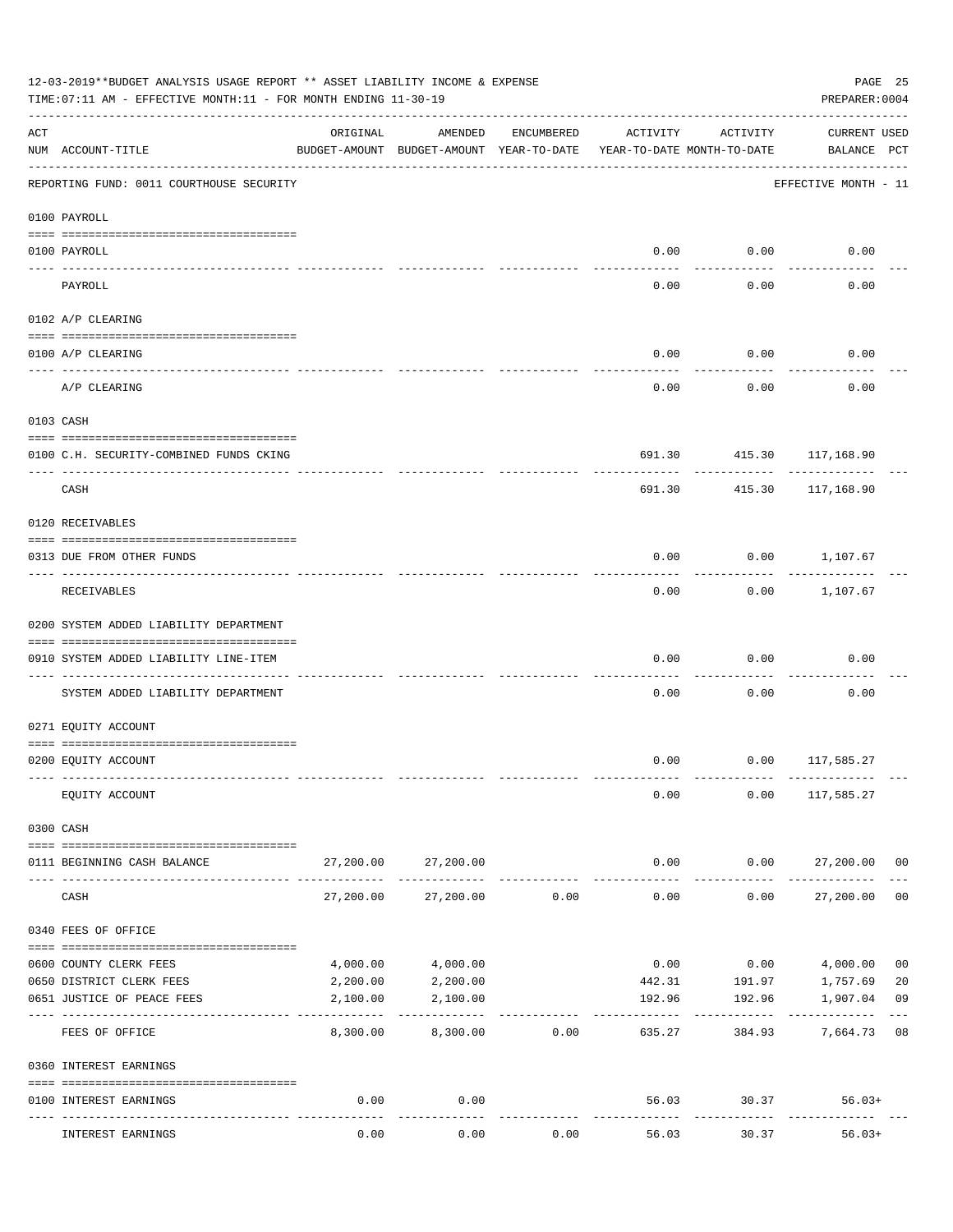|     | 12-03-2019**BUDGET ANALYSIS USAGE REPORT ** ASSET LIABILITY INCOME & EXPENSE<br>PAGE 26<br>TIME: 07:11 AM - EFFECTIVE MONTH: 11 - FOR MONTH ENDING 11-30-19<br>PREPARER: 0004 |          |                                                                                |      |                       |                              |                             |    |  |  |  |  |  |
|-----|-------------------------------------------------------------------------------------------------------------------------------------------------------------------------------|----------|--------------------------------------------------------------------------------|------|-----------------------|------------------------------|-----------------------------|----|--|--|--|--|--|
| ACT | NUM ACCOUNT-TITLE                                                                                                                                                             | ORIGINAL | AMENDED<br>BUDGET-AMOUNT BUDGET-AMOUNT YEAR-TO-DATE YEAR-TO-DATE MONTH-TO-DATE |      |                       | ENCUMBERED ACTIVITY ACTIVITY | CURRENT USED<br>BALANCE PCT |    |  |  |  |  |  |
|     | REPORTING FUND: 0011 COURTHOUSE SECURITY                                                                                                                                      |          |                                                                                |      |                       |                              | EFFECTIVE MONTH - 11        |    |  |  |  |  |  |
|     | 0435 COURTHOUSE SECURITY PART TIME                                                                                                                                            |          |                                                                                |      |                       |                              |                             |    |  |  |  |  |  |
|     | 0107 PART TIME                                                                                                                                                                |          | 35,500.00 35,500.00                                                            | 0.00 | 0.00                  |                              | $0.00$ 35,500.00 00         |    |  |  |  |  |  |
|     | COURTHOUSE SECURITY PART TIME 35,500.00 35,500.00                                                                                                                             |          | ------------------------------                                                 | 0.00 | -------------<br>0.00 | 0.00                         | 35,500.00 00                |    |  |  |  |  |  |
|     | 0510 COURTHOUSE SECURITY EQUIP                                                                                                                                                |          |                                                                                |      |                       |                              |                             |    |  |  |  |  |  |
|     | 0571 EOUIPMENT                                                                                                                                                                |          | 0.00<br>0.00                                                                   |      | $0.00$ 0.00           |                              | $0.00$ 0.00                 |    |  |  |  |  |  |
|     | COURTHOUSE SECURITY EQUIP                                                                                                                                                     | 0.00     | 0.00                                                                           | 0.00 | 0.00                  | 0.00                         | 0.00                        |    |  |  |  |  |  |
|     | 0560 BAILIFF                                                                                                                                                                  |          |                                                                                |      |                       |                              |                             |    |  |  |  |  |  |
|     | 0130 SALARY/BAILIFF                                                                                                                                                           | 0.00     | 0.00                                                                           | 0.00 | 0.00                  | 0.00                         | 0.00                        |    |  |  |  |  |  |
|     | 0201 SOCIAL SECURITY                                                                                                                                                          | 0.00     | 0.00                                                                           | 0.00 | 0.00                  | 0.00                         | 0.00                        |    |  |  |  |  |  |
|     | 0203 RETIREMENT                                                                                                                                                               | 0.00     | 0.00                                                                           | 0.00 | 0.00                  | 0.00                         | 0.00                        |    |  |  |  |  |  |
|     | 0204 WORKER'S COMPENSATION                                                                                                                                                    | 0.00     | 0.00                                                                           | 0.00 | 0.00                  | 0.00                         | 0.00                        |    |  |  |  |  |  |
|     | 0205 MEDICARE                                                                                                                                                                 | 0.00     | 0.00                                                                           | 0.00 | 0.00                  | 0.00                         | 0.00                        |    |  |  |  |  |  |
|     | 0427 BAILIFF CONT.ED./OUT OF COUNTY                                                                                                                                           | 0.00     | 0.00                                                                           | 0.00 | 0.00                  | 0.00                         | 0.00                        |    |  |  |  |  |  |
|     | <b>BAILIFF</b>                                                                                                                                                                | 0.00     | 0.00                                                                           | 0.00 | 0.00                  | 0.00                         | 0.00                        |    |  |  |  |  |  |
|     | COURTHOUSE SECURITY                                                                                                                                                           |          |                                                                                |      |                       |                              |                             |    |  |  |  |  |  |
|     | INCOME TOTALS                                                                                                                                                                 |          | 35,500.00 35,500.00                                                            |      |                       | 691.30 415.30 34,808.70      |                             | 02 |  |  |  |  |  |
|     | <b>EXPENSE TOTALS</b>                                                                                                                                                         |          | 35,500.00 35,500.00                                                            | 0.00 | 0.00                  |                              | $0.00$ 35,500.00            | 00 |  |  |  |  |  |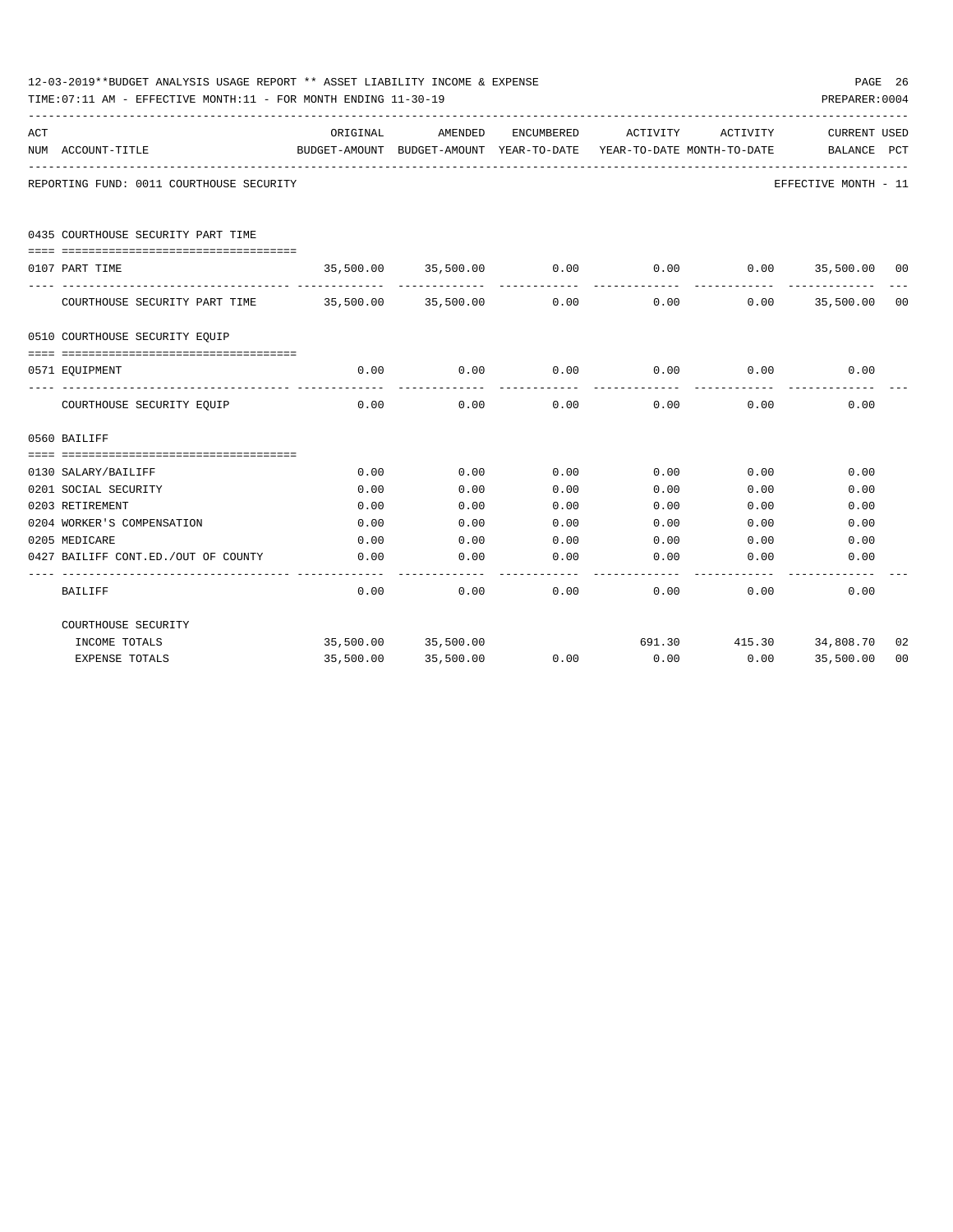|     | 12-03-2019**BUDGET ANALYSIS USAGE REPORT ** ASSET LIABILITY INCOME & EXPENSE<br>TIME:07:11 AM - EFFECTIVE MONTH:11 - FOR MONTH ENDING 11-30-19 |          |                                                     |            |                                        |                          |                                    |                |  |  |  |
|-----|------------------------------------------------------------------------------------------------------------------------------------------------|----------|-----------------------------------------------------|------------|----------------------------------------|--------------------------|------------------------------------|----------------|--|--|--|
| ACT | NUM ACCOUNT-TITLE                                                                                                                              | ORIGINAL | AMENDED<br>BUDGET-AMOUNT BUDGET-AMOUNT YEAR-TO-DATE | ENCUMBERED | ACTIVITY<br>YEAR-TO-DATE MONTH-TO-DATE | ACTIVITY                 | <b>CURRENT USED</b><br>BALANCE PCT |                |  |  |  |
|     | --------------------------------------<br>REPORTING FUND: 0012 CO.CLK.VITAL STAT.FEE                                                           |          |                                                     |            |                                        |                          | EFFECTIVE MONTH - 11               |                |  |  |  |
|     | 0102 A/P CLEARING                                                                                                                              |          |                                                     |            |                                        |                          |                                    |                |  |  |  |
|     | 0100 A/P CLEARING                                                                                                                              |          |                                                     |            | 0.00                                   | 0.00                     | 0.00                               |                |  |  |  |
|     | A/P CLEARING                                                                                                                                   |          |                                                     |            | 0.00                                   | 0.00                     | 0.00                               |                |  |  |  |
|     | 0103 CASH                                                                                                                                      |          |                                                     |            |                                        |                          |                                    |                |  |  |  |
|     | 0100 CO.CLK.VITAL STAT.-COMB.FUNDS CKIN                                                                                                        |          |                                                     |            | 1.69                                   | $0.93$ $3,521.81$        |                                    |                |  |  |  |
|     | CASH                                                                                                                                           |          |                                                     |            | 1.69                                   | 0.93                     | 3,521.81                           |                |  |  |  |
|     | 0120 RECEIVABLES                                                                                                                               |          |                                                     |            |                                        |                          |                                    |                |  |  |  |
|     | 0313 DUE FROM OTHER FUNDS                                                                                                                      |          |                                                     |            | 0.00                                   | 0.00                     |                                    |                |  |  |  |
|     |                                                                                                                                                |          |                                                     |            |                                        |                          | 81.00                              |                |  |  |  |
|     | RECEIVABLES                                                                                                                                    |          |                                                     |            | 0.00                                   | 0.00                     | 81.00                              |                |  |  |  |
|     | 0200 SYSTEM ADDED LIABILITY DEPARTMENT                                                                                                         |          |                                                     |            |                                        |                          |                                    |                |  |  |  |
|     | 0910 SYSTEM ADDED LIABILITY LINE-ITEM                                                                                                          |          |                                                     |            | 0.00                                   | 0.00<br>.                | 0.00                               |                |  |  |  |
|     | SYSTEM ADDED LIABILITY DEPARTMENT                                                                                                              |          |                                                     |            | 0.00                                   | 0.00                     | 0.00                               |                |  |  |  |
|     | 0271 EQUITY ACCOUNT                                                                                                                            |          |                                                     |            |                                        |                          |                                    |                |  |  |  |
|     | 0200 EQUITY ACCOUNT                                                                                                                            |          |                                                     |            | 0.00                                   | 0.00                     | 3,601.12                           |                |  |  |  |
|     | EQUITY ACCOUNT                                                                                                                                 |          |                                                     |            | 0.00                                   | 0.00                     | 3,601.12                           |                |  |  |  |
|     | 0300 CASH                                                                                                                                      |          |                                                     |            |                                        |                          |                                    |                |  |  |  |
|     | 0112 BEGINNING CASH BALANCE                                                                                                                    | 3,500.00 | 3,500.00                                            |            |                                        | $0.00$ $0.00$ $3,500.00$ |                                    | 00             |  |  |  |
|     | CASH                                                                                                                                           |          | 3,500.00 3,500.00                                   | 0.00       | 0.00                                   | 0.00                     | 3,500.00                           | 00             |  |  |  |
|     | 0360 INTEREST EARNINGS                                                                                                                         |          |                                                     |            |                                        |                          |                                    |                |  |  |  |
|     | 0100 INTEREST EARNINGS                                                                                                                         | 0.00     | 0.00                                                |            | 1.69                                   | 0.93                     | $1.69+$                            |                |  |  |  |
|     | INTEREST EARNINGS                                                                                                                              | 0.00     | 0.00                                                | 0.00       | 1.69                                   | 0.93                     | $1.69+$                            |                |  |  |  |
|     | 0370 MISCELLANEOUS INCOME                                                                                                                      |          |                                                     |            |                                        |                          |                                    |                |  |  |  |
|     |                                                                                                                                                |          |                                                     |            |                                        |                          |                                    |                |  |  |  |
|     | 0134 CO.CLK.VITAL STAT.FEE                                                                                                                     | 500.00   | 500.00                                              |            | 0.00                                   | 0.00                     | 500.00                             | 00             |  |  |  |
|     | MISCELLANEOUS INCOME                                                                                                                           | 500.00   | 500.00                                              | 0.00       | 0.00                                   | 0.00                     | 500.00                             | 0 <sub>0</sub> |  |  |  |
|     | 0403 CO.CLK. VITAL STATS.                                                                                                                      |          |                                                     |            |                                        |                          |                                    |                |  |  |  |
|     | 0310 OFFICE SUPPLIES                                                                                                                           | 3,000.00 | 3,000.00                                            | 0.00       | 0.00                                   | 0.00                     | 3,000.00                           | 0 <sub>0</sub> |  |  |  |
|     | 0427 OUT OF COUNTY TRAVEL                                                                                                                      | 1,000.00 | 1,000.00                                            | 0.00       | 0.00                                   | 0.00                     | 1,000.00                           | 0 <sub>0</sub> |  |  |  |
|     | 0574 COMPUTER EQUIPMENT                                                                                                                        | 0.00     | 0.00                                                | 0.00       | 0.00                                   | 0.00                     | 0.00                               |                |  |  |  |
|     | ---- ---------------<br>CO.CLK. VITAL STATS.                                                                                                   | 4,000.00 | 4,000.00                                            | 0.00       | 0.00                                   | 0.00                     | 4,000.00                           | 0 <sub>0</sub> |  |  |  |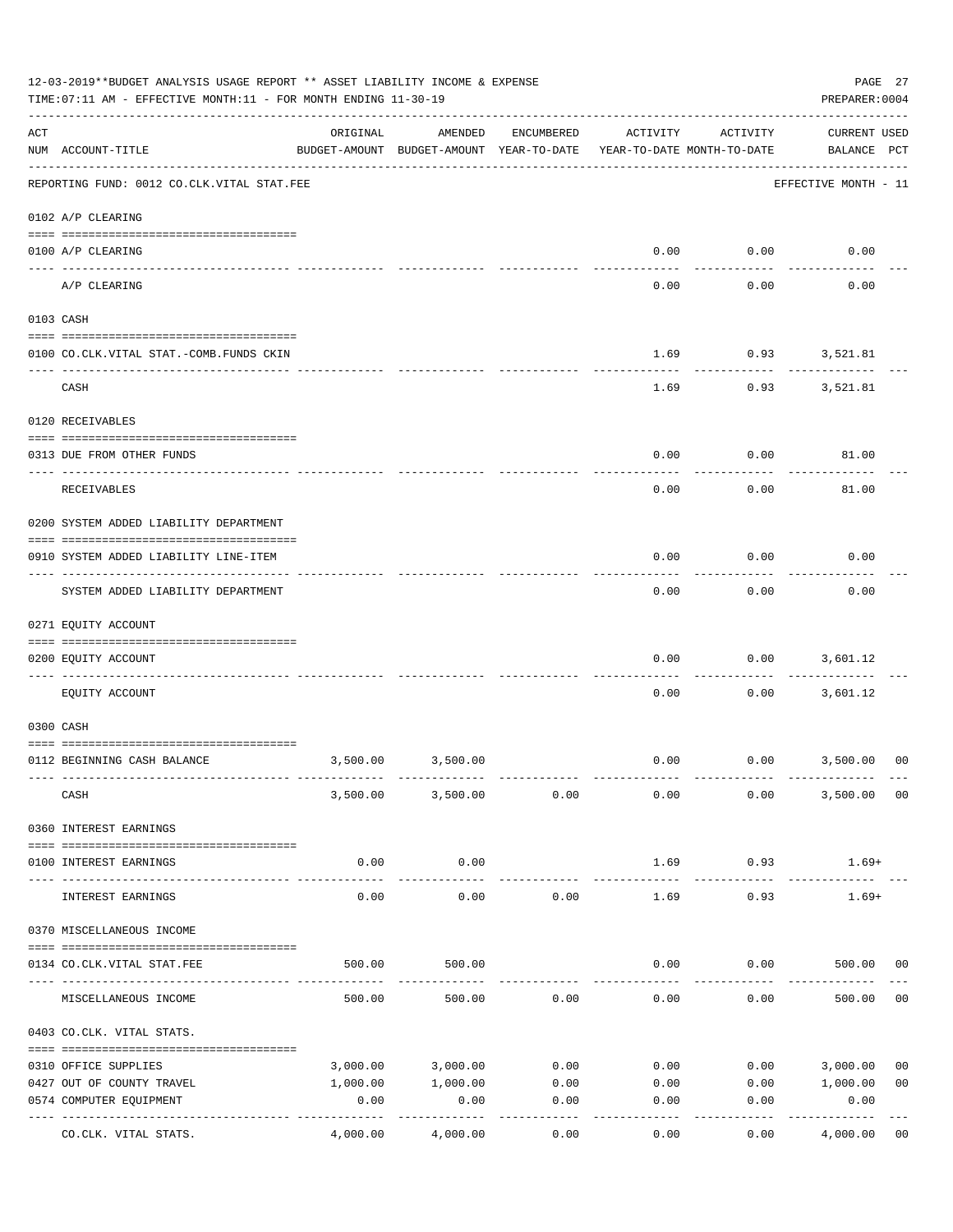| PAGE 28<br>12-03-2019**BUDGET ANALYSIS USAGE REPORT ** ASSET LIABILITY INCOME & EXPENSE<br>TIME: 07:11 AM - EFFECTIVE MONTH: 11 - FOR MONTH ENDING 11-30-19<br>PREPARER: 0004 |                           |                          |                            |              |                                        |                                    |  |  |  |
|-------------------------------------------------------------------------------------------------------------------------------------------------------------------------------|---------------------------|--------------------------|----------------------------|--------------|----------------------------------------|------------------------------------|--|--|--|
| ACT<br>NUM ACCOUNT-TITLE                                                                                                                                                      | ORIGINAL<br>BUDGET-AMOUNT | AMENDED<br>BUDGET-AMOUNT | ENCUMBERED<br>YEAR-TO-DATE | ACTIVITY     | ACTIVITY<br>YEAR-TO-DATE MONTH-TO-DATE | <b>CURRENT USED</b><br>BALANCE PCT |  |  |  |
| REPORTING FUND: 0012 CO.CLK.VITAL STAT.FEE                                                                                                                                    |                           |                          |                            |              |                                        | EFFECTIVE MONTH - 11               |  |  |  |
| CO. CLK. VITAL STAT. FEE<br>INCOME TOTALS<br><b>EXPENSE TOTALS</b>                                                                                                            | 4,000.00<br>4,000.00      | 4,000.00<br>4,000.00     | 0.00                       | 1.69<br>0.00 | 0.93<br>0.00                           | 00<br>3,998.31<br>4,000.00<br>00   |  |  |  |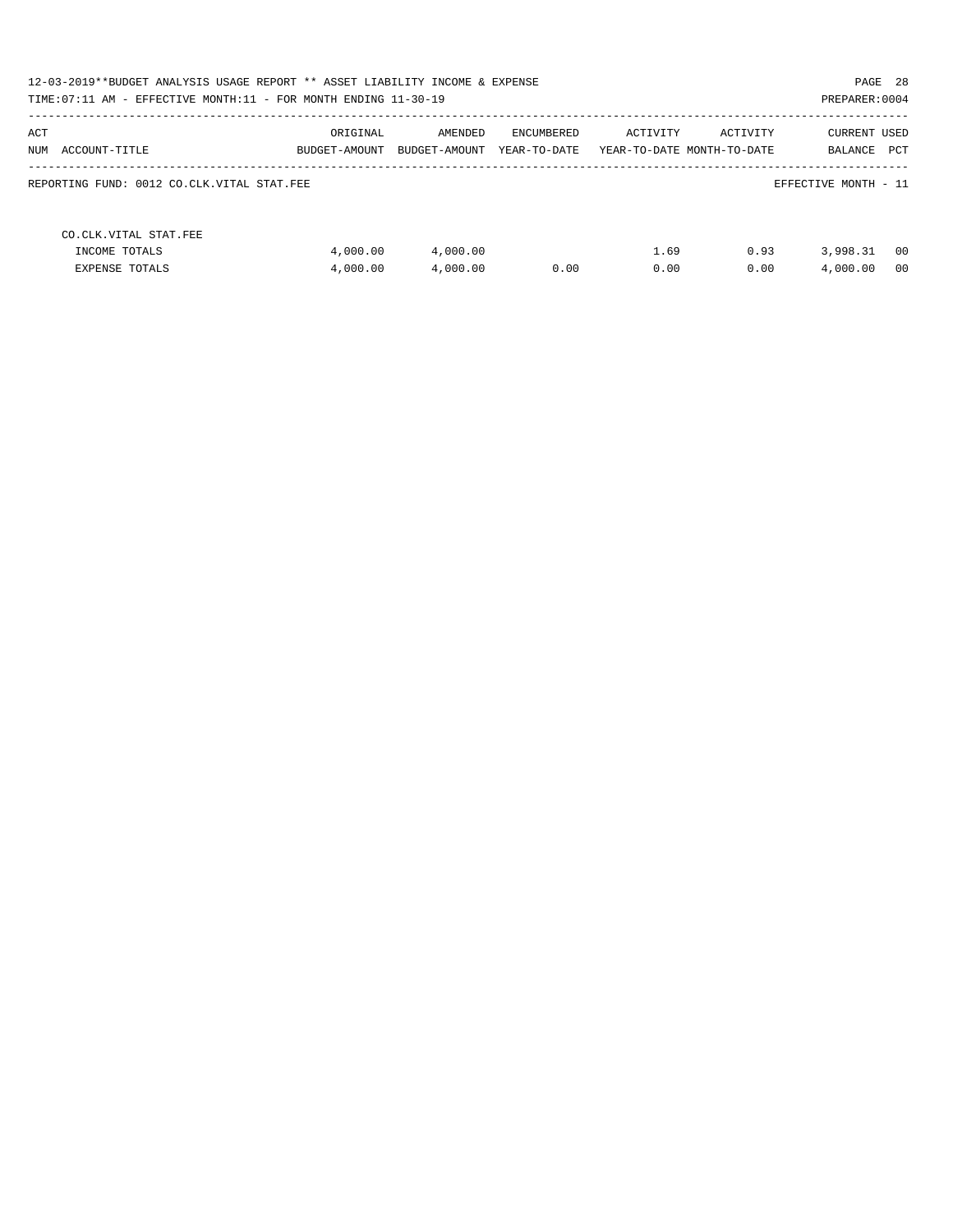|                    | 12-03-2019**BUDGET ANALYSIS USAGE REPORT ** ASSET LIABILITY INCOME & EXPENSE<br>TIME: 07:11 AM - EFFECTIVE MONTH: 11 - FOR MONTH ENDING 11-30-19 |                                                      |                   |            |                                        |                  |                                    |          |  |  |  |
|--------------------|--------------------------------------------------------------------------------------------------------------------------------------------------|------------------------------------------------------|-------------------|------------|----------------------------------------|------------------|------------------------------------|----------|--|--|--|
| $\mathop{\rm ACT}$ | NUM ACCOUNT-TITLE                                                                                                                                | ORIGINAL<br>BUDGET-AMOUNT BUDGET-AMOUNT YEAR-TO-DATE | AMENDED           | ENCUMBERED | ACTIVITY<br>YEAR-TO-DATE MONTH-TO-DATE | ACTIVITY         | <b>CURRENT USED</b><br>BALANCE PCT |          |  |  |  |
|                    | REPORTING FUND: 0013 BAIL BONDS TRUST FUND                                                                                                       |                                                      |                   |            |                                        |                  | EFFECTIVE MONTH - 11               |          |  |  |  |
|                    | 0102 A/P CLEARING                                                                                                                                |                                                      |                   |            |                                        |                  |                                    |          |  |  |  |
|                    | 0100 A/P CLEARING<br>---- ---------                                                                                                              |                                                      |                   |            |                                        | $0.00$ 0.00      | 0.00                               |          |  |  |  |
|                    | A/P CLEARING                                                                                                                                     |                                                      |                   |            | 0.00                                   | 0.00             | 0.00                               |          |  |  |  |
|                    | 0103 CASH                                                                                                                                        |                                                      |                   |            |                                        |                  |                                    |          |  |  |  |
|                    |                                                                                                                                                  |                                                      |                   |            |                                        |                  |                                    |          |  |  |  |
|                    | 0113 SURETY BAIL BOND FEE                                                                                                                        |                                                      |                   |            |                                        | ------------     | 1,035.00- 735.00 4,440.00          |          |  |  |  |
|                    | CASH                                                                                                                                             |                                                      |                   |            |                                        | 1,035.00- 735.00 | 4,440.00                           |          |  |  |  |
|                    | 0207 DUE TO FUND                                                                                                                                 |                                                      |                   |            |                                        |                  |                                    |          |  |  |  |
|                    | 0097 DUE TO OTHER GOVERNMENTS                                                                                                                    |                                                      |                   |            | 0.00                                   | 0.00             | 5,100.00                           |          |  |  |  |
|                    | DUE TO FUND                                                                                                                                      |                                                      |                   |            | 0.00                                   | 0.00             | 5,100.00                           |          |  |  |  |
|                    | 0271 EQUITY ACCOUNT                                                                                                                              |                                                      |                   |            |                                        |                  |                                    |          |  |  |  |
|                    | 0200 EQUITY ACCOUNT                                                                                                                              |                                                      |                   |            | 0.00                                   | 0.00             | 375.00                             |          |  |  |  |
|                    | EQUITY ACCOUNT                                                                                                                                   |                                                      |                   |            | 0.00                                   | 0.00             | 375.00                             |          |  |  |  |
|                    | 0300 CASH                                                                                                                                        |                                                      |                   |            |                                        |                  |                                    |          |  |  |  |
|                    | 0113 BEGINNING CASH BALANCE                                                                                                                      | 0.00                                                 | 0.00              |            | 0.00                                   | 0.00             | 0.00                               |          |  |  |  |
|                    | -------------------------- -<br>CASH                                                                                                             | 0.00                                                 | 0.00              | 0.00       | 0.00                                   | 0.00             | 0.00                               |          |  |  |  |
|                    | 0345 BONDS                                                                                                                                       |                                                      |                   |            |                                        |                  |                                    |          |  |  |  |
|                    | 0113 SURETY BAIL BOND FEE                                                                                                                        | 4,000.00                                             | 4,000.00          |            |                                        |                  | 1,260.00 735.00 2,740.00 32        |          |  |  |  |
|                    | <b>BONDS</b>                                                                                                                                     | 4,000.00                                             | 4,000.00          | 0.00       | 1,260.00                               | 735.00           | 2,740.00                           | 32       |  |  |  |
|                    | 0370 MISCELLANEOUS                                                                                                                               |                                                      |                   |            |                                        |                  |                                    |          |  |  |  |
|                    | 0130 REFUNDS & MISCELLANEOUS                                                                                                                     | 0.00                                                 | 0.00              |            | 0.00                                   | 0.00             | 0.00                               |          |  |  |  |
|                    | 0132 TEMPORARY BOND SECURITY                                                                                                                     | 0.00                                                 | 0.00              |            | 0.00                                   | 0.00             | 0.00                               |          |  |  |  |
|                    | MISCELLANEOUS                                                                                                                                    | 0.00                                                 | ---------<br>0.00 | 0.00       | 0.00                                   | -----<br>0.00    | 0.00                               |          |  |  |  |
|                    | 0498 BAIL BOND FEE EXPENSE                                                                                                                       |                                                      |                   |            |                                        |                  |                                    |          |  |  |  |
|                    | 0489 10% TO STATE COMPTROLLER                                                                                                                    | 4,000.00                                             | 4,000.00          |            | $0.00$ 2,295.00                        |                  | $0.00$ 1,705.00                    | 57       |  |  |  |
|                    | BAIL BOND FEE EXPENSE                                                                                                                            | 4,000.00                                             | 4,000.00          | 0.00       | 2,295.00                               | 0.00             | 1,705.00                           | 57       |  |  |  |
|                    | BAIL BONDS TRUST FUND                                                                                                                            |                                                      |                   |            |                                        |                  |                                    |          |  |  |  |
|                    | INCOME TOTALS<br>EXPENSE TOTALS                                                                                                                  | 4,000.00                                             | 4,000.00          | 0.00       | 1,260.00                               | 735.00<br>0.00   | 2,740.00                           | 32<br>57 |  |  |  |
|                    |                                                                                                                                                  | 4,000.00                                             | 4,000.00          |            | 2,295.00                               |                  | 1,705.00                           |          |  |  |  |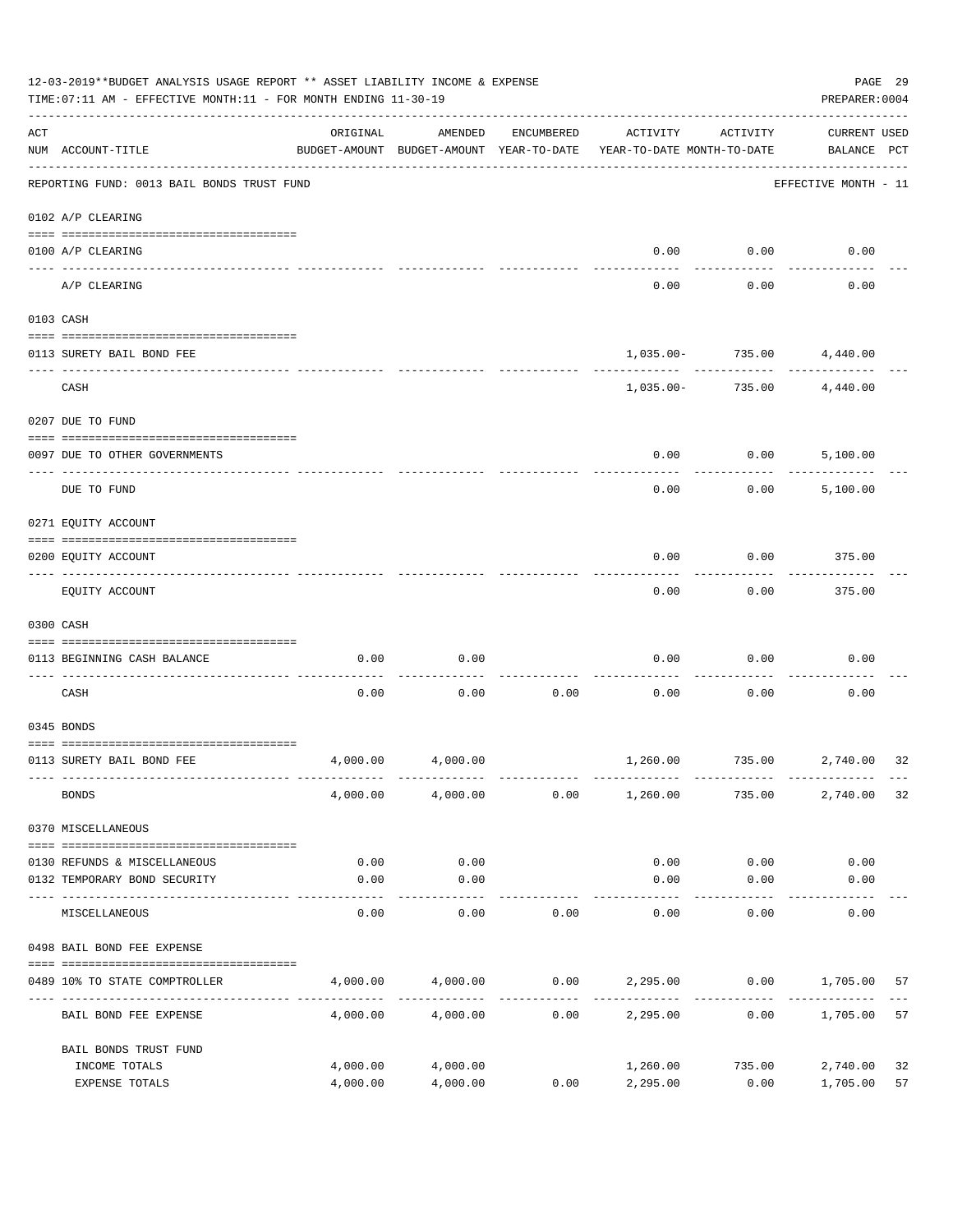|     | 12-03-2019**BUDGET ANALYSIS USAGE REPORT ** ASSET LIABILITY INCOME & EXPENSE<br>TIME: 07:11 AM - EFFECTIVE MONTH: 11 - FOR MONTH ENDING 11-30-19<br>PREPARER: 0004 |                           |                                                                                |                |               |                                    |                                    |                         |  |  |  |
|-----|--------------------------------------------------------------------------------------------------------------------------------------------------------------------|---------------------------|--------------------------------------------------------------------------------|----------------|---------------|------------------------------------|------------------------------------|-------------------------|--|--|--|
| ACT | NUM ACCOUNT-TITLE                                                                                                                                                  | ORIGINAL                  | AMENDED<br>BUDGET-AMOUNT BUDGET-AMOUNT YEAR-TO-DATE YEAR-TO-DATE MONTH-TO-DATE | ENCUMBERED     | ACTIVITY      | ACTIVITY                           | <b>CURRENT USED</b><br>BALANCE PCT |                         |  |  |  |
|     | REPORTING FUND: 0014 JUSTICE CT. BLDG. SECURITY                                                                                                                    |                           |                                                                                |                |               |                                    | EFFECTIVE MONTH - 11               |                         |  |  |  |
|     | 0102 A/P CLEARING                                                                                                                                                  |                           |                                                                                |                |               |                                    |                                    |                         |  |  |  |
|     | 0100 A/P CLEARING                                                                                                                                                  |                           |                                                                                |                | 0.00          | 0.00                               | 0.00                               |                         |  |  |  |
|     | A/P CLEARING                                                                                                                                                       |                           |                                                                                |                | 0.00          | 0.00                               | 0.00                               |                         |  |  |  |
|     | 0103 CASH                                                                                                                                                          |                           |                                                                                |                |               |                                    |                                    |                         |  |  |  |
|     | 0100 JUST.CT.BLDG.SEC.-COMB.FUNDS CKING                                                                                                                            |                           |                                                                                |                |               | 64.32 64.32 18,104.59              |                                    |                         |  |  |  |
|     | -----------------------------------<br>CASH                                                                                                                        |                           |                                                                                |                |               | ---------<br>64.32 64.32 18,104.59 |                                    |                         |  |  |  |
|     | 0120 RECEIVABLES                                                                                                                                                   |                           |                                                                                |                |               |                                    |                                    |                         |  |  |  |
|     | 0313 DUE FROM OTHER FUNDS                                                                                                                                          |                           |                                                                                |                | 0.00          | 0.00                               | 70.03                              |                         |  |  |  |
|     | RECEIVABLES                                                                                                                                                        |                           |                                                                                |                | 0.00          | 0.00                               | 70.03                              |                         |  |  |  |
|     | 0200 SYSTEM ADDED LIABILITY DEPT.                                                                                                                                  |                           |                                                                                |                |               |                                    |                                    |                         |  |  |  |
|     | 0910 SYSTEM ADDED LIABILITY LINE-ITEM                                                                                                                              |                           |                                                                                |                | 0.00          | 0.00                               | 0.00                               |                         |  |  |  |
|     | SYSTEM ADDED LIABILITY DEPT.                                                                                                                                       |                           |                                                                                |                | 0.00          | 0.00                               | 0.00                               |                         |  |  |  |
|     | 0271 EQUITY ACCOUNT                                                                                                                                                |                           |                                                                                |                |               |                                    |                                    |                         |  |  |  |
|     | 0200 EQUITY ACCOUNT                                                                                                                                                |                           |                                                                                |                | 0.00          | 0.00                               | 18,110.30                          |                         |  |  |  |
|     | EQUITY ACCOUNT                                                                                                                                                     |                           |                                                                                |                | 0.00          | 0.00                               | 18,110.30                          |                         |  |  |  |
|     | 0300 CASH                                                                                                                                                          |                           |                                                                                |                |               |                                    |                                    |                         |  |  |  |
|     | 0114 BEGINNING CASH                                                                                                                                                | 2,850.00                  | 2,850.00                                                                       |                | 0.00          | 0.00                               | 2,850.00                           | 00                      |  |  |  |
|     | CASH                                                                                                                                                               | 2,850.00                  | 2,850.00                                                                       | 0.00           | 0.00          | 0.00                               | 2,850.00                           | 0 <sub>0</sub>          |  |  |  |
|     | 0370 MISCELLANEOUS INCOME                                                                                                                                          |                           |                                                                                |                |               |                                    |                                    |                         |  |  |  |
|     |                                                                                                                                                                    |                           |                                                                                |                |               |                                    |                                    |                         |  |  |  |
|     | 0455 JP1 SECURITY FEE                                                                                                                                              | 300.00                    | 300.00                                                                         |                | 0.00          | 0.00                               | 300.00<br>85.68                    | 0 <sub>0</sub>          |  |  |  |
|     | 0456 JP2 SECURITY FEE<br>0457 JP3 SECURITY FEE                                                                                                                     | 150.00<br>200.00          | 150.00<br>200.00                                                               |                | 64.32<br>0.00 | 64.32<br>0.00                      | 200.00                             | 43<br>0 <sub>0</sub>    |  |  |  |
|     | MISCELLANEOUS INCOME                                                                                                                                               | 650.00                    | 650.00                                                                         | 0.00           | 64.32         | 64.32                              | 585.68                             | 10                      |  |  |  |
|     | 0435 JUSTICE CT.BLDG.EXP.                                                                                                                                          |                           |                                                                                |                |               |                                    |                                    |                         |  |  |  |
|     | 0320 JP1 SECURITY EXPENSE                                                                                                                                          | 1,000.00                  | 1,000.00                                                                       | 0.00           | 0.00          |                                    | 0.00 1,000.00                      | 0 <sub>0</sub>          |  |  |  |
|     | 0321 JP2 SECURITY EXPENSE                                                                                                                                          | 1,000.00                  | 1,000.00                                                                       | 0.00           | 0.00          | 0.00                               | 1,000.00                           | 0 <sub>0</sub>          |  |  |  |
|     | 0322 JP3 SECURITY EXPENSE                                                                                                                                          | 1,500.00<br>------------- | 1,500.00<br>----------                                                         | 0.00<br>------ | 0.00          | 0.00                               | 1,500.00<br>-----------            | 0 <sub>0</sub><br>$---$ |  |  |  |
|     | JUSTICE CT.BLDG.EXP.                                                                                                                                               | 3,500.00                  | 3,500.00                                                                       | 0.00           | 0.00          | 0.00                               | 3,500.00                           | 0 <sub>0</sub>          |  |  |  |
|     | JUSTICE CT.BLDG.SECURITY<br>INCOME TOTALS                                                                                                                          |                           |                                                                                |                | 64.32         | 64.32                              |                                    | 02                      |  |  |  |
|     | EXPENSE TOTALS                                                                                                                                                     | 3,500.00<br>3,500.00      | 3,500.00<br>3,500.00                                                           | 0.00           | 0.00          | 0.00                               | 3,435.68<br>3,500.00               | 0 <sub>0</sub>          |  |  |  |
|     |                                                                                                                                                                    |                           |                                                                                |                |               |                                    |                                    |                         |  |  |  |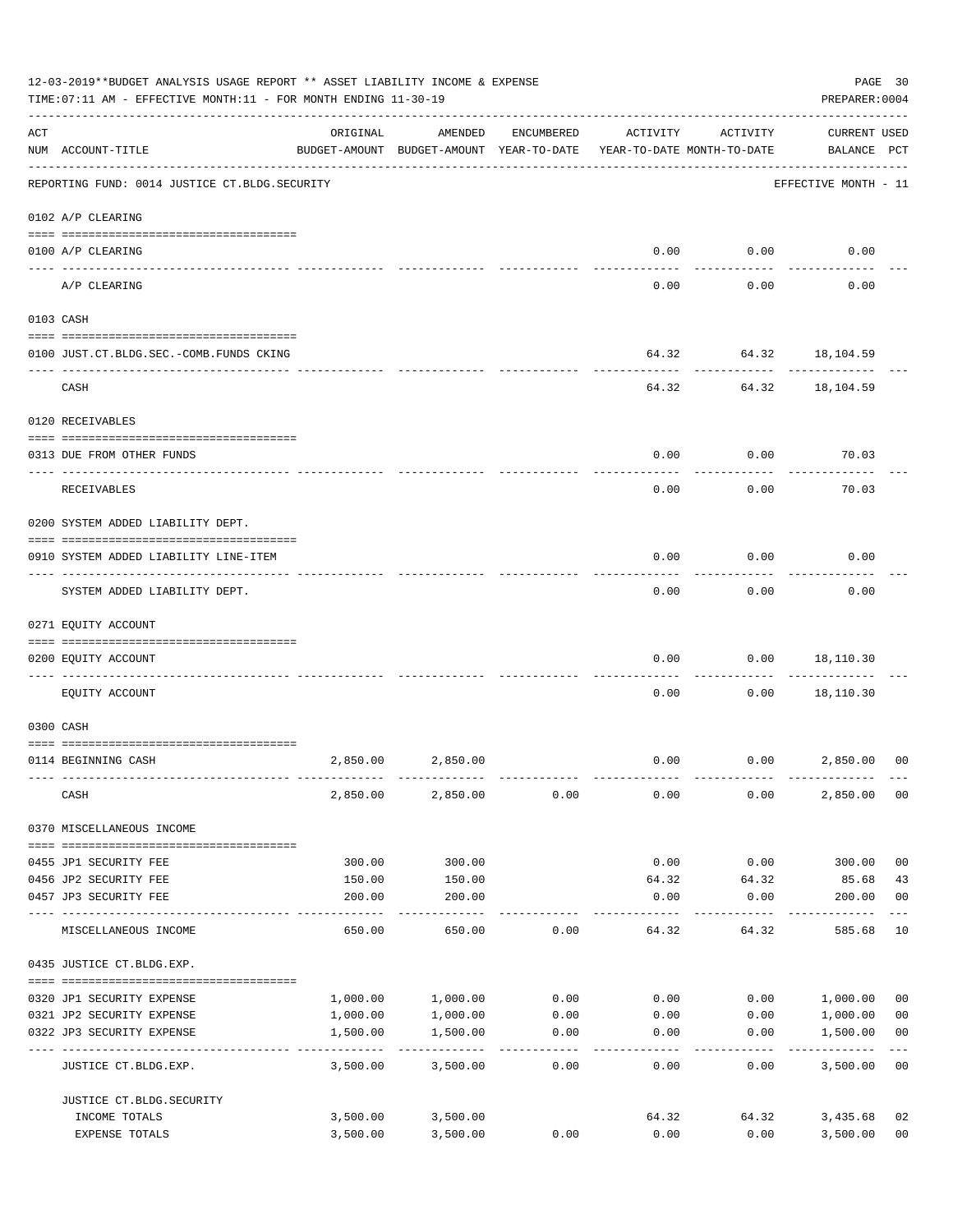|     | 12-03-2019**BUDGET ANALYSIS USAGE REPORT ** ASSET LIABILITY INCOME & EXPENSE<br>TIME: 07:11 AM - EFFECTIVE MONTH: 11 - FOR MONTH ENDING 11-30-19 |          |                                                     |              |                                        |                           | PAGE 31<br>PREPARER: 0004   |                |
|-----|--------------------------------------------------------------------------------------------------------------------------------------------------|----------|-----------------------------------------------------|--------------|----------------------------------------|---------------------------|-----------------------------|----------------|
| ACT | NUM ACCOUNT-TITLE                                                                                                                                | ORIGINAL | AMENDED<br>BUDGET-AMOUNT BUDGET-AMOUNT YEAR-TO-DATE | ENCUMBERED   | ACTIVITY<br>YEAR-TO-DATE MONTH-TO-DATE | ACTIVITY                  | CURRENT USED<br>BALANCE PCT |                |
|     | REPORTING FUND: 0016 CO.JUDGE EXCESS SUPP.                                                                                                       |          |                                                     |              |                                        |                           | EFFECTIVE MONTH - 11        |                |
|     | 0102 A/P CLEARING                                                                                                                                |          |                                                     |              |                                        |                           |                             |                |
|     |                                                                                                                                                  |          |                                                     |              |                                        |                           |                             |                |
|     | 0100 A/P CLEARING<br>---- --------                                                                                                               |          |                                                     |              | 0.00                                   | 0.00                      | 0.00                        |                |
|     | A/P CLEARING                                                                                                                                     |          |                                                     |              | 0.00                                   | 0.00                      | 0.00                        |                |
|     | 0103 CASH                                                                                                                                        |          |                                                     |              |                                        |                           |                             |                |
|     |                                                                                                                                                  |          |                                                     |              |                                        |                           |                             |                |
|     | 0100 CO.JUDGE EXCESS SUPP.-COMB.FUND CK                                                                                                          |          |                                                     |              |                                        | 286.97- 104.80- 17,337.70 |                             |                |
|     | CASH                                                                                                                                             |          |                                                     |              |                                        | 286.97- 104.80- 17,337.70 |                             |                |
|     | 0200 SYSTEM ADDED LIABILITY DEPARTMENT                                                                                                           |          |                                                     |              |                                        |                           |                             |                |
|     |                                                                                                                                                  |          |                                                     |              |                                        |                           |                             |                |
|     | 0910 SYSTEM ADDED LIABILITY LINE-ITEM                                                                                                            |          |                                                     |              | 0.00                                   | 0.00                      | 0.00                        |                |
|     | SYSTEM ADDED LIABILITY DEPARTMENT                                                                                                                |          |                                                     |              | 0.00                                   | 0.00                      | 0.00                        |                |
|     | 0271 EQUITY ACCOUNT                                                                                                                              |          |                                                     |              |                                        |                           |                             |                |
|     |                                                                                                                                                  |          |                                                     |              |                                        |                           |                             |                |
|     | 0200 EQUITY ACCOUNT                                                                                                                              |          |                                                     |              | 0.00                                   | 0.00                      | 17,624.67                   |                |
|     | EQUITY ACCOUNT                                                                                                                                   |          |                                                     |              | 0.00                                   |                           | $0.00$ 17,624.67            |                |
|     | 0300 CASH                                                                                                                                        |          |                                                     |              |                                        |                           |                             |                |
|     |                                                                                                                                                  |          |                                                     |              |                                        |                           |                             |                |
|     | 0116 BEGINNING CASH BALANCE<br>---------------------------- --                                                                                   | 3,000.00 | 3,000.00                                            | ------------ | 0.00                                   | 0.00<br>---------         | 3,000.00                    | 00             |
|     | CASH                                                                                                                                             |          | 3,000.00 3,000.00                                   | 0.00         | 0.00                                   | 0.00                      | 3,000.00                    | - 00           |
|     | 0370 MISCELLANEOUS INCOME                                                                                                                        |          |                                                     |              |                                        |                           |                             |                |
|     | 0149 CO. JUDGE EXCESS SUPP.                                                                                                                      | 0.00     | 0.00                                                |              | 0.00                                   | 0.00                      | 0.00                        |                |
|     | MISCELLANEOUS INCOME                                                                                                                             | 0.00     | 0.00                                                | 0.00         | 0.00                                   | 0.00                      | 0.00                        |                |
|     | 0400 CO. JUDGE EXCESS SUPP.                                                                                                                      |          |                                                     |              |                                        |                           |                             |                |
|     | 0310 OFFICE SUPPLIES                                                                                                                             | 300.00   | 300.00                                              | 153.84       | 182.17                                 | 0.00                      | $36.01 - 112$               |                |
|     | 0311 POSTAL EXPENSE                                                                                                                              | 1,500.00 | 1,500.00                                            | 0.00         | 104.80                                 | 104.80                    | 1,395.20                    | 07             |
|     | 0427 OUT OF COUNTY TRAVEL                                                                                                                        | 500.00   | 500.00                                              | 0.00         | 0.00                                   | 0.00                      | 500.00                      | 0 <sub>0</sub> |
|     | 0572 OFFICE EQUIPMENT                                                                                                                            | 400.00   | 400.00                                              | 0.00         | 0.00                                   | 0.00                      | 400.00                      | 0 <sub>0</sub> |
|     | 0590 COUNTY JUDGE BOOKS                                                                                                                          | 300.00   | 300.00                                              | 0.00         | 0.00                                   | 0.00                      | 300.00                      | 0 <sub>0</sub> |
|     | CO. JUDGE EXCESS SUPP.                                                                                                                           | 3,000.00 | 3,000.00                                            | 153.84       | 286.97                                 | 104.80                    | 2,559.19 15                 |                |
|     | CO.JUDGE EXCESS SUPP.                                                                                                                            |          |                                                     |              |                                        |                           |                             |                |
|     | INCOME TOTALS                                                                                                                                    | 3,000.00 | 3,000.00                                            |              | 0.00                                   | 0.00                      | 3,000.00                    | 0 <sub>0</sub> |
|     | EXPENSE TOTALS                                                                                                                                   | 3,000.00 | 3,000.00                                            | 153.84       | 286.97                                 | 104.80                    | 2,559.19                    | 15             |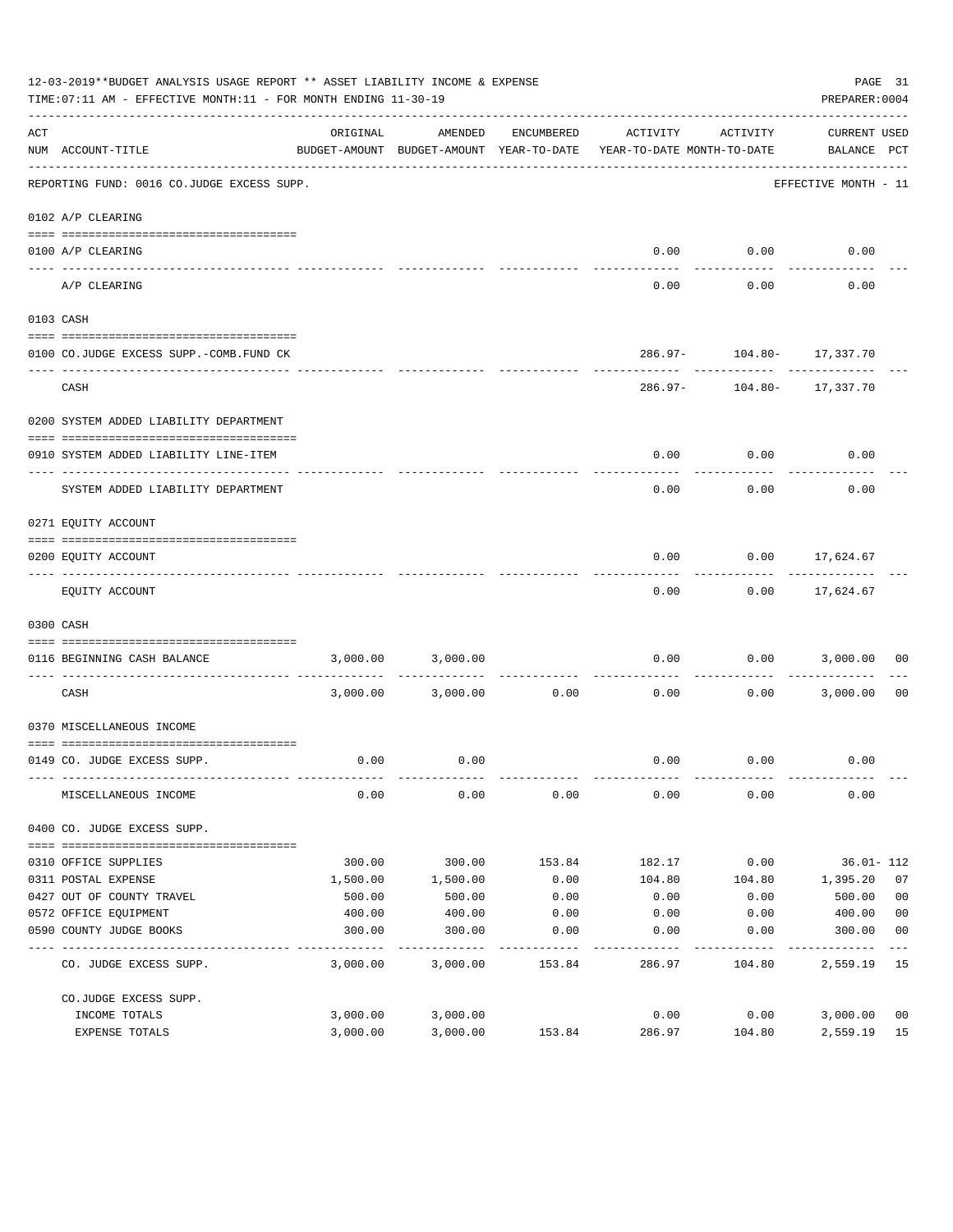|                    | 12-03-2019**BUDGET ANALYSIS USAGE REPORT ** ASSET LIABILITY INCOME & EXPENSE<br>TIME: 07:11 AM - EFFECTIVE MONTH: 11 - FOR MONTH ENDING 11-30-19 |                                                                                 |                      |                     |                        |                     |                                    |                                  |  |  |  |
|--------------------|--------------------------------------------------------------------------------------------------------------------------------------------------|---------------------------------------------------------------------------------|----------------------|---------------------|------------------------|---------------------|------------------------------------|----------------------------------|--|--|--|
| $\mathop{\rm ACT}$ | NUM ACCOUNT-TITLE                                                                                                                                | ORIGINAL<br>BUDGET-AMOUNT BUDGET-AMOUNT YEAR-TO-DATE YEAR-TO-DATE MONTH-TO-DATE | AMENDED              | ENCUMBERED          | ACTIVITY               | ACTIVITY            | <b>CURRENT USED</b><br>BALANCE PCT |                                  |  |  |  |
|                    | REPORTING FUND: 0017 PROBATE JUDGES EDUCATION                                                                                                    |                                                                                 |                      |                     |                        |                     | EFFECTIVE MONTH - 11               |                                  |  |  |  |
|                    | 0102 A/P CLEARING                                                                                                                                |                                                                                 |                      |                     |                        |                     |                                    |                                  |  |  |  |
|                    | 0100 A/P CLEARING                                                                                                                                |                                                                                 |                      |                     | 0.00                   | 0.00                | 0.00                               |                                  |  |  |  |
|                    | ---- --------<br>A/P CLEARING                                                                                                                    |                                                                                 |                      |                     | 0.00                   | 0.00                | 0.00                               |                                  |  |  |  |
|                    | 0103 CASH                                                                                                                                        |                                                                                 |                      |                     |                        |                     |                                    |                                  |  |  |  |
|                    | 0100 PROB.JUDGES ED.-COMB. FUNDS CKING                                                                                                           |                                                                                 |                      |                     | 0.00                   |                     | $0.00$ 5,237.50                    |                                  |  |  |  |
|                    | CASH                                                                                                                                             |                                                                                 |                      |                     | 0.00                   | 0.00                | 5,237.50                           |                                  |  |  |  |
|                    | 0120 RECEIVABLES                                                                                                                                 |                                                                                 |                      |                     |                        |                     |                                    |                                  |  |  |  |
|                    | 0313 DUE FROM OTHER FUNDS                                                                                                                        |                                                                                 |                      |                     | 0.00                   |                     | $0.00$ 45.00                       |                                  |  |  |  |
|                    | RECEIVABLES                                                                                                                                      |                                                                                 |                      |                     | 0.00                   | 0.00                | 45.00                              |                                  |  |  |  |
|                    | 0271 EQUITY ACCOUNT                                                                                                                              |                                                                                 |                      |                     |                        |                     |                                    |                                  |  |  |  |
|                    | 0200 EQUITY ACCOUNT                                                                                                                              |                                                                                 |                      |                     | 0.00                   | 0.00                | 5,282.50                           |                                  |  |  |  |
|                    | EQUITY ACCOUNT                                                                                                                                   |                                                                                 |                      |                     | 0.00                   |                     | $0.00$ 5,282.50                    |                                  |  |  |  |
|                    | 0300 CASH                                                                                                                                        |                                                                                 |                      |                     |                        |                     |                                    |                                  |  |  |  |
|                    | 0117 BEGINNING CASH BALANCE                                                                                                                      | 1,450.00                                                                        | 1,450.00             |                     | 0.00                   | 0.00                | 1,450.00                           | 00                               |  |  |  |
|                    | CASH                                                                                                                                             |                                                                                 | 1,450.00 1,450.00    | -----------<br>0.00 | 0.00                   | 0.00                | 1,450.00                           | 00                               |  |  |  |
|                    | 0340 FEES OF OFFICE                                                                                                                              |                                                                                 |                      |                     |                        |                     |                                    |                                  |  |  |  |
|                    | 0131 PROBATE JUDGES EDUCATION                                                                                                                    |                                                                                 | 150.00 150.00        |                     |                        |                     | $0.00$ $0.00$ $150.00$ 00          |                                  |  |  |  |
|                    | FEES OF OFFICE                                                                                                                                   | 150.00                                                                          | 150.00               | 0.00                | 0.00                   | 0.00                | 150.00                             | 0 <sub>0</sub>                   |  |  |  |
|                    | 0370 MISCELLANEOUS                                                                                                                               |                                                                                 |                      |                     |                        |                     |                                    |                                  |  |  |  |
|                    | 0130 REFUNDS & MISCELLANEOUS                                                                                                                     | 0.00                                                                            | 0.00                 |                     | 0.00                   | 0.00                | 0.00                               |                                  |  |  |  |
|                    | MISCELLANEOUS                                                                                                                                    | 0.00                                                                            | -----------<br>0.00  | 0.00                | --------------<br>0.00 | -----------<br>0.00 | 0.00                               |                                  |  |  |  |
|                    | 0400 PROBATE JUDGES EDUCATION                                                                                                                    |                                                                                 |                      |                     |                        |                     |                                    |                                  |  |  |  |
|                    | 0427 OUT OF COUNTY TRAVEL                                                                                                                        | 1,600.00                                                                        | 1,600.00             | 0.00                | 0.00                   |                     | $0.00$ 1,600.00                    | 00                               |  |  |  |
|                    | PROBATE JUDGES EDUCATION                                                                                                                         |                                                                                 | 1,600.00 1,600.00    | 0.00                | 0.00                   |                     | 0.00<br>1,600.00                   | 0 <sub>0</sub>                   |  |  |  |
|                    | PROBATE JUDGES EDUCATION                                                                                                                         |                                                                                 |                      |                     |                        |                     |                                    |                                  |  |  |  |
|                    | INCOME TOTALS<br>EXPENSE TOTALS                                                                                                                  | 1,600.00<br>1,600.00                                                            | 1,600.00<br>1,600.00 | 0.00                | 0.00<br>0.00           | 0.00<br>0.00        | 1,600.00<br>1,600.00               | 0 <sub>0</sub><br>0 <sub>0</sub> |  |  |  |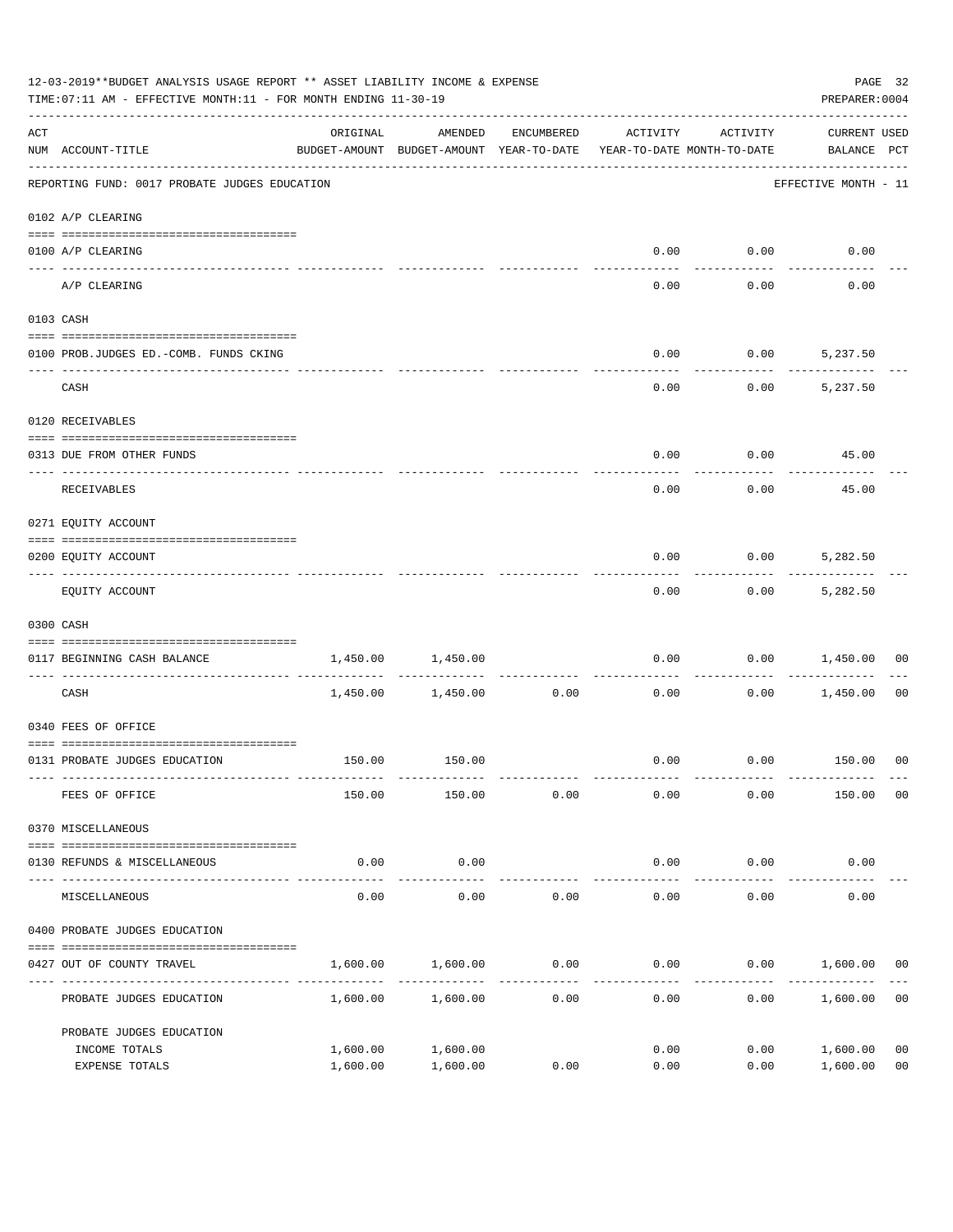|     | 12-03-2019**BUDGET ANALYSIS USAGE REPORT ** ASSET LIABILITY INCOME & EXPENSE<br>TIME: 07:11 AM - EFFECTIVE MONTH: 11 - FOR MONTH ENDING 11-30-19 |           |                                                     |              |                                        |                                     | PAGE 33<br>PREPARER: 0004                                     |    |
|-----|--------------------------------------------------------------------------------------------------------------------------------------------------|-----------|-----------------------------------------------------|--------------|----------------------------------------|-------------------------------------|---------------------------------------------------------------|----|
| ACT | NUM ACCOUNT-TITLE                                                                                                                                | ORIGINAL  | AMENDED<br>BUDGET-AMOUNT BUDGET-AMOUNT YEAR-TO-DATE | ENCUMBERED   | ACTIVITY<br>YEAR-TO-DATE MONTH-TO-DATE | ACTIVITY                            | CURRENT USED<br>BALANCE PCT                                   |    |
|     | REPORTING FUND: 0018 CO.CLERK RECORD MNGMT.                                                                                                      |           |                                                     |              |                                        |                                     | EFFECTIVE MONTH - 11                                          |    |
|     | 0100 PAYROLL                                                                                                                                     |           |                                                     |              |                                        |                                     |                                                               |    |
|     | 0100 PAYROLL                                                                                                                                     |           |                                                     |              |                                        | $0.00$ 0.00                         | 0.00                                                          |    |
|     | PAYROLL                                                                                                                                          |           |                                                     |              | 0.00                                   | 0.00                                | 0.00                                                          |    |
|     | 0102 A/P CLEARING                                                                                                                                |           |                                                     |              |                                        |                                     |                                                               |    |
|     | 0100 A/P CLEARING                                                                                                                                |           |                                                     |              | 0.00                                   | 0.00                                | 0.00                                                          |    |
|     | A/P CLEARING                                                                                                                                     |           |                                                     |              | 0.00                                   | 0.00                                | 0.00                                                          |    |
|     | 0103 CASH                                                                                                                                        |           |                                                     |              |                                        |                                     |                                                               |    |
|     | 0100 CO.CLK.REC.MNGMT.-COMB.FUNDS CKING                                                                                                          |           |                                                     |              |                                        | $17,581.03 - 6,637.15 - 62,143.58$  |                                                               |    |
|     | -----------------------------<br>CASH                                                                                                            |           |                                                     |              |                                        | .<br>17,581.03- 6,637.15- 62,143.58 |                                                               |    |
|     | 0120 RECEIVABLES                                                                                                                                 |           |                                                     |              |                                        |                                     |                                                               |    |
|     | 0313 DUE FROM OTHER FUNDS                                                                                                                        |           |                                                     |              | 0.00                                   | $0.00$ 5,997.70                     |                                                               |    |
|     | RECEIVABLES                                                                                                                                      |           |                                                     |              | 0.00                                   | 0.00                                | 5,997.70                                                      |    |
|     | 0200 SYSTEM ADDED LIABILITY DEPARTMENT                                                                                                           |           |                                                     |              |                                        |                                     |                                                               |    |
|     | 0150 ACCRUED SALARY PAYABLE                                                                                                                      |           |                                                     |              | 0.00                                   | 0.00                                | 1,090.91                                                      |    |
|     | 0155 ACCRUED FRINGE BENEFITS                                                                                                                     |           |                                                     |              | 0.00                                   | 0.00                                | 670.02                                                        |    |
|     | 0910 SYSTEM ADDED LIABILITY LINE-ITEM                                                                                                            |           |                                                     |              | $6,013.00-$                            | 0.00<br>-------------               | $6,013.00 -$                                                  |    |
|     | SYSTEM ADDED LIABILITY DEPARTMENT                                                                                                                |           |                                                     |              | $6,013.00-$                            | 0.00                                | $4,252.07-$                                                   |    |
|     | 0271 EQUITY ACCOUNT                                                                                                                              |           |                                                     |              |                                        |                                     |                                                               |    |
|     | 0200 EQUITY ACCOUNT                                                                                                                              |           |                                                     |              | 0.00                                   |                                     | $0.00$ $83,961.38$                                            |    |
|     | EQUITY ACCOUNT                                                                                                                                   |           |                                                     |              | 0.00                                   |                                     | $0.00$ $83,961.38$                                            |    |
|     | 0300 CASH                                                                                                                                        |           |                                                     |              |                                        |                                     |                                                               |    |
|     | 0118 BEGINNING CASH BALANCE                                                                                                                      |           | 40, 174. 19 40, 174. 19                             |              |                                        |                                     | $0.00$ $0.00$ $40,174.19$ 00<br>----------- ------------- --- |    |
|     | CASH                                                                                                                                             |           | 40, 174. 19   40, 174. 19   0.00                    |              | 0.00                                   |                                     | $0.00$ $40,174.19$ 00                                         |    |
|     | 0360 INTEREST EARNINGS                                                                                                                           |           |                                                     |              |                                        |                                     |                                                               |    |
|     | 0100 INTEREST EARNINGS                                                                                                                           |           | 100.00 100.00                                       | ------------ | --------------                         |                                     | 35.46 17.87 64.54 35                                          |    |
|     | INTEREST EARNINGS                                                                                                                                | 100.00    |                                                     | 100.00 0.00  | 35.46                                  | 17.87                               | 64.54 35                                                      |    |
|     | 0370 MISCELLANEOUS INCOME                                                                                                                        |           |                                                     |              |                                        |                                     |                                                               |    |
|     | 0130 REFUNDS & MISCELLANEOUS                                                                                                                     | 0.00      | 0.00                                                |              | 0.00                                   | 0.00                                | 0.00                                                          |    |
|     | 0131 SUBSCRIPTION/IMAGES FEES                                                                                                                    | 0.00      | 0.00                                                |              | 437.50                                 | 437.50 437.50+                      |                                                               |    |
|     | 0133 CO.CLERK PRESERVE REC FEE                                                                                                                   | 55,015.11 | 55,015.11                                           |              | 0.00                                   | 0.00                                | 55,015.11                                                     | 00 |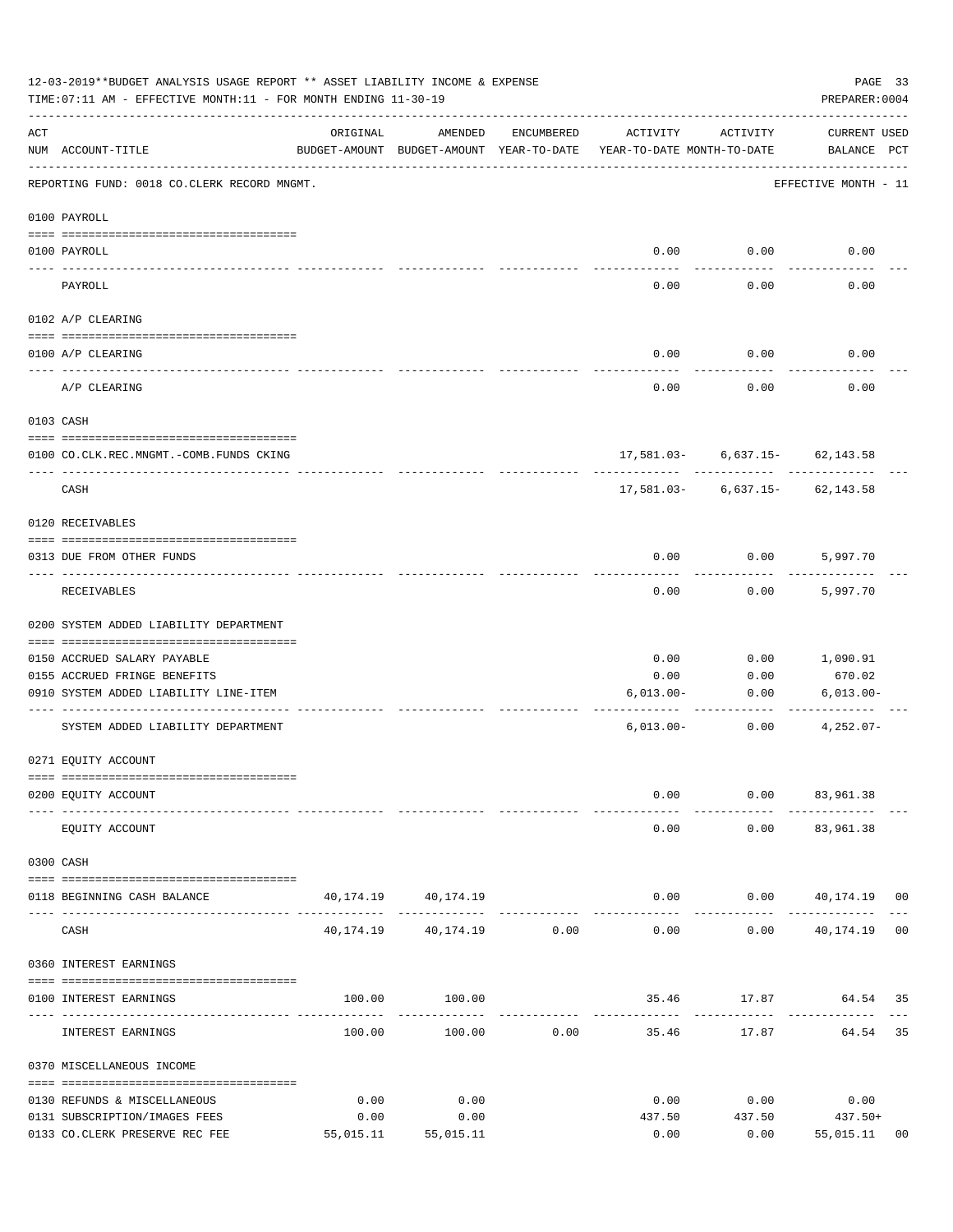| ACT | NUM ACCOUNT-TITLE                           | ORIGINAL<br>BUDGET-AMOUNT BUDGET-AMOUNT YEAR-TO-DATE YEAR-TO-DATE MONTH-TO-DATE     BALANCE PCT | AMENDED                  |      | ENCUMBERED ACTIVITY ACTIVITY |                    | CURRENT USED                                        |    |
|-----|---------------------------------------------|-------------------------------------------------------------------------------------------------|--------------------------|------|------------------------------|--------------------|-----------------------------------------------------|----|
|     | REPORTING FUND: 0018 CO.CLERK RECORD MNGMT. |                                                                                                 |                          |      |                              |                    | EFFECTIVE MONTH - 11                                |    |
|     | MISCELLANEOUS INCOME                        |                                                                                                 |                          |      |                              |                    | 55,015.11 55,015.11 0.00 437.50 437.50 54,577.61 01 |    |
|     | 0402 CO.CLERK RECORD MNGMT.                 |                                                                                                 |                          |      |                              |                    |                                                     |    |
|     | 0103 SALARY ASSISTANT                       | 25,223.00                                                                                       | 25,223.00                | 0.00 |                              |                    |                                                     |    |
|     | 0107 SALARY TEMP/EXTRA                      | 0.00                                                                                            | 0.00                     | 0.00 | 0.00                         | 0.00               | 0.00                                                |    |
|     | 0201 SOCIAL SECURITY TAXES                  | 1,563.83                                                                                        | 1,563.83                 | 0.00 | 300.75                       |                    | 120.30 1,263.08                                     | 19 |
|     | 0202 GROUP HEALTH INSURANCE                 | 11,870.88                                                                                       | 11,870.88                | 0.00 | 1,977.84                     | 494.46             | 9,893.04                                            | 17 |
|     | 0203 RETIREMENT                             |                                                                                                 | 2,948.57 2,948.57        | 0.00 | 553.45 221.38                |                    | 2,395.12                                            | 19 |
|     | 0204 WORKERS COMPENSATION                   | 75.67                                                                                           | 75.67                    | 0.00 |                              | $0.00$ 0.00        | 75.67                                               | 00 |
|     | 0205 MEDICARE TAX                           | 367.75                                                                                          | 367.75                   | 0.00 | 70.35                        | 28.14              | 297.40                                              | 19 |
|     | 0310 OFFICE SUPPLIES                        | 600.00                                                                                          | 600.00                   | 0.00 | 0.00                         |                    | 0.00<br>600.00                                      | 00 |
|     | 0312 IMAGING SYSTEM                         |                                                                                                 | 51,204.00 51,204.00      | 0.00 | 4,288.00                     |                    | 4,288.00 46,916.00                                  | 08 |
|     | 0315 COPIER MAINTENANCE                     | 435.60                                                                                          | 435.60                   | 0.00 | 0.00                         | 0.00               | 435.60                                              | 00 |
|     | 0420 TELEPHONE                              | 0.00                                                                                            | 0.00                     | 0.00 | 0.00                         | 0.00               | 0.00                                                |    |
|     | 0437 DIGITAL IMAGING OF MICROFILM           | 0.00                                                                                            | 0.00                     | 0.00 | 0.00                         | 0.00               | 0.00                                                |    |
|     | 0453 COMPUTER SOFTWARE                      | 0.00                                                                                            | 0.00                     | 0.00 | 0.00                         | 0.00               | 0.00                                                |    |
|     | 0490 CO.CLERK MISCELLANEOUS                 | 500.00                                                                                          | 500.00                   | 0.00 | $0.00$ $0.00$                |                    | 500.00                                              | 00 |
|     | 0574 COMPUTER EQUIPMENT                     | 500.00                                                                                          | 500.00                   | 0.00 | 0.00                         | 0.00               | 500.00 00                                           |    |
|     | CO.CLERK RECORD MNGMT.                      |                                                                                                 | 95,289.30 95,289.30 0.00 |      |                              |                    | 12,040.99 7,092.52 83,248.31 13                     |    |
|     | CO.CLERK RECORD MNGMT.                      |                                                                                                 |                          |      |                              |                    |                                                     |    |
|     | INCOME TOTALS                               |                                                                                                 | 95,289.30 95,289.30      |      |                              |                    | 472.96 455.37 94,816.34 00                          |    |
|     | <b>EXPENSE TOTALS</b>                       | 95,289.30                                                                                       | 95,289.30                | 0.00 |                              | 12,040.99 7,092.52 | 83,248.31 13                                        |    |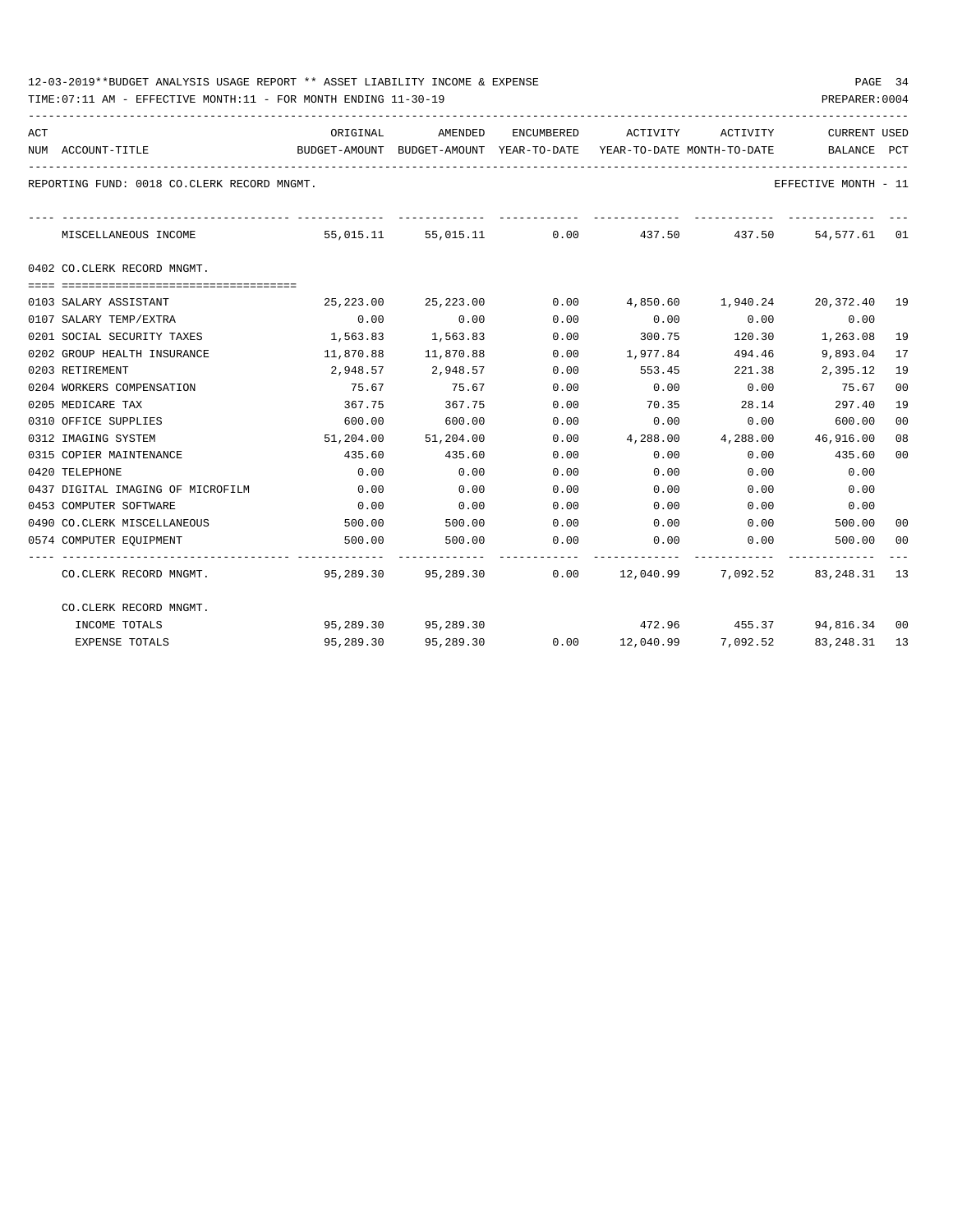| 12-03-2019**BUDGET ANALYSIS USAGE REPORT ** ASSET LIABILITY INCOME & EXPENSE<br>PAGE 35<br>TIME: 07:11 AM - EFFECTIVE MONTH: 11 - FOR MONTH ENDING 11-30-19<br>PREPARER: 0004 |                                              |          |                                                     |              |                                        |                             |                                    |    |  |  |  |
|-------------------------------------------------------------------------------------------------------------------------------------------------------------------------------|----------------------------------------------|----------|-----------------------------------------------------|--------------|----------------------------------------|-----------------------------|------------------------------------|----|--|--|--|
| ACT                                                                                                                                                                           | NUM ACCOUNT-TITLE                            | ORIGINAL | AMENDED<br>BUDGET-AMOUNT BUDGET-AMOUNT YEAR-TO-DATE | ENCUMBERED   | ACTIVITY<br>YEAR-TO-DATE MONTH-TO-DATE | ACTIVITY                    | <b>CURRENT USED</b><br>BALANCE PCT |    |  |  |  |
|                                                                                                                                                                               | REPORTING FUND: 0019 DIST.CLK.RECORDS MNGMT. |          |                                                     |              |                                        |                             | EFFECTIVE MONTH - 11               |    |  |  |  |
|                                                                                                                                                                               | 0100 PAYROLL                                 |          |                                                     |              |                                        |                             |                                    |    |  |  |  |
|                                                                                                                                                                               | 0100 PAYROLL                                 |          |                                                     |              | 0.00                                   | 0.00                        | 0.00                               |    |  |  |  |
|                                                                                                                                                                               | <u>---- ----</u><br>PAYROLL                  |          |                                                     |              | 0.00                                   | $- - - - -$<br>0.00         | 0.00                               |    |  |  |  |
|                                                                                                                                                                               | 0102 A/P CLEARING                            |          |                                                     |              |                                        |                             |                                    |    |  |  |  |
|                                                                                                                                                                               | 0100 A/P CLEARING                            |          |                                                     |              | 0.00                                   | 0.00                        | 0.00                               |    |  |  |  |
|                                                                                                                                                                               | A/P CLEARING                                 |          |                                                     |              | 0.00                                   | 0.00                        | 0.00                               |    |  |  |  |
|                                                                                                                                                                               | 0103 CASH                                    |          |                                                     |              |                                        |                             |                                    |    |  |  |  |
|                                                                                                                                                                               | 0100 DIST.CLK.REC.MNGMT-COMB.FUNDS CKIN      |          |                                                     |              |                                        | 1,085.25- 424.96- 12,638.06 |                                    |    |  |  |  |
|                                                                                                                                                                               | CASH                                         |          |                                                     |              | 1,085.25-                              |                             | -------<br>424.96- 12,638.06       |    |  |  |  |
|                                                                                                                                                                               | 0120 RECEIVABLES                             |          |                                                     |              |                                        |                             |                                    |    |  |  |  |
|                                                                                                                                                                               | 0313 DUE FROM OTHER FUNDS                    |          |                                                     |              | 0.00                                   | 0.00                        | 147.85                             |    |  |  |  |
|                                                                                                                                                                               | RECEIVABLES                                  |          |                                                     |              | 0.00                                   | 0.00                        | 147.85                             |    |  |  |  |
|                                                                                                                                                                               | 0200 LIABILITY ACCOUNT                       |          |                                                     |              |                                        |                             |                                    |    |  |  |  |
|                                                                                                                                                                               | 0150 ACCRUED SALARY PAYABLE                  |          |                                                     |              | 0.00                                   | 0.00                        | 0.01                               |    |  |  |  |
|                                                                                                                                                                               | 0155 ACCRUED FRINGE BENEFITS                 |          |                                                     |              | 0.00                                   | 0.00                        | 0.00                               |    |  |  |  |
|                                                                                                                                                                               | 0910 SYSTEM ADDED LIABILITY LINE-ITEM        |          |                                                     |              | 0.00                                   | 0.00                        | 0.00                               |    |  |  |  |
|                                                                                                                                                                               | LIABILITY ACCOUNT                            |          |                                                     |              | 0.00                                   | 0.00                        | 0.01                               |    |  |  |  |
|                                                                                                                                                                               | 0271 EQUITY ACCOUNT                          |          |                                                     |              |                                        |                             |                                    |    |  |  |  |
|                                                                                                                                                                               | 0200 EQUITY ACCOUNT                          |          |                                                     |              | 0.00                                   | 0.00                        | 13,871.15                          |    |  |  |  |
|                                                                                                                                                                               | EQUITY ACCOUNT                               |          |                                                     |              | 0.00                                   | 0.00                        | 13,871.15                          |    |  |  |  |
|                                                                                                                                                                               | 0300 CASH                                    |          |                                                     |              |                                        |                             |                                    |    |  |  |  |
|                                                                                                                                                                               | 0119 BEGINNING CASH BALANCE                  |          | 9,500.00 9,500.00<br>-------------                  | ------------ | 0.00                                   |                             | $0.00$ 9,500.00 00                 |    |  |  |  |
|                                                                                                                                                                               | CASH                                         | 9,500.00 | 9,500.00                                            | 0.00         | -------------<br>0.00                  | ----------<br>0.00          | 9,500.00                           | 00 |  |  |  |
|                                                                                                                                                                               | 0360 INTEREST EARNINGS                       |          |                                                     |              |                                        |                             |                                    |    |  |  |  |
|                                                                                                                                                                               | 0100 INTEREST EARNINGS                       | 0.00     | 0.00                                                |              | 6.45                                   | 3.40                        | $6.45+$                            |    |  |  |  |
|                                                                                                                                                                               | INTEREST EARNINGS                            | 0.00     | 0.00                                                | 0.00         | 6.45                                   | 3.40                        | $6.45+$                            |    |  |  |  |
|                                                                                                                                                                               | 0370 MISCELLEANEOUS INCOME                   |          |                                                     |              |                                        |                             |                                    |    |  |  |  |
|                                                                                                                                                                               | 0136 DIST.CLK.PRES.REC.FEE                   | 2,500.00 | 2,500.00                                            |              | 499.75<br>-------------                | 218.05                      | 2,000.25                           | 20 |  |  |  |
|                                                                                                                                                                               | MISCELLEANEOUS INCOME                        | 2,500.00 | 2,500.00                                            | 0.00         | 499.75                                 | 218.05                      | 2,000.25                           | 20 |  |  |  |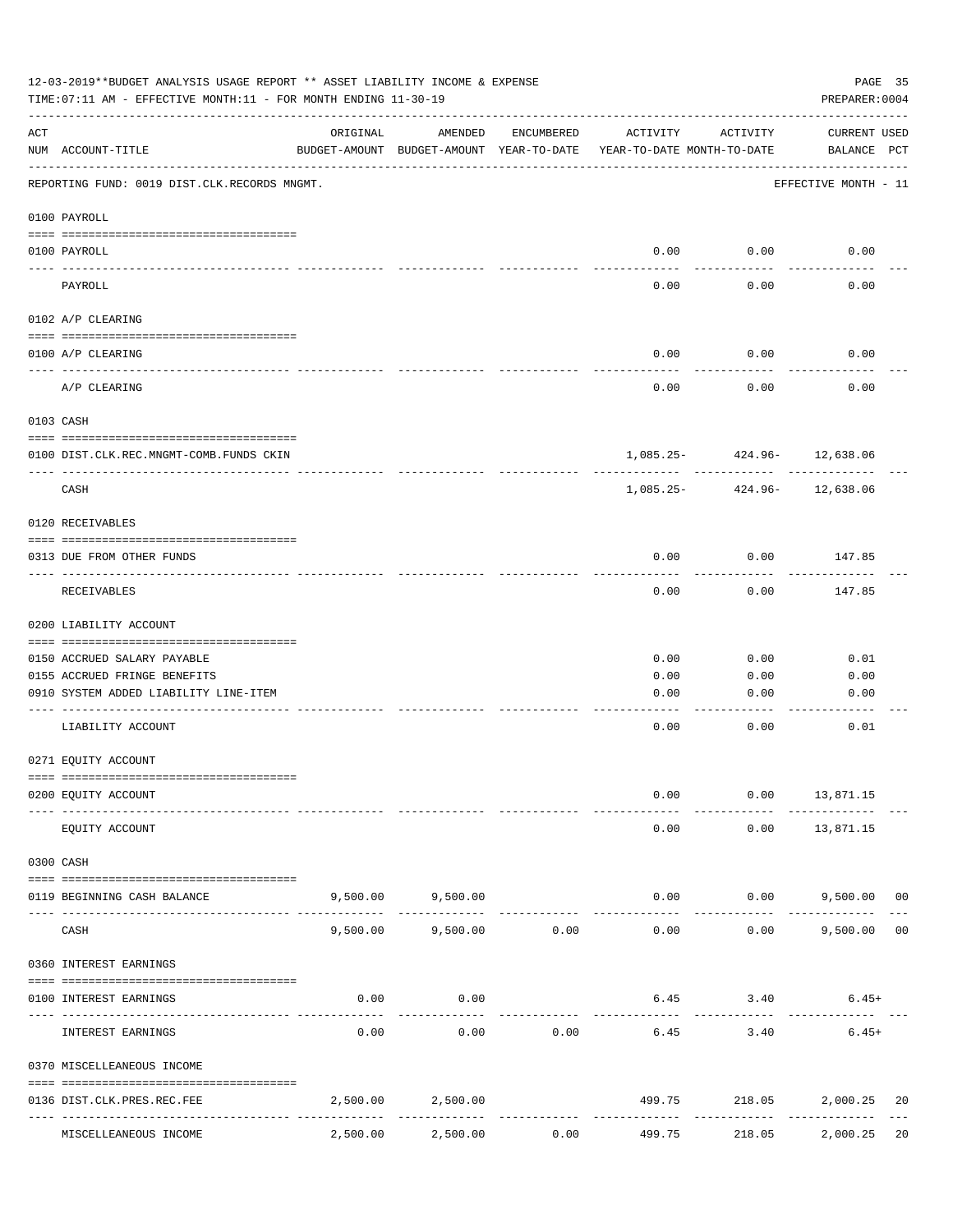| 12-03-2019**BUDGET ANALYSIS USAGE REPORT ** ASSET LIABILITY INCOME & EXPENSE | PAGE 36        |
|------------------------------------------------------------------------------|----------------|
| TIME:07:11 AM - EFFECTIVE MONTH:11 - FOR MONTH ENDING 11-30-19               | PREPARER: 0004 |

| ACT                                                                                      | ORIGINAL | AMENDED           | ENCUMBERED | ACTIVITY                                  | ACTIVITY | <b>CURRENT USED</b>     |    |
|------------------------------------------------------------------------------------------|----------|-------------------|------------|-------------------------------------------|----------|-------------------------|----|
| BUDGET-AMOUNT BUDGET-AMOUNT YEAR-TO-DATE YEAR-TO-DATE_MONTH-TO-DATE<br>NUM ACCOUNT-TITLE |          |                   |            |                                           |          | BALANCE PCT             |    |
| REPORTING FUND: 0019 DIST.CLK.RECORDS MNGMT.                                             |          |                   |            |                                           |          | EFFECTIVE MONTH - 11    |    |
| 0450 DIST.CLERK REC. MNGMT.                                                              |          |                   |            |                                           |          |                         |    |
| -------------------------------------                                                    |          |                   |            |                                           |          |                         |    |
| 0107 SALARY TEMP/EXTRA                                                                   | 0.00     | 0.00              | 0.00       | 893.22                                    | 470.12   | $893.22 -$              |    |
| 0201 SOCIAL SECURITY TAXES                                                               | 0.00     | 0.00              | 0.00       | 52.08                                     | 27.50    | $52.08 -$               |    |
| 0202 GROUP HEALTH & DENTAL INSURANCE                                                     | 0.00     | 0.00              | 0.00       | 532.04                                    | 88.71    | $532.04-$               |    |
| 0203 RETIREMENT                                                                          | 0.00     | 0.00              | 0.00       | 101.91                                    | 53.64    | $101.91 -$              |    |
| 0204 WORKERS COMPENSATION                                                                | 0.00     | 0.00              | 0.00       | 0.00                                      | 0.00     | 0.00                    |    |
| 0205 MEDICARE TAX                                                                        | 0.00     | 0.00              | 0.00       | 12.20                                     | 6.44     | $12.20 -$               |    |
| 0310 OFFICE SUPPLIES                                                                     | 0.00     | 0.00              | 0.00       | 0.00                                      | 0.00     | 0.00                    |    |
| 0400 RECORDS STORAGE SHELVING                                                            | 6,000.00 | 6.000.00          | 0.00       | 0.00                                      | 0.00     | 6.000.000000            |    |
| 0435 PRINTING                                                                            | 0.00     | 0.00              | 0.00       | 0.00                                      | 0.00     | 0.00                    |    |
| 0572 OFFICE EQUIPMENT                                                                    |          | 6,000.00 6,000.00 | 0.00       | $0.00$ 0.00                               |          | 6,000.00                | 00 |
| DIST.CLERK REC. MNGMT.                                                                   |          |                   |            | $12,000.00$ $12,000.00$ $0.00$ $1,591.45$ |          | 646.41   10,408.55   13 |    |
| DIST.CLK.RECORDS MNGMT.                                                                  |          |                   |            |                                           |          |                         |    |
| INCOME TOTALS                                                                            |          |                   |            | 506.20                                    |          | 221.45 11,493.80 04     |    |
| <b>EXPENSE TOTALS</b>                                                                    |          |                   |            | $0.00$ 1,591.45                           |          | 646.41   10,408.55   13 |    |
|                                                                                          |          |                   |            |                                           |          |                         |    |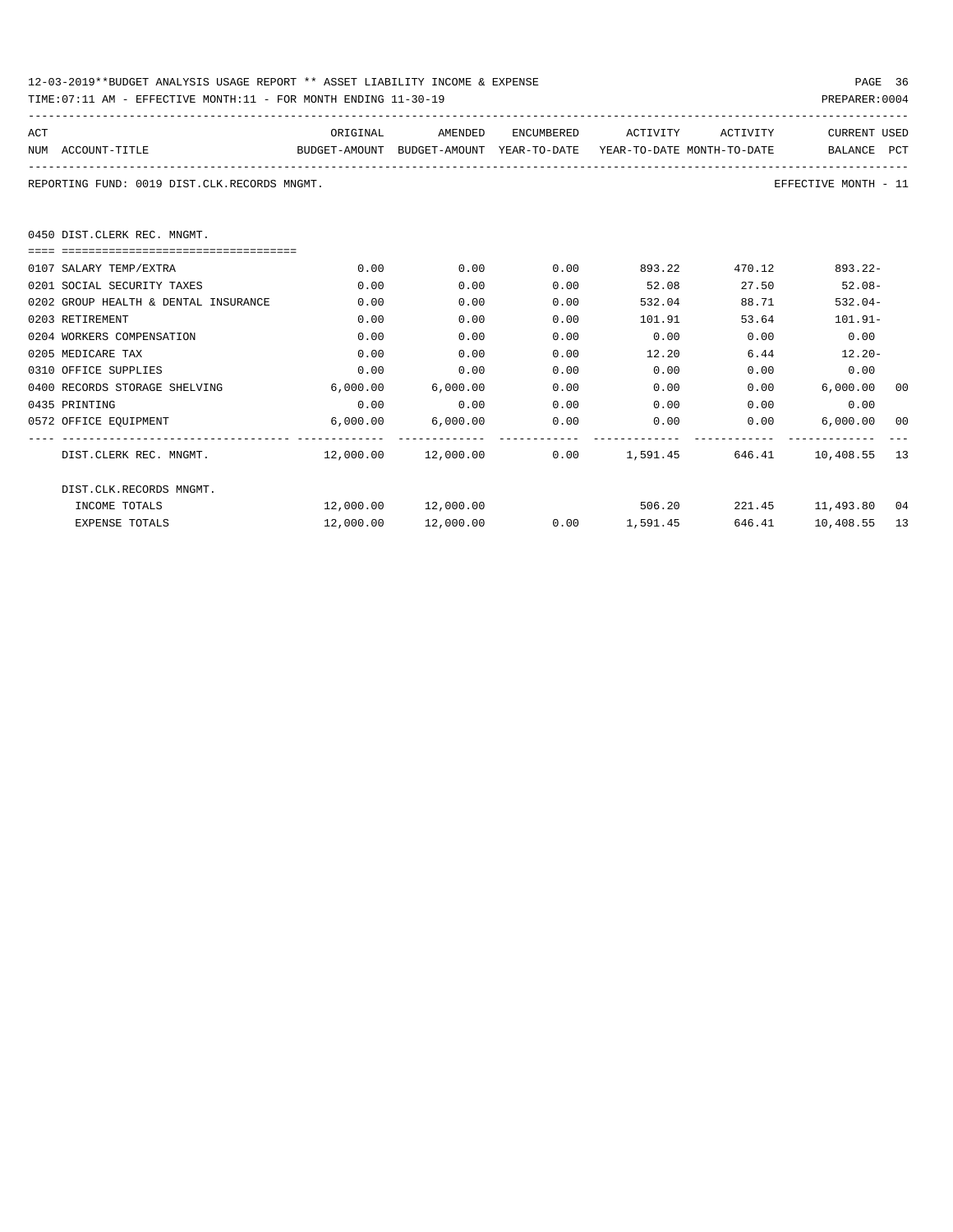|             | 12-03-2019**BUDGET ANALYSIS USAGE REPORT ** ASSET LIABILITY INCOME & EXPENSE<br>TIME: 07:11 AM - EFFECTIVE MONTH: 11 - FOR MONTH ENDING 11-30-19 |          |                                                     |            |                                        |                                            | PAGE 37<br>PREPARER: 0004   |  |
|-------------|--------------------------------------------------------------------------------------------------------------------------------------------------|----------|-----------------------------------------------------|------------|----------------------------------------|--------------------------------------------|-----------------------------|--|
| ACT         | NUM ACCOUNT-TITLE                                                                                                                                | ORIGINAL | AMENDED<br>BUDGET-AMOUNT BUDGET-AMOUNT YEAR-TO-DATE | ENCUMBERED | ACTIVITY<br>YEAR-TO-DATE MONTH-TO-DATE | ACTIVITY                                   | CURRENT USED<br>BALANCE PCT |  |
|             | REPORTING FUND: 0020 COUNTY OFFICES REC.MNGMT.                                                                                                   |          |                                                     |            |                                        |                                            | EFFECTIVE MONTH - 11        |  |
|             | 0100 PAYROLL                                                                                                                                     |          |                                                     |            |                                        |                                            |                             |  |
|             | 0100 PAYROLL                                                                                                                                     |          |                                                     |            |                                        | $0.00$ 0.00                                | 0.00                        |  |
|             | PAYROLL                                                                                                                                          |          |                                                     |            | 0.00                                   | 0.00                                       | 0.00                        |  |
|             | 0102 A/P CLEARING                                                                                                                                |          |                                                     |            |                                        |                                            |                             |  |
|             | 0100 A/P CLEARING                                                                                                                                |          |                                                     |            | 0.00                                   | 0.00                                       | 0.00                        |  |
|             | A/P CLEARING                                                                                                                                     |          |                                                     |            | 0.00                                   | 0.00                                       | 0.00                        |  |
|             | 0103 CASH                                                                                                                                        |          |                                                     |            |                                        |                                            |                             |  |
|             | 0100 CO.OFF.REC.MNGMT-COMB. FUNDS CKING                                                                                                          |          |                                                     |            |                                        | $6,311.67 - 1,536.33 - 59,827.70$          |                             |  |
|             | -------------------------------<br>CASH                                                                                                          |          |                                                     |            |                                        | $6,311.67 - 1,536.33 - 59,827.70$          |                             |  |
|             | 0120 RECEIVABLES                                                                                                                                 |          |                                                     |            |                                        |                                            |                             |  |
|             | 0313 DUE FROM OTHER FUNDS                                                                                                                        |          |                                                     |            | 0.00                                   | 0.00                                       | 937.31                      |  |
|             | RECEIVABLES                                                                                                                                      |          |                                                     |            | 0.00                                   | 0.00                                       | 937.31                      |  |
|             | 0200 SYSTEM ADDED LIABILITY DEPARTMENT                                                                                                           |          |                                                     |            |                                        |                                            |                             |  |
|             | 0150 ACCRUED SALARY PAYABLE                                                                                                                      |          |                                                     |            | 0.00                                   | 0.00                                       | 0.00                        |  |
|             | 0155 ACCRUED FRINGE BENEFITS                                                                                                                     |          |                                                     |            | 0.00                                   | 0.00                                       | 0.00                        |  |
|             | 0910 SYSTEM ADDED LIABILITY LINE-ITEM                                                                                                            |          |                                                     |            | 0.00                                   | 0.00                                       | 0.00                        |  |
|             | SYSTEM ADDED LIABILITY DEPARTMENT                                                                                                                |          |                                                     |            | 0.00                                   | 0.00                                       | 0.00                        |  |
|             | 0271 EQUITY ACCOUNT                                                                                                                              |          |                                                     |            |                                        |                                            |                             |  |
|             | 0200 EQUITY ACCOUNT                                                                                                                              |          |                                                     |            | 0.00                                   |                                            | $0.00$ 67,076.68            |  |
|             | EQUITY ACCOUNT                                                                                                                                   |          |                                                     |            | 0.00                                   |                                            | $0.00$ 67,076.68            |  |
|             | 0300 CASH                                                                                                                                        |          |                                                     |            |                                        |                                            |                             |  |
|             | 0120 BEGINNING CASH BALANCE                                                                                                                      |          | 5, 258.42 5, 258.42                                 |            |                                        | $0.00$ $0.00$ $5,258.42$ 00                |                             |  |
| $- - - - -$ | CASH                                                                                                                                             |          | 5,258.42 5,258.42 0.00                              |            | -----------------------------          | -----------<br>$0.00$ $0.00$ $5,258.42$ 00 | --------------              |  |
|             | 0360 INTEREST EARNINGS                                                                                                                           |          |                                                     |            |                                        |                                            |                             |  |
|             | 0100 INTEREST EARNINGS                                                                                                                           |          | 50.00<br>50.00                                      |            |                                        | 30.52 15.91 19.48 61                       | --------------              |  |
|             | INTEREST EARNINGS                                                                                                                                | 50.00    |                                                     | 50.00 0.00 | 30.52                                  |                                            | 15.91 19.48 61              |  |
|             | 0370 MISCELLENEOUS INCOME                                                                                                                        |          |                                                     |            |                                        |                                            |                             |  |
|             | 0135 CO.OFFICE REC.MNGMT.FEE                                                                                                                     |          | 12,477.51 12,477.51                                 |            |                                        | 754.48 347.25 11,723.03 06                 |                             |  |
|             | MISCELLENEOUS INCOME                                                                                                                             |          | 12,477.51 12,477.51                                 | 0.00       | 754.48                                 |                                            | 347.25 11,723.03 06         |  |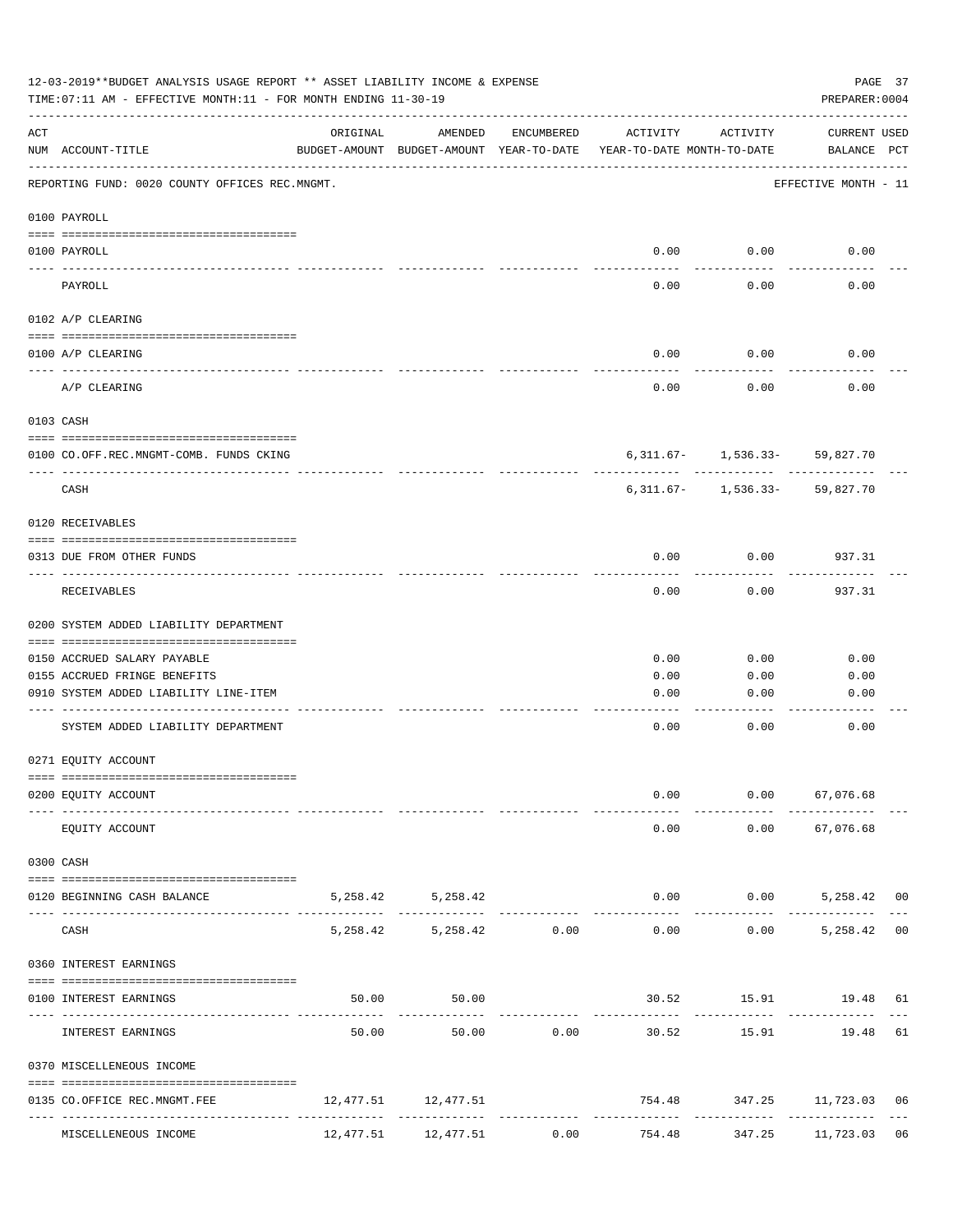| 12-03-2019**BUDGET ANALYSIS USAGE REPORT ** ASSET LIABILITY INCOME & EXPENSE | PAGE 38        |
|------------------------------------------------------------------------------|----------------|
| TIME:07:11 AM - EFFECTIVE MONTH:11 - FOR MONTH ENDING 11-30-19               | PREPARER: 0004 |

| ACT                                                                    |                   | ORIGINAL | AMENDED                                                             | ENCUMBERED | ACTIVITY | ACTIVITY | <b>CURRENT USED</b> |  |
|------------------------------------------------------------------------|-------------------|----------|---------------------------------------------------------------------|------------|----------|----------|---------------------|--|
|                                                                        | NUM ACCOUNT-TITLE |          | BUDGET-AMOUNT BUDGET-AMOUNT YEAR-TO-DATE YEAR-TO-DATE MONTH-TO-DATE |            |          |          | BALANCE PCT         |  |
|                                                                        |                   |          |                                                                     |            |          |          |                     |  |
| REPORTING FUND: 0020 COUNTY OFFICES REC.MNGMT.<br>EFFECTIVE MONTH - 11 |                   |          |                                                                     |            |          |          |                     |  |
|                                                                        |                   |          |                                                                     |            |          |          |                     |  |

0449 COUNTY OFFICES REC.MNGMT.

| 0103 SALARY ASSISTANT                                                                  | 0.00                  | 0.00                | 0.00 | 0.00                     |                         | 0.00<br>0.00  |     |
|----------------------------------------------------------------------------------------|-----------------------|---------------------|------|--------------------------|-------------------------|---------------|-----|
| 0107 SALARY TEMP./EXTRA                                                                | 8,807.83              | 8,807.83            | 0.00 | 0.00                     | 0.00                    | 8,807.83      | 00  |
| 0201 SOCIAL SECURITY TAXES                                                             | 529.75                | 529.75              | 0.00 | 0.00                     | 0.00                    | 529.75        | 00  |
| 0202 GROUP HEALTH INSURANCE                                                            | 0.00                  | 0.00                | 0.00 | 0.00                     | 0.00                    | 0.00          |     |
| 0203 RETIREMENT                                                                        | 998.83                | 998.83              | 0.00 | 0.00                     | 0.00                    | 998.83        | 00  |
| 0204 WORKERS COMPENSATION                                                              | 25.63                 | 25.63               | 0.00 | 0.00                     | 0.00                    | 25.63         | 00  |
| 0205 MEDICARE TAX                                                                      | 123.89                | 123.89              | 0.00 | 0.00                     | 0.00                    | 123.89        | 00  |
| 0310 OFFICE SUPPLIES                                                                   | 0.00                  | 0.00                | 0.00 | 0.00                     | 0.00                    | 0.00          |     |
| 0350 RECORDS DISPOSAL                                                                  | 2,000.00              | 2,000.00            | 0.00 | 2,066.68                 | 1,899.49                | $66.68 - 103$ |     |
| 0400 RECORDS STORAGE SHELVING                                                          | 0.00                  | 0.00                | 0.00 | 0.00                     | 0.00                    | 0.00          |     |
| 0453 COMPUTER SOFTWARE MAINTENANCE                                                     | 4,150.00              | 4,150.00            | 0.00 | 4,150.00                 | 0.00                    | 0.00 100      |     |
| 0460 EQUIPMENT RENTAL                                                                  | 0.00                  | 0.00                | 0.00 | 0.00                     | 0.00                    | 0.00          |     |
| 0574 COMPUTER EOUIPMENT                                                                | $1,150.00$ $1,150.00$ |                     | 0.00 | 879.99                   | 0.00                    | 270.01        | 77  |
| COUNTY OFFICES REC.MNGMT. 49 17, 785.93 17, 785.93 17, 785.93 0.00 7, 096.67 1, 899.49 |                       |                     |      |                          |                         | 10,689.26     | -40 |
| COUNTY OFFICES REC.MNGMT.                                                              |                       |                     |      |                          |                         |               |     |
| INCOME TOTALS                                                                          |                       | 17,785.93 17,785.93 |      |                          | 785.00 363.16 17,000.93 |               | 04  |
| <b>EXPENSE TOTALS</b>                                                                  | 17,785.93             | 17,785.93           |      | $0.00$ 7,096.67 1,899.49 |                         | 10,689.26     | 40  |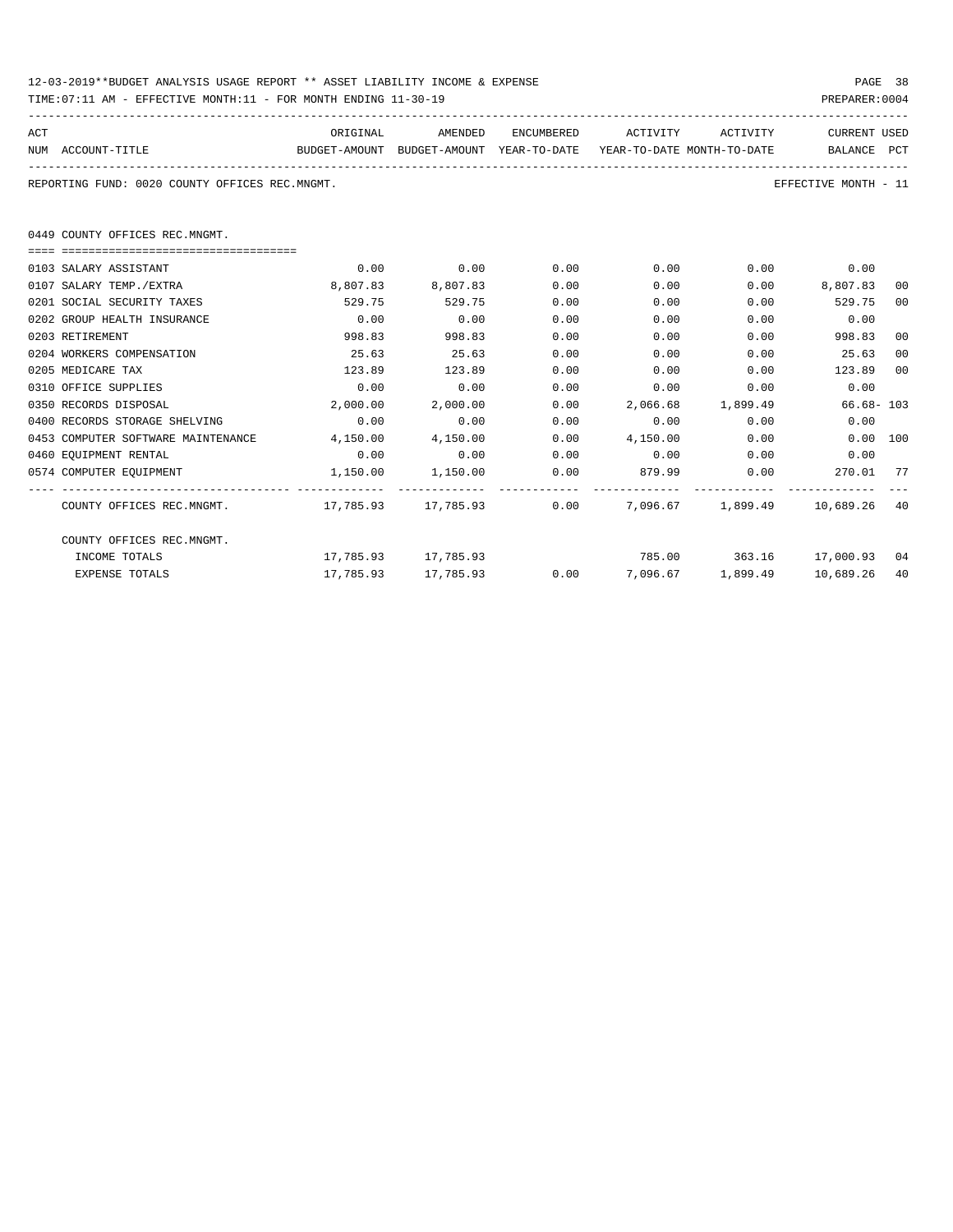|            | 12-03-2019**BUDGET ANALYSIS USAGE REPORT ** ASSET LIABILITY INCOME & EXPENSE<br>PAGE 39<br>TIME: 07:11 AM - EFFECTIVE MONTH: 11 - FOR MONTH ENDING 11-30-19<br>PREPARER: 0004 |          |                                                     |               |                                        |                                      |                                    |  |  |  |
|------------|-------------------------------------------------------------------------------------------------------------------------------------------------------------------------------|----------|-----------------------------------------------------|---------------|----------------------------------------|--------------------------------------|------------------------------------|--|--|--|
| ACT        | NUM ACCOUNT-TITLE                                                                                                                                                             | ORIGINAL | AMENDED<br>BUDGET-AMOUNT BUDGET-AMOUNT YEAR-TO-DATE | ENCUMBERED    | ACTIVITY<br>YEAR-TO-DATE MONTH-TO-DATE | ACTIVITY                             | <b>CURRENT USED</b><br>BALANCE PCT |  |  |  |
|            | REPORTING FUND: 0021 FANNIN CO. R & B #1 FUND                                                                                                                                 |          |                                                     |               |                                        |                                      | EFFECTIVE MONTH - 11               |  |  |  |
|            | 0100 PAYROLL                                                                                                                                                                  |          |                                                     |               |                                        |                                      |                                    |  |  |  |
| ----- ---- | 0100 PAYROLL                                                                                                                                                                  |          |                                                     |               | 0.00                                   | 0.00                                 | 0.00                               |  |  |  |
|            | PAYROLL                                                                                                                                                                       |          |                                                     |               | 0.00                                   | 0.00                                 | 0.00                               |  |  |  |
|            | 0102 A/P CLEARING                                                                                                                                                             |          |                                                     |               |                                        |                                      |                                    |  |  |  |
|            | 0100 A/P CLEARING                                                                                                                                                             |          |                                                     |               | 0.00                                   | 0.00                                 | 0.00                               |  |  |  |
|            | A/P CLEARING                                                                                                                                                                  |          |                                                     |               | 0.00                                   | 0.00                                 | 0.00                               |  |  |  |
|            | 0103 CASH                                                                                                                                                                     |          |                                                     |               |                                        |                                      |                                    |  |  |  |
|            | 0100 R&B#1-COMBINED FUNDS CHECKING                                                                                                                                            |          |                                                     |               |                                        | 19,538.27    17,862.19    109,962.04 |                                    |  |  |  |
|            | 0175 TEXPOOL                                                                                                                                                                  |          |                                                     |               | 61.77                                  | 29.55                                | 18,195.45                          |  |  |  |
|            | CASH                                                                                                                                                                          |          |                                                     |               | 19,600.04                              | ----------<br>17,891.74              | 128,157.49                         |  |  |  |
|            | 0120 RECEIVABLES                                                                                                                                                              |          |                                                     |               |                                        |                                      |                                    |  |  |  |
|            | 0311 TAXES RECEIVABLE                                                                                                                                                         |          |                                                     |               | 0.00                                   | 0.00                                 | 36,182.06                          |  |  |  |
|            | 0312 DUE FROM OTHER GOVERNMENTS                                                                                                                                               |          |                                                     |               | 0.00                                   | 0.00                                 | 19,994.07                          |  |  |  |
|            | 0313 DUE FROM OTHER FUNDS                                                                                                                                                     |          |                                                     |               | 0.00                                   | 0.00                                 | 3,510.97                           |  |  |  |
|            | 0315 INVENTORY ASSET                                                                                                                                                          |          |                                                     |               | 0.00                                   | 0.00                                 | 12, 217.15<br>----------           |  |  |  |
|            | RECEIVABLES                                                                                                                                                                   |          |                                                     |               | 0.00                                   | 0.00                                 | 71,904.25                          |  |  |  |
|            | 0200 LIABILITY ACCOUNT                                                                                                                                                        |          |                                                     |               |                                        |                                      |                                    |  |  |  |
|            | 0150 ACCRUED SALARY PAYABLE                                                                                                                                                   |          |                                                     |               | 0.00                                   | 0.00                                 | 12,877.04                          |  |  |  |
|            | 0155 ACCRUED FRINGE BENEFITS                                                                                                                                                  |          |                                                     |               | 0.00                                   | 0.00                                 | 5,414.04                           |  |  |  |
|            | 0200 DEFERRED TAX REVENUE                                                                                                                                                     |          |                                                     |               | 0.00                                   | 0.00                                 | 34,684.34                          |  |  |  |
|            | 0900 SYSTEM ADDED LIABILITY LINE-ITEM                                                                                                                                         |          |                                                     |               | 0.00                                   | 0.00                                 | 0.00                               |  |  |  |
|            | 0910 SYSTEM ADDED LIABILITY LINE-ITEM                                                                                                                                         |          |                                                     |               | $8,404.60 -$                           | 0.00                                 | $8,404.60 -$                       |  |  |  |
|            | LIABILITY ACCOUNT                                                                                                                                                             |          |                                                     |               | $8,404.60 -$                           | 0.00                                 | 44,570.82                          |  |  |  |
|            | 0207 DUE TO FUND                                                                                                                                                              |          |                                                     |               |                                        |                                      |                                    |  |  |  |
|            | 0070 DUE TO RIGHT OF WAY                                                                                                                                                      |          |                                                     |               | 0.00                                   | 0.00                                 | 0.00                               |  |  |  |
|            | 0131 DUE TO RD. DIST. 17A<br>-------------------- -------------                                                                                                               |          |                                                     |               | 0.00                                   | 0.00                                 | 0.00                               |  |  |  |
|            | DUE TO FUND                                                                                                                                                                   |          |                                                     |               | 0.00                                   | 0.00                                 | 0.00                               |  |  |  |
|            | 0231 LOANS                                                                                                                                                                    |          |                                                     |               |                                        |                                      |                                    |  |  |  |
|            | 0100 LOAN BSB EQUIPMENT                                                                                                                                                       |          |                                                     |               | 0.00                                   | 0.00                                 | 0.00                               |  |  |  |
|            | ------------------------- -----------<br>LOANS                                                                                                                                |          |                                                     |               | 0.00                                   | 0.00                                 | 0.00                               |  |  |  |
|            | 0271 EQUITY ACCOUNT                                                                                                                                                           |          |                                                     |               |                                        |                                      |                                    |  |  |  |
|            |                                                                                                                                                                               |          |                                                     |               |                                        |                                      |                                    |  |  |  |
|            | 0200 EQUITY ACCOUNTY                                                                                                                                                          |          |                                                     | ------------- | 0.00<br>-------------                  | ------------                         | $0.00$ 127,486.28<br>------------- |  |  |  |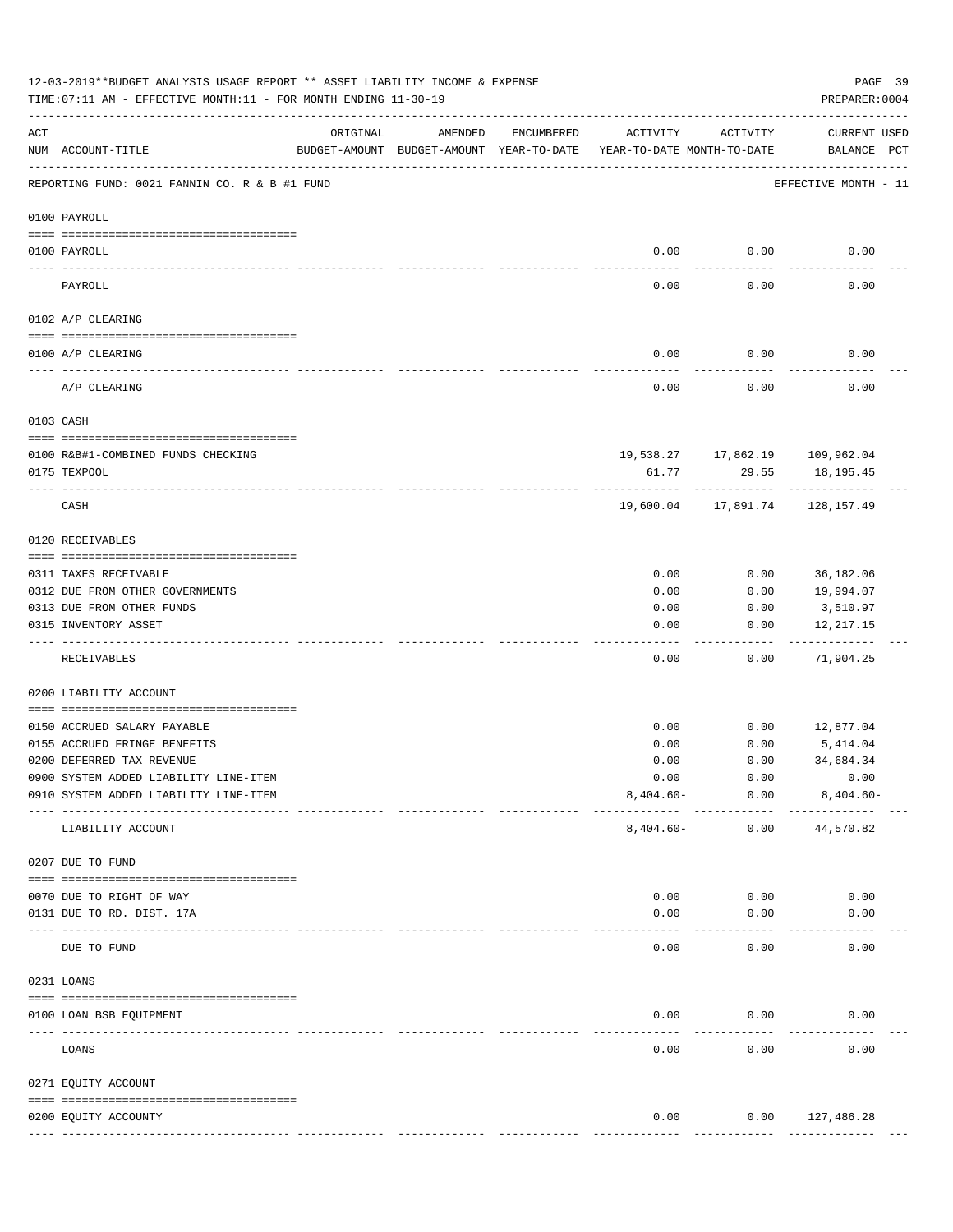|     | 12-03-2019**BUDGET ANALYSIS USAGE REPORT ** ASSET LIABILITY INCOME & EXPENSE<br>TIME: 07:11 AM - EFFECTIVE MONTH: 11 - FOR MONTH ENDING 11-30-19 |                                                      |                                                           |                |                                        |                                         | PREPARER: 0004                 | PAGE 40       |
|-----|--------------------------------------------------------------------------------------------------------------------------------------------------|------------------------------------------------------|-----------------------------------------------------------|----------------|----------------------------------------|-----------------------------------------|--------------------------------|---------------|
| ACT | NUM ACCOUNT-TITLE                                                                                                                                | ORIGINAL<br>BUDGET-AMOUNT BUDGET-AMOUNT YEAR-TO-DATE | AMENDED                                                   | ENCUMBERED     | ACTIVITY<br>YEAR-TO-DATE MONTH-TO-DATE | ACTIVITY                                | <b>CURRENT USED</b><br>BALANCE | PCT           |
|     | REPORTING FUND: 0021 FANNIN CO. R & B #1 FUND                                                                                                    |                                                      |                                                           |                |                                        |                                         | EFFECTIVE MONTH - 11           |               |
|     | EQUITY ACCOUNT                                                                                                                                   |                                                      |                                                           |                |                                        | $0.00$ $0.00$ $127,486.28$              |                                |               |
|     | 0300 TOTAL REV/TRANSFERS                                                                                                                         |                                                      |                                                           |                |                                        |                                         |                                |               |
|     | 0121 BEGINNING CASH BALANCE                                                                                                                      |                                                      | 40,469.07 40,469.07                                       |                |                                        | $0.00$ $0.00$ $40,469.07$ 00            |                                |               |
|     | TOTAL REV/TRANSFERS                                                                                                                              |                                                      | $40,469.07$ $40,469.07$ $0.00$ $0.00$                     |                |                                        | 0.00                                    | 40,469.07                      | 00            |
|     | 0310 PROPERTY TAXES                                                                                                                              |                                                      |                                                           |                |                                        |                                         |                                |               |
|     | 0110 CURRENT TAXES                                                                                                                               |                                                      | 509,301.31 509,301.31                                     |                |                                        | 43,083.85 30,680.77 466,217.46          |                                |               |
|     | 0120 DELINQUENT TAXES                                                                                                                            | 10,000.00                                            | 10,000.00                                                 |                |                                        | 2,545.45 1,403.93                       | 7,454.55                       | 08<br>25      |
|     | PROPERTY TAXES                                                                                                                                   |                                                      | 519,301.31 519,301.31 0.00 45,629.30 32,084.70 473,672.01 |                |                                        | -----------                             |                                | 09            |
|     | 0318 OTHER TAXES                                                                                                                                 |                                                      |                                                           |                |                                        |                                         |                                |               |
|     |                                                                                                                                                  |                                                      | 1,500.00                                                  |                |                                        | $0.00$ $0.00$ $1,500.00$                |                                | 00            |
|     | 0120 PAY N LIEU TAX/GRASSLAND<br>0121 PAY N LIEU TAX/UPPER TRINITY                                                                               | 1,500.00<br>800.00                                   | 800.00                                                    |                |                                        | 684.73 0.00 115.27                      |                                | 86            |
|     | 0160 SALES TAX REVENUES                                                                                                                          | 41,000.00                                            | 41,000.00                                                 |                | 10,552.18                              | 4,975.61                                | 30,447.82                      | 26            |
|     | OTHER TAXES                                                                                                                                      | 43,300.00                                            |                                                           | 43,300.00 0.00 |                                        | 11,236.91 4,975.61                      | 32,063.09                      | 26            |
|     | 0321 FEES OF TAX COLLECTOR                                                                                                                       |                                                      |                                                           |                |                                        |                                         |                                |               |
|     | 0200 CAR REGISTRATION/SALES TAX                                                                                                                  |                                                      | 73,000.00 73,000.00                                       |                |                                        | $0.00$ $0.00$ $73,000.00$               |                                | 00            |
|     | 0300 COUNTY'S ADDITIONAL \$10                                                                                                                    | 55,000.00                                            | 55,000.00                                                 |                |                                        | 9,378.89 4,448.96                       | 45,621.11                      | 17            |
|     |                                                                                                                                                  |                                                      |                                                           |                |                                        | ------------                            |                                |               |
|     | FEES OF TAX COLLECTOR                                                                                                                            |                                                      | $128,000.00$ $128,000.00$ 0.00 9,378.89 4,448.96          |                |                                        |                                         | 118,621.11 07                  |               |
|     | 0330 GRANTS                                                                                                                                      |                                                      |                                                           |                |                                        |                                         |                                |               |
|     | 0200 FEMA GRANT                                                                                                                                  |                                                      | $0.00$ 0.00                                               |                |                                        | 38, 384. 23 22, 622. 48 38, 384. 23+    |                                |               |
|     | GRANTS                                                                                                                                           | 0.00                                                 | 0.00                                                      | 0.00           |                                        | 38, 384. 23 22, 622. 48 38, 384. 23+    |                                |               |
|     | 0350 FINES                                                                                                                                       |                                                      |                                                           |                |                                        |                                         |                                |               |
|     |                                                                                                                                                  |                                                      |                                                           |                |                                        |                                         |                                |               |
|     | 0403 COUNTY CLERK FINES<br>0450 DISTRICT CLERK FINES                                                                                             | 7,000.00<br>8,000.00                                 | 7,000.00<br>8,000.00                                      |                |                                        | $0.00$ 0.00<br>1,224.74 671.70 6,775.26 | 7,000.00 00                    | 15            |
|     | 0455 J. P. #1 FINES                                                                                                                              | 5,000.00                                             | 5,000.00                                                  |                | 0.00                                   | 0.00                                    | 5,000.00                       | 00            |
|     | 0456 J. P. #2 FINES                                                                                                                              | 2,000.00                                             | 2,000.00                                                  |                |                                        | 2,486.08 2,486.08                       | 486.08+ 124                    |               |
|     | 0457 J. P. #3 FINES                                                                                                                              | 3,000.00                                             | 3,000.00                                                  |                | 0.00                                   | 0.00                                    | 3,000.00                       | 00<br>$- - -$ |
|     | FINES                                                                                                                                            | 25,000.00                                            | 25,000.00                                                 |                |                                        | $0.00$ $3,710.82$ $3,157.78$            | 21,289.18 15                   |               |
|     | 0360 INTEREST EARNINGS                                                                                                                           |                                                      |                                                           |                |                                        |                                         |                                |               |
|     | 0100 INTEREST EARNINGS                                                                                                                           | 300.00                                               | 300.00                                                    |                |                                        | 105.65 53.46                            | 194.35 35                      |               |
|     | INTEREST EARNINGS                                                                                                                                | 300.00                                               | 300.00                                                    | 0.00           | 105.65                                 | 53.46                                   | 194.35 35                      |               |
|     | 0364 SALE OF EQUIPMENT                                                                                                                           |                                                      |                                                           |                |                                        |                                         |                                |               |
|     | 0162 LAND/BUILDING                                                                                                                               | 0.00                                                 | 0.00                                                      |                | 0.00                                   | 0.00                                    | 0.00                           |               |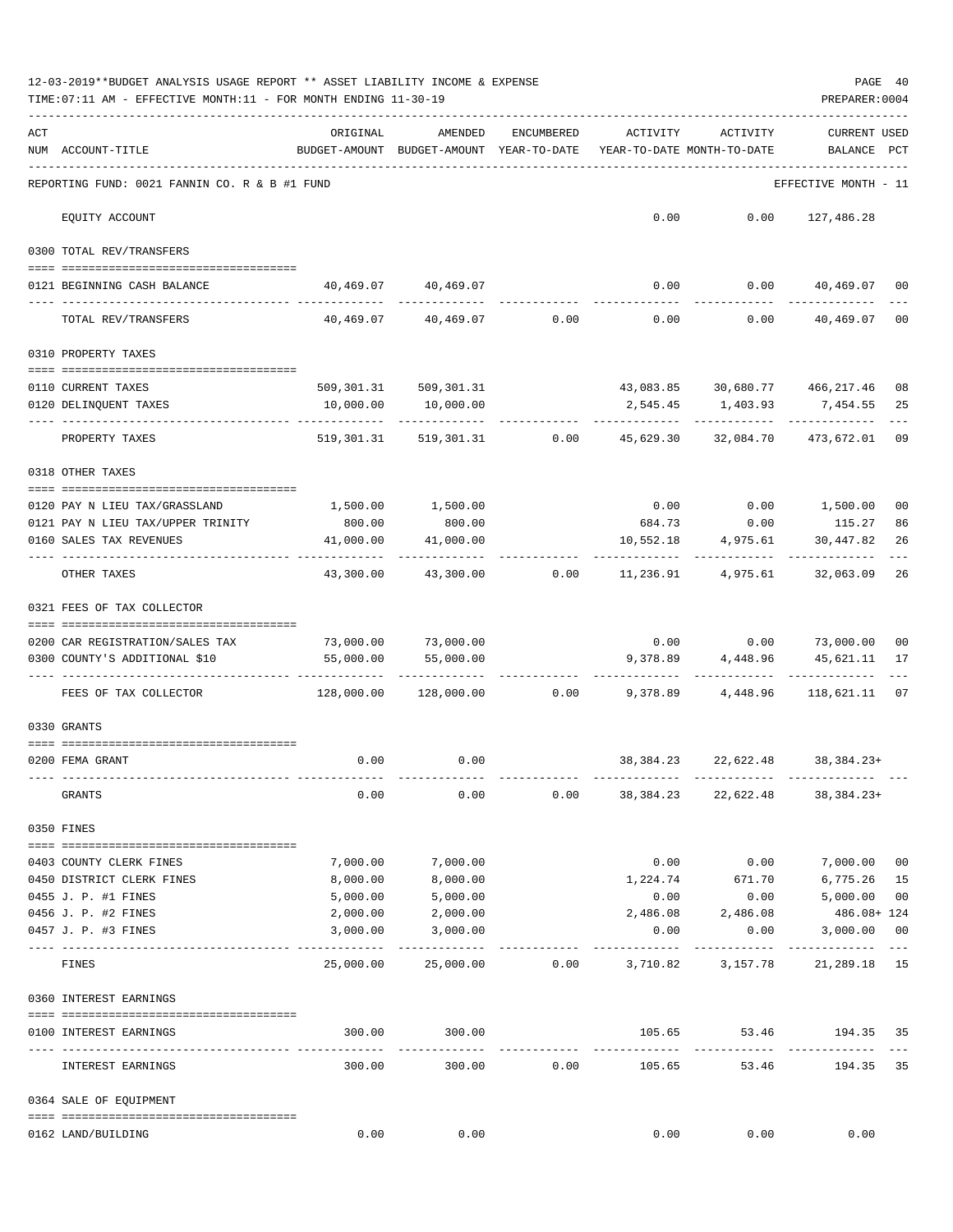| ACT |                                               | ORIGINAL               | AMENDED                     | ENCUMBERED            | ACTIVITY                | ACTIVITY                   | <b>CURRENT USED</b>    |     |
|-----|-----------------------------------------------|------------------------|-----------------------------|-----------------------|-------------------------|----------------------------|------------------------|-----|
|     | NUM ACCOUNT-TITLE                             | BUDGET-AMOUNT          | BUDGET-AMOUNT               | YEAR-TO-DATE          |                         | YEAR-TO-DATE MONTH-TO-DATE | BALANCE                | PCT |
|     |                                               |                        |                             |                       |                         |                            |                        |     |
|     | REPORTING FUND: 0021 FANNIN CO. R & B #1 FUND |                        |                             |                       |                         |                            | EFFECTIVE MONTH - 11   |     |
|     | 0163 SALE OF EQUIPMENT                        | 1,000.00               | 1,000.00                    |                       | 0.00                    | 0.00                       | 1,000.00               | 00  |
|     | SALE OF EQUIPMENT                             | 1,000.00               | 1,000.00                    | 0.00                  | 0.00                    | 0.00                       | 1,000.00               | 00  |
|     | 0370 MISCELLANEOUS REVENUES                   |                        |                             |                       |                         |                            |                        |     |
|     |                                               |                        | 0.00                        |                       |                         |                            |                        |     |
|     | 0100 PROPERTY LEASE                           | 0.00                   |                             |                       | 0.00                    | 0.00                       | 0.00                   |     |
|     | 0120 STATE LATERAL ROAD                       | 8,400.00               | 8,400.00                    |                       | 8,459.87                | 0.00                       | 59.87+ 101             |     |
|     | 0125 TDT. WEIGHT FEES                         | 20,000.00              | 20,000.00                   |                       | 11,531.40               | 0.00                       | 8,468.60               | 58  |
|     | 0130 REFUNDS & MISCELLANEOUS                  | 500.00                 | 500.00                      |                       | 140.50                  | 0.00                       | 359.50                 | 28  |
|     | 0140 PROCEEDS OF LOAN                         | 0.00                   | 0.00                        |                       | 0.00                    | 0.00                       | 0.00                   |     |
|     | 0145 REIMBURSEMENT OF MATERIALS               | 11,000.00              | 11,000.00                   |                       | 5,864.80                | 1,141.91                   | 5,135.20               | 53  |
|     | MISCELLANEOUS REVENUES                        | 39,900.00              | 39,900.00                   | 0.00                  | 25,996.57               | 1,141.91                   | 13,903.43              | 65  |
|     | 0509 CONTINGENCY                              |                        |                             |                       |                         |                            |                        |     |
|     |                                               |                        |                             |                       |                         |                            |                        |     |
|     | 0475 CONTINGENCY                              | 0.00                   | 0.00                        | 0.00                  | 0.00                    | 0.00                       | 0.00                   |     |
|     | CONTINGENCY                                   | 0.00                   | 0.00                        | 0.00                  | 0.00                    | 0.00                       | 0.00                   |     |
|     | 0621 ROAD & BRIDGE 1                          |                        |                             |                       |                         |                            |                        |     |
|     |                                               |                        |                             |                       |                         |                            |                        |     |
|     | 0100 COMPENSATION PAY                         | 0.00                   | 0.00                        | 0.00                  | 0.00                    | 0.00                       | 0.00                   |     |
|     | 0101 SALARY ELECTED OFFICIAL                  | 62,720.97              | 62,720.97                   | 0.00                  | 12,061.75               | 4,824.70                   | 50,659.22              | 19  |
|     | 0105 SALARY SECRETARY                         | 0.00                   | 0.00                        | 0.00                  | 0.00                    | 0.00                       | 0.00                   |     |
|     | 0106 SALARY PRECINCT EMPLOYEES                | 179,518.48             | 179,518.48                  | 0.00                  | 34,522.85               | 13,809.14                  | 144,995.63             | 19  |
|     | 0107 REGULAR-TEMP. PART-TIME                  | 0.00                   | 0.00                        | 0.00                  | 0.00                    | 0.00                       | 0.00                   |     |
|     | 0108 SALARY-FOREMAN                           | 40,565.52              | 40,565.52                   | 0.00                  | 7,096.34                | 1,959.62                   | 33,469.18              | 17  |
|     | 0199 TOTAL SALARIES                           | 282,804.97             | 282,804.97                  | 0.00                  | 53,680.94               | 20,593.46                  | 229, 124, 03           | 19  |
|     | 0201 SOCIAL SECURITY TAXES                    |                        |                             | 0.00                  |                         |                            | 14,561.90              | 18  |
|     | 0202 GROUP HEALTH INSURANCE                   | 17,816.18              | 17,816.18<br>83,096.16      |                       | 3,254.28                | 1,254.84<br>2,459.19       |                        | 15  |
|     | 0203 RETIREMENT                               | 83,096.16<br>33,521.97 | 33,521.97                   | 0.00<br>0.00          | 12,803.52<br>6,125.00   | 2,349.71                   | 70,292.64<br>27,396.97 | 18  |
|     |                                               | 7,106.41               |                             |                       |                         | 0.00                       |                        |     |
|     | 0204 WORKERS' COMPENSATION                    |                        | 7,106.41                    | 0.00<br>0.00          | 0.00                    | 293.46                     | 7,106.41 00            | 18  |
|     | 0205 MEDICARE TAX                             | 0.00                   | 4, 166.69 4, 166.69<br>0.00 | 0.00                  | 761.07                  | 0.00                       | 3,405.62<br>0.00       |     |
|     | 0206 UNEMPLOYMENT EXPENSE                     |                        | ------------                | ------------          | 0.00<br>----------      | ----------                 | -----------            |     |
|     | 0299 TOTAL EMPLOYEE BENEFITS                  | 145,707.41             | 145,707.41                  | 0.00                  | 22,943.87               | 6,357.20                   | 122,763.54             | 16  |
|     | 0314 EMPLOYEE PHYSICALS/DOT TESTING           | 450.00                 | 450.00                      | 0.00                  | 0.00                    | 0.00                       | 450.00                 | 00  |
|     | 0340 SHOP SUPPLIES                            | 2,000.00               | 2,000.00                    | 0.00                  | 46.49                   | 46.49                      | 1,953.51               | 02  |
|     | 0341 R & B MAT. ROCK & GRAVEL                 | 100,000.00             | 100,000.00                  | 653.90                |                         | 11,092.25    10,645.79     | 88,253.85              | 12  |
|     | 0342 R & B MAT. CULVERTS                      | 15,000.00              | 15,000.00                   | 0.00                  | 3,469.20                | 3,469.20                   | 11,530.80              | 23  |
|     | 0343 R & B MAT. HARDWRE & LUMB                | 2,000.00               | 2,000.00                    | 0.00                  | 0.00                    | 0.00                       | 2,000.00               | 00  |
|     | 0344 R & B MAT ASPHALT /RD OIL                | 60,000.00              | 60,000.00                   | 1,813.74              | 1,821.14                |                            | 1,821.14 56,365.12     | 06  |
|     | 0345 CHEMICALS                                | 0.00                   | 0.00                        | 0.00                  | 0.00                    | 0.00                       | 0.00                   |     |
|     | 0346 CETRZ EXPENDITURES                       | 0.00                   | 0.00                        | 0.00                  | 0.00                    | 0.00                       | 0.00                   |     |
|     | 0350 DEBRIS REMOVAL                           | 0.00                   | 0.00                        | 0.00                  | 0.00                    | 0.00                       | 0.00                   |     |
|     | 0399 TOTAL R&B MATERIAL                       | 179,450.00             | -----------<br>179,450.00   | ---------<br>2,467.64 | ----------<br>16,429.08 | ----------<br>15,982.62    | 160,553.28 11          |     |
|     |                                               |                        |                             |                       |                         |                            |                        |     |
|     | 0400 LEGAL FEES                               | 0.00                   | 0.00                        | 0.00                  | 0.00                    | 0.00                       | 0.00                   |     |
|     | 0420 UTILITY TELEPHONE                        | 750.00                 | 750.00                      | 0.00                  | 128.62                  | 65.64                      | 621.38 17              |     |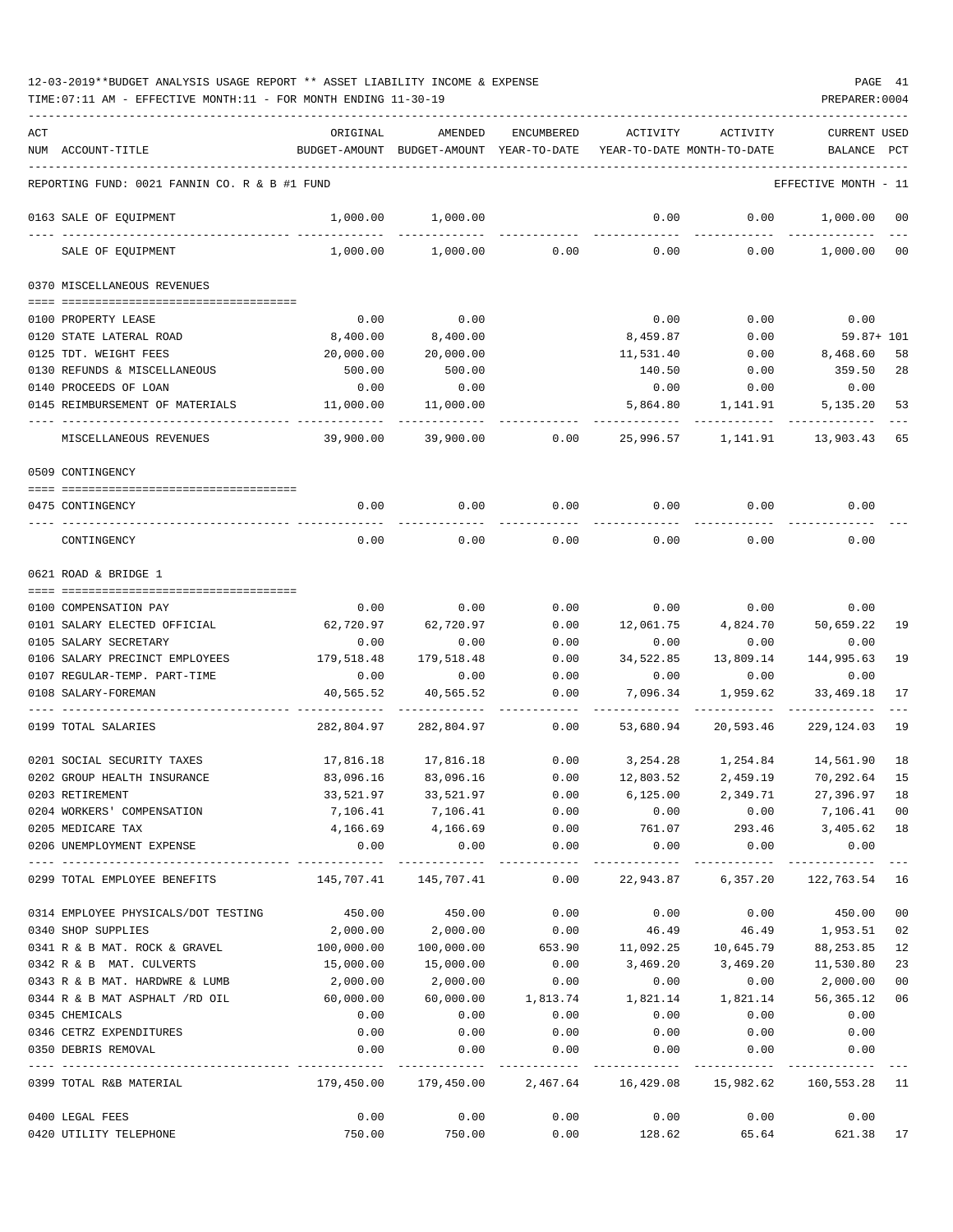TIME:07:11 AM - EFFECTIVE MONTH:11 - FOR MONTH ENDING 11-30-19 PREPARER:0004

| ACT<br>NUM ACCOUNT-TITLE                      | ORIGINAL  | AMENDED<br>BUDGET-AMOUNT BUDGET-AMOUNT YEAR-TO-DATE                | ENCUMBERED          | ACTIVITY<br>YEAR-TO-DATE MONTH-TO-DATE | ACTIVITY    | <b>CURRENT USED</b><br>BALANCE PCT |                |
|-----------------------------------------------|-----------|--------------------------------------------------------------------|---------------------|----------------------------------------|-------------|------------------------------------|----------------|
| REPORTING FUND: 0021 FANNIN CO. R & B #1 FUND |           |                                                                    |                     |                                        |             | EFFECTIVE MONTH - 11               |                |
|                                               |           |                                                                    |                     |                                        |             |                                    |                |
| 0421 CELL PHONE ALLOWANCE                     | 600.00    | 600.00                                                             | 0.00                | 100.00                                 | 25.00       | 500.00                             | 17             |
| 0423 INTERNET SERVICE                         | 0.00      | 0.00                                                               | 0.00                | 0.00                                   | 0.00        | 0.00                               |                |
| 0427 OUT OF COUNTY TRAVEL/TRAINING            | 1,435.58  | 1,435.58                                                           | 0.00                | 50.00                                  | 50.00       | 1,385.58                           | 03             |
| 0430 BIDS, NOTICES & PERMITS                  | 800.00    | 800.00                                                             | 0.00                | 0.00                                   | 0.00        | 800.00                             | 0 <sub>0</sub> |
| 0435 PRINTING                                 | 100.00    | 100.00                                                             | 0.00                | 0.00                                   | 0.00        | 100.00                             | 0 <sub>0</sub> |
| 0440 UTILITY ELECTRICITY                      | 1,600.00  | 1,600.00                                                           | 0.00                | 126.36                                 | 73.22       | 1,473.64                           | 08             |
| 0442 UTILITY WATER                            | 250.00    | 250.00                                                             | 16.58               | 16.58                                  | 0.00        | 216.84                             | 13             |
| 0443 TRASH DUMPSTER PICKUP                    | 1,000.00  | 1,000.00                                                           | 82.32               | 82.32                                  | 82.32       | 835.36                             | 16             |
| 0447 REPEATER SERVICE CONTRACT                | 730.24    | 730.24                                                             | 0.00                | 243.41                                 | 0.00        | 486.83                             | 33             |
| 0450 R & M BUILDING                           | 300.00    | 300.00                                                             | 0.00                | 0.00                                   | 0.00        | 300.00                             | 0 <sub>0</sub> |
| 0453 COMPUTER SOFTWARE                        | 912.50    | 912.50                                                             | 0.00                | 0.00                                   | 0.00        | 912.50                             | 0 <sub>0</sub> |
| 0457 R & M MACHINERY GAS & OIL                | 41,000.00 | 41,000.00                                                          | 0.00                | 3,240.67                               | 3,165.67    | 37,759.33                          | 08             |
| 0458 R & M MACHINERY PARTS                    | 20,000.00 | 20,000.00                                                          | 0.00                | 3,226.11                               | 2,985.53    | 16,773.89                          | 16             |
| 0459 R & M MACH. TIRES & TUBES                | 20,000.00 | 20,000.00                                                          | 0.00                | 613.00                                 | 170.00      | 19,387.00                          | 03             |
| 0460 EQUIPMENT RENTAL/LEASE                   | 0.00      | 0.00                                                               | 0.00                | 0.00                                   | 0.00        | 0.00                               |                |
| 0480 BOND                                     | 0.00      | 0.00                                                               | 0.00                | 0.00                                   | 0.00        | 0.00                               |                |
| 0481 DUES                                     | 335.00    | 335.00                                                             | 0.00                | 0.00                                   | 0.00        | 335.00                             | 00             |
| 0482 INSURANCE                                | 5,500.00  | 5,500.00                                                           | 0.00                | 2,777.63                               | 0.00        | 2,722.37                           | 51             |
| 0485 PRISONER SUPPLIES                        | 0.00      | 0.00                                                               | 0.00                | 0.00                                   | 0.00        | 0.00                               |                |
| 0488 FANNIN RURAL RAIL DISTRICT               | 0.00      | 0.00                                                               | 0.00                | 0.00                                   | 0.00        | 0.00                               |                |
| 0490 MISCELLANEOUS                            | 1,000.00  | 1,000.00                                                           | 0.00                | 0.00                                   | 0.00        | 1,000.00                           | 00             |
| 0491 SOIL & WATER CONSERVATION                | 250.00    | 250.00                                                             | 0.00                | 0.00                                   | 0.00        | 250.00                             | 0 <sub>0</sub> |
| 0492 TDRA FLOOD CASH MATCH                    | 0.00      | 0.00                                                               | 0.00                | 0.00                                   | 0.00        | 0.00                               |                |
| 0494 FLOOD CONTROL SITE MAINTENANCE           | 5,500.00  | 5,500.00                                                           | 0.00                | 0.00                                   | 0.00        | 5,500.00                           | 0 <sub>0</sub> |
| 0495 PIPELINE SALES TAX REIMBURSEMENT         | 0.00      | 0.00                                                               | 0.00                | 0.00                                   | 0.00        | 0.00                               |                |
| 0496 TCOG HAZARDOUS WASTEMATCH                | 1,250.00  | 1,250.00                                                           | 0.00                | 0.00                                   | 0.00        | 1,250.00                           | 0 <sub>0</sub> |
| 0499 TOTAL SER.& OTHER CHARGES                |           | 103, 313. 32 103, 313. 32                                          | 98.90               | 10,604.70                              | 6,617.38    | 92,609.72                          | 10             |
| 0500 LAND                                     |           |                                                                    |                     | 0.00                                   | 0.00        | 0.00                               |                |
| 0535 BUILDING                                 |           |                                                                    |                     | 0.00                                   | 0.00        | 0.00                               |                |
| 0570 COMPUTER EQUIPMENT                       | 300.00    | 300.00                                                             | 0.00                | 0.00                                   | 0.00        | 300.00                             | 00             |
| 0571 PURCHASE OF MACH./EQUIP.                 | 70,000.00 |                                                                    | 70,000.00 40,000.00 | 0.00                                   | 0.00        | 30,000.00                          | 57             |
| 0573 RADIO EQUIPMENT                          | 0.00      | 0.00                                                               | 0.00                | 0.00                                   | 0.00        | 0.00                               |                |
| 0575 LAND AND BUILDING                        | 0.00      | 0.00                                                               | 0.00                | 0.00                                   | 0.00        | 0.00                               |                |
|                                               |           |                                                                    |                     |                                        |             |                                    |                |
| 0599 CAPITAL OUTLAY                           |           | 70,300.00 70,300.00 40,000.00                                      |                     |                                        | 0.00        | $0.00$ 30,300.00 57                |                |
| 0630 NOTE PAYMENT                             | 0.00      | 0.00                                                               | 0.00                | 0.00                                   | 0.00        | 0.00                               |                |
| 0670 NOTE PAYMENT-INTEREST                    | 0.00      | 0.00                                                               | 0.00                |                                        | $0.00$ 0.00 | 0.00                               |                |
| 0695 SURVEYING                                | 0.00      | 0.00                                                               | 0.00                | 0.00                                   | 0.00        | 0.00                               |                |
| ROAD & BRIDGE 1                               |           | 781,575.70 781,575.70 42,566.54 103,658.59 49,550.66 635,350.57 19 |                     |                                        |             |                                    |                |
| 0625 ADMINISTRATIVE OFFICE R&B #1             |           |                                                                    |                     |                                        |             |                                    |                |
| 0105 SALARY SECRETARY                         | 10,141.28 | 10,141.28                                                          | 0.00                | 1,950.25 780.10 8,191.03               |             |                                    | 19             |
| 0201 SOCIAL SECURITY TAXES                    | 628.78    | 628.78                                                             | 0.00                | 90.80                                  | 40.37       | 537.98                             | 14             |
| 0202 GROUP HEALTH INSURANCE                   | 2,967.72  | 2,967.72                                                           | 0.00                | 494.40                                 | 123.60      | 2,473.32                           | 17             |
| 0203 RETIREMENT                               | 1,167.26  | 1,167.26                                                           | 0.00                | 222.45                                 | 88.98       | 944.81                             | 19             |
| 0204 WORKERS' COMPENSATION                    | 42.59     | 42.59                                                              | 0.00                | 0.00                                   | 0.00        | 42.59                              | 0 <sub>0</sub> |
| 0205 MEDICARE TAX                             | 147.05    | 147.05                                                             | 0.00                | 21.24                                  | 9.45        | 125.81                             | 14             |
| 0310 OFFICE SUPPLIES                          | 100.00    | 100.00                                                             | 0.00                | 0.00                                   | 0.00        | 100.00                             | 0 <sub>0</sub> |
| 0311 POSTAL EXPENSES                          | 0.00      | 0.00                                                               | 0.00                | 0.00                                   | 0.00        | 0.00                               |                |
|                                               |           |                                                                    |                     |                                        |             |                                    |                |

0353 COMPUTER EXPENSE 500.00 500.00 0.00 0.00 0.00 500.00 00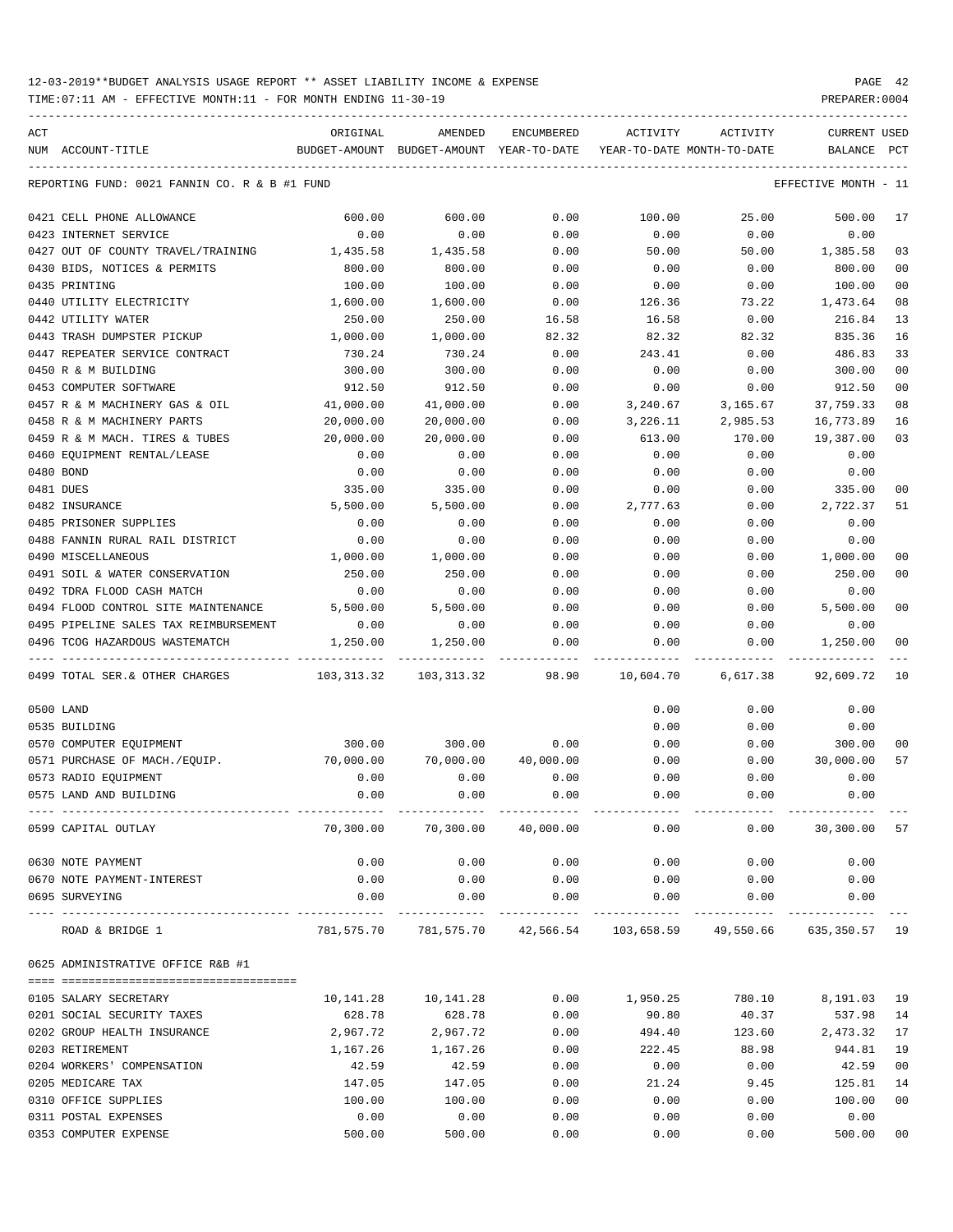| ACT |                                               | ORIGINAL      | AMENDED       | ENCUMBERED   | ACTIVITY   | ACTIVITY                   | <b>CURRENT USED</b>  |     |
|-----|-----------------------------------------------|---------------|---------------|--------------|------------|----------------------------|----------------------|-----|
| NUM | ACCOUNT-TITLE                                 | BUDGET-AMOUNT | BUDGET-AMOUNT | YEAR-TO-DATE |            | YEAR-TO-DATE MONTH-TO-DATE | BALANCE              | PCT |
|     |                                               |               |               |              |            |                            |                      |     |
|     | REPORTING FUND: 0021 FANNIN CO. R & B #1 FUND |               |               |              |            |                            | EFFECTIVE MONTH - 11 |     |
|     | 0427 OUT OF COUNTY TRAVEL                     | 0.00          | 0.00          | 0.00         | 0.00       | 0.00                       | 0.00                 |     |
|     |                                               |               |               |              |            |                            |                      |     |
|     | 0480 BOND                                     | 0.00          | 0.00          | 0.00         | 0.00       | 0.00                       | 0.00                 |     |
|     | 0572 OFFICE EQUIPMENT                         | 0.00          | 0.00          | 0.00         | 0.00       | 0.00                       | 0.00                 |     |
|     | 0574 COMPUTER EQUIPMENT                       | 0.00          | 0.00          | 0.00         | 0.00       | 0.00                       | 0.00                 |     |
|     | ADMINISTRATIVE OFFICE R&B #1                  | 15,694.68     | 15,694.68     | 0.00         | 2,779.14   | 1,042.50                   | 12,915.54            | 18  |
|     |                                               |               |               |              |            |                            |                      |     |
|     |                                               |               |               |              |            |                            |                      |     |
|     | FANNIN CO. R & B #1 FUND                      |               |               |              |            |                            |                      |     |
|     | INCOME TOTALS                                 | 797,270.38    | 797,270.38    |              | 134,442.37 | 68,484.90                  | 662,828.01           | 17  |
|     | <b>EXPENSE TOTALS</b>                         | 797,270.38    | 797,270.38    | 42,566.54    | 106,437.73 | 50,593.16                  | 648,266.11           | 19  |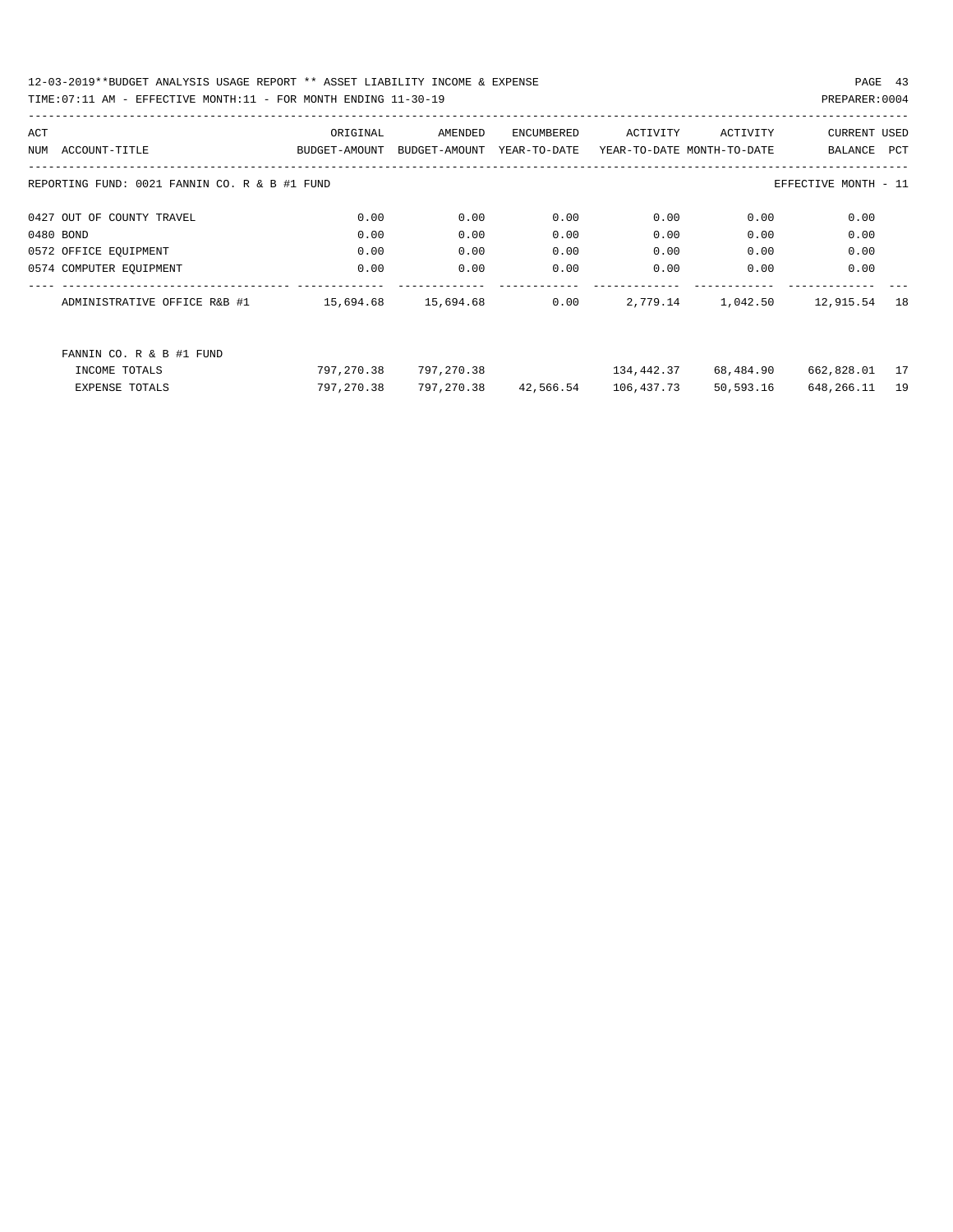|     | 12-03-2019**BUDGET ANALYSIS USAGE REPORT ** ASSET LIABILITY INCOME & EXPENSE<br>TIME: 07:11 AM - EFFECTIVE MONTH: 11 - FOR MONTH ENDING 11-30-19 |           |                                                                                |            |                   |                        | PAGE 44<br>PREPARER: 0004                          |                |
|-----|--------------------------------------------------------------------------------------------------------------------------------------------------|-----------|--------------------------------------------------------------------------------|------------|-------------------|------------------------|----------------------------------------------------|----------------|
| ACT | NUM ACCOUNT-TITLE                                                                                                                                | ORIGINAL  | AMENDED<br>BUDGET-AMOUNT BUDGET-AMOUNT YEAR-TO-DATE YEAR-TO-DATE MONTH-TO-DATE | ENCUMBERED | ACTIVITY          | ACTIVITY               | CURRENT USED<br>BALANCE PCT                        |                |
|     | REPORTING FUND: 0022 FANNIN CO. R & B #2 FUND                                                                                                    |           |                                                                                |            |                   |                        | EFFECTIVE MONTH - 11                               |                |
|     | 0100 PAYROLL                                                                                                                                     |           |                                                                                |            |                   |                        |                                                    |                |
|     | 0100 PAYROLL                                                                                                                                     |           |                                                                                |            | 0.00              | 0.00                   | 0.00                                               |                |
|     | PAYROLL                                                                                                                                          |           |                                                                                |            | 0.00              | 0.00                   | 0.00                                               |                |
|     | 0102 A/P CLEARING                                                                                                                                |           |                                                                                |            |                   |                        |                                                    |                |
|     | 0100 A/P CLEARING                                                                                                                                |           |                                                                                |            | 0.00              | 0.00                   | 0.00                                               |                |
|     | A/P CLEARING                                                                                                                                     |           |                                                                                |            | 0.00              | 0.00                   | 0.00                                               |                |
|     | 0103 CASH                                                                                                                                        |           |                                                                                |            |                   |                        |                                                    |                |
|     | 0100 R&B#2- COMBINED FUNDS CHECKING<br>0175 TEXPOOL                                                                                              |           |                                                                                |            | 883.03            | 421.80                 | $69,649.52 - 34,574.21 - 193,114.34$<br>260,238.53 |                |
|     | CASH                                                                                                                                             |           |                                                                                |            |                   | ------------           | $68, 766.49 - 34, 152.41 - 453, 352.87$            |                |
|     | 0120 RECEIVABLES                                                                                                                                 |           |                                                                                |            |                   |                        |                                                    |                |
|     | 0311 TAXES RECEIVABLE                                                                                                                            |           |                                                                                |            | 0.00              | 0.00                   | 41,096.44                                          |                |
|     | 0312 DUE FROM OTHER GOVERNMENT                                                                                                                   |           |                                                                                |            | 0.00              | 0.00                   | 22,822.14                                          |                |
|     | 0313 DUE FROM OTHER FUNDS                                                                                                                        |           |                                                                                |            | 0.00              | 0.00                   | 4,089.81                                           |                |
|     | 0315 INVENTORY ASSET                                                                                                                             |           |                                                                                |            | 0.00              | 0.00                   | 54,009.30<br>--------                              |                |
|     | RECEIVABLES                                                                                                                                      |           |                                                                                |            | 0.00              | 0.00                   | 122,017.69                                         |                |
|     | 0200 LIABILITY ACCOUNT                                                                                                                           |           |                                                                                |            |                   |                        |                                                    |                |
|     | 0150 ACCRUED SALARY PAYABLE                                                                                                                      |           |                                                                                |            | 0.00              | 0.00                   | 11,285.41                                          |                |
|     | 0155 ACCRUED FRINGE BENEFITS                                                                                                                     |           |                                                                                |            | 0.00              | 0.00                   | 6,055.57                                           |                |
|     | 0200 DEFERRED TAX REVENUE                                                                                                                        |           |                                                                                |            | 0.00              | 0.00                   | 39,351.80                                          |                |
|     | 0900 SYSTEM ADDED LIABILITY LINE-ITEM                                                                                                            |           |                                                                                |            | 0.00              | 0.00                   | 0.00                                               |                |
|     | 0910 SYSTEM ADDED LIABILITY LINE-ITEM                                                                                                            |           |                                                                                |            |                   | $21,189.85 - 549.29 -$ | 21,189.85-                                         |                |
|     | LIABILITY ACCOUNT                                                                                                                                |           |                                                                                |            | 21,189.85-        |                        | 549.29- 35,502.93                                  |                |
|     | 0207 DUE TO FUND                                                                                                                                 |           |                                                                                |            |                   |                        |                                                    |                |
|     | 0070 DUE TO RIGHT OF WAY<br>---- -----                                                                                                           |           | --------------                                                                 |            |                   | $0.00$ $0.00$          | 0.00                                               |                |
|     | DUE TO FUND                                                                                                                                      |           |                                                                                |            | 0.00              | 0.00                   | 0.00                                               |                |
|     | 0271 EQUITY ACCOUNT                                                                                                                              |           |                                                                                |            |                   |                        |                                                    |                |
|     | 0200 EQUITY ACCOUNT                                                                                                                              |           |                                                                                |            |                   |                        | $0.00$ $0.00$ $587,444.27$                         |                |
|     | EQUITY ACCOUNT                                                                                                                                   |           |                                                                                |            | ---------<br>0.00 |                        | -------------<br>$0.00$ 587,444.27                 |                |
|     | 0300 TOTAL REV/TRANSFERS                                                                                                                         |           |                                                                                |            |                   |                        |                                                    |                |
|     | 0122 BEGINNING CASH BALANCE                                                                                                                      |           | 47,346.83 47,346.83                                                            |            | 0.00              |                        | $0.00$ $47,346.83$                                 | 0 <sub>0</sub> |
|     | TOTAL REV/TRANSFERS                                                                                                                              | 47,346.83 | --------------<br>47,346.83                                                    | 0.00       | 0.00              | 0.00                   | . <u>.</u><br>47,346.83 00                         |                |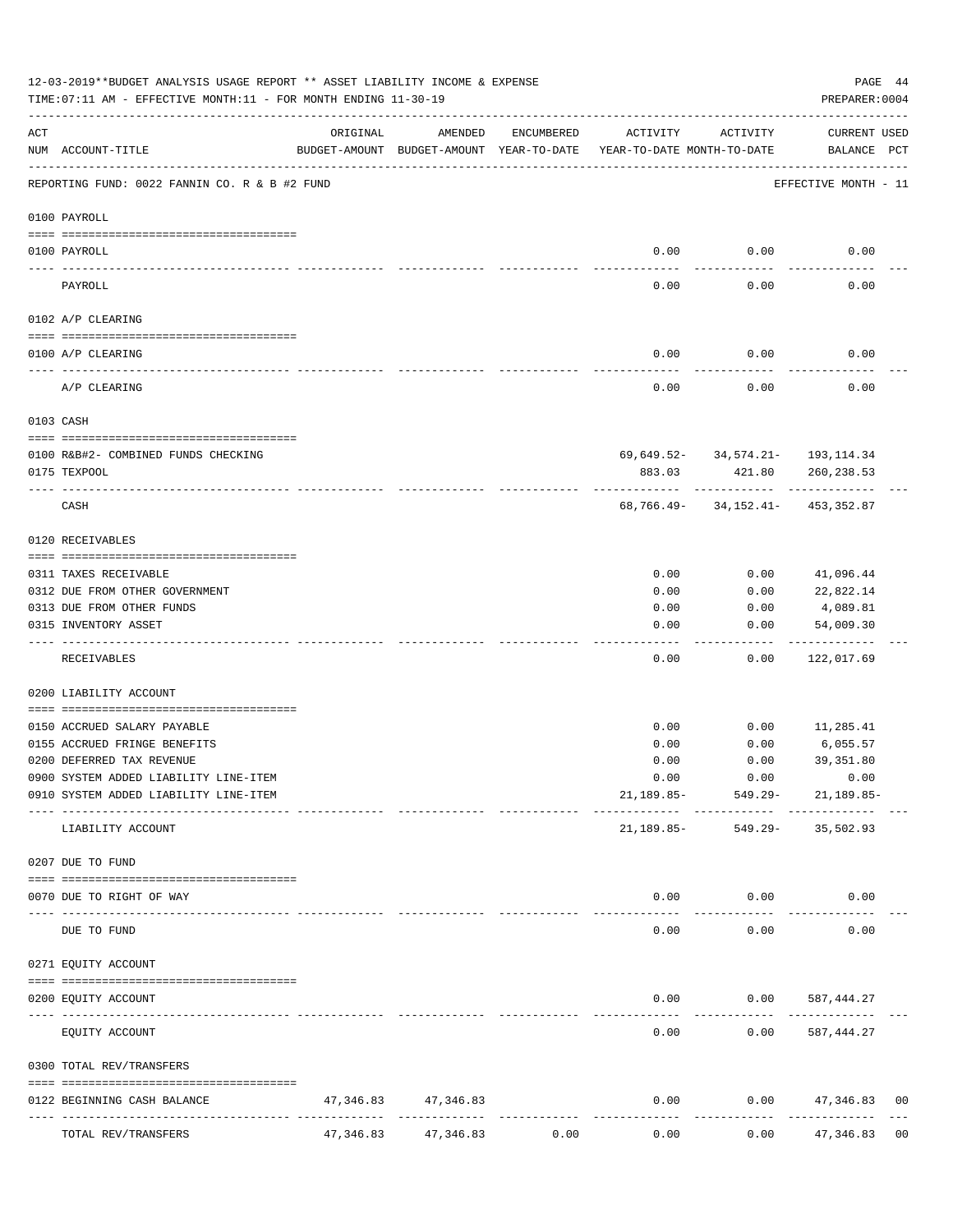|     | 12-03-2019**BUDGET ANALYSIS USAGE REPORT ** ASSET LIABILITY INCOME & EXPENSE<br>TIME: 07:11 AM - EFFECTIVE MONTH: 11 - FOR MONTH ENDING 11-30-19 |                                              |                                                                                |                                                  |                                                                      |                   | PREPARER: 0004                       | PAGE 45              |
|-----|--------------------------------------------------------------------------------------------------------------------------------------------------|----------------------------------------------|--------------------------------------------------------------------------------|--------------------------------------------------|----------------------------------------------------------------------|-------------------|--------------------------------------|----------------------|
| ACT | NUM ACCOUNT-TITLE                                                                                                                                | ORIGINAL                                     | AMENDED<br>BUDGET-AMOUNT BUDGET-AMOUNT YEAR-TO-DATE YEAR-TO-DATE MONTH-TO-DATE | ENCUMBERED                                       | ACTIVITY                                                             | ACTIVITY          | <b>CURRENT USED</b><br>BALANCE PCT   |                      |
|     | REPORTING FUND: 0022 FANNIN CO. R & B #2 FUND                                                                                                    |                                              |                                                                                |                                                  |                                                                      |                   | EFFECTIVE MONTH - 11                 |                      |
|     | 0310 PROPERTY TAXES                                                                                                                              |                                              |                                                                                |                                                  |                                                                      |                   |                                      |                      |
|     | 0110 CURRENT TAXES                                                                                                                               |                                              | 593,268.55 593,268.55 50,186.96 50,186.96 57,739.02 543,081.59                 |                                                  |                                                                      |                   |                                      | 08                   |
|     | 0120 DELINQUENT TAXES                                                                                                                            |                                              | 12,500.00   12,500.00                                                          |                                                  |                                                                      |                   | 2,965.13 1,635.41 9,534.87           | 24                   |
|     | PROPERTY TAXES                                                                                                                                   | 605,768.55                                   |                                                                                |                                                  | . <u>.</u><br>605,768.55   0.00   53,152.09   37,374.43   552,616.46 |                   |                                      | $- - -$<br>09        |
|     | 0318 OTHER TAXES                                                                                                                                 |                                              |                                                                                |                                                  |                                                                      |                   |                                      |                      |
|     |                                                                                                                                                  |                                              |                                                                                |                                                  |                                                                      |                   |                                      |                      |
|     | 0120 PAY N LIEU TAX/GRASSLAND                                                                                                                    | 2,000.00                                     | 2,000.00                                                                       |                                                  |                                                                      |                   | $0.00$ $0.00$ $2,000.00$             | 0 <sub>0</sub>       |
|     | 0121 PAY N LIEU TAX/UPPER TRINITY                                                                                                                | 1,000.00                                     | 1,000.00                                                                       |                                                  | 797.62                                                               | 0.00              | 202.38                               | 80                   |
|     | 0160 SALES TAX REVENUES                                                                                                                          | 50,000.00<br>---------                       | 50,000.00                                                                      |                                                  | 12,291.88                                                            |                   | 5,795.92 37,708.12<br>-----------    | 25                   |
|     | OTHER TAXES                                                                                                                                      | 53,000.00                                    |                                                                                |                                                  |                                                                      | 5,795.92          | 39,910.50                            | 25                   |
|     | 0321 FEES OF TAX COLLECTOR                                                                                                                       |                                              |                                                                                |                                                  |                                                                      |                   |                                      |                      |
|     |                                                                                                                                                  | 86,000.00 86,000.00                          |                                                                                |                                                  |                                                                      |                   | $0.00$ $0.00$ $86,000.00$            |                      |
|     | 0200 CAR REGISTRATION/SALES TAX<br>0300 COUNTY'S ADDITIONAL \$10                                                                                 | 64,000.00                                    | 64,000.00                                                                      |                                                  | 10,925.15                                                            | 5,182.44          | 53,074.85                            | 0 <sub>0</sub><br>17 |
|     | FEES OF TAX COLLECTOR                                                                                                                            | 150,000.00                                   |                                                                                |                                                  | ---------------                                                      | -------------     | -------------                        | 07                   |
|     | 0330 GRANTS                                                                                                                                      |                                              |                                                                                |                                                  |                                                                      |                   |                                      |                      |
|     | 0200 FEMA GRANT                                                                                                                                  | 0.00                                         | 0.00                                                                           |                                                  |                                                                      | $0.00$ $0.00$     | 0.00                                 |                      |
|     |                                                                                                                                                  |                                              |                                                                                |                                                  |                                                                      |                   |                                      |                      |
|     | GRANTS                                                                                                                                           | 0.00                                         |                                                                                | $0.00$ 0.00                                      |                                                                      | $0.00$ 0.00       | 0.00                                 |                      |
|     | 0350 FINES                                                                                                                                       |                                              |                                                                                |                                                  |                                                                      |                   |                                      |                      |
|     | 0403 COUNTY CLERK FINES                                                                                                                          | 5,000.00                                     | 5,000.00                                                                       |                                                  |                                                                      | $0.00$ 0.00       | 5,000.00                             | 0 <sub>0</sub>       |
|     | 0450 DISTRICT CLERK FINES                                                                                                                        | 8,500.00                                     | 8,500.00                                                                       |                                                  | 1,426.67                                                             | 782.45            | 7,073.33                             | 17                   |
|     | 0455 J. P. #1 FINES                                                                                                                              | 5,000.00                                     | 5,000.00                                                                       |                                                  | 0.00                                                                 | 0.00              | 5,000.00 00                          |                      |
|     | 0456 J. P. #2 FINES                                                                                                                              | 2,000.00                                     | 2,000.00                                                                       |                                                  |                                                                      | 2,895.93 2,895.93 | 895.93+ 145                          |                      |
|     | 0457 J. P. #3 FINES                                                                                                                              | 5,000.00<br>------------------- ------------ | 5,000.00<br>.                                                                  |                                                  | 0.00<br>------------                                                 | -------------     | 0.00<br>5,000.00 00<br>------------- |                      |
|     | FINES                                                                                                                                            | 25,500.00                                    |                                                                                |                                                  |                                                                      |                   | 21, 177. 40 17                       |                      |
|     | 0360 INTEREST EARNINGS                                                                                                                           |                                              |                                                                                |                                                  |                                                                      |                   |                                      |                      |
|     | 0100 INTEREST EARNINGS<br>---------------------------------- --                                                                                  |                                              | 5,000.00 5,000.00                                                              |                                                  | 1,000.12 481.02                                                      |                   | 3,999.88                             | 20                   |
|     | INTEREST EARNINGS                                                                                                                                |                                              | 5,000.00 5,000.00 0.00 1,000.12 481.02                                         |                                                  |                                                                      |                   | 3,999.88                             | 20                   |
|     | 0364 SALE OF EQUIPMENT                                                                                                                           |                                              |                                                                                |                                                  |                                                                      |                   |                                      |                      |
|     | --------------------------------------<br>0163 SALE OF EQUIPMENT                                                                                 |                                              | 2,000.00 2,000.00                                                              |                                                  |                                                                      | $0.00$ $0.00$     | 2,000.00                             | 0 <sub>0</sub>       |
|     | SALE OF EQUIPMENT                                                                                                                                | 2,000.00                                     |                                                                                | -------------------------------<br>2,000.00 0.00 | 0.00                                                                 |                   | -------------<br>0.00<br>2,000.00    | 0 <sub>0</sub>       |
|     | 0370 MISCELLANEOUS REVENUES                                                                                                                      |                                              |                                                                                |                                                  |                                                                      |                   |                                      |                      |
|     | 0120 STATE LATERAL ROAD                                                                                                                          | 10,000.00                                    | 10,000.00                                                                      |                                                  | 9,854.63                                                             |                   | $0.00$ 145.37                        | 99                   |
|     | 0125 TDT WEIGHT FEES                                                                                                                             | 20,500.00                                    | 20,500.00                                                                      |                                                  | 13,432.55                                                            |                   | 0.00<br>7,067.45                     | 66                   |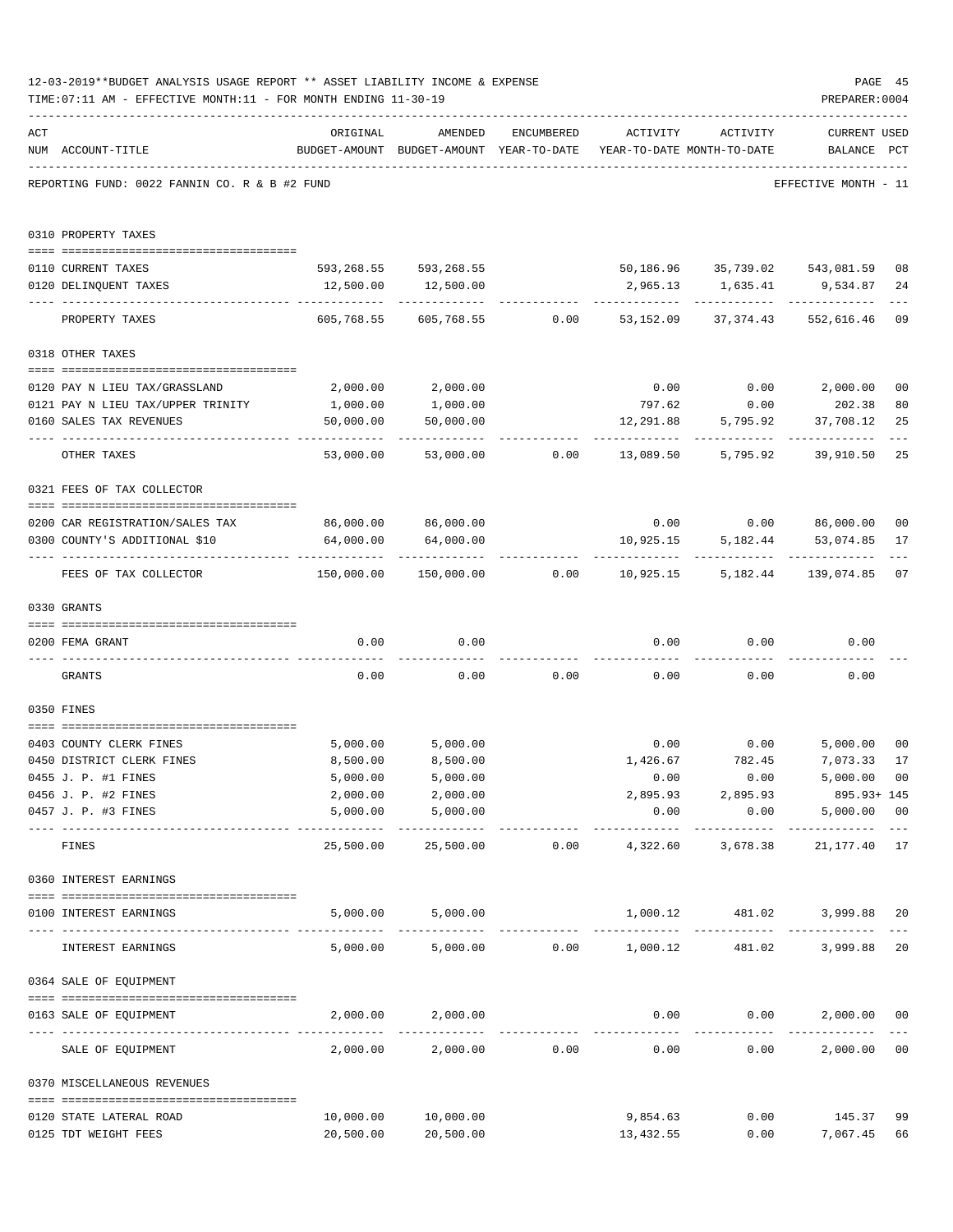| ACT                                           | ORIGINAL                                                            | AMENDED             | ENCUMBERED | ACTIVITY                                                         | ACTIVITY                     | CURRENT USED         |                |
|-----------------------------------------------|---------------------------------------------------------------------|---------------------|------------|------------------------------------------------------------------|------------------------------|----------------------|----------------|
| NUM ACCOUNT-TITLE                             | BUDGET-AMOUNT BUDGET-AMOUNT YEAR-TO-DATE YEAR-TO-DATE MONTH-TO-DATE |                     |            |                                                                  |                              | BALANCE PCT          |                |
| REPORTING FUND: 0022 FANNIN CO. R & B #2 FUND |                                                                     |                     |            |                                                                  |                              | EFFECTIVE MONTH - 11 |                |
| 0130 REFUNDS & MISCELLANEOUS                  | 0.00                                                                | 0.00                |            | 0.00                                                             | 0.00                         | 0.00                 |                |
| 0131 AUTOMOBILE INSURANCE LOSS PAYMENT        | 0.00                                                                | 0.00                |            | 0.00                                                             | 0.00                         | 0.00                 |                |
| 0140 PROCEEDS OF LOAN                         | 0.00                                                                | 0.00                |            | 0.00                                                             | 0.00                         | 0.00                 |                |
| 0145 REIMBURSEMENT OF MATERIALS 10,800.00     |                                                                     | 10,800.00           |            | 522.90                                                           |                              | $0.00$ $10,277.10$   | 05             |
| 0150 TRENTON HIGH MEADOWS SUBDIVISION         | 6,700.00                                                            | 6,700.00            |            |                                                                  | 1,400.00 1,400.00            | 5,300.00             | 21             |
| MISCELLANEOUS REVENUES                        | 48,000.00                                                           | 48,000.00           |            | 0.00 25,210.08                                                   | 1,400.00                     | 22,789.92            | 53             |
| 0509 CONTINGENCY                              |                                                                     |                     |            |                                                                  |                              |                      |                |
|                                               |                                                                     |                     |            |                                                                  |                              |                      |                |
| 0475 CONTINGENCY                              | 10,000.00                                                           | 10,000.00           | 0.00       | 0.00                                                             | 0.00                         | 10,000.00            | 00             |
| CONTINGENCY                                   | 10,000.00                                                           | 10,000.00           | 0.00       | 0.00                                                             | 0.00                         | 10,000.00            | 0 <sub>0</sub> |
| 0622 ROAD & BRIDGE 2                          |                                                                     |                     |            |                                                                  |                              |                      |                |
| 0100 COMPENSATION PAY                         | 0.00                                                                | 0.00                | 0.00       | 0.00                                                             | 0.00                         | 0.00                 |                |
| 0101 SALARY ELECTED OFFICIAL                  |                                                                     | 62,720.97 62,720.97 | 0.00       |                                                                  | 12,061.75 4,824.70 50,659.22 |                      | 19             |
| 0105 SALARY SECRETARY                         | 0.00                                                                | 0.00                | 0.00       |                                                                  | $0.00$ 0.00                  | 0.00                 |                |
| 0106 SALARY PRECINCT EMPLOYEES 231,328.10     |                                                                     | 231,328.10          | 0.00       | 36,685.25    14,674.10    194,642.85                             |                              |                      | 16             |
| 0107 REGULAR-TEMP. PART-TIME                  | 0.00                                                                | 0.00                | 0.00       | 0.00                                                             | 0.00                         | 0.00                 |                |
| 0199 TOTAL SALARIES                           | 294,049.07                                                          | 294,049.07          | 0.00       | 48,747.00                                                        | 19,498.80                    | 245,302.07           | 17             |
| 0201 SOCIAL SECURITY TAXES                    | 18,415.57                                                           | 18,415.57           | 0.00       | 2,888.98                                                         | 1,176.40 15,526.59           |                      | 16             |
| 0202 GROUP HEALTH INSURANCE                   | 94,967.04                                                           | 94,967.04           | 0.00       | 13,844.88                                                        | 3,461.22                     | 81,122.16            | 15             |
| 0203 RETIREMENT                               | 34,374.34                                                           | 34,374.34           | 0.00       | 5,562.05                                                         | 2,224.82                     | 28,812.29            | 16             |
| 0204 WORKERS' COMPENSATION                    | 7,329.52                                                            | 7,329.52            | 0.00       | 0.00                                                             | 0.00                         | 7,329.52             | 0 <sub>0</sub> |
| 0205 MEDICARE TAX                             | 4,272.41                                                            | 4,272.41            |            | 0.00 675.70 275.14                                               |                              | 3,596.71             | 16             |
| 0206 UNEMPLOYMENT EXPENSE                     | 0.00                                                                | 0.00                | 0.00       | 0.00                                                             | 0.00                         | 0.00                 |                |
| 0299 TOTAL EMPLOYEE BENEFITS                  | $159,358.88$ $159,358.88$ 0.00                                      |                     |            |                                                                  | 22,971.61 7,137.58           | 136,387.27           | 14             |
| 0312 CONTRACT LABOR                           | 0.00                                                                | 0.00                | 0.00       | 0.00                                                             | 0.00                         | 0.00                 |                |
| 0314 EMPLOYEE PHYSICALS/DOT TESTING           | 400.00                                                              | 400.00              |            | 0.00 65.00 65.00 335.00                                          |                              |                      | 16             |
| 0340 SHOP SUPPLIES                            | 4,000.00                                                            | 4,000.00            | 0.00       | 136.43                                                           | 136.43                       | 3,863.57             | 03             |
| 0341 R & B MAT. ROCK & GRAVEL                 | 134,307.00                                                          | 134,307.00          |            | 9,054.84 13,825.58                                               | 13,825.58                    | 111,426.58           | 17             |
| 0342 R & B MAT. CULVERTS                      | 20,000.00                                                           | 20,000.00           | 0.00       | 5,360.00                                                         | 5,360.00                     | 14,640.00            | 27             |
| 0343 R & B MAT. HARDWRE & LUMB                | 6,000.00                                                            | 6,000.00            | 0.00       | 261.34                                                           | 171.14                       | 5,738.66             | 04             |
| 0344 R & B MAT. ASPHALT/RD OIL                | 42,000.00                                                           | 42,000.00           | 0.00       | 0.00                                                             | 0.00                         | 42,000.00            | 0 <sub>0</sub> |
| 0345 CHEMICALS                                | 1,000.00                                                            | 1,000.00            | 0.00       | 0.00                                                             | 0.00                         | 1,000.00             | 0 <sub>0</sub> |
| 0346 CETRZ EXPENDITURES                       | 0.00                                                                | 0.00                | 0.00       | 0.00                                                             | 0.00                         | 0.00                 |                |
| 0350 DEBRIS REMOVAL                           | 0.00                                                                | 0.00                | 0.00       | 0.00                                                             | 0.00                         | 0.00                 |                |
| 0395 UNIFORMS                                 | 2,800.00                                                            | 2,800.00            | 0.00       | 295.65                                                           | 295.65                       | 2,504.35 11          |                |
| 0399 TOTAL R&B MATERIALS                      |                                                                     |                     |            | 210,507.00 210,507.00 9,054.84 19,944.00 19,853.80 181,508.16 14 |                              |                      | $- - -$        |
| 0400 LEGAL FEES                               | 0.00                                                                | 0.00                | 0.00       | 0.00                                                             | 0.00                         | 0.00                 |                |
| 0420 UTILITY TELEPHONE                        | 1,000.00                                                            | 1,000.00            | 0.00       | 163.90                                                           | 81.95                        | 836.10               | 16             |
| 0421 CELL PHONE ALLOWANCE                     | 600.00                                                              | 600.00              | 0.00       | 100.00                                                           | 25.00                        | 500.00               | 17             |
| 0427 OUT OF COUNTY TRAVEL/TRAINING            | 2,500.00                                                            | 2,500.00            | 0.00       | 1,000.71                                                         | 369.70                       | 1,499.29             | 40             |
| 0430 BIDS, NOTICES & PERMITS                  | 500.00                                                              | 500.00              | 0.00       | 86.68                                                            | 86.68                        | 413.32               | 17             |
| 0435 PRINTING                                 | 100.00                                                              | 100.00              | 0.00       | 0.00                                                             | 0.00                         | 100.00               | 0 <sub>0</sub> |
| 0440 UTILITY ELECTRICITY                      | 2,000.00                                                            | 2,000.00            | 0.00       | 302.08                                                           | 144.73                       | 1,697.92             | 15             |
| 0441 UTILITY GAS                              | 750.00                                                              | 750.00              | 0.00       | 72.53                                                            | 72.53                        | 677.47               | 10             |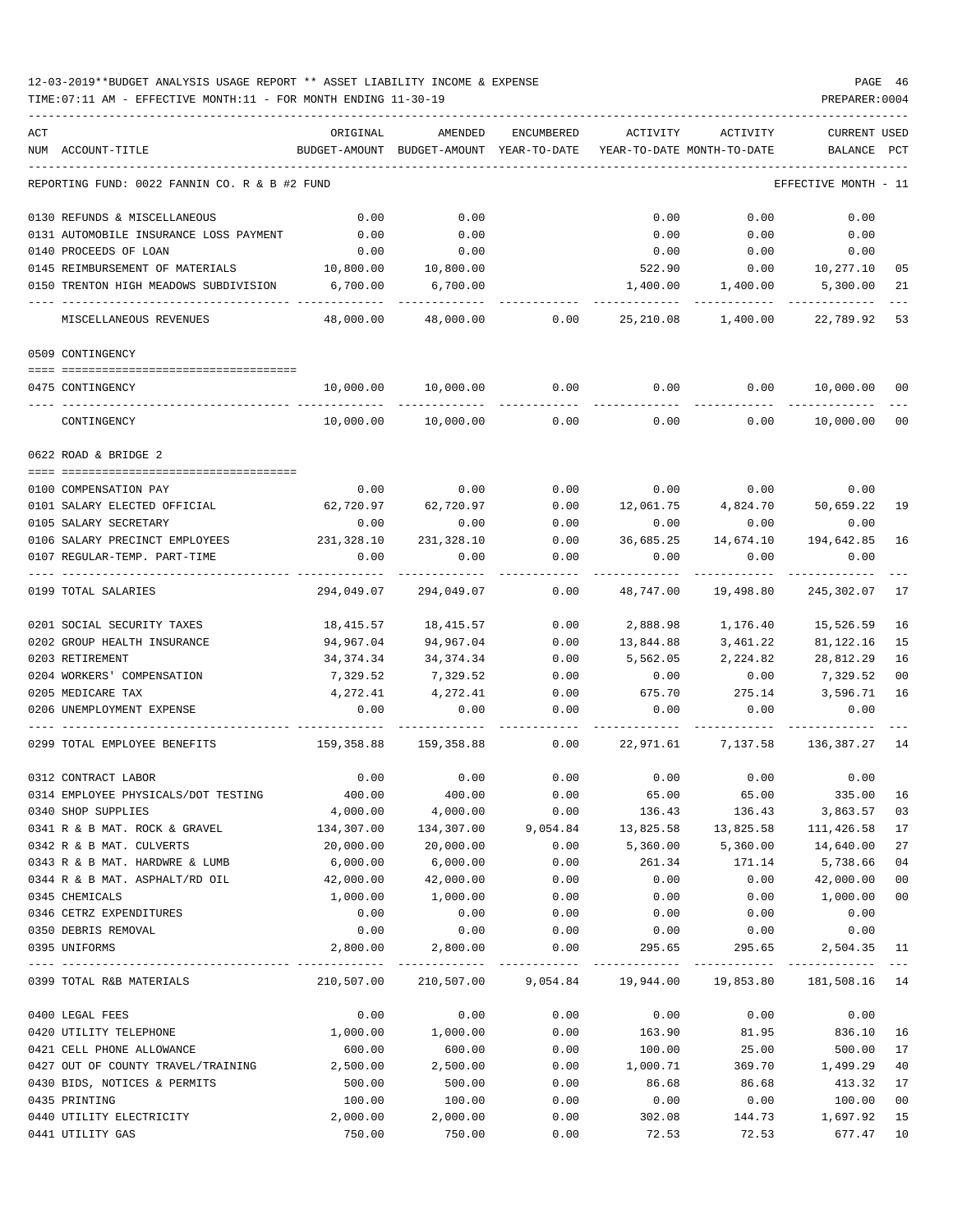| ACT | NUM ACCOUNT-TITLE                                | ORIGINAL     | AMENDED<br>BUDGET-AMOUNT BUDGET-AMOUNT YEAR-TO-DATE                | <b>ENCUMBERED</b> | ACTIVITY         | ACTIVITY<br>YEAR-TO-DATE MONTH-TO-DATE | <b>CURRENT USED</b><br><b>BALANCE</b> | PCT            |
|-----|--------------------------------------------------|--------------|--------------------------------------------------------------------|-------------------|------------------|----------------------------------------|---------------------------------------|----------------|
|     |                                                  |              |                                                                    |                   |                  |                                        |                                       |                |
|     | REPORTING FUND: 0022 FANNIN CO. R & B #2 FUND    |              |                                                                    |                   |                  |                                        | EFFECTIVE MONTH - 11                  |                |
|     | 0442 UTILITY WATER                               | 940.00       | 940.00                                                             | 0.00              | 80.96            | 80.96                                  | 859.04                                | 09             |
|     | 0443 TRASH PICKUP                                | 1,300.00     | 1,300.00                                                           | 0.00              | 0.00             | 0.00                                   | 1,300.00                              | 0 <sub>0</sub> |
|     | 0447 REPEATER SERVICE CONTRACT                   | 730.24       | 730.24                                                             | 0.00              | 243.41           | 0.00                                   | 486.83                                | 33             |
|     | 0450 R&M BUILDING                                | 3,000.00     | 3,000.00                                                           | 0.00              | 0.00             | 0.00                                   | 3,000.00                              | 0 <sub>0</sub> |
|     | 0453 COMPUTER SOFTWARE                           | 0.00         | 0.00                                                               | 0.00              | 0.00             | 0.00                                   | 0.00                                  |                |
|     | 0457 R & M MACHINERY GAS & OIL                   | 70,000.00    | 70,000.00                                                          | 0.00              | 4,976.23         | 4,976.23                               | 65,023.77                             | 07             |
|     | 0458 R & M MACHINERY PARTS                       | 30,000.00    | 30,000.00                                                          | 7.00              | 20,381.32        | 6,452.29                               | 9,611.68                              | 68             |
|     | 0459 R & M MACH. TIRES & TUBES                   | 15,000.00    | 15,000.00                                                          | 0.00              | 0.00             | 0.00                                   | 15,000.00                             | 0 <sub>0</sub> |
|     | 0460 EQUIPMENT RENTAL/LEASE                      | 50,000.00    | 50,000.00                                                          | 0.00              | 0.00             | 0.00                                   | 50,000.00                             | 00             |
|     | 0480 BOND                                        | 0.00         | 0.00                                                               | 0.00              | 0.00             | 0.00                                   | 0.00                                  |                |
|     | 0481 DUES                                        | 335.00       | 335.00                                                             | 0.00              | 0.00             | 0.00                                   | 335.00                                | 0 <sub>0</sub> |
|     | 0482 INSURANCE                                   | 9,000.00     | 9,000.00                                                           | 0.00              | 5,733.96         | 0.00                                   | 3,266.04                              | 64             |
|     | 0485 PRISONER SUPPLIES                           | 0.00         | 0.00                                                               | 0.00              | 0.00             | 0.00                                   | 0.00                                  |                |
|     | 0488 FANNIN RURAL RAIL DISTRICT                  | 0.00         | 0.00                                                               | 0.00              | 0.00             | 0.00                                   | 0.00                                  |                |
|     | 0490 MISCELLANEOUS                               | 1,000.00     | 1,000.00                                                           | 0.00              | 0.00             | 0.00                                   | 1,000.00                              | 00             |
|     | 0491 SOIL & WATER CONSERVATION                   | 250.00       | 250.00                                                             | 0.00              | 0.00             | 0.00                                   | 250.00                                | 0 <sub>0</sub> |
|     | 0492 TDRA FLOOD CASH MATCH                       | 0.00         | 0.00                                                               | 0.00              | 0.00             | 0.00                                   | 0.00                                  |                |
|     | 0493 TRENTON HIGH MEADOWS SUBDIVISION            | 4,000.00     | 4,000.00                                                           | 0.00              | 0.00             | 0.00                                   | 4,000.00                              | 0 <sub>0</sub> |
|     | 0494 FLOOD CONTROL SITE MAINTENANCE              | 4,000.00     | 4,000.00                                                           | 0.00              | 0.00             | 0.00                                   | 4,000.00                              | 0 <sub>0</sub> |
|     | 0495 PIPELINE SALES TAX REIMBURSEMENT            | 0.00         | 0.00                                                               | 0.00              | 0.00             | 0.00                                   | 0.00                                  |                |
|     | 0496 TCOG HAZARDOUS WASTEMATCH                   | 0.00         | 0.00                                                               | 0.00              | 0.00             | 0.00                                   | 0.00                                  |                |
|     | 0499 TOTAL SER. & OTHER CHARGES                  | 197,005.24   | 197,005.24                                                         | 7.00              | 33,141.78        | 12,290.07                              | 163,856.46                            | 17             |
|     | 0500 LAND                                        |              |                                                                    |                   | 0.00             | 0.00                                   | 0.00                                  |                |
|     | 0535 BUILDING                                    |              |                                                                    |                   | 0.00             | 0.00                                   | 0.00                                  |                |
|     | 0562 LAND/BUILDING                               | 0.00         | 0.00                                                               | 0.00              | 0.00             | 0.00                                   | 0.00                                  |                |
|     | 0570 COMPUTER EQUIPMENT                          | 0.00         | 0.00                                                               | 0.00              | 0.00             | 0.00                                   | 0.00                                  |                |
|     | 0571 PURCHASE OF MACH./EQUIP.                    | 50,000.00    | 50,000.00                                                          | 1,800.00          | 27,692.50        | 27,692.50                              | 20,507.50                             | 59             |
|     | 0573 RADIO EQUIPMENT                             | 0.00         | 0.00                                                               | 0.00              | 0.00             | 0.00                                   | 0.00                                  |                |
|     | 0575 LAND/BUILDING                               |              |                                                                    |                   | 0.00             | 0.00                                   | 0.00                                  |                |
|     | 0580 PRECINCT BRIDGE                             | 0.00         | 0.00                                                               | 0.00              | 0.00             | 0.00                                   | 0.00                                  |                |
|     |                                                  |              |                                                                    |                   |                  |                                        |                                       |                |
|     | 0599 CAPITAL OUTLAY                              | 50,000.00    | 50,000.00                                                          | 1,800.00          | 27,692.50        | 27,692.50                              | 20,507.50                             | 59             |
|     | ROAD & BRIDGE 2                                  |              | 910,920.19 910,920.19 10,861.84 152,496.89 86,472.75 747,561.46 18 |                   |                  |                                        |                                       |                |
|     | 0625 ADMINISTRATIVE OFFICE R&B #2                |              |                                                                    |                   |                  |                                        |                                       |                |
|     | 0105 SALARY SECRETARY                            | 10,141.28    | 10,141.28                                                          | 0.00              | 1,950.25         | 780.10                                 | 8,191.03                              | 19             |
|     | 0201 SOCIAL SECURITY TAXES                       | 628.76       | 628.76                                                             | 0.00              | 90.78            | 40.38                                  | 537.98                                | 14             |
|     | 0202 GROUP HEALTH INSURANCE                      |              |                                                                    | 0.00              |                  | 123.62                                 | 2,473.24                              | 17             |
|     | 0203 RETIREMENT                                  | 2,967.72     | 2,967.72                                                           |                   | 494.48<br>222.55 | 89.02                                  | 944.71                                | 19             |
|     | 0204 WORKERS' COMPENSATION                       | 1,167.26     | 1,167.26<br>42.59                                                  | 0.00<br>0.00      | 0.00             | 0.00                                   | 42.59                                 | 00             |
|     |                                                  | 42.59        |                                                                    |                   |                  |                                        |                                       |                |
|     | 0205 MEDICARE TAX<br>0310 OFFICE SUPPLIES        | 147.58       | 147.58                                                             | 0.00              | 21.23            | 9.44                                   | 126.35                                | 14             |
|     |                                                  | 100.00       | 100.00                                                             | 0.00              | 0.00             | 0.00                                   | 100.00                                | 00             |
|     | 0311 POSTAL EXPENSES                             | 0.00         | 0.00                                                               | 0.00              | 0.00             | 0.00                                   | 0.00                                  | 00             |
|     | 0353 COMPUTER EXPENSE                            | 500.00       | 500.00                                                             | 0.00              | 0.00             | 0.00                                   | 500.00                                |                |
|     | 0427 OUT OF COUNTY TRAVEL                        | 0.00         | 0.00                                                               | 0.00              | 0.00             | 0.00                                   | 0.00                                  |                |
|     | 0480 BOND                                        | 0.00         | 0.00                                                               | 0.00              | 0.00             | 0.00                                   | 0.00                                  |                |
|     | 0572 OFFICE EQUIPMENT<br>0574 COMPUTER EQUIPMENT | 0.00<br>0.00 | 0.00<br>0.00                                                       | 0.00<br>0.00      | 0.00<br>0.00     | 0.00<br>0.00                           | 0.00<br>0.00                          |                |
|     |                                                  |              |                                                                    |                   |                  |                                        |                                       |                |
|     | ADMINISTRATIVE OFFICE R&B #2                     | 15,695.19    | 15,695.19                                                          | 0.00              | 2,779.29         | 1,042.56                               | 12,915.90 18                          |                |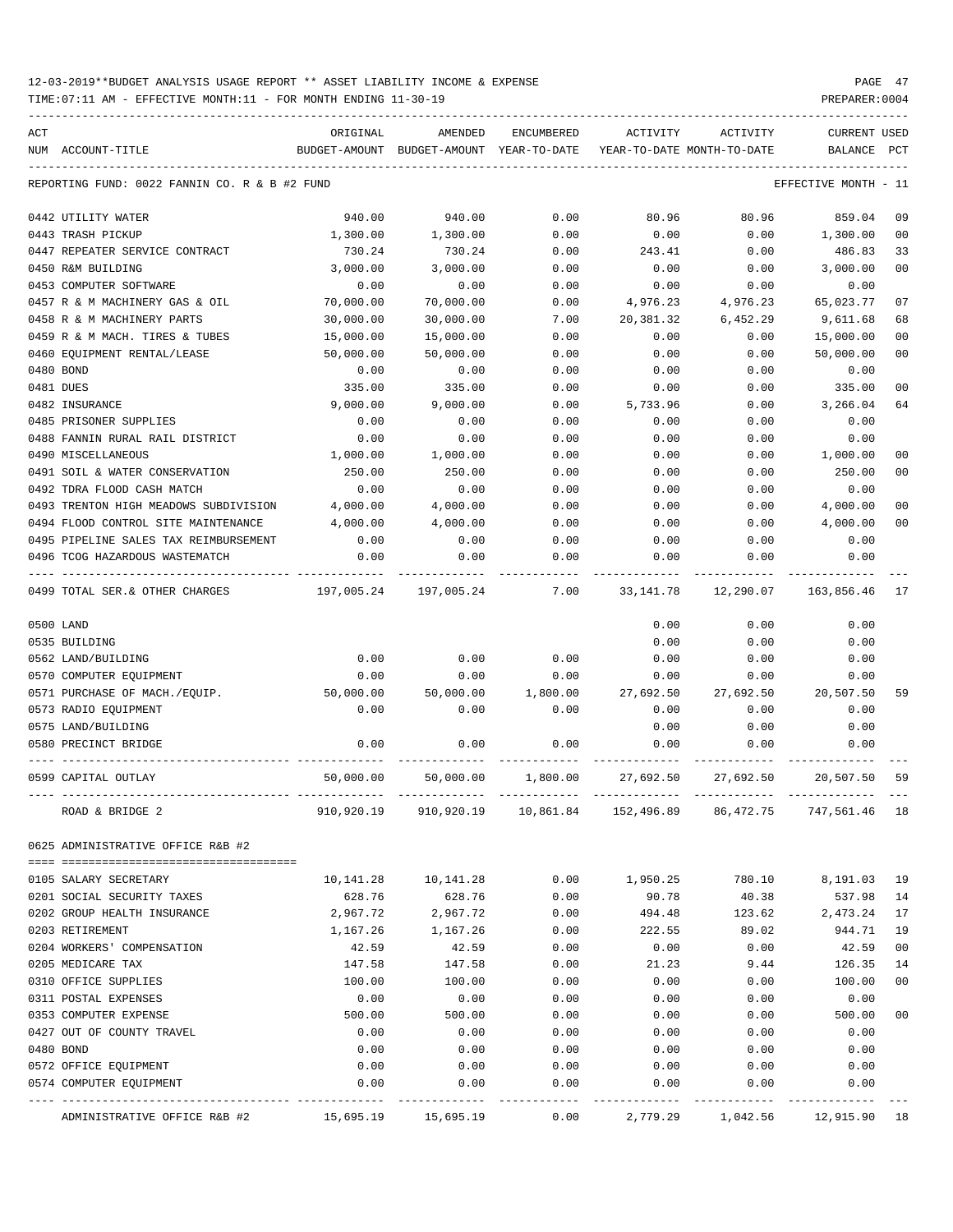| 12-03-2019**BUDGET ANALYSIS USAGE REPORT ** ASSET LIABILITY INCOME & EXPENSE<br>PAGE 48<br>TIME: 07:11 AM - EFFECTIVE MONTH: 11 - FOR MONTH ENDING 11-30-19<br>PREPARER: 0004 |               |               |              |            |                            |                      |      |  |  |  |
|-------------------------------------------------------------------------------------------------------------------------------------------------------------------------------|---------------|---------------|--------------|------------|----------------------------|----------------------|------|--|--|--|
| ACT                                                                                                                                                                           | ORIGINAL      | AMENDED       | ENCUMBERED   | ACTIVITY   | ACTIVITY                   | <b>CURRENT USED</b>  |      |  |  |  |
| NUM<br>ACCOUNT-TITLE                                                                                                                                                          | BUDGET-AMOUNT | BUDGET-AMOUNT | YEAR-TO-DATE |            | YEAR-TO-DATE MONTH-TO-DATE | BALANCE              | PCT  |  |  |  |
| REPORTING FUND: 0022 FANNIN CO. R & B #2 FUND                                                                                                                                 |               |               |              |            |                            | EFFECTIVE MONTH - 11 |      |  |  |  |
| FANNIN CO. R & B #2 FUND                                                                                                                                                      |               |               |              |            |                            |                      |      |  |  |  |
| INCOME TOTALS                                                                                                                                                                 | 936,615.38    | 936,615.38    |              | 107,699.54 | 53,912.19                  | 828,915.84           | - 11 |  |  |  |
| <b>EXPENSE TOTALS</b>                                                                                                                                                         | 936,615.38    | 936,615.38    | 10,861.84    | 155,276.18 | 87,515.31                  | 770,477.36           | 18   |  |  |  |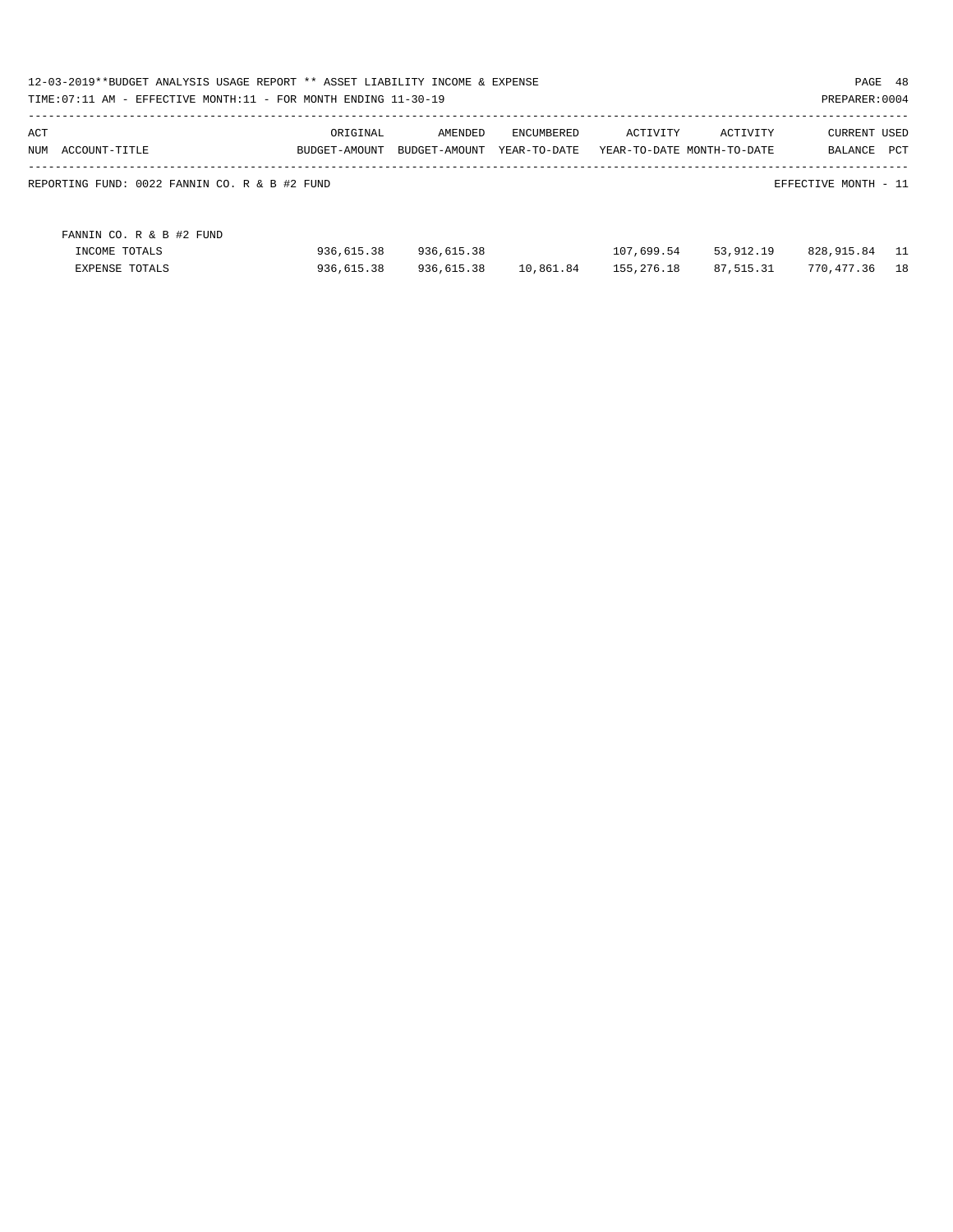|           | 12-03-2019**BUDGET ANALYSIS USAGE REPORT ** ASSET LIABILITY INCOME & EXPENSE<br>TIME: 07:11 AM - EFFECTIVE MONTH: 11 - FOR MONTH ENDING 11-30-19 |                                                      |                     |                     |                                        |                                            | PAGE 49<br>PREPARER: 0004   |  |
|-----------|--------------------------------------------------------------------------------------------------------------------------------------------------|------------------------------------------------------|---------------------|---------------------|----------------------------------------|--------------------------------------------|-----------------------------|--|
| ACT       | NUM ACCOUNT-TITLE                                                                                                                                | ORIGINAL<br>BUDGET-AMOUNT BUDGET-AMOUNT YEAR-TO-DATE | AMENDED             | ENCUMBERED          | ACTIVITY<br>YEAR-TO-DATE MONTH-TO-DATE | ACTIVITY                                   | CURRENT USED<br>BALANCE PCT |  |
|           | REPORTING FUND: 0023 FANNIN CO. R & B #3 FUND                                                                                                    |                                                      |                     |                     |                                        |                                            | EFFECTIVE MONTH - 11        |  |
|           | 0100 PAYROLL                                                                                                                                     |                                                      |                     |                     |                                        |                                            |                             |  |
|           | 0100 PAYROLL                                                                                                                                     |                                                      |                     |                     | 0.00                                   | 0.00                                       | 0.00                        |  |
| ---- ---- | PAYROLL                                                                                                                                          |                                                      |                     |                     | 0.00                                   | 0.00                                       | 0.00                        |  |
|           | 0102 A/P CLEARING                                                                                                                                |                                                      |                     |                     |                                        |                                            |                             |  |
|           | 0100 A/P CLEARING                                                                                                                                |                                                      |                     |                     | 0.00                                   | 0.00                                       | 0.00                        |  |
|           | ------------------------------<br>A/P CLEARING                                                                                                   |                                                      |                     |                     | 0.00                                   | 0.00                                       | 0.00                        |  |
|           | 0103 CASH                                                                                                                                        |                                                      |                     |                     |                                        |                                            |                             |  |
|           |                                                                                                                                                  |                                                      |                     |                     |                                        |                                            |                             |  |
|           | 0100 R&B#3-COMBINED FUNDS CHECKING<br>0175 TEXPOOL                                                                                               |                                                      |                     |                     | 100,871.08                             | 144,951.05- 5,074.35- 262,199.67<br>484.18 | 318,435.29                  |  |
|           |                                                                                                                                                  |                                                      |                     |                     |                                        |                                            |                             |  |
|           | CASH                                                                                                                                             |                                                      |                     |                     |                                        | $44,079.97 - 4,590.17 -$                   | 580,634.96                  |  |
|           | 0120 RECEIVABLES                                                                                                                                 |                                                      |                     |                     |                                        |                                            |                             |  |
|           | 0311 TAXES RECEIVABLE                                                                                                                            |                                                      |                     |                     | 0.00                                   | 0.00                                       | 61,651.58                   |  |
|           | 0312 DUE FROM OTHER GOVERNMENTS                                                                                                                  |                                                      |                     |                     | 0.00                                   | 0.00                                       | 34,935.67                   |  |
|           | 0313 DUE FROM OTHER FUNDS                                                                                                                        |                                                      |                     |                     | 0.00                                   | 0.00                                       | 6,134.72                    |  |
|           | 0315 INVENTORY                                                                                                                                   |                                                      |                     |                     | 0.00                                   | 0.00                                       | 56,099.46<br>.              |  |
|           | RECEIVABLES                                                                                                                                      |                                                      |                     |                     | 0.00                                   | 0.00                                       | 158,821.43                  |  |
|           | 0200 LIABILITY ACCOUNT                                                                                                                           |                                                      |                     |                     |                                        |                                            |                             |  |
|           |                                                                                                                                                  |                                                      |                     |                     |                                        |                                            |                             |  |
|           | 0150 ACCRUED SALARY PAYABLE                                                                                                                      |                                                      |                     |                     | 0.00                                   | 0.00                                       | 12,704.17                   |  |
|           | 0155 ACCRUED FRINGE BENEFITS<br>0200 DEFERRED TAX REVENUE                                                                                        |                                                      |                     |                     | 0.00<br>0.00                           | 0.00<br>0.00                               | 6,838.00<br>59,034.69       |  |
|           | 0900 SYSTEM ADDED LIABILITY LINE-ITEM                                                                                                            |                                                      |                     |                     | 0.00                                   | 0.00                                       | 0.00                        |  |
|           | 0910 SYSTEM ADDED LIABILITY LINE-ITEM                                                                                                            |                                                      |                     |                     | $35,302.94-$                           | 0.00                                       | 35,302.94-                  |  |
|           | LIABILITY ACCOUNT                                                                                                                                |                                                      |                     |                     | 35,302.94-                             | 0.00                                       | -----------<br>43, 273.92   |  |
|           | 0205 SHORT-TERM LOAN                                                                                                                             |                                                      |                     |                     |                                        |                                            |                             |  |
|           | 0571 SHORT-TERM LOAN/EQUIPMENT                                                                                                                   | 0.00                                                 | 0.00<br>----------- | 0.00<br>$- - - - -$ | 0.00                                   | 0.00                                       | 0.00                        |  |
|           | SHORT-TERM LOAN                                                                                                                                  | 0.00                                                 | 0.00                | 0.00                | 0.00                                   | 0.00                                       | 0.00                        |  |
|           | 0231 LOANS                                                                                                                                       |                                                      |                     |                     |                                        |                                            |                             |  |
|           | 0571 LOAN OF CAPITAL EQUIP. PURCHASE                                                                                                             |                                                      |                     |                     | 0.00                                   | 0.00                                       | 0.00                        |  |
|           | LOANS                                                                                                                                            |                                                      |                     |                     | 0.00                                   | 0.00                                       | 0.00                        |  |
|           | 0271 EQUITY ACCOUNT                                                                                                                              |                                                      |                     |                     |                                        |                                            |                             |  |
|           | 0200 EQUITY ACCOUNT                                                                                                                              |                                                      |                     |                     | 0.00                                   | 0.00                                       | 704,959.50                  |  |
|           | ------------<br>------------------- --------------<br>EQUITY ACCOUNT                                                                             |                                                      |                     |                     | 0.00                                   | 0.00                                       | ----------<br>704,959.50    |  |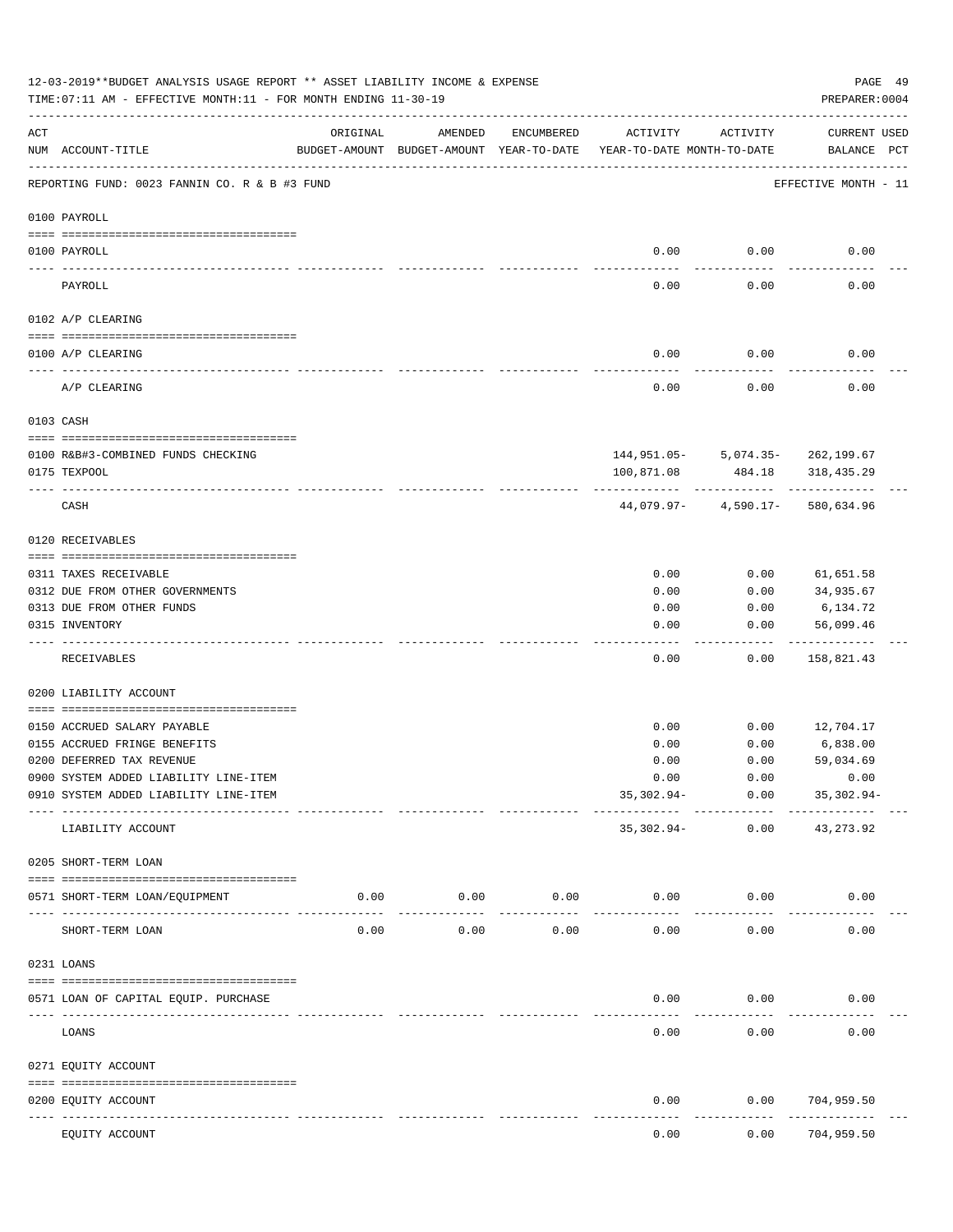|     | 12-03-2019**BUDGET ANALYSIS USAGE REPORT ** ASSET LIABILITY INCOME & EXPENSE<br>TIME: 07:11 AM - EFFECTIVE MONTH: 11 - FOR MONTH ENDING 11-30-19 |                       |                                                     |                      |                                        |                 | PREPARER: 0004                        | PAGE 50              |
|-----|--------------------------------------------------------------------------------------------------------------------------------------------------|-----------------------|-----------------------------------------------------|----------------------|----------------------------------------|-----------------|---------------------------------------|----------------------|
| ACT | NUM ACCOUNT-TITLE                                                                                                                                | ORIGINAL              | AMENDED<br>BUDGET-AMOUNT BUDGET-AMOUNT YEAR-TO-DATE | ENCUMBERED           | ACTIVITY<br>YEAR-TO-DATE MONTH-TO-DATE | ACTIVITY        | CURRENT USED<br>BALANCE PCT           |                      |
|     | REPORTING FUND: 0023 FANNIN CO. R & B #3 FUND                                                                                                    |                       |                                                     |                      |                                        |                 | EFFECTIVE MONTH - 11                  |                      |
|     | 0300 CASH                                                                                                                                        |                       |                                                     |                      |                                        |                 |                                       |                      |
|     | 0123 BEGINNING CASH BALANCE                                                                                                                      | 0.00                  | 0.00                                                |                      |                                        |                 | $0.00$ $0.00$ $0.00$                  |                      |
|     |                                                                                                                                                  |                       |                                                     |                      |                                        |                 |                                       |                      |
|     | CASH                                                                                                                                             | 0.00                  |                                                     | $0.00$ $0.00$ $0.00$ |                                        | 0.00            | 0.00                                  |                      |
|     | 0310 PROPERTY TAXES                                                                                                                              |                       |                                                     |                      |                                        |                 |                                       |                      |
|     | 0110 CURRENT TAXES                                                                                                                               |                       | 889,902.83 889,902.83                               |                      |                                        |                 | 75,280.43 53,608.54 814,622.40        | 08                   |
|     | 0120 DELINQUENT TAXES                                                                                                                            | 15,900.00             | 15,900.00                                           |                      | 4,447.66                               | 2,453.11        | 11,452.34                             | 28                   |
|     | PROPERTY TAXES                                                                                                                                   | 905,802.83            |                                                     | 905,802.83 0.00      | 79,728.09                              | 56,061.65       | 826,074.74                            | 09                   |
|     | 0318 OTHER TAXES                                                                                                                                 |                       |                                                     |                      |                                        |                 |                                       |                      |
|     |                                                                                                                                                  |                       |                                                     |                      |                                        |                 |                                       |                      |
|     | 0120 PAY N LIEU TAX/GRASSLAND                                                                                                                    | 2,500.00              | 2,500.00                                            |                      |                                        |                 | $0.00$ $0.00$ $2,500.00$              | 0 <sub>0</sub>       |
|     | 0121 PAY N LIEU TAX/UPPER TRINITY                                                                                                                | 1,500.00              | 1,500.00                                            |                      |                                        | 1,196.44 0.00   | 303.56                                | 80                   |
|     | 0160 SALES TAX REVENUES                                                                                                                          | 65,572.88             | 65,572.88                                           |                      | 18,437.82                              | 8,693.88        | 47,135.06                             | 28                   |
|     | OTHER TAXES                                                                                                                                      | 69,572.88             | 69,572.88                                           | 0.00                 | 19,634.26                              | 8,693.88        | 49,938.62                             | 28                   |
|     | 0321 FEES OF TAX COLLECTOR                                                                                                                       |                       |                                                     |                      |                                        |                 |                                       |                      |
|     | 0200 CAR REGISTRATION/SALES TAX                                                                                                                  |                       | 120,000.00 120,000.00                               |                      |                                        |                 | $0.00$ $0.00$ $120,000.00$            | 0 <sub>0</sub>       |
|     | 0300 COUNTY'S ADDITIONAL \$10                                                                                                                    | 95,000.00             | 95,000.00                                           |                      | 16,387.70                              | 7,773.65        | 78,612.30                             | 17                   |
|     | FEES OF TAX COLLECTOR                                                                                                                            | 215,000.00            | 215,000.00                                          |                      | $0.00$ 16,387.70 7,773.65              |                 | 198,612.30                            | 08                   |
|     | 0330 GRANTS                                                                                                                                      |                       |                                                     |                      |                                        |                 |                                       |                      |
|     |                                                                                                                                                  |                       |                                                     |                      |                                        |                 |                                       |                      |
|     | 0200 FEMA GRANT                                                                                                                                  | 0.00                  | 0.00                                                |                      | 0.00                                   | 0.00            | 0.00                                  |                      |
|     | GRANTS                                                                                                                                           | 0.00                  | 0.00                                                | 0.00                 | 0.00                                   | 0.00            | 0.00                                  |                      |
|     | 0350 FINES                                                                                                                                       |                       |                                                     |                      |                                        |                 |                                       |                      |
|     |                                                                                                                                                  |                       |                                                     |                      |                                        |                 |                                       |                      |
|     | 0403 COUNTY CLERK FINES                                                                                                                          | 10,000.00             | 10,000.00                                           |                      |                                        |                 | $0.00$ $0.00$ $10,000.00$             | 0 <sub>0</sub>       |
|     | 0450 DISTRICT CLERK FINES<br>0455 J. P. #1 FINES                                                                                                 | 13,000.00<br>3,000.00 | 13,000.00<br>3,000.00                               |                      | 2,140.00<br>0.00                       | 0.00            | 1,173.67 10,860.00<br>3,000.00        | 16<br>0 <sub>0</sub> |
|     | 0456 J. P. #2 FINES                                                                                                                              | 2,400.00              | 2,400.00                                            |                      | 4,343.92                               | 4,343.92        | 1,943.92+ 181                         |                      |
|     | 0457 J. P. #3 FINES                                                                                                                              | 4,000.00              | 4,000.00                                            |                      | 0.00                                   | 0.00            | 4,000.00                              | 00                   |
|     | FINES                                                                                                                                            |                       | 32,400.00 32,400.00                                 |                      | $0.00$ 6,483.92                        | 5,517.59        | 25,916.08                             | $---$<br>20          |
|     | 0360 INTEREST EARNINGS                                                                                                                           |                       |                                                     |                      |                                        |                 |                                       |                      |
|     |                                                                                                                                                  |                       |                                                     |                      |                                        |                 |                                       |                      |
|     | 0100 INTEREST EARNINGS                                                                                                                           |                       | 5,000.00 5,000.00                                   |                      |                                        | 1,030.34 553.70 | 3,969.66 21                           |                      |
|     | INTEREST EARNINGS                                                                                                                                |                       | $5,000.00$ $5,000.00$ $0.00$ $1,030.34$             |                      |                                        | 553.70          | 3,969.66                              | 21                   |
|     | 0364 SALE OF ASSETS                                                                                                                              |                       |                                                     |                      |                                        |                 |                                       |                      |
|     | 0162 LAND/BUILDING                                                                                                                               | 0.00                  | 0.00                                                |                      |                                        | $0.00$ 0.00     | 0.00                                  |                      |
|     | 0163 SALE OF EQUIPMENT                                                                                                                           | 0.00                  | 0.00                                                |                      |                                        |                 | 14, 245.00   14, 245.00   14, 245.00+ |                      |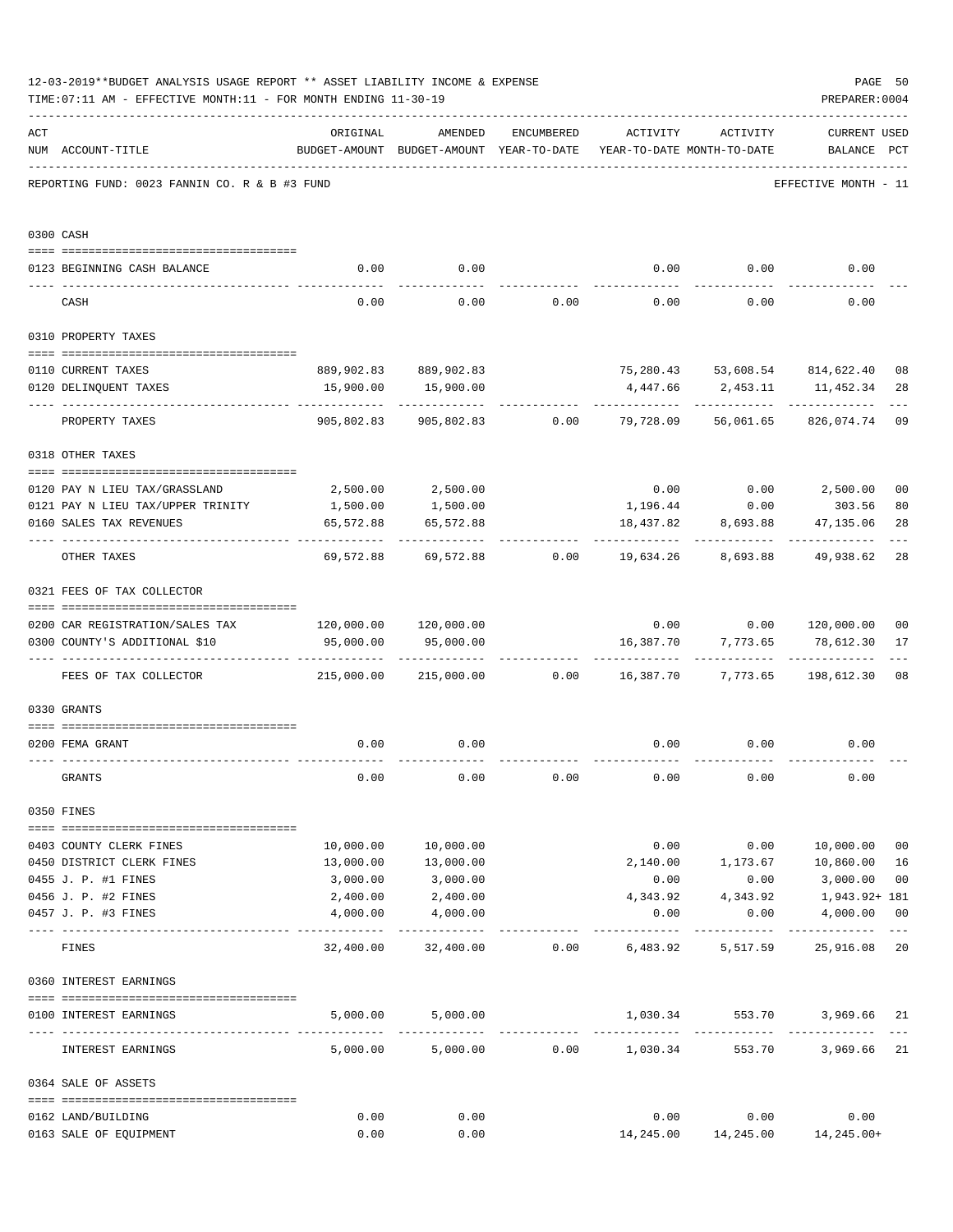| 12-03-2019**BUDGET ANALYSIS USAGE REPORT ** ASSET LIABILITY INCOME & EXPENSE |  |  |  | PAGE |  |
|------------------------------------------------------------------------------|--|--|--|------|--|
|                                                                              |  |  |  |      |  |

| ACT | NUM ACCOUNT-TITLE                                | ORIGINAL                                                    | AMENDED<br>BUDGET-AMOUNT BUDGET-AMOUNT YEAR-TO-DATE | ENCUMBERED          | ACTIVITY  | ACTIVITY<br>YEAR-TO-DATE MONTH-TO-DATE | CURRENT USED<br>BALANCE                                    | PCT    |
|-----|--------------------------------------------------|-------------------------------------------------------------|-----------------------------------------------------|---------------------|-----------|----------------------------------------|------------------------------------------------------------|--------|
|     |                                                  |                                                             |                                                     |                     |           |                                        |                                                            |        |
|     | REPORTING FUND: 0023 FANNIN CO. R & B #3 FUND    |                                                             |                                                     |                     |           |                                        | EFFECTIVE MONTH - 11                                       |        |
|     | SALE OF ASSETS                                   | 0.00                                                        | 0.00                                                | 0.00                |           | 14,245.00 14,245.00                    | 14,245.00+                                                 |        |
|     | 0370 MISCELLANEOUS REVENUES                      |                                                             |                                                     |                     |           |                                        |                                                            |        |
|     | 0120 STATE LATERAL ROAD                          | 15,000.00                                                   | 15,000.00                                           |                     | 14,781.95 | 0.00                                   | 218.05                                                     | 99     |
|     | 0125 TDT WEIGHT FEES                             | 20,000.00                                                   | 20,000.00                                           |                     | 20,148.82 | 0.00                                   | 148.82+ 101                                                |        |
|     | 0130 REFUNDS & MISCELLANEOUS                     | 3,000.00                                                    | 3,000.00                                            |                     | 1,044.19  | 1,044.19                               | 1,955.81                                                   | -35    |
|     | 0139 RESTITUTION                                 | 0.00                                                        | 0.00                                                |                     | 0.00      | 0.00                                   | 0.00                                                       |        |
|     | 0140 PROCEEDS OF LOANS                           | 0.00                                                        | 0.00                                                |                     | 0.00      | 0.00                                   | 0.00                                                       |        |
|     | 0145 REIMBURSEMENT OF MATERIALS                  | 15,000.00                                                   | 15,000.00                                           |                     | 2,640.03  | 1,780.03                               | 12,359.97 18                                               |        |
|     | MISCELLANEOUS REVENUES                           | 53,000.00                                                   | 53,000.00                                           | 0.00                | 38,614.99 | 2,824.22                               | 14,385.01                                                  | 73     |
|     | 0509 CONTINGENCY                                 |                                                             |                                                     |                     |           |                                        |                                                            |        |
|     |                                                  |                                                             |                                                     |                     |           |                                        |                                                            |        |
|     | 0475 CONTINGENCY                                 | 0.00                                                        | 0.00                                                | 0.00                | 0.00      | 0.00                                   | 0.00                                                       |        |
|     | CONTINGENCY                                      | 0.00                                                        | 0.00                                                | 0.00                | 0.00      | 0.00                                   | 0.00                                                       |        |
|     | 0623 ROAD & BRIDGE 3                             |                                                             |                                                     |                     |           |                                        |                                                            |        |
|     | 0100 COMPENSATION PAY                            | 0.00                                                        | 0.00                                                | 0.00                |           | $0.00$ 0.00                            | 0.00                                                       |        |
|     | 0101 SALARY ELECTED OFFICIAL                     | 62,720.97                                                   | 62,720.97                                           | 0.00                | 12,061.75 | 4,824.70                               | 50,659.22                                                  | 19     |
|     | 0105 SALARY SECRETARY                            | 11,137.40                                                   | 11,137.40                                           | 0.00                | 2,160.00  | 864.00                                 | 8,977.40                                                   | 19     |
|     | 0106 SALARY PRECINCT EMPLOYEES                   | 274,148.45                                                  | 274,148.45                                          | 0.00                | 49,383.53 | 19,695.54                              | 224,764.92                                                 | 18     |
|     | 0107 REGULAR-TEMP. PART-TIME                     | 17,031.96                                                   | 17,031.96                                           | 0.00                | 0.00      | 0.00                                   | 17,031.96                                                  | 00     |
|     | -- ----------------------<br>0199 TOTAL SALARIES | ----------<br>365,038.78                                    | -------------<br>365,038.78                         | $- - - - -$<br>0.00 | 63,605.28 | 25,384.24                              | 301,433.50                                                 | 17     |
|     | 0201 SOCIAL SECURITY TAXES                       | 22,669.90                                                   | 22,669.90                                           | 0.00                | 3,928.14  | 1,567.67                               | 18,741.76                                                  | 17     |
|     | 0202 GROUP HEALTH INSURANCE                      | 106,837.92                                                  | 106,837.92                                          | 0.00                | 17,800.55 | 4,450.14                               | 89,037.37                                                  | 17     |
|     | 0203 RETIREMENT                                  | 42,673.03                                                   | 42,673.03                                           | 0.00                | 7,257.31  |                                        | 2,896.32 35,415.72                                         | 17     |
|     | 0204 WORKERS' COMPENSATION                       | 9,194.42                                                    | 9,194.42                                            | 0.00                | 0.00      | 0.00                                   | 9,194.42                                                   | 00     |
|     | 0205 MEDICARE TAX                                | 5,301.76                                                    | 5,301.76                                            | 0.00                | 918.72    | 366.65                                 | 4,383.04                                                   | 17     |
|     | 0206 UNEMPLOYMENT EXPENSE                        | 0.00                                                        | 0.00                                                | 0.00                | 0.00      | 0.00                                   | 0.00                                                       |        |
|     | 0299 TOTAL EMPLOYEE BENEFITS                     | 186,677.03 186,677.03 0.00 29,904.72 9,280.78 156,772.31 16 |                                                     |                     |           |                                        |                                                            |        |
|     | 0310 OFFICE SUPPLIES                             | 500.00                                                      | 500.00                                              | 0.00                | 0.00      | 0.00                                   | 500.00                                                     | 00     |
|     | 0314 EMPLOYEE PHYSICALS/DOT TESTING              | 200.00                                                      | 200.00                                              | 0.00                | 0.00      | 0.00                                   | 200.00                                                     | 00     |
|     | 0315 COPIER EXPENSE                              | 0.00                                                        | 0.00                                                | 0.00                | 0.00      | 0.00                                   | 0.00                                                       |        |
|     | 0340 SHOP SUPPLIES                               | 6,500.00                                                    | 6,500.00                                            | 3,039.35            | 1,928.05  | 1,928.05                               | 1,532.60                                                   | 76     |
|     | 0341 R & B MAT. ROCK & GRAVEL                    | 165,000.00                                                  | 165,000.00                                          | 0.00                | 18,991.33 | 18,991.33                              | 146,008.67                                                 | 12     |
|     | 0342 R & B MAT. CULVERTS                         | 35,000.00                                                   | 35,000.00                                           | 0.00                | 0.00      | 0.00                                   | 35,000.00                                                  | 00     |
|     | 0343 R & B MAT. HARDWRE & LUMB                   | 5,000.00                                                    | 5,000.00                                            | 0.00                | 3,439.73  | 564.73                                 | 1,560.27                                                   | 69     |
|     | 0344 R & B MAT. ASPHALT/RD OIL                   | 85,000.00                                                   | 85,000.00                                           | 0.00                | 0.00      | 0.00                                   | 85,000.00                                                  | $00\,$ |
|     | 0345 CHEMICALS                                   | 3,000.00                                                    | 3,000.00                                            | 0.00                | 0.00      | 0.00                                   | 3,000.00                                                   | 00     |
|     | 0346 CETRZ EXPENDITURES                          | 0.00                                                        | 0.00                                                | 0.00                | 0.00      | 0.00                                   | 0.00                                                       |        |
|     | 0350 DEBRIS REMOVAL                              | 3,000.00                                                    | 3,000.00                                            | 0.00                | 0.00      |                                        | $0.00$ 3,000.00                                            | 00     |
|     | 0395 UNIFORMS                                    | 0.00                                                        | 0.00                                                | 0.00                | 0.00      | 0.00                                   | 0.00                                                       |        |
|     | 0399 TOTAL R&B MATERIALS                         | 303,200.00                                                  |                                                     |                     |           |                                        | 303,200.00  3,039.35  24,359.11  21,484.11  275,801.54  09 |        |
|     | 0400 LEGAL FEES                                  | 0.00                                                        | 0.00                                                | 0.00                | 0.00      | 0.00                                   | 0.00                                                       |        |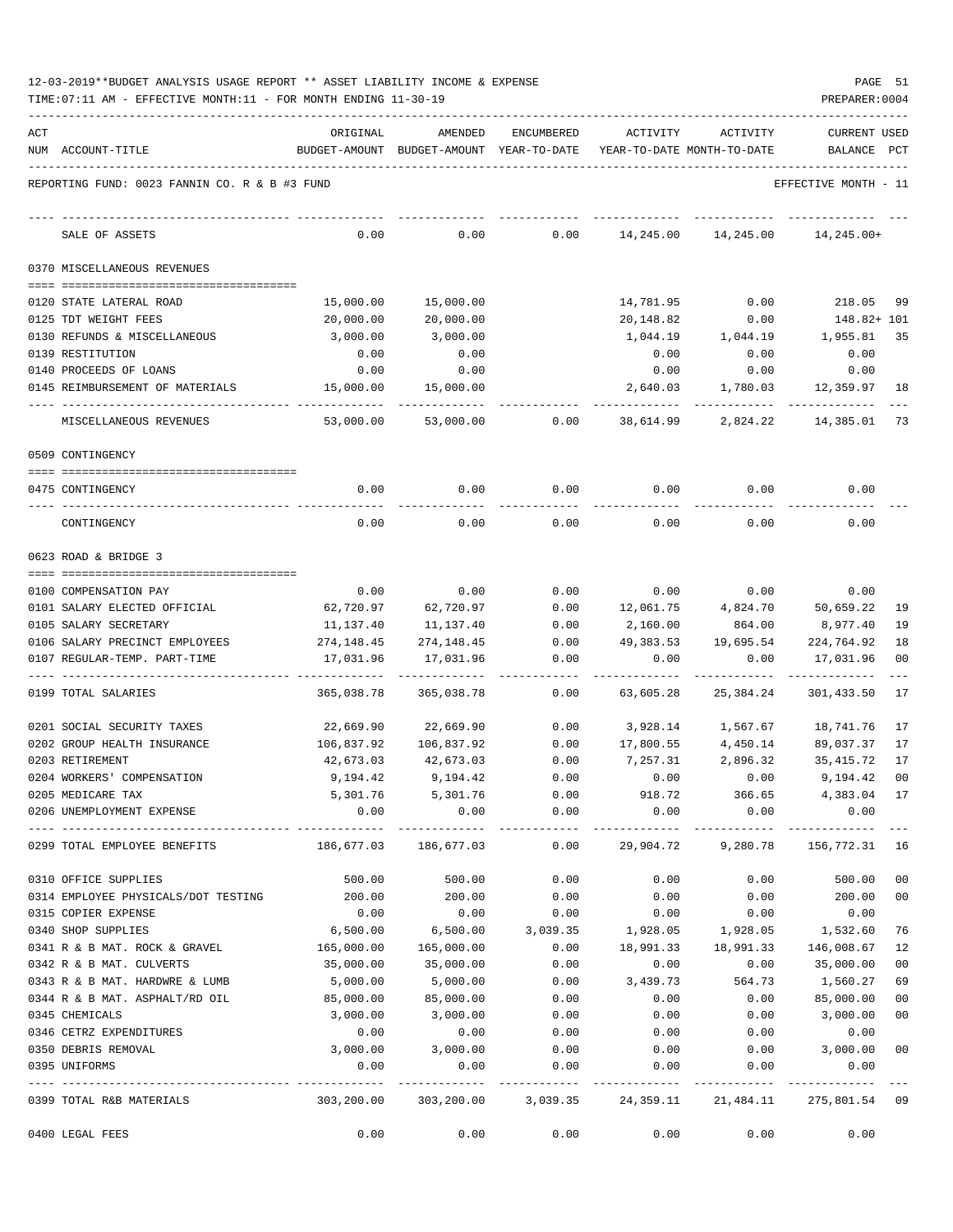| ACT |                                                | ORIGINAL                                                                             | AMENDED                                  | ENCUMBERED                | ACTIVITY                   | ACTIVITY      | <b>CURRENT USED</b>           |              |
|-----|------------------------------------------------|--------------------------------------------------------------------------------------|------------------------------------------|---------------------------|----------------------------|---------------|-------------------------------|--------------|
|     | NUM ACCOUNT-TITLE                              |                                                                                      | BUDGET-AMOUNT BUDGET-AMOUNT YEAR-TO-DATE |                           | YEAR-TO-DATE MONTH-TO-DATE |               | BALANCE                       | $_{\rm PCT}$ |
|     | REPORTING FUND: 0023 FANNIN CO. R & B #3 FUND  |                                                                                      |                                          |                           |                            |               | EFFECTIVE MONTH - 11          |              |
|     | 0420 UTILITY TELEPHONE                         | 0.00                                                                                 | 0.00                                     | 0.00                      | 0.00                       | 0.00          | 0.00                          |              |
|     | 0421 INTERNET SERVICE                          | 1,000.00                                                                             | 1,000.00                                 | 0.00                      | 163.90                     | 81.95         | 836.10                        | 16           |
|     | 0423 CELL PHONE ALLOWANCE                      | 0.00                                                                                 | 0.00                                     | 0.00                      | 0.00                       | 0.00          | 0.00                          |              |
|     | 0427 OUT OF COUNTY TRAVEL/TRAINING             | 3,500.00                                                                             | 3,500.00                                 | 0.00                      | 754.28                     | 275.00        | 2,745.72                      | 22           |
|     | 0430 BIDS, NOTICES & PERMITS                   | 1,400.00                                                                             | 1,400.00                                 | 0.00                      | 48.16                      | 48.16         | 1,351.84                      | 03           |
|     | 0435 PRINTING                                  | 100.00                                                                               | 100.00                                   | 0.00                      | 0.00                       | 0.00          | 100.00                        | 00           |
|     | 0440 UTILITY ELECTRICITY                       | 3,500.00                                                                             | 3,500.00                                 | 0.00                      | 447.28                     | 198.78        | 3,052.72                      | 13           |
|     | 0441 UTILITY GAS                               | 500.00                                                                               | 500.00                                   | 0.00                      | 0.00                       | 0.00          | 500.00                        | 00           |
|     | 0442 UTILITY WATER                             | 850.00                                                                               | 850.00                                   | 0.00                      | 32.24                      | 32.24         | 817.76                        | 04           |
|     | 0443 TRASH DUMPSTER PICKUP                     | 1,000.00                                                                             | 1,000.00                                 | 82.32                     | 82.32                      | 82.32         | 835.36                        | 16           |
|     | 0447 REPEATER SERVICE CONTRACT                 | 730.24                                                                               | 730.24                                   | 0.00                      | 243.41                     | 0.00          | 486.83                        | 33           |
|     | 0450 R&M BUILDING                              | 1,500.00                                                                             | 1,500.00                                 | 0.00                      | 0.00                       | 0.00          | 1,500.00                      | 00           |
|     | 0453 COMPUTER SOFTWARE                         | 1,000.00                                                                             | 1,000.00                                 | 0.00                      | 0.00                       | 0.00          | 1,000.00                      | 00           |
|     | 0457 R & M MACHINERY GAS & OIL                 | 150,000.00                                                                           | 150,000.00                               | 0.00                      | 5,925.42                   | 5,878.42      | 144,074.58                    | 04           |
|     | 0458 R & M MACHINERY PARTS                     | 100,000.00                                                                           | 100,000.00                               | 7.50                      | 24,563.56                  | 13,344.90     | 75,428.94                     | 25           |
|     | 0459 R & M MACH. TIRES & TUBES                 | 25,000.00                                                                            | 25,000.00                                | 0.00                      | 8,126.40                   | 8,126.40      | 16,873.60                     | 33           |
|     | 0460 EOUIPMENT RENTAL/LEASE                    | 5,000.00                                                                             | 5,000.00                                 | 0.00                      | 3,000.00                   | 0.00          | 2,000.00                      | 60           |
|     | 0480 BOND                                      | 150.00                                                                               | 150.00                                   | 0.00                      | 0.00                       | 0.00          | 150.00                        | 00           |
|     | 0481 DUES                                      | 335.00                                                                               | 335.00                                   | 0.00                      | 0.00                       | 0.00          | 335.00                        | 00           |
|     | 0482 INSURANCE                                 | 10,000.00                                                                            | 10,000.00                                | 0.00                      | 5,380.96                   | 0.00          | 4,619.04                      | 54           |
|     | 0485 PRISONER SUPPLIES                         | 0.00                                                                                 | 0.00                                     | 0.00                      | 0.00                       | 0.00          | 0.00                          |              |
|     | 0488 FANNIN RURAL RAIL DISTRICT                | 0.00                                                                                 | 0.00                                     | 0.00                      | 0.00                       | 0.00          | 0.00                          |              |
|     | 0490 MISCELLANEOUS                             | 1,500.00                                                                             | 1,500.00                                 | 0.00                      | 0.00                       | 0.00          | 1,500.00                      | 00           |
|     | 0491 SOIL & WATER CONSERVATION                 | 250.00                                                                               | 250.00                                   | 0.00                      | 0.00                       | 0.00          | 250.00                        | 00           |
|     | 0492 TDRA FLOOD CASH MATCH                     | 0.00                                                                                 | 0.00                                     | 0.00                      | 0.00                       | 0.00          | 0.00                          |              |
|     | 0494 FLOOD CONTROL SITE MAINTENANCE            | 0.00                                                                                 | 0.00                                     | 0.00                      | 0.00                       | 0.00          | 0.00                          |              |
|     | 0495 PIPELINE SALES TAX REIMBURSEMENT          | 0.00                                                                                 | 0.00                                     | 0.00                      | 0.00                       | 0.00          | 0.00                          |              |
|     | 0496 TCOG HAZARDOUS WASTEMATCH                 | 1,250.00                                                                             | 1,250.00                                 | 0.00                      | 0.00                       | 0.00          | 1,250.00                      | 00           |
|     | 0499 TOTAL SER. & OTHER CHARGES                | 308,565.24                                                                           | 308,565.24                               | 89.82                     | 48,767.93                  | 28,068.17     | 259,707.49                    | 16           |
|     | 0500 LAND                                      |                                                                                      |                                          |                           | 0.00                       | 0.00          | 0.00                          |              |
|     | 0535 BUILDING                                  |                                                                                      |                                          |                           | 0.00                       | 0.00          | 0.00                          |              |
|     | 0562 LAND/BUILDING                             | 0.00                                                                                 | 0.00                                     | 0.00                      | 0.00                       | 0.00          | 0.00                          |              |
|     | 0570 COMPUTER EQUIPMENT                        | 0.00                                                                                 | 0.00                                     | 0.00                      | 0.00                       | 0.00          | 0.00                          |              |
|     | 0571 PURCHASE OF MACH./EQUIP.                  | 100,000.00                                                                           | 100,000.00                               | 18,950.00                 | 15,000.00                  | 15,000.00     | 66,050.00                     | 34           |
|     | 0572 OFFICE EQUIPMENT                          | 0.00                                                                                 | 485.00                                   | 0.00                      | 485.00                     | 0.00          | 0.00                          | 100          |
|     | 0573 RADIO EQUIPMENT                           | 600.00                                                                               | 600.00                                   | 0.00                      | 0.00                       | 0.00          | 600.00                        | 00           |
|     | 0575 LAND/BUILDING                             | 1,000.00                                                                             | 515.00                                   | 0.00                      | 0.00                       | 0.00          | 515.00                        | 00           |
|     | 0580 PRECINCT BRIDGE                           | 0.00                                                                                 | 0.00                                     | 0.00                      | 0.00                       | 0.00          | 0.00                          |              |
|     | 0599 CAPITAL OUTLAY                            | 101,600.00                                                                           | -------------<br>101,600.00              | ------------<br>18,950.00 | 15,485.00                  | 15,000.00     | -------------<br>67,165.00 34 | $- - -$      |
|     | 0630 NOTE PAYMENT-PRINCIPAL                    | 0.00                                                                                 | 0.00                                     | 0.00                      | 0.00                       | 0.00          | 0.00                          |              |
|     | 0670 NOTE PAYMENT-INTEREST                     | 0.00                                                                                 | 0.00                                     | 0.00                      | 0.00                       | 0.00          | 0.00                          |              |
|     | ROAD & BRIDGE 3                                | $1,265,081.05$ $1,265,081.05$ $22,079.17$ $182,122.04$ $99,217.30$ $1,060,879.84$ 16 | -------------                            |                           |                            |               |                               |              |
|     | 0625 ADMINISTRATIVE OFFICE R&B #3              |                                                                                      |                                          |                           |                            |               |                               |              |
|     |                                                |                                                                                      |                                          |                           |                            |               |                               |              |
|     | 0105 SALARY SECRETARY                          | 10,141.28                                                                            | 10,141.28                                | 0.00                      | 1,950.25                   | 780.10        | 8,191.03                      | 19           |
|     | 0201 SOCIAL SECURITY TAXES                     | 628.76                                                                               | 628.76                                   | 0.00                      | 90.78                      | 40.38         | 537.98                        | 14           |
|     | 0202 GROUP HEALTH INSURANCE<br>0203 RETIREMENT | 2,967.72                                                                             | 2,967.72                                 | 0.00<br>0.00              | 494.48<br>222.55           | 123.62        | 2,473.24<br>944.71            | 17<br>19     |
|     | 0204 WORKERS' COMPENSATION                     | 1,167.26<br>42.59                                                                    | 1,167.26<br>42.59                        | 0.00                      | 0.00                       | 89.02<br>0.00 | 42.59                         | 00           |
|     |                                                |                                                                                      |                                          |                           |                            |               |                               |              |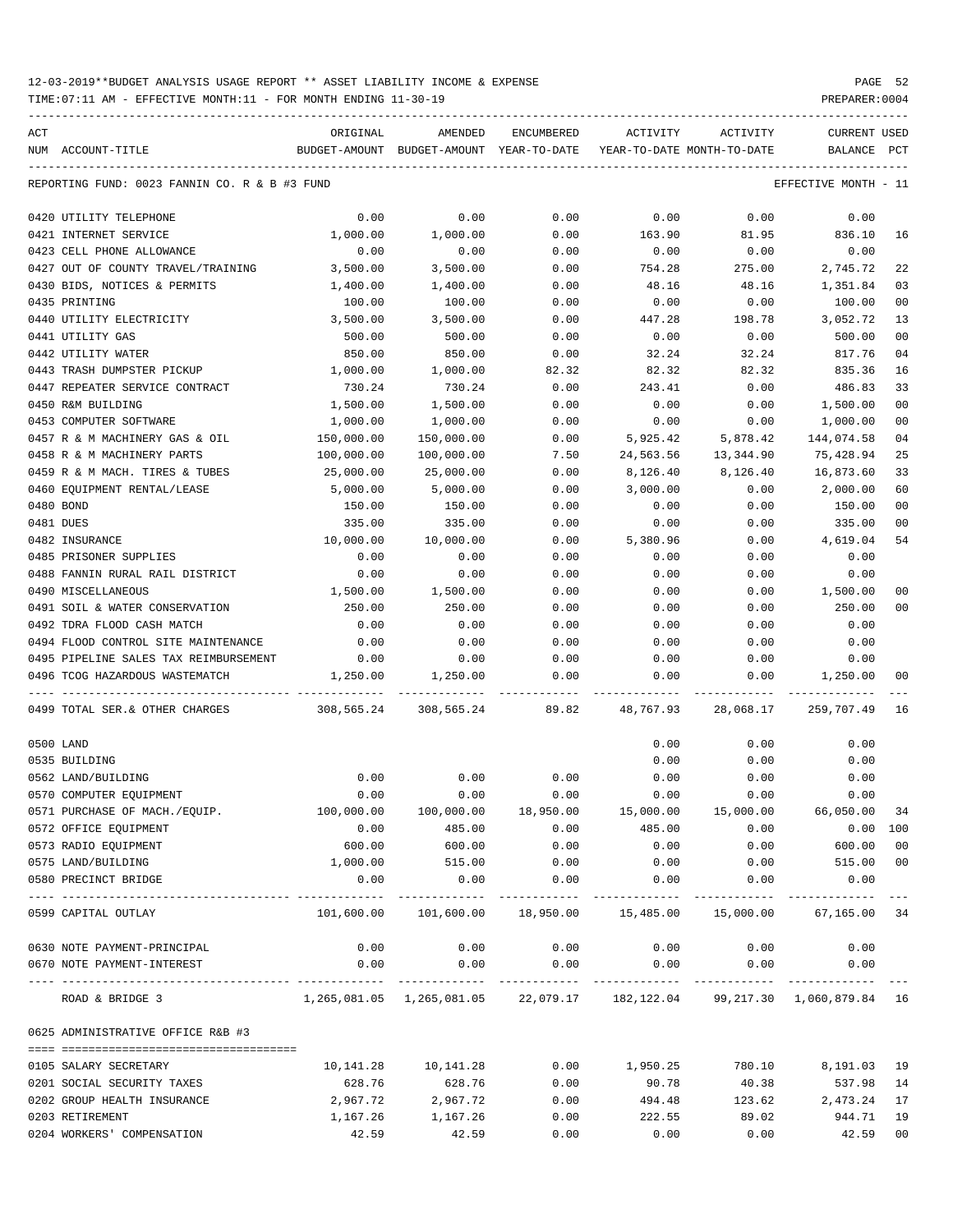| ACT |                                                                                                    | ORIGINAL | AMENDED | ENCUMBERED | ACTIVITY                                                       | ACTIVITY | CURRENT USED               |    |
|-----|----------------------------------------------------------------------------------------------------|----------|---------|------------|----------------------------------------------------------------|----------|----------------------------|----|
|     | BUDGET-AMOUNT BUDGET-AMOUNT YEAR-TO-DATE YEAR-TO-DATE_MONTH-TO-DATE<br>NUM ACCOUNT-TITLE           |          |         |            |                                                                |          | BALANCE PCT                |    |
|     | REPORTING FUND: 0023 FANNIN CO. R & B #3 FUND                                                      |          |         |            |                                                                |          | EFFECTIVE MONTH - 11       |    |
|     | 0205 MEDICARE TAX                                                                                  | 147.05   | 147.05  | 0.00       | 21.23                                                          | 9.44     | 125.82                     | 14 |
|     | 0310 OFFICE SUPPLIES                                                                               | 100.00   | 100.00  | 0.00       | 0.00                                                           | 0.00     | 100.00                     | 00 |
|     | 0311 POSTAL EXPENSES                                                                               | 0.00     | 0.00    | 0.00       | 0.00                                                           | 0.00     | 0.00                       |    |
|     | 0353 COMPUTER EXPENSE                                                                              | 500.00   | 500.00  | 0.00       | 0.00                                                           | 0.00     | 500.00                     | 00 |
|     | 0427 OUT OF COUNTY TRAVEL                                                                          | 0.00     | 0.00    | 0.00       | 0.00                                                           | 0.00     | 0.00                       |    |
|     | 0480 BOND                                                                                          | 0.00     | 0.00    | 0.00       | 0.00                                                           | 0.00     | 0.00                       |    |
|     | 0572 OFFICE EQUIPMENT                                                                              | 0.00     | 0.00    | 0.00       | 0.00                                                           | 0.00     | 0.00                       |    |
|     | 0574 COMPUTER EQUIPMENT                                                                            | 0.00     | 0.00    | 0.00       | 0.00                                                           | 0.00     | 0.00                       |    |
|     | ADMINISTRATIVE OFFICE R&B #3 $15,694.66$ $15,694.66$ $0.00$ $2,779.29$ $1,042.56$ $12,915.37$ $18$ |          |         |            |                                                                |          |                            |    |
|     | FANNIN CO. R & B #3 FUND                                                                           |          |         |            |                                                                |          |                            |    |
|     | INCOME TOTALS                                                                                      |          |         |            | 1,280,775.71 1,280,775.71 176,124.30 95,669.69 1,104,651.41 14 |          |                            |    |
|     | <b>EXPENSE TOTALS</b>                                                                              |          |         |            | 1,280,775.71    1,280,775.71    22,079.17    184,901.33        |          | 100,259.86 1,073,795.21 16 |    |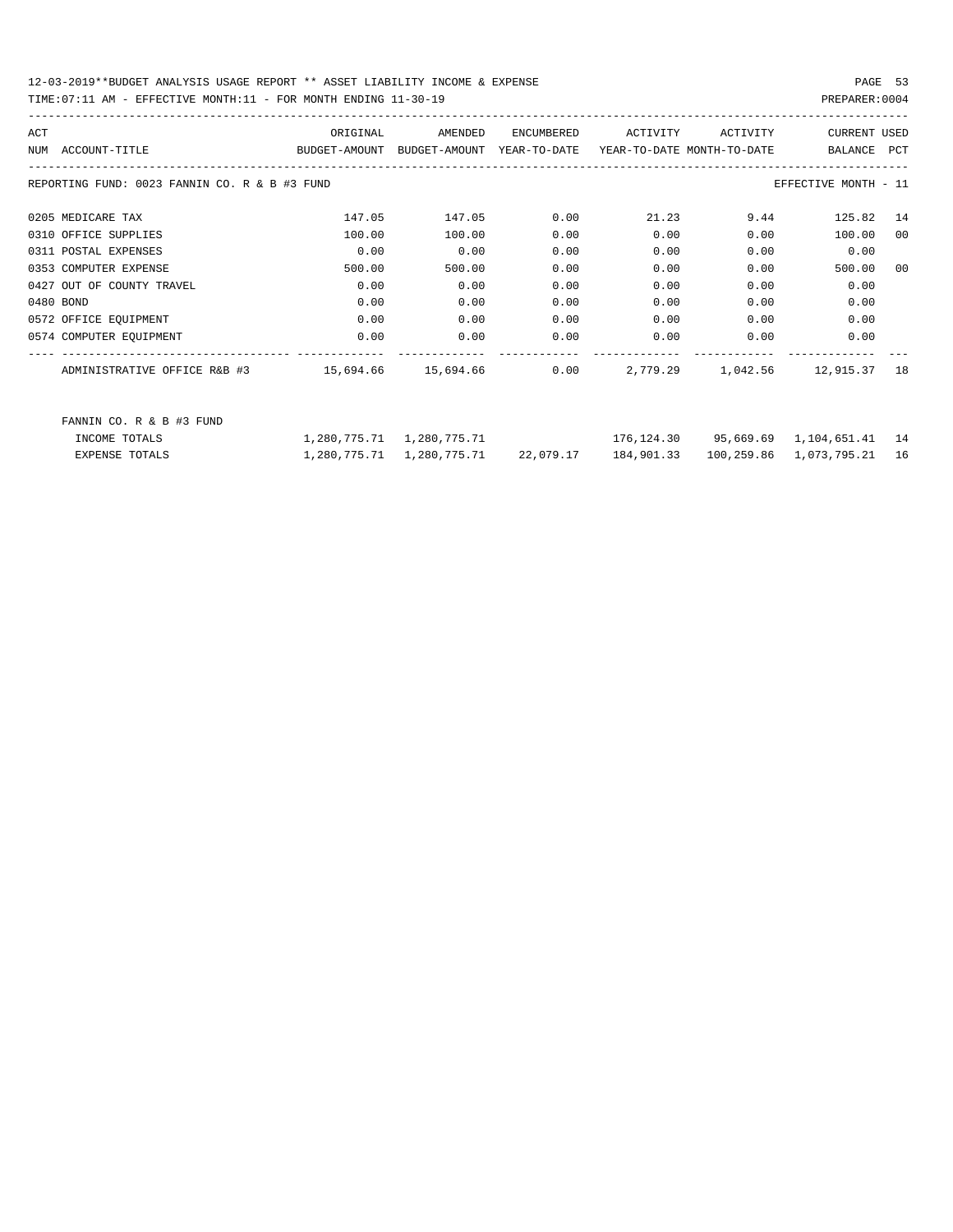|           | 12-03-2019**BUDGET ANALYSIS USAGE REPORT ** ASSET LIABILITY INCOME & EXPENSE<br>TIME: 07:11 AM - EFFECTIVE MONTH: 11 - FOR MONTH ENDING 11-30-19 |                                                                                 |                       |                |            |                                      | PAGE 54<br>PREPARER: 0004                   |
|-----------|--------------------------------------------------------------------------------------------------------------------------------------------------|---------------------------------------------------------------------------------|-----------------------|----------------|------------|--------------------------------------|---------------------------------------------|
| ACT       | NUM ACCOUNT-TITLE                                                                                                                                | ORIGINAL<br>BUDGET-AMOUNT BUDGET-AMOUNT YEAR-TO-DATE YEAR-TO-DATE MONTH-TO-DATE | AMENDED               | ENCUMBERED     | ACTIVITY   | ACTIVITY                             | CURRENT USED<br>BALANCE PCT                 |
|           | REPORTING FUND: 0024 FANNIN CO. R & B #4 FUND                                                                                                    |                                                                                 |                       |                |            |                                      | EFFECTIVE MONTH - 11                        |
|           | 0100 PAYROLL                                                                                                                                     |                                                                                 |                       |                |            |                                      |                                             |
|           |                                                                                                                                                  |                                                                                 |                       |                |            |                                      |                                             |
|           | 0100 PAYROLL                                                                                                                                     |                                                                                 |                       |                | 0.00       | 0.00                                 | 0.00                                        |
|           | PAYROLL                                                                                                                                          |                                                                                 |                       |                | 0.00       | 0.00                                 | 0.00                                        |
|           | 0102 A/P CLEARING                                                                                                                                |                                                                                 |                       |                |            |                                      |                                             |
|           | 0100 A/P CLEARING                                                                                                                                |                                                                                 |                       |                | 0.00       | 0.00                                 | 0.00                                        |
|           | A/P CLEARING                                                                                                                                     |                                                                                 |                       |                | 0.00       | 0.00                                 | 0.00                                        |
| 0103 CASH |                                                                                                                                                  |                                                                                 |                       |                |            |                                      |                                             |
|           | 0100 R&B#4- COMBINED FUNDS CHECKING                                                                                                              |                                                                                 |                       |                |            | 40,098.26 69,156.06 136,519.04       |                                             |
|           | 0175 TEXPOOL                                                                                                                                     |                                                                                 |                       |                | 99,291.23- | 99,661.42-                           | 108,897.98                                  |
|           | CASH                                                                                                                                             |                                                                                 |                       |                |            | $59,192.97 - 30,505.36 - 245,417.02$ |                                             |
|           | 0120 RECEIVABLES                                                                                                                                 |                                                                                 |                       |                |            |                                      |                                             |
|           | 0311 TAXES RECEIVABLE                                                                                                                            |                                                                                 |                       |                | 0.00       | 0.00                                 | 34,523.03                                   |
|           | 0312 DUE FROM OTHER GOVERNMENTS                                                                                                                  |                                                                                 |                       |                | 0.00       | 0.00                                 | 19,886.14                                   |
|           | 0313 DUE FROM OTHER FUNDS                                                                                                                        |                                                                                 |                       |                | 0.00       | 0.00                                 | 3,492.04                                    |
|           | 0315 INVENTORY                                                                                                                                   |                                                                                 |                       |                | 0.00       | 0.00                                 | 28,736.87<br>.                              |
|           | RECEIVABLES                                                                                                                                      |                                                                                 |                       |                | 0.00       | 0.00                                 | 86,638.08                                   |
|           | 0200 LIABILITY ACCOUNT                                                                                                                           |                                                                                 |                       |                |            |                                      |                                             |
|           | 0150 ACCRUED SALARY PAYABLE                                                                                                                      |                                                                                 |                       |                | 0.00       | 0.00                                 | 8,948.55                                    |
|           | 0155 ACCRUED FRINGE BENEFITS                                                                                                                     |                                                                                 |                       |                | 0.00       | 0.00                                 | 5,170.11                                    |
|           | 0200 DEFERRED TAX REVENUE                                                                                                                        |                                                                                 |                       |                | 0.00       | 0.00                                 | 33,033.39                                   |
|           | 0900 SYSTEM ADDED LIABILITY LINE-ITEM                                                                                                            |                                                                                 |                       |                |            | $0.00$ $0.00$ $0.00$ $0.00$          |                                             |
|           | 0910 SYSTEM ADDED LIABILITY LINE-ITEM                                                                                                            |                                                                                 |                       |                |            |                                      | 19, 181. 13 - 0.00 19, 181. 13 -            |
|           | LIABILITY ACCOUNT                                                                                                                                |                                                                                 |                       |                |            | 19,181.13- 0.00                      | 27,970.92                                   |
|           | 0271 EQUITY ACCOUNT                                                                                                                              |                                                                                 |                       |                |            |                                      |                                             |
|           | 0200 EQUITY ACCOUNT                                                                                                                              |                                                                                 |                       |                |            | $0.00$ $0.00$ $344,096.02$           |                                             |
|           | EQUITY ACCOUNT                                                                                                                                   |                                                                                 |                       |                | 0.00       | 0.00                                 | 344,096.02                                  |
|           | 0300 TOTAL REV/TRANSFERS                                                                                                                         |                                                                                 |                       |                |            |                                      |                                             |
|           | 0124 BEGINNING CASH BALANCE                                                                                                                      | 50,372.08                                                                       | 50,372.08             |                |            |                                      | $0.00$ $0.00$ $50,372.08$<br>0 <sub>0</sub> |
|           | TOTAL REV/TRANSFERS                                                                                                                              | 50,372.08                                                                       |                       | 50,372.08 0.00 | 0.00       |                                      | $0.00$ 50,372.08<br>0 <sub>0</sub>          |
|           | 0310 PROPERTY TAXES                                                                                                                              |                                                                                 |                       |                |            |                                      |                                             |
|           | 0110 CURRENT TAXES                                                                                                                               |                                                                                 | 506,552.38 506,552.38 |                |            |                                      | 42,851.29 30,515.15 463,701.09<br>08        |
|           | 0120 DELINQUENT TAXES                                                                                                                            |                                                                                 | 11,000.00 11,000.00   |                |            |                                      | 2,531.74 1,396.37 8,468.26<br>23            |
|           |                                                                                                                                                  |                                                                                 |                       |                |            |                                      |                                             |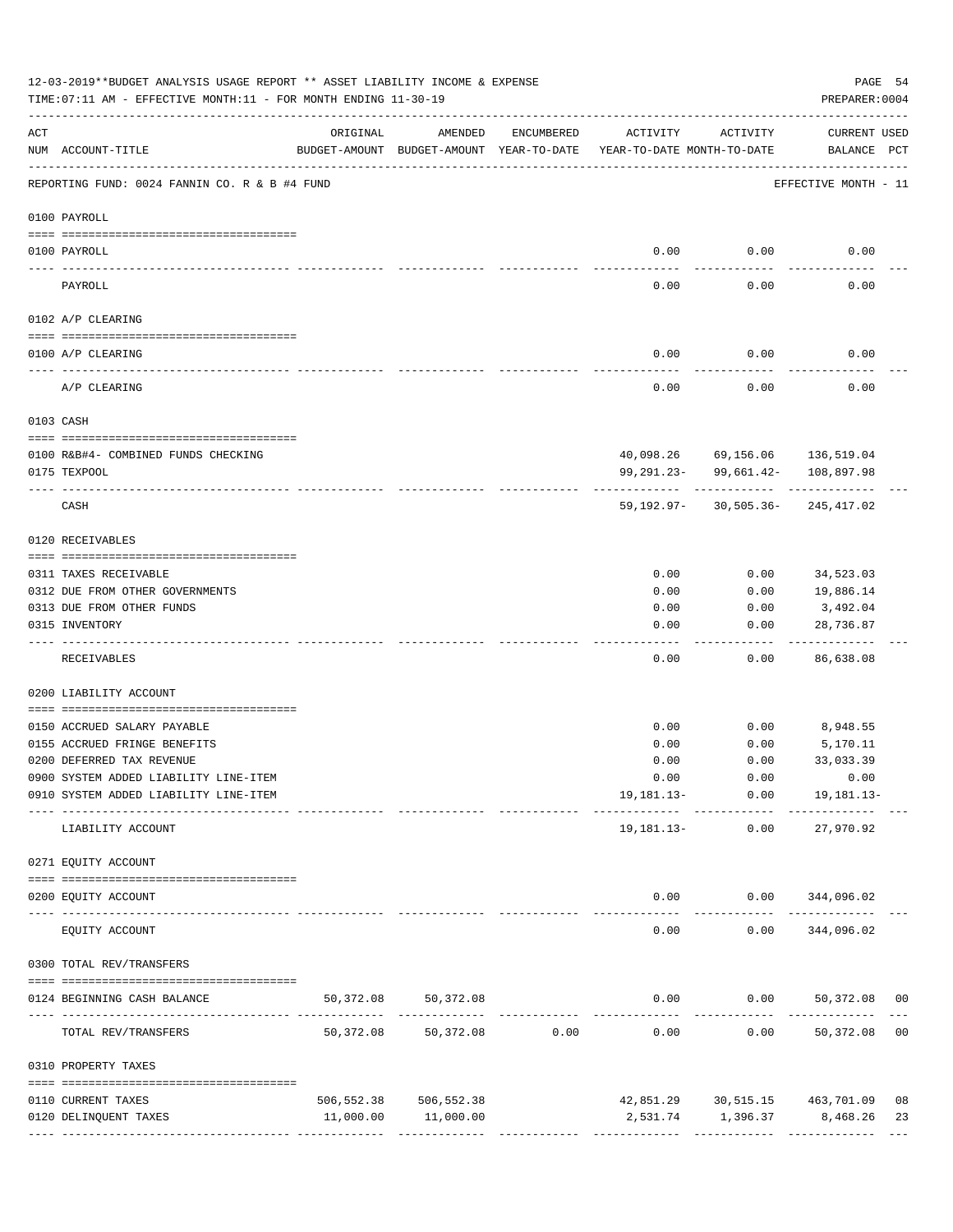| ACT |                                               | ORIGINAL   | AMENDED                                  | ENCUMBERED | ACTIVITY                   | ACTIVITY            | <b>CURRENT USED</b>       |              |
|-----|-----------------------------------------------|------------|------------------------------------------|------------|----------------------------|---------------------|---------------------------|--------------|
|     | NUM ACCOUNT-TITLE                             |            | BUDGET-AMOUNT BUDGET-AMOUNT YEAR-TO-DATE |            | YEAR-TO-DATE MONTH-TO-DATE |                     | BALANCE                   | $_{\rm PCT}$ |
|     |                                               |            |                                          |            |                            |                     |                           |              |
|     | REPORTING FUND: 0024 FANNIN CO. R & B #4 FUND |            |                                          |            |                            |                     | EFFECTIVE MONTH - 11      |              |
|     | PROPERTY TAXES                                |            | 517,552.38 517,552.38                    | 0.00       |                            | 45,383.03 31,911.52 | 472,169.35 09             |              |
|     | 0318 OTHER TAXES                              |            |                                          |            |                            |                     |                           |              |
|     |                                               |            |                                          |            |                            |                     |                           |              |
|     | 0120 PAY N LIEU TAX/GRASSLAND                 | 1,600.00   | 1,600.00                                 |            | 0.00                       |                     | $0.00$ 1,600.00           | 00           |
|     | 0121 PAY N LIEU TAX/UPPER TRINITY             | 800.00     | 800.00                                   |            | 681.04                     | 0.00                | 118.96                    | 85           |
|     | 0160 SALES TAX REVENUES                       | 43,000.00  | 43,000.00                                |            | 10,495.22                  | 4,948.75            | 32,504.78                 | 24           |
|     | OTHER TAXES                                   | 45,400.00  | 45,400.00                                | 0.00       | 11,176.26                  | 4,948.75            | 34, 223. 74 25            |              |
|     | 0321 FEES OF TAX COLLECTOR                    |            |                                          |            |                            |                     |                           |              |
|     | 0200 CAR REGISTRATION/SALES TAX               | 74,000.00  | 74,000.00                                |            |                            |                     | $0.00$ $0.00$ $74,000.00$ | 00           |
|     | 0300 COUNTY'S ADDITIONAL \$10                 | 55,000.00  | 55,000.00                                |            | 9,328.26                   | 4,424.95            | 45,671.74                 | 17           |
|     |                                               |            |                                          |            |                            |                     |                           |              |
|     | FEES OF TAX COLLECTOR                         | 129,000.00 | 129,000.00                               | 0.00       | 9,328.26                   | 4,424.95            | 119,671.74                | 07           |
|     | 0330 GRANTS                                   |            |                                          |            |                            |                     |                           |              |
|     | 0200 FEMA GRANT                               | 0.00       | 0.00                                     |            |                            | 54,433.72 54,433.72 | 54, 433. 72+              |              |
|     |                                               |            |                                          |            |                            |                     |                           |              |
|     | GRANTS                                        | 0.00       | 0.00                                     | 0.00       | 54,433.72                  | 54,433.72           | 54, 433. 72+              |              |
|     | 0350 FINES                                    |            |                                          |            |                            |                     |                           |              |
|     | 0403 COUNTY CLERK FINES                       | 11,000.00  | 11,000.00                                |            | 0.00                       | 0.00                | 11,000.00                 | 00           |
|     | 0450 DISTRICT CLERK FINES                     | 10,000.00  | 10,000.00                                |            | 1,218.15                   | 668.08              | 8,781.85                  | 12           |
|     | 0455 J. P. #1 FINES                           | 8,000.00   | 8,000.00                                 |            | 0.00                       | 0.00                | 8,000.00                  | 00           |
|     | 0456 J. P. #2 FINES                           | 2,000.00   | 2,000.00                                 |            | 2,472.67                   | 2,472.67            | 472.67+ 124               |              |
|     | 0457 J. P. #3 FINES                           | 2,700.00   | 2,700.00                                 |            | 0.00                       | 0.00                | 2,700.00                  | 00           |
|     | FINES                                         | 33,700.00  | 33,700.00                                | 0.00       | 3,690.82                   | 3,140.75            | 30,009.18 11              |              |
|     | 0360 INTEREST EARNINGS                        |            |                                          |            |                            |                     |                           |              |
|     |                                               |            |                                          |            |                            |                     |                           |              |
|     | 0100 INTEREST EARNING                         | 3,900.00   | 3,900.00                                 |            | 747.54                     | 356.11              | 3, 152. 46 19             |              |
|     | INTEREST EARNINGS                             |            | 3,900.00 3,900.00                        | 0.00       | 747.54                     | 356.11              | 3, 152. 46 19             |              |
|     | 0364 SALE OF ASSETS                           |            |                                          |            |                            |                     |                           |              |
|     |                                               |            |                                          |            |                            |                     |                           |              |
|     | 0162 LAND/BUILDING<br>0163 SALE OF EQUIPMENT  | 0.00       | 0.00                                     |            | 0.00                       | 0.00                | 0.00                      |              |
|     |                                               | 2,000.00   | 2,000.00                                 |            | 0.00                       | 0.00<br>-----       | 2,000.00                  | 00           |
|     | SALE OF ASSETS                                | 2,000.00   | 2,000.00                                 | 0.00       | 0.00                       | 0.00                | 2,000.00                  | 00           |
|     | 0370 MISCELLANEOUS REVENUES                   |            |                                          |            |                            |                     |                           |              |
|     | 0120 STATE LATERAL ROAD                       | 10,100.00  | 10,100.00                                |            | 8,414.22                   | 0.00                | 1,685.78                  | 83           |
|     | 0125 TDT WEIGHT FEES                          | 20,000.00  | 20,000.00                                |            | 11,469.16                  | 0.00                | 8,530.84                  | 57           |
|     | 0130 REFUNDS & MISCELLANEOUS                  | 1,200.00   | 1,200.00                                 |            | 0.00                       | 0.00                | 1,200.00                  | 00           |
|     | 0138 SALE OF SCRAP IRON                       | 0.00       | 0.00                                     |            | 0.00                       | 0.00                | 0.00                      |              |
|     | 0140 PROCEEDS OF LOAN                         | 0.00       | 0.00                                     |            | 0.00                       | 0.00                | 0.00                      |              |
|     | 0145 REIMBURSEMENT OF MATERIALS               | 9,000.00   | 9,000.00                                 |            | 981.44                     | 299.10              | 8,018.56                  | 11           |
|     | 0146 SALE OF RECYCLED MATERIALS               | 500.00     | 500.00                                   |            | 0.00                       | 0.00                | 500.00                    | $00\,$       |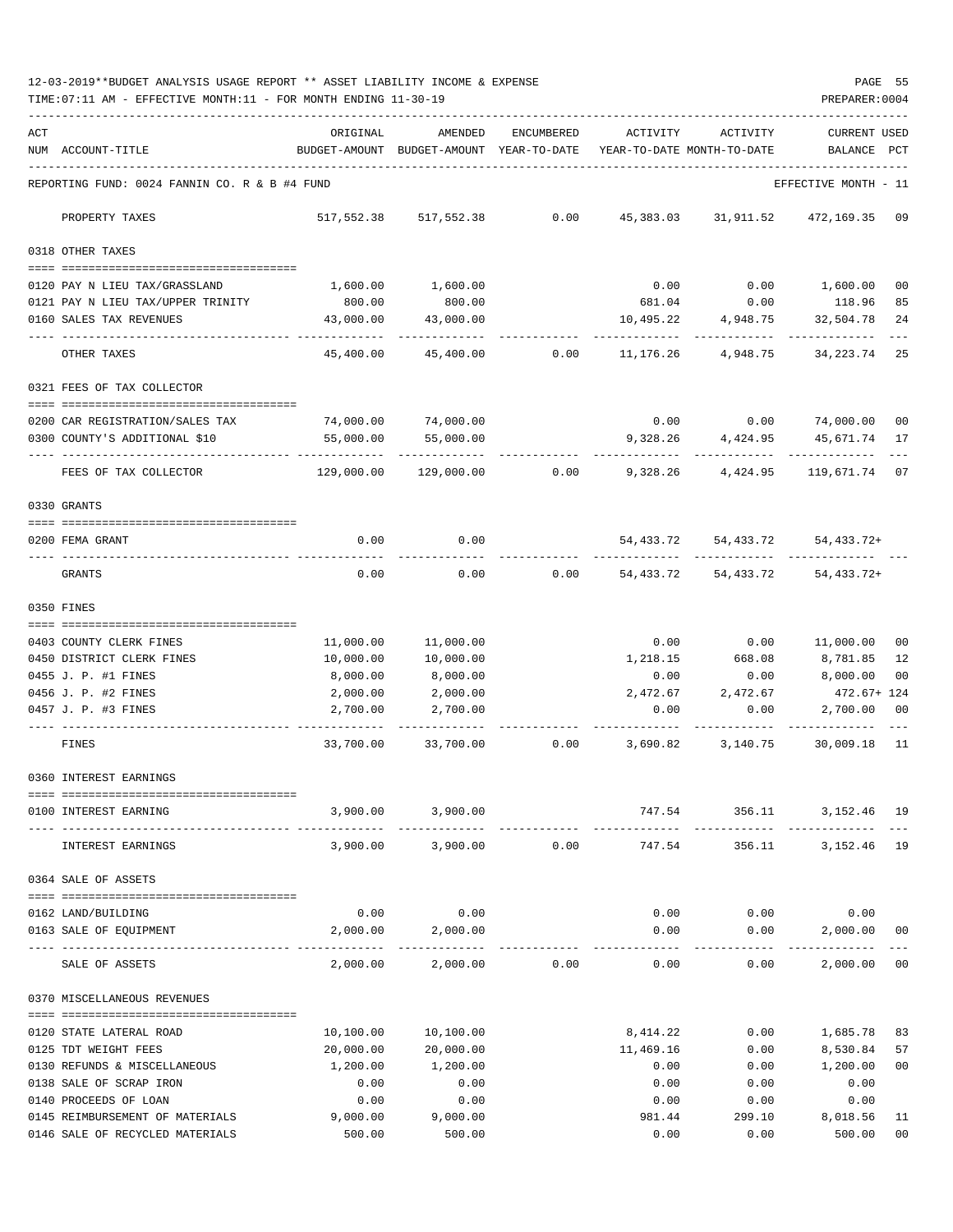| ACT |                                               | ORIGINAL   | AMENDED                                  | <b>ENCUMBERED</b> | ACTIVITY                   | ACTIVITY                          | <b>CURRENT USED</b>  |     |
|-----|-----------------------------------------------|------------|------------------------------------------|-------------------|----------------------------|-----------------------------------|----------------------|-----|
|     | NUM ACCOUNT-TITLE                             |            | BUDGET-AMOUNT BUDGET-AMOUNT YEAR-TO-DATE |                   | YEAR-TO-DATE MONTH-TO-DATE |                                   | BALANCE              | PCT |
|     |                                               |            |                                          |                   |                            |                                   |                      |     |
|     | REPORTING FUND: 0024 FANNIN CO. R & B #4 FUND |            |                                          |                   |                            |                                   | EFFECTIVE MONTH - 11 |     |
|     | 0147 OFFICE RENTAL                            | 0.00       | 0.00                                     |                   | 0.00                       | 0.00                              | 0.00                 |     |
|     | MISCELLANEOUS REVENUES                        | 40,800.00  | 40,800.00                                | 0.00              | 20,864.82                  | 299.10                            | 19,935.18            | -51 |
|     | 0509 CONTINGENCY                              |            |                                          |                   |                            |                                   |                      |     |
|     |                                               |            |                                          |                   |                            |                                   |                      |     |
|     | 0475 CONTINGENCY                              | 0.00       | 0.00                                     | 0.00              | 0.00                       | 0.00                              | 0.00                 |     |
|     | CONTINGENCY                                   | 0.00       | 0.00                                     | 0.00              | 0.00                       | 0.00                              | 0.00                 |     |
|     | 0624 ROAD & BRIDGE 4                          |            |                                          |                   |                            |                                   |                      |     |
|     |                                               |            |                                          |                   |                            |                                   |                      |     |
|     | 0100 COMPENSATION PAY                         | 0.00       | 0.00                                     | 0.00              | 0.00                       | 0.00                              | 0.00                 |     |
|     | 0101 SALARY ELECTED OFFICIAL                  | 62,720.97  | 62,720.97                                | 0.00              | 12,061.75                  | 4,824.70                          | 50,659.22            | 19  |
|     | 0105 SALARY SECRETARY                         | 28,577.94  | 28,577.94                                | 0.00              | 5,495.75                   | 2,198.30                          | 23,082.19            | 19  |
|     | 0106 SALARY PRECINCT EMPLOYEES                | 181,580.27 | 181,580.27                               | 0.00              | 22,389.77                  | 8,933.66                          | 159,190.50           | 12  |
|     | 0107 REGULAR-TEMP. PART-TIME                  | 0.00       | 0.00                                     | 0.00              | 0.00                       | 0.00                              | 0.00                 |     |
|     | 0108 LABOR REIMBURSEMENT                      | 0.00       | 0.00                                     | 0.00              | 0.00                       | 0.00                              | 0.00                 |     |
|     | 0199 TOTAL SALARIES                           | 272,879.18 | 272,879.18                               | 0.00              | 39,947.27                  | 15,956.66                         | 232,931.91           | 15  |
|     | 0201 SOCIAL SECURITY TAXES                    | 16,918.51  | 16,918.51                                | 0.00              | 2,465.92                   | 985.90                            | 14,452.59            | 15  |
|     | 0202 GROUP HEALTH INSURANCE                   | 94,967.04  | 94,967.04                                | 0.00              | 13,844.88                  | 3,461.22                          | 81,122.16            | 15  |
|     | 0203 RETIREMENT                               | 31,899.58  | 31,899.58                                | 0.00              | 4,557.95                   | 1,820.64                          | 27,341.63            | 14  |
|     | 0204 WORKERS' COMPENSATION                    | 5,892.97   | 5,892.97                                 | 0.00              | 0.00                       | 0.00                              | 5,892.97             | 00  |
|     | 0205 MEDICARE TAX                             | 3,956.75   | 3,956.75                                 | 0.00              | 576.77                     | 230.60                            | 3,379.98             | 15  |
|     | 0206 UNEMPLOYMENT EXPENSE                     | 0.00       | 0.00                                     | 0.00              | 0.00                       | 0.00                              | 0.00                 |     |
|     |                                               |            |                                          |                   |                            |                                   |                      |     |
|     | 0299 TOTAL EMPLOYEE BENEFITS                  | 153,634.85 | 153,634.85                               | 0.00              | 21,445.52                  | 6,498.36                          | 132,189.33           | -14 |
|     | 0310 OFFICE SUPPLIES                          | 250.00     | 250.00                                   | 0.00              | 0.00                       | 0.00                              | 250.00               | 00  |
|     | 0314 EMPLOYEE PHYSICALS/DOT TESTING           | 350.00     | 350.00                                   | 0.00              | 65.00                      | 65.00                             | 285.00               | 19  |
|     | 0340 SHOP SUPPLIES                            | 1,750.00   | 1,750.00                                 | 100.84            | 89.54                      | 5.58                              | 1,559.62             | 11  |
|     | 0341 R & B MAT. ROCK & GRAVEL                 | 90,000.00  | 90,000.00                                | 0.00              | 15,022.47                  | 15,022.47                         | 74,977.53            | 17  |
|     | 0342 R & B MAT. CULVERTS                      | 12,000.00  | 12,000.00                                | 0.00              | 7,968.66                   | 7,968.66                          | 4,031.34             | 66  |
|     | 0343 R & B MAT. HARDWRE & LUMB                | 1,500.00   | 1,500.00                                 | 0.00              | 375.74                     | 375.74                            | 1,124.26             | 25  |
|     | 0344 R & B MAT. ASPHALT/RD OIL                | 70,000.00  | 70,000.00                                | 0.00              | 6,370.76                   | 6,370.76                          | 63,629.24            | 09  |
|     | 0345 CHEMICALS                                | 1,500.00   | 1,500.00                                 | 0.00              | 0.00                       | 0.00                              | 1,500.00             | 00  |
|     | 0346 CETRZ EXPENDITURES                       | 0.00       | 0.00                                     | 0.00              | 0.00                       | 0.00                              | 0.00                 |     |
|     | 0350 DEBRIS REMOVAL                           | 0.00       | 0.00                                     | 0.00              | 0.00                       | 0.00                              | 0.00                 |     |
|     | 0395 EMPLOYEE UNIFORMS                        | 2,500.00   | 2,500.00                                 | 0.00              | 322.64                     | 322.64<br>---------- ------------ | 2,177.36             | 13  |
|     | 0399 TOTAL R&B MATERIALS                      | 179,850.00 | 179,850.00                               | 100.84            | 30,214.81                  | 30,130.85                         | 149,534.35 17        |     |
|     | 0400 LEGAL FEES                               | 0.00       | 0.00                                     | 0.00              | 0.00                       | 0.00                              | 0.00                 |     |
|     | 0420 UTILITY TELEPHONE                        | 0.00       | 0.00                                     | 0.00              | 0.00                       | 0.00                              | 0.00                 |     |
|     | 0421 DSL INTERNET                             | 1,000.00   | 1,000.00                                 | 82.69             | 82.69                      | 0.00                              | 834.62               | 17  |
|     | 0423 CELL PHONE ALLOWANCE                     | 0.00       | 0.00                                     | 0.00              | 0.00                       | 0.00                              | 0.00                 |     |
|     | 0427 OUT OF COUNTY TRAVEL/TRAINING            | 4,600.00   | 4,600.00                                 | 0.00              | 1,454.37                   | 369.70                            | 3,145.63             | 32  |
|     | 0430 BIDS, NOTICES & PERMITS                  | 300.00     | 300.00                                   | 0.00              | 0.00                       | 0.00                              | 300.00               | 00  |
|     | 0435 PRINTING                                 | 100.00     | 100.00                                   | 0.00              | 0.00                       | 0.00                              | 100.00               | 00  |
|     | 0440 UTILITY ELECTRICITY                      | 4,000.00   | 4,000.00                                 | 0.00              | 489.28                     | 254.06                            | 3,510.72             | 12  |
|     | 0441 UTILITY GAS                              | 600.00     | 600.00                                   | 73.67             | 50.59                      | 50.59                             | 475.74               | 21  |
|     | 0442 UTILITY WATER                            | 1,250.00   | 1,250.00                                 | 0.00              | 57.08                      | 57.08                             | 1,192.92             | 05  |
|     | 0443 TRASH PICKUP                             | 2,500.00   | 2,500.00                                 | 0.00              | 363.20                     | 363.20                            | 2,136.80             | 15  |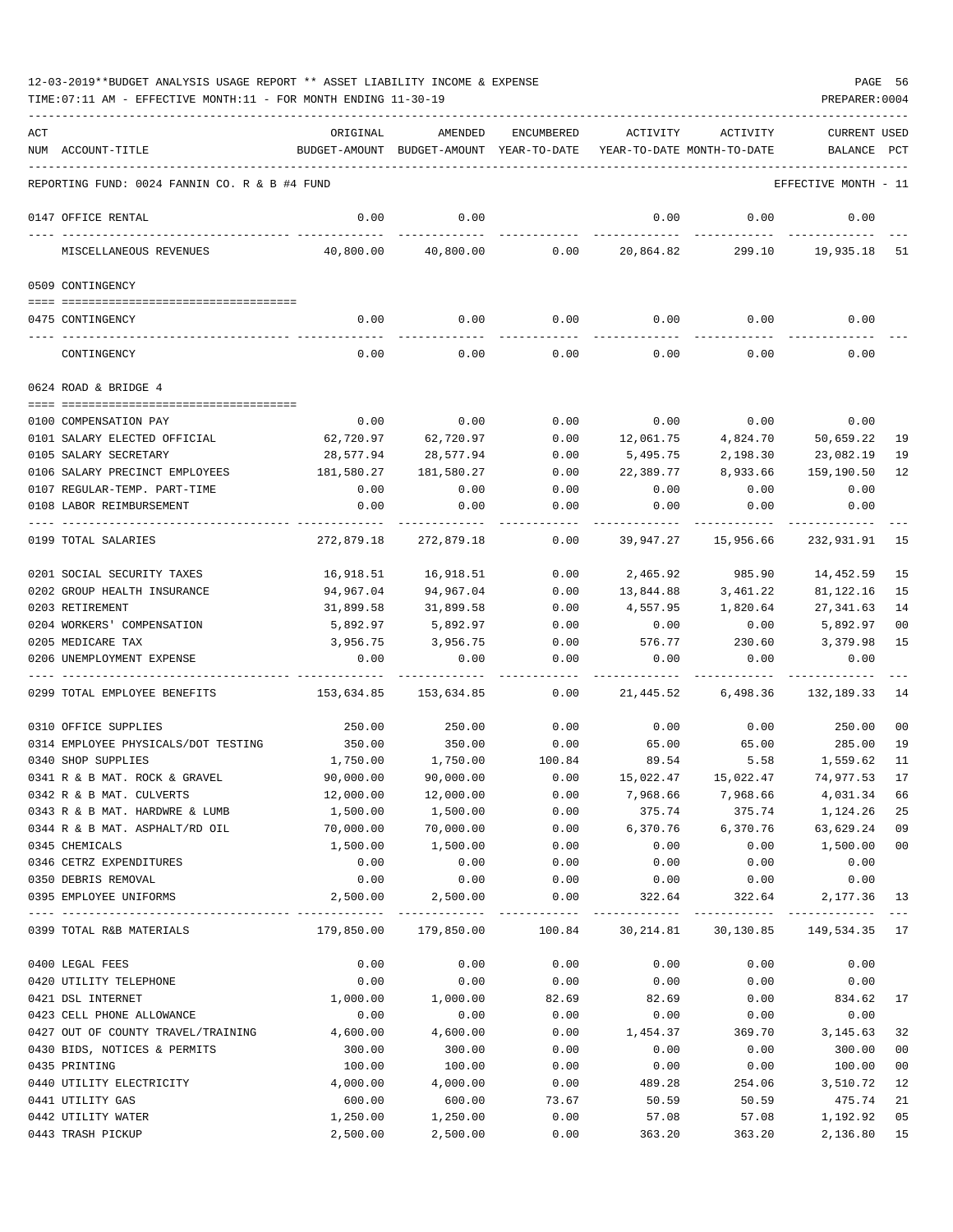| ACT                                              | ORIGINAL     | AMENDED                                        | ENCUMBERED   | ACTIVITY                   | ACTIVITY                                                         | CURRENT USED         |                |
|--------------------------------------------------|--------------|------------------------------------------------|--------------|----------------------------|------------------------------------------------------------------|----------------------|----------------|
| NUM ACCOUNT-TITLE                                |              | BUDGET-AMOUNT BUDGET-AMOUNT YEAR-TO-DATE       |              | YEAR-TO-DATE MONTH-TO-DATE |                                                                  | BALANCE              | PCT            |
| REPORTING FUND: 0024 FANNIN CO. R & B #4 FUND    |              |                                                |              |                            |                                                                  | EFFECTIVE MONTH - 11 |                |
| 0447 REPEATER SERVICE CONTRACT                   | 730.24       | 730.24                                         | 0.00         | 243.41                     | 0.00                                                             | 486.83               | 33             |
| 0450 R&M BUILDING                                | 2,000.00     | 2,000.00                                       | 0.00         | 0.00                       | 0.00                                                             | 2,000.00             | 0 <sub>0</sub> |
| 0453 COMPUTER SOFTWARE                           | 1,500.00     | 1,500.00                                       | 0.00         | 0.00                       | 0.00                                                             | 1,500.00             | 00             |
| 0457 R & M MACHINERY GAS & OIL                   | 46,000.00    | 46,000.00                                      | 0.00         | 54.89-                     | $54.89 -$                                                        | 46,054.89            | 00             |
| 0458 R & M MACHINERY PARTS                       | 30,000.00    | 30,000.00                                      | 0.00         | 29,305.17                  | 29,305.17                                                        | 694.83               | 98             |
| 0459 R & M MACH. TIRES & TUBES                   | 9,000.00     | 9,000.00                                       | 0.00         | 0.00                       | 0.00                                                             | 9,000.00             | 00             |
| 0460 EQUIPMENT RENTAL/LEASE                      | 15,000.00    | 15,000.00                                      | 0.00         | 9,520.63                   | 0.00                                                             | 5,479.37             | 63             |
| 0480 BOND                                        | 0.00         | 0.00                                           | 0.00         | 0.00                       | 0.00                                                             | 0.00                 |                |
| 0481 DUES                                        | 335.00       | 335.00                                         | 0.00         | 0.00                       | 0.00                                                             | 335.00               | 00             |
| 0482 INSURANCE                                   | 6,000.00     | 6,000.00                                       | 0.00         | 3,047.97                   | 0.00                                                             | 2,952.03             | 51             |
| 0485 PRISONER'S SUPPLIES                         | 0.00         | 0.00                                           | 0.00         | 0.00                       | 0.00                                                             | 0.00                 |                |
| 0488 FANNIN RURAL RAIL DISTRICT                  | 0.00         | 0.00                                           | 0.00         | 0.00                       | 0.00                                                             | 0.00                 |                |
| 0490 MISCELLANEOUS                               | 500.00       | 500.00                                         | 0.00         | 0.00                       | 0.00                                                             | 500.00               | 00             |
| 0491 SOIL & WATER CONSERVATION                   | 250.00       | 250.00                                         | 0.00         | 0.00                       | 0.00                                                             | 250.00               | 00             |
| 0492 TDRA FLOOD CASH MATCH                       | 0.00         | 0.00                                           | 0.00         | 0.00                       | 0.00                                                             | 0.00                 |                |
| 0494 FLOOD CONTROL SITE MAINTENANCE              | 0.00         | 0.00                                           | 0.00         | 0.00                       | 0.00                                                             | 0.00                 |                |
| 0495 PIPELINE SALES TAX REIMBURSEMENT            | 0.00         | 0.00                                           | 0.00         | 0.00                       | 0.00                                                             | 0.00                 |                |
| 0496 TCOG HAZARDOUS WASTEMATCH                   | 0.00         | 0.00                                           | 0.00         | 0.00                       | 0.00                                                             | 0.00                 |                |
| 0499 TOTAL SER.& OTHER CHARGES                   |              | $125,665.24$ $125,665.24$ $156.36$ $44,559.50$ |              |                            | 30,344.91 80,949.38                                              |                      | 36             |
| 0500 LAND                                        |              |                                                |              | 0.00                       | 0.00                                                             | 0.00                 |                |
| 0535 BUILDING                                    |              |                                                |              | 0.00                       | 0.00                                                             | 0.00                 |                |
| 0570 COMPUTER EQUIPMENT                          | 0.00         | 0.00                                           | 0.00         | 0.00                       | 0.00                                                             | 0.00                 |                |
| 0571 PURCHASE OF MACH./EQUIP.                    | 75,000.00    | 75,000.00                                      | 0.00         |                            | 46,689.90  46,046.92  28,310.10                                  |                      | 62             |
| 0573 RADIO EQUIPMENT                             | 0.00         | 0.00                                           | 0.00         | 0.00                       | 0.00                                                             | 0.00                 |                |
| 0575 BUILDING                                    | 0.00         | 0.00                                           | 0.00         | 0.00                       | 0.00                                                             | 0.00                 |                |
| 0599 CAPITAL OUTLAY                              | 75,000.00    | 75,000.00                                      | 0.00         |                            | 46,689.90 46,046.92 28,310.10                                    |                      | 62             |
| ROAD & BRIDGE 4                                  |              |                                                |              |                            | 807,029.27 807,029.27 257.20 182,857.00 128,977.70 623,915.07 23 |                      |                |
| 0625 ADMINISTRATIVE OFFICE R&B #4                |              |                                                |              |                            |                                                                  |                      |                |
|                                                  |              |                                                |              |                            |                                                                  |                      |                |
| 0105 SALARY SECRETARY                            | 10,141.28    | 10,141.28                                      | 0.00         | 1,950.25                   |                                                                  | 780.10 8,191.03 19   |                |
| 0201 SOCIAL SECURITY TAXES                       | 628.76       | 628.76                                         | 0.00         | 90.78                      | 40.38                                                            | 537.98               | 14             |
| 0202 GROUP HEALTH INSURANCE                      | 2,967.72     | 2,967.72                                       | 0.00         | 494.48                     | 123.62                                                           | 2,473.24             | 17             |
| 0203 RETIREMENT                                  | 1,167.26     | 1,167.26                                       | 0.00         | 222.55                     | 89.02                                                            | 944.71               | 19             |
| 0204 WORKERS' COMPENSATION                       | 42.59        | 42.59                                          | 0.00         | 0.00                       | 0.00                                                             | 42.59                | 00             |
| 0205 MEDICARE TAX                                | 147.58       | 147.58                                         | 0.00         | 21.23                      | 9.44                                                             | 126.35               | 14             |
| 0310 OFFICE SUPPLIES                             | 100.00       | 100.00                                         | 0.00         | 0.00                       | 0.00                                                             | 100.00               | 00             |
| 0311 POSTAL EXPENSES                             | 0.00         | 0.00                                           | 0.00         | 0.00                       | 0.00                                                             | 0.00                 |                |
| 0353 COMPUTER EXPENSE                            | 500.00       | 500.00                                         | 0.00         | 0.00                       | 0.00                                                             | 500.00               | 00             |
| 0427 OUT OF COUNTY TRAVEL                        | 0.00         | 0.00                                           | 0.00         | 0.00                       | 0.00                                                             | 0.00                 |                |
| 0480 BOND                                        | 0.00         | 0.00                                           | 0.00         | 0.00                       | 0.00                                                             | 0.00                 |                |
| 0572 OFFICE EQUIPMENT<br>0574 COMPUTER EQUIPMENT | 0.00<br>0.00 | 0.00<br>0.00                                   | 0.00<br>0.00 | 0.00<br>0.00               | 0.00<br>0.00                                                     | 0.00<br>0.00         |                |
| ADMINISTRATIVE OFFICE R&B #4                     |              |                                                | 0.00         |                            | 2,779.29 1,042.56 12,915.90 18                                   |                      |                |
| FANNIN CO. R & B #4 FUND                         |              |                                                |              |                            |                                                                  |                      |                |
| INCOME TOTALS                                    | 822,724.46   | 822,724.46                                     |              |                            | 145,624.45 99,514.90                                             | 677,100.01 18        |                |
| EXPENSE TOTALS                                   | 822,724.46   | 822,724.46                                     | 257.20       | 185,636.29                 | 130,020.26                                                       | 636,830.97           | 23             |
|                                                  |              |                                                |              |                            |                                                                  |                      |                |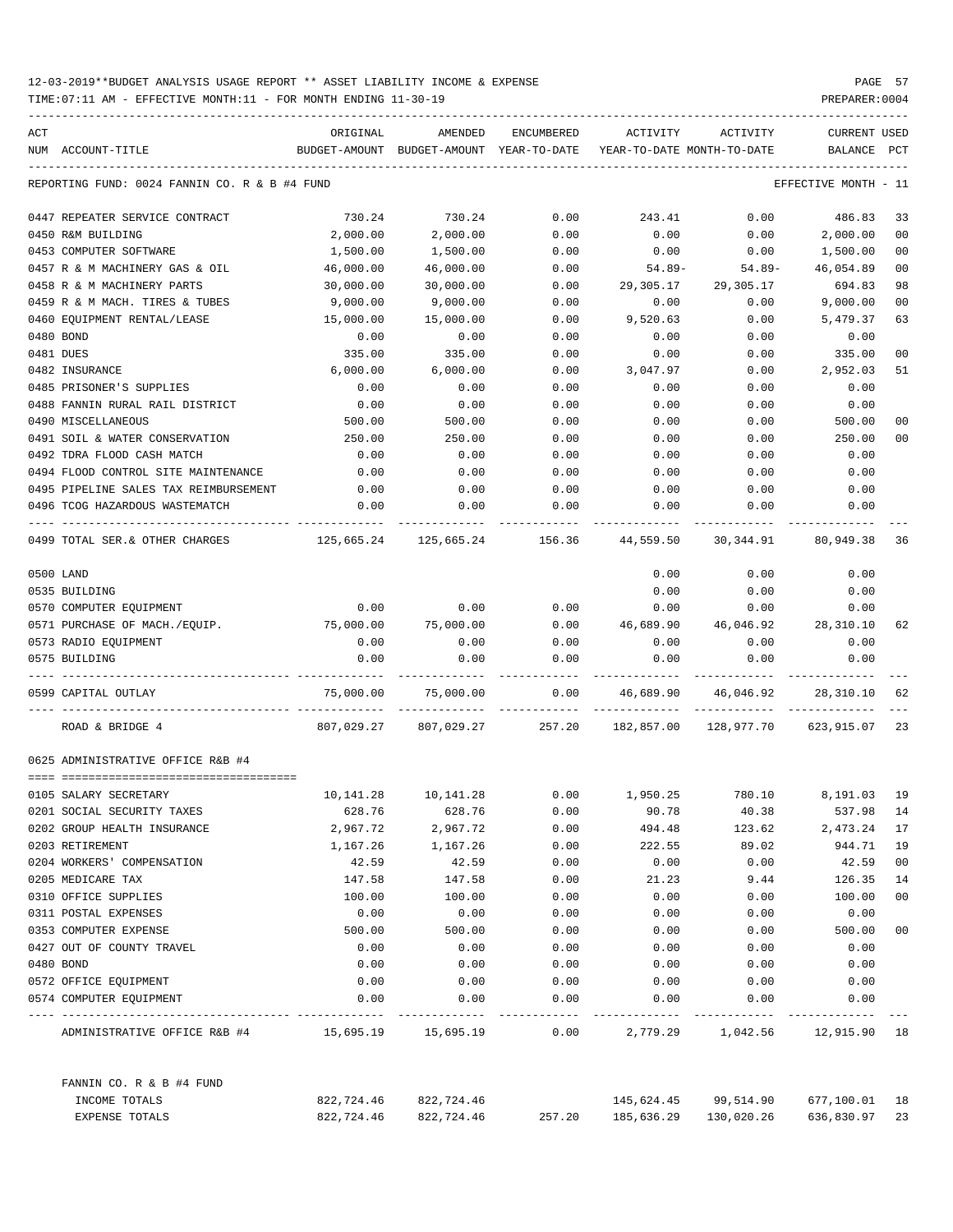|     | 12-03-2019**BUDGET ANALYSIS USAGE REPORT ** ASSET LIABILITY INCOME & EXPENSE<br>PREPARER: 0004<br>TIME: 07:11 AM - EFFECTIVE MONTH: 11 - FOR MONTH ENDING 11-30-19 |              |                                          |                   |                            |              |                      |  |  |  |
|-----|--------------------------------------------------------------------------------------------------------------------------------------------------------------------|--------------|------------------------------------------|-------------------|----------------------------|--------------|----------------------|--|--|--|
| ACT |                                                                                                                                                                    | ORIGINAL     | AMENDED                                  | <b>ENCUMBERED</b> | ACTIVITY                   | ACTIVITY     | CURRENT USED         |  |  |  |
|     | NUM ACCOUNT-TITLE                                                                                                                                                  |              | BUDGET-AMOUNT BUDGET-AMOUNT YEAR-TO-DATE |                   | YEAR-TO-DATE MONTH-TO-DATE |              | BALANCE PCT          |  |  |  |
|     | REPORTING FUND: 0025 FANNIN COUNTY BEES                                                                                                                            |              |                                          |                   |                            |              | EFFECTIVE MONTH - 11 |  |  |  |
|     | 0103 CASH                                                                                                                                                          |              |                                          |                   |                            |              |                      |  |  |  |
|     | 0100 BEES-COMBINED FUNDS CHECKING                                                                                                                                  |              |                                          |                   | 0.00                       | 0.00         | 2,177.67             |  |  |  |
|     | CASH                                                                                                                                                               |              |                                          |                   | 0.00                       | 0.00         | 2,177.67             |  |  |  |
|     | 0271 EQUITY ACCOUNT                                                                                                                                                |              |                                          |                   |                            |              |                      |  |  |  |
|     | 0200 EQUITY ACCOUNT                                                                                                                                                |              |                                          |                   | 0.00                       | 0.00         | 2,177.67             |  |  |  |
|     | EQUITY ACCOUNT                                                                                                                                                     |              |                                          |                   | 0.00                       | 0.00         | 2,177.67             |  |  |  |
|     | 0300 CASH                                                                                                                                                          |              |                                          |                   |                            |              |                      |  |  |  |
|     | 0125 BEGINNING CASH BALANCE                                                                                                                                        | 0.00         | 0.00                                     |                   | 0.00                       | 0.00         | 0.00                 |  |  |  |
|     | CASH                                                                                                                                                               | 0.00         | 0.00                                     | 0.00              | 0.00                       | 0.00         | 0.00                 |  |  |  |
|     | 0370 MISC. INCOME                                                                                                                                                  |              |                                          |                   |                            |              |                      |  |  |  |
|     |                                                                                                                                                                    |              |                                          |                   |                            |              |                      |  |  |  |
|     | 0138 SALE OF SCRAP IRON<br>0625 DONATIONS                                                                                                                          | 0.00<br>0.00 | 0.00<br>0.00                             |                   | 0.00<br>0.00               | 0.00<br>0.00 | 0.00<br>0.00         |  |  |  |
|     | MISC. INCOME                                                                                                                                                       | 0.00         | 0.00                                     | 0.00              | 0.00                       | 0.00         | 0.00                 |  |  |  |
|     | 0625 FANNIN COUNTY BEES                                                                                                                                            |              |                                          |                   |                            |              |                      |  |  |  |
|     | 0310 OFFICE SUPPLIES                                                                                                                                               | 0.00         | 0.00                                     | 0.00              | 0.00                       | 0.00         | 0.00                 |  |  |  |
|     | 0343 ROAD SIGNS                                                                                                                                                    | 0.00         | 0.00                                     | 0.00              | 0.00                       | 0.00         | 0.00                 |  |  |  |
|     | 0353 COMPUTER EXPENSE                                                                                                                                              | 0.00         | 0.00                                     | 0.00              | 0.00                       | 0.00         | 0.00                 |  |  |  |
|     | 0427 TRAVEL EXPENSE                                                                                                                                                | 0.00         | 0.00                                     | 0.00              | 0.00                       | 0.00         | 0.00                 |  |  |  |
|     | 0572 OFFICE EQUIPMENT                                                                                                                                              | 0.00         | 0.00                                     | 0.00              | 0.00                       | 0.00         | 0.00                 |  |  |  |
|     | FANNIN COUNTY BEES                                                                                                                                                 | 0.00         | 0.00                                     | 0.00              | 0.00                       | 0.00         | 0.00                 |  |  |  |
|     | FANNIN COUNTY BEES                                                                                                                                                 |              |                                          |                   |                            |              |                      |  |  |  |
|     | INCOME TOTALS                                                                                                                                                      | 0.00         | 0.00                                     |                   | 0.00                       | 0.00         | 0.00                 |  |  |  |
|     | <b>EXPENSE TOTALS</b>                                                                                                                                              | 0.00         | 0.00                                     | 0.00              | 0.00                       | 0.00         | 0.00                 |  |  |  |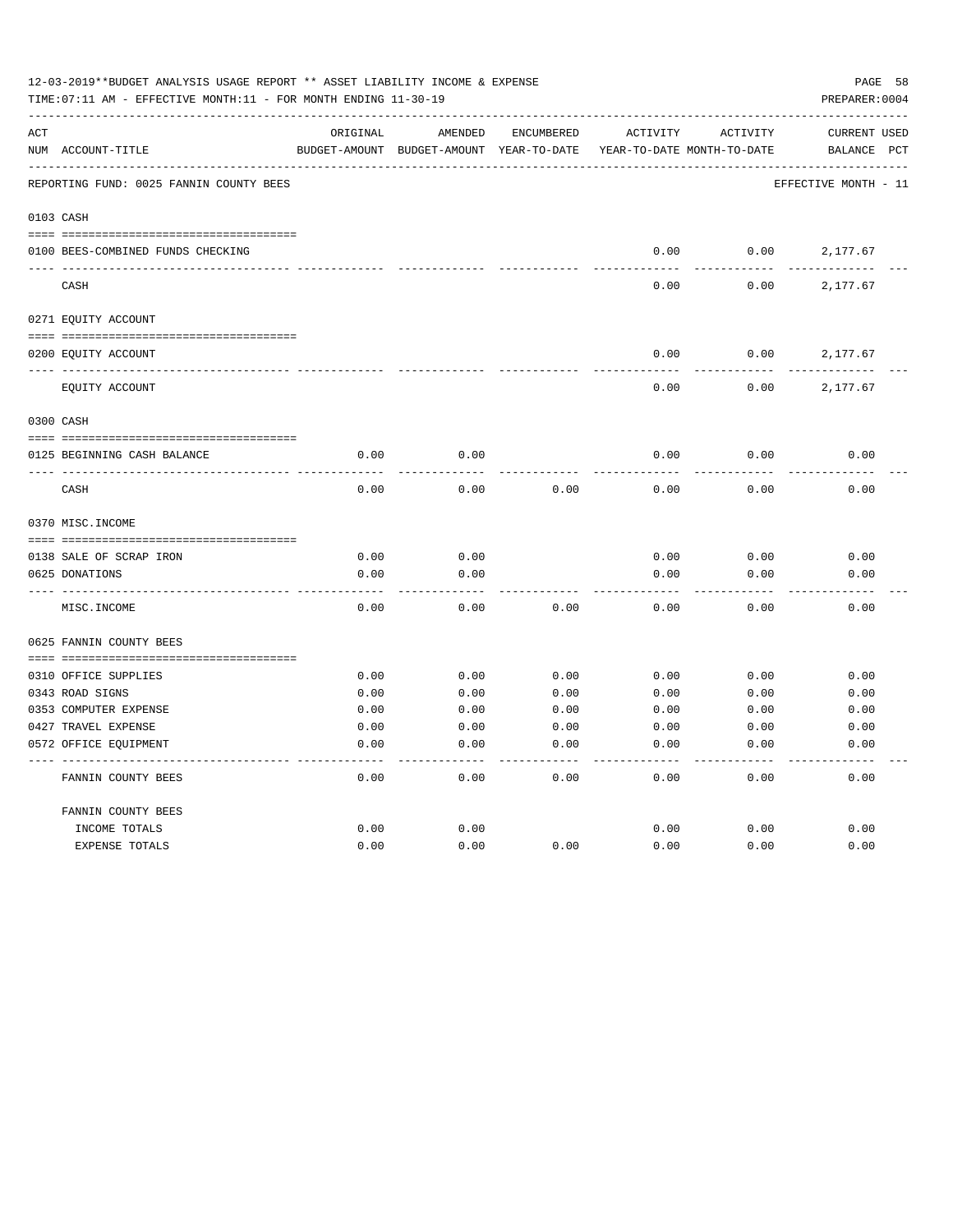|     | 12-03-2019**BUDGET ANALYSIS USAGE REPORT ** ASSET LIABILITY INCOME & EXPENSE<br>TIME: 07:11 AM - EFFECTIVE MONTH: 11 - FOR MONTH ENDING 11-30-19 |                     |                                                     |              |                                        |                  | PAGE 59<br>PREPARER: 0004          |
|-----|--------------------------------------------------------------------------------------------------------------------------------------------------|---------------------|-----------------------------------------------------|--------------|----------------------------------------|------------------|------------------------------------|
| ACT | NUM ACCOUNT-TITLE                                                                                                                                | ORIGINAL            | AMENDED<br>BUDGET-AMOUNT BUDGET-AMOUNT YEAR-TO-DATE | ENCUMBERED   | ACTIVITY<br>YEAR-TO-DATE MONTH-TO-DATE | ACTIVITY         | <b>CURRENT USED</b><br>BALANCE PCT |
|     | REPORTING FUND: 0026 J.P.#1 JUST.CT.TECHNOLOGY                                                                                                   |                     |                                                     |              |                                        |                  | EFFECTIVE MONTH - 11               |
|     | 0102 A/P CLEARING                                                                                                                                |                     |                                                     |              |                                        |                  |                                    |
|     | 0100 A/P CLEARING                                                                                                                                |                     |                                                     |              | 0.00                                   | 0.00             | 0.00                               |
|     | A/P CLEARING                                                                                                                                     |                     |                                                     |              | 0.00                                   | 0.00             | 0.00                               |
|     | 0103 CASH                                                                                                                                        |                     |                                                     |              |                                        |                  |                                    |
|     |                                                                                                                                                  |                     |                                                     |              |                                        |                  |                                    |
|     | 0100 J.P.#1 JUST.CT.TECH-COMB.FUND CKIN                                                                                                          |                     |                                                     |              | 23.71                                  | 12.84 49,526.74  |                                    |
|     | CASH                                                                                                                                             |                     |                                                     |              | 23.71                                  |                  | 12.84 49,526.74                    |
|     | 0120 RECEIVABLES                                                                                                                                 |                     |                                                     |              |                                        |                  |                                    |
|     | 0313 DUE FROM OTHER FUNDS                                                                                                                        |                     |                                                     |              | 0.00                                   | 0.00             | 148.85                             |
|     | RECEIVABLES                                                                                                                                      |                     |                                                     |              | 0.00                                   | 0.00             | 148.85                             |
|     | 0200 SYSTEM ADDED LIABILITY DEPARTMENT                                                                                                           |                     |                                                     |              |                                        |                  |                                    |
|     | 0910 SYSTEM ADDED LIABILITY LINE-ITEM                                                                                                            |                     |                                                     |              | 0.00                                   | 0.00             | 0.00                               |
|     | SYSTEM ADDED LIABILITY DEPARTMENT                                                                                                                |                     |                                                     |              | 0.00                                   | --------<br>0.00 | 0.00                               |
|     | 0271 EQUITY ACCOUNT                                                                                                                              |                     |                                                     |              |                                        |                  |                                    |
|     | 0200 EQUITY ACCOUNT                                                                                                                              |                     |                                                     |              | 0.00                                   | 0.00             | 49,651.88                          |
|     | EQUITY ACCOUNT                                                                                                                                   |                     |                                                     |              | 0.00                                   | 0.00             | 49,651.88                          |
|     | 0300 CASH                                                                                                                                        |                     |                                                     |              |                                        |                  |                                    |
|     |                                                                                                                                                  |                     |                                                     |              |                                        |                  |                                    |
|     | 0126 BEGINNING CASH BALANCE                                                                                                                      | 0.00                | 0.00                                                |              | 0.00                                   | 0.00             | 0.00                               |
|     | CASH                                                                                                                                             | 0.00                | 0.00                                                | 0.00         | 0.00                                   | 0.00             | 0.00                               |
|     | 0360 INTEREST EARNINGS                                                                                                                           |                     |                                                     |              |                                        |                  |                                    |
|     | 0100 INTEREST EARNINGS                                                                                                                           | 0.00                | 0.00                                                |              | 23.71                                  | 12.84            | $23.71+$                           |
|     | INTEREST EARNINGS                                                                                                                                | $- - - - -$<br>0.00 | ----------<br>0.00                                  | 0.00         | 23.71                                  | 12.84            | $23.71+$                           |
|     | 0370 MISCELLANEOUS INCOME                                                                                                                        |                     |                                                     |              |                                        |                  |                                    |
|     | 0455 J.P.#1 TECHNOLOGY FEES                                                                                                                      | 1,500.00            | 1,500.00                                            |              | 0.00                                   |                  | 0.00 1,500.00<br>00                |
|     | MISCELLANEOUS INCOME                                                                                                                             |                     | 1,500.00    1,500.00    0.00                        |              | 0.00                                   | 0.00             | 1,500.00<br>0 <sub>0</sub>         |
|     | 0455 J.P.#1 TECHNOLOGY EQUIP.                                                                                                                    |                     |                                                     |              |                                        |                  |                                    |
|     |                                                                                                                                                  |                     |                                                     |              |                                        |                  |                                    |
|     | 0420 OMNIBASE TELEPHONE LINE<br>0572 OFFICE EQUIPMENT                                                                                            | 0.00<br>1,500.00    | 0.00<br>1,500.00                                    | 0.00<br>0.00 | 0.00<br>0.00                           | 0.00<br>0.00     | 0.00<br>1,500.00<br>0 <sub>0</sub> |
|     | ---------------------- --------------                                                                                                            |                     | -----------                                         | ----------   |                                        | ---------        | -----------                        |
|     | J.P.#1 TECHNOLOGY EQUIP.                                                                                                                         | 1,500.00            | 1,500.00                                            | 0.00         | 0.00                                   | 0.00             | 1,500.00<br>0 <sub>0</sub>         |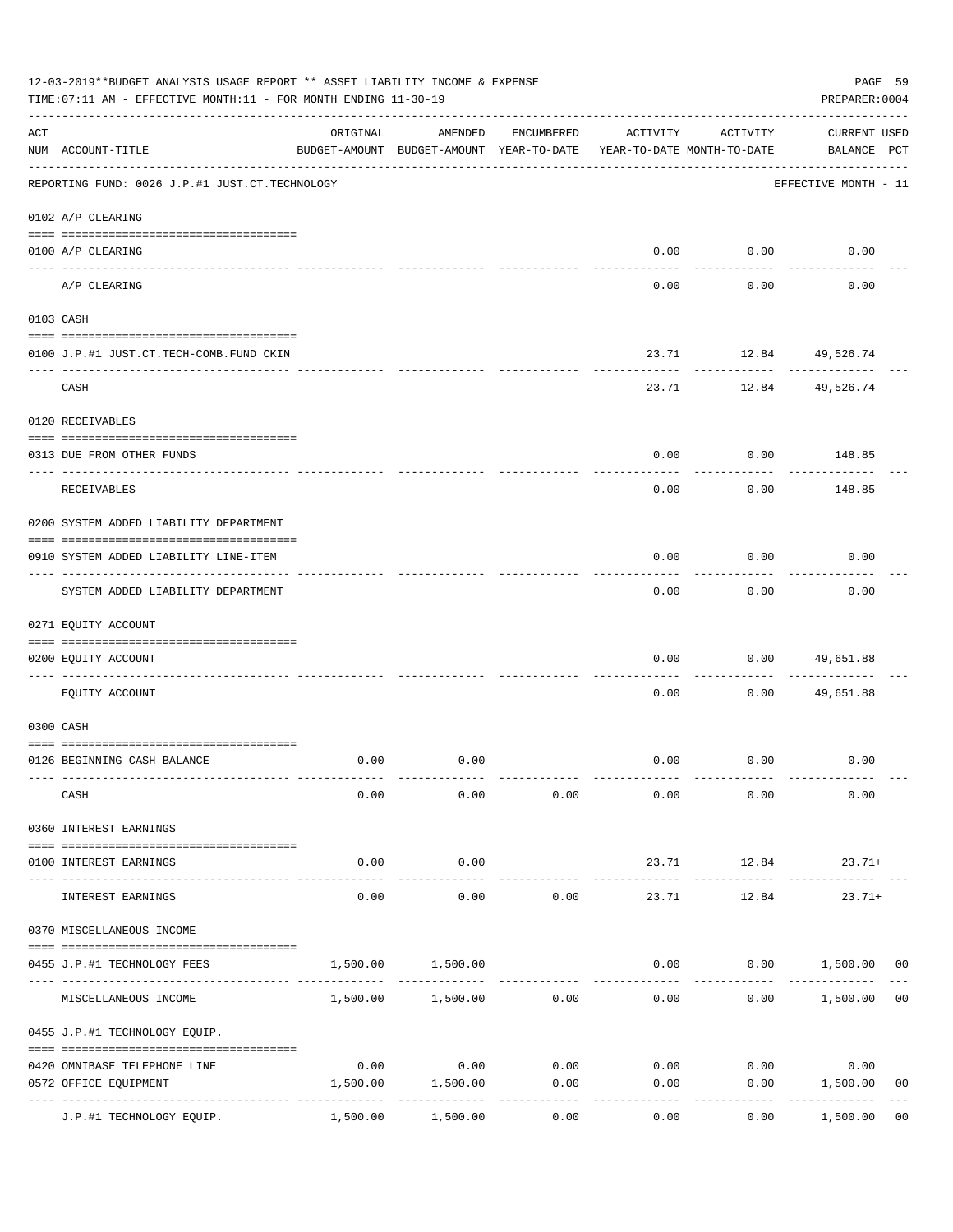| 12-03-2019**BUDGET ANALYSIS USAGE REPORT ** ASSET LIABILITY INCOME & EXPENSE |               |               |              |          |                            |                      | PAGE 60        |
|------------------------------------------------------------------------------|---------------|---------------|--------------|----------|----------------------------|----------------------|----------------|
| TIME: 07:11 AM - EFFECTIVE MONTH: 11 - FOR MONTH ENDING 11-30-19             |               |               |              |          |                            | PREPARER: 0004       |                |
| ACT                                                                          | ORIGINAL      | AMENDED       | ENCUMBERED   | ACTIVITY | ACTIVITY                   | <b>CURRENT USED</b>  |                |
| NUM ACCOUNT-TITLE                                                            | BUDGET-AMOUNT | BUDGET-AMOUNT | YEAR-TO-DATE |          | YEAR-TO-DATE MONTH-TO-DATE | BALANCE              | PCT            |
| REPORTING FUND: 0026 J.P.#1 JUST.CT.TECHNOLOGY                               |               |               |              |          |                            | EFFECTIVE MONTH - 11 |                |
| J.P.#1 JUST.CT.TECHNOLOGY                                                    |               |               |              |          |                            |                      |                |
| INCOME TOTALS                                                                | 1,500.00      | 1,500.00      |              | 23.71    | 12.84                      | 1,476.29             | 02             |
| <b>EXPENSE TOTALS</b>                                                        | 1,500.00      | 1,500.00      | 0.00         | 0.00     | 0.00                       | 1,500.00             | 0 <sub>0</sub> |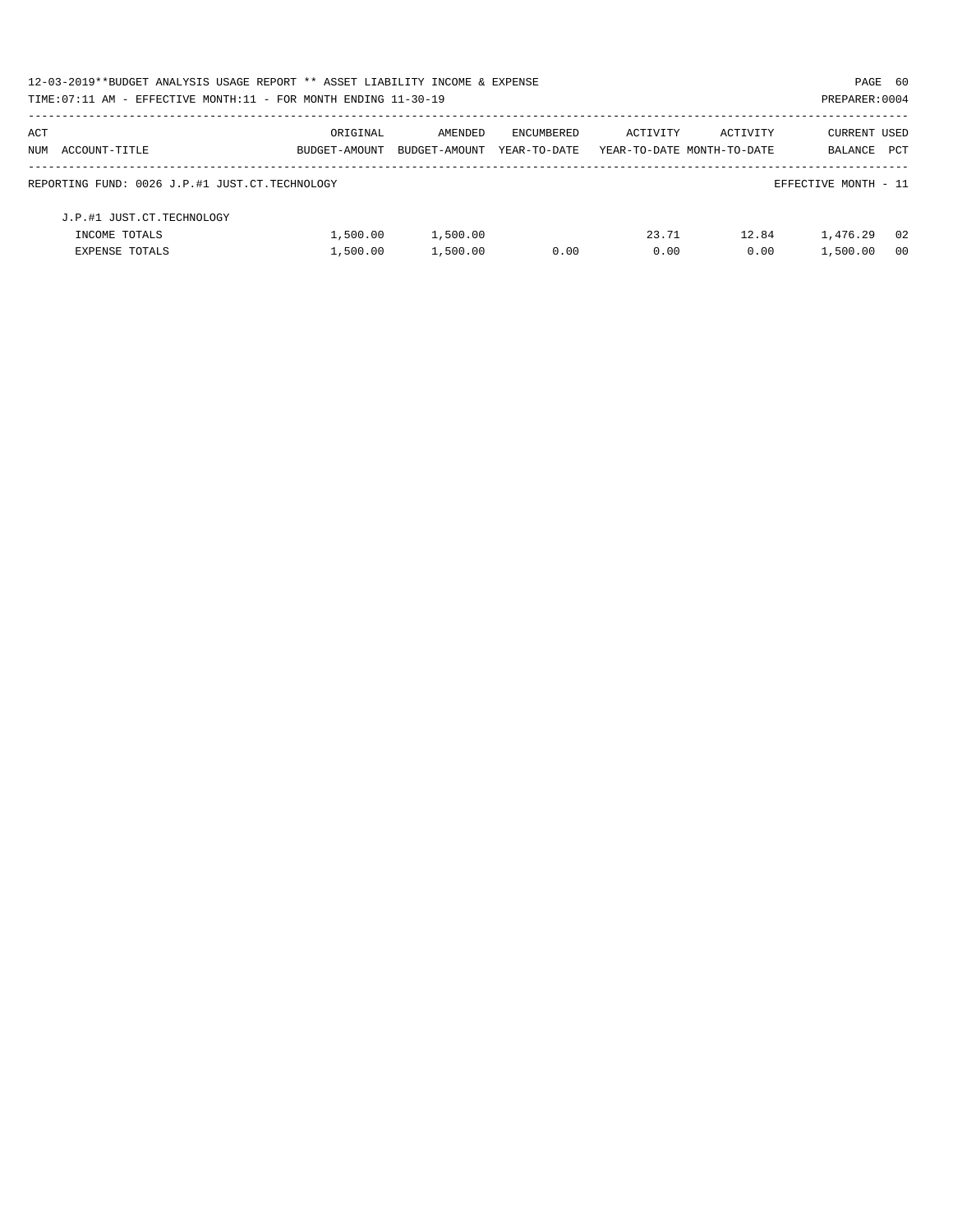|                    | 12-03-2019**BUDGET ANALYSIS USAGE REPORT ** ASSET LIABILITY INCOME & EXPENSE<br>PREPARER: 0004<br>TIME: 07:11 AM - EFFECTIVE MONTH: 11 - FOR MONTH ENDING 11-30-19 |                      |                                                                                |                     |                                    |                             |                                    |                      |  |  |  |
|--------------------|--------------------------------------------------------------------------------------------------------------------------------------------------------------------|----------------------|--------------------------------------------------------------------------------|---------------------|------------------------------------|-----------------------------|------------------------------------|----------------------|--|--|--|
| $\mathop{\rm ACT}$ | NUM ACCOUNT-TITLE                                                                                                                                                  | ORIGINAL             | AMENDED<br>BUDGET-AMOUNT BUDGET-AMOUNT YEAR-TO-DATE YEAR-TO-DATE MONTH-TO-DATE | ENCUMBERED          | ACTIVITY                           | ACTIVITY                    | <b>CURRENT USED</b><br>BALANCE PCT |                      |  |  |  |
|                    | ------------------------------------<br>REPORTING FUND: 0027 J.P.#2 JUST.CT.TECHNOLOGY                                                                             |                      |                                                                                |                     |                                    |                             | EFFECTIVE MONTH - 11               |                      |  |  |  |
|                    | 0102 A/P CLEARING                                                                                                                                                  |                      |                                                                                |                     |                                    |                             |                                    |                      |  |  |  |
|                    | 0100 A/P CLEARING                                                                                                                                                  |                      |                                                                                |                     | 0.00                               | 0.00                        | 0.00                               |                      |  |  |  |
|                    | ---- -------<br>A/P CLEARING                                                                                                                                       |                      |                                                                                |                     | 0.00                               | 0.00                        | 0.00                               |                      |  |  |  |
|                    | 0103 CASH                                                                                                                                                          |                      |                                                                                |                     |                                    |                             |                                    |                      |  |  |  |
|                    | 0100 J.P.#2 JUST.CT.TECH-COMB.FUND CKIN                                                                                                                            |                      |                                                                                |                     | 261.69                             |                             | 259.66 9,533.27                    |                      |  |  |  |
|                    | CASH                                                                                                                                                               |                      |                                                                                |                     | 261.69                             | .                           | 259.66 9,533.27                    |                      |  |  |  |
|                    | 0120 RECEIVABLES                                                                                                                                                   |                      |                                                                                |                     |                                    |                             |                                    |                      |  |  |  |
|                    | 0313 DUE FROM OTHER FUNDS                                                                                                                                          |                      |                                                                                |                     | 0.00                               |                             | $0.00$ 16.00                       |                      |  |  |  |
|                    | RECEIVABLES                                                                                                                                                        |                      |                                                                                |                     | 0.00                               | 0.00                        | 16.00                              |                      |  |  |  |
|                    | 0271 EQUITY ACCOUNT                                                                                                                                                |                      |                                                                                |                     |                                    |                             |                                    |                      |  |  |  |
|                    | 0200 EQUITY ACCOUNT                                                                                                                                                |                      |                                                                                |                     | 0.00                               | 0.00                        | 9,287.58                           |                      |  |  |  |
|                    | EQUITY ACCOUNT                                                                                                                                                     |                      |                                                                                |                     | 0.00                               | 0.00                        | 9,287.58                           |                      |  |  |  |
|                    | 0300 CASH                                                                                                                                                          |                      |                                                                                |                     |                                    |                             |                                    |                      |  |  |  |
|                    | 0127 BEGINNING CASH BALANCE                                                                                                                                        | 1,000.00             | 1,000.00                                                                       |                     | 0.00                               | 0.00                        | 1,000.00                           | 00                   |  |  |  |
|                    | CASH                                                                                                                                                               |                      | $1,000.00$ $1,000.00$                                                          | 0.00                | ------------ -------------<br>0.00 | 0.00                        | 1,000.00                           | 0 <sub>0</sub>       |  |  |  |
|                    | 0360 INTEREST EARNINGS                                                                                                                                             |                      |                                                                                |                     |                                    |                             |                                    |                      |  |  |  |
|                    | 0100 INTEREST EARNINGS                                                                                                                                             | 0.00                 | 0.00                                                                           |                     |                                    | 4.41 2.38                   | $4.41+$                            |                      |  |  |  |
|                    | INTEREST EARNINGS                                                                                                                                                  | 0.00                 | 0.00                                                                           | 0.00                | 4.41                               | 2.38                        | $4.41+$                            |                      |  |  |  |
|                    | 0370 MISCELLANEOUS INCOME                                                                                                                                          |                      |                                                                                |                     |                                    |                             |                                    |                      |  |  |  |
|                    | 0456 J.P.#2 TECHNOLOGY FEES                                                                                                                                        | 500.00               | 500.00                                                                         |                     | 257.28                             | 257.28                      | 242.72 51                          |                      |  |  |  |
|                    | MISCELLANEOUS INCOME                                                                                                                                               | 500.00               | 500.00                                                                         | 0.00                | -------------<br>257.28            | ------------<br>257.28      | -------------<br>242.72            | 51                   |  |  |  |
|                    | 0456 TECHNOLOGY EQUIPMENT                                                                                                                                          |                      |                                                                                |                     |                                    |                             |                                    |                      |  |  |  |
|                    | 0452 R & M EQUIPMENT                                                                                                                                               |                      | $0.00$ 0.00                                                                    |                     |                                    | $0.00$ $0.00$ $0.00$ $0.00$ | 0.00                               |                      |  |  |  |
|                    | 0572 OFFICE EQUIPMENT<br>----------------------                                                                                                                    | 1,500.00             | 1,500.00                                                                       | 0.00<br>----------- | 0.00                               | 0.00                        | 1,500.00                           | 0 <sub>0</sub>       |  |  |  |
|                    | TECHNOLOGY EQUIPMENT                                                                                                                                               | 1,500.00             | 1,500.00                                                                       | 0.00                | 0.00                               | 0.00                        | 1,500.00                           | 0 <sub>0</sub>       |  |  |  |
|                    | J.P.#2 JUST.CT.TECHNOLOGY                                                                                                                                          |                      |                                                                                |                     |                                    |                             |                                    |                      |  |  |  |
|                    | INCOME TOTALS<br>EXPENSE TOTALS                                                                                                                                    | 1,500.00<br>1,500.00 | 1,500.00<br>1,500.00                                                           | 0.00                | 261.69<br>0.00                     | 259.66<br>0.00              | 1,238.31<br>1,500.00               | 17<br>0 <sub>0</sub> |  |  |  |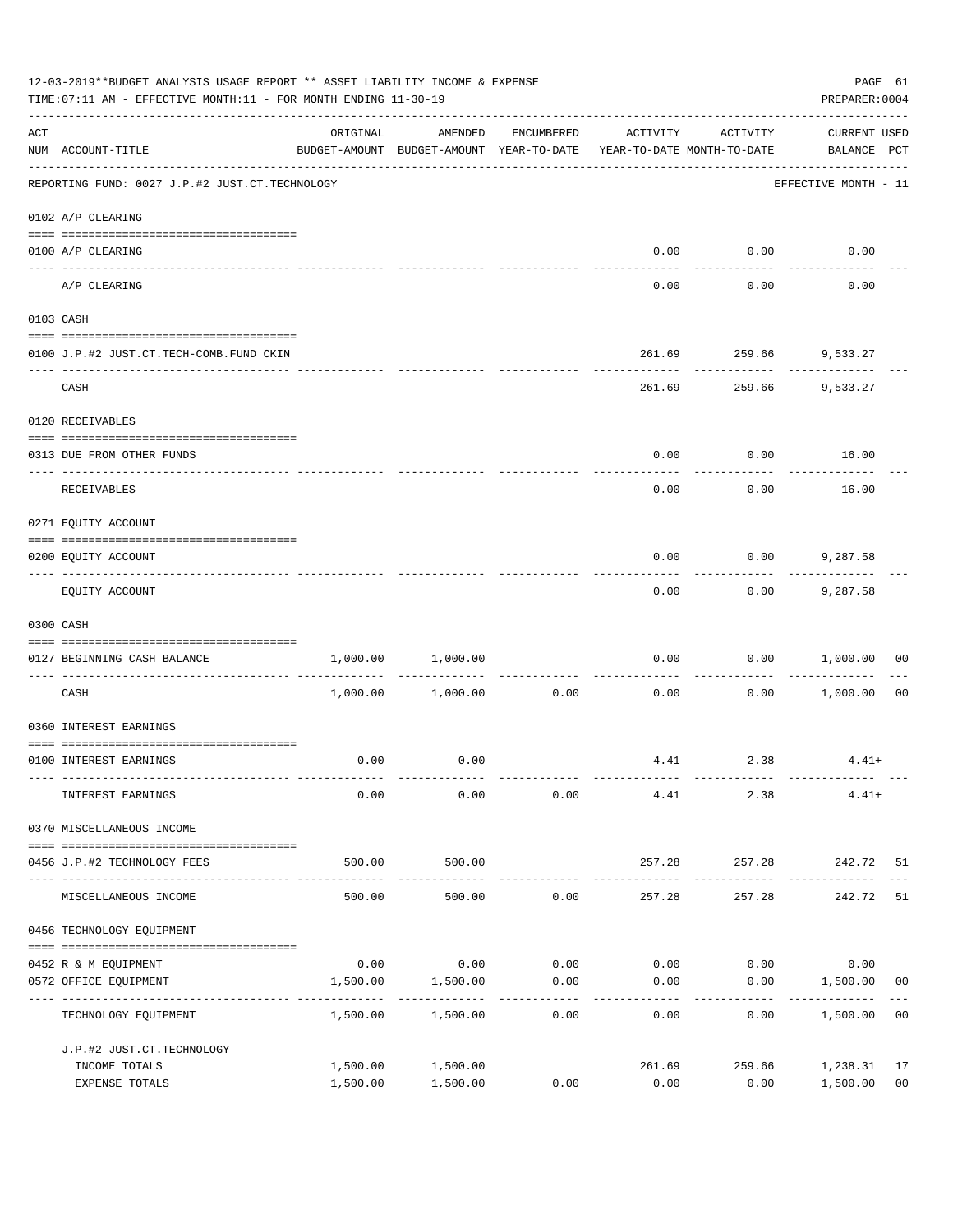|     | 12-03-2019**BUDGET ANALYSIS USAGE REPORT ** ASSET LIABILITY INCOME & EXPENSE<br>TIME: 07:11 AM - EFFECTIVE MONTH: 11 - FOR MONTH ENDING 11-30-19 |          |                                                     |                     |                                        |                                              | PAGE 62<br>PREPARER: 0004          |                |
|-----|--------------------------------------------------------------------------------------------------------------------------------------------------|----------|-----------------------------------------------------|---------------------|----------------------------------------|----------------------------------------------|------------------------------------|----------------|
| ACT | NUM ACCOUNT-TITLE                                                                                                                                | ORIGINAL | AMENDED<br>BUDGET-AMOUNT BUDGET-AMOUNT YEAR-TO-DATE | ENCUMBERED          | ACTIVITY<br>YEAR-TO-DATE MONTH-TO-DATE | ACTIVITY                                     | <b>CURRENT USED</b><br>BALANCE PCT |                |
|     | ------------------------------------<br>REPORTING FUND: 0028 J.P.#3 JUST.CT.TECHNOLOGY                                                           |          |                                                     |                     |                                        |                                              | EFFECTIVE MONTH - 11               |                |
|     | 0102 A/P CLEARING                                                                                                                                |          |                                                     |                     |                                        |                                              |                                    |                |
|     | 0100 A/P CLEARING<br>---- ---------                                                                                                              |          |                                                     |                     | 0.00                                   | 0.00                                         | 0.00                               |                |
|     | A/P CLEARING                                                                                                                                     |          |                                                     |                     | 0.00                                   | 0.00                                         | 0.00                               |                |
|     | 0103 CASH                                                                                                                                        |          |                                                     |                     |                                        |                                              |                                    |                |
|     | 0100 J.P.#3 JUST.CT.TECH-COMB.FUND CKIN                                                                                                          |          |                                                     |                     |                                        | $225.98 - 189.34 - 5,995.58$<br>. <u>.</u> . |                                    |                |
|     | CASH                                                                                                                                             |          |                                                     |                     | 225.98-                                | 189.34-                                      | 5,995.58                           |                |
|     | 0120 RECEIVABLES                                                                                                                                 |          |                                                     |                     |                                        |                                              |                                    |                |
|     | 0313 DUE FROM OTHER FUNDS                                                                                                                        |          |                                                     |                     | 0.00                                   | 0.00                                         | 115.18                             |                |
|     | RECEIVABLES                                                                                                                                      |          |                                                     |                     | 0.00                                   | 0.00                                         | 115.18                             |                |
|     | 0200 SYSTEM ADDED LIABILITY DEPARTMENT                                                                                                           |          |                                                     |                     |                                        |                                              |                                    |                |
|     | 0910 SYSTEM ADDED LIABILITY LINE-ITEM                                                                                                            |          |                                                     |                     | 0.00                                   | 0.00                                         | 0.00                               |                |
|     | SYSTEM ADDED LIABILITY DEPARTMENT                                                                                                                |          |                                                     |                     | 0.00                                   | 0.00                                         | 0.00                               |                |
|     | 0271 EQUITY ACCOUNT                                                                                                                              |          |                                                     |                     |                                        |                                              |                                    |                |
|     | 0200 EQUITY ACCOUNT                                                                                                                              |          |                                                     |                     | 0.00                                   | 0.00                                         | 6,336.74                           |                |
|     | EOUITY ACCOUNT                                                                                                                                   |          |                                                     |                     | 0.00                                   | 0.00                                         | 6,336.74                           |                |
|     | 0300 CASH                                                                                                                                        |          |                                                     |                     |                                        |                                              |                                    |                |
|     | 0128 BEGINNING CASH                                                                                                                              |          | 2,800.00 2,800.00                                   |                     | 0.00                                   | 0.00 2,800.00                                |                                    | 0 <sup>0</sup> |
|     | CASH                                                                                                                                             |          | 2,800.00 2,800.00 0.00                              |                     | 0.00                                   | 0.00                                         | 2,800.00 00                        |                |
|     | 0360 INTEREST EARNINGS                                                                                                                           |          |                                                     |                     |                                        |                                              |                                    |                |
|     | 0100 INTEREST EARNINGS                                                                                                                           | 0.00     | 0.00                                                |                     | 2.96                                   | 1.61                                         | $2.96+$                            |                |
|     | INTEREST EARNINGS                                                                                                                                | 0.00     | 0.00                                                | 0.00                | 2.96                                   | 1.61                                         | $2.96+$                            |                |
|     | 0370 MISCELLANEOUS INCOME                                                                                                                        |          |                                                     |                     |                                        |                                              |                                    |                |
|     | 0456 J.P.#3 TECHNOLOGY FEES                                                                                                                      | 700.00   | 700.00                                              |                     | 0.00                                   | $0.00$ 700.00 00                             |                                    |                |
|     | ----------------- --<br>MISCELLANEOUS INCOME                                                                                                     | 700.00   | 700.00                                              | 0.00                | 0.00                                   | ---------<br>0.00                            | 700.00                             | 0 <sub>0</sub> |
|     | 0457 TECHNOLOGY EQUIPMENT                                                                                                                        |          |                                                     |                     |                                        |                                              |                                    |                |
|     | 0423 INTERNET SERVICE                                                                                                                            |          |                                                     |                     |                                        | 460.00 460.00 0.00 228.94 190.95 231.06      |                                    | 50             |
|     | 0572 OFFICE EQUIPMENT                                                                                                                            | 3,040.00 | 3,040.00                                            | 0.00                | 0.00                                   | 0.00                                         | 3,040.00                           | 0 <sub>0</sub> |
|     | TECHNOLOGY EQUIPMENT                                                                                                                             | 3,500.00 | -------------<br>3,500.00                           | -----------<br>0.00 | ------------<br>228.94                 | ------------<br>190.95                       | -------------<br>3,271.06          | 07             |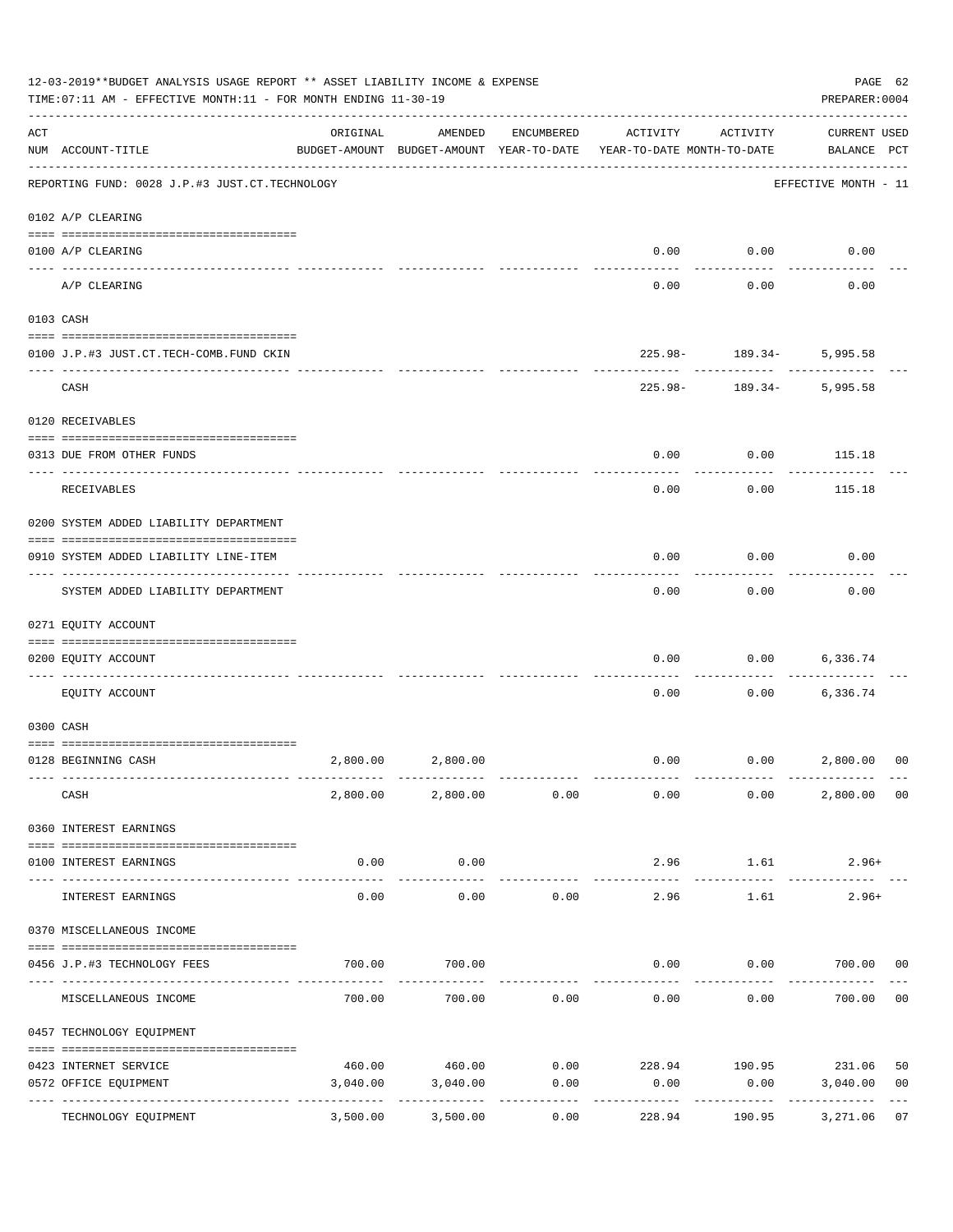| 12-03-2019**BUDGET ANALYSIS USAGE REPORT ** ASSET LIABILITY INCOME & EXPENSE |               |               |                   |                            |          | PAGE 63              |      |
|------------------------------------------------------------------------------|---------------|---------------|-------------------|----------------------------|----------|----------------------|------|
| TIME: 07:11 AM - EFFECTIVE MONTH: 11 - FOR MONTH ENDING 11-30-19             |               |               |                   |                            |          | PREPARER: 0004       |      |
| ACT                                                                          | ORIGINAL      | AMENDED       | <b>ENCUMBERED</b> | ACTIVITY                   | ACTIVITY | <b>CURRENT USED</b>  |      |
| NUM ACCOUNT-TITLE                                                            | BUDGET-AMOUNT | BUDGET-AMOUNT | YEAR-TO-DATE      | YEAR-TO-DATE MONTH-TO-DATE |          | BALANCE              | PCT  |
| REPORTING FUND: 0028 J.P.#3 JUST.CT.TECHNOLOGY                               |               |               |                   |                            |          | EFFECTIVE MONTH - 11 |      |
| J.P.#3 JUST.CT.TECHNOLOGY                                                    |               |               |                   |                            |          |                      |      |
| INCOME TOTALS                                                                | 3,500.00      | 3,500.00      |                   | 2.96                       | 1.61     | 3,497.04             | - 00 |
| <b>EXPENSE TOTALS</b>                                                        | 3.500.00      | 3,500.00      | 0.00              | 228.94                     | 190.95   | 3,271.06             | 07   |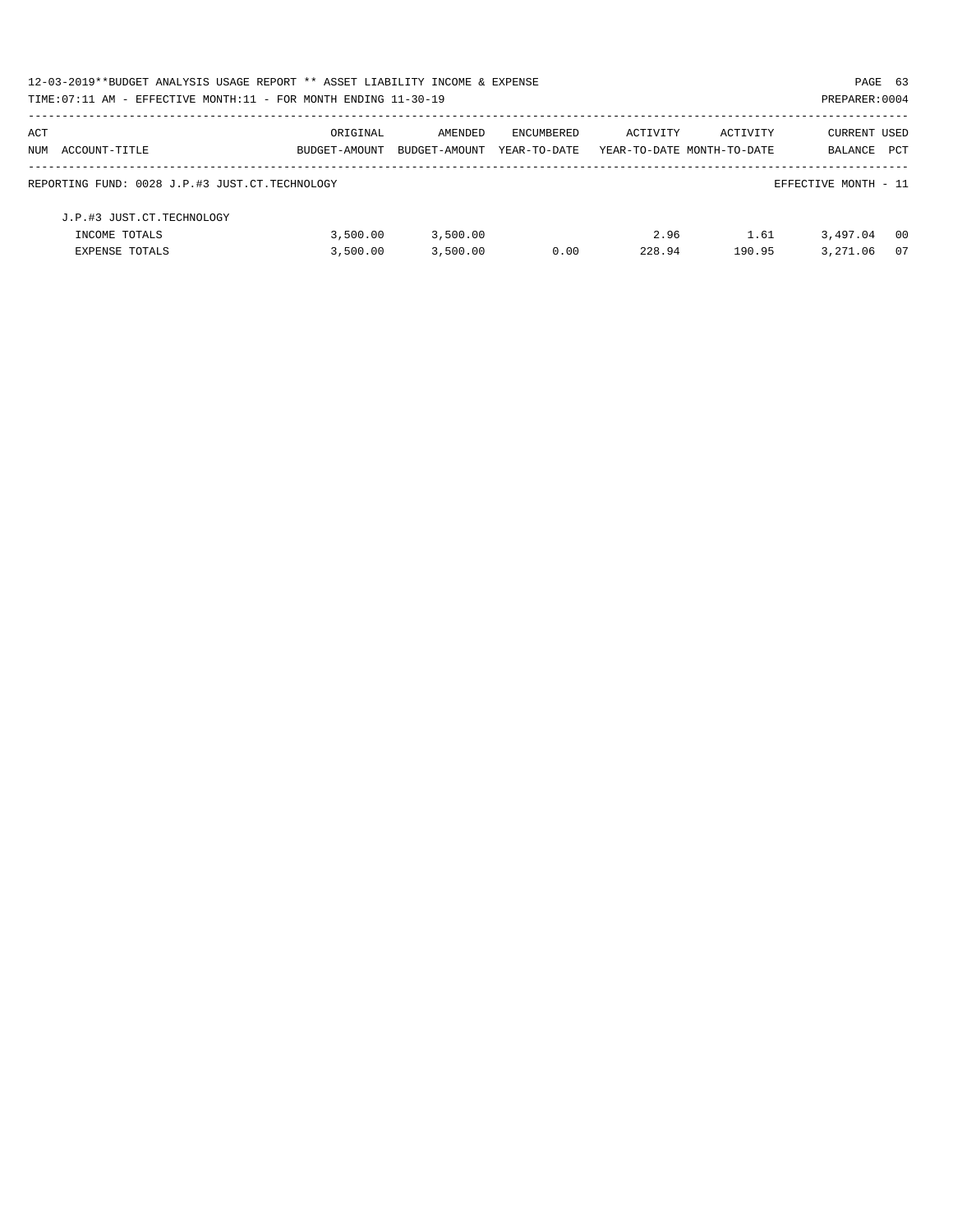|     | 12-03-2019**BUDGET ANALYSIS USAGE REPORT ** ASSET LIABILITY INCOME & EXPENSE<br>TIME: 07:11 AM - EFFECTIVE MONTH: 11 - FOR MONTH ENDING 11-30-19 |          |                                          |            |                            |          | PAGE 64<br>PREPARER: 0004 |
|-----|--------------------------------------------------------------------------------------------------------------------------------------------------|----------|------------------------------------------|------------|----------------------------|----------|---------------------------|
| ACT |                                                                                                                                                  | ORIGINAL | AMENDED                                  | ENCUMBERED | ACTIVITY                   | ACTIVITY | <b>CURRENT USED</b>       |
|     | NUM ACCOUNT-TITLE                                                                                                                                |          | BUDGET-AMOUNT BUDGET-AMOUNT YEAR-TO-DATE |            | YEAR-TO-DATE MONTH-TO-DATE |          | BALANCE PCT               |
|     | REPORTING FUND: 0030 SHERIFF WORK RELEASE                                                                                                        |          |                                          |            |                            |          | EFFECTIVE MONTH - 11      |
|     | 0103 CASH                                                                                                                                        |          |                                          |            |                            |          |                           |
|     |                                                                                                                                                  |          |                                          |            |                            |          |                           |
|     | 0100 SHERIFF WORK RELEASE-COMB FUND CKI                                                                                                          |          |                                          |            | 0.00                       | 0.00     | 983.14                    |
|     | CASH                                                                                                                                             |          |                                          |            | 0.00                       | 0.00     | -------<br>983.14         |
|     | 0271 EQUITY ACCOUNT                                                                                                                              |          |                                          |            |                            |          |                           |
|     |                                                                                                                                                  |          |                                          |            |                            |          |                           |
|     | 0200 EQUITY ACCOUNT                                                                                                                              |          |                                          |            | 0.00                       | 0.00     | 983.14                    |
|     | EQUITY ACCOUNT                                                                                                                                   |          |                                          |            | 0.00                       | 0.00     | 983.14                    |
|     | 0360 INTEREST EARNINGS                                                                                                                           |          |                                          |            |                            |          |                           |
|     |                                                                                                                                                  |          |                                          |            |                            |          |                           |
|     | 0100 INTEREST EARNINGS                                                                                                                           | 0.00     | 0.00                                     |            | 0.00                       | 0.00     | 0.00                      |
|     | <b>INTEREST EARNINGS</b>                                                                                                                         | 0.00     | 0.00                                     | 0.00       | 0.00                       | 0.00     | 0.00                      |
|     | 0370 MISCELLANEOUS INCOME                                                                                                                        |          |                                          |            |                            |          |                           |
|     |                                                                                                                                                  |          |                                          |            |                            |          |                           |
|     | 0569 SHERIFF WORK RELEASE                                                                                                                        | 0.00     | 0.00                                     |            | 0.00                       | 0.00     | 0.00                      |
|     | MISCELLANEOUS INCOME                                                                                                                             | 0.00     | 0.00                                     | 0.00       | 0.00                       | 0.00     | 0.00                      |
|     | 0569 WORK RELEASE                                                                                                                                |          |                                          |            |                            |          |                           |
|     |                                                                                                                                                  |          |                                          |            |                            |          |                           |
|     | 0310 OFFICE SUPPLIES                                                                                                                             | 0.00     | 0.00                                     | 0.00       | 0.00                       | 0.00     | 0.00                      |
|     | 0421 ONLINE RESEARCH                                                                                                                             | 0.00     | 0.00                                     | 0.00       | 0.00                       | 0.00     | 0.00                      |
|     | 0571 EQUIPMENT                                                                                                                                   | 0.00     | 0.00                                     | 0.00       | 0.00                       | 0.00     | 0.00                      |
|     | <b>WORK RELEASE</b>                                                                                                                              | 0.00     | 0.00                                     | 0.00       | 0.00                       | 0.00     | 0.00                      |
|     | SHERIFF WORK RELEASE                                                                                                                             |          |                                          |            |                            |          |                           |
|     | INCOME TOTALS                                                                                                                                    | 0.00     | 0.00                                     |            | 0.00                       | 0.00     | 0.00                      |
|     | <b>EXPENSE TOTALS</b>                                                                                                                            | 0.00     | 0.00                                     | 0.00       | 0.00                       | 0.00     | 0.00                      |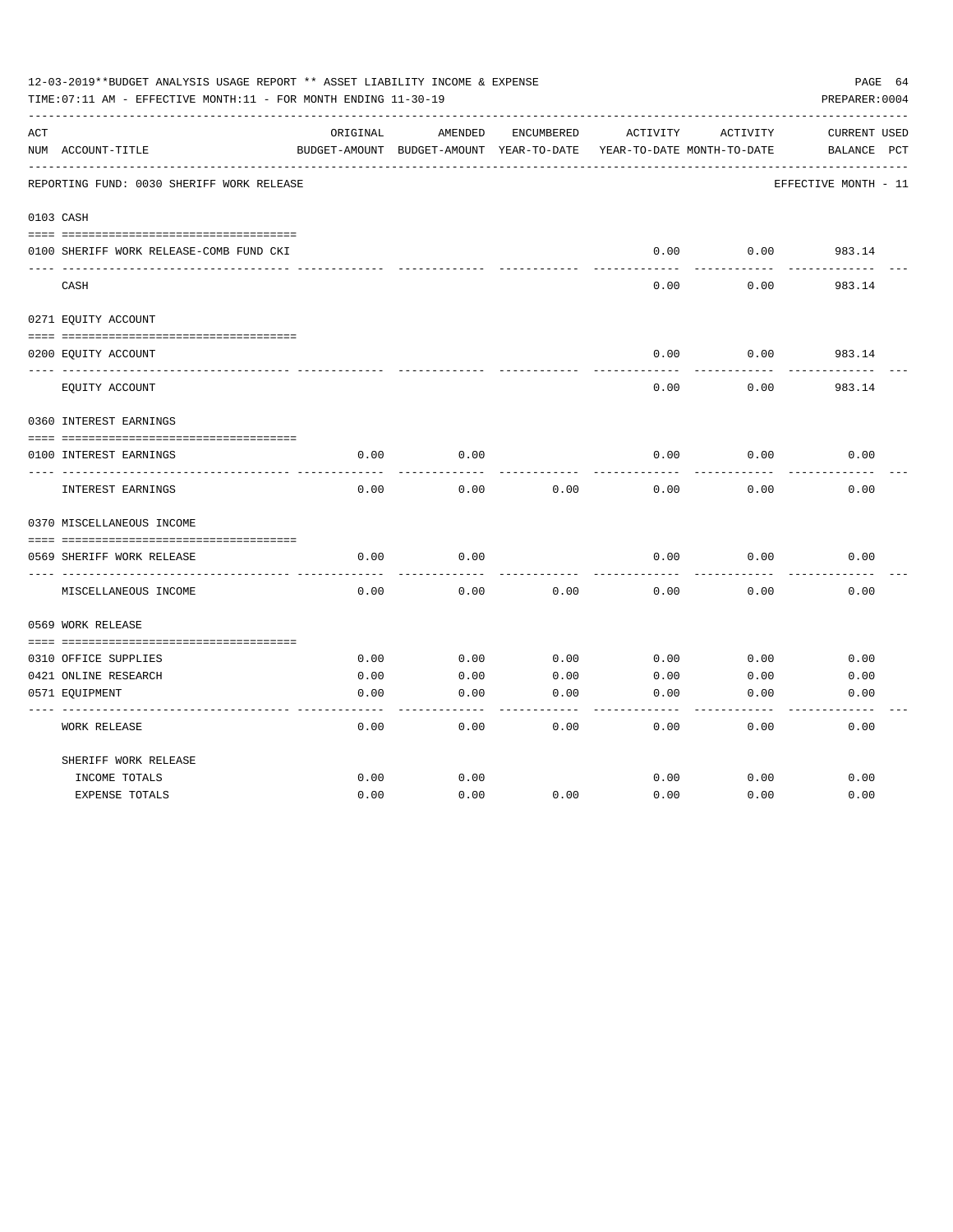|           | 12-03-2019**BUDGET ANALYSIS USAGE REPORT ** ASSET LIABILITY INCOME & EXPENSE<br>TIME: 07:11 AM - EFFECTIVE MONTH: 11 - FOR MONTH ENDING 11-30-19 |          |                                                                  |            |                     |                                        | PREPARER: 0004                                   | PAGE 65        |
|-----------|--------------------------------------------------------------------------------------------------------------------------------------------------|----------|------------------------------------------------------------------|------------|---------------------|----------------------------------------|--------------------------------------------------|----------------|
| ACT       | NUM ACCOUNT-TITLE                                                                                                                                | ORIGINAL | AMENDED<br>BUDGET-AMOUNT BUDGET-AMOUNT YEAR-TO-DATE              | ENCUMBERED | ACTIVITY            | ACTIVITY<br>YEAR-TO-DATE MONTH-TO-DATE | <b>CURRENT USED</b><br>BALANCE PCT               |                |
|           | REPORTING FUND: 0031 COURTHOUSE RESTORATION FUND                                                                                                 |          |                                                                  |            |                     |                                        | EFFECTIVE MONTH - 11                             |                |
| 0103 CASH |                                                                                                                                                  |          |                                                                  |            |                     |                                        |                                                  |                |
|           |                                                                                                                                                  |          |                                                                  |            |                     |                                        |                                                  |                |
|           | 0100 COURTHOUSE RESTORATION-COMB.FUND                                                                                                            |          |                                                                  |            | 0.00                | 0.00                                   | 115.00                                           |                |
|           | 0175 TEXPOOL                                                                                                                                     |          |                                                                  |            | 0.00                | 0.00                                   | 0.00                                             |                |
|           | CASH                                                                                                                                             |          |                                                                  |            | 0.00                | 0.00                                   | 115.00                                           |                |
|           | 0120 RECEIVABLES                                                                                                                                 |          |                                                                  |            |                     |                                        |                                                  |                |
|           |                                                                                                                                                  |          |                                                                  |            |                     |                                        |                                                  |                |
|           | 0310 GRANT RECEIVED FROM THC                                                                                                                     |          |                                                                  |            | 0.00                | 0.00                                   | 111,327.70                                       |                |
|           | 0313 DUE FROM OTHER FUNDS                                                                                                                        |          |                                                                  |            | 0.00                | 0.00                                   | 0.00                                             |                |
|           | RECEIVABLES                                                                                                                                      |          |                                                                  |            | 0.00                | 0.00                                   | 111,327.70                                       |                |
|           | 0200 LIABILITY ACCOUNT                                                                                                                           |          |                                                                  |            |                     |                                        |                                                  |                |
|           | 0900 SYSTEM ADDED LIABILITY LINE-ITEM                                                                                                            |          |                                                                  |            | 0.00                | 0.00                                   | 0.00                                             |                |
|           | LIABILITY ACCOUNT                                                                                                                                |          |                                                                  |            | 0.00                | 0.00                                   | 0.00                                             |                |
|           | 0271 EQUITY ACCOUNT                                                                                                                              |          |                                                                  |            |                     |                                        |                                                  |                |
|           |                                                                                                                                                  |          |                                                                  |            |                     |                                        |                                                  |                |
|           | 0200 EQUITY ACCOUNT<br>---- ---------------                                                                                                      |          |                                                                  |            | 0.00                | 0.00                                   | 111,442.70                                       |                |
|           | EQUITY ACCOUNT                                                                                                                                   |          |                                                                  |            | 0.00                | 0.00                                   | 111,442.70                                       |                |
|           | 0300 CASH                                                                                                                                        |          |                                                                  |            |                     |                                        |                                                  |                |
|           | 0131 BEGINNING CASH BALANCE                                                                                                                      | 0.00     | 0.00                                                             |            | 0.00                | 0.00                                   | 0.00                                             |                |
|           | CASH                                                                                                                                             | 0.00     | 0.00                                                             | 0.00       | 0.00                | 0.00                                   | 0.00                                             |                |
|           | 0330 GRANT INCOME                                                                                                                                |          |                                                                  |            |                     |                                        |                                                  |                |
|           |                                                                                                                                                  |          |                                                                  |            |                     |                                        |                                                  |                |
|           | 0510 COURTHOUSE RESTORATION                                                                                                                      |          | 2,639,260.00 2,639,260.00                                        |            |                     | -------------                          | $0.00$ $0.00$ $2,639,260.00$ 00<br>------------- |                |
|           | GRANT INCOME                                                                                                                                     |          | 2,639,260.00 2,639,260.00 0.00                                   |            |                     |                                        | $0.00$ $0.00$ $2,639,260.00$ 00                  |                |
|           | 0370 MISCELLANEOUS INCOME                                                                                                                        |          |                                                                  |            |                     |                                        |                                                  |                |
|           | 0131 RESTORATION DONATIONS                                                                                                                       | 0.00     | 0.00<br>-------------                                            |            |                     | $0.00$ $0.00$                          | 0.00                                             |                |
|           | MISCELLANEOUS INCOME                                                                                                                             | 0.00     | 0.00                                                             | 0.00       |                     | 0.00<br>0.00                           | 0.00                                             |                |
|           | 0509 CONTINGENCY                                                                                                                                 |          |                                                                  |            |                     |                                        |                                                  |                |
|           | 0475 CONTINGENCY                                                                                                                                 |          | $245,080.00$ $245,080.00$ $0.00$ $0.00$ $0.00$ $245,080.00$ $00$ |            |                     |                                        |                                                  |                |
|           | CONTINGENCY                                                                                                                                      |          | 245,080.00 245,080.00                                            | 0.00       | -----------<br>0.00 |                                        | 0.00 245,080.00                                  | 0 <sub>0</sub> |
|           | 0510 COURTHOUSE RESTORATION PHASE 1                                                                                                              |          |                                                                  |            |                     |                                        |                                                  |                |
|           |                                                                                                                                                  |          |                                                                  |            |                     |                                        |                                                  |                |
|           | 0403 ARCHITECTURAL FEES                                                                                                                          | 0.00     | 0.00                                                             | 0.00       | 0.00                | 0.00                                   | 0.00                                             |                |
|           | 0451 ASBESTOS ABATEMENT                                                                                                                          | 0.00     | 0.00                                                             | 0.00       | 0.00                | 0.00                                   | 0.00                                             |                |
|           | 0482 DEMOLITION                                                                                                                                  | 0.00     | 0.00                                                             | 0.00       | 0.00                | 0.00                                   | 0.00                                             |                |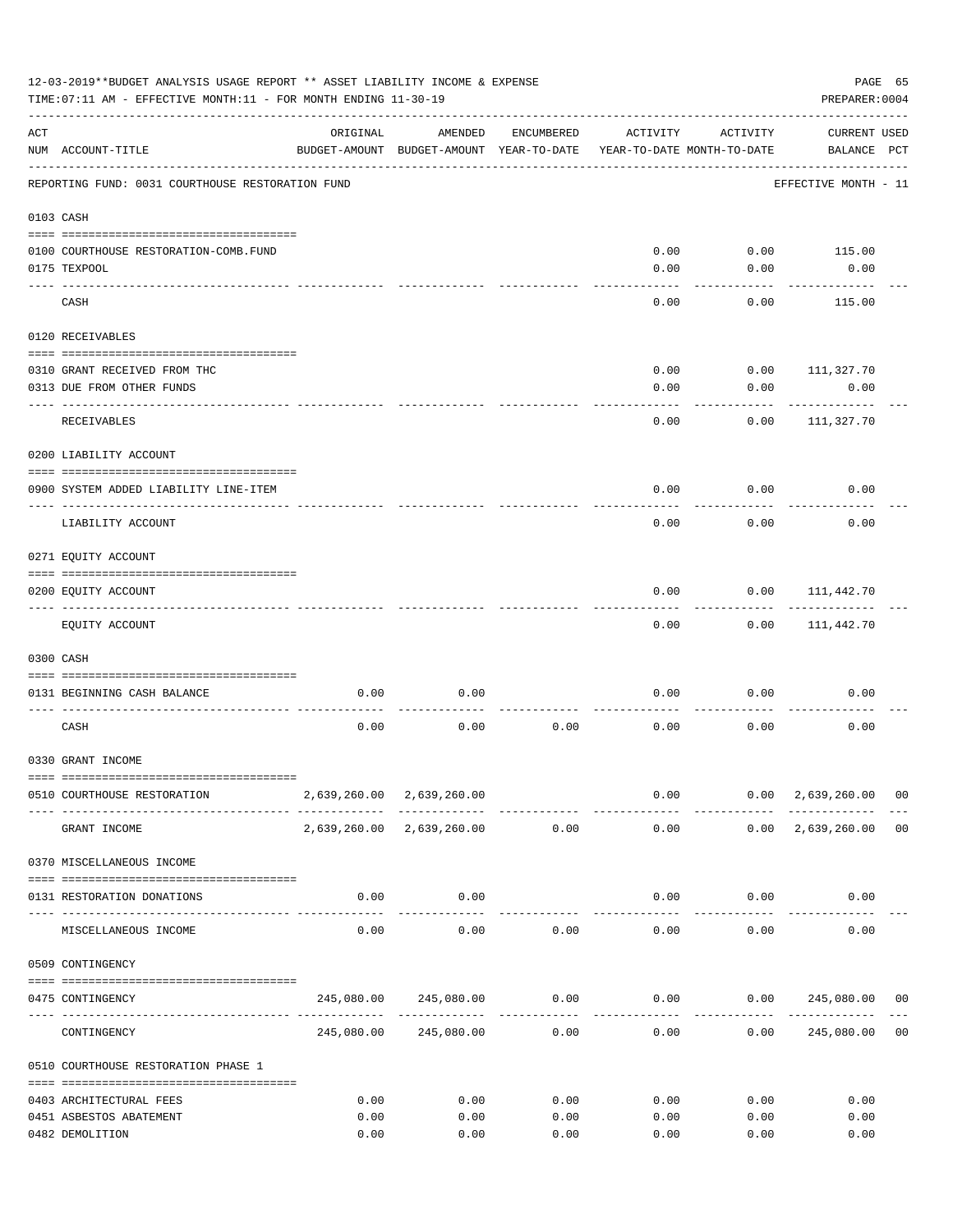| ACT |                                                                                          | ORIGINAL                  | AMENDED                   | ENCUMBERED | ACTIVITY | ACTIVITY     | <b>CURRENT USED</b>                |                |
|-----|------------------------------------------------------------------------------------------|---------------------------|---------------------------|------------|----------|--------------|------------------------------------|----------------|
|     | NUM ACCOUNT-TITLE<br>BUDGET-AMOUNT BUDGET-AMOUNT YEAR-TO-DATE YEAR-TO-DATE MONTH-TO-DATE |                           |                           |            |          |              | BALANCE PCT                        |                |
|     | REPORTING FUND: 0031 COURTHOUSE RESTORATION FUND                                         |                           |                           |            |          |              | EFFECTIVE MONTH - 11               |                |
|     | 0490 MISCELLANEOUS                                                                       | 0.00                      | 0.00                      |            |          |              | $0.00$ $0.00$ $0.00$ $0.00$ $0.00$ |                |
|     | COURTHOUSE RESTORATION PHASE 1                                                           | 0.00                      | 0.00                      | 0.00       |          | 0.00         | 0.00<br>0.00                       |                |
|     | 0511 COURTHOUSE RESTORATION PHASE 2                                                      |                           |                           |            |          |              |                                    |                |
|     | -----------------------------------                                                      |                           |                           |            |          |              |                                    |                |
|     | 0165 CONSTRUCTION                                                                        | 2,336,180.00 2,336,180.00 |                           | 0.00       | 0.00     |              | $0.00 \quad 2,336,180.00$          | 0 <sub>0</sub> |
|     | 0403 ARCHITECTURAL FEES                                                                  |                           | 58,000.00 58,000.00       | 0.00       | 0.00     | 0.00         | 58,000.00                          | 00             |
|     | 0451 ASBESTOS & OTHER TESTING                                                            | 0.00                      | 0.00                      | 0.00       | 0.00     |              | 0.00<br>0.00                       |                |
|     | 0453 IT DESIGN                                                                           | 0.00                      | 0.00                      | 0.00       | 0.00     |              | 0.00<br>0.00                       |                |
|     | 0455 SECURITY                                                                            | 0.00                      | 0.00                      | 0.00       | 0.00     | 0.00         | 0.00                               |                |
|     | COURTHOUSE RESTORATION PHASE 2 2,394,180.00 2,394,180.00                                 |                           |                           | 0.00       |          | ------------ | $0.00$ $0.00$ $2,394,180.00$       | - 00           |
|     | COURTHOUSE RESTORATION FUND                                                              |                           |                           |            |          |              |                                    |                |
|     | INCOME TOTALS                                                                            |                           | 2,639,260.00 2,639,260.00 |            |          |              | $0.00$ $0.00$ $2,639,260.00$       | 00             |
|     | <b>EXPENSE TOTALS</b>                                                                    | 2,639,260.00              | 2,639,260.00              | 0.00       | 0.00     | 0.00         | 2,639,260.00                       | 00             |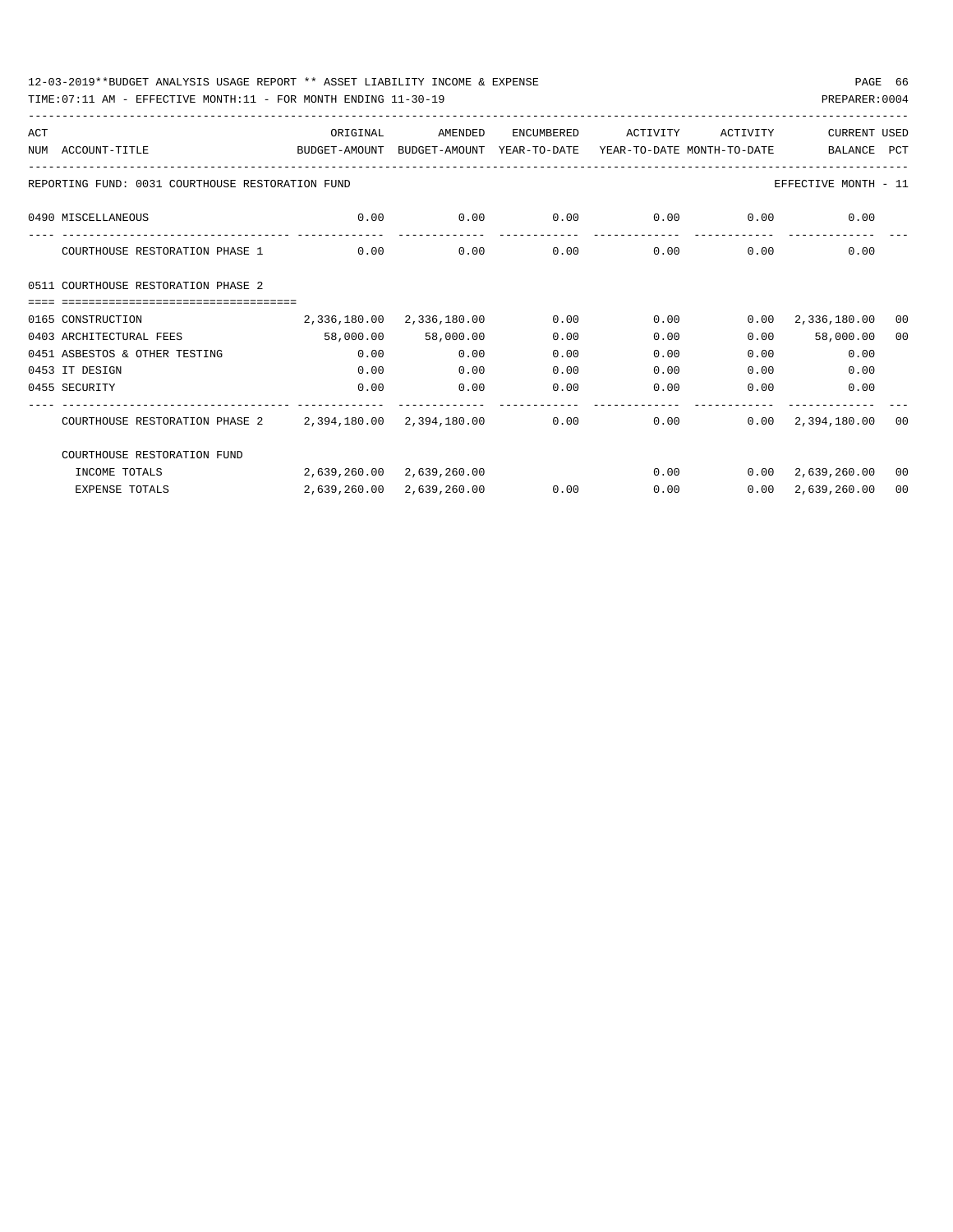|     | 12-03-2019**BUDGET ANALYSIS USAGE REPORT ** ASSET LIABILITY INCOME & EXPENSE<br>TIME: 07:11 AM - EFFECTIVE MONTH: 11 - FOR MONTH ENDING 11-30-19 |          |                                                     |            |                                        |          | PAGE 67<br>PREPARER: 0004          |                |
|-----|--------------------------------------------------------------------------------------------------------------------------------------------------|----------|-----------------------------------------------------|------------|----------------------------------------|----------|------------------------------------|----------------|
| ACT | NUM ACCOUNT-TITLE                                                                                                                                | ORIGINAL | AMENDED<br>BUDGET-AMOUNT BUDGET-AMOUNT YEAR-TO-DATE | ENCUMBERED | ACTIVITY<br>YEAR-TO-DATE MONTH-TO-DATE | ACTIVITY | <b>CURRENT USED</b><br>BALANCE PCT |                |
|     | REPORTING FUND: 0033 BAIL BONDSMAN APP. FEES                                                                                                     |          |                                                     |            |                                        |          | EFFECTIVE MONTH - 11               |                |
|     | 0102 A/P CLEARING                                                                                                                                |          |                                                     |            |                                        |          |                                    |                |
|     | 0100 A/P CLEARING                                                                                                                                |          |                                                     |            | 0.00                                   | 0.00     | 0.00                               |                |
|     | ---- --------<br>A/P CLEARING                                                                                                                    |          |                                                     |            | 0.00                                   | 0.00     | 0.00                               |                |
|     | 0103 BAIL BONDSMAN AP.FEE CASH                                                                                                                   |          |                                                     |            |                                        |          |                                    |                |
|     | 0100 BAIL BONDSMAN APP.-COMB FUND CKING                                                                                                          |          |                                                     |            | 0.00                                   | 0.00     | 8,596.74                           |                |
|     | BAIL BONDSMAN AP.FEE CASH                                                                                                                        |          |                                                     |            | 0.00                                   | 0.00     | 8,596.74                           |                |
|     | 0271 EQUITY ACCOUNT                                                                                                                              |          |                                                     |            |                                        |          |                                    |                |
|     | 0200 EQUITY ACCOUNT                                                                                                                              |          |                                                     |            | 0.00                                   |          | $0.00$ 8,596.74                    |                |
|     | EQUITY ACCOUNT                                                                                                                                   |          |                                                     |            | 0.00                                   | 0.00     | 8,596.74                           |                |
|     | 0300 CASH                                                                                                                                        |          |                                                     |            |                                        |          |                                    |                |
|     | 0133 BEGINNING CASH BALANCE                                                                                                                      | 0.00     | 0.00                                                |            | 0.00                                   | 0.00     | 0.00                               |                |
|     | CASH                                                                                                                                             | 0.00     | 0.00                                                | 0.00       | 0.00                                   | 0.00     | 0.00                               |                |
|     | 0340 BAIL BOND APPLICATION FEE                                                                                                                   |          |                                                     |            |                                        |          |                                    |                |
|     | 0480 APPLICATION FEE                                                                                                                             | 500.00   | 500.00                                              |            | 0.00                                   | 0.00     | 500.00                             | 00             |
|     | BAIL BOND APPLICATION FEE                                                                                                                        | 500.00   | 500.00                                              | 0.00       | 0.00                                   | 0.00     | 500.00                             | 0 <sub>0</sub> |
|     | 0498 BAIL BONDSMAN EXP.                                                                                                                          |          |                                                     |            |                                        |          |                                    |                |
|     | 0310 OFFICE SUPPLIES                                                                                                                             | 500.00   | 500.00 0.00                                         |            | $0.00$ $0.00$ $500.00$                 |          |                                    | 00             |
|     | 0427 OUT OF COUNTY TRAVEL                                                                                                                        | 0.00     | 0.00                                                | 0.00       | 0.00                                   | 0.00     | 0.00                               |                |
|     | BAIL BONDSMAN EXP.                                                                                                                               | 500.00   | 500.00                                              | 0.00       | 0.00                                   | 0.00     | 500.00                             | 0 <sub>0</sub> |
|     | BAIL BONDSMAN APP. FEES                                                                                                                          |          |                                                     |            |                                        |          |                                    |                |
|     | INCOME TOTALS                                                                                                                                    | 500.00   | 500.00                                              |            | 0.00                                   | 0.00     | 500.00                             | 0 <sub>0</sub> |
|     | EXPENSE TOTALS                                                                                                                                   | 500.00   | 500.00                                              | 0.00       | 0.00                                   | 0.00     | 500.00                             | 0 <sub>0</sub> |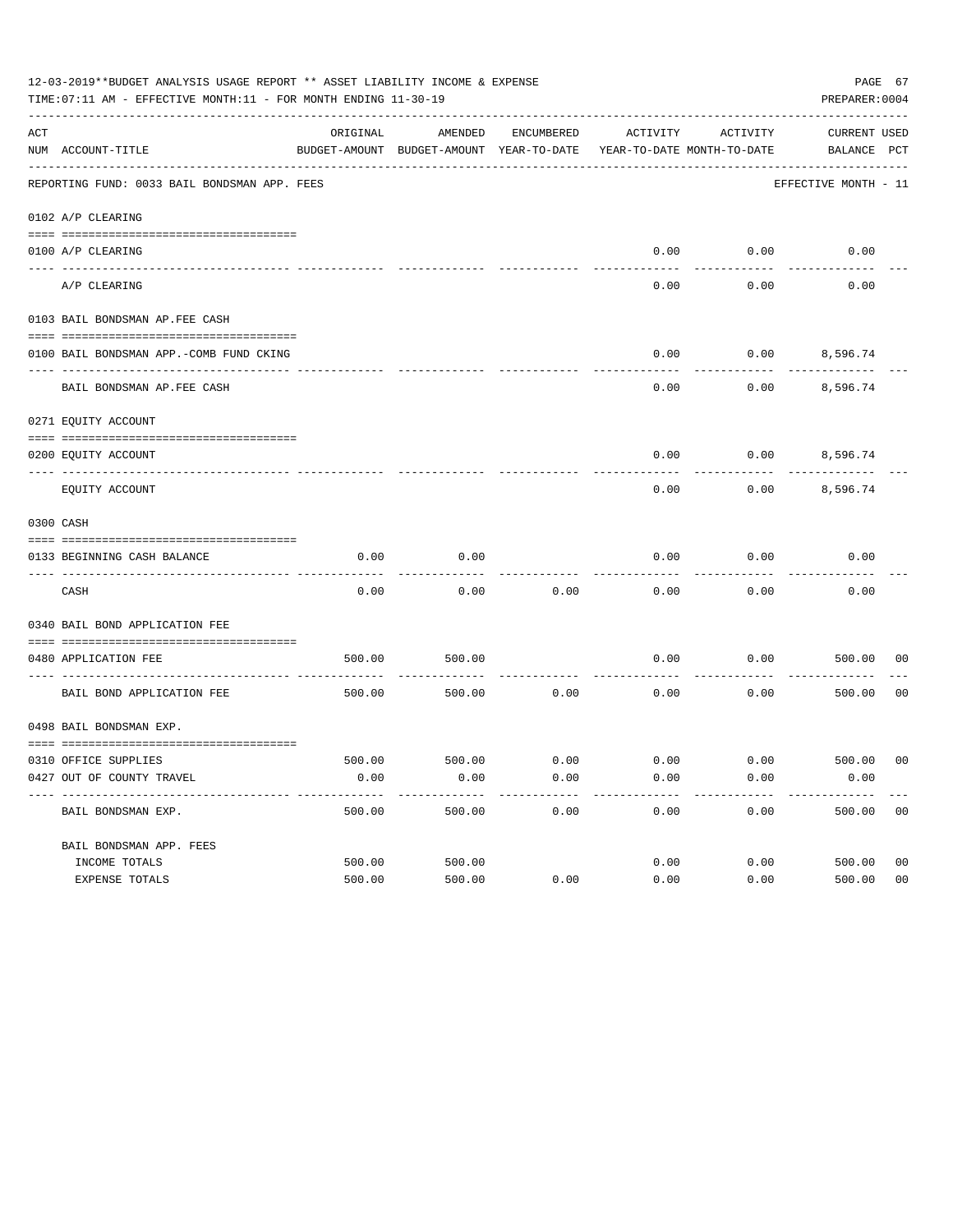| 12-03-2019**BUDGET ANALYSIS USAGE REPORT ** ASSET LIABILITY INCOME & EXPENSE<br>PAGE 68<br>TIME: 07:11 AM - EFFECTIVE MONTH: 11 - FOR MONTH ENDING 11-30-19<br>PREPARER: 0004 |                                                                                                                                                                                                                                                                                                                                                                                                                                                                                                |              |                                                                                |                    |                         |                           |                                    |                |
|-------------------------------------------------------------------------------------------------------------------------------------------------------------------------------|------------------------------------------------------------------------------------------------------------------------------------------------------------------------------------------------------------------------------------------------------------------------------------------------------------------------------------------------------------------------------------------------------------------------------------------------------------------------------------------------|--------------|--------------------------------------------------------------------------------|--------------------|-------------------------|---------------------------|------------------------------------|----------------|
| ACT                                                                                                                                                                           | NUM ACCOUNT-TITLE                                                                                                                                                                                                                                                                                                                                                                                                                                                                              | ORIGINAL     | AMENDED<br>BUDGET-AMOUNT BUDGET-AMOUNT YEAR-TO-DATE YEAR-TO-DATE MONTH-TO-DATE | ENCUMBERED         | ACTIVITY                | ACTIVITY                  | <b>CURRENT USED</b><br>BALANCE PCT |                |
|                                                                                                                                                                               | REPORTING FUND: 0034 DISTRICT CT.RECORDS ARCHIVE                                                                                                                                                                                                                                                                                                                                                                                                                                               |              |                                                                                |                    |                         |                           | EFFECTIVE MONTH - 11               |                |
|                                                                                                                                                                               | 0100 PAYROLL                                                                                                                                                                                                                                                                                                                                                                                                                                                                                   |              |                                                                                |                    |                         |                           |                                    |                |
|                                                                                                                                                                               | 0100 PAYROLL                                                                                                                                                                                                                                                                                                                                                                                                                                                                                   |              |                                                                                |                    |                         | $0.00$ $0.00$             | 0.00                               |                |
|                                                                                                                                                                               | --------------------------- --------<br>---- --------<br>PAYROLL                                                                                                                                                                                                                                                                                                                                                                                                                               |              |                                                                                |                    | 0.00                    | ----------<br>0.00        | 0.00                               |                |
|                                                                                                                                                                               | 0103 CASH                                                                                                                                                                                                                                                                                                                                                                                                                                                                                      |              |                                                                                |                    |                         |                           |                                    |                |
|                                                                                                                                                                               | 0100 DISTRICT CT.REC.ARCHIVE COMB.FUND                                                                                                                                                                                                                                                                                                                                                                                                                                                         |              |                                                                                |                    |                         | 933.63 411.32 33,052.31   |                                    |                |
|                                                                                                                                                                               | CASH                                                                                                                                                                                                                                                                                                                                                                                                                                                                                           |              |                                                                                |                    |                         | 933.63 411.32 33,052.31   |                                    |                |
|                                                                                                                                                                               | 0120 RECEIVABLES                                                                                                                                                                                                                                                                                                                                                                                                                                                                               |              |                                                                                |                    |                         |                           |                                    |                |
|                                                                                                                                                                               | 0313 DUE FROM OTHER FUNDS                                                                                                                                                                                                                                                                                                                                                                                                                                                                      |              |                                                                                |                    | 0.00                    | $0.00$ 252.97             |                                    |                |
|                                                                                                                                                                               | RECEIVABLES                                                                                                                                                                                                                                                                                                                                                                                                                                                                                    |              |                                                                                |                    | 0.00                    | 0.00                      | 252.97                             |                |
|                                                                                                                                                                               | 0271 EQUITY ACCOUNT                                                                                                                                                                                                                                                                                                                                                                                                                                                                            |              |                                                                                |                    |                         |                           |                                    |                |
|                                                                                                                                                                               | 0200 EQUITY ACCOUNT                                                                                                                                                                                                                                                                                                                                                                                                                                                                            |              |                                                                                |                    | 0.00                    | $0.00$ 32,371.65          |                                    |                |
|                                                                                                                                                                               | EQUITY ACCOUNT                                                                                                                                                                                                                                                                                                                                                                                                                                                                                 |              |                                                                                |                    | --------<br>0.00        | ---------                 | .<br>$0.00$ 32,371.65              |                |
|                                                                                                                                                                               | 0300 CASH                                                                                                                                                                                                                                                                                                                                                                                                                                                                                      |              |                                                                                |                    |                         |                           |                                    |                |
|                                                                                                                                                                               | $\begin{minipage}{0.03\textwidth} \begin{tabular}{l} \textbf{0.04\textwidth} \textbf{0.05\textwidth} \textbf{0.06\textwidth} \textbf{0.07\textwidth} \textbf{0.07\textwidth} \textbf{0.07\textwidth} \textbf{0.07\textwidth} \textbf{0.07\textwidth} \textbf{0.07\textwidth} \textbf{0.07\textwidth} \textbf{0.07\textwidth} \textbf{0.07\textwidth} \textbf{0.07\textwidth} \textbf{0.07\textwidth} \textbf{0.07\textwidth} \textbf{0.07\textwidth} \textbf{0$<br>0134 BEGINNING CASH BALANCE | 25,000.00    | 25,000.00                                                                      |                    | 0.00                    |                           | 0.000025,000.00                    | 0 <sub>0</sub> |
|                                                                                                                                                                               | CASH                                                                                                                                                                                                                                                                                                                                                                                                                                                                                           |              | 25,000.00 25,000.00                                                            | 0.00               | 0.00                    | 0.00                      | 25,000.00                          | 0 <sub>0</sub> |
|                                                                                                                                                                               | 0360 INTEREST INCOME                                                                                                                                                                                                                                                                                                                                                                                                                                                                           |              |                                                                                |                    |                         |                           |                                    |                |
|                                                                                                                                                                               |                                                                                                                                                                                                                                                                                                                                                                                                                                                                                                | 0.00         | 0.00                                                                           |                    |                         | 15.55 8.50                |                                    |                |
|                                                                                                                                                                               | 0100 INTEREST INCOME                                                                                                                                                                                                                                                                                                                                                                                                                                                                           |              |                                                                                |                    |                         |                           | $15.55+$                           |                |
|                                                                                                                                                                               | INTEREST INCOME                                                                                                                                                                                                                                                                                                                                                                                                                                                                                | 0.00         | 0.00                                                                           |                    |                         | $0.00$ 15.55 8.50         | $15.55+$                           |                |
|                                                                                                                                                                               | 0370 MISCELLANEOUS INCOME                                                                                                                                                                                                                                                                                                                                                                                                                                                                      |              |                                                                                |                    |                         |                           |                                    |                |
|                                                                                                                                                                               | 0450 DISTRICT CT.RECORDS ARCHIVE FEE                                                                                                                                                                                                                                                                                                                                                                                                                                                           |              | 4,000.00 4,000.00                                                              |                    |                         | 918.08 402.82 3,081.92 23 |                                    |                |
|                                                                                                                                                                               | MISCELLANEOUS INCOME                                                                                                                                                                                                                                                                                                                                                                                                                                                                           | 4,000.00     |                                                                                | $4,000.00$ 0.00    | 918.08                  |                           | 402.82 3,081.92                    | 23             |
|                                                                                                                                                                               | 0450 DISTRICT CT.RECORDS ARCHIVE EQUIPM                                                                                                                                                                                                                                                                                                                                                                                                                                                        |              |                                                                                |                    |                         |                           |                                    |                |
|                                                                                                                                                                               |                                                                                                                                                                                                                                                                                                                                                                                                                                                                                                |              |                                                                                |                    |                         |                           |                                    |                |
|                                                                                                                                                                               | 0107 SALARYTEMP/EXTRA<br>0201 SOCIAL SECURITY TAXES                                                                                                                                                                                                                                                                                                                                                                                                                                            | 0.00<br>0.00 | 0.00<br>0.00                                                                   | 0.00<br>0.00       | 0.00<br>0.00            | 0.00<br>0.00              | 0.00<br>0.00                       |                |
|                                                                                                                                                                               | 0203 RETIREMENT                                                                                                                                                                                                                                                                                                                                                                                                                                                                                | 0.00         | 0.00                                                                           | 0.00               | 0.00                    | 0.00                      | 0.00                               |                |
|                                                                                                                                                                               | 0204 WORKERS COMPENSATION                                                                                                                                                                                                                                                                                                                                                                                                                                                                      | 0.00         | 0.00                                                                           | 0.00               | 0.00                    | 0.00                      | 0.00                               |                |
|                                                                                                                                                                               | 0205 MEDICARE TAX                                                                                                                                                                                                                                                                                                                                                                                                                                                                              | 0.00         | 0.00                                                                           | 0.00               | 0.00                    | 0.00                      | 0.00                               |                |
|                                                                                                                                                                               | 0572 OFFICE EQUIPMENT<br>--------------------- --------------                                                                                                                                                                                                                                                                                                                                                                                                                                  | 29,000.00    | 29,000.00<br>--------------                                                    | 0.00<br>---------- | 0.00<br>$- - - - - - -$ | 0.00<br>---------         | 29,000.00<br>------------          | 00             |
|                                                                                                                                                                               | DISTRICT CT.RECORDS ARCHIVE EQUIPM 29,000.00                                                                                                                                                                                                                                                                                                                                                                                                                                                   |              | 29,000.00                                                                      | 0.00               | 0.00                    | 0.00                      | 29,000.00                          | 0 <sub>0</sub> |
|                                                                                                                                                                               | DISTRICT CT.RECORDS ARCHIVE<br>INCOME TOTALS                                                                                                                                                                                                                                                                                                                                                                                                                                                   |              | 29,000.00 29,000.00                                                            |                    | 933.63                  | 411.32                    | 28,066.37                          | 03             |
|                                                                                                                                                                               |                                                                                                                                                                                                                                                                                                                                                                                                                                                                                                |              |                                                                                |                    |                         |                           |                                    |                |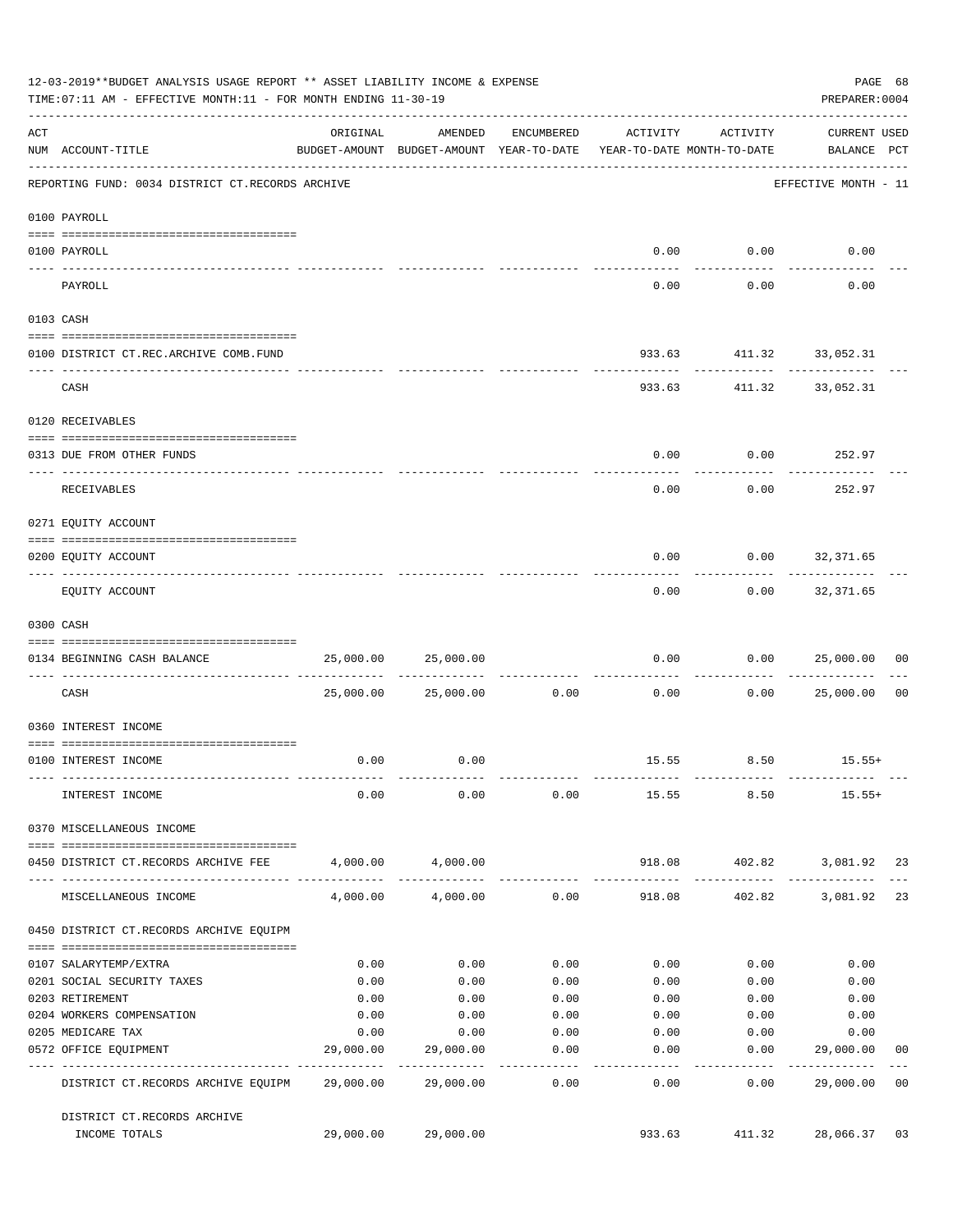| 12-03-2019**BUDGET ANALYSIS USAGE REPORT ** ASSET LIABILITY INCOME & EXPENSE<br>TIME: 07:11 AM - EFFECTIVE MONTH: 11 - FOR MONTH ENDING 11-30-19<br>PREPARER: 0004 |                           |                          |                                   |          |                                        |                                       |            |
|--------------------------------------------------------------------------------------------------------------------------------------------------------------------|---------------------------|--------------------------|-----------------------------------|----------|----------------------------------------|---------------------------------------|------------|
| ACT<br>NUM ACCOUNT-TITLE                                                                                                                                           | ORIGINAL<br>BUDGET-AMOUNT | AMENDED<br>BUDGET-AMOUNT | <b>ENCUMBERED</b><br>YEAR-TO-DATE | ACTIVITY | ACTIVITY<br>YEAR-TO-DATE MONTH-TO-DATE | <b>CURRENT USED</b><br><b>BALANCE</b> | <b>PCT</b> |
|                                                                                                                                                                    |                           |                          |                                   |          |                                        |                                       |            |
| REPORTING FUND: 0034 DISTRICT CT.RECORDS ARCHIVE                                                                                                                   |                           |                          |                                   |          |                                        | EFFECTIVE MONTH - 11                  |            |
| <b>EXPENSE TOTALS</b>                                                                                                                                              | 29,000.00                 | 29,000.00                | 0.00                              | 0.00     | 0.00                                   | 29,000.00                             | 00         |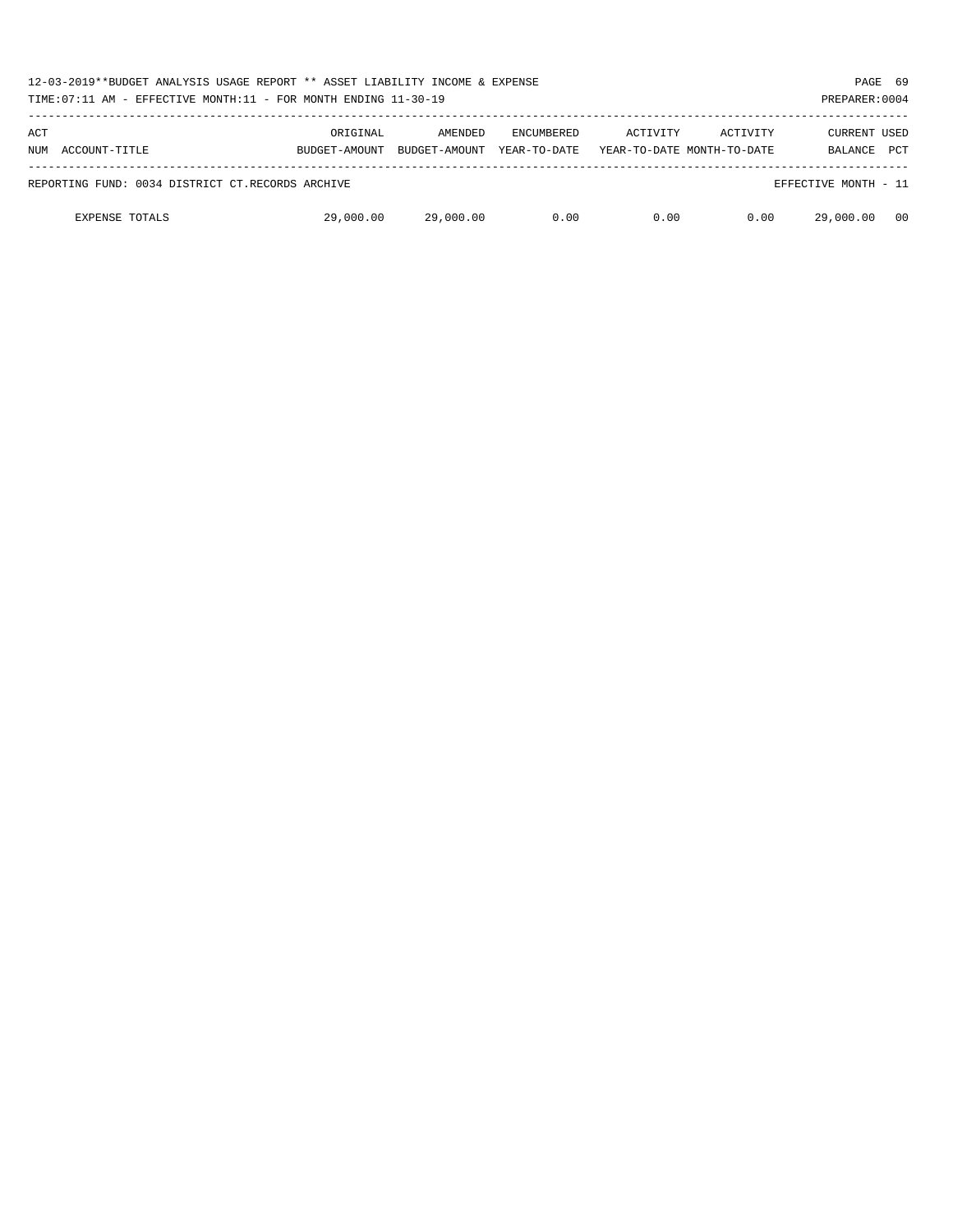| 12-03-2019**BUDGET ANALYSIS USAGE REPORT ** ASSET LIABILITY INCOME & EXPENSE<br>TIME: 07:11 AM - EFFECTIVE MONTH: 11 - FOR MONTH ENDING 11-30-19 |                                                                               |                                       |                                                                                |            |                 |                            | PAGE 70<br>PREPARER: 0004          |                         |
|--------------------------------------------------------------------------------------------------------------------------------------------------|-------------------------------------------------------------------------------|---------------------------------------|--------------------------------------------------------------------------------|------------|-----------------|----------------------------|------------------------------------|-------------------------|
| ACT                                                                                                                                              | NUM ACCOUNT-TITLE                                                             | ORIGINAL                              | AMENDED<br>BUDGET-AMOUNT BUDGET-AMOUNT YEAR-TO-DATE YEAR-TO-DATE MONTH-TO-DATE | ENCUMBERED | ACTIVITY        | ACTIVITY                   | <b>CURRENT USED</b><br>BALANCE PCT |                         |
|                                                                                                                                                  | ------------------------------------<br>REPORTING FUND: 0035 LAW LIBRARY FUND |                                       |                                                                                |            |                 |                            | EFFECTIVE MONTH - 11               |                         |
|                                                                                                                                                  | 0103 CASH                                                                     |                                       |                                                                                |            |                 |                            |                                    |                         |
|                                                                                                                                                  | 0100 LAW LIBRARY-COMBINED FUND CHECKING                                       |                                       |                                                                                |            |                 | 1,653.84 441.29 178,425.61 |                                    |                         |
|                                                                                                                                                  | CASH                                                                          |                                       |                                                                                |            | 1,653.84        | -------------<br>441.29    | ------------<br>178,425.61         |                         |
|                                                                                                                                                  | 0120 RECEIVABLES                                                              |                                       |                                                                                |            |                 |                            |                                    |                         |
|                                                                                                                                                  | 0313 DUE FROM OTHER FUNDS                                                     |                                       |                                                                                |            | 0.00            | $0.00$ 1,190.77            |                                    |                         |
|                                                                                                                                                  | RECEIVABLES                                                                   |                                       |                                                                                |            | 0.00            |                            | $0.00$ 1,190.77                    |                         |
|                                                                                                                                                  | 0200 LIABILITY ACCOUNT                                                        |                                       |                                                                                |            |                 |                            |                                    |                         |
|                                                                                                                                                  | 0910 SYSTEM ADDED LIABILITY LI                                                |                                       |                                                                                |            | 0.00            | 0.00                       | 0.00                               |                         |
|                                                                                                                                                  | LIABILITY ACCOUNT                                                             |                                       |                                                                                |            | 0.00            | 0.00                       | 0.00                               |                         |
|                                                                                                                                                  | 0271 EQUITY ACCOUNT                                                           |                                       |                                                                                |            |                 |                            |                                    |                         |
|                                                                                                                                                  | 0200 EQUITY ACCOUNT                                                           |                                       |                                                                                |            | 0.00            |                            | $0.00$ 177,962.54                  |                         |
|                                                                                                                                                  | EQUITY ACCOUNT                                                                |                                       |                                                                                |            | 0.00            | 0.00                       | 177,962.54                         |                         |
|                                                                                                                                                  | 0340 FEES OF OFFICE                                                           |                                       |                                                                                |            |                 |                            |                                    |                         |
|                                                                                                                                                  | 0403 COUNTY CLERK FEES                                                        |                                       | 5,000.00 5,000.00                                                              |            |                 | $0.00$ $0.00$              | 5,000.00                           | 0 <sub>0</sub>          |
|                                                                                                                                                  | 0450 DISTRICT CLERK FEES                                                      | 10,000.00                             | 10,000.00                                                                      |            | 2,118.63        | 945.00                     | 7,881.37                           | 21                      |
|                                                                                                                                                  | ------------------- -------------<br>FEES OF OFFICE                           |                                       | 15,000.00  15,000.00                                                           |            | $0.00$ 2,118.63 | ----------<br>945.00       | . _ _ _ _ _ _ _ _ _ _<br>12,881.37 | 14                      |
|                                                                                                                                                  | 0360 INTEREST EARNINGS                                                        |                                       |                                                                                |            |                 |                            |                                    |                         |
|                                                                                                                                                  | 0100 INTEREST EARNINGS                                                        | 50.00                                 | 50.00                                                                          |            | 85.21           | 46.29                      | $35.21 + 170$                      |                         |
|                                                                                                                                                  | INTEREST EARNINGS                                                             | 50.00                                 | 50.00                                                                          | 0.00       | 85.21           | 46.29                      | $35.21 + 170$                      |                         |
|                                                                                                                                                  | 0475 LAW LIBRARY                                                              |                                       |                                                                                |            |                 |                            |                                    |                         |
|                                                                                                                                                  | 0310 OFFICE SUPPLIES                                                          | 2,000.00                              | 2,000.00                                                                       | 0.00       | 550.00          | 550.00                     | 1,450.00                           | 28                      |
|                                                                                                                                                  | 0421 LEXIS NEXIS ONLINE LEGAL RESEARCH                                        | 0.00                                  | 0.00                                                                           | 0.00       | 0.00            | 0.00                       | 0.00                               |                         |
|                                                                                                                                                  | 0453 R&M COMPUTER                                                             | 1,000.00                              | 1,000.00                                                                       | 0.00       | 0.00            | 0.00                       | 1,000.00                           | 0 <sub>0</sub>          |
|                                                                                                                                                  | 0574 TECHNOLOGY                                                               | 11,350.00                             | 11,350.00                                                                      | 0.00       | 0.00            | 0.00                       | 11,350.00                          | 0 <sub>0</sub>          |
|                                                                                                                                                  | 0590 LAW BOOKS                                                                | 700.00<br><u> - - - - - - - - - -</u> | 700.00<br>----------                                                           | 0.00       | 0.00            | 0.00                       | 700.00<br>---------                | 0 <sub>0</sub><br>$---$ |
|                                                                                                                                                  | LAW LIBRARY                                                                   |                                       | 15,050.00 15,050.00                                                            | 0.00       | 550.00          | 550.00                     | 14,500.00 04                       |                         |
|                                                                                                                                                  | LAW LIBRARY FUND                                                              |                                       |                                                                                |            |                 |                            |                                    |                         |
|                                                                                                                                                  | INCOME TOTALS                                                                 |                                       | 15,050.00 15,050.00                                                            |            | 2,203.84        | 991.29                     | 12,846.16                          | 15                      |
|                                                                                                                                                  | EXPENSE TOTALS                                                                | 15,050.00                             | 15,050.00                                                                      | 0.00       | 550.00          | 550.00                     | 14,500.00                          | 04                      |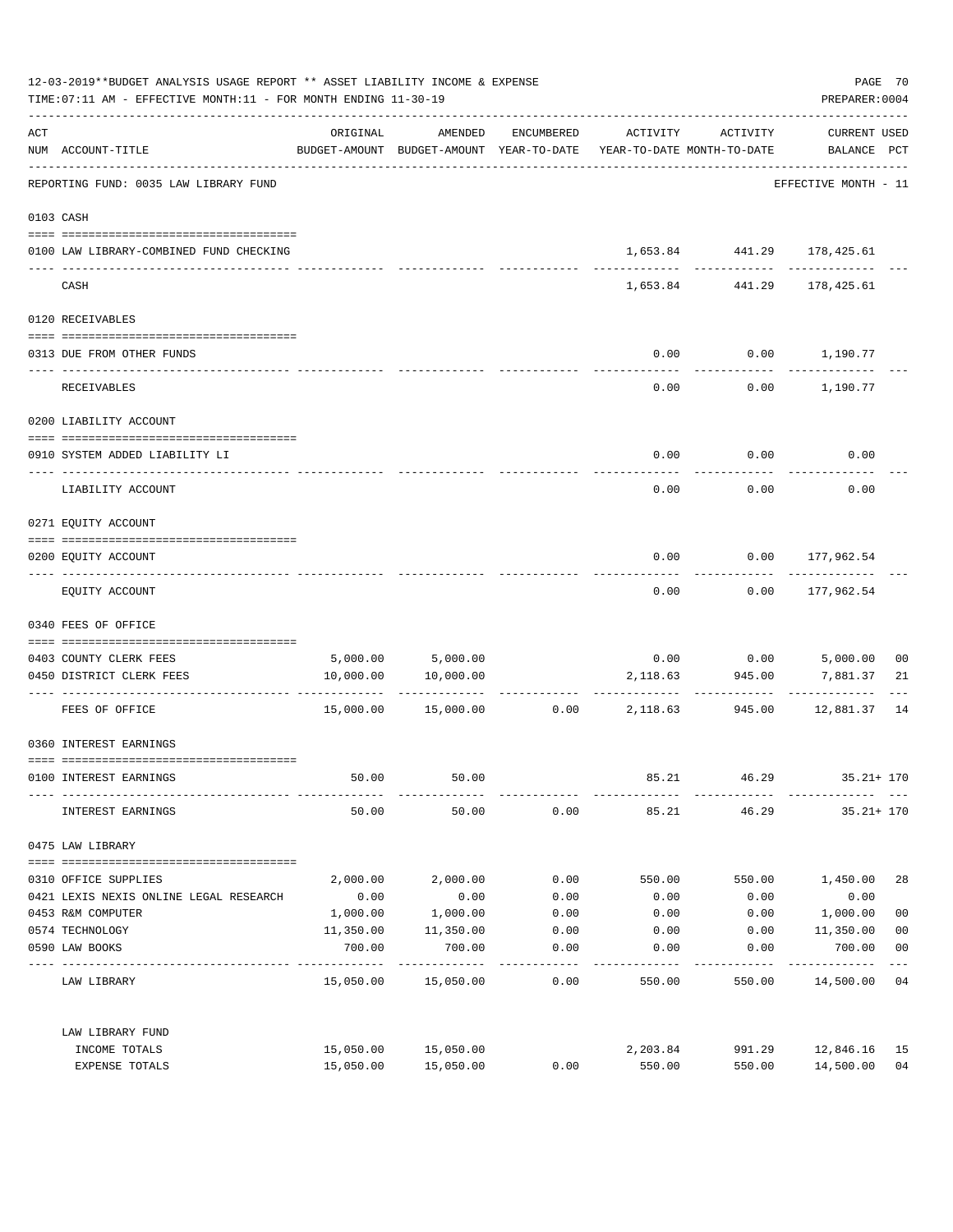| 12-03-2019**BUDGET ANALYSIS USAGE REPORT ** ASSET LIABILITY INCOME & EXPENSE<br>TIME: 07:11 AM - EFFECTIVE MONTH: 11 - FOR MONTH ENDING 11-30-19 |                                                                            |                     |                                                     |                    |                                        |                          |                                    | PAGE 71<br>PREPARER: 0004 |
|--------------------------------------------------------------------------------------------------------------------------------------------------|----------------------------------------------------------------------------|---------------------|-----------------------------------------------------|--------------------|----------------------------------------|--------------------------|------------------------------------|---------------------------|
| $\mathop{\rm ACT}$                                                                                                                               | NUM ACCOUNT-TITLE                                                          | ORIGINAL            | AMENDED<br>BUDGET-AMOUNT BUDGET-AMOUNT YEAR-TO-DATE | ENCUMBERED         | ACTIVITY<br>YEAR-TO-DATE MONTH-TO-DATE | ACTIVITY                 | <b>CURRENT USED</b><br>BALANCE PCT |                           |
|                                                                                                                                                  | REPORTING FUND: 0036 D.A. FEE ACCOUNT FUND                                 |                     |                                                     |                    |                                        |                          | EFFECTIVE MONTH - 11               |                           |
|                                                                                                                                                  | 0100 PAYROLL                                                               |                     |                                                     |                    |                                        |                          |                                    |                           |
|                                                                                                                                                  | 0100 PAYROLL                                                               |                     |                                                     |                    | 0.00                                   | 0.00                     | 0.00                               |                           |
| ---- --                                                                                                                                          | PAYROLL                                                                    |                     |                                                     |                    | 0.00                                   | 0.00                     | 0.00                               |                           |
|                                                                                                                                                  | 0102 A/P CLEARING                                                          |                     |                                                     |                    |                                        |                          |                                    |                           |
|                                                                                                                                                  | 0100 A/P CLEARING                                                          |                     |                                                     |                    | 0.00                                   | 0.00                     | 0.00                               |                           |
|                                                                                                                                                  | A/P CLEARING                                                               |                     |                                                     |                    | 0.00                                   | 0.00                     | 0.00                               |                           |
|                                                                                                                                                  | 0103 CASH                                                                  |                     |                                                     |                    |                                        |                          |                                    |                           |
|                                                                                                                                                  | 0136 D. A. FEE CASH ACCT.                                                  |                     |                                                     |                    |                                        | 234.30 74.27 12,761.53   |                                    |                           |
|                                                                                                                                                  | 0236 D.A. FEE SEIZURE FUND                                                 |                     |                                                     |                    | $2,950.87-$                            | 737.71-                  | 504.74                             |                           |
|                                                                                                                                                  | CASH                                                                       |                     |                                                     |                    | 2,716.57-                              |                          | 663.44- 13,266.27                  |                           |
|                                                                                                                                                  | 0200 LIABILITY ACCOUNT                                                     |                     |                                                     |                    |                                        |                          |                                    |                           |
|                                                                                                                                                  |                                                                            |                     |                                                     |                    |                                        |                          |                                    |                           |
|                                                                                                                                                  | 0150 ACCRUED SALARY PAYABLE                                                |                     |                                                     |                    | 0.00                                   | 0.00                     | 627.24                             |                           |
|                                                                                                                                                  | 0155 ACCRUED FRINGE BENEFITS<br>0910 SYSTEM ADDED LIABILITY LINE-ITEM      |                     |                                                     |                    | 0.00<br>0.00                           | 0.00<br>0.00             | 210.02<br>0.00                     |                           |
|                                                                                                                                                  |                                                                            |                     |                                                     |                    |                                        |                          |                                    |                           |
|                                                                                                                                                  | LIABILITY ACCOUNT                                                          |                     |                                                     |                    | 0.00                                   | 0.00                     | 837.26                             |                           |
|                                                                                                                                                  | 0271 EQUITY ACCOUNT                                                        |                     |                                                     |                    |                                        |                          |                                    |                           |
|                                                                                                                                                  | 0200 EQUITY ACCOUNT                                                        |                     |                                                     |                    | 0.00                                   | 0.00                     | 15,145.58                          |                           |
|                                                                                                                                                  | EQUITY ACCOUNT                                                             |                     |                                                     |                    | 0.00                                   | 0.00                     | 15,145.58                          |                           |
|                                                                                                                                                  | 0300 CASH                                                                  |                     |                                                     |                    |                                        |                          |                                    |                           |
|                                                                                                                                                  |                                                                            |                     | 0.00                                                |                    | 0.00                                   |                          | 0.00                               |                           |
|                                                                                                                                                  | 0136 BEGINNING CASH BALANCE-D.A.FEE<br>0236 BEGINNING CASH BALANCE-SEIZURE | 0.00<br>0.00        | 0.00                                                |                    | 0.00                                   | 0.00<br>0.00             | 0.00                               |                           |
|                                                                                                                                                  | CASH                                                                       | $- - - - -$<br>0.00 | ----------<br>0.00                                  | 0.00               | -----------<br>0.00                    | 0.00                     | 0.00                               |                           |
|                                                                                                                                                  | 0340 FEES OF OFFICE                                                        |                     |                                                     |                    |                                        |                          |                                    |                           |
|                                                                                                                                                  | 0475 DISTRICT ATTORNEY FEES                                                |                     | 3,100.00 3,100.00                                   |                    |                                        | 145.00 30.00 2,955.00 05 |                                    |                           |
|                                                                                                                                                  | FEES OF OFFICE                                                             | 3,100.00            | 3,100.00                                            | ----------<br>0.00 | 145.00                                 | 30.00                    | 2,955.00 05                        |                           |
|                                                                                                                                                  | 0352 OTHER FORFEITURES                                                     |                     |                                                     |                    |                                        |                          |                                    |                           |
|                                                                                                                                                  | 0200 CONTRABAND FORFEITURE                                                 | 0.00                | 0.00                                                |                    | 0.00                                   | 0.00                     | 0.00                               |                           |
|                                                                                                                                                  | 0300 D.A. SEIZURE FUND                                                     | 0.00                | 0.00                                                |                    | 0.00                                   | 0.00                     | 0.00                               |                           |
|                                                                                                                                                  | OTHER FORFEITURES                                                          | 0.00                | $- - - - -$<br>0.00                                 | 0.00               | 0.00                                   | -----<br>0.00            | 0.00                               |                           |

0360 INTEREST EARNINGS

==== ===================================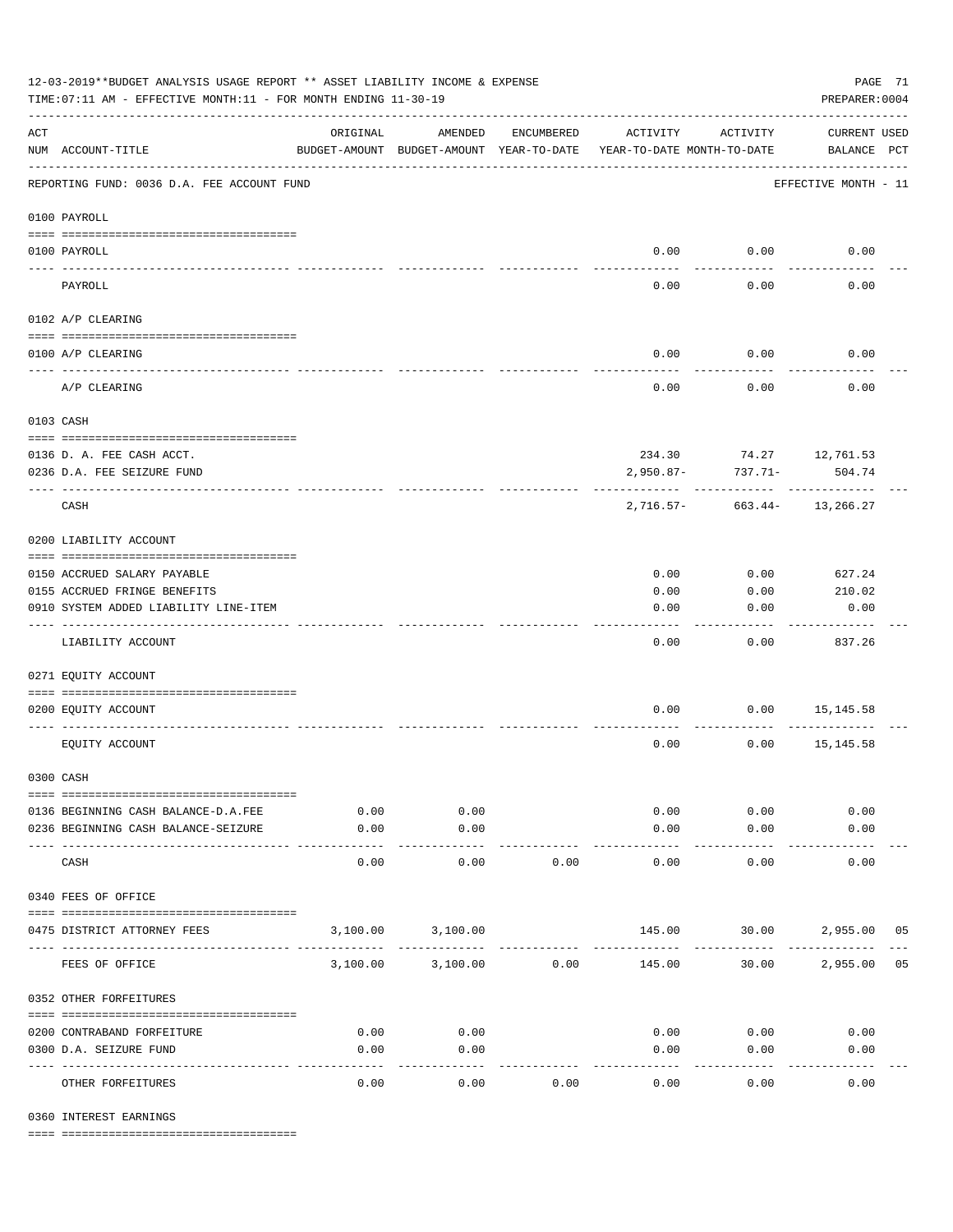TIME:07:11 AM - EFFECTIVE MONTH:11 - FOR MONTH ENDING 11-30-19 PREPARER:0004

| ACT | NUM ACCOUNT-TITLE                             | ORIGINAL     | AMENDED<br>BUDGET-AMOUNT BUDGET-AMOUNT YEAR-TO-DATE YEAR-TO-DATE MONTH-TO-DATE | ENCUMBERED | ACTIVITY           | ACTIVITY       | <b>CURRENT USED</b><br>BALANCE PCT |                |
|-----|-----------------------------------------------|--------------|--------------------------------------------------------------------------------|------------|--------------------|----------------|------------------------------------|----------------|
|     | REPORTING FUND: 0036 D.A. FEE ACCOUNT FUND    |              |                                                                                |            |                    |                | EFFECTIVE MONTH - 11               |                |
|     | 0100 INTEREST EARNINGS-D.A. FEE               | 0.00         | 0.00                                                                           |            | 1.12               | 0.58           | $1.12+$                            |                |
|     | 0236 INTEREST EARNINGS-SEIZURE FUND           | 0.00         | 0.00                                                                           |            | 0.21               | 0.06           | $0.21+$                            |                |
|     |                                               |              |                                                                                |            |                    |                |                                    |                |
|     | INTEREST EARNINGS                             | 0.00         | 0.00                                                                           | 0.00       | 1.33               | 0.64           | $1.33+$                            |                |
|     | 0370 MISCELLANEOUS                            |              |                                                                                |            |                    |                |                                    |                |
|     |                                               |              |                                                                                |            |                    |                |                                    |                |
|     | 0130 REFUNDS & MISCELLANEOUS                  | 0.00         | 0.00                                                                           |            | 288.18             | 143.69         | $288.18+$                          |                |
|     | 0319 RESTITUTION                              | 0.00         | 0.00                                                                           |            | 0.00               | 0.00           | 0.00                               |                |
|     | MISCELLANEOUS                                 | 0.00         | 0.00                                                                           | 0.00       | 288.18             | 143.69         | $288.18+$                          |                |
|     | 0475 DISTRICT ATTORNEY DEPT                   |              |                                                                                |            |                    |                |                                    |                |
|     |                                               |              |                                                                                |            |                    |                |                                    |                |
|     | 0107 SALARY SUPPLEMENT                        | 0.00         | 0.00                                                                           | 0.00       | 0.00               | 0.00           | 0.00                               |                |
|     | 0201 SOCIAL SECURITY TAXES                    | 0.00         | 0.00                                                                           | 0.00       | 0.00               | 0.00           | 0.00                               |                |
|     | 0203 RETIREMENT                               | 0.00         | 0.00                                                                           | 0.00       | 0.00               | 0.00           | 0.00                               |                |
|     | 0204 WORKERS COMPENSATION                     | 0.00         | 0.00                                                                           | 0.00       | 0.00               | 0.00           | 0.00                               |                |
|     | 0205 MEDICARE TAX                             | 0.00         | 0.00                                                                           | 0.00       | 0.00               | 0.00           | 0.00                               |                |
|     | 0310 OFFICE SUPPLIES                          | 0.00         | 0.00                                                                           | 0.00       | 0.00               | 0.00           | 0.00                               |                |
|     | 0321 CONTINUING EDUCATION                     | 0.00         | 0.00                                                                           | 0.00       | 0.00               | 0.00           | 0.00                               |                |
|     | 0353 COMPUTER EXPENSE                         | 0.00         | 0.00                                                                           | 0.00       | 0.00               | 0.00           | 0.00                               |                |
|     | 0421 INVESTIGATOR/HOT CK. ONLINE              | 0.00         | 0.00                                                                           | 0.00       | 0.00               | 0.00           | 0.00                               |                |
|     | 0490 MISCELLANEOUS                            | 2,100.00     | 2,100.00                                                                       | 0.00       | 200.00             | 100.00         | 1,900.00                           | 10             |
|     | 0499 BANK SERVICE FEES                        | 0.00         | 0.00                                                                           | 0.00       | 0.00               | 0.00           | 0.00                               |                |
|     | 0572 OFFICE EQUIPMENT                         | 0.00         | 0.00                                                                           | 0.00       | 0.00               | 0.00           | 0.00                               |                |
|     | 0574 COMPUTER EQUIPMENT                       | 0.00         | 0.00                                                                           | 0.00       | 0.00               | 0.00           | 0.00                               |                |
|     | DISTRICT ATTORNEY DEPT                        | 2,100.00     | 2,100.00                                                                       | 0.00       | 200.00             | 100.00         | 1,900.00                           | 10             |
|     | 0477 D.A. SEIZURE                             |              |                                                                                |            |                    |                |                                    |                |
|     |                                               |              | 0.00                                                                           | 0.00       |                    |                |                                    |                |
|     | 0107 SALARY SUPPLEMENT                        | 0.00         | 0.00                                                                           | 0.00       | 2,508.96<br>126.28 | 627.24         | $2,508.96 -$                       |                |
|     | 0201 SOCIAL SECURITY TAXES<br>0203 RETIREMENT | 0.00<br>0.00 | 0.00                                                                           | 0.00       | 286.32             | 31.57<br>71.58 | 126.28-<br>$286.32-$               |                |
|     | 0204 WORKERS COMPENSATION                     | 0.00         | 0.00                                                                           | 0.00       | 0.00               | 0.00           | 0.00                               |                |
|     | 0205 MEDICARE TAX                             | 0.00         | 0.00                                                                           | 0.00       | 29.52              | 7.38           | $29.52-$                           |                |
|     | 0310 OFFICE SUPPLIES                          | 0.00         | 0.00                                                                           | 0.00       | 0.00               | 0.00           | 0.00                               |                |
|     | 0321 TRAINING                                 | 0.00         | 0.00                                                                           | 0.00       | 0.00               | 0.00           | 0.00                               |                |
|     | 0470 CIVIL PROCESS                            | 0.00         | 0.00                                                                           | 0.00       | 0.00               | 0.00           | 0.00                               |                |
|     | 0480 TOWING                                   | 0.00         | 0.00                                                                           | 0.00       | 0.00               | 0.00           | 0.00                               |                |
|     | 0490 MISCELLANEOUS                            | 1,000.00     | 1,000.00                                                                       | 0.00       | 0.00               | 0.00           | 1,000.00                           | 0 <sub>0</sub> |
|     | 0499 BANK SERVICE FEES                        | 0.00         | 0.00                                                                           | 0.00       | 0.00               | 0.00           | 0.00                               |                |
|     | 0572 OFFICE EQUIPMENT                         | 0.00         | 0.00                                                                           | 0.00       | 0.00               | 0.00           | 0.00                               |                |
|     | 0574 COMPUTER EQUIPMENT                       | 0.00         | 0.00                                                                           | 0.00       | 0.00               | 0.00           | 0.00                               |                |
|     | D.A. SEIZURE                                  | 1,000.00     | 1,000.00                                                                       | 0.00       | 2,951.08           | 737.77         | 1,951.08-295                       |                |
|     | 0999 ACCOUNTS PAYABLE                         |              |                                                                                |            |                    |                |                                    |                |
|     |                                               |              |                                                                                |            |                    |                |                                    |                |
|     | 0100 A/P CLEARING ACCOUNT                     |              |                                                                                |            | 0.00               | 0.00           | 0.00                               |                |
|     | ACCOUNTS PAYABLE                              |              |                                                                                |            | 0.00               | 0.00           | 0.00                               |                |

D.A. FEE ACCOUNT FUND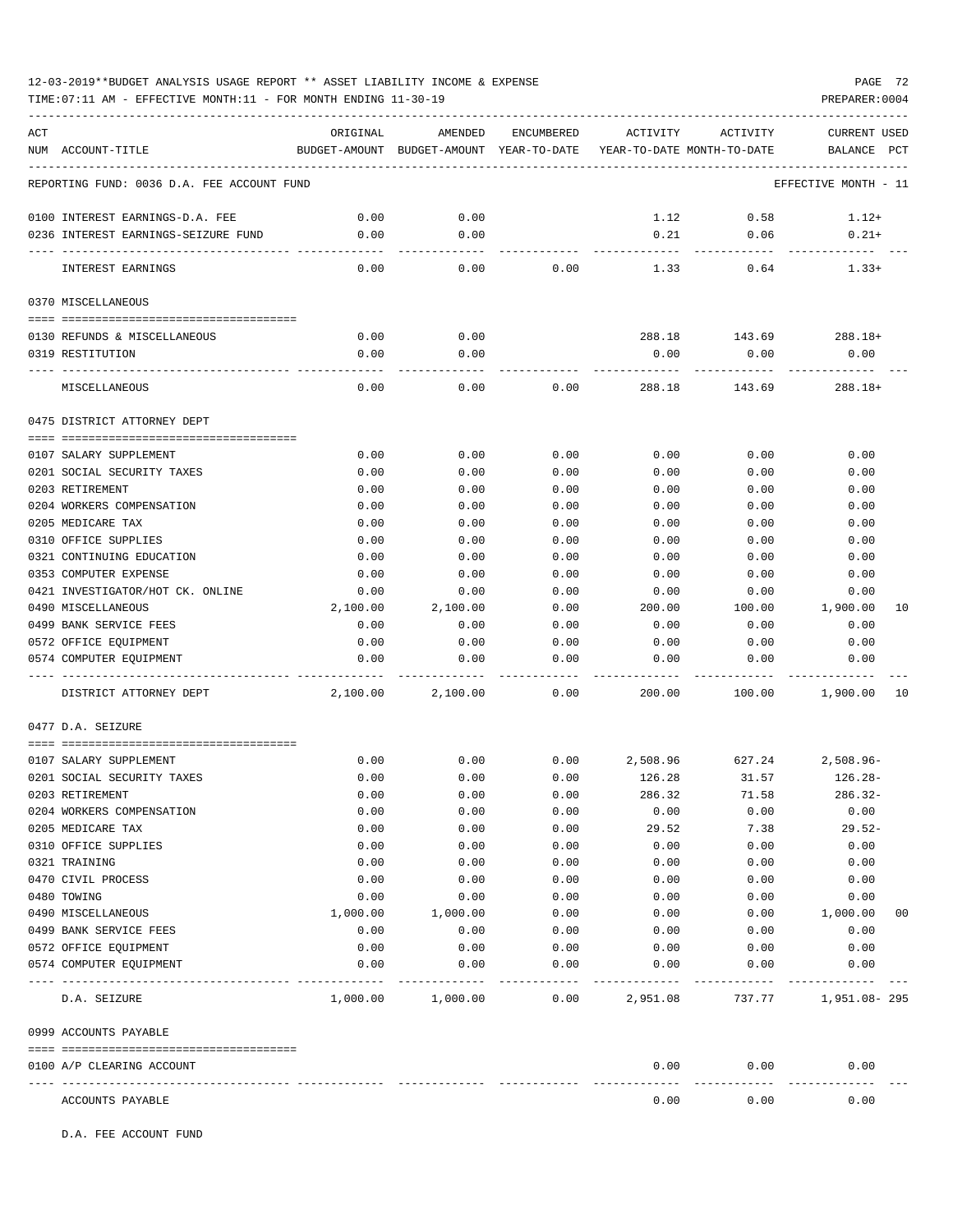|     | 12-03-2019**BUDGET ANALYSIS USAGE REPORT ** ASSET LIABILITY INCOME & EXPENSE       |               |               |                   |          |                            | PAGE 73              |     |  |  |  |
|-----|------------------------------------------------------------------------------------|---------------|---------------|-------------------|----------|----------------------------|----------------------|-----|--|--|--|
|     | PREPARER: 0004<br>TIME: 07:11 AM - EFFECTIVE MONTH: 11 - FOR MONTH ENDING 11-30-19 |               |               |                   |          |                            |                      |     |  |  |  |
|     |                                                                                    |               |               |                   |          |                            |                      |     |  |  |  |
| ACT |                                                                                    | ORIGINAL      | AMENDED       | <b>ENCUMBERED</b> | ACTIVITY | ACTIVITY                   | CURRENT USED         |     |  |  |  |
|     | NUM ACCOUNT-TITLE                                                                  | BUDGET-AMOUNT | BUDGET-AMOUNT | YEAR-TO-DATE      |          | YEAR-TO-DATE MONTH-TO-DATE | BALANCE              | PCT |  |  |  |
|     |                                                                                    |               |               |                   |          |                            |                      |     |  |  |  |
|     | REPORTING FUND: 0036 D.A. FEE ACCOUNT FUND                                         |               |               |                   |          |                            | EFFECTIVE MONTH - 11 |     |  |  |  |
|     |                                                                                    |               |               |                   |          |                            |                      |     |  |  |  |
|     | INCOME TOTALS                                                                      | 3,100.00      | 3,100.00      |                   | 434.51   | 174.33                     | 2,665.49 14          |     |  |  |  |
|     | <b>EXPENSE TOTALS</b>                                                              | 3.100.00      | 3,100.00      | 0.00              | 3,151.08 | 837.77                     | $51.08 - 102$        |     |  |  |  |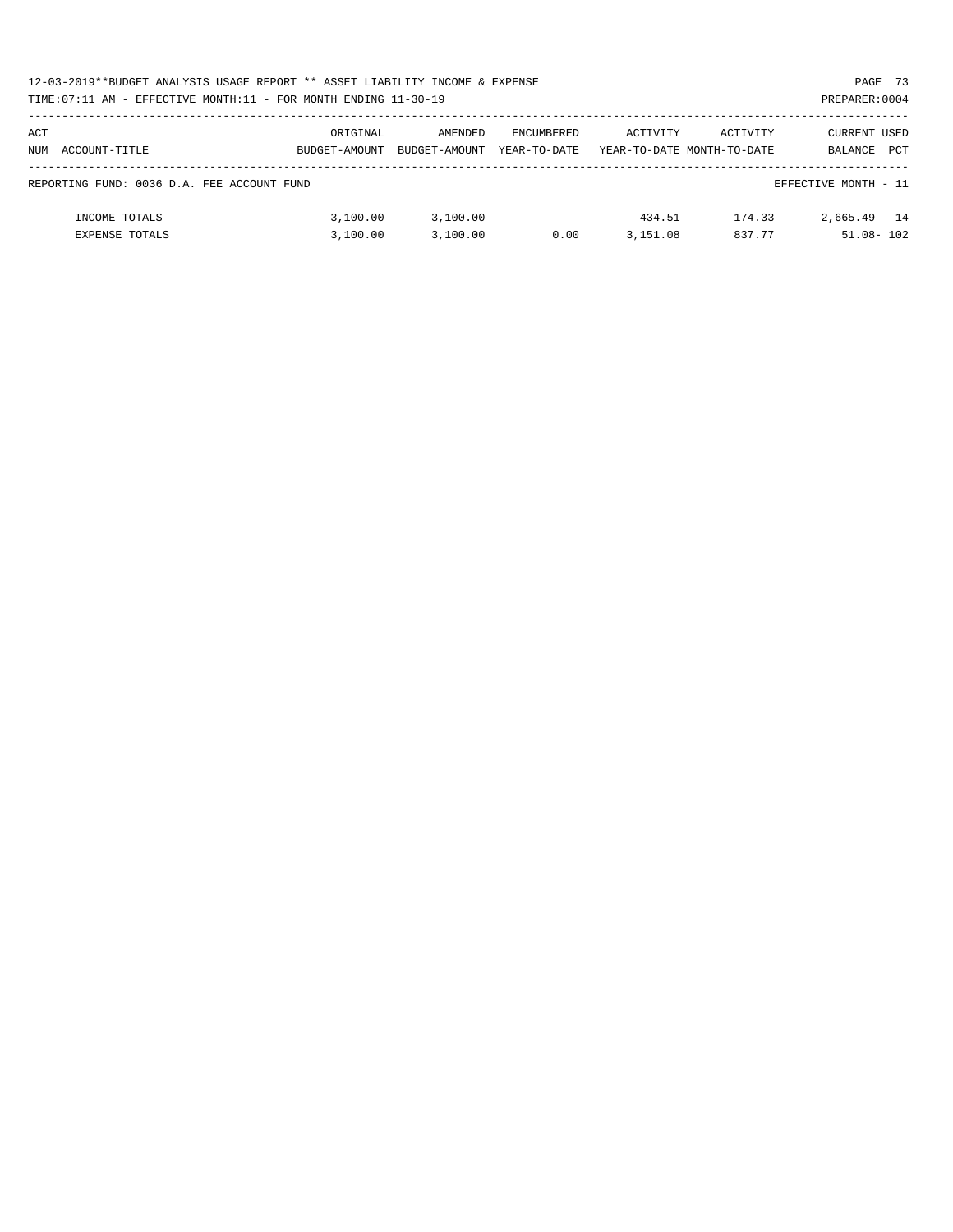| 12-03-2019**BUDGET ANALYSIS USAGE REPORT ** ASSET LIABILITY INCOME & EXPENSE<br>PAGE 74<br>TIME: 07:11 AM - EFFECTIVE MONTH: 11 - FOR MONTH ENDING 11-30-19<br>PREPARER: 0004 |                                         |          |                                          |                   |          |                            |                      |  |  |
|-------------------------------------------------------------------------------------------------------------------------------------------------------------------------------|-----------------------------------------|----------|------------------------------------------|-------------------|----------|----------------------------|----------------------|--|--|
| ACT                                                                                                                                                                           |                                         | ORIGINAL | AMENDED                                  | <b>ENCUMBERED</b> | ACTIVITY | <b>ACTIVITY</b>            | CURRENT USED         |  |  |
|                                                                                                                                                                               | NUM ACCOUNT-TITLE                       |          | BUDGET-AMOUNT BUDGET-AMOUNT YEAR-TO-DATE |                   |          | YEAR-TO-DATE MONTH-TO-DATE | BALANCE PCT          |  |  |
|                                                                                                                                                                               | REPORTING FUND: 0037 CONTRABAND SEIZURE |          |                                          |                   |          |                            | EFFECTIVE MONTH - 11 |  |  |
|                                                                                                                                                                               | 0103 CONTRABAND SEIZURE                 |          |                                          |                   |          |                            |                      |  |  |
|                                                                                                                                                                               | 0137 CASH-CONTRABAND SEIZURE            |          |                                          |                   | 10.52    | 5.23                       | 61,540.84            |  |  |
|                                                                                                                                                                               | CONTRABAND SEIZURE                      |          |                                          |                   | 10.52    | 5.23                       | 61,540.84            |  |  |
|                                                                                                                                                                               | 0200 LIABILITY ACCOUNT                  |          |                                          |                   |          |                            |                      |  |  |
|                                                                                                                                                                               | 0910 SYSTEM ADDED LIABILITY LINE-ITEM   |          |                                          |                   | 0.00     | 0.00                       | 0.00                 |  |  |
|                                                                                                                                                                               | LIABILITY ACCOUNT                       |          |                                          |                   | 0.00     | 0.00                       | 0.00                 |  |  |
|                                                                                                                                                                               | 0207 DUE TO                             |          |                                          |                   |          |                            |                      |  |  |
|                                                                                                                                                                               | 0099 HELD IN TRUST                      |          |                                          |                   | 0.00     | 0.00                       | 59, 114.68           |  |  |
|                                                                                                                                                                               | DUE TO                                  |          |                                          |                   | 0.00     | 0.00                       | 59,114.68            |  |  |
|                                                                                                                                                                               | 0271 EQUITY ACCOUNT                     |          |                                          |                   |          |                            |                      |  |  |
|                                                                                                                                                                               | 0200 EQUITY ACCOUNT                     |          |                                          |                   | 0.00     | 0.00                       | 2,415.64             |  |  |
|                                                                                                                                                                               | EQUITY ACCOUNT                          |          |                                          |                   | 0.00     | 0.00                       | 2,415.64             |  |  |
|                                                                                                                                                                               | 0360 INTEREST EARNINGS                  |          |                                          |                   |          |                            |                      |  |  |
|                                                                                                                                                                               | 0100 INTEREST EARNINGS                  | 0.00     | 0.00                                     |                   | 10.52    | 5.23                       | $10.52+$             |  |  |
|                                                                                                                                                                               | INTEREST EARNINGS                       | 0.00     | 0.00                                     | 0.00              | 10.52    | 5.23                       | $10.52+$             |  |  |
|                                                                                                                                                                               | 0370 MISCELLANEOUS                      |          |                                          |                   |          |                            |                      |  |  |
|                                                                                                                                                                               | 0130 REFUNDS & MISCELLANEOUS            | 0.00     | 0.00                                     |                   | 0.00     | 0.00                       | 0.00                 |  |  |
|                                                                                                                                                                               | MISCELLANEOUS                           | 0.00     | 0.00                                     | 0.00              | 0.00     | 0.00                       | 0.00                 |  |  |
|                                                                                                                                                                               | CONTRABAND SEIZURE                      | 0.00     | 0.00                                     |                   | 10.52    | 5.23                       | $10.52+$             |  |  |
|                                                                                                                                                                               | INCOME TOTALS<br><b>EXPENSE TOTALS</b>  | 0.00     | 0.00                                     | 0.00              | 0.00     | 0.00                       | 0.00                 |  |  |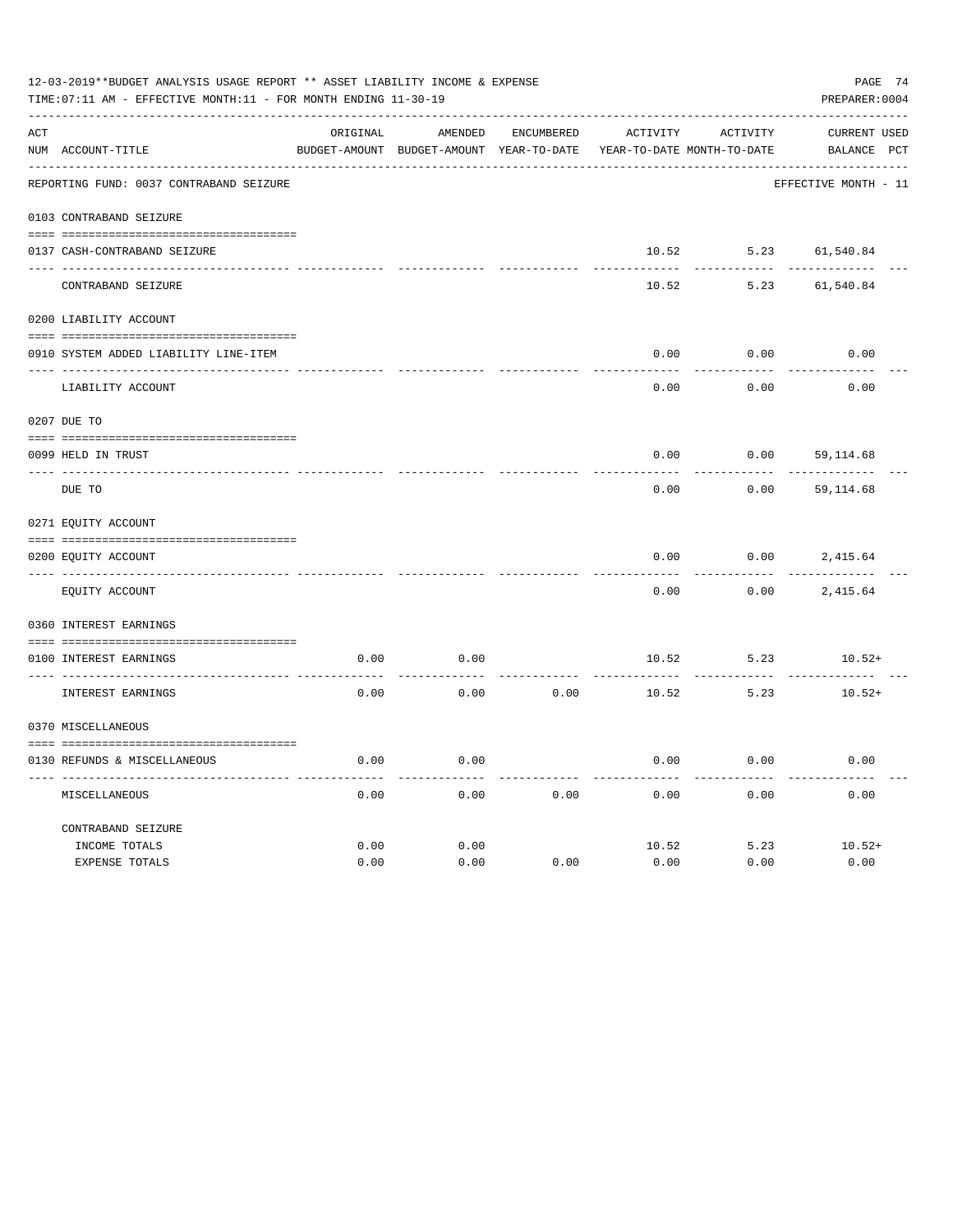|     | 12-03-2019**BUDGET ANALYSIS USAGE REPORT ** ASSET LIABILITY INCOME & EXPENSE<br>PAGE 75<br>TIME: 07:11 AM - EFFECTIVE MONTH: 11 - FOR MONTH ENDING 11-30-19<br>PREPARER: 0004 |          |                                                     |            |                                        |               |                             |  |  |  |
|-----|-------------------------------------------------------------------------------------------------------------------------------------------------------------------------------|----------|-----------------------------------------------------|------------|----------------------------------------|---------------|-----------------------------|--|--|--|
| ACT | NUM ACCOUNT-TITLE                                                                                                                                                             | ORIGINAL | AMENDED<br>BUDGET-AMOUNT BUDGET-AMOUNT YEAR-TO-DATE | ENCUMBERED | ACTIVITY<br>YEAR-TO-DATE MONTH-TO-DATE | ACTIVITY      | CURRENT USED<br>BALANCE PCT |  |  |  |
|     | REPORTING FUND: 0038 IHC CO-OP GIN                                                                                                                                            |          |                                                     |            |                                        |               | EFFECTIVE MONTH - 11        |  |  |  |
|     | 0102 A/P CLEARING                                                                                                                                                             |          |                                                     |            |                                        |               |                             |  |  |  |
|     | 0100 A/P CLEARING                                                                                                                                                             |          |                                                     |            |                                        | $0.00$ $0.00$ | 0.00                        |  |  |  |
|     | ---------------- ---------<br>A/P CLEARING                                                                                                                                    |          |                                                     |            | 0.00                                   | 0.00          | 0.00                        |  |  |  |
|     | 0103 IHC CO-OP GIN CASH                                                                                                                                                       |          |                                                     |            |                                        |               |                             |  |  |  |
|     | 0100 IHC CO-OP GIN-COMBINED FUND CKING                                                                                                                                        |          |                                                     |            |                                        |               | $0.25$ $0.17$ 520.81        |  |  |  |
|     | 0175 IHC CO-OP GIN TEXPOOL                                                                                                                                                    |          |                                                     |            | 64.70                                  |               | 30.89 19,071.94             |  |  |  |
|     | ---- -----------------------------                                                                                                                                            |          |                                                     |            |                                        |               |                             |  |  |  |
|     | IHC CO-OP GIN CASH                                                                                                                                                            |          |                                                     |            | 64.95                                  |               | 31.06 19,592.75             |  |  |  |
|     | 0200 SYSTEM ADDED LIABILITY DEPARTMENT                                                                                                                                        |          |                                                     |            |                                        |               |                             |  |  |  |
|     | 0900 SYSTEM ADDED LIABILITY LINE-ITEM                                                                                                                                         |          |                                                     |            | 0.00                                   |               | $0.00$ 0.00                 |  |  |  |
|     | SYSTEM ADDED LIABILITY DEPARTMENT                                                                                                                                             |          |                                                     |            | 0.00                                   | 0.00          | 0.00                        |  |  |  |
|     | 0271 EQUITY ACCOUNT                                                                                                                                                           |          |                                                     |            |                                        |               |                             |  |  |  |
|     | 0200 EQUITY ACCOUNT                                                                                                                                                           |          |                                                     |            | 0.00                                   |               | $0.00$ 19,527.80            |  |  |  |
|     | EQUITY ACCOUNT                                                                                                                                                                |          |                                                     |            | -----<br>0.00                          | --------      | $0.00$ 19,527.80            |  |  |  |
|     | 0360 INTEREST EARNINGS                                                                                                                                                        |          |                                                     |            |                                        |               |                             |  |  |  |
|     |                                                                                                                                                                               |          |                                                     |            |                                        |               |                             |  |  |  |
|     | 0100 INTEREST EARNINGS                                                                                                                                                        | 0.00     | 0.00                                                |            |                                        |               | 64.95 31.06 64.95+          |  |  |  |
|     | INTEREST EARNINGS                                                                                                                                                             | 0.00     | 0.00                                                |            | $0.00$ 64.95 31.06                     |               | $64.95+$                    |  |  |  |
|     | 0645 CO-OP FUND                                                                                                                                                               |          |                                                     |            |                                        |               |                             |  |  |  |
|     |                                                                                                                                                                               |          |                                                     |            |                                        |               |                             |  |  |  |
|     | 0412 PRESCRIPTIONS                                                                                                                                                            | 0.00     | 0.00                                                | 0.00       | 0.00                                   | 0.00          | 0.00                        |  |  |  |
|     | 0415 LABORATORY/X-RAY                                                                                                                                                         | 0.00     | 0.00                                                | 0.00       | 0.00                                   | 0.00          | 0.00                        |  |  |  |
|     | CO-OP FUND                                                                                                                                                                    | 0.00     | 0.00                                                | 0.00       | 0.00                                   | 0.00          | 0.00                        |  |  |  |
|     | IHC CO-OP GIN                                                                                                                                                                 |          |                                                     |            |                                        |               |                             |  |  |  |
|     | INCOME TOTALS                                                                                                                                                                 | 0.00     | 0.00                                                |            | 64.95                                  | 31.06         | $64.95+$                    |  |  |  |
|     | EXPENSE TOTALS                                                                                                                                                                | 0.00     | 0.00                                                | 0.00       | 0.00                                   | 0.00          | 0.00                        |  |  |  |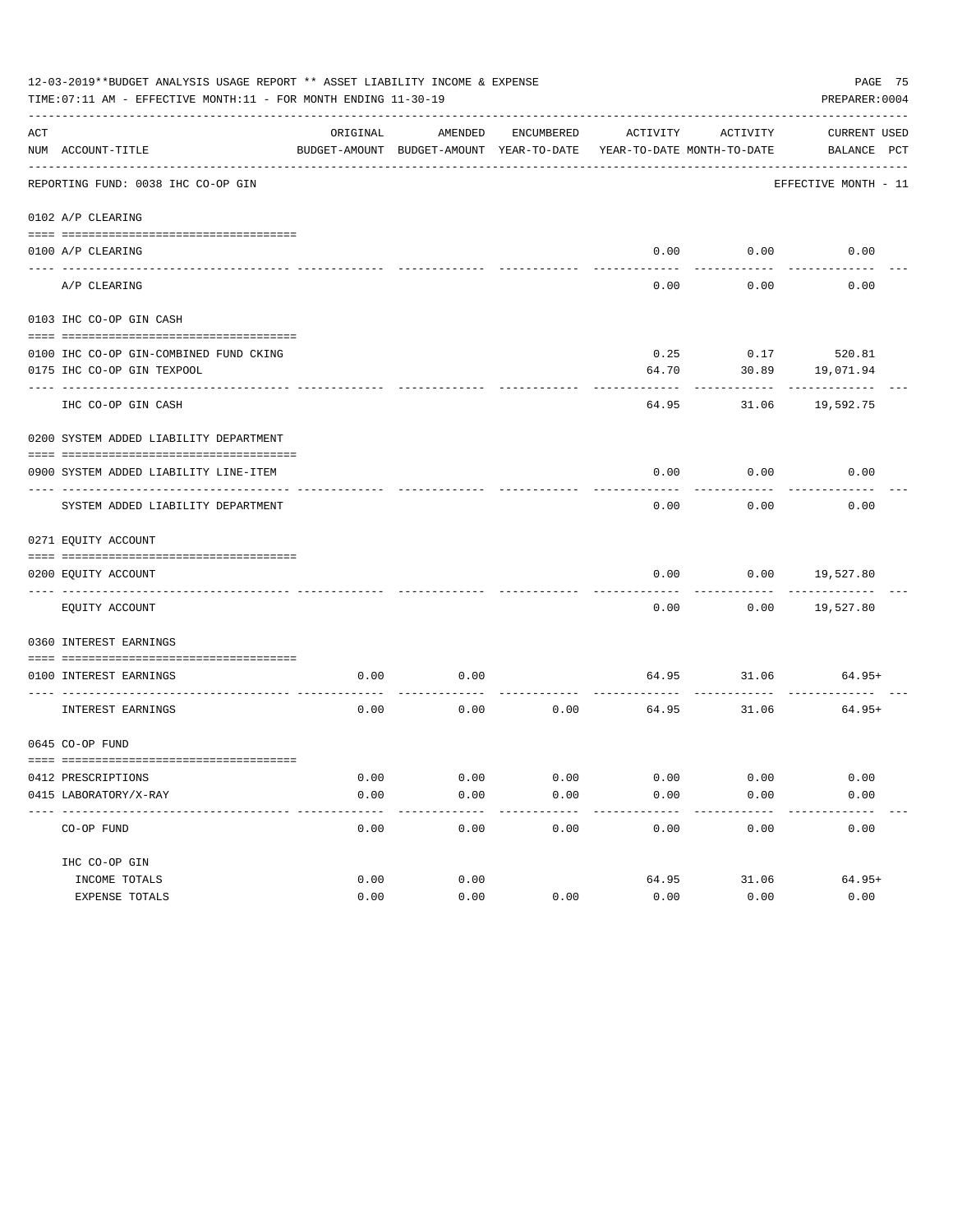| 12-03-2019**BUDGET ANALYSIS USAGE REPORT ** ASSET LIABILITY INCOME & EXPENSE<br>TIME: 07:11 AM - EFFECTIVE MONTH: 11 - FOR MONTH ENDING 11-30-19 |                                                                                         |                                                      |                     |                       |                                     |                                        |                                    |  |
|--------------------------------------------------------------------------------------------------------------------------------------------------|-----------------------------------------------------------------------------------------|------------------------------------------------------|---------------------|-----------------------|-------------------------------------|----------------------------------------|------------------------------------|--|
| ACT                                                                                                                                              | NUM ACCOUNT-TITLE                                                                       | ORIGINAL<br>BUDGET-AMOUNT BUDGET-AMOUNT YEAR-TO-DATE | AMENDED             | ENCUMBERED            | ACTIVITY                            | ACTIVITY<br>YEAR-TO-DATE MONTH-TO-DATE | <b>CURRENT USED</b><br>BALANCE PCT |  |
|                                                                                                                                                  | REPORTING FUND: 0039 IHC B.R. COOPER                                                    |                                                      |                     |                       |                                     |                                        | EFFECTIVE MONTH - 11               |  |
|                                                                                                                                                  | 0102 A/P CLEARING                                                                       |                                                      |                     |                       |                                     |                                        |                                    |  |
|                                                                                                                                                  | 0100 A/P CLEARING<br>---- ----------                                                    |                                                      |                     |                       | 0.00                                | 0.00                                   | 0.00                               |  |
|                                                                                                                                                  | A/P CLEARING                                                                            |                                                      |                     |                       | 0.00                                | 0.00                                   | 0.00                               |  |
|                                                                                                                                                  | 0103 IHC B.R. COOPER CASH                                                               |                                                      |                     |                       |                                     |                                        |                                    |  |
|                                                                                                                                                  | 0100 IHC B.R. COOPER-COMB.FUND CHECKING<br>0175 B.R. COOPER-TEXPOOL<br>---------------- |                                                      |                     |                       | 21.56                               | 6.88 3.74 14,374.31<br>---------       | 10.27 6,357.94<br>.                |  |
|                                                                                                                                                  | IHC B.R. COOPER CASH                                                                    |                                                      |                     |                       | 28.44                               |                                        | 14.01 20,732.25                    |  |
|                                                                                                                                                  | 0200 SYSTEM ADDED LIABILITY DEPARTMENT                                                  |                                                      |                     |                       |                                     |                                        |                                    |  |
|                                                                                                                                                  | 0900 SYSTEM ADDED LIABILITY LINE-ITEM                                                   |                                                      |                     |                       | 0.00                                | 0.00                                   | 0.00                               |  |
|                                                                                                                                                  | SYSTEM ADDED LIABILITY DEPARTMENT                                                       |                                                      |                     |                       | 0.00                                | 0.00                                   | 0.00                               |  |
|                                                                                                                                                  | 0271 EQUITY ACCOUNT                                                                     |                                                      |                     |                       |                                     |                                        |                                    |  |
|                                                                                                                                                  | 0200 EQUITY ACCOUNT                                                                     |                                                      |                     |                       | 0.00                                |                                        | $0.00$ 20,703.81                   |  |
|                                                                                                                                                  | EQUITY ACCOUNT                                                                          |                                                      |                     |                       | 0.00                                |                                        | $0.00$ 20,703.81                   |  |
|                                                                                                                                                  | 0300 CASH                                                                               |                                                      |                     |                       |                                     |                                        |                                    |  |
|                                                                                                                                                  | 0110 UNENCUMBERED FUND BALANCE                                                          |                                                      | 18,000.00 18,000.00 |                       | 0.00                                |                                        | 0.00 18,000.00<br>00               |  |
|                                                                                                                                                  | CASH                                                                                    | 18,000.00                                            | 18,000.00           | 0.00                  | ------------- -------------<br>0.00 |                                        | $0.00$ 18,000.00<br>0 <sub>0</sub> |  |
|                                                                                                                                                  | 0360 INTEREST EARNINGS                                                                  |                                                      |                     |                       |                                     |                                        |                                    |  |
|                                                                                                                                                  | 0100 INTEREST EARNINGS                                                                  | 0.00                                                 | 0.00                |                       | 28.44                               | 14.01                                  | $28.44+$                           |  |
|                                                                                                                                                  | INTEREST EARNINGS                                                                       | 0.00                                                 | 0.00                | 0.00                  | 28.44                               | 14.01                                  | $28.44+$                           |  |
|                                                                                                                                                  | 0370 MISCELLANEOUS INCOME                                                               |                                                      |                     |                       |                                     |                                        |                                    |  |
|                                                                                                                                                  | 0150 BONNIE RUTH COOPER TRUST                                                           | 0.00                                                 | 0.00                |                       | 0.00                                | 0.00                                   | 0.00                               |  |
|                                                                                                                                                  | MISCELLANEOUS INCOME                                                                    | 0.00                                                 | 0.00                | 0.00                  | 0.00                                | 0.00                                   | 0.00                               |  |
|                                                                                                                                                  | 0645 BONNIE RUTH COOPER                                                                 |                                                      |                     |                       |                                     |                                        |                                    |  |
|                                                                                                                                                  | 0404 COBRA/INSURANCE                                                                    | 0.00                                                 | 0.00                | 0.00                  | 0.00                                | 0.00                                   | 0.00                               |  |
|                                                                                                                                                  | 0410 CERT. REG. NURSE ANES.                                                             | 0.00                                                 | 0.00                | 0.00                  | 0.00                                | 0.00                                   | 0.00                               |  |
|                                                                                                                                                  | 0411 PHYSICIAN, NON-EMERGENCY                                                           | 0.00                                                 | 0.00                | 0.00                  | 0.00                                | 0.00                                   | 0.00                               |  |
|                                                                                                                                                  | 0412 PRESCRIPTIONS, DRUGS                                                               | 15,000.00                                            | 15,000.00           | 0.00                  | 0.00                                | 0.00                                   | 15,000.00<br>00                    |  |
|                                                                                                                                                  | 0413 HOSPITAL-INPATIENT                                                                 | 0.00                                                 | 0.00                | 0.00                  | 0.00                                | 0.00                                   | 0.00                               |  |
|                                                                                                                                                  | 0414 HOSPITAL, OUTPATIENT                                                               | 0.00                                                 | 0.00                | 0.00                  | 0.00                                | 0.00                                   | 0.00                               |  |
|                                                                                                                                                  | 0415 LABORATORY/X-RAY                                                                   | 3,000.00                                             | 3,000.00            | 0.00                  | 0.00                                | 0.00                                   | 3,000.00<br>0 <sub>0</sub>         |  |
|                                                                                                                                                  | 0418 FED. QUALIFIED HEALTH CENTER                                                       | 0.00                                                 | 0.00                | 0.00                  | 0.00                                | 0.00                                   | 0.00                               |  |
|                                                                                                                                                  | 0422 AMBULATORY SURGICAL CENTER                                                         | 0.00                                                 | 0.00<br>----------- | 0.00<br>$- - - - - -$ | 0.00                                | 0.00<br>------                         | 0.00<br>---------                  |  |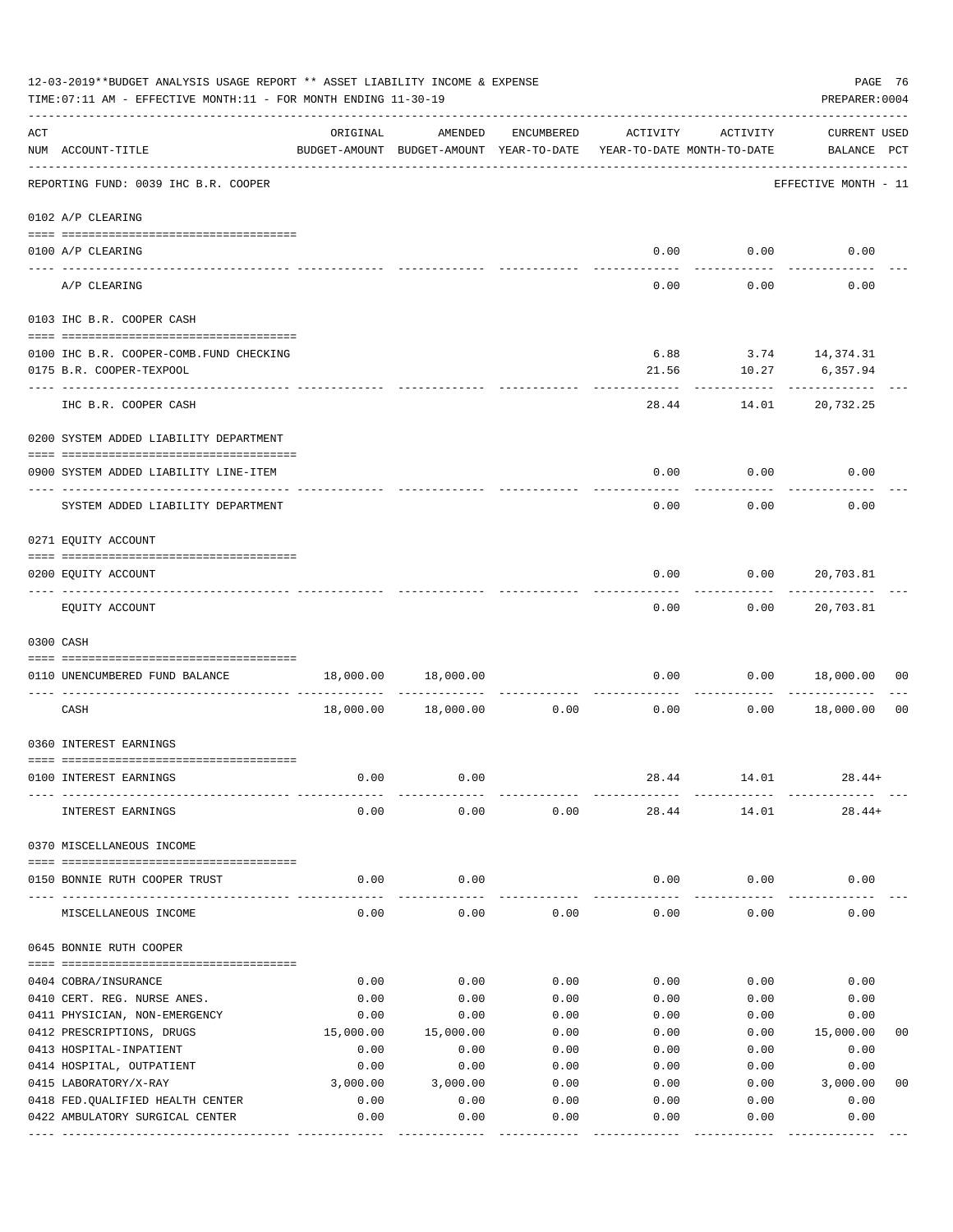| 12-03-2019**BUDGET ANALYSIS USAGE REPORT ** ASSET LIABILITY INCOME & EXPENSE | PAGE 77        |
|------------------------------------------------------------------------------|----------------|
| TIME: 07:11 AM - EFFECTIVE MONTH: 11 - FOR MONTH ENDING 11-30-19             | PREPARER: 0004 |

| ACT<br>ACCOUNT-TITLE<br>NUM          | ORIGINAL<br>BUDGET-AMOUNT | AMENDED<br>BUDGET-AMOUNT | ENCUMBERED<br>YEAR-TO-DATE | ACTIVITY | ACTIVITY<br>YEAR-TO-DATE MONTH-TO-DATE | <b>CURRENT USED</b><br>BALANCE<br>PCT |  |
|--------------------------------------|---------------------------|--------------------------|----------------------------|----------|----------------------------------------|---------------------------------------|--|
| REPORTING FUND: 0039 IHC B.R. COOPER |                           |                          |                            |          |                                        | EFFECTIVE MONTH - 11                  |  |
| BONNIE RUTH COOPER                   | 18,000.00                 | 18,000.00                | 0.00                       | 0.00     | 0.00                                   | 18,000.00<br>00                       |  |
| IHC B.R. COOPER<br>INCOME TOTALS     | 18,000.00                 | 18,000.00                |                            | 28.44    | 14.01                                  | 17,971.56<br>00                       |  |
| <b>EXPENSE TOTALS</b>                | 18,000.00                 | 18,000.00                | 0.00                       | 0.00     | 0.00                                   | 18,000.00<br>00                       |  |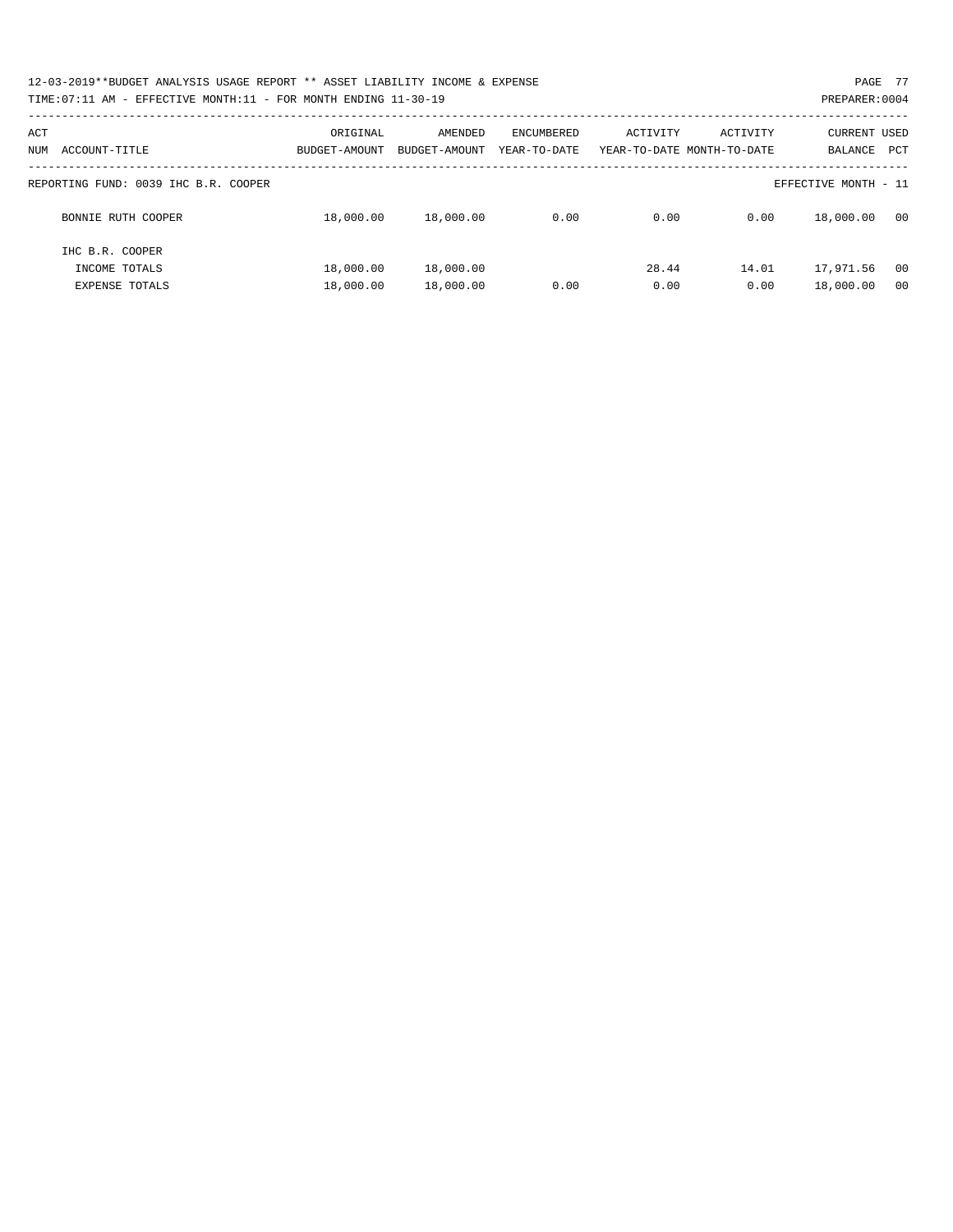|     | 12-03-2019**BUDGET ANALYSIS USAGE REPORT ** ASSET LIABILITY INCOME & EXPENSE<br>PREPARER: 0004<br>TIME: 07:11 AM - EFFECTIVE MONTH: 11 - FOR MONTH ENDING 11-30-19 |          |                                                     |            |          |                                        |                                    |  |  |  |
|-----|--------------------------------------------------------------------------------------------------------------------------------------------------------------------|----------|-----------------------------------------------------|------------|----------|----------------------------------------|------------------------------------|--|--|--|
| ACT | NUM ACCOUNT-TITLE                                                                                                                                                  | ORIGINAL | AMENDED<br>BUDGET-AMOUNT BUDGET-AMOUNT YEAR-TO-DATE | ENCUMBERED | ACTIVITY | ACTIVITY<br>YEAR-TO-DATE MONTH-TO-DATE | <b>CURRENT USED</b><br>BALANCE PCT |  |  |  |
|     | ----------------------------<br>REPORTING FUND: 0040 NAACHO                                                                                                        |          |                                                     |            |          |                                        | EFFECTIVE MONTH - 11               |  |  |  |
|     | 0103 CASH                                                                                                                                                          |          |                                                     |            |          |                                        |                                    |  |  |  |
|     | 0100 NAACHO-COMBINED FUND CKING                                                                                                                                    |          |                                                     |            | 0.00     |                                        | $0.00$ 381.73                      |  |  |  |
|     | CASH                                                                                                                                                               |          |                                                     |            | 0.00     | 0.00                                   | 381.73                             |  |  |  |
|     | 0200 SYSTEM ADDED LIABILITY DEPARTMENT                                                                                                                             |          |                                                     |            |          |                                        |                                    |  |  |  |
|     | 0910 SYSTEM ADDED LIABILITY LINE-ITEM                                                                                                                              |          |                                                     |            | 0.00     | 0.00                                   | 0.00                               |  |  |  |
|     | SYSTEM ADDED LIABILITY DEPARTMENT                                                                                                                                  |          |                                                     |            | 0.00     | 0.00                                   | 0.00                               |  |  |  |
|     | 0271 EQUITY ACCOUNT                                                                                                                                                |          |                                                     |            |          |                                        |                                    |  |  |  |
|     | 0200 EQUITY ACCOUNT                                                                                                                                                |          |                                                     |            | 0.00     | 0.00                                   | 381.73                             |  |  |  |
|     | EQUITY ACCOUNT                                                                                                                                                     |          |                                                     |            | 0.00     | 0.00                                   | 381.73                             |  |  |  |
|     | 0300 CASH                                                                                                                                                          |          |                                                     |            |          |                                        |                                    |  |  |  |
|     | 0110 UNENCUMBERED FUND BALANCE                                                                                                                                     | 0.00     | 0.00                                                |            | 0.00     | 0.00                                   | 0.00                               |  |  |  |
|     | CASH                                                                                                                                                               | 0.00     | 0.00                                                | 0.00       | 0.00     | 0.00                                   | 0.00                               |  |  |  |
|     | 0330 GRANT INCOME                                                                                                                                                  |          |                                                     |            |          |                                        |                                    |  |  |  |
|     | 0410 NAACHO GRANT INCOME<br>------------------- --                                                                                                                 | 0.00     | 0.00                                                |            | 0.00     | 0.00                                   | 0.00                               |  |  |  |
|     | GRANT INCOME                                                                                                                                                       | 0.00     | 0.00                                                | 0.00       | 0.00     | 0.00                                   | 0.00                               |  |  |  |
|     | 0411 NACCHO                                                                                                                                                        |          |                                                     |            |          |                                        |                                    |  |  |  |
|     | 0310 OFFICE SUPPLIES                                                                                                                                               | 0.00     | 0.00                                                | 0.00       |          | $0.00$ 0.00                            | 0.00                               |  |  |  |
|     | 0427 OUT OF COUNTY TRAVEL                                                                                                                                          | 0.00     | 0.00                                                | 0.00       | 0.00     | 0.00                                   | 0.00                               |  |  |  |
|     | 0574 COMPUTER EQUIPMENT                                                                                                                                            | 0.00     | 0.00                                                | 0.00       | 0.00     | 0.00                                   | 0.00                               |  |  |  |
|     | NACCHO                                                                                                                                                             | 0.00     | 0.00                                                | 0.00       | 0.00     | 0.00                                   | 0.00                               |  |  |  |
|     | NAACHO                                                                                                                                                             |          |                                                     |            |          |                                        |                                    |  |  |  |
|     | INCOME TOTALS                                                                                                                                                      | 0.00     | 0.00                                                |            | 0.00     | 0.00                                   | 0.00                               |  |  |  |
|     | EXPENSE TOTALS                                                                                                                                                     | 0.00     | 0.00                                                | 0.00       | 0.00     | 0.00                                   | 0.00                               |  |  |  |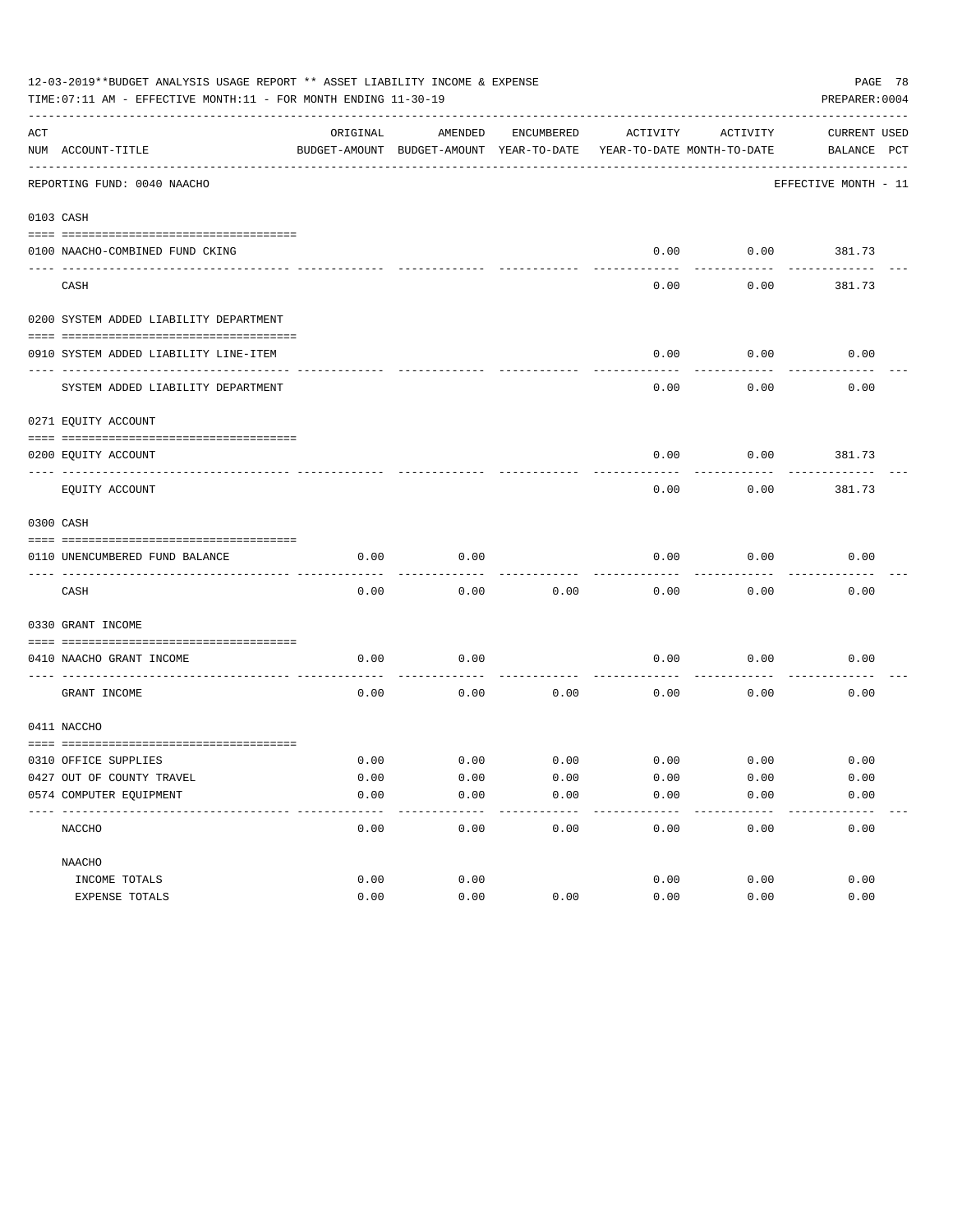| 12-03-2019**BUDGET ANALYSIS USAGE REPORT ** ASSET LIABILITY INCOME & EXPENSE<br>PAGE 79<br>PREPARER: 0004<br>TIME:07:11 AM - EFFECTIVE MONTH:11 - FOR MONTH ENDING 11-30-19 |                                             |                                                                                 |                      |            |                 |                             |                                    |  |  |
|-----------------------------------------------------------------------------------------------------------------------------------------------------------------------------|---------------------------------------------|---------------------------------------------------------------------------------|----------------------|------------|-----------------|-----------------------------|------------------------------------|--|--|
| ACT                                                                                                                                                                         | NUM ACCOUNT-TITLE                           | ORIGINAL<br>BUDGET-AMOUNT BUDGET-AMOUNT YEAR-TO-DATE YEAR-TO-DATE MONTH-TO-DATE | AMENDED              | ENCUMBERED | ACTIVITY        | ACTIVITY                    | <b>CURRENT USED</b><br>BALANCE PCT |  |  |
|                                                                                                                                                                             | REPORTING FUND: 0041 CITIZEN CORPS (CERT)   |                                                                                 |                      |            |                 |                             | EFFECTIVE MONTH - 11               |  |  |
|                                                                                                                                                                             | 0102 A/P CLEARING                           |                                                                                 |                      |            |                 |                             |                                    |  |  |
|                                                                                                                                                                             | 0100 A/P CLEARING                           |                                                                                 |                      |            |                 | $0.00$ $0.00$<br>---------- | 0.00                               |  |  |
|                                                                                                                                                                             | A/P CLEARING                                |                                                                                 |                      |            | 0.00            | 0.00                        | 0.00                               |  |  |
|                                                                                                                                                                             | 0103 CASH                                   |                                                                                 |                      |            |                 |                             |                                    |  |  |
|                                                                                                                                                                             | 0100 CITIZEN CORPS (CERT) - COMB. FUND CKIN |                                                                                 |                      |            |                 | 36.58 63.42- 36.58          |                                    |  |  |
|                                                                                                                                                                             | CASH                                        |                                                                                 |                      |            | 36.58           | .                           | . <u>.</u> .<br>$63.42 - 36.58$    |  |  |
|                                                                                                                                                                             | 0120 RECEIVABLES                            |                                                                                 |                      |            |                 |                             |                                    |  |  |
|                                                                                                                                                                             | 0312 DUE FROM OTHER GOVERNMENTS             |                                                                                 |                      |            | 0.00            | 0.00                        | 0.00                               |  |  |
|                                                                                                                                                                             | RECEIVABLES                                 |                                                                                 |                      |            | 0.00            | 0.00                        | 0.00                               |  |  |
|                                                                                                                                                                             | 0200 SYSTEM ADDED LIABILITY DEPARTMENT      |                                                                                 |                      |            |                 |                             |                                    |  |  |
|                                                                                                                                                                             | 0910 SYSTEM ADDED LIABILITY LINE-ITEM       |                                                                                 |                      |            | 0.00            | 0.00<br>---------           | 0.00                               |  |  |
|                                                                                                                                                                             | SYSTEM ADDED LIABILITY DEPARTMENT           |                                                                                 |                      |            | 0.00            | 0.00                        | 0.00                               |  |  |
|                                                                                                                                                                             | 0207 DUE TO FUND                            |                                                                                 |                      |            |                 |                             |                                    |  |  |
|                                                                                                                                                                             | 0095 DUE TO OTHER FUNDS                     |                                                                                 |                      |            | 0.00            | 0.00                        | 0.00                               |  |  |
|                                                                                                                                                                             | DUE TO FUND                                 |                                                                                 |                      |            | 0.00            | 0.00                        | 0.00                               |  |  |
|                                                                                                                                                                             | 0271 EQUITY ACCOUNT                         |                                                                                 |                      |            |                 |                             |                                    |  |  |
|                                                                                                                                                                             | 0200 EQUITY ACCOUNT                         |                                                                                 |                      |            |                 | $0.00$ $0.00$               | 0.00                               |  |  |
|                                                                                                                                                                             | EQUITY ACCOUNT                              |                                                                                 |                      |            | 0.00            | 0.00                        | 0.00                               |  |  |
|                                                                                                                                                                             | 0370 MISCELLANEOUS                          |                                                                                 |                      |            |                 |                             |                                    |  |  |
|                                                                                                                                                                             | 0406 DONATIONS                              | 0.00                                                                            | 0.00                 |            | 100.00          | 0.00                        | 100.00+                            |  |  |
|                                                                                                                                                                             | MISCELLANEOUS                               | 0.00                                                                            | . <u>.</u> .<br>0.00 | 0.00       | 100.00          | ----------<br>0.00          | $100.00+$                          |  |  |
|                                                                                                                                                                             | 0406 CERT DONATIONS                         |                                                                                 |                      |            |                 |                             |                                    |  |  |
|                                                                                                                                                                             | 0310 SUPPLIES                               | 0.00                                                                            | 0.00                 | 0.00       | 63.42           | 63.42                       | $63.42-$                           |  |  |
|                                                                                                                                                                             | 0330 GAS & OIL                              | 0.00                                                                            | 0.00                 | 0.00       | 0.00            | 0.00                        | 0.00                               |  |  |
|                                                                                                                                                                             | 0427 TRAINING EXPENSE                       | 0.00                                                                            | 0.00                 | 0.00       | 0.00            | 0.00                        | 0.00                               |  |  |
|                                                                                                                                                                             | CERT DONATIONS                              | 0.00                                                                            | 0.00                 | 0.00       | 63.42           | 63.42                       | $63.42-$                           |  |  |
|                                                                                                                                                                             | CITIZEN CORPS (CERT)                        |                                                                                 |                      |            |                 |                             |                                    |  |  |
|                                                                                                                                                                             | INCOME TOTALS<br>EXPENSE TOTALS             | 0.00<br>0.00                                                                    | 0.00<br>0.00         | 0.00       | 100.00<br>63.42 | 0.00<br>63.42               | $100.00+$<br>$63.42-$              |  |  |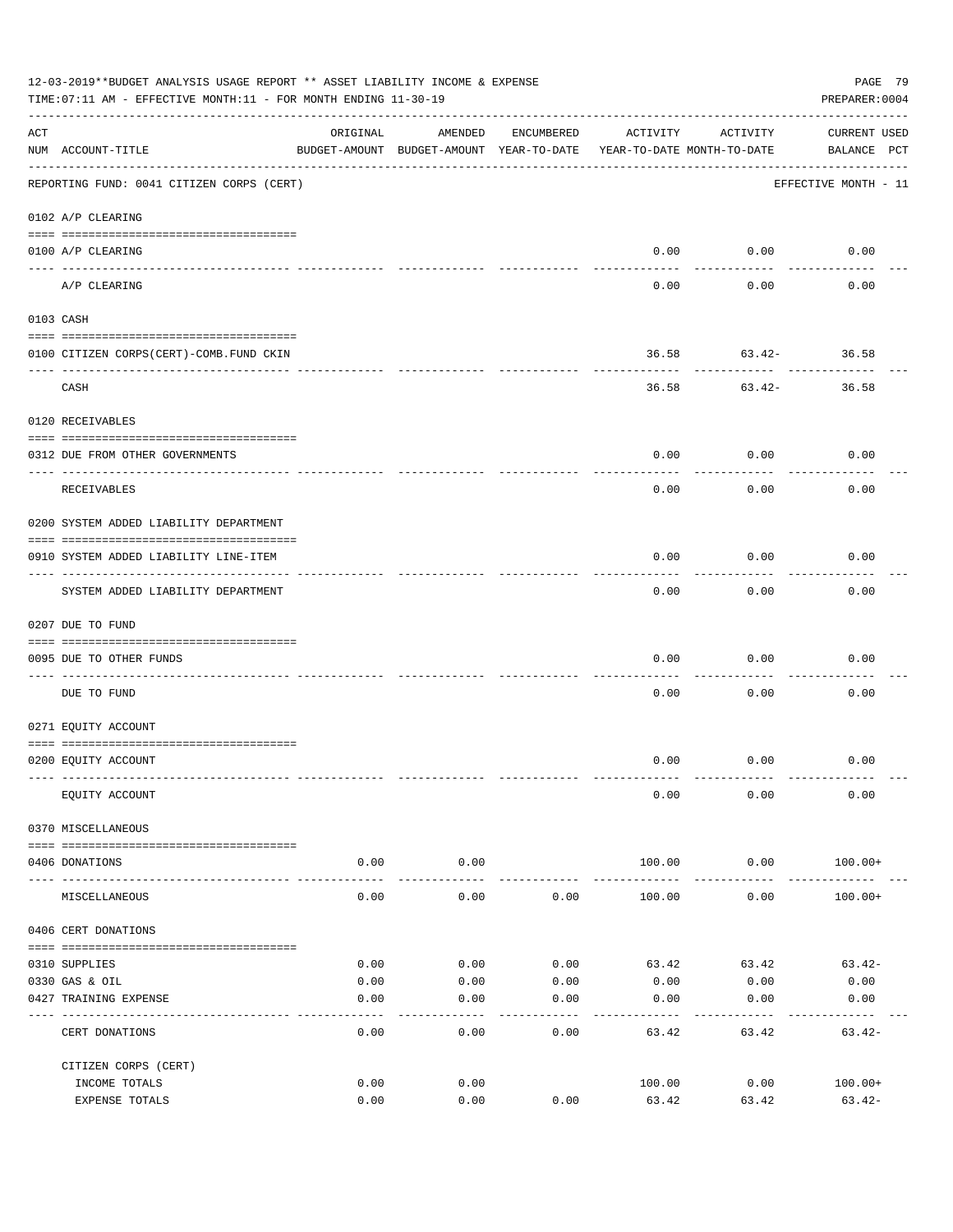| 12-03-2019**BUDGET ANALYSIS USAGE REPORT ** ASSET LIABILITY INCOME & EXPENSE<br>TIME: 07:11 AM - EFFECTIVE MONTH: 11 - FOR MONTH ENDING 11-30-19 |                                             |              |                                                     |                   |              |                                        |                                                |  |
|--------------------------------------------------------------------------------------------------------------------------------------------------|---------------------------------------------|--------------|-----------------------------------------------------|-------------------|--------------|----------------------------------------|------------------------------------------------|--|
| ACT                                                                                                                                              | NUM ACCOUNT-TITLE                           | ORIGINAL     | AMENDED<br>BUDGET-AMOUNT BUDGET-AMOUNT YEAR-TO-DATE | <b>ENCUMBERED</b> | ACTIVITY     | ACTIVITY<br>YEAR-TO-DATE MONTH-TO-DATE | <b>CURRENT USED</b><br>$_{\rm PCT}$<br>BALANCE |  |
|                                                                                                                                                  | REPORTING FUND: 0042 HAZARD MITIGATION PLAN |              |                                                     |                   |              |                                        | EFFECTIVE MONTH - 11                           |  |
|                                                                                                                                                  | 0103 CASH                                   |              |                                                     |                   |              |                                        |                                                |  |
|                                                                                                                                                  | 0100 HAZARD MITIGATION-COMB.FUND CKING.     |              |                                                     |                   | 0.00         | 0.00                                   | $428.64-$                                      |  |
|                                                                                                                                                  | CASH                                        |              |                                                     |                   | 0.00         | 0.00                                   | $428.64-$                                      |  |
|                                                                                                                                                  | 0200 SYSTEM ADDED LIABILITY DEPARTMENT      |              |                                                     |                   |              |                                        |                                                |  |
|                                                                                                                                                  | 0910 SYSTEM ADDED LIABILITY LINE-ITEM       |              |                                                     |                   | 0.00         | 0.00                                   | 0.00                                           |  |
|                                                                                                                                                  | SYSTEM ADDED LIABILITY DEPARTMENT           |              |                                                     |                   | 0.00         | 0.00                                   | 0.00                                           |  |
|                                                                                                                                                  | 0271 EQUITY ACCOUNT                         |              |                                                     |                   |              |                                        |                                                |  |
|                                                                                                                                                  | 0200 EQUITY ACCOUNT                         |              |                                                     |                   | 0.00         | 0.00                                   | $428.64-$                                      |  |
|                                                                                                                                                  | EQUITY ACCOUNT                              |              |                                                     |                   | 0.00         | 0.00                                   | $428.64-$                                      |  |
|                                                                                                                                                  | 0330 GRANT INCOME                           |              |                                                     |                   |              |                                        |                                                |  |
|                                                                                                                                                  |                                             |              |                                                     |                   |              |                                        |                                                |  |
|                                                                                                                                                  | 0477 HAZARD MITIGATION DR-1999              | 0.00         | 0.00                                                |                   | 0.00         | 0.00                                   | 0.00                                           |  |
|                                                                                                                                                  | GRANT INCOME                                | 0.00         | 0.00                                                | 0.00              | 0.00         | 0.00                                   | 0.00                                           |  |
|                                                                                                                                                  | 0477 HAZARD MITIGATION GRANT                |              |                                                     |                   |              |                                        |                                                |  |
|                                                                                                                                                  |                                             |              |                                                     |                   |              |                                        |                                                |  |
|                                                                                                                                                  | 0310 OFFICE SUPPLIES                        | 0.00         | 0.00                                                | 0.00              | 0.00         | 0.00                                   | 0.00                                           |  |
|                                                                                                                                                  | 0415 CONSULTANT<br>0427 TRAVEL AND TRAINING | 0.00<br>0.00 | 0.00<br>0.00                                        | 0.00<br>0.00      | 0.00<br>0.00 | 0.00<br>0.00                           | 0.00<br>0.00                                   |  |
|                                                                                                                                                  | 0574 COMPUTER EQUIPMENT                     | 0.00         | 0.00                                                | 0.00              | 0.00         | 0.00                                   | 0.00                                           |  |
|                                                                                                                                                  |                                             |              |                                                     |                   |              |                                        |                                                |  |
|                                                                                                                                                  | HAZARD MITIGATION GRANT                     | 0.00         | 0.00                                                | 0.00              | 0.00         | 0.00                                   | 0.00                                           |  |
|                                                                                                                                                  | HAZARD MITIGATION PLAN                      |              |                                                     |                   |              |                                        |                                                |  |
|                                                                                                                                                  | INCOME TOTALS                               | 0.00         | 0.00                                                |                   | 0.00         | 0.00                                   | 0.00                                           |  |
|                                                                                                                                                  | <b>EXPENSE TOTALS</b>                       | 0.00         | 0.00                                                | 0.00              | 0.00         | 0.00                                   | 0.00                                           |  |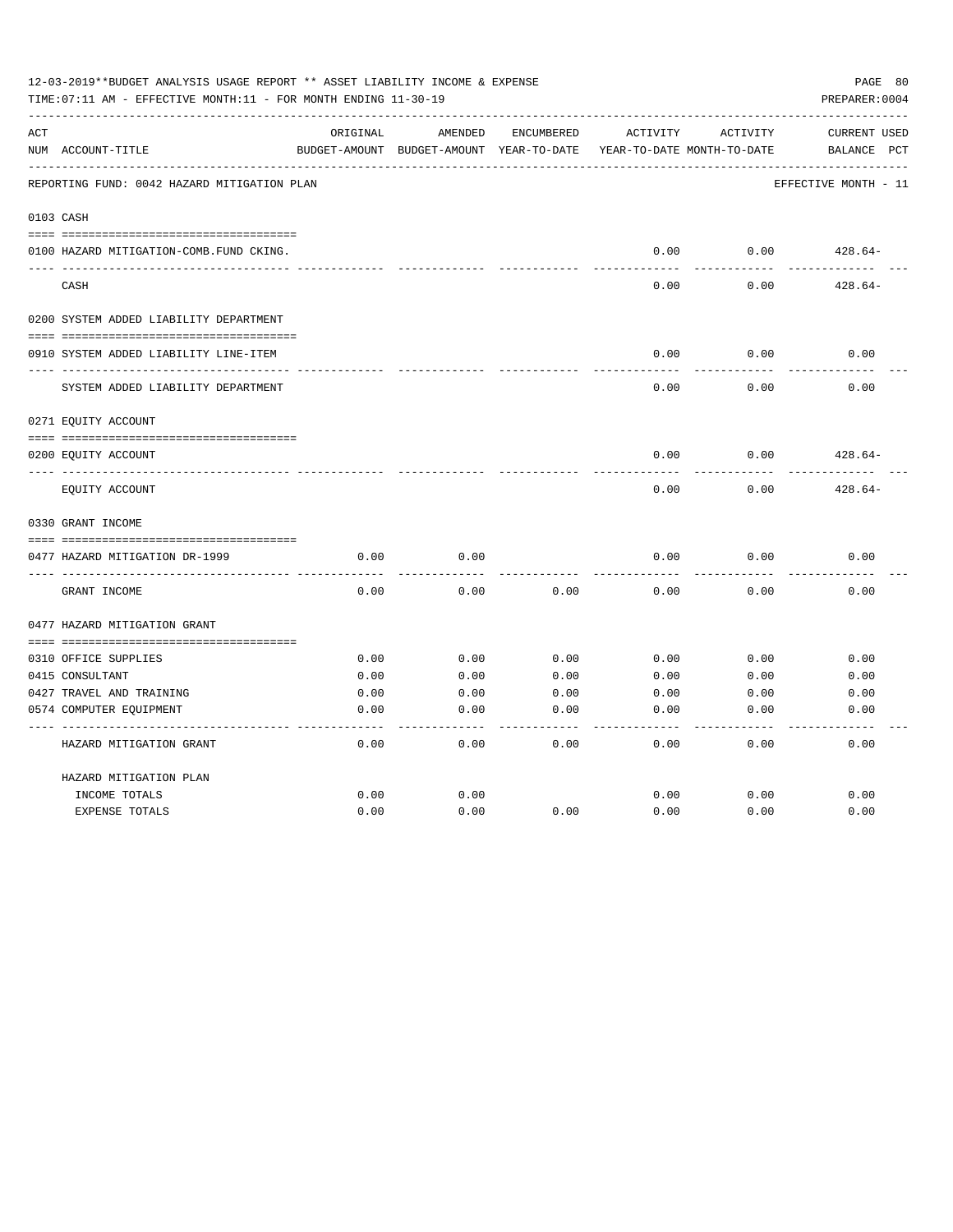| 12-03-2019**BUDGET ANALYSIS USAGE REPORT ** ASSET LIABILITY INCOME & EXPENSE<br>PAGE 81<br>TIME: 07:11 AM - EFFECTIVE MONTH: 11 - FOR MONTH ENDING 11-30-19<br>PREPARER: 0004 |                                         |          |                                                     |            |                                        |               |                                    |  |
|-------------------------------------------------------------------------------------------------------------------------------------------------------------------------------|-----------------------------------------|----------|-----------------------------------------------------|------------|----------------------------------------|---------------|------------------------------------|--|
| ACT                                                                                                                                                                           | NUM ACCOUNT-TITLE                       | ORIGINAL | AMENDED<br>BUDGET-AMOUNT BUDGET-AMOUNT YEAR-TO-DATE | ENCUMBERED | ACTIVITY<br>YEAR-TO-DATE MONTH-TO-DATE | ACTIVITY      | <b>CURRENT USED</b><br>BALANCE PCT |  |
|                                                                                                                                                                               | REPORTING FUND: 0044 HOMELAND SECURITY  |          |                                                     |            |                                        |               | EFFECTIVE MONTH - 11               |  |
|                                                                                                                                                                               | 0102 A/P CLEARING                       |          |                                                     |            |                                        |               |                                    |  |
|                                                                                                                                                                               | 0100 A/P CLEARING                       |          |                                                     |            | 0.00                                   | 0.00          | 0.00                               |  |
|                                                                                                                                                                               | ____ _________<br>A/P CLEARING          |          |                                                     |            | 0.00                                   | 0.00          | 0.00                               |  |
|                                                                                                                                                                               | 0103 CASH                               |          |                                                     |            |                                        |               |                                    |  |
|                                                                                                                                                                               | 0100 HOMELAND SECURITY-COMB.FUND CHKING |          |                                                     |            | 0.00                                   | 0.00          | 0.00                               |  |
|                                                                                                                                                                               | ------------------------------<br>CASH  |          |                                                     |            | 0.00                                   | 0.00          | 0.00                               |  |
|                                                                                                                                                                               | 0120 RECEIVABLES                        |          |                                                     |            |                                        |               |                                    |  |
|                                                                                                                                                                               | 0312 DUE FROM OTHER GOVERNMENT          |          |                                                     |            | 0.00                                   | 0.00          | 0.00                               |  |
|                                                                                                                                                                               | RECEIVABLES                             |          |                                                     |            | 0.00                                   | 0.00          | 0.00                               |  |
|                                                                                                                                                                               | 0200 SYSTEM ADDED LIABILITY DEPARTMENT  |          |                                                     |            |                                        |               |                                    |  |
|                                                                                                                                                                               | 0910 SYSTEM ADDED LIABILITY LINE-ITEM   |          |                                                     |            | 0.00                                   | 0.00          | 0.00                               |  |
|                                                                                                                                                                               | SYSTEM ADDED LIABILITY DEPARTMENT       |          |                                                     |            | 0.00                                   | 0.00          | 0.00                               |  |
|                                                                                                                                                                               | 0207 DUE TO FUND                        |          |                                                     |            |                                        |               |                                    |  |
|                                                                                                                                                                               | 0095 DUE TO OTHER FUNDS                 |          |                                                     |            | 0.00                                   | 0.00          | 0.00                               |  |
|                                                                                                                                                                               | DUE TO FUND                             |          |                                                     |            | 0.00                                   | 0.00          | 0.00                               |  |
|                                                                                                                                                                               | 0271 EQUITY ACCOUNT                     |          |                                                     |            |                                        |               |                                    |  |
|                                                                                                                                                                               | 0200 EQUITY ACCOUNT                     |          |                                                     |            | 0.00                                   | 0.00          | 0.00                               |  |
|                                                                                                                                                                               | EQUITY ACCOUNT                          |          |                                                     |            | 0.00                                   | 0.00          | 0.00                               |  |
|                                                                                                                                                                               | 0330 GRANTS                             |          |                                                     |            |                                        |               |                                    |  |
|                                                                                                                                                                               | 0423 2016 HOMELAND SECURITY             | 0.00     | 0.00                                                |            | 0.00                                   | 0.00          | 0.00                               |  |
|                                                                                                                                                                               | GRANTS                                  | 0.00     | 0.00                                                | 0.00       | 0.00                                   | 0.00          | 0.00                               |  |
|                                                                                                                                                                               | 0412 HOMELAND SECURITY                  |          |                                                     |            |                                        |               |                                    |  |
|                                                                                                                                                                               | 0578 2011 EQUIPMENT                     | 0.00     | 0.00                                                | 0.00       | 0.00                                   | 0.00          | 0.00                               |  |
|                                                                                                                                                                               | 0579 2012 EQUIPMENT                     | 0.00     | 0.00                                                | 0.00       | 0.00                                   | 0.00          | 0.00                               |  |
|                                                                                                                                                                               | 0580 2013 EQUIPMENT                     | 0.00     | 0.00                                                | 0.00       | 0.00                                   | 0.00          | 0.00                               |  |
|                                                                                                                                                                               | 0581 2014 EQUIPMENT                     | 0.00     | 0.00                                                | 0.00       | 0.00                                   | 0.00          | 0.00                               |  |
|                                                                                                                                                                               | 0582 2015 EQUIPMENT                     | 0.00     | 0.00                                                | 0.00       | 0.00                                   | 0.00          | 0.00                               |  |
|                                                                                                                                                                               | 0583 2016 EQUIPMENT                     | 0.00     | 0.00                                                | 0.00       | 0.00                                   | 0.00          | 0.00                               |  |
|                                                                                                                                                                               | HOMELAND SECURITY                       | 0.00     | 0.00                                                | 0.00       | 0.00                                   | $---$<br>0.00 | 0.00                               |  |
|                                                                                                                                                                               | HOMELAND SECURITY                       |          |                                                     |            |                                        |               |                                    |  |
|                                                                                                                                                                               | INCOME TOTALS                           | 0.00     | 0.00                                                |            | 0.00                                   | 0.00          | 0.00                               |  |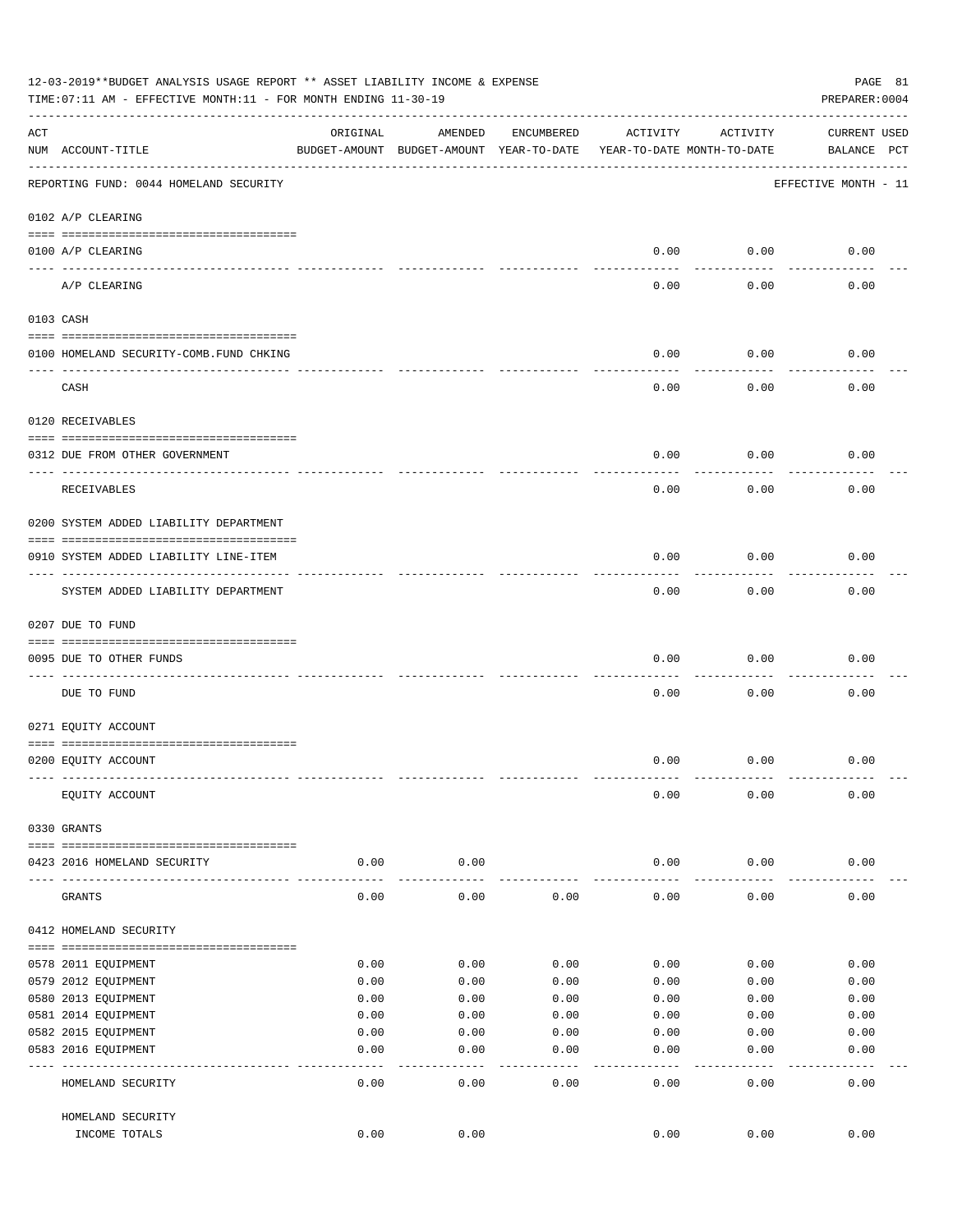| PAGE 82<br>12-03-2019**BUDGET ANALYSIS USAGE REPORT ** ASSET LIABILITY INCOME & EXPENSE<br>TIME: 07:11 AM - EFFECTIVE MONTH: 11 - FOR MONTH ENDING 11-30-19<br>PREPARER: 0004 |                           |                          |                            |          |                                        |                                              |  |  |
|-------------------------------------------------------------------------------------------------------------------------------------------------------------------------------|---------------------------|--------------------------|----------------------------|----------|----------------------------------------|----------------------------------------------|--|--|
| ACT<br>NUM ACCOUNT-TITLE                                                                                                                                                      | ORIGINAL<br>BUDGET-AMOUNT | AMENDED<br>BUDGET-AMOUNT | ENCUMBERED<br>YEAR-TO-DATE | ACTIVITY | ACTIVITY<br>YEAR-TO-DATE MONTH-TO-DATE | <b>CURRENT USED</b><br><b>PCT</b><br>BALANCE |  |  |
| REPORTING FUND: 0044 HOMELAND SECURITY                                                                                                                                        |                           |                          |                            |          |                                        | EFFECTIVE MONTH - 11                         |  |  |
| <b>EXPENSE TOTALS</b>                                                                                                                                                         | 0.00                      | 0.00                     | 0.00                       | 0.00     | 0.00                                   | 0.00                                         |  |  |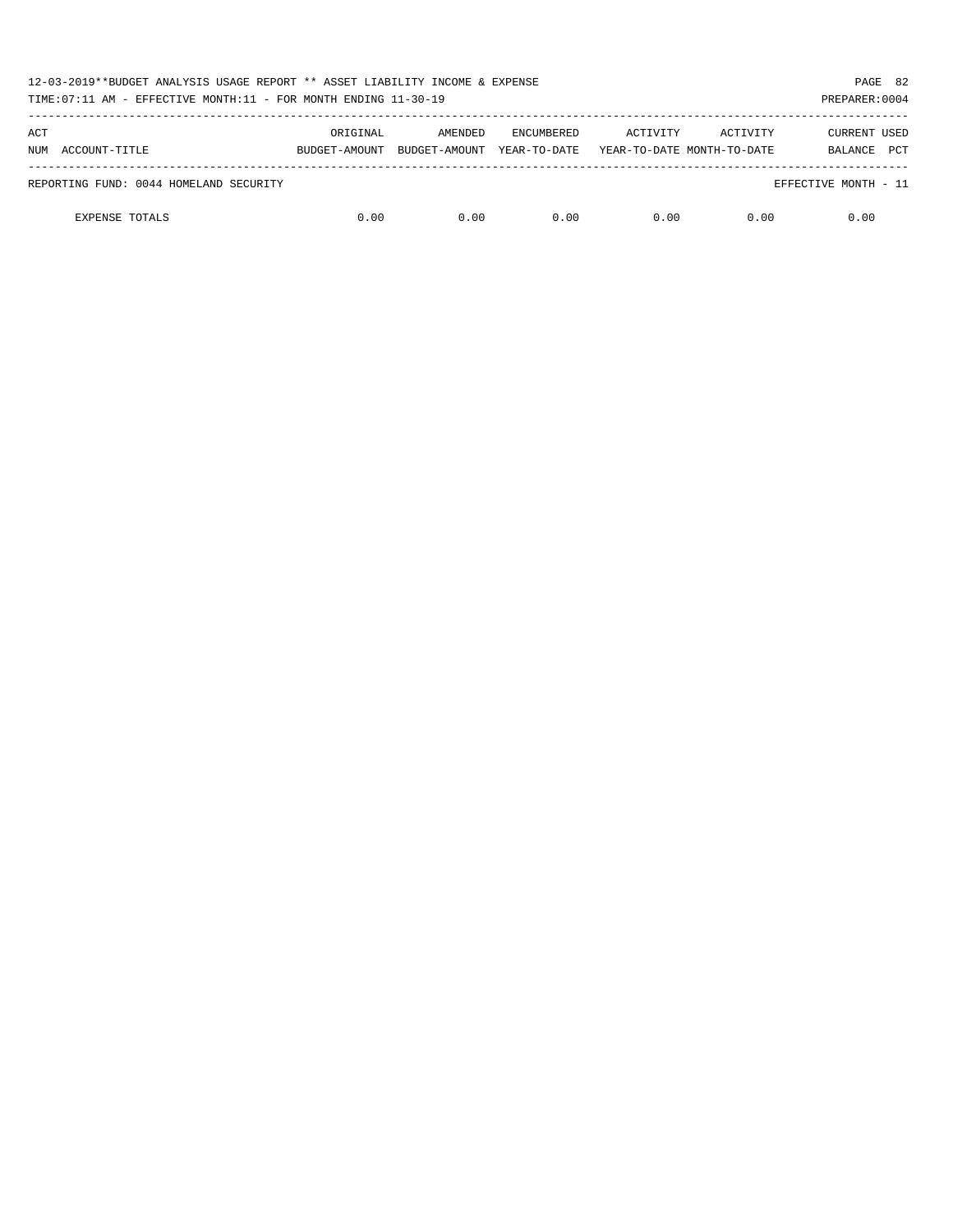| 12-03-2019**BUDGET ANALYSIS USAGE REPORT ** ASSET LIABILITY INCOME & EXPENSE<br>TIME: 07:11 AM - EFFECTIVE MONTH: 11 - FOR MONTH ENDING 11-30-19 |                                         |          |         |            |                                                                                 |                           |                             |  |  |
|--------------------------------------------------------------------------------------------------------------------------------------------------|-----------------------------------------|----------|---------|------------|---------------------------------------------------------------------------------|---------------------------|-----------------------------|--|--|
| ACT                                                                                                                                              | NUM ACCOUNT-TITLE                       | ORIGINAL | AMENDED | ENCUMBERED | ACTIVITY<br>BUDGET-AMOUNT BUDGET-AMOUNT YEAR-TO-DATE YEAR-TO-DATE MONTH-TO-DATE | ACTIVITY                  | CURRENT USED<br>BALANCE PCT |  |  |
|                                                                                                                                                  | REPORTING FUND: 0045 CHAPTER 19 FUNDS   |          |         |            |                                                                                 |                           | EFFECTIVE MONTH - 11        |  |  |
|                                                                                                                                                  | 0100 PAYROLL                            |          |         |            |                                                                                 |                           |                             |  |  |
|                                                                                                                                                  | 0100 PAYROLL                            |          |         |            | 0.00                                                                            | 0.00                      | 0.00                        |  |  |
|                                                                                                                                                  | PAYROLL                                 |          |         |            | 0.00                                                                            | 0.00                      | 0.00                        |  |  |
|                                                                                                                                                  | 0103 CASH                               |          |         |            |                                                                                 |                           |                             |  |  |
|                                                                                                                                                  | 0100 CHAPTER 19-COMBINED FUNDS CHECKING |          |         |            |                                                                                 | $298.13 - 124.59$ 367.03- |                             |  |  |
|                                                                                                                                                  | CASH                                    |          |         |            |                                                                                 | .<br>298.13- 124.59       | 367.03-                     |  |  |
|                                                                                                                                                  | 0120 RECEIVABLES                        |          |         |            |                                                                                 |                           |                             |  |  |
|                                                                                                                                                  |                                         |          |         |            |                                                                                 |                           |                             |  |  |
|                                                                                                                                                  | 0312 DUE FROM OTHER GOVERNMENT          |          |         |            | 0.00                                                                            | 0.00                      | 0.00                        |  |  |
|                                                                                                                                                  | RECEIVABLES                             |          |         |            | 0.00                                                                            | 0.00                      | 0.00                        |  |  |
|                                                                                                                                                  | 0200 SYSTEM ADDED LIABILITY DEPARTMENT  |          |         |            |                                                                                 |                           |                             |  |  |
|                                                                                                                                                  | 0150 ACCRUED SALARY PAYABLE             |          |         |            | 0.00                                                                            | 0.00                      | 302.00                      |  |  |
|                                                                                                                                                  | 0155 ACCRUED FRINGE BENEFITS            |          |         |            | 0.00                                                                            | 0.00                      | 0.00                        |  |  |
|                                                                                                                                                  | 0910 SYSTEM ADDED LIABILITY LINE-ITEM   |          |         |            | $367.03 -$                                                                      | 124.59                    | $367.03 -$                  |  |  |
|                                                                                                                                                  | SYSTEM ADDED LIABILITY DEPARTMENT       |          |         |            | $367.03 -$                                                                      | 124.59                    | $65.03-$                    |  |  |
|                                                                                                                                                  | 0207 DUE TO FUND                        |          |         |            |                                                                                 |                           |                             |  |  |
|                                                                                                                                                  | 0095 DUE TO OTHER FUNDS                 |          |         |            | 0.00                                                                            | 0.00                      | 0.00                        |  |  |
|                                                                                                                                                  | DUE TO FUND                             |          |         |            | 0.00                                                                            | 0.00                      | 0.00                        |  |  |
|                                                                                                                                                  | 0271 EQUITY ACCOUNT                     |          |         |            |                                                                                 |                           |                             |  |  |
|                                                                                                                                                  | 0200 EQUITY ACCOUNT                     |          |         |            | 0.00                                                                            | 0.00                      | $370.90 -$                  |  |  |
|                                                                                                                                                  | EQUITY ACCOUNT                          |          |         |            | 0.00                                                                            | 0.00                      | $370.90 -$                  |  |  |
|                                                                                                                                                  | 0330 GRANT INCOME                       |          |         |            |                                                                                 |                           |                             |  |  |
|                                                                                                                                                  | 0403 CHAPTER 19 FUNDS                   | 0.00     | 0.00    |            | 574.86                                                                          | 0.00                      | $574.86+$                   |  |  |
|                                                                                                                                                  | GRANT INCOME                            | 0.00     | 0.00    | 0.00       | 574.86                                                                          | 0.00                      | $574.86+$                   |  |  |
|                                                                                                                                                  | 0403 CHAPTER 19 FUNDS                   |          |         |            |                                                                                 |                           |                             |  |  |
|                                                                                                                                                  | 0103 SALARY                             | 0.00     | 0.00    | 0.00       | 470.00                                                                          | 0.00                      | $470.00 -$                  |  |  |
|                                                                                                                                                  | 0201 SOCIAL SECURITY                    | 0.00     | 0.00    | 0.00       | 29.14                                                                           | 0.00                      | $29.14-$                    |  |  |
|                                                                                                                                                  | 0204 WORKERS COMPENSATION               | 0.00     | 0.00    | 0.00       | 0.00                                                                            | 0.00                      | 0.00                        |  |  |
|                                                                                                                                                  | 0205 MEDICARE TAX                       | 0.00     | 0.00    | 0.00       | 6.82                                                                            | 0.00                      | $6.82-$                     |  |  |
|                                                                                                                                                  | 0310 OFFICE SUPPLIES                    | 0.00     | 0.00    | 0.00       | 0.00                                                                            | 0.00                      | 0.00                        |  |  |
|                                                                                                                                                  | 0427 TRAVEL AND TRAINING                | 0.00     | 0.00    | 0.00       | 0.00                                                                            | 0.00                      | 0.00                        |  |  |
|                                                                                                                                                  | 0481 DUES                               | 0.00     | 0.00    | 0.00       | 0.00                                                                            | 0.00                      | 0.00                        |  |  |
|                                                                                                                                                  | 0572 OFFICE EQUIPMENT                   | 0.00     | 0.00    | 0.00       | 0.00                                                                            | 0.00                      | 0.00                        |  |  |
|                                                                                                                                                  | 0573 ELECTION EQUIPMENT                 | 0.00     | 0.00    | 0.00       | 0.00                                                                            | 0.00                      | 0.00                        |  |  |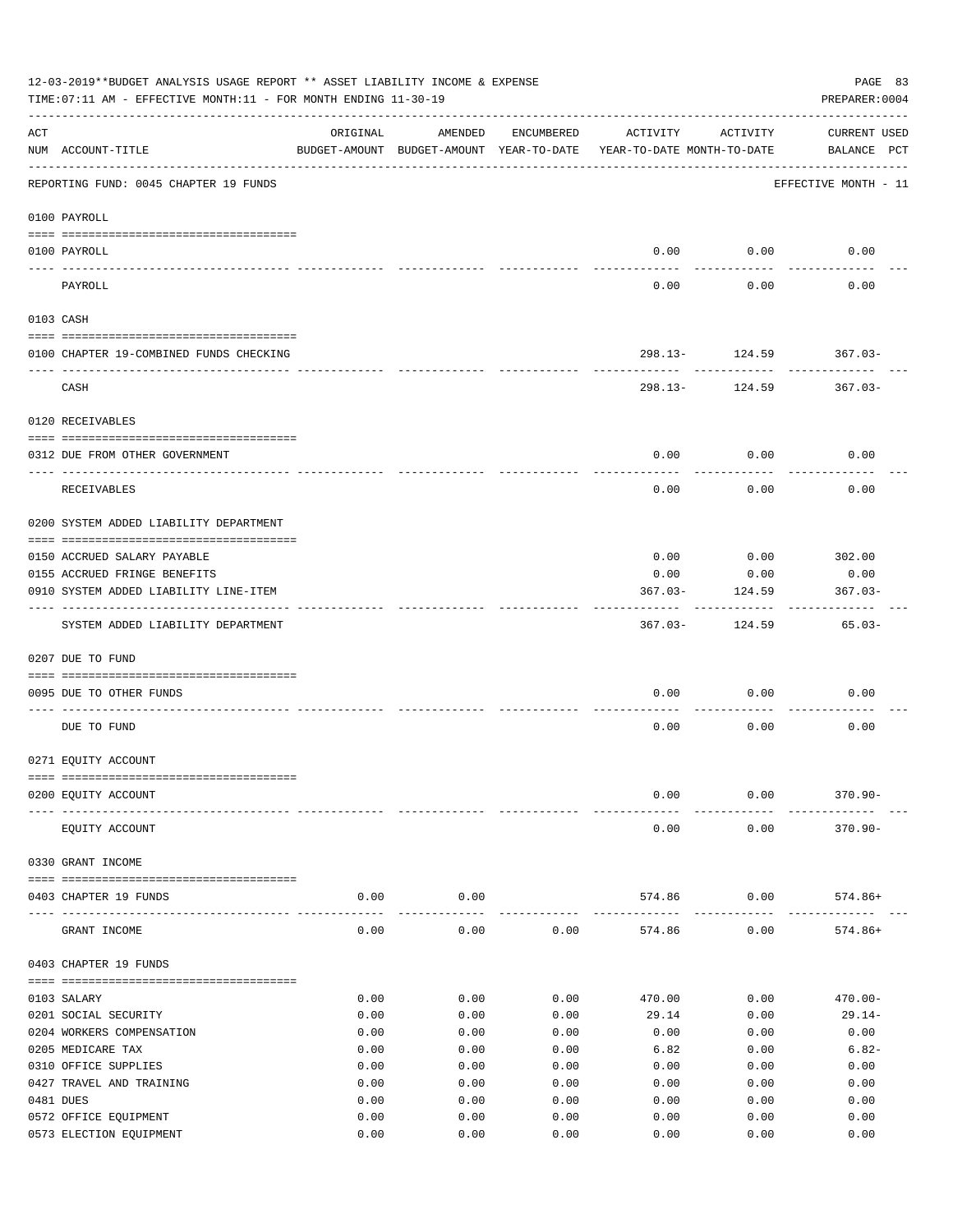| 12-03-2019**BUDGET ANALYSIS USAGE REPORT ** ASSET LIABILITY INCOME & EXPENSE | PAGE 84        |
|------------------------------------------------------------------------------|----------------|
| TIME: 07:11 AM - EFFECTIVE MONTH: 11 - FOR MONTH ENDING 11-30-19             | PREPARER: 0004 |

| ACT<br>NUM | ACCOUNT-TITLE                         | ORIGINAL<br>BUDGET-AMOUNT | AMENDED<br>BUDGET-AMOUNT | ENCUMBERED<br>YEAR-TO-DATE | ACTIVITY | ACTIVITY<br>YEAR-TO-DATE MONTH-TO-DATE | <b>CURRENT USED</b><br>PCT<br>BALANCE |
|------------|---------------------------------------|---------------------------|--------------------------|----------------------------|----------|----------------------------------------|---------------------------------------|
|            | REPORTING FUND: 0045 CHAPTER 19 FUNDS |                           |                          |                            |          |                                        | EFFECTIVE MONTH - 11                  |
|            | 0574 COMPUTER EQUIPMENT               | 0.00                      | 0.00                     | 0.00                       | 0.00     | 0.00                                   | 0.00                                  |
|            | CHAPTER 19 FUNDS                      | 0.00                      | 0.00                     | 0.00                       | 505.96   | 0.00                                   | $505.96 -$                            |
|            | CHAPTER 19 FUNDS                      |                           |                          |                            |          |                                        |                                       |
|            | INCOME TOTALS                         | 0.00                      | 0.00                     |                            | 574.86   | 0.00                                   | $574.86+$                             |
|            | <b>EXPENSE TOTALS</b>                 | 0.00                      | 0.00                     | 0.00                       | 505.96   | 0.00                                   | $505.96 -$                            |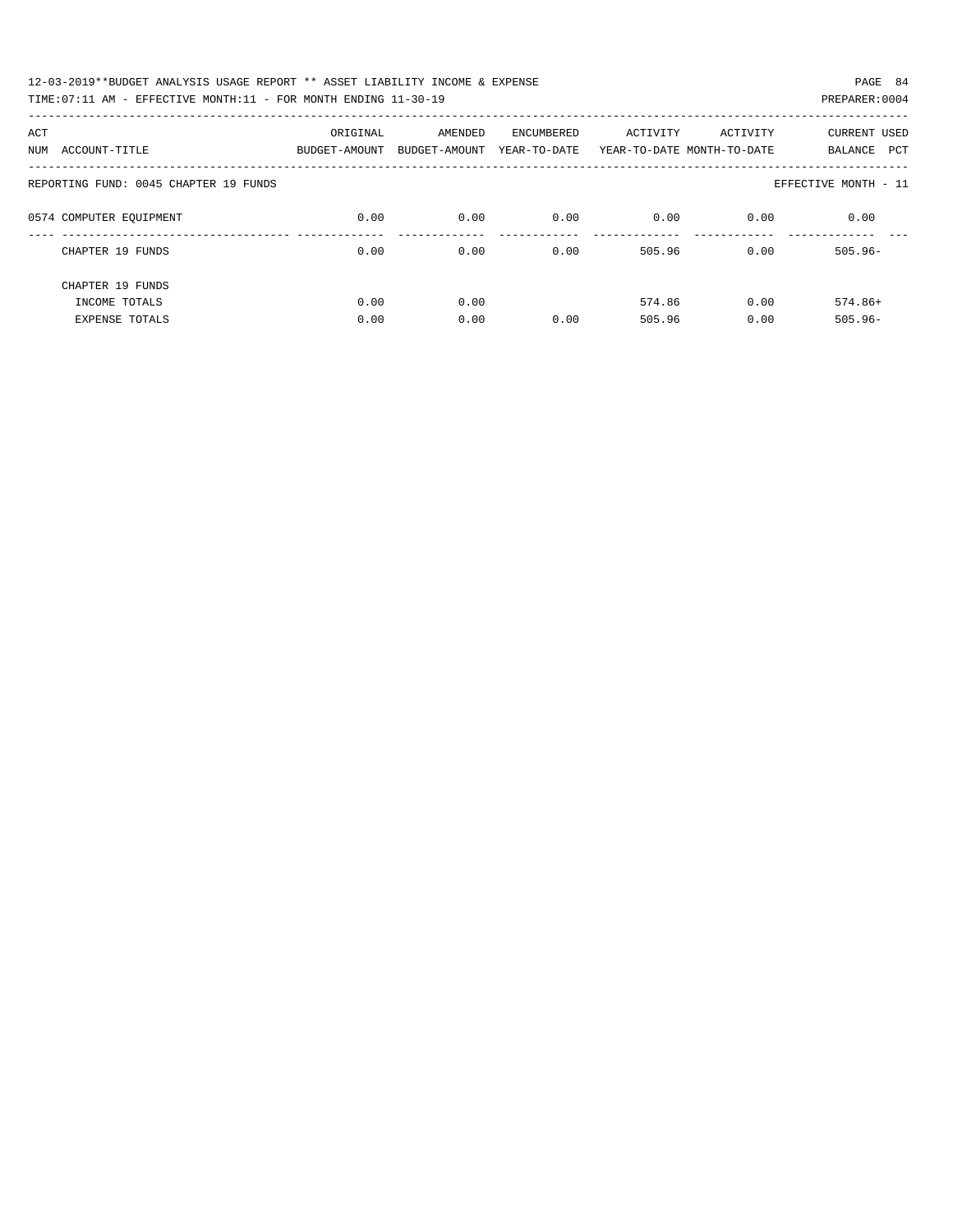| 12-03-2019**BUDGET ANALYSIS USAGE REPORT ** ASSET LIABILITY INCOME & EXPENSE<br>TIME: 07:11 AM - EFFECTIVE MONTH: 11 - FOR MONTH ENDING 11-30-19<br>PREPARER: 0004 |                                                      |              |                                                     |              |                                        |                        |                                |  |  |  |
|--------------------------------------------------------------------------------------------------------------------------------------------------------------------|------------------------------------------------------|--------------|-----------------------------------------------------|--------------|----------------------------------------|------------------------|--------------------------------|--|--|--|
| ACT                                                                                                                                                                | NUM ACCOUNT-TITLE                                    | ORIGINAL     | AMENDED<br>BUDGET-AMOUNT BUDGET-AMOUNT YEAR-TO-DATE | ENCUMBERED   | ACTIVITY<br>YEAR-TO-DATE MONTH-TO-DATE | ACTIVITY               | CURRENT USED<br>BALANCE PCT    |  |  |  |
|                                                                                                                                                                    | REPORTING FUND: 0046 SAFE ROOM REIMBURSEMENT PROGRAM |              |                                                     |              |                                        |                        | EFFECTIVE MONTH - 11           |  |  |  |
|                                                                                                                                                                    | 0103 CASH                                            |              |                                                     |              |                                        |                        |                                |  |  |  |
|                                                                                                                                                                    | 0100 SAFE ROOM REIMB.PROG.-COMB.FUNDS                |              |                                                     |              |                                        | 83.97- 83.97- 7,681.70 |                                |  |  |  |
|                                                                                                                                                                    | CASH                                                 |              |                                                     |              | 83.97-                                 | ---------              | -----------<br>83.97- 7,681.70 |  |  |  |
|                                                                                                                                                                    | 0120 RECEIVABLES                                     |              |                                                     |              |                                        |                        |                                |  |  |  |
|                                                                                                                                                                    |                                                      |              |                                                     |              |                                        |                        |                                |  |  |  |
|                                                                                                                                                                    | 0312 DUE FROM OTHER GOVERNMENTS                      |              |                                                     |              | 0.00                                   | 0.00                   | 0.00                           |  |  |  |
|                                                                                                                                                                    | RECEIVABLES                                          |              |                                                     |              | 0.00                                   | 0.00                   | 0.00                           |  |  |  |
|                                                                                                                                                                    | 0200 SYSTEM ADDED LIABILITY DEPARTMENT               |              |                                                     |              |                                        |                        |                                |  |  |  |
|                                                                                                                                                                    | 0910 SYSTEM ADDED LIABILITY LINE-ITEM                |              |                                                     |              | 0.00                                   | 0.00                   | 0.00                           |  |  |  |
|                                                                                                                                                                    | SYSTEM ADDED LIABILITY DEPARTMENT                    |              |                                                     |              | 0.00                                   | 0.00                   | 0.00                           |  |  |  |
|                                                                                                                                                                    | 0271 EQUITY ACCOUNT                                  |              |                                                     |              |                                        |                        |                                |  |  |  |
|                                                                                                                                                                    | 0200 EQUITY ACCOUNT                                  |              |                                                     |              | 0.00                                   | 0.00                   | 7,765.67                       |  |  |  |
|                                                                                                                                                                    | EQUITY ACCOUNT                                       |              |                                                     |              | 0.00                                   | 0.00                   | 7,765.67                       |  |  |  |
|                                                                                                                                                                    | 0300 CASH                                            |              |                                                     |              |                                        |                        |                                |  |  |  |
|                                                                                                                                                                    | 0146 BEGINNING CASH BALANCE                          | 0.00         | 0.00                                                |              | 0.00                                   | 0.00                   | 0.00                           |  |  |  |
|                                                                                                                                                                    | CASH                                                 | 0.00         | 0.00                                                | 0.00         | 0.00                                   | 0.00                   | 0.00                           |  |  |  |
|                                                                                                                                                                    | 0330 GRANT INCOME                                    |              |                                                     |              |                                        |                        |                                |  |  |  |
|                                                                                                                                                                    | 0475 SAFE ROOM REIMBURSEMENT DR-4029                 | 0.00         | 0.00                                                |              | 0.00                                   | 0.00                   | 0.00                           |  |  |  |
|                                                                                                                                                                    | 0476 ADMINISTRATIVE FEE                              | 0.00         | 0.00                                                |              | 0.00                                   | 0.00                   | 0.00                           |  |  |  |
|                                                                                                                                                                    | GRANT INCOME                                         | 0.00         | 0.00                                                | 0.00         | 0.00                                   | 0.00                   | 0.00                           |  |  |  |
|                                                                                                                                                                    | 0475 SAFE ROOM REIMBURSEMENT PROGRAM                 |              |                                                     |              |                                        |                        |                                |  |  |  |
|                                                                                                                                                                    |                                                      |              |                                                     |              |                                        |                        |                                |  |  |  |
|                                                                                                                                                                    | 0310 OFFICE SUPPLIES<br>0314 SAFE ROOM REIMBURSEMENT | 0.00<br>0.00 | 0.00<br>0.00                                        | 0.00<br>0.00 | 83.97<br>0.00                          | 83.97<br>0.00          | $83.97-$<br>0.00               |  |  |  |
|                                                                                                                                                                    | 0330 GAS/OIL                                         | 0.00         | 0.00                                                | 0.00         | 0.00                                   | 0.00                   | 0.00                           |  |  |  |
|                                                                                                                                                                    | 0427 OUT OF COUNTY TRAVEL                            | 0.00         | 0.00                                                | 0.00         | 0.00                                   | 0.00                   | 0.00                           |  |  |  |
|                                                                                                                                                                    | 0454 R&M AUTO                                        | 0.00         | 0.00                                                | 0.00         | 0.00                                   | 0.00                   | 0.00                           |  |  |  |
|                                                                                                                                                                    | 0573 RADIO EQUIPMENT                                 | 0.00         | 0.00                                                | 0.00         | 0.00                                   | 0.00                   | 0.00                           |  |  |  |
|                                                                                                                                                                    | 0574 COMPUTER EQUIPMENT                              | 0.00         | 0.00                                                | 0.00         | 0.00                                   | 0.00                   | 0.00                           |  |  |  |
|                                                                                                                                                                    | SAFE ROOM REIMBURSEMENT PROGRAM                      | 0.00         | 0.00                                                | 0.00         | 83.97                                  | 83.97                  | $83.97 -$                      |  |  |  |
|                                                                                                                                                                    | SAFE ROOM REIMBURSEMENT PROGRAM                      |              |                                                     |              |                                        |                        |                                |  |  |  |
|                                                                                                                                                                    | INCOME TOTALS                                        | 0.00         | 0.00                                                |              | 0.00                                   | 0.00                   | 0.00                           |  |  |  |
|                                                                                                                                                                    | EXPENSE TOTALS                                       | 0.00         | 0.00                                                | 0.00         | 83.97                                  | 83.97                  | $83.97 -$                      |  |  |  |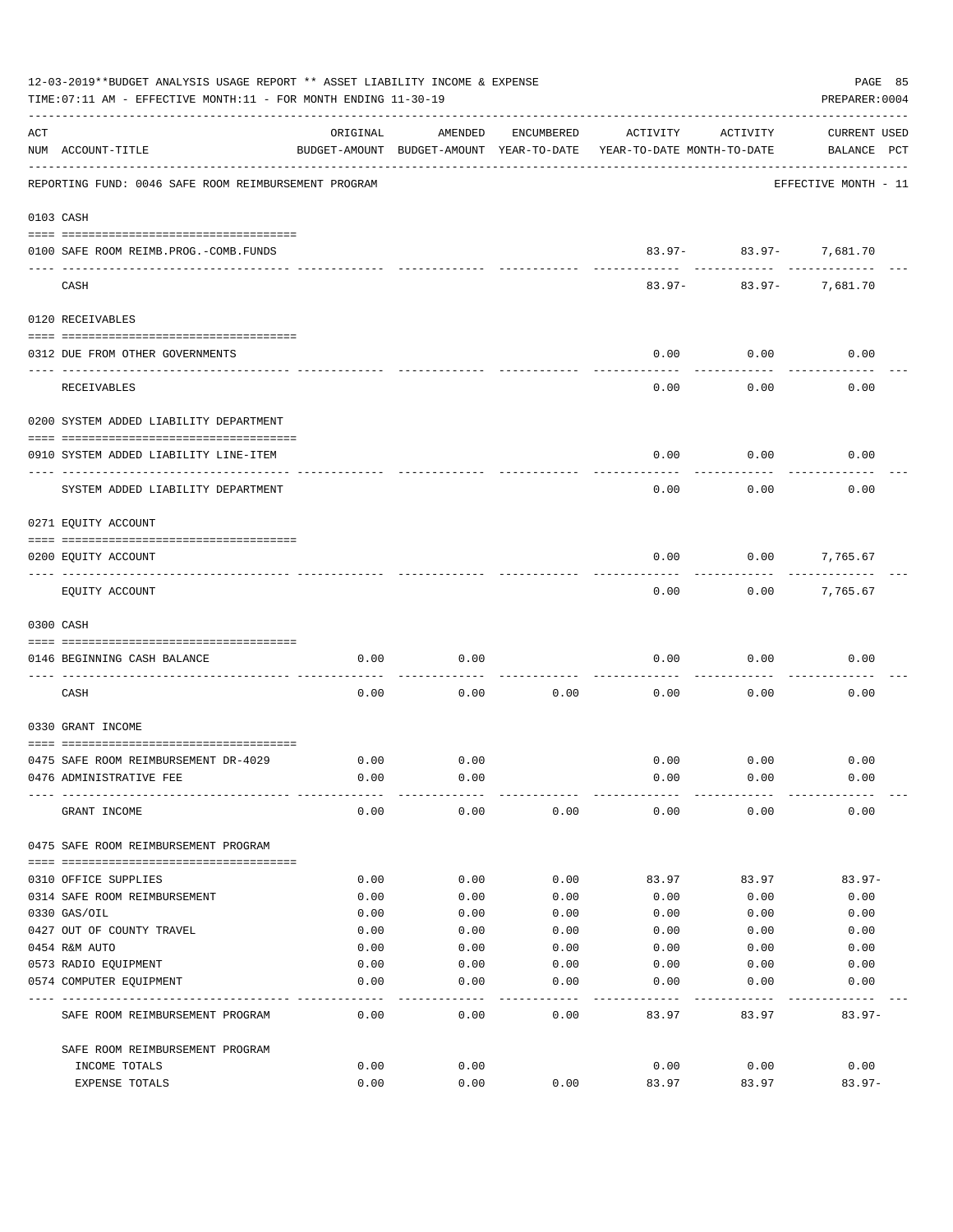|     | 12-03-2019**BUDGET ANALYSIS USAGE REPORT ** ASSET LIABILITY INCOME & EXPENSE<br>PAGE 86<br>TIME: 07:11 AM - EFFECTIVE MONTH: 11 - FOR MONTH ENDING 11-30-19<br>PREPARER: 0004 |           |                                                     |                 |                                        |                     |                                    |                |  |  |  |  |  |
|-----|-------------------------------------------------------------------------------------------------------------------------------------------------------------------------------|-----------|-----------------------------------------------------|-----------------|----------------------------------------|---------------------|------------------------------------|----------------|--|--|--|--|--|
| ACT | NUM ACCOUNT-TITLE                                                                                                                                                             | ORIGINAL  | AMENDED<br>BUDGET-AMOUNT BUDGET-AMOUNT YEAR-TO-DATE | ENCUMBERED      | ACTIVITY<br>YEAR-TO-DATE MONTH-TO-DATE | ACTIVITY            | <b>CURRENT USED</b><br>BALANCE PCT |                |  |  |  |  |  |
|     | REPORTING FUND: 0048 ELECTION EOUIPMENT FUND                                                                                                                                  |           |                                                     |                 |                                        |                     | EFFECTIVE MONTH - 11               |                |  |  |  |  |  |
|     | 0103 CASH                                                                                                                                                                     |           |                                                     |                 |                                        |                     |                                    |                |  |  |  |  |  |
|     |                                                                                                                                                                               |           |                                                     |                 |                                        |                     |                                    |                |  |  |  |  |  |
|     | 0100 ELECTION EQUIP. FUND-COMBINED FUNDS                                                                                                                                      |           |                                                     |                 | 0.00                                   | 0.00                | 38,584.59                          |                |  |  |  |  |  |
|     | CASH                                                                                                                                                                          |           |                                                     |                 | 0.00                                   | 0.00                | 38,584.59                          |                |  |  |  |  |  |
|     | 0200 SYSTEM ADDED LIABILITY DEPARTMENT                                                                                                                                        |           |                                                     |                 |                                        |                     |                                    |                |  |  |  |  |  |
|     |                                                                                                                                                                               |           |                                                     |                 |                                        |                     |                                    |                |  |  |  |  |  |
|     | 0910 SYSTEM ADDED LIABILITY LINE-ITEM                                                                                                                                         |           |                                                     |                 | 0.00                                   | 0.00                | 0.00                               |                |  |  |  |  |  |
|     | SYSTEM ADDED LIABILITY DEPARTMENT                                                                                                                                             |           |                                                     |                 | 0.00                                   | 0.00                | 0.00                               |                |  |  |  |  |  |
|     | 0271 EQUITY ACCOUNT                                                                                                                                                           |           |                                                     |                 |                                        |                     |                                    |                |  |  |  |  |  |
|     |                                                                                                                                                                               |           |                                                     |                 |                                        |                     |                                    |                |  |  |  |  |  |
|     | 0200 EOUITY ACCOUNT                                                                                                                                                           |           |                                                     |                 | 0.00                                   | 0.00                | 38,584.59                          |                |  |  |  |  |  |
|     | EQUITY ACCOUNT                                                                                                                                                                |           |                                                     |                 | 0.00                                   | 0.00                | 38,584.59                          |                |  |  |  |  |  |
|     | 0300 CASH                                                                                                                                                                     |           |                                                     |                 |                                        |                     |                                    |                |  |  |  |  |  |
|     | 0148 BEGINNING CASH BALANCE                                                                                                                                                   | 11,000.00 | 11,000.00                                           |                 | 0.00                                   | 0.00                | 11,000.00                          | 00             |  |  |  |  |  |
|     | CASH                                                                                                                                                                          | 11,000.00 | 11,000.00                                           | 0.00            | 0.00                                   | 0.00                | 11,000.00                          | 0 <sub>0</sub> |  |  |  |  |  |
|     | 0340 INCOME                                                                                                                                                                   |           |                                                     |                 |                                        |                     |                                    |                |  |  |  |  |  |
|     | 0130 REFUNDS & MISCELLANEOUS                                                                                                                                                  | 0.00      | 0.00                                                |                 | 0.00                                   | 0.00                | 0.00                               |                |  |  |  |  |  |
|     | 0403 CONTRACT ADMINISTRATIVE FEE                                                                                                                                              | 0.00      | 0.00                                                |                 | 0.00                                   | 0.00                | 0.00                               |                |  |  |  |  |  |
|     | 0484 ELECTION REIMBURSEMENT                                                                                                                                                   | 4,000.00  | 4,000.00                                            |                 | 0.00                                   | 0.00                | 4,000.00                           | 00             |  |  |  |  |  |
|     | INCOME                                                                                                                                                                        | 4,000.00  | 4,000.00                                            | 0.00            | 0.00                                   | 0.00                | 4,000.00                           | 0 <sub>0</sub> |  |  |  |  |  |
|     | 0403 ELECTION EQUIPMENT FUND                                                                                                                                                  |           |                                                     |                 |                                        |                     |                                    |                |  |  |  |  |  |
|     |                                                                                                                                                                               |           |                                                     |                 |                                        |                     |                                    |                |  |  |  |  |  |
|     | 0421 ELECTION INTERNET                                                                                                                                                        | 0.00      | 0.00                                                | 0.00            | 0.00                                   | 0.00                | 0.00                               |                |  |  |  |  |  |
|     | 0485 LICENSE/SUPPORT                                                                                                                                                          | 0.00      | 0.00                                                | 0.00            | 0.00                                   | 0.00                | 0.00                               |                |  |  |  |  |  |
|     | 0573 ELECTION EQUIPMENT                                                                                                                                                       | 15,000.00 | 15,000.00                                           | 0.00            | 0.00                                   | 0.00                | 15,000.00                          | 00             |  |  |  |  |  |
|     | ELECTION EQUIPMENT FUND                                                                                                                                                       | 15,000.00 | -----------<br>15,000.00                            | -------<br>0.00 | $- - - - -$<br>0.00                    | $- - - - -$<br>0.00 | -----------<br>15,000.00           | 00             |  |  |  |  |  |
|     | ELECTION EQUIPMENT FUND                                                                                                                                                       |           |                                                     |                 |                                        |                     |                                    |                |  |  |  |  |  |
|     | INCOME TOTALS                                                                                                                                                                 | 15,000.00 | 15,000.00                                           |                 | 0.00                                   | 0.00                | 15,000.00                          | 0 <sub>0</sub> |  |  |  |  |  |
|     | EXPENSE TOTALS                                                                                                                                                                | 15,000.00 | 15,000.00                                           | 0.00            | 0.00                                   | 0.00                | 15,000.00                          | 0 <sub>0</sub> |  |  |  |  |  |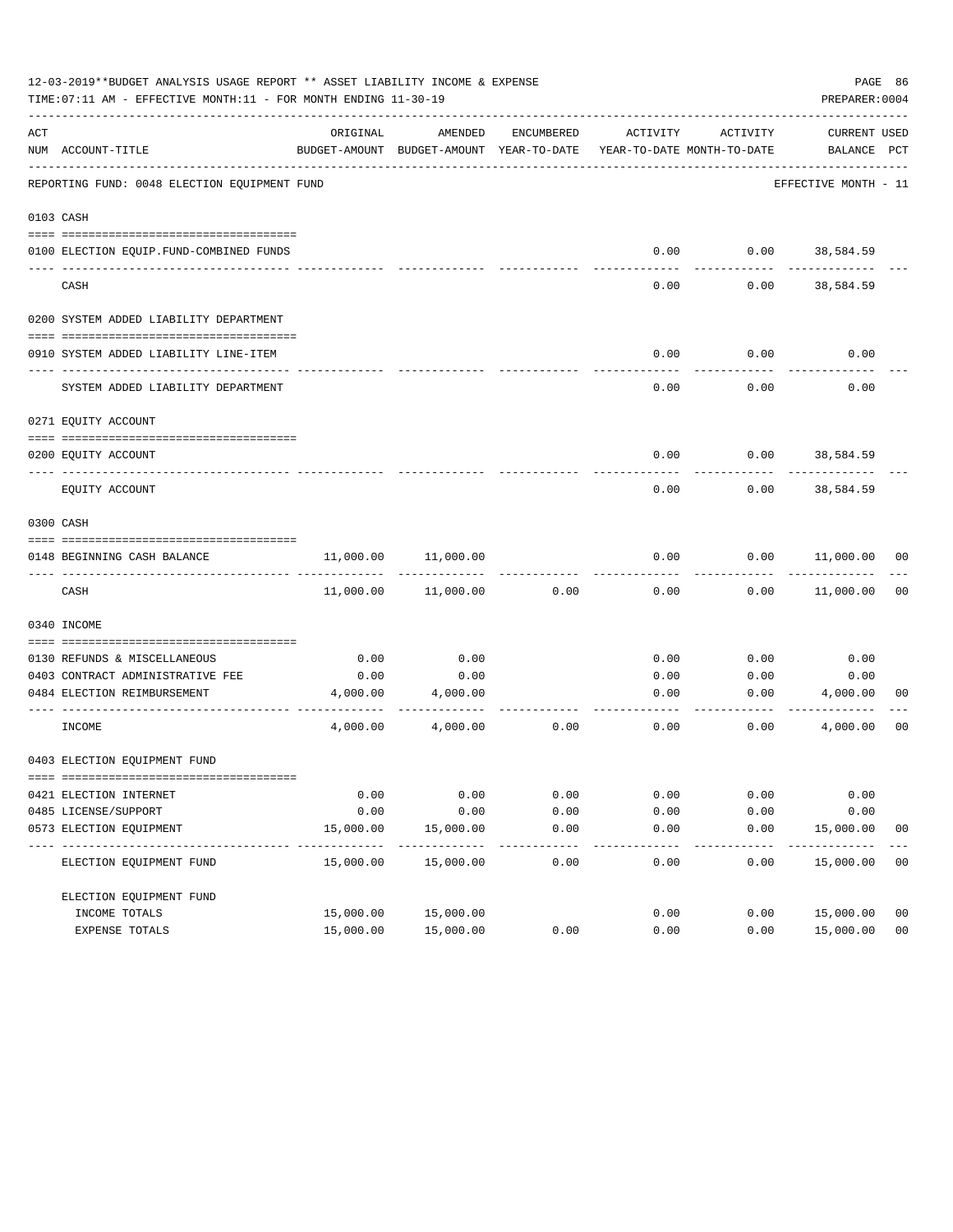|           | 12-03-2019**BUDGET ANALYSIS USAGE REPORT ** ASSET LIABILITY INCOME & EXPENSE<br>PAGE 87<br>TIME: 07:11 AM - EFFECTIVE MONTH: 11 - FOR MONTH ENDING 11-30-19<br>PREPARER: 0004 |          |                                          |            |                            |                  |                      |  |  |  |
|-----------|-------------------------------------------------------------------------------------------------------------------------------------------------------------------------------|----------|------------------------------------------|------------|----------------------------|------------------|----------------------|--|--|--|
| ACT       |                                                                                                                                                                               | ORIGINAL | AMENDED                                  | ENCUMBERED | ACTIVITY                   | ACTIVITY         | <b>CURRENT USED</b>  |  |  |  |
|           | NUM ACCOUNT-TITLE                                                                                                                                                             |          | BUDGET-AMOUNT BUDGET-AMOUNT YEAR-TO-DATE |            | YEAR-TO-DATE MONTH-TO-DATE |                  | BALANCE PCT          |  |  |  |
|           | REPORTING FUND: 0049 INVESTIGATOR/LEOSE GRANT                                                                                                                                 |          |                                          |            |                            |                  | EFFECTIVE MONTH - 11 |  |  |  |
|           | 0100 PAYROLL                                                                                                                                                                  |          |                                          |            |                            |                  |                      |  |  |  |
|           | 0100 PAYROLL                                                                                                                                                                  |          |                                          |            | 0.00                       | 0.00             | 0.00                 |  |  |  |
|           | PAYROLL                                                                                                                                                                       |          |                                          |            | 0.00                       | --------<br>0.00 | 0.00                 |  |  |  |
| 0103 CASH |                                                                                                                                                                               |          |                                          |            |                            |                  |                      |  |  |  |
|           |                                                                                                                                                                               |          |                                          |            |                            |                  |                      |  |  |  |
|           | 0100 INVESTIGATOR/LEOSE-COMB.FUNDS                                                                                                                                            |          |                                          |            | 0.00                       | 0.00             | 681.66               |  |  |  |
|           | CASH                                                                                                                                                                          |          |                                          |            | 0.00                       | 0.00             | --------<br>681.66   |  |  |  |
|           | 0271 EQUITY ACCOUNT                                                                                                                                                           |          |                                          |            |                            |                  |                      |  |  |  |
|           | 0200 EQUITY ACCOUNT                                                                                                                                                           |          |                                          |            | 0.00                       | 0.00             | 681.66               |  |  |  |
|           |                                                                                                                                                                               |          |                                          |            |                            |                  |                      |  |  |  |
|           | EQUITY ACCOUNT                                                                                                                                                                |          |                                          |            | 0.00                       | 0.00             | 681.66               |  |  |  |
| 0300 CASH |                                                                                                                                                                               |          |                                          |            |                            |                  |                      |  |  |  |
|           | 0149 BEGINNING CASH BALANCE                                                                                                                                                   | 0.00     | 0.00                                     |            | 0.00                       | 0.00             | 0.00                 |  |  |  |
|           | CASH                                                                                                                                                                          | 0.00     | 0.00                                     | 0.00       | 0.00                       | 0.00             | 0.00                 |  |  |  |
|           | 0330 GRANT INCOME                                                                                                                                                             |          |                                          |            |                            |                  |                      |  |  |  |
|           |                                                                                                                                                                               |          |                                          |            |                            |                  |                      |  |  |  |
|           | 0475 INVESTIGATOR/LEOSE GRANT                                                                                                                                                 | 0.00     | 0.00                                     |            | 0.00                       | 0.00             | 0.00                 |  |  |  |
|           | GRANT INCOME                                                                                                                                                                  | 0.00     | 0.00                                     | 0.00       | 0.00                       | 0.00             | 0.00                 |  |  |  |
|           | 0475 INVESTIGATOR/LEOSE                                                                                                                                                       |          |                                          |            |                            |                  |                      |  |  |  |
|           | 0103 SALARY                                                                                                                                                                   | 0.00     | 0.00                                     | 0.00       | 0.00                       | 0.00             | 0.00                 |  |  |  |
|           | 0201 SOCIAL SECURITY                                                                                                                                                          | 0.00     | 0.00                                     | 0.00       | 0.00                       | 0.00             | 0.00                 |  |  |  |
|           | 0202 GROUP HEALTH INSURANCE                                                                                                                                                   | 0.00     | 0.00                                     | 0.00       | 0.00                       | 0.00             | 0.00                 |  |  |  |
|           | 0203 RETIREMENT                                                                                                                                                               | 0.00     | 0.00                                     | 0.00       | 0.00                       | 0.00             | 0.00                 |  |  |  |
|           | 0204 WORKER'S COMPENSATION                                                                                                                                                    | 0.00     | 0.00                                     | 0.00       | 0.00                       | 0.00             | 0.00                 |  |  |  |
|           | 0205 MEDICARE TAX                                                                                                                                                             | 0.00     | 0.00                                     | 0.00       | 0.00                       | 0.00             | 0.00                 |  |  |  |
|           | 0310 OFFICE SUPPLIES                                                                                                                                                          | 0.00     | 0.00                                     | 0.00       | 0.00                       | 0.00             | 0.00                 |  |  |  |
|           | 0427 TRAINING/TUITION/OUT OF COUNTY                                                                                                                                           | 0.00     | 0.00                                     | 0.00       | 0.00                       | 0.00             | 0.00                 |  |  |  |
|           | 0572 OFFICE EQUIPMENT                                                                                                                                                         | 0.00     | 0.00                                     | 0.00       | 0.00                       | 0.00             | 0.00                 |  |  |  |
|           | 0574 COMPUTER EQUIPMENT                                                                                                                                                       | 0.00     | 0.00                                     | 0.00       | 0.00                       | 0.00             | 0.00                 |  |  |  |
|           | INVESTIGATOR/LEOSE                                                                                                                                                            | 0.00     | 0.00                                     | 0.00       | 0.00                       | 0.00             | 0.00                 |  |  |  |
|           | INVESTIGATOR/LEOSE GRANT                                                                                                                                                      |          |                                          |            |                            |                  |                      |  |  |  |
|           | INCOME TOTALS                                                                                                                                                                 | 0.00     | 0.00                                     |            | 0.00                       | 0.00             | 0.00                 |  |  |  |
|           | EXPENSE TOTALS                                                                                                                                                                | 0.00     | 0.00                                     | 0.00       | 0.00                       | 0.00             | 0.00                 |  |  |  |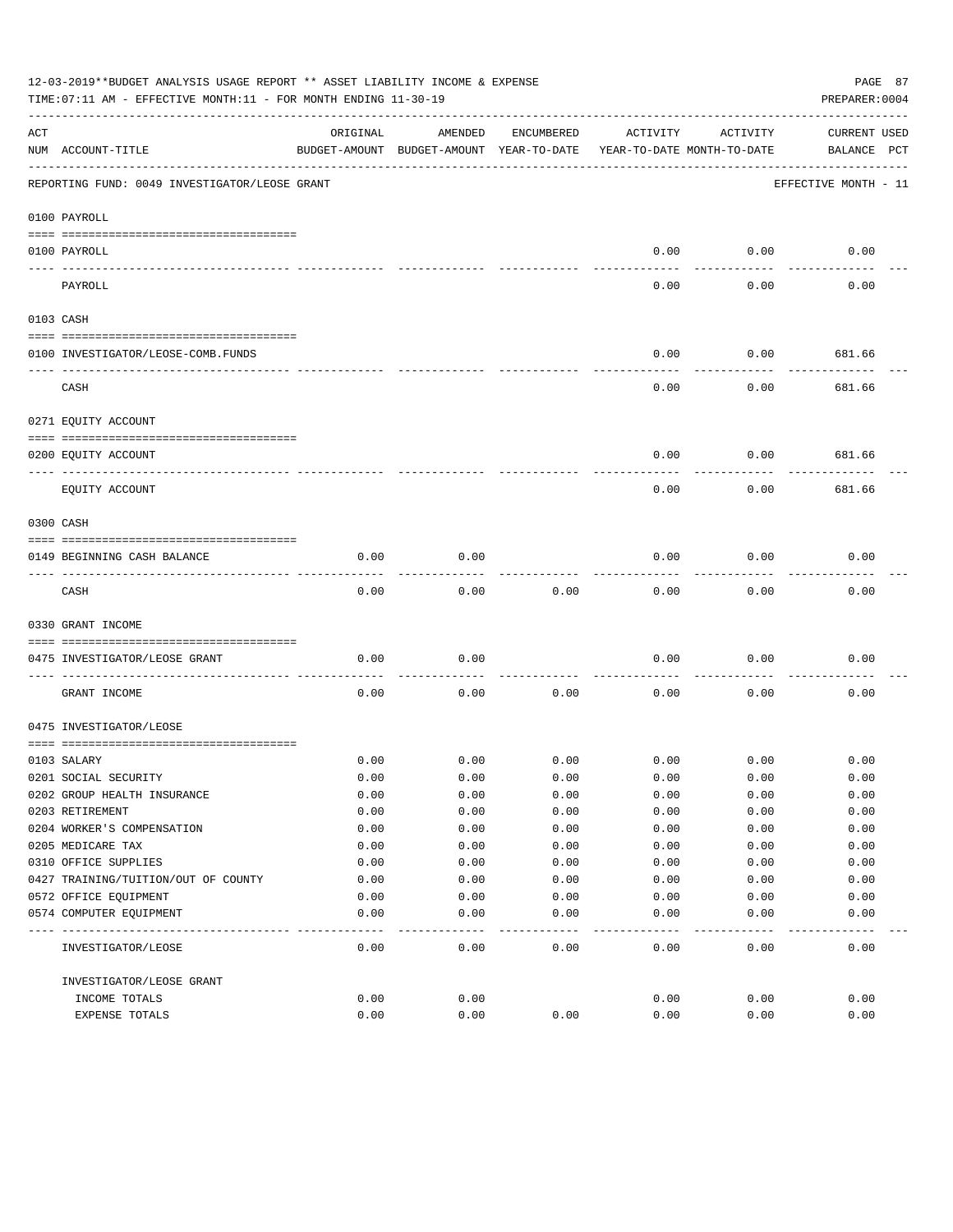|     | 12-03-2019**BUDGET ANALYSIS USAGE REPORT ** ASSET LIABILITY INCOME & EXPENSE<br>PAGE 88<br>TIME: 07:11 AM - EFFECTIVE MONTH: 11 - FOR MONTH ENDING 11-30-19<br>PREPARER: 0004 |              |                                                     |               |                                        |              |                                    |  |  |  |  |
|-----|-------------------------------------------------------------------------------------------------------------------------------------------------------------------------------|--------------|-----------------------------------------------------|---------------|----------------------------------------|--------------|------------------------------------|--|--|--|--|
| ACT | NUM ACCOUNT-TITLE                                                                                                                                                             | ORIGINAL     | AMENDED<br>BUDGET-AMOUNT BUDGET-AMOUNT YEAR-TO-DATE | ENCUMBERED    | ACTIVITY<br>YEAR-TO-DATE MONTH-TO-DATE | ACTIVITY     | <b>CURRENT USED</b><br>BALANCE PCT |  |  |  |  |
|     | REPORTING FUND: 0050 ELECTION SUPPORT                                                                                                                                         |              |                                                     |               |                                        |              | EFFECTIVE MONTH - 11               |  |  |  |  |
|     | 0103 CASH                                                                                                                                                                     |              |                                                     |               |                                        |              |                                    |  |  |  |  |
|     |                                                                                                                                                                               |              |                                                     |               |                                        |              |                                    |  |  |  |  |
|     | 0100 ELECTION SUPPORT FUND-COMB.FUNDS                                                                                                                                         |              |                                                     |               | 0.00                                   | 0.00         | 0.00                               |  |  |  |  |
|     | CASH                                                                                                                                                                          |              |                                                     |               | 0.00                                   | 0.00         | 0.00                               |  |  |  |  |
|     | 0200 SYSTEM ADDED LIABILITY DEPARTMENT                                                                                                                                        |              |                                                     |               |                                        |              |                                    |  |  |  |  |
|     |                                                                                                                                                                               |              |                                                     |               |                                        |              |                                    |  |  |  |  |
|     | 0910 SYSTEM ADDED LIABILITY LINE-ITEM                                                                                                                                         |              |                                                     |               | 0.00                                   | 0.00         | 0.00                               |  |  |  |  |
|     | SYSTEM ADDED LIABILITY DEPARTMENT                                                                                                                                             |              |                                                     |               | 0.00                                   | 0.00         | 0.00                               |  |  |  |  |
|     | 0271 EQUITY ACCOUNT                                                                                                                                                           |              |                                                     |               |                                        |              |                                    |  |  |  |  |
|     |                                                                                                                                                                               |              |                                                     |               |                                        |              |                                    |  |  |  |  |
|     | 0200 EOUITY ACCOUNT                                                                                                                                                           |              |                                                     |               | 0.00                                   | 0.00         | 0.00                               |  |  |  |  |
|     | EQUITY ACCOUNT                                                                                                                                                                |              |                                                     |               | 0.00                                   | 0.00         | 0.00                               |  |  |  |  |
|     | 0300 CASH                                                                                                                                                                     |              |                                                     |               |                                        |              |                                    |  |  |  |  |
|     | 0150 BEGINNING CASH BALANCE                                                                                                                                                   | 0.00         | 0.00                                                |               | 0.00                                   | 0.00         | 0.00                               |  |  |  |  |
|     | CASH                                                                                                                                                                          | 0.00         | 0.00                                                | 0.00          | 0.00                                   | 0.00         | 0.00                               |  |  |  |  |
|     | 0370 MISCELLANEOUS INCOME                                                                                                                                                     |              |                                                     |               |                                        |              |                                    |  |  |  |  |
|     |                                                                                                                                                                               |              |                                                     |               |                                        |              |                                    |  |  |  |  |
|     | 0403 LOCAL FUNDING                                                                                                                                                            | 0.00         | 0.00                                                |               | 0.00                                   | 0.00         | 0.00                               |  |  |  |  |
|     | MISCELLANEOUS INCOME                                                                                                                                                          | 0.00         | 0.00                                                | 0.00          | 0.00                                   | 0.00         | 0.00                               |  |  |  |  |
|     | 0403 ELECTION SUPPORT                                                                                                                                                         |              |                                                     |               |                                        |              |                                    |  |  |  |  |
|     |                                                                                                                                                                               |              |                                                     |               |                                        |              |                                    |  |  |  |  |
|     | 0310 OFFICE SUPPLIES<br>0311 POSTAGE                                                                                                                                          | 0.00<br>0.00 | 0.00<br>0.00                                        | 0.00<br>0.00  | 0.00<br>0.00                           | 0.00<br>0.00 | 0.00<br>0.00                       |  |  |  |  |
|     | 0427 TRAVEL/TRAINING                                                                                                                                                          | 0.00         | 0.00                                                | 0.00          | 0.00                                   | 0.00         | 0.00                               |  |  |  |  |
|     | 0430 BIDS AND NOTICES                                                                                                                                                         | 0.00         | 0.00                                                | 0.00          | 0.00                                   | 0.00         | 0.00                               |  |  |  |  |
|     | 0573 ELECTION EQUIPMENT                                                                                                                                                       | 0.00         | 0.00                                                | 0.00          | 0.00                                   | 0.00         | 0.00                               |  |  |  |  |
|     | ELECTION SUPPORT                                                                                                                                                              | 0.00         | 0.00                                                | $---$<br>0.00 | 0.00                                   | 0.00         | 0.00                               |  |  |  |  |
|     | ELECTION SUPPORT                                                                                                                                                              |              |                                                     |               |                                        |              |                                    |  |  |  |  |
|     | INCOME TOTALS                                                                                                                                                                 | 0.00         | 0.00                                                |               | 0.00                                   | 0.00         | 0.00                               |  |  |  |  |
|     | EXPENSE TOTALS                                                                                                                                                                | 0.00         | 0.00                                                | 0.00          | 0.00                                   | 0.00         | 0.00                               |  |  |  |  |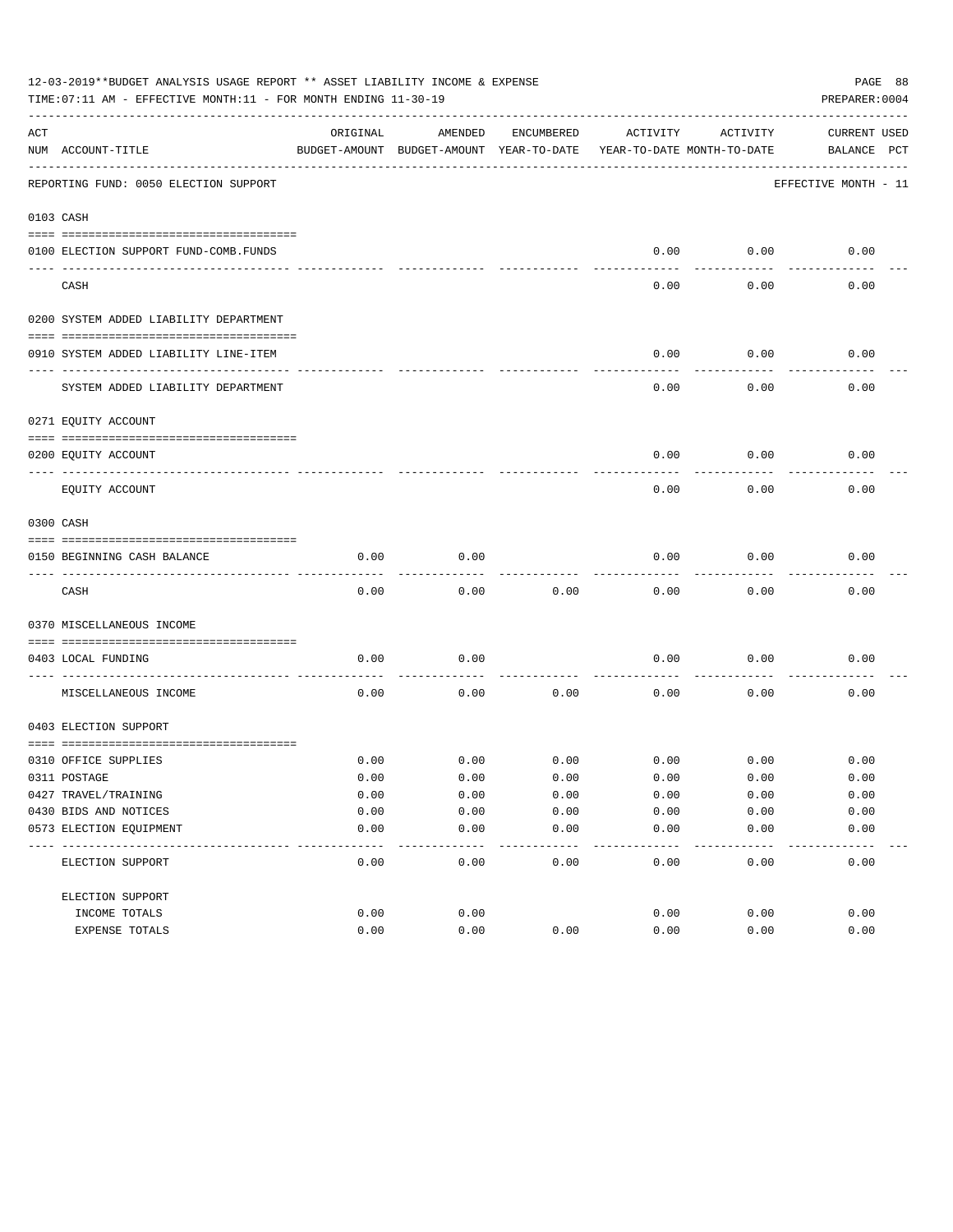|     | 12-03-2019**BUDGET ANALYSIS USAGE REPORT ** ASSET LIABILITY INCOME & EXPENSE<br>TIME: 07:11 AM - EFFECTIVE MONTH: 11 - FOR MONTH ENDING 11-30-19<br>PREPARER: 0004 |          |                                                     |                   |          |                                        |                             |                |  |  |
|-----|--------------------------------------------------------------------------------------------------------------------------------------------------------------------|----------|-----------------------------------------------------|-------------------|----------|----------------------------------------|-----------------------------|----------------|--|--|
| ACT | NUM ACCOUNT-TITLE                                                                                                                                                  | ORIGINAL | AMENDED<br>BUDGET-AMOUNT BUDGET-AMOUNT YEAR-TO-DATE | <b>ENCUMBERED</b> | ACTIVITY | ACTIVITY<br>YEAR-TO-DATE MONTH-TO-DATE | CURRENT USED<br>BALANCE PCT |                |  |  |
|     | REPORTING FUND: 0051 CO.CLERK CO.& DIST.CT. TECHNOLOGY                                                                                                             |          |                                                     |                   |          |                                        | EFFECTIVE MONTH - 11        |                |  |  |
|     | 0103 CASH                                                                                                                                                          |          |                                                     |                   |          |                                        |                             |                |  |  |
|     | 0100 CO.CLK.CO.& DIST.CT.TECHNOLOGY-COM                                                                                                                            |          |                                                     |                   | 0.00     | 0.00                                   | 7,513.96                    |                |  |  |
|     | CASH                                                                                                                                                               |          |                                                     |                   | 0.00     | 0.00                                   | 7,513.96                    |                |  |  |
|     | 0120 RECEIVABLES                                                                                                                                                   |          |                                                     |                   |          |                                        |                             |                |  |  |
|     | 0313 DUE FROM OTHER FUNDS                                                                                                                                          |          |                                                     |                   | 0.00     | 0.00                                   | 59.92                       |                |  |  |
|     | RECEIVABLES                                                                                                                                                        |          |                                                     |                   | 0.00     | 0.00                                   | 59.92                       |                |  |  |
|     | 0271 EQUITY ACCOUNT                                                                                                                                                |          |                                                     |                   |          |                                        |                             |                |  |  |
|     | 0200 EQUITY ACCOUNT                                                                                                                                                |          |                                                     |                   | 0.00     | 0.00                                   | 7,573.88                    |                |  |  |
|     | ---- -----------------------<br>EQUITY ACCOUNT                                                                                                                     |          |                                                     |                   | 0.00     | 0.00                                   | ----------<br>7,573.88      |                |  |  |
|     | 0300 CASH                                                                                                                                                          |          |                                                     |                   |          |                                        |                             |                |  |  |
|     | 0151 BEGINNING CASH BALANCE                                                                                                                                        | 2,400.00 | 2,400.00                                            |                   | 0.00     | 0.00                                   | 2,400.00                    | 0 <sub>0</sub> |  |  |
|     | ---- ---------------------------------<br>CASH                                                                                                                     | 2,400.00 | 2,400.00                                            | 0.00              | 0.00     | 0.00                                   | 2,400.00                    | 0 <sub>0</sub> |  |  |
|     | 0370 CO.CLK.MISCELLANEOUS INCOME                                                                                                                                   |          |                                                     |                   |          |                                        |                             |                |  |  |
|     | 0440 CO.CLK.CO.& DIST.CT.TECHNOLOGY FEE                                                                                                                            | 600.00   | 600.00                                              |                   | 0.00     | 0.00                                   | 600.00                      | 0 <sub>0</sub> |  |  |
|     | CO. CLK. MISCELLANEOUS INCOME                                                                                                                                      | 600.00   | 600.00                                              | 0.00              | 0.00     | 0.00                                   | 600.00                      | 0 <sub>0</sub> |  |  |
|     | 0440 CO.CLK.COURT TECHNOLOGY EQUIPMENT                                                                                                                             |          |                                                     |                   |          |                                        |                             |                |  |  |
|     | 0572 OFFICE EOUIPMENT                                                                                                                                              | 3,000.00 | 3,000.00                                            | 0.00              | 0.00     | 0.00                                   | 3,000.00                    | 0 <sub>0</sub> |  |  |
|     | CO.CLK.COURT TECHNOLOGY EQUIPMENT                                                                                                                                  | 3,000.00 | 3,000.00                                            | 0.00              | 0.00     | 0.00                                   | 3,000.00                    | 0 <sub>0</sub> |  |  |
|     | CO.CLERK CO.& DIST.CT. TECHNOLOGY                                                                                                                                  |          |                                                     |                   |          |                                        |                             |                |  |  |
|     | INCOME TOTALS                                                                                                                                                      | 3,000.00 | 3,000.00                                            |                   | 0.00     | 0.00                                   | 3,000.00                    | 0 <sub>0</sub> |  |  |
|     | <b>EXPENSE TOTALS</b>                                                                                                                                              | 3,000.00 | 3,000.00                                            | 0.00              | 0.00     | 0.00                                   | 3,000.00                    | 0 <sub>0</sub> |  |  |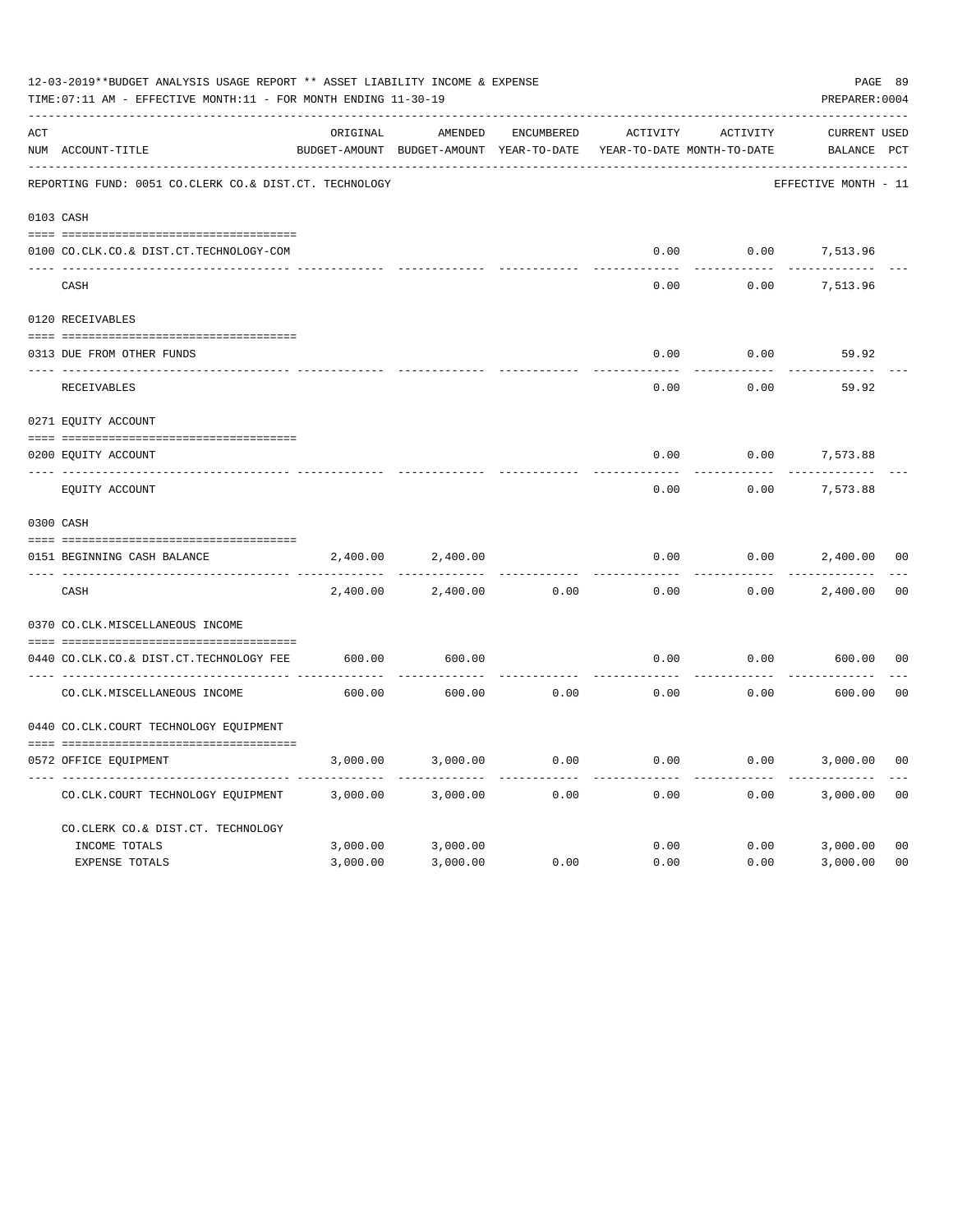| 12-03-2019**BUDGET ANALYSIS USAGE REPORT ** ASSET LIABILITY INCOME & EXPENSE<br>TIME:07:11 AM - EFFECTIVE MONTH:11 - FOR MONTH ENDING 11-30-19<br>PREPARER: 0004 |                                                        |              |              |                       |                                                                                 |                     |                             |  |  |  |
|------------------------------------------------------------------------------------------------------------------------------------------------------------------|--------------------------------------------------------|--------------|--------------|-----------------------|---------------------------------------------------------------------------------|---------------------|-----------------------------|--|--|--|
| ACT                                                                                                                                                              | NUM ACCOUNT-TITLE                                      | ORIGINAL     | AMENDED      | ENCUMBERED            | ACTIVITY<br>BUDGET-AMOUNT BUDGET-AMOUNT YEAR-TO-DATE YEAR-TO-DATE MONTH-TO-DATE | ACTIVITY            | CURRENT USED<br>BALANCE PCT |  |  |  |
|                                                                                                                                                                  | REPORTING FUND: 0052 CO.CLK.COURT RECORDS PRESERVATION |              |              |                       |                                                                                 |                     | EFFECTIVE MONTH - 11        |  |  |  |
|                                                                                                                                                                  | 0103 CASH                                              |              |              |                       |                                                                                 |                     |                             |  |  |  |
|                                                                                                                                                                  | 0100 CO.CLK.COURT RECORDS PRESERVATION-                |              |              |                       |                                                                                 | 6.96 3.74 14,542.85 |                             |  |  |  |
|                                                                                                                                                                  | CASH                                                   |              |              |                       | 6.96                                                                            |                     | .<br>3.74 14,542.85         |  |  |  |
|                                                                                                                                                                  | 0120 RECEIVABLES                                       |              |              |                       |                                                                                 |                     |                             |  |  |  |
|                                                                                                                                                                  | 0313 DUE FROM OTHER FUNDS                              |              |              |                       | 0.00                                                                            | 0.00                | 120.00                      |  |  |  |
|                                                                                                                                                                  | RECEIVABLES                                            |              |              |                       | 0.00                                                                            | ---------<br>0.00   | ----------<br>120.00        |  |  |  |
|                                                                                                                                                                  | 0200 SYSTEM ADDED LIABILITY DEPARTMENT                 |              |              |                       |                                                                                 |                     |                             |  |  |  |
|                                                                                                                                                                  | 0910 SYSTEM ADDED LIABILITY LINE-ITEM                  |              |              |                       | 0.00                                                                            | 0.00                | 0.00                        |  |  |  |
|                                                                                                                                                                  | SYSTEM ADDED LIABILITY DEPARTMENT                      |              |              |                       | 0.00                                                                            | 0.00                | 0.00                        |  |  |  |
|                                                                                                                                                                  | 0271 EQUITY ACCOUNT                                    |              |              |                       |                                                                                 |                     |                             |  |  |  |
|                                                                                                                                                                  | 0200 EQUITY ACCOUNT                                    |              |              |                       | 0.00                                                                            |                     | $0.00$ 14,655.89            |  |  |  |
|                                                                                                                                                                  | EQUITY ACCOUNT                                         |              |              |                       | 0.00                                                                            |                     | $0.00$ 14,655.89            |  |  |  |
|                                                                                                                                                                  | 0360 INTEREST EARNINGS                                 |              |              |                       |                                                                                 |                     |                             |  |  |  |
|                                                                                                                                                                  | 0100 INTEREST EARNINGS                                 | 0.00         | 0.00         |                       | 6.96                                                                            | 3.74                | $6.96+$                     |  |  |  |
|                                                                                                                                                                  | ------------------ ---<br>INTEREST EARNINGS            | 0.00         | 0.00         | 0.00                  | 6.96                                                                            | 3.74                | $6.96+$                     |  |  |  |
|                                                                                                                                                                  | 0370 CO.CLK.MISCELLANEOUS INCOME                       |              |              |                       |                                                                                 |                     |                             |  |  |  |
|                                                                                                                                                                  | 0133 CO.CLK.COURT RECORDS PRESERVATION                 | 0.00         | 0.00         |                       |                                                                                 | $0.00$ $0.00$       | 0.00                        |  |  |  |
|                                                                                                                                                                  | CO. CLK. MISCELLANEOUS INCOME                          | 0.00         | 0.00         | 0.00                  | 0.00                                                                            | 0.00                | 0.00                        |  |  |  |
|                                                                                                                                                                  | 0449 CO.CLK.COURT RECORDS PRES.EOUIPMEN                |              |              |                       |                                                                                 |                     |                             |  |  |  |
|                                                                                                                                                                  | 0572 OFFICE EQUIPMENT                                  | 0.00         | 0.00         | 0.00                  | 0.00                                                                            | 0.00                | 0.00                        |  |  |  |
|                                                                                                                                                                  | CO. CLK. COURT RECORDS PRES. EQUIPMEN                  | 0.00         | 0.00         | -------------<br>0.00 | 0.00                                                                            | 0.00                | 0.00                        |  |  |  |
|                                                                                                                                                                  |                                                        |              |              |                       |                                                                                 |                     |                             |  |  |  |
|                                                                                                                                                                  | CO.CLK.COURT RECORDS PRESERVATION                      |              |              |                       |                                                                                 |                     |                             |  |  |  |
|                                                                                                                                                                  | INCOME TOTALS<br>EXPENSE TOTALS                        | 0.00<br>0.00 | 0.00<br>0.00 | 0.00                  | 6.96<br>0.00                                                                    | 3.74<br>0.00        | $6.96+$<br>0.00             |  |  |  |
|                                                                                                                                                                  |                                                        |              |              |                       |                                                                                 |                     |                             |  |  |  |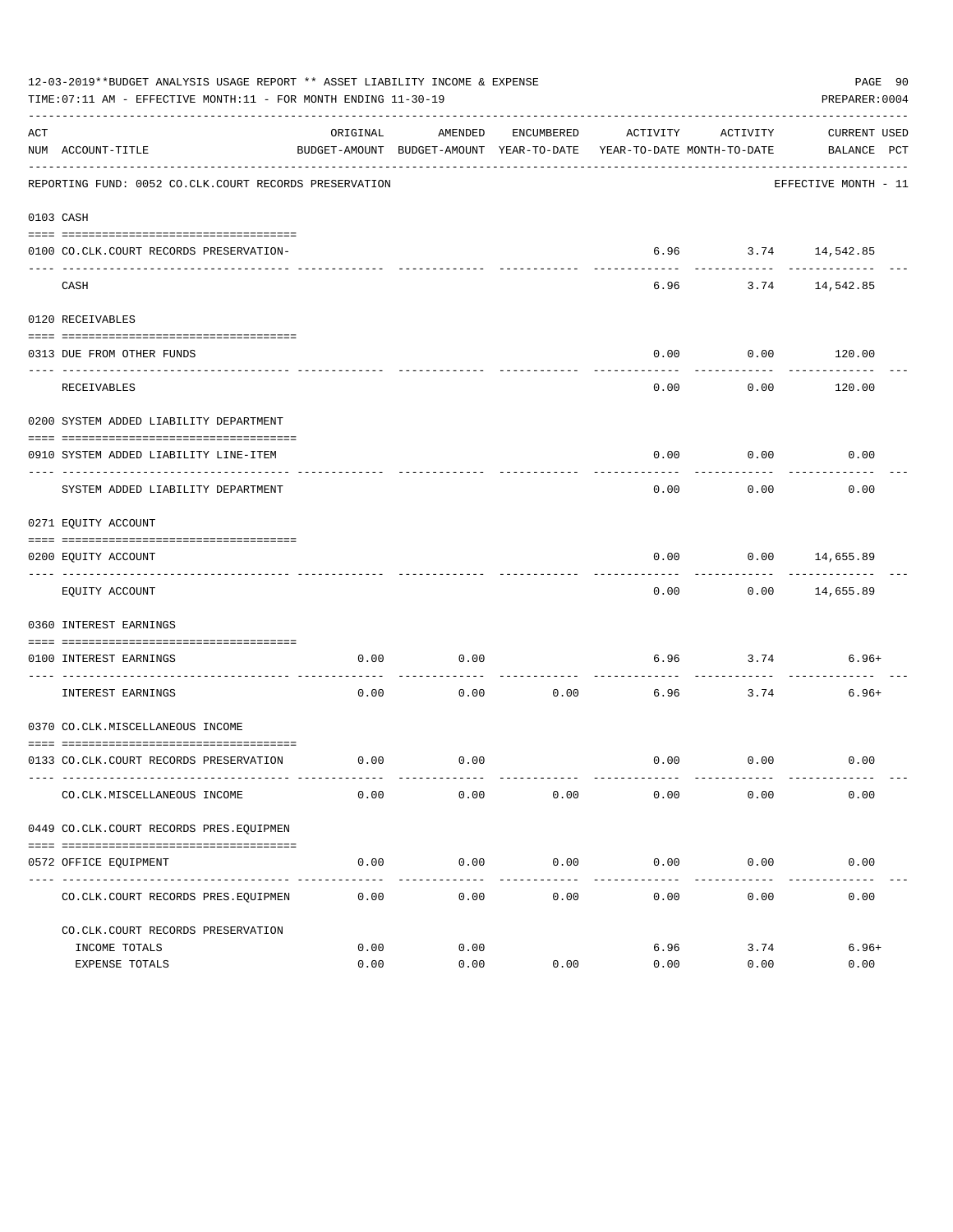|     | 12-03-2019**BUDGET ANALYSIS USAGE REPORT ** ASSET LIABILITY INCOME & EXPENSE<br>PAGE 91<br>TIME: 07:11 AM - EFFECTIVE MONTH: 11 - FOR MONTH ENDING 11-30-19<br>PREPARER: 0004 |            |                               |                      |                                                                                 |                     |                                                   |                |  |  |  |
|-----|-------------------------------------------------------------------------------------------------------------------------------------------------------------------------------|------------|-------------------------------|----------------------|---------------------------------------------------------------------------------|---------------------|---------------------------------------------------|----------------|--|--|--|
| ACT | NUM ACCOUNT-TITLE                                                                                                                                                             | ORIGINAL   | AMENDED                       | ENCUMBERED           | ACTIVITY<br>BUDGET-AMOUNT BUDGET-AMOUNT YEAR-TO-DATE YEAR-TO-DATE MONTH-TO-DATE | ACTIVITY            | CURRENT USED<br>BALANCE PCT                       |                |  |  |  |
|     | REPORTING FUND: 0053 CO.CLERK RECORDS ARCHIVE                                                                                                                                 |            |                               |                      |                                                                                 |                     | EFFECTIVE MONTH - 11                              |                |  |  |  |
|     | 0103 CASH                                                                                                                                                                     |            |                               |                      |                                                                                 |                     |                                                   |                |  |  |  |
|     | 0100 CO.CLK.REC.ARCHIVE -COMB.FUNDS CKI                                                                                                                                       |            |                               |                      |                                                                                 |                     | $4,496.80 - 0.00$ 279,386.68                      |                |  |  |  |
|     | CASH                                                                                                                                                                          |            |                               |                      |                                                                                 |                     | ---------<br>4,496.80- 0.00 279,386.68            |                |  |  |  |
|     | 0120 RECEIVABLES                                                                                                                                                              |            |                               |                      |                                                                                 |                     |                                                   |                |  |  |  |
|     | 0313 DUE FROM OTHER FUNDS                                                                                                                                                     |            |                               |                      | 0.00                                                                            |                     | $0.00$ 6,200.00                                   |                |  |  |  |
|     | RECEIVABLES                                                                                                                                                                   |            |                               |                      | 0.00                                                                            |                     | $0.00$ 6,200.00                                   |                |  |  |  |
|     | 0200 SYSTEM ADDED LIABILITY DEPARTMENT                                                                                                                                        |            |                               |                      |                                                                                 |                     |                                                   |                |  |  |  |
|     | 0910 SYSTEM ADDED LIABILITY LINE-ITEM                                                                                                                                         |            |                               |                      |                                                                                 |                     | $4,496.80 - 0.00$ $4,496.80 -$                    |                |  |  |  |
|     | SYSTEM ADDED LIABILITY DEPARTMENT                                                                                                                                             |            |                               |                      | ----------- -------------<br>$4.496.80-$                                        |                     | <u>. Le celesce de la cal</u><br>$0.00$ 4,496.80- |                |  |  |  |
|     | 0271 EQUITY ACCOUNT                                                                                                                                                           |            |                               |                      |                                                                                 |                     |                                                   |                |  |  |  |
|     | 0200 EQUITY ACCOUNT                                                                                                                                                           |            |                               |                      |                                                                                 |                     | $0.00$ $0.00$ $290,083.48$                        |                |  |  |  |
|     | EQUITY ACCOUNT                                                                                                                                                                |            |                               |                      | ---------<br>0.00                                                               | ----------          | -------------<br>0.00 290,083.48                  |                |  |  |  |
|     | 0300 CASH                                                                                                                                                                     |            |                               |                      |                                                                                 |                     |                                                   |                |  |  |  |
|     | 0153 BEGINNING CASH BALANCE                                                                                                                                                   |            | 115,000.00 115,000.00         |                      |                                                                                 |                     | $0.00$ $0.00$ $115,000.00$ 00                     |                |  |  |  |
|     | CASH                                                                                                                                                                          |            | 115,000.00 115,000.00 0.00    |                      | 0.00                                                                            | -----------<br>0.00 | 115,000.00 00                                     |                |  |  |  |
|     | 0370 MISCELLANEOUS INCOME                                                                                                                                                     |            |                               |                      |                                                                                 |                     |                                                   |                |  |  |  |
|     | 0133 CO.CLERK RECORDS ARCHIVE FEE 25,000.00 25,000.00                                                                                                                         |            |                               |                      |                                                                                 |                     | $0.00$ $0.00$ $25,000.00$ 00                      |                |  |  |  |
|     | MISCELLANEOUS INCOME                                                                                                                                                          | 25,000.00  | 25,000.00                     | 0.00                 | 0.00                                                                            | 0.00                | 25,000.00 00                                      |                |  |  |  |
|     | 0403 CO. CLERK RECORDS ARCHIVE                                                                                                                                                |            |                               |                      |                                                                                 |                     |                                                   |                |  |  |  |
|     |                                                                                                                                                                               |            |                               |                      |                                                                                 |                     |                                                   |                |  |  |  |
|     | 0437 DIGITAL IMAGING<br>0490 CO. CLERK MISCELLANEOUS                                                                                                                          | 0.00       | 140,000.00 140,000.00<br>0.00 | 0.00<br>0.00         | 0.00<br>0.00                                                                    | 0.00                | $0.00$ 140,000.00 00<br>0.00                      |                |  |  |  |
|     | CO. CLERK RECORDS ARCHIVE                                                                                                                                                     | 140,000.00 | -------------<br>140,000.00   | ------------<br>0.00 | $- - - - - -$<br>0.00                                                           | $- - - - -$<br>0.00 | -----------<br>140,000.00                         | 0 <sub>0</sub> |  |  |  |
|     | CO. CLERK RECORDS ARCHIVE                                                                                                                                                     |            |                               |                      |                                                                                 |                     |                                                   |                |  |  |  |
|     | INCOME TOTALS                                                                                                                                                                 | 140,000.00 | 140,000.00                    |                      | 0.00                                                                            | 0.00                | 140,000.00                                        | 0 <sub>0</sub> |  |  |  |
|     | EXPENSE TOTALS                                                                                                                                                                | 140,000.00 | 140,000.00                    | 0.00                 | 0.00                                                                            | 0.00                | 140,000.00                                        | 0 <sub>0</sub> |  |  |  |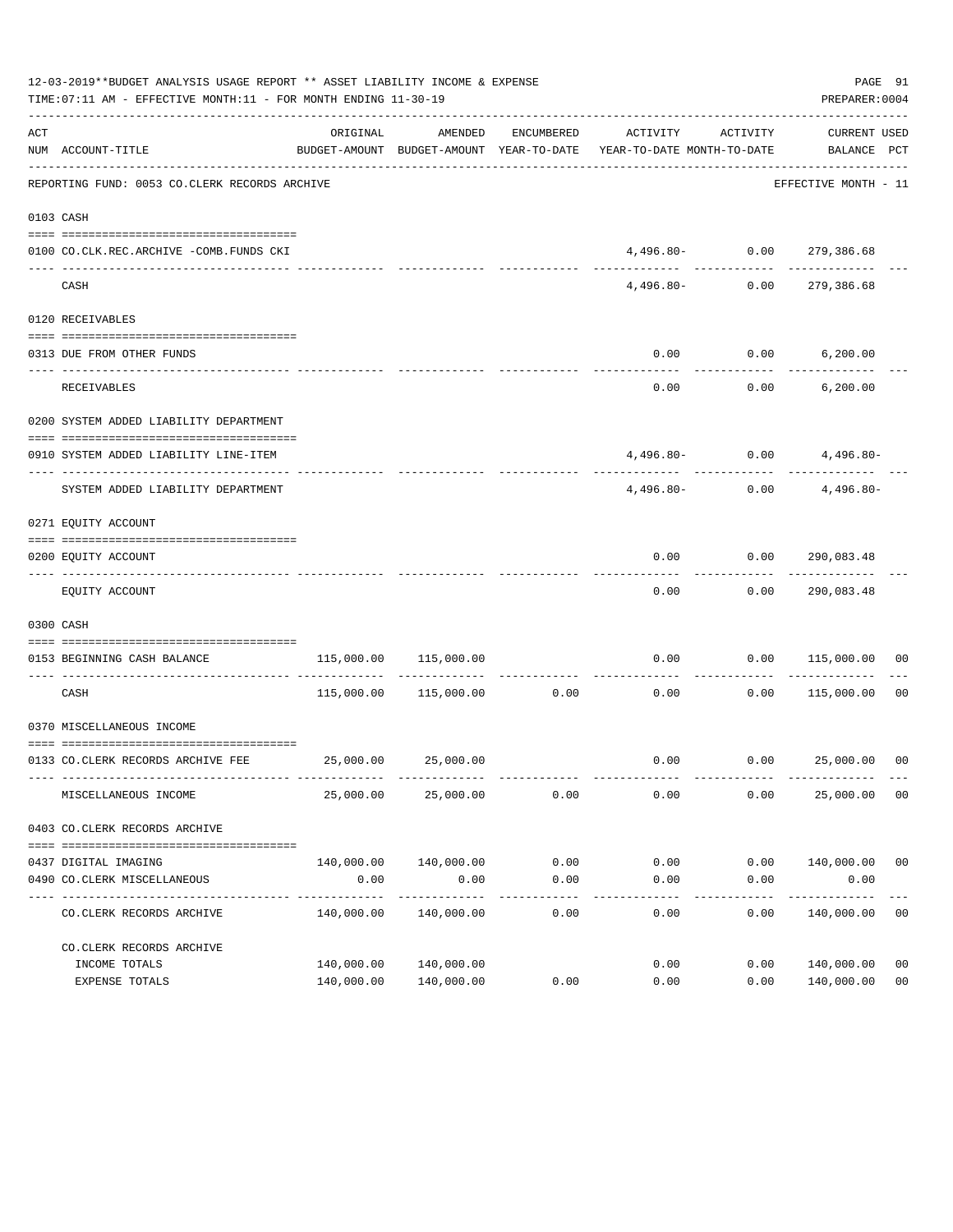|     | 12-03-2019**BUDGET ANALYSIS USAGE REPORT ** ASSET LIABILITY INCOME & EXPENSE<br>TIME:07:11 AM - EFFECTIVE MONTH:11 - FOR MONTH ENDING 11-30-19 |                     |                                                     |                 |                                        |                    |                                    |                |  |  |  |
|-----|------------------------------------------------------------------------------------------------------------------------------------------------|---------------------|-----------------------------------------------------|-----------------|----------------------------------------|--------------------|------------------------------------|----------------|--|--|--|
| ACT | NUM ACCOUNT-TITLE                                                                                                                              | ORIGINAL            | AMENDED<br>BUDGET-AMOUNT BUDGET-AMOUNT YEAR-TO-DATE | ENCUMBERED      | ACTIVITY<br>YEAR-TO-DATE MONTH-TO-DATE | ACTIVITY           | <b>CURRENT USED</b><br>BALANCE PCT |                |  |  |  |
|     | REPORTING FUND: 0055 F.C. LAW ENFORCEMENT EDUCATION                                                                                            |                     |                                                     |                 |                                        |                    | EFFECTIVE MONTH - 11               |                |  |  |  |
|     | 0102 A/P CLEARING                                                                                                                              |                     |                                                     |                 |                                        |                    |                                    |                |  |  |  |
|     | 0100 A/P CLEARING                                                                                                                              |                     |                                                     |                 | 0.00                                   | 0.00               | 0.00                               |                |  |  |  |
|     | A/P CLEARING                                                                                                                                   |                     |                                                     |                 | 0.00                                   | 0.00               | 0.00                               |                |  |  |  |
|     | 0103 CASH                                                                                                                                      |                     |                                                     |                 |                                        |                    |                                    |                |  |  |  |
|     | 0155 F.C. LAW ENFORCEMENT EDUCATION                                                                                                            |                     |                                                     |                 | 0.00                                   | 0.00               | 0.06                               |                |  |  |  |
|     | CASH                                                                                                                                           |                     |                                                     |                 | 0.00                                   | 0.00               | 0.06                               |                |  |  |  |
|     | 0200 LIABILITY ACCOUNT                                                                                                                         |                     |                                                     |                 |                                        |                    |                                    |                |  |  |  |
|     | 0910 SYSTEM ADDED LIABILITY LINE-ITEM                                                                                                          |                     |                                                     |                 | 0.00                                   | 0.00               | 0.00                               |                |  |  |  |
|     | LIABILITY ACCOUNT                                                                                                                              |                     |                                                     |                 | 0.00                                   | 0.00               | 0.00                               |                |  |  |  |
|     | 0271 EQUITY ACCOUNT                                                                                                                            |                     |                                                     |                 |                                        |                    |                                    |                |  |  |  |
|     | 0200 EQUITY ACCOUNT                                                                                                                            |                     |                                                     |                 | 0.00                                   | 0.00               | 0.06                               |                |  |  |  |
|     | EQUITY ACCOUNT                                                                                                                                 |                     |                                                     |                 | 0.00                                   | --------<br>0.00   | 0.06                               |                |  |  |  |
|     | 0300 CASH                                                                                                                                      |                     |                                                     |                 |                                        |                    |                                    |                |  |  |  |
|     | 0156 BEGINNING CASH BALANCE                                                                                                                    | 0.00                | 0.00                                                |                 | 0.00                                   | 0.00               | 0.00                               |                |  |  |  |
|     | CASH                                                                                                                                           | 0.00                | 0.00                                                | 0.00            | 0.00                                   | 0.00               | 0.00                               |                |  |  |  |
|     | 0360 INTEREST EARNINGS                                                                                                                         |                     |                                                     |                 |                                        |                    |                                    |                |  |  |  |
|     | 0100 INTEREST EARNINGS                                                                                                                         | 0.00                | 0.00                                                |                 | 0.00                                   | 0.00               | 0.00                               |                |  |  |  |
|     | INTEREST EARNINGS                                                                                                                              | 0.00                | 0.00                                                | 0.00            | 0.00                                   | 0.00               | 0.00                               |                |  |  |  |
|     | 0370 MISCELLANEOUS                                                                                                                             |                     |                                                     |                 |                                        |                    |                                    |                |  |  |  |
|     |                                                                                                                                                |                     |                                                     |                 |                                        |                    |                                    |                |  |  |  |
|     | 0130 REFUNDS & MISCELLANEOUS<br>0160 PEACE OFFICER ALLOCATION                                                                                  | 0.00<br>1,800.00    | 0.00<br>1,800.00                                    |                 | 0.00<br>0.00                           | 0.00<br>0.00       | 0.00<br>1,800.00                   | 0 <sub>0</sub> |  |  |  |
|     | MISCELLANEOUS                                                                                                                                  | 1,800.00            | 1,800.00                                            | 0.00            | $\cdots$<br>0.00                       | ----------<br>0.00 | _____________<br>1,800.00          | 0 <sub>0</sub> |  |  |  |
|     | 0560 LAW ENFORCEMENT EDUCATION                                                                                                                 |                     |                                                     |                 |                                        |                    |                                    |                |  |  |  |
|     |                                                                                                                                                |                     |                                                     |                 |                                        |                    | 0.00                               |                |  |  |  |
|     | 0427 OUT OF COUNTY TRAVEL<br>0428 TRAINING & TUITION                                                                                           |                     | $0.00$ 0.00<br>1,800.00    1,800.00                 | 0.00<br>0.00    | 0.00<br>0.00                           |                    | 0.00<br>$0.00$ 1,800.00            | 0 <sub>0</sub> |  |  |  |
|     | 0435 PRINTING                                                                                                                                  | 0.00                | 0.00                                                | 0.00            |                                        | $0.00$ $0.00$      | 0.00                               |                |  |  |  |
|     | 0490 MISCELLANEOUS                                                                                                                             | 0.00<br>----------- | 0.00                                                | 0.00<br>------- | 0.00                                   | 0.00               | 0.00                               |                |  |  |  |
|     | LAW ENFORCEMENT EDUCATION                                                                                                                      |                     | 1,800.00 1,800.00                                   | 0.00            | 0.00                                   | 0.00               | 1,800.00                           | 0 <sub>0</sub> |  |  |  |
|     | 0999 ACCOUNTS PAYABLE                                                                                                                          |                     |                                                     |                 |                                        |                    |                                    |                |  |  |  |
|     | 0100 A/P CLEARING ACCOUNT                                                                                                                      |                     |                                                     |                 | 0.00                                   | 0.00               | 0.00                               |                |  |  |  |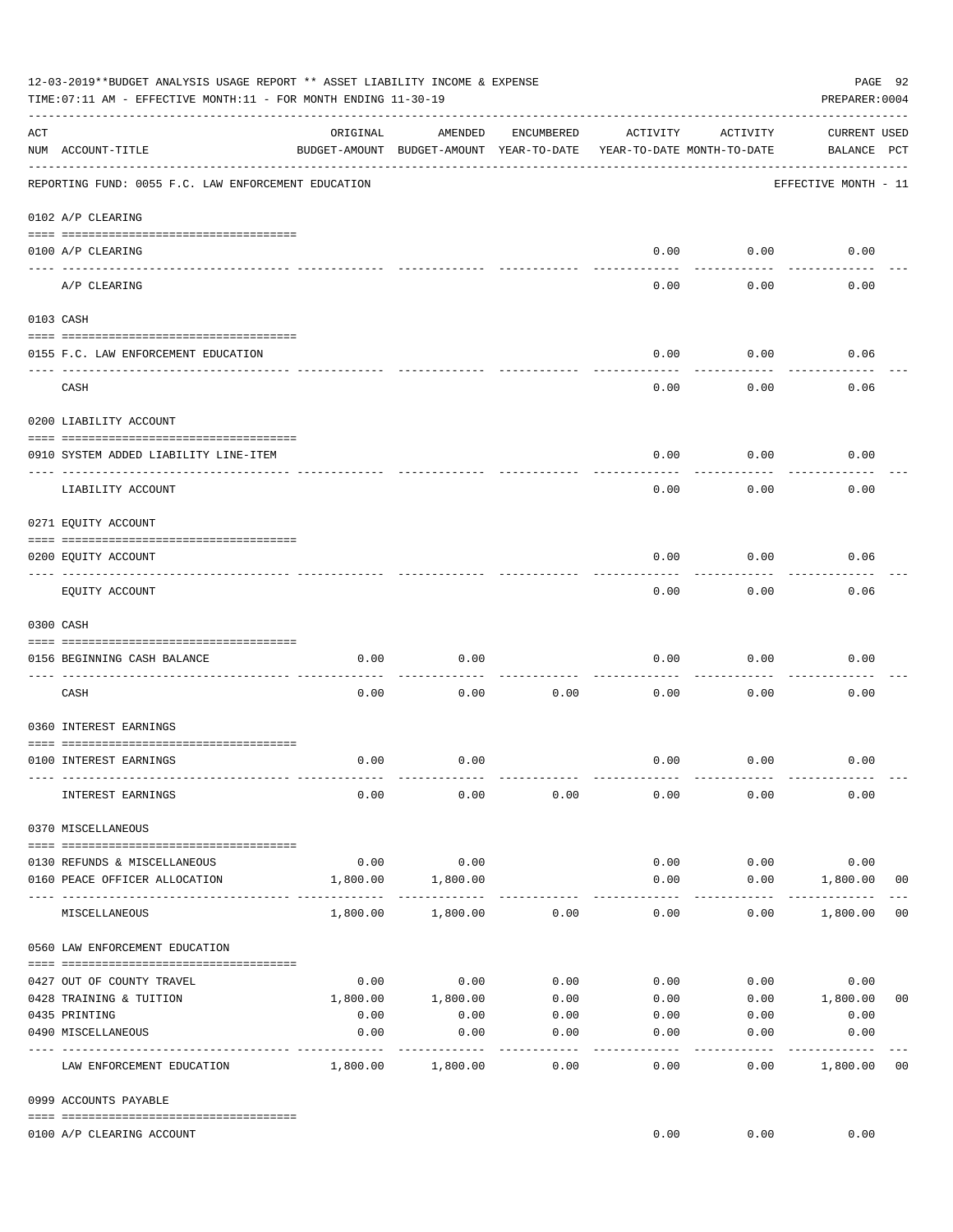|     | 12-03-2019**BUDGET ANALYSIS USAGE REPORT ** ASSET LIABILITY INCOME & EXPENSE<br>TIME: 07:11 AM - EFFECTIVE MONTH: 11 - FOR MONTH ENDING 11-30-19 |                           |                          |                            |          |                                        | PAGE 93<br>PREPARER: 0004 |                |
|-----|--------------------------------------------------------------------------------------------------------------------------------------------------|---------------------------|--------------------------|----------------------------|----------|----------------------------------------|---------------------------|----------------|
| ACT | NUM ACCOUNT-TITLE                                                                                                                                | ORIGINAL<br>BUDGET-AMOUNT | AMENDED<br>BUDGET-AMOUNT | ENCUMBERED<br>YEAR-TO-DATE | ACTIVITY | ACTIVITY<br>YEAR-TO-DATE MONTH-TO-DATE | CURRENT USED<br>BALANCE   | PCT            |
|     | REPORTING FUND: 0055 F.C. LAW ENFORCEMENT EDUCATION                                                                                              |                           |                          |                            |          |                                        | EFFECTIVE MONTH - 11      |                |
|     | ACCOUNTS PAYABLE                                                                                                                                 |                           |                          |                            | 0.00     | 0.00                                   | 0.00                      |                |
|     | F.C. LAW ENFORCEMENT EDUCATION                                                                                                                   |                           |                          |                            |          |                                        |                           |                |
|     | INCOME TOTALS                                                                                                                                    | 1,800.00                  | 1,800.00                 |                            | 0.00     | 0.00                                   | 1,800.00                  | - 00           |
|     | <b>EXPENSE TOTALS</b>                                                                                                                            | 1,800.00                  | 1,800.00                 | 0.00                       | 0.00     | 0.00                                   | 1,800.00                  | 0 <sub>0</sub> |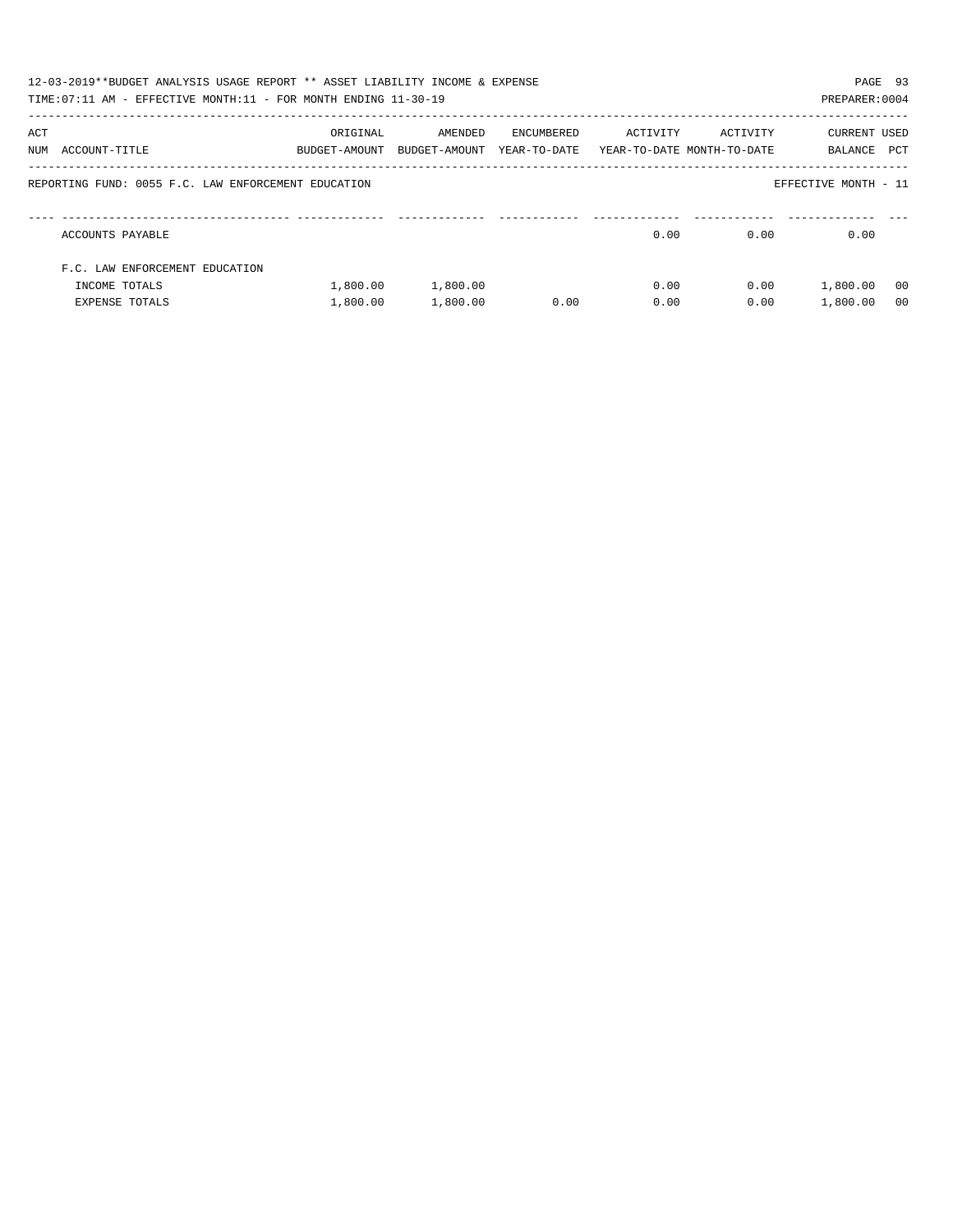|                       | 12-03-2019**BUDGET ANALYSIS USAGE REPORT ** ASSET LIABILITY INCOME & EXPENSE<br>TIME: 07:11 AM - EFFECTIVE MONTH: 11 - FOR MONTH ENDING 11-30-19 |              |                                                     |            |          |                                        | PAGE 94<br>PREPARER: 0004           |
|-----------------------|--------------------------------------------------------------------------------------------------------------------------------------------------|--------------|-----------------------------------------------------|------------|----------|----------------------------------------|-------------------------------------|
| ACT                   | NUM ACCOUNT-TITLE                                                                                                                                | ORIGINAL     | AMENDED<br>BUDGET-AMOUNT BUDGET-AMOUNT YEAR-TO-DATE | ENCUMBERED | ACTIVITY | ACTIVITY<br>YEAR-TO-DATE MONTH-TO-DATE | <b>CURRENT USED</b><br>BALANCE PCT  |
|                       | REPORTING FUND: 0056 F C SHERIFF FORFEITURE                                                                                                      |              |                                                     |            |          |                                        | EFFECTIVE MONTH - 11                |
|                       | 0100 PAYROLL                                                                                                                                     |              |                                                     |            |          |                                        |                                     |
|                       |                                                                                                                                                  |              |                                                     |            |          |                                        |                                     |
| $- - - - - - - - - -$ | 0100 PAYROLL                                                                                                                                     |              |                                                     |            | 0.00     | 0.00                                   | 0.00                                |
|                       | PAYROLL                                                                                                                                          |              |                                                     |            | 0.00     | 0.00                                   | 0.00                                |
|                       | 0102 A/P CLEARING                                                                                                                                |              |                                                     |            |          |                                        |                                     |
|                       | 0100 A/P CLEARING                                                                                                                                |              |                                                     |            | 0.00     | 0.00                                   | 0.00                                |
|                       | A/P CLEARING                                                                                                                                     |              |                                                     |            | 0.00     | 0.00                                   | 0.00                                |
|                       | 0103 CASH                                                                                                                                        |              |                                                     |            |          |                                        |                                     |
|                       |                                                                                                                                                  |              |                                                     |            |          |                                        |                                     |
|                       | 0156 CASH-F C SHERIFF FORFEITURE<br>0159 CASH-FEDERAL FORFEITURE 2018                                                                            |              |                                                     |            | 0.40     | 5,883.36 3,265.93 48,629.28<br>0.20    | 2,325.54                            |
|                       | CASH                                                                                                                                             |              |                                                     |            |          | 5,883.76 3,266.13                      | 50,954.82                           |
|                       | 0200 LIABILITY ACCOUNT                                                                                                                           |              |                                                     |            |          |                                        |                                     |
|                       | 0910 SYSTEM ADDED LIABILITY LINE-ITEM                                                                                                            |              |                                                     |            | 0.00     | 0.00                                   | 0.00                                |
|                       | LIABILITY ACCOUNT                                                                                                                                |              |                                                     |            | 0.00     | 0.00                                   | 0.00                                |
|                       | 0271 EQUITY ACCOUNT                                                                                                                              |              |                                                     |            |          |                                        |                                     |
|                       | 0200 EQUITY ACCOUNT                                                                                                                              |              |                                                     |            | 0.00     | 0.00                                   | 45,071.06                           |
|                       | EQUITY ACCOUNT                                                                                                                                   |              |                                                     |            | 0.00     | 0.00                                   | 45,071.06                           |
|                       | 0300 CASH                                                                                                                                        |              |                                                     |            |          |                                        |                                     |
|                       | 0156 BEGINNING CASH BALANCE                                                                                                                      | 0.00         | 0.00                                                |            | 0.00     | 0.00                                   | 0.00                                |
|                       | CASH                                                                                                                                             | 0.00         | 0.00                                                | 0.00       | 0.00     | 0.00                                   | 0.00                                |
|                       | 0330 GRANTS                                                                                                                                      |              |                                                     |            |          |                                        |                                     |
|                       | 0560 BULLETPROOF VEST PARTNERSHIP                                                                                                                | 0.00         | 0.00                                                |            | 0.00     | 0.00                                   | 0.00                                |
|                       | GRANTS                                                                                                                                           | 0.00         | 0.00                                                | 0.00       | 0.00     | 0.00                                   | 0.00                                |
|                       | 0352 OTHER FOREITURES                                                                                                                            |              |                                                     |            |          |                                        |                                     |
|                       |                                                                                                                                                  |              |                                                     |            |          |                                        |                                     |
|                       | 0200 CONTRABAND FOREITURE<br>0300 PLEA BARGAIN AGREEMENT                                                                                         | 0.00<br>0.00 | 0.00<br>0.00                                        |            | 0.00     | 0.00                                   | 8,941.88 4,850.00 8,941.88+<br>0.00 |
|                       | 0432 LIVESTOCK SEIZURE                                                                                                                           | 0.00         | 0.00                                                |            | 0.00     | 0.00                                   | 0.00                                |
|                       | OTHER FOREITURES                                                                                                                                 | 0.00         | 0.00                                                | 0.00       | 8,941.88 | 4,850.00                               | 8,941.88+                           |
|                       | 0355 FEDERAL FORFEITURE FUNDS 2018                                                                                                               |              |                                                     |            |          |                                        |                                     |
|                       |                                                                                                                                                  |              |                                                     |            |          |                                        |                                     |
|                       | 0560 FEDERAL FORFEITURE FUNDS 2018                                                                                                               | 0.00         | 0.00                                                |            | 0.00     | 0.00                                   | 0.00                                |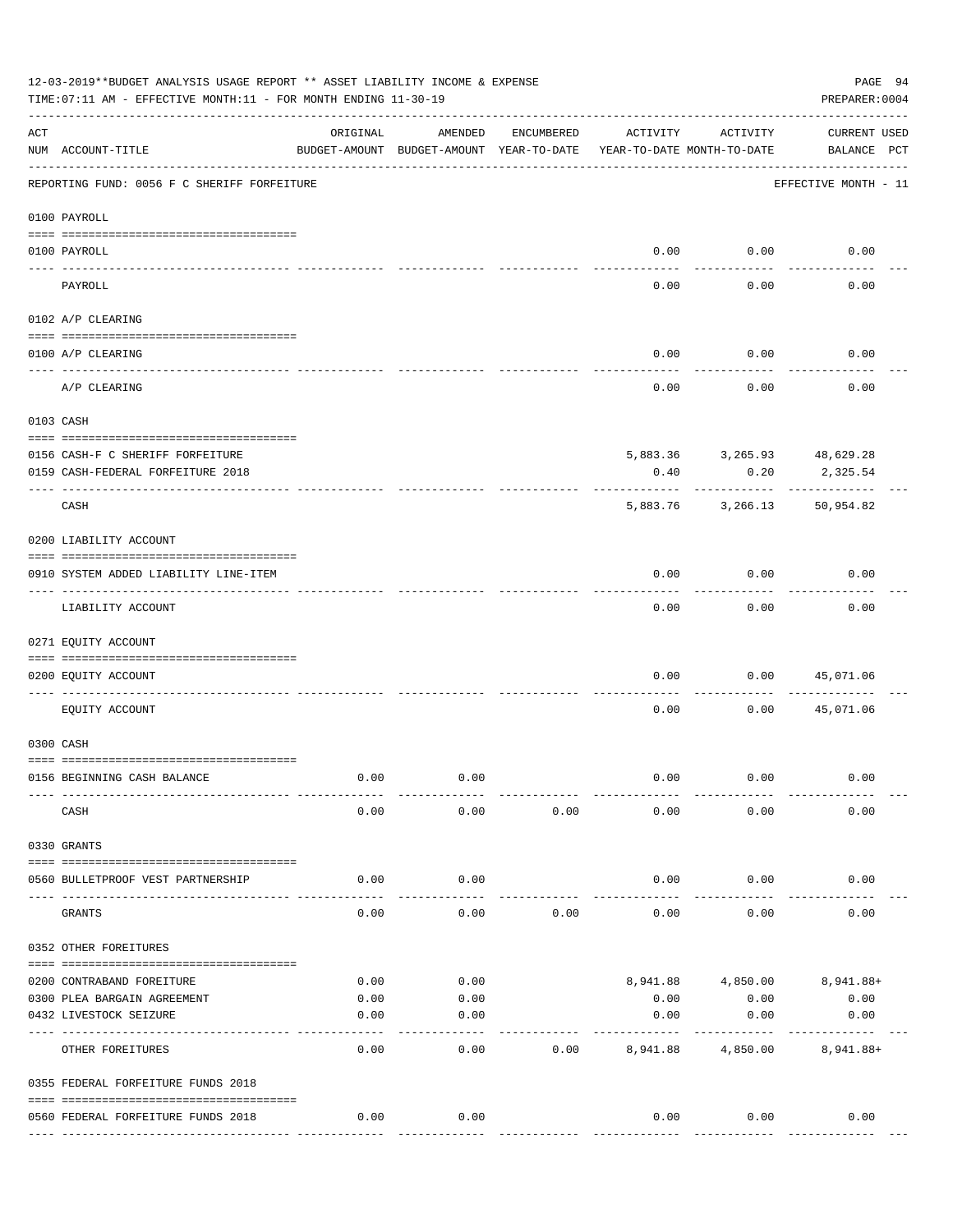TIME:07:11 AM - EFFECTIVE MONTH:11 - FOR MONTH ENDING 11-30-19 PREPARER:0004

| ACT | NUM ACCOUNT-TITLE                                  | ORIGINAL     | AMENDED<br>BUDGET-AMOUNT BUDGET-AMOUNT YEAR-TO-DATE | ENCUMBERED        | ACTIVITY<br>YEAR-TO-DATE MONTH-TO-DATE | ACTIVITY                                           | CURRENT USED<br>BALANCE<br>PCT |
|-----|----------------------------------------------------|--------------|-----------------------------------------------------|-------------------|----------------------------------------|----------------------------------------------------|--------------------------------|
|     | REPORTING FUND: 0056 F C SHERIFF FORFEITURE        |              |                                                     |                   |                                        |                                                    | EFFECTIVE MONTH - 11           |
|     | FEDERAL FORFEITURE FUNDS 2018                      | 0.00         | 0.00                                                | 0.00              | 0.00                                   | 0.00                                               | 0.00                           |
|     | 0360 INTEREST EARNINGS                             |              |                                                     |                   |                                        |                                                    |                                |
|     | 0100 INTEREST EARNINGS-SO FORFEITURE               | 0.00         | 0.00                                                |                   | 7.88                                   | 4.13                                               | $7.88+$                        |
|     | 0159 INTEREST EARNINGS-FEDERAL FORF 201            | 0.00         | 0.00                                                |                   | 0.00                                   | 0.00                                               | 0.00                           |
|     | INTEREST EARNINGS                                  | 0.00         | 0.00                                                | 0.00              | 7.88                                   | 4.13                                               | $7.88+$                        |
|     | 0370 MISCELLANEOUS                                 |              |                                                     |                   |                                        |                                                    |                                |
|     | 0108 FEDERAL OT REIMBURSEMENT                      | 0.00         | 0.00                                                |                   |                                        | $0.00$ 0.00                                        | 0.00                           |
|     | 0130 REFUNDS & MISCELLANEOUS                       | 0.00         | 0.00                                                |                   | 1,080.00                               |                                                    | 540.00 1,080.00+               |
|     | MISCELLANEOUS                                      | 0.00         | 0.00                                                | 0.00              | 1,080.00                               | 540.00                                             | 1,080.00+                      |
|     | 0390 TRANSFERS                                     |              |                                                     |                   |                                        |                                                    |                                |
|     |                                                    |              |                                                     |                   |                                        |                                                    |                                |
|     | 0140 TRANSFERS IN                                  | 0.00         | 0.00                                                |                   | 0.00                                   | 0.00                                               | 0.00                           |
|     | TRANSFERS                                          | 0.00         | 0.00                                                | 0.00              | 0.00                                   | 0.00                                               | 0.00                           |
|     | 0560 F C SHERIFF FORFEITURE                        |              |                                                     |                   |                                        |                                                    |                                |
|     | 0108 SALARY                                        | 0.00         | 0.00                                                | 0.00              | 0.00                                   | 0.00                                               | 0.00                           |
|     | 0201 SOCIAL SECURITY TAXES                         | 0.00         | 0.00                                                | 0.00              | 0.00                                   | 0.00                                               | 0.00                           |
|     | 0202 GROUP HEALTH INSURANCE                        | 0.00         | 0.00                                                | 0.00              | 0.00                                   | 0.00                                               | 0.00                           |
|     | 0203 RETIREMENT                                    | 0.00         | 0.00                                                | 0.00              | 0.00                                   | 0.00                                               | 0.00                           |
|     | 0204 WORKERS COMPENSATION                          | 0.00         | 0.00                                                | 0.00              | 0.00                                   | 0.00                                               | 0.00                           |
|     | 0205 MEDICARE TAX                                  | 0.00         | 0.00                                                | 0.00              | 0.00                                   | 0.00                                               | 0.00                           |
|     | 0310 SUPPLIES                                      | 0.00         | 0.00                                                | 0.00              | 0.00                                   | 0.00                                               | 0.00                           |
|     | 0316 EMPLOYEE AWARDS BANQUET                       | 0.00         | 0.00                                                | 0.00              | 0.00                                   | 0.00                                               | 0.00                           |
|     | 0395 UNIFORMS/PROT.VESTS                           | 0.00         | 0.00                                                | 0.00              | 0.00                                   | 0.00                                               | 0.00                           |
|     | 0423 INTERNET SERVICE                              | 0.00         | 0.00                                                | 0.00              | 0.00                                   | 0.00                                               | 0.00                           |
|     | 0427 OUT OF COUNTY TRAVEL                          | 0.00         | 0.00                                                | 0.00              | 0.00                                   | 0.00                                               | 0.00                           |
|     | 0428 TRAINING & TUITION                            | 0.00         | 0.00                                                | 0.00              | 0.00                                   | 0.00                                               | 0.00                           |
|     | 0452 R & M EQUIPMENT                               | 0.00         | 0.00                                                | 0.00              | 0.00                                   | 0.00                                               | 0.00                           |
|     | 0454 R&M AUTO                                      | 0.00         | 0.00                                                | 0.00              | 0.00                                   | 0.00                                               | 0.00                           |
|     | 0460 EQUIPMENT RENTAL/LEASE                        | 0.00         | 0.00                                                | 0.00              | 0.00                                   | 0.00                                               | 0.00                           |
|     | 0490 MISCELLANEOUS                                 | 0.00         | 0.00                                                | 0.00              | 0.00                                   | 0.00                                               | 0.00                           |
|     | 0495 NARCOTICS AND/OR OTHER INVESTIGATI            | 0.00         | 0.00                                                | 0.00              | 0.00                                   | 0.00                                               | 0.00                           |
|     | 0499 BANK SERVICE FEES                             | 0.00         | 0.00                                                | 0.00              | 0.00                                   | 0.00                                               | 0.00                           |
|     | 0571 AUTOMOBILES<br>0572 OFFICE EQUIPMENT          | 0.00         | 0.00                                                | 0.00              | 0.00                                   | 0.00                                               | 0.00                           |
|     | 0573 TELEPHONE/RADIO EQUIPMENT                     | 0.00<br>0.00 | 0.00<br>0.00                                        | 0.00<br>0.00      | 0.00                                   | 0.00<br>0.00                                       | 0.00<br>0.00                   |
|     | 0574 TECHNOLOGY                                    | 0.00         | 0.00                                                | 0.00              | 0.00<br>2,018.00                       | 0.00                                               | $2,018.00 -$                   |
|     | 0579 WEAPONS                                       | 0.00         | 0.00                                                | 0.00              | 0.00                                   | 0.00                                               | 0.00                           |
|     | 0580 INVESTIGATIVE EQUIPMENT                       | 0.00         | 0.00                                                | 0.00              | 2,128.00                               | 2,128.00                                           | $2,128.00-$                    |
|     | ---- -------------------<br>F C SHERIFF FORFEITURE | 0.00         | -----<br>0.00                                       | ---------<br>0.00 |                                        | ---------------------------<br>4, 146.00 2, 128.00 | $4,146.00-$                    |
|     | 0565 INVESTIGATOR CRIMES AGAINST CHILDR            |              |                                                     |                   |                                        |                                                    |                                |
|     |                                                    |              |                                                     |                   |                                        |                                                    |                                |
|     | 0108 SALARY                                        | 0.00         | 0.00                                                | 0.00              | 0.00                                   | 0.00                                               | 0.00                           |
|     | 0201 SOCIAL SECURITY TAXES                         | 0.00         | 0.00                                                | 0.00              | 0.00                                   | 0.00                                               | 0.00                           |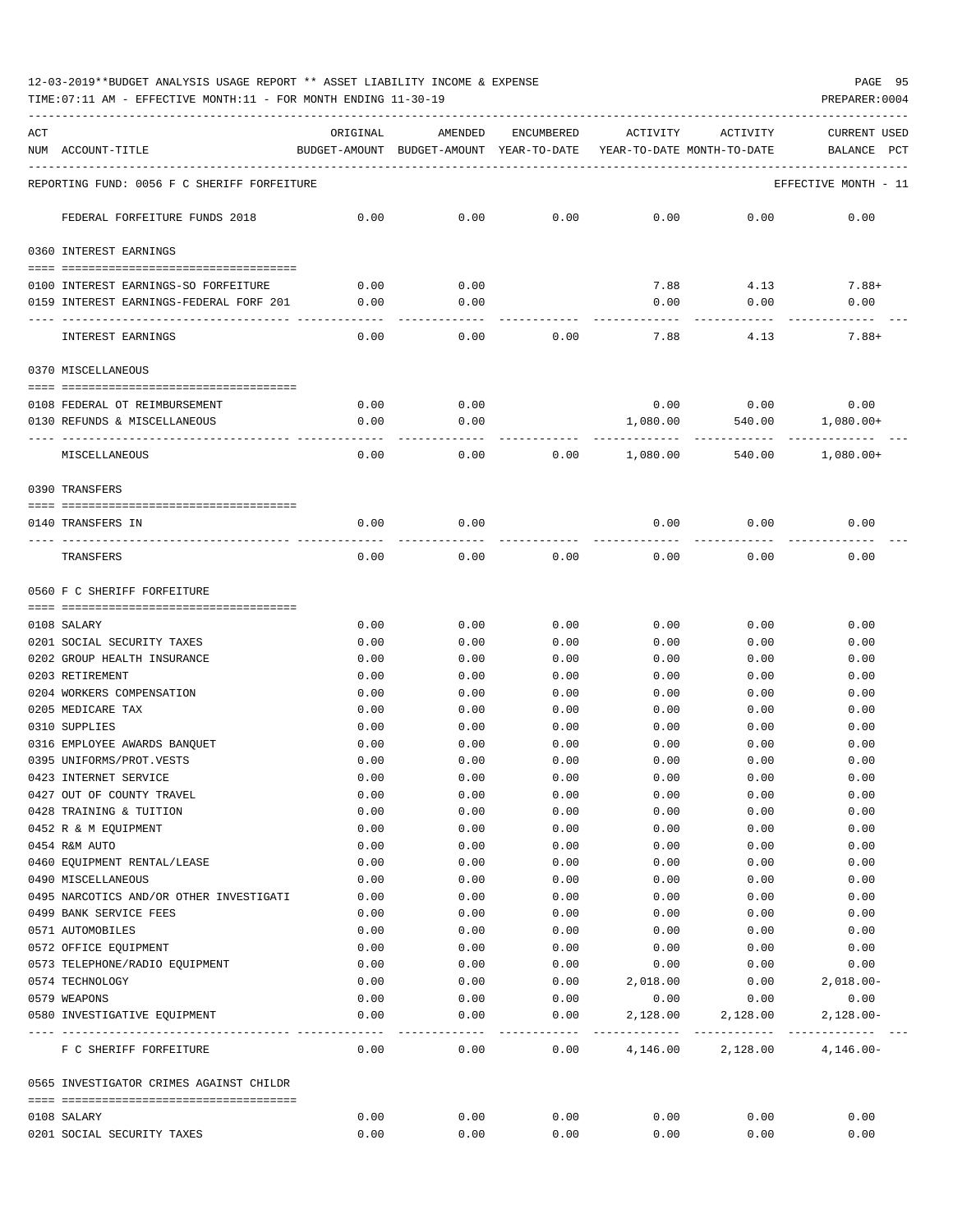TIME:07:11 AM - EFFECTIVE MONTH:11 - FOR MONTH ENDING 11-30-19 PREPARER:0004

| ACT |                                             | ORIGINAL                     | AMENDED | ENCUMBERED | ACTIVITY                                                            | ACTIVITY      | <b>CURRENT USED</b>  |
|-----|---------------------------------------------|------------------------------|---------|------------|---------------------------------------------------------------------|---------------|----------------------|
|     | NUM ACCOUNT-TITLE                           |                              |         |            | BUDGET-AMOUNT BUDGET-AMOUNT YEAR-TO-DATE YEAR-TO-DATE MONTH-TO-DATE |               | BALANCE PCT          |
|     | REPORTING FUND: 0056 F C SHERIFF FORFEITURE |                              |         |            |                                                                     |               | EFFECTIVE MONTH - 11 |
|     | 0202 GROUP HEALTH INSURANCE                 | 0.00                         | 0.00    | 0.00       | $0.00$ 0.00                                                         |               | 0.00                 |
|     | 0203 RETIREMENT                             | 0.00                         | 0.00    | 0.00       |                                                                     | $0.00$ $0.00$ | 0.00                 |
|     | 0204 WORKERS COMPENSATION                   | 0.00                         | 0.00    | 0.00       | 0.00                                                                | 0.00          | 0.00                 |
|     | 0205 MEDICARE TAX                           | 0.00                         | 0.00    | 0.00       | 0.00                                                                | 0.00          | 0.00                 |
|     | INVESTIGATOR CRIMES AGAINST CHILDR          | 0.00                         | 0.00    | 0.00       | 0.00                                                                | 0.00          | 0.00                 |
|     | 0570 FEDERAL FORFEITURE FUNDS 2018          |                              |         |            |                                                                     |               |                      |
|     |                                             |                              |         |            |                                                                     |               |                      |
|     | 0310 OFFICE & MISC. SUPPLIES                | 0.00                         | 0.00    | 0.00       | 0.00                                                                | 0.00          | 0.00                 |
|     | 0395 UNIFORMS/PROT. VESTS/BADGES            | 0.00                         | 0.00    | 0.00       | 0.00                                                                | 0.00          | 0.00                 |
|     | 0571 AUTOMOBILES                            | 0.00                         | 0.00    | 0.00       |                                                                     | 0.00<br>0.00  | 0.00                 |
|     | 0572 EQUIPMENT                              | 0.00                         | 0.00    | 0.00       | 0.00                                                                | 0.00          | 0.00                 |
|     | 0574 TECHNOLOGY                             | 0.00                         | 0.00    | 0.00       | 0.00                                                                | 0.00          | 0.00                 |
|     | 0579 WEAPONS                                | 0.00                         | 0.00    | 0.00       | 0.00                                                                | 0.00          | 0.00                 |
|     | FEDERAL FORFEITURE FUNDS 2018               | 0.00                         | 0.00    | 0.00       | 0.00                                                                | 0.00          | 0.00                 |
|     | 0999 ACCOUNTS PAYABLE                       |                              |         |            |                                                                     |               |                      |
|     |                                             |                              |         |            |                                                                     |               |                      |
|     | 0100 A/P CLEARING ACCOUNT                   |                              |         |            | 0.00                                                                | 0.00          | 0.00                 |
|     | ACCOUNTS PAYABLE                            | -------------- ------------- |         |            | 0.00                                                                | 0.00          | 0.00                 |
|     | F C SHERIFF FORFEITURE                      |                              |         |            |                                                                     |               |                      |
|     | INCOME TOTALS                               | 0.00                         | 0.00    |            | $10,029.76$ 5,394.13 $10,029.76+$                                   |               |                      |
|     | <b>EXPENSE TOTALS</b>                       | 0.00                         | 0.00    |            | $0.00$ 4,146.00 2,128.00                                            |               | 4,146.00-            |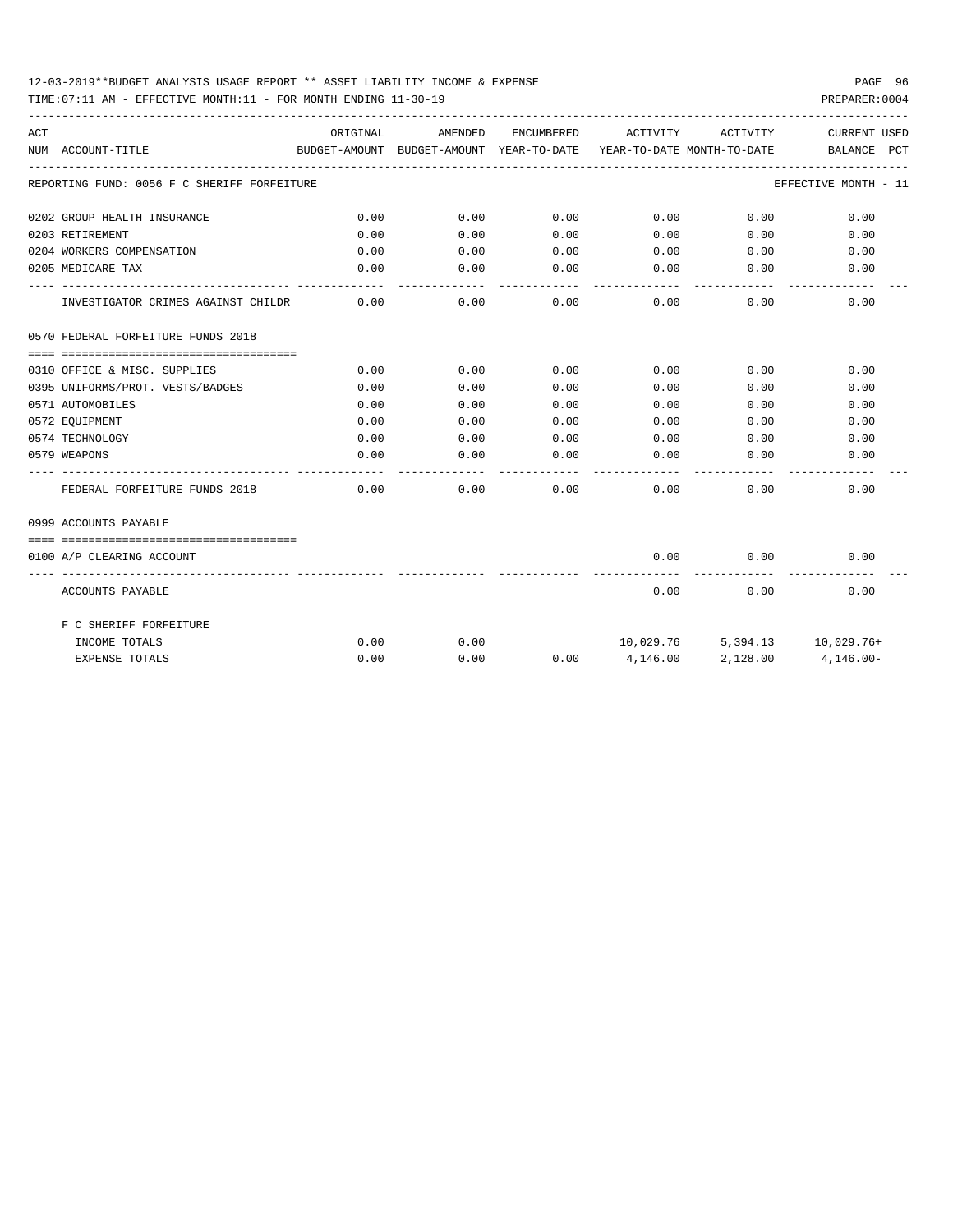|     | 12-03-2019**BUDGET ANALYSIS USAGE REPORT ** ASSET LIABILITY INCOME & EXPENSE<br>TIME: 07:11 AM - EFFECTIVE MONTH: 11 - FOR MONTH ENDING 11-30-19 |          |                                                     |              |                                        |          | PAGE 97<br>PREPARER: 0004   |
|-----|--------------------------------------------------------------------------------------------------------------------------------------------------|----------|-----------------------------------------------------|--------------|----------------------------------------|----------|-----------------------------|
| ACT | NUM ACCOUNT-TITLE                                                                                                                                | ORIGINAL | AMENDED<br>BUDGET-AMOUNT BUDGET-AMOUNT YEAR-TO-DATE | ENCUMBERED   | ACTIVITY<br>YEAR-TO-DATE MONTH-TO-DATE | ACTIVITY | CURRENT USED<br>BALANCE PCT |
|     | REPORTING FUND: 0057 SHERIFF K-9 UNIT                                                                                                            |          |                                                     |              |                                        |          | EFFECTIVE MONTH - 11        |
|     | 0103 CASH                                                                                                                                        |          |                                                     |              |                                        |          |                             |
|     |                                                                                                                                                  |          |                                                     |              |                                        |          |                             |
|     | 0100 SHERIFF K-9 UNIT-COMB. FUND CHECKIN                                                                                                         |          |                                                     |              | 0.00                                   | 0.00     | 49.11                       |
|     | CASH                                                                                                                                             |          |                                                     |              | 0.00                                   | 0.00     | 49.11                       |
|     | 0200 SYSTEM ADDED LIABILITY DEPARTMENT                                                                                                           |          |                                                     |              |                                        |          |                             |
|     | 0910 SYSTEM ADDED LIABILITY LINE-ITEM                                                                                                            |          |                                                     |              | 0.00                                   | 0.00     | 0.00                        |
|     | SYSTEM ADDED LIABILITY DEPARTMENT                                                                                                                |          |                                                     |              | 0.00                                   | 0.00     | 0.00                        |
|     | 0271 EQUITY ACCOUNT                                                                                                                              |          |                                                     |              |                                        |          |                             |
|     | 0200 EQUITY ACCOUNT                                                                                                                              |          |                                                     |              | 0.00                                   | 0.00     | 49.11                       |
|     | EQUITY ACCOUNT                                                                                                                                   |          |                                                     |              | 0.00                                   | 0.00     | 49.11                       |
|     | 0300 CASH                                                                                                                                        |          |                                                     |              |                                        |          |                             |
|     | 0157 BEGINNING CASH BALANCE                                                                                                                      | 0.00     | 0.00                                                |              | 0.00                                   | 0.00     | 0.00                        |
|     | CASH                                                                                                                                             | 0.00     | 0.00                                                | 0.00         | 0.00                                   | 0.00     | 0.00                        |
|     | 0360 INTEREST INCOME                                                                                                                             |          |                                                     |              |                                        |          |                             |
|     | 0100 INTEREST EARNINGS                                                                                                                           | 0.00     | 0.00                                                |              | 0.00                                   | 0.00     | 0.00                        |
|     | -----------------<br>INTEREST INCOME                                                                                                             | 0.00     | 0.00                                                | 0.00         | 0.00                                   | 0.00     | 0.00                        |
|     | 0370 MISCELLANEOUS INCOME                                                                                                                        |          |                                                     |              |                                        |          |                             |
|     |                                                                                                                                                  |          |                                                     |              |                                        |          |                             |
|     | 0560 SHERIFF K-9 UNIT                                                                                                                            | 0.00     | 0.00                                                |              | 0.00                                   | 0.00     | 0.00                        |
|     | MISCELLANEOUS INCOME                                                                                                                             | 0.00     | 0.00                                                | 0.00         | 0.00                                   | 0.00     | 0.00                        |
|     | 0560 SHERIFF K-9 UNIT                                                                                                                            |          |                                                     |              |                                        |          |                             |
|     | 0310 SUPPLIES                                                                                                                                    | 0.00     | 0.00                                                | 0.00         | 0.00                                   | 0.00     | 0.00                        |
|     | 0395 UNIFORMS                                                                                                                                    | 0.00     | 0.00                                                | 0.00         | 0.00                                   | 0.00     | 0.00                        |
|     | 0427 OUT OF COUNTY TRAVEL                                                                                                                        | 0.00     | 0.00                                                | 0.00         | 0.00                                   | 0.00     | 0.00                        |
|     | 0428 TRAINING/TUITION                                                                                                                            | 0.00     | 0.00                                                | 0.00         | 0.00                                   | 0.00     | 0.00                        |
|     | 0571 EQUIPMENT                                                                                                                                   | 0.00     | 0.00                                                | 0.00         | 0.00                                   | 0.00     | 0.00                        |
|     | 0580 PURCHASE OF ANIMAL                                                                                                                          | 0.00     | 0.00                                                | 0.00         | 0.00                                   | 0.00     | 0.00                        |
|     | SHERIFF K-9 UNIT                                                                                                                                 | 0.00     | ----<br>0.00                                        | ----<br>0.00 | 0.00                                   | 0.00     | 0.00                        |
|     | SHERIFF K-9 UNIT                                                                                                                                 |          |                                                     |              |                                        |          |                             |
|     | INCOME TOTALS                                                                                                                                    | 0.00     | 0.00                                                |              | 0.00                                   | 0.00     | 0.00                        |
|     | <b>EXPENSE TOTALS</b>                                                                                                                            | 0.00     | 0.00                                                | 0.00         | 0.00                                   | 0.00     | 0.00                        |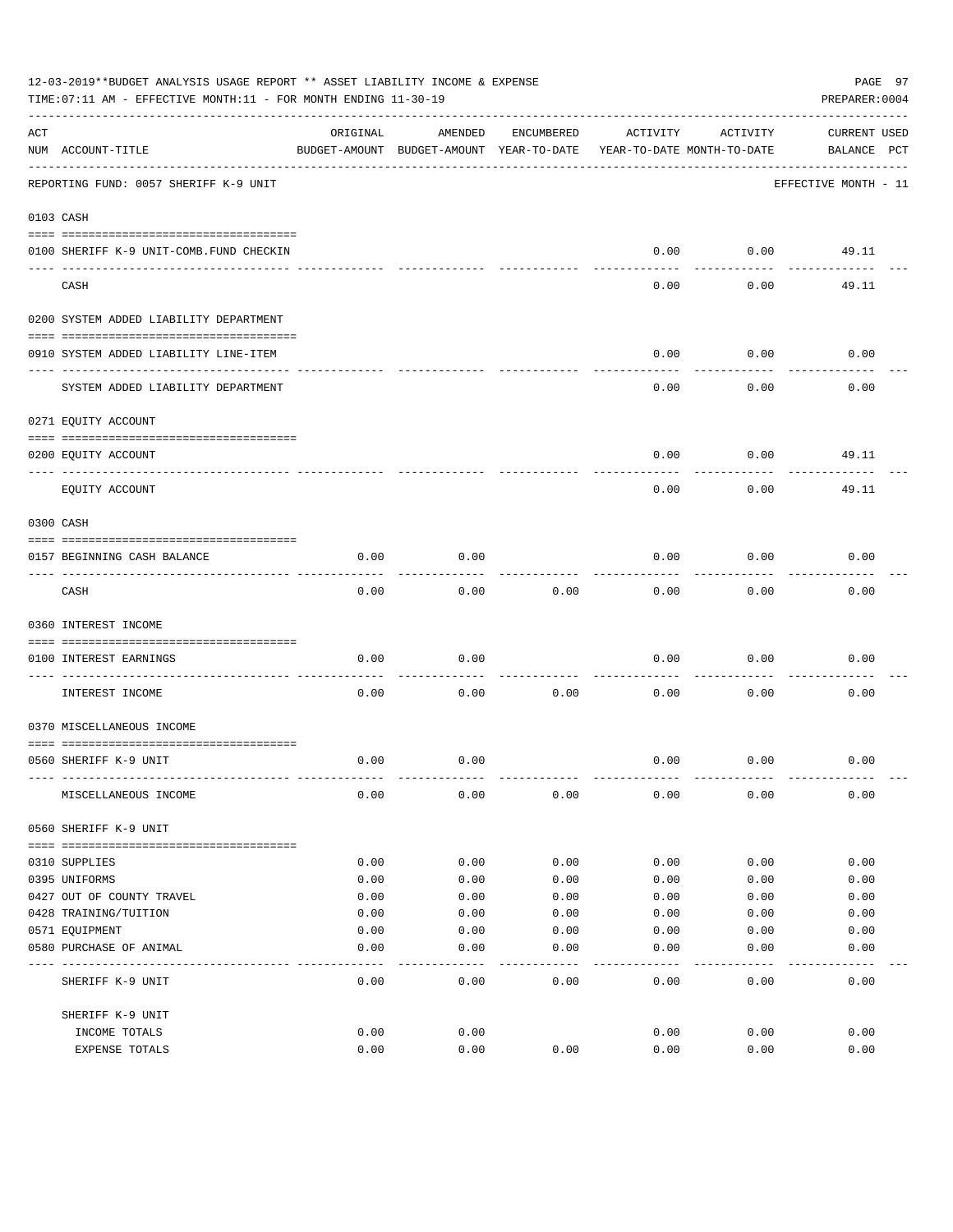|                    | 12-03-2019**BUDGET ANALYSIS USAGE REPORT ** ASSET LIABILITY INCOME & EXPENSE<br>TIME: 07:11 AM - EFFECTIVE MONTH: 11 - FOR MONTH ENDING 11-30-19 |          |                   |                     |                                                                                 |                           | PAGE 98<br>PREPARER: 0004          |
|--------------------|--------------------------------------------------------------------------------------------------------------------------------------------------|----------|-------------------|---------------------|---------------------------------------------------------------------------------|---------------------------|------------------------------------|
| $\mathop{\rm ACT}$ | NUM ACCOUNT-TITLE                                                                                                                                | ORIGINAL | AMENDED           | ENCUMBERED          | ACTIVITY<br>BUDGET-AMOUNT BUDGET-AMOUNT YEAR-TO-DATE YEAR-TO-DATE MONTH-TO-DATE | ACTIVITY                  | <b>CURRENT USED</b><br>BALANCE PCT |
|                    | REPORTING FUND: 0059 DRUG COURT PROGRAM                                                                                                          |          |                   |                     |                                                                                 |                           | EFFECTIVE MONTH - 11               |
|                    | 0103 CASH                                                                                                                                        |          |                   |                     |                                                                                 |                           |                                    |
|                    | 0100 DRUG COURT-COMBINED FUNDS                                                                                                                   |          |                   |                     |                                                                                 | 1,475.60- 93.29 29,565.44 |                                    |
|                    | CASH                                                                                                                                             |          |                   |                     | 1,475.60-                                                                       | ____________              | --------<br>93.29 29,565.44        |
|                    | 0120 RECEIVABLES                                                                                                                                 |          |                   |                     |                                                                                 |                           |                                    |
|                    | 0313 DUE FROM OTHER FUNDS                                                                                                                        |          |                   |                     | 0.00                                                                            | 0.00                      | 324.05                             |
|                    |                                                                                                                                                  |          |                   |                     |                                                                                 |                           | ----------                         |
|                    | RECEIVABLES                                                                                                                                      |          |                   |                     | 0.00                                                                            | 0.00                      | 324.05                             |
|                    | 0200 SYSTEM ADDED LIABILITY DEPARTMENT                                                                                                           |          |                   |                     |                                                                                 |                           |                                    |
|                    | 0910 SYSTEM ADDED LIABILITY LINE-ITEM                                                                                                            |          |                   |                     |                                                                                 |                           | $1,642.50 - 0.00$ $1,642.50 -$     |
|                    | SYSTEM ADDED LIABILITY DEPARTMENT                                                                                                                |          |                   |                     | 1,642.50-                                                                       | 0.00                      | -------------<br>1,642.50-         |
|                    | 0271 EQUITY ACCOUNT                                                                                                                              |          |                   |                     |                                                                                 |                           |                                    |
|                    | 0200 EQUITY ACCOUNT                                                                                                                              |          |                   |                     | 0.00                                                                            | $0.00$ $31,365.09$        |                                    |
|                    | EQUITY ACCOUNT                                                                                                                                   |          |                   |                     | 0.00                                                                            |                           | $0.00$ 31,365.09                   |
|                    | 0300 CASH                                                                                                                                        |          |                   |                     |                                                                                 |                           |                                    |
|                    | 0159 BEGINNING CASH BALANCE                                                                                                                      | 0.00     | 0.00              |                     | 0.00                                                                            | 0.00                      | 0.00                               |
|                    | CASH                                                                                                                                             | 0.00     | 0.00              | 0.00                | 0.00                                                                            | 0.00                      | 0.00                               |
|                    | 0360 INTEREST EARNINGS                                                                                                                           |          |                   |                     |                                                                                 |                           |                                    |
|                    | 0100 INTEREST EARNINGS                                                                                                                           | 0.00     | 0.00              |                     |                                                                                 |                           | $14.53$ 7.65 $14.53+$              |
|                    | INTEREST EARNINGS                                                                                                                                | 0.00     | 0.00              | 0.00                | 14.53                                                                           | 7.65                      | $14.53+$                           |
|                    | 0370 DRUG COURT INCOME                                                                                                                           |          |                   |                     |                                                                                 |                           |                                    |
|                    | 0425 DRUG COURT FEE                                                                                                                              |          | 4,000.00 4,000.00 |                     |                                                                                 |                           | 152.37 85.64 3,847.63 04           |
|                    | DRUG COURT INCOME                                                                                                                                | 4,000.00 | 4,000.00          | 0.00                | 152.37                                                                          | 85.64                     | 3,847.63<br>04                     |
|                    | 0425 DRUG COURT EXPENSE                                                                                                                          |          |                   |                     |                                                                                 |                           |                                    |
|                    | 0433 DRUG COURT PROGRAMS                                                                                                                         |          | 600.00 600.00     | 0.00                | 0.00                                                                            |                           | $0.00$ 600.00<br>0 <sub>0</sub>    |
|                    | 0437 ATTORNEY FEES DRUG COURT                                                                                                                    |          | 3,400.00 3,400.00 | 0.00                | 0.00                                                                            | 0.00                      | 0 <sub>0</sub><br>3,400.00         |
|                    | 0439 INVESTIGATOR EXPENSE                                                                                                                        | 0.00     | 0.00              | 0.00<br>----------- | 0.00                                                                            | 0.00<br>---------         | 0.00                               |
|                    | DRUG COURT EXPENSE                                                                                                                               | 4,000.00 | 4,000.00          | 0.00                | 0.00                                                                            | 0.00                      | 4,000.00 00                        |
|                    | DRUG COURT PROGRAM                                                                                                                               |          |                   |                     |                                                                                 |                           |                                    |
|                    | INCOME TOTALS                                                                                                                                    | 4,000.00 | 4,000.00          |                     | 166.90                                                                          | 93.29                     | 3,833.10<br>04                     |
|                    | EXPENSE TOTALS                                                                                                                                   | 4,000.00 | 4,000.00          | 0.00                | 0.00                                                                            | 0.00                      | 0 <sub>0</sub><br>4,000.00         |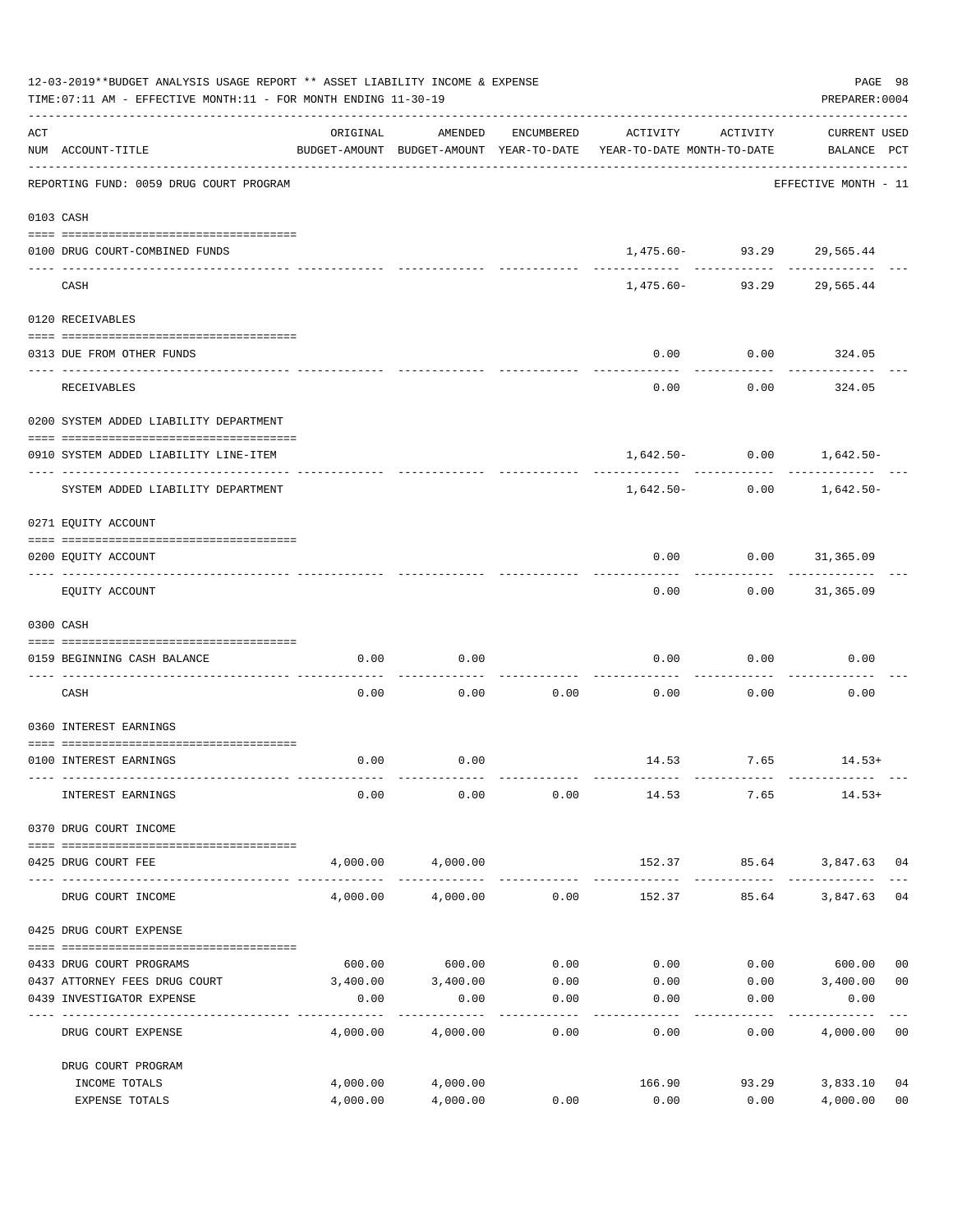|     | 12-03-2019**BUDGET ANALYSIS USAGE REPORT ** ASSET LIABILITY INCOME & EXPENSE<br>TIME: 07:11 AM - EFFECTIVE MONTH: 11 - FOR MONTH ENDING 11-30-19 |                                                      |                       |            |                                                                                                                          |                                                    |                                    |         |  |  |
|-----|--------------------------------------------------------------------------------------------------------------------------------------------------|------------------------------------------------------|-----------------------|------------|--------------------------------------------------------------------------------------------------------------------------|----------------------------------------------------|------------------------------------|---------|--|--|
| ACT | NUM ACCOUNT-TITLE                                                                                                                                | ORIGINAL<br>BUDGET-AMOUNT BUDGET-AMOUNT YEAR-TO-DATE | AMENDED               | ENCUMBERED | ACTIVITY<br>YEAR-TO-DATE MONTH-TO-DATE                                                                                   | ACTIVITY                                           | <b>CURRENT USED</b><br>BALANCE PCT |         |  |  |
|     | REPORTING FUND: 0060 SINKING FUND                                                                                                                |                                                      |                       |            |                                                                                                                          |                                                    | EFFECTIVE MONTH - 11               |         |  |  |
|     | 0103 CASH                                                                                                                                        |                                                      |                       |            |                                                                                                                          |                                                    |                                    |         |  |  |
|     | 0100 SINKING-COMBINED FUND CHECKING<br>0175 TEXPOOL                                                                                              |                                                      |                       |            | 0.00                                                                                                                     | $169, 263.12 - 189, 188.65 - 16, 552.25 -$<br>0.00 | 0.00                               |         |  |  |
|     | CASH                                                                                                                                             |                                                      |                       |            |                                                                                                                          | 169, 263. 12 - 189, 188. 65 - 16, 552. 25 -        |                                    |         |  |  |
|     | 0120 RECEIVABLES                                                                                                                                 |                                                      |                       |            |                                                                                                                          |                                                    |                                    |         |  |  |
|     |                                                                                                                                                  |                                                      |                       |            |                                                                                                                          |                                                    |                                    |         |  |  |
|     | 0311 TAXES RECEIVABLE                                                                                                                            |                                                      |                       |            | 0.00                                                                                                                     | 0.00                                               | 10,269.92                          |         |  |  |
|     | 0312 DUE FROM OTHER GOVERNMENT                                                                                                                   |                                                      |                       |            | 0.00                                                                                                                     | 0.00                                               | 33.34                              |         |  |  |
|     | 0313 DUE FROM OTHER FUNDS<br>_________________________                                                                                           |                                                      |                       |            | 0.00                                                                                                                     | 0.00                                               | 0.00<br>----------                 |         |  |  |
|     | RECEIVABLES                                                                                                                                      |                                                      |                       |            | 0.00                                                                                                                     | 0.00                                               | 10,303.26                          |         |  |  |
|     | 0200 LIABILITY ACCOUNT                                                                                                                           |                                                      |                       |            |                                                                                                                          |                                                    |                                    |         |  |  |
|     |                                                                                                                                                  |                                                      |                       |            |                                                                                                                          |                                                    |                                    |         |  |  |
|     | 0200 DEFERRED REVENUE                                                                                                                            |                                                      |                       |            | 0.00                                                                                                                     | 0.00                                               | 9,341.26                           |         |  |  |
|     | 0910 SYSTEM ADDED LIABILITY LINE-ITEM                                                                                                            |                                                      |                       |            | 0.00                                                                                                                     | 0.00                                               | 0.00                               |         |  |  |
|     | LIABILITY ACCOUNT                                                                                                                                |                                                      |                       |            | 0.00                                                                                                                     | 0.00                                               | 9,341.26                           |         |  |  |
|     | 0207 DUE TO FUND                                                                                                                                 |                                                      |                       |            |                                                                                                                          |                                                    |                                    |         |  |  |
|     | 0990 DUE TO OTHERS                                                                                                                               |                                                      |                       |            | 0.00                                                                                                                     | 0.00                                               | 0.00                               |         |  |  |
|     | DUE TO FUND                                                                                                                                      |                                                      |                       |            | 0.00                                                                                                                     | 0.00                                               | 0.00                               |         |  |  |
|     | 0271 EQUITY ACCOUNT                                                                                                                              |                                                      |                       |            |                                                                                                                          |                                                    |                                    |         |  |  |
|     |                                                                                                                                                  |                                                      |                       |            |                                                                                                                          |                                                    |                                    |         |  |  |
|     | 0200 EQUITY ACCOUNT                                                                                                                              |                                                      |                       |            | 0.00                                                                                                                     | 0.00                                               | 153,672.87                         |         |  |  |
|     | EOUITY ACCOUNT                                                                                                                                   |                                                      |                       |            | 0.00                                                                                                                     | 0.00                                               | 153,672.87                         |         |  |  |
|     | 0300 CASH                                                                                                                                        |                                                      |                       |            |                                                                                                                          |                                                    |                                    |         |  |  |
|     | 0110 BEGINNING CASH BALANCE                                                                                                                      | 0.00                                                 | 0.00                  |            |                                                                                                                          | $0.00$ $0.00$                                      | 0.00                               |         |  |  |
|     | CASH                                                                                                                                             | 0.00                                                 | -----------<br>0.00   | 0.00       | _____________<br>0.00                                                                                                    | -----------<br>0.00                                | 0.00                               |         |  |  |
|     | 0310 PROPERTY TAXES                                                                                                                              |                                                      |                       |            |                                                                                                                          |                                                    |                                    |         |  |  |
|     |                                                                                                                                                  |                                                      |                       |            |                                                                                                                          |                                                    |                                    |         |  |  |
|     | 0110 CURRENT TAXES                                                                                                                               |                                                      | 854,993.92 854,993.92 |            |                                                                                                                          |                                                    | 66,837.70 47,732.33 788,156.22 08  |         |  |  |
|     | 0120 DELINQUENT TAXES                                                                                                                            | 500.00                                               | 500.00                |            | 1,641.66                                                                                                                 | 965.50<br>------------                             | 1,141.66+ 328                      | $- - -$ |  |  |
|     | PROPERTY TAXES                                                                                                                                   |                                                      |                       |            | 855,493.92          855,493.92            0.00            68,479.36           48,697.83           787,014.56          08 |                                                    |                                    |         |  |  |
|     | 0318 OTHER TAXES                                                                                                                                 |                                                      |                       |            |                                                                                                                          |                                                    |                                    |         |  |  |
|     |                                                                                                                                                  |                                                      |                       |            |                                                                                                                          |                                                    |                                    |         |  |  |
|     | 0120 PAY N LIEU TAX/GRASSLAND                                                                                                                    | 0.00                                                 | 0.00                  |            | 0.00                                                                                                                     | 0.00                                               | 0.00                               |         |  |  |
|     | 0121 PAY N LIEU TAX/UPPER TRINITY                                                                                                                | 0.00                                                 | 0.00<br>. <u>.</u> .  |            | 144.00                                                                                                                   | 0.00<br>----------                                 | 144.00+                            |         |  |  |
|     | OTHER TAXES                                                                                                                                      | 0.00                                                 | 0.00                  | 0.00       | 144.00                                                                                                                   | 0.00                                               | $144.00+$                          |         |  |  |

0360 INTEREST EARNINGS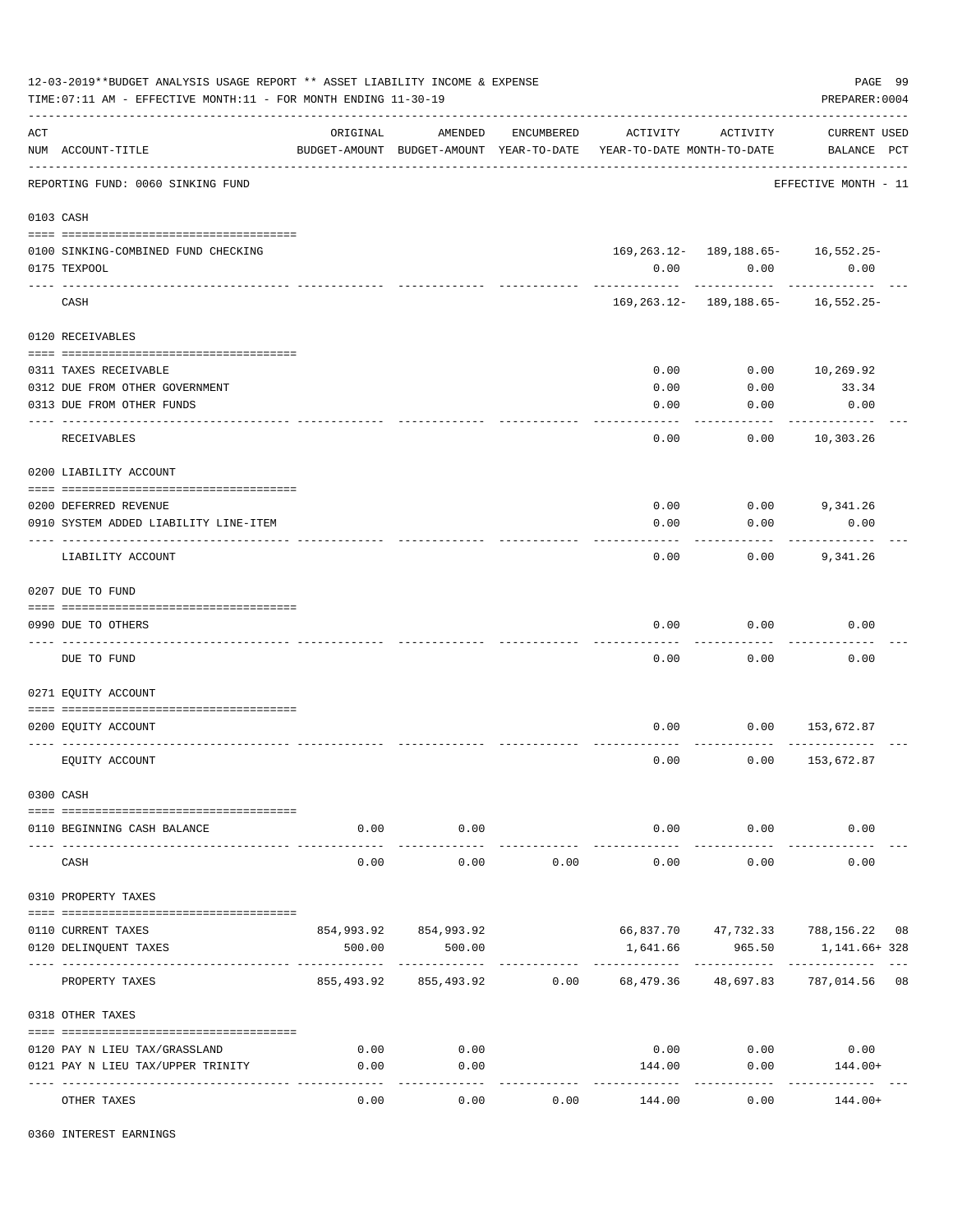| 12-03-2019**BUDGET ANALYSIS USAGE REPORT ** ASSET LIABILITY INCOME & EXPENSE |  |  |  |  | PAGE 100 |  |
|------------------------------------------------------------------------------|--|--|--|--|----------|--|
|                                                                              |  |  |  |  |          |  |

TIME:07:11 AM - EFFECTIVE MONTH:11 - FOR MONTH ENDING 11-30-19 PREPARER:0004

| ACT                                     | ORIGINAL      | AMENDED                    | <b>ENCUMBERED</b> | ACTIVITY                   | <b>ACTIVITY</b> | <b>CURRENT USED</b>  |                |
|-----------------------------------------|---------------|----------------------------|-------------------|----------------------------|-----------------|----------------------|----------------|
| NUM ACCOUNT-TITLE                       | BUDGET-AMOUNT | BUDGET-AMOUNT YEAR-TO-DATE |                   | YEAR-TO-DATE MONTH-TO-DATE |                 | BALANCE              | PCT            |
| REPORTING FUND: 0060 SINKING FUND       |               |                            |                   |                            |                 | EFFECTIVE MONTH - 11 |                |
|                                         |               |                            |                   |                            |                 |                      |                |
| 0100 INTEREST EARNINGS                  | 0.00          | 0.00                       |                   | 0.00                       | 0.00            | 0.00                 |                |
| 0200 INTEREST, 2017 GO BONDS            | 0.00          | 0.00                       |                   | 0.00                       | 0.00            | 0.00                 |                |
| 0300 INTEREST, 2018 GO BONDS            | 0.00          | 0.00                       |                   | 0.00                       | 0.00            | 0.00                 |                |
| INTEREST EARNINGS                       | 0.00          | 0.00                       | 0.00              | 0.00                       | 0.00            | 0.00                 |                |
| 0370 MISCELLANEOUS                      |               |                            |                   |                            |                 |                      |                |
|                                         |               |                            |                   |                            |                 |                      |                |
| 0130 REFUNDS & MISCELLANEOUS            | 0.00          | 0.00                       |                   | 0.00                       | 0.00            | 0.00                 |                |
| MISCELLANEOUS                           | 0.00          | 0.00                       | 0.00              | 0.00                       | 0.00            | 0.00                 |                |
| 0620 DEBT SERVICE                       |               |                            |                   |                            |                 |                      |                |
|                                         |               |                            |                   |                            |                 |                      |                |
| 0309 ANNUAL PAYING AGENT REGISTRAR FEES | 500.00        | 500.00                     | 0.00              | 186.48                     | 186.48          | 313.52               | 37             |
| 0400 BOND LEGAL FEES                    | 0.00          | 0.00                       | 0.00              | 0.00                       | 0.00            | 0.00                 |                |
| 0401 CONTINUING DISCLOSURE FEES         | 2,250.00      | 2,250.00                   | 0.00              | 0.00                       | 0.00            | 2,250.00             | 0 <sup>0</sup> |
| 0490 MISCELLANEOUS                      | 83,118.92     | 83,118.92                  | 0.00              | 0.00                       | 0.00            | 83,118.92            | 00             |
| 0627 PRINCIPAL, 2017 GO BONDS           | 170,000.00    | 170,000.00                 | 0.00              | 0.00                       | 0.00            | 170,000.00           | 00             |
| 0630 PRINCIPAL, 2018 GO BONDS           | 40,000.00     | 40,000.00                  | 0.00              | 0.00                       | 0.00            | 40,000.00            | 00             |
| DEBT SERVICE                            | 295,868.92    | 295,868.92                 | 0.00              | 186.48                     | 186.48          | 295,682.44           | 00             |
| 0660 DEBT SERVICE INTEREST              |               |                            |                   |                            |                 |                      |                |
|                                         |               |                            |                   |                            |                 |                      |                |
| 0667 INTEREST, 2017 GO BONDS            | 203,075.00    | 203,075.00                 | 0.00              | 0.00                       | 0.00            | 203,075.00           | 00             |
| 0670 INTEREST, 2018 GO BONDS            | 356,550.00    | 356,550.00                 | 0.00              | 237,700.00                 | 237,700.00      | 118,850.00           | 67             |
| DEBT SERVICE INTEREST                   | 559,625.00    | 559,625.00                 | 0.00              | 237,700.00                 | 237,700.00      | 321,925.00           | 42             |
| SINKING FUND                            |               |                            |                   |                            |                 |                      |                |
| INCOME TOTALS                           | 855,493.92    | 855,493.92                 |                   | 68,623.36                  | 48,697.83       | 786,870.56           | 08             |
| <b>EXPENSE TOTALS</b>                   | 855,493.92    | 855,493.92                 | 0.00              | 237,886.48                 | 237,886.48      | 617,607.44           | 28             |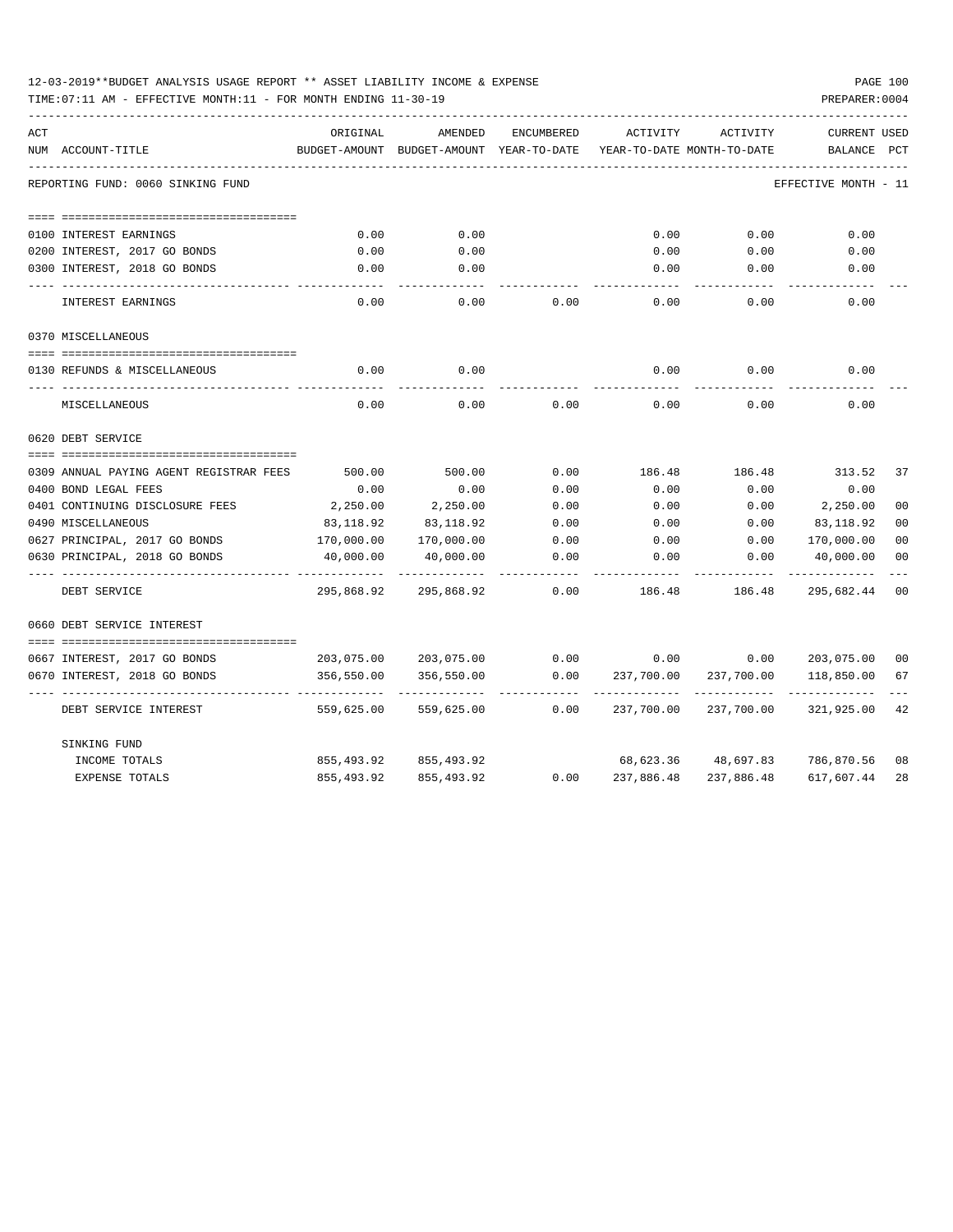|     | 12-03-2019**BUDGET ANALYSIS USAGE REPORT ** ASSET LIABILITY INCOME & EXPENSE<br>TIME: 07:11 AM - EFFECTIVE MONTH: 11 - FOR MONTH ENDING 11-30-19 |          |                                                     |                   |                                        |          | PAGE 101<br>PREPARER: 0004         |                |
|-----|--------------------------------------------------------------------------------------------------------------------------------------------------|----------|-----------------------------------------------------|-------------------|----------------------------------------|----------|------------------------------------|----------------|
| ACT | NUM ACCOUNT-TITLE                                                                                                                                | ORIGINAL | AMENDED<br>BUDGET-AMOUNT BUDGET-AMOUNT YEAR-TO-DATE | <b>ENCUMBERED</b> | ACTIVITY<br>YEAR-TO-DATE MONTH-TO-DATE | ACTIVITY | <b>CURRENT USED</b><br>BALANCE PCT |                |
|     | REPORTING FUND: 0061 DIST.CLK.CO.&DIST.CT.TECH.-COMB.FUN                                                                                         |          |                                                     |                   |                                        |          | EFFECTIVE MONTH - 11               |                |
|     | 0103 CASH                                                                                                                                        |          |                                                     |                   |                                        |          |                                    |                |
|     | 0100 DIST.CLK.CO.& DIST.CT.TECH.-COMBIN                                                                                                          |          |                                                     |                   | 55.20                                  |          | 27.48 3,348.35                     |                |
|     | CASH                                                                                                                                             |          |                                                     |                   | 55.20                                  | 27.48    | 3,348.35                           |                |
|     | 0120 RECEIVABLES                                                                                                                                 |          |                                                     |                   |                                        |          |                                    |                |
|     | 0313 DUE FROM OTHER FUNDS                                                                                                                        |          |                                                     |                   | 0.00                                   | 0.00     | 39.93                              |                |
|     | RECEIVABLES                                                                                                                                      |          |                                                     |                   | 0.00                                   | 0.00     | 39.93                              |                |
|     | 0271 EQUITY ACCOUNT                                                                                                                              |          |                                                     |                   |                                        |          |                                    |                |
|     | 0200 EQUITY ACCOUNT                                                                                                                              |          |                                                     |                   | 0.00                                   | 0.00     | 3,333.08                           |                |
|     | ---- ------------<br>EQUITY ACCOUNT                                                                                                              |          |                                                     |                   | 0.00                                   | 0.00     | 3,333.08                           |                |
|     | 0300 CASH                                                                                                                                        |          |                                                     |                   |                                        |          |                                    |                |
|     | 0161 BEGINNING CASH BALANCE                                                                                                                      | 2,800.00 | 2,800.00                                            |                   | 0.00                                   | 0.00     | 2,800.00                           | 0 <sup>0</sup> |
|     | CASH                                                                                                                                             | 2,800.00 | 2,800.00                                            | 0.00              | 0.00                                   | 0.00     | 2,800.00                           | 0 <sup>0</sup> |
|     | 0370 DIST.CLK.MISCELLANEOUS INCOME                                                                                                               |          |                                                     |                   |                                        |          |                                    |                |
|     | 0440 DIST.CLK.CO.& DIST.CT.TECHNOLOGY F                                                                                                          | 0.00     | 0.00                                                |                   | 55.20                                  | 27.48    | $55.20+$                           |                |
|     | DIST.CLK.MISCELLANEOUS INCOME                                                                                                                    | 0.00     | 0.00                                                | 0.00              | 55.20                                  | 27.48    | $55.20+$                           |                |
|     | 0440 DIST.CLK.COURT TECHNOLOGY EQUIPMEN                                                                                                          |          |                                                     |                   |                                        |          |                                    |                |
|     | 0572 OFFICE EOUIPMENT                                                                                                                            | 2,800.00 | 2,800.00                                            | 0.00              | 0.00                                   | 0.00     | 2,800.00                           | 0 <sub>0</sub> |
|     | DIST.CLK.COURT TECHNOLOGY EQUIPMEN                                                                                                               | 2,800.00 | 2,800.00                                            | 0.00              | 0.00                                   | 0.00     | 2,800.00                           | 0 <sub>0</sub> |
|     | DIST.CLK.CO.&DIST.CT.TECH.-COMB.FU                                                                                                               |          |                                                     |                   |                                        |          |                                    |                |
|     | INCOME TOTALS                                                                                                                                    | 2,800.00 | 2,800.00                                            |                   | 55.20                                  | 27.48    | 2,744.80                           | 02             |
|     | <b>EXPENSE TOTALS</b>                                                                                                                            | 2,800.00 | 2,800.00                                            | 0.00              | 0.00                                   | 0.00     | 2,800.00                           | 0 <sub>0</sub> |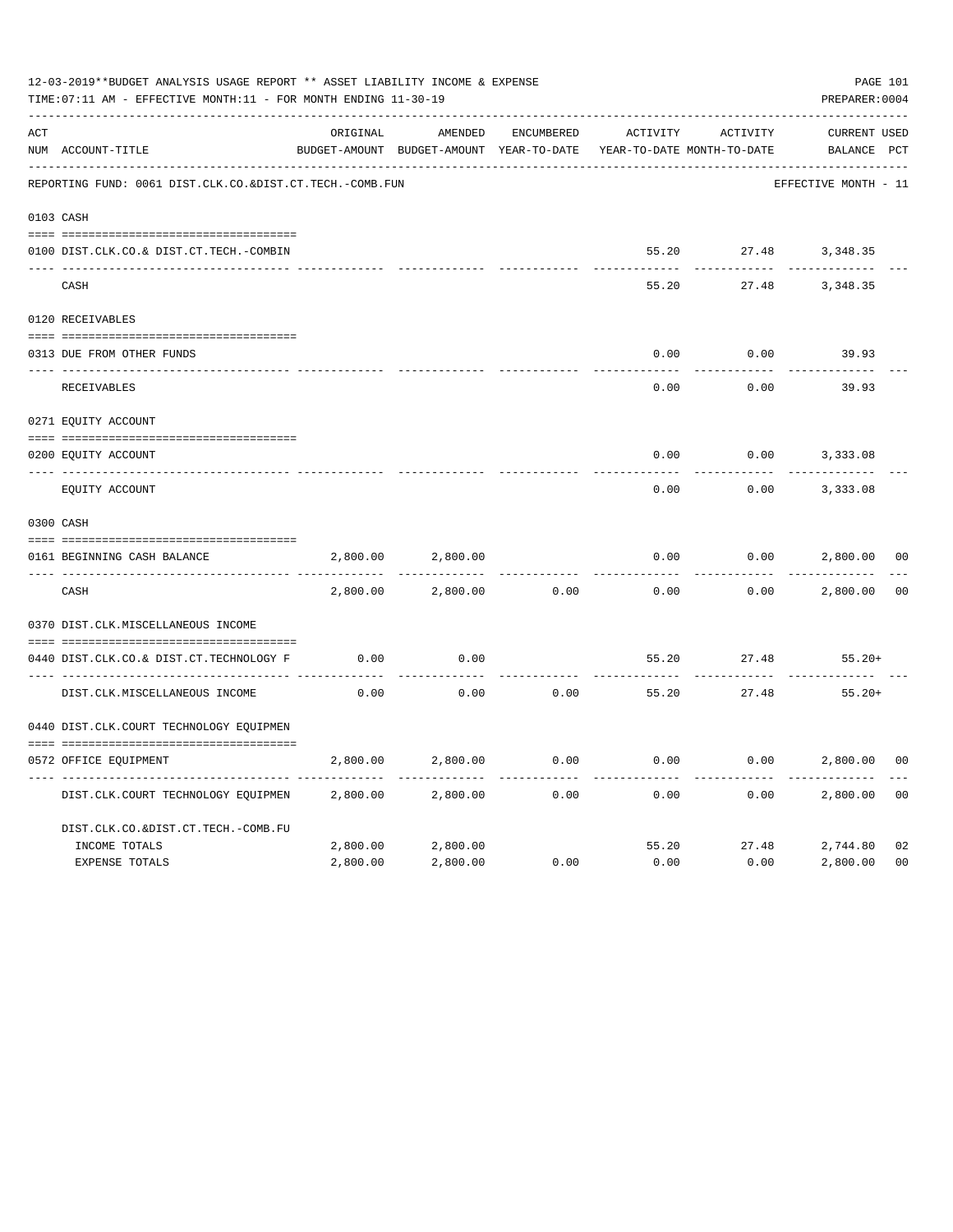|     | 12-03-2019**BUDGET ANALYSIS USAGE REPORT ** ASSET LIABILITY INCOME & EXPENSE<br>TIME:07:11 AM - EFFECTIVE MONTH:11 - FOR MONTH ENDING 11-30-19 |                        |                          |                      |                                                                                 |                                                     | PAGE 102<br>PREPARER: 0004          |                      |
|-----|------------------------------------------------------------------------------------------------------------------------------------------------|------------------------|--------------------------|----------------------|---------------------------------------------------------------------------------|-----------------------------------------------------|-------------------------------------|----------------------|
| ACT | NUM ACCOUNT-TITLE                                                                                                                              | ORIGINAL               | AMENDED                  | ENCUMBERED           | ACTIVITY<br>BUDGET-AMOUNT BUDGET-AMOUNT YEAR-TO-DATE YEAR-TO-DATE MONTH-TO-DATE | ACTIVITY                                            | CURRENT USED<br>BALANCE PCT         |                      |
|     | REPORTING FUND: 0062 DIST.CLK.COURT RECORDS PRESERVATION                                                                                       |                        |                          |                      |                                                                                 |                                                     | EFFECTIVE MONTH - 11                |                      |
|     | 0103 CASH                                                                                                                                      |                        |                          |                      |                                                                                 |                                                     |                                     |                      |
|     | 0100 DIST.CLK.COURT RECORDS PRESERVATIO                                                                                                        |                        |                          |                      |                                                                                 | 691.73 298.93 34,760.59<br>------------- ---------- |                                     |                      |
|     | CASH                                                                                                                                           |                        |                          |                      |                                                                                 | 691.73 298.93 34,760.59                             |                                     |                      |
|     | 0120 RECEIVABLES                                                                                                                               |                        |                          |                      |                                                                                 |                                                     |                                     |                      |
|     | 0313 DUE FROM OTHER FUNDS                                                                                                                      |                        |                          |                      | 0.00                                                                            | $0.00$ 222.25                                       |                                     |                      |
|     | RECEIVABLES                                                                                                                                    |                        |                          |                      | 0.00                                                                            | ----------                                          | -----------<br>$0.00$ 222.25        |                      |
|     | 0271 EOUITY ACCOUNT                                                                                                                            |                        |                          |                      |                                                                                 |                                                     |                                     |                      |
|     | 0200 EQUITY ACCOUNT                                                                                                                            |                        |                          |                      |                                                                                 | $0.00$ $0.00$ $34,291.11$                           |                                     |                      |
|     | EQUITY ACCOUNT                                                                                                                                 |                        |                          |                      | $- - - - - -$<br>0.00                                                           | .                                                   | -------------<br>$0.00$ $34,291.11$ |                      |
|     | 0300 CASH                                                                                                                                      |                        |                          |                      |                                                                                 |                                                     |                                     |                      |
|     | 0162 BEGINNING CASH BALANCE                                                                                                                    |                        | 27,500.00 27,500.00      |                      |                                                                                 | $0.00$ $0.00$ $27,500.00$ 00                        |                                     |                      |
|     | CASH                                                                                                                                           |                        | 27,500.00 27,500.00 0.00 |                      | -------------<br>0.00                                                           |                                                     | $0.00$ 27,500.00 00                 |                      |
|     | 0360 INTEREST EARNINGS                                                                                                                         |                        |                          |                      |                                                                                 |                                                     |                                     |                      |
|     | 0100 INTEREST EARNINGS                                                                                                                         | 0.00                   | 0.00                     |                      |                                                                                 | $16.40$ $8.93$ $16.40+$                             |                                     |                      |
|     | INTEREST EARNINGS                                                                                                                              | 0.00                   | 0.00                     | 0.00                 | ----------- --------------                                                      | -----------<br>16.40 8.93                           | $16.40+$                            |                      |
|     | 0370 DIST.CLK.COURT MISCELLAEOUS INCOME                                                                                                        |                        |                          |                      |                                                                                 |                                                     |                                     |                      |
|     | 0133 DIST.CLK.COURT RECORDS PRESERVATIO 2,500.00 2,500.00                                                                                      |                        |                          |                      |                                                                                 | 675.33 290.00 1,824.67                              |                                     | 27                   |
|     | DIST.CLK.COURT MISCELLAEOUS INCOME                                                                                                             | 2,500.00               | 2,500.00                 | 0.00                 | 675.33                                                                          | 290.00                                              | 1,824.67                            | 27                   |
|     | 0449 DIST.CLK.RECORDS PRES.EQUIPMENT                                                                                                           |                        |                          |                      |                                                                                 |                                                     |                                     |                      |
|     | 0572 OFFICE EQUIPMENT                                                                                                                          | 30,000.00              | 30,000.00                | 0.00                 | 0.00                                                                            | 0.00                                                | 30,000.00 00                        |                      |
|     | DIST.CLK.RECORDS PRES.EQUIPMENT                                                                                                                | 30,000.00              | 30,000.00                | ------------<br>0.00 | ------------<br>0.00                                                            | ------------<br>0.00                                | 30,000.00                           | 0 <sub>0</sub>       |
|     | DIST.CLK.COURT RECORDS PRESERVATIO                                                                                                             |                        |                          |                      |                                                                                 |                                                     |                                     |                      |
|     | INCOME TOTALS<br>EXPENSE TOTALS                                                                                                                | 30,000.00<br>30,000.00 | 30,000.00<br>30,000.00   | 0.00                 | 691.73<br>0.00                                                                  | 298.93<br>0.00                                      | 29,308.27<br>30,000.00              | 02<br>0 <sub>0</sub> |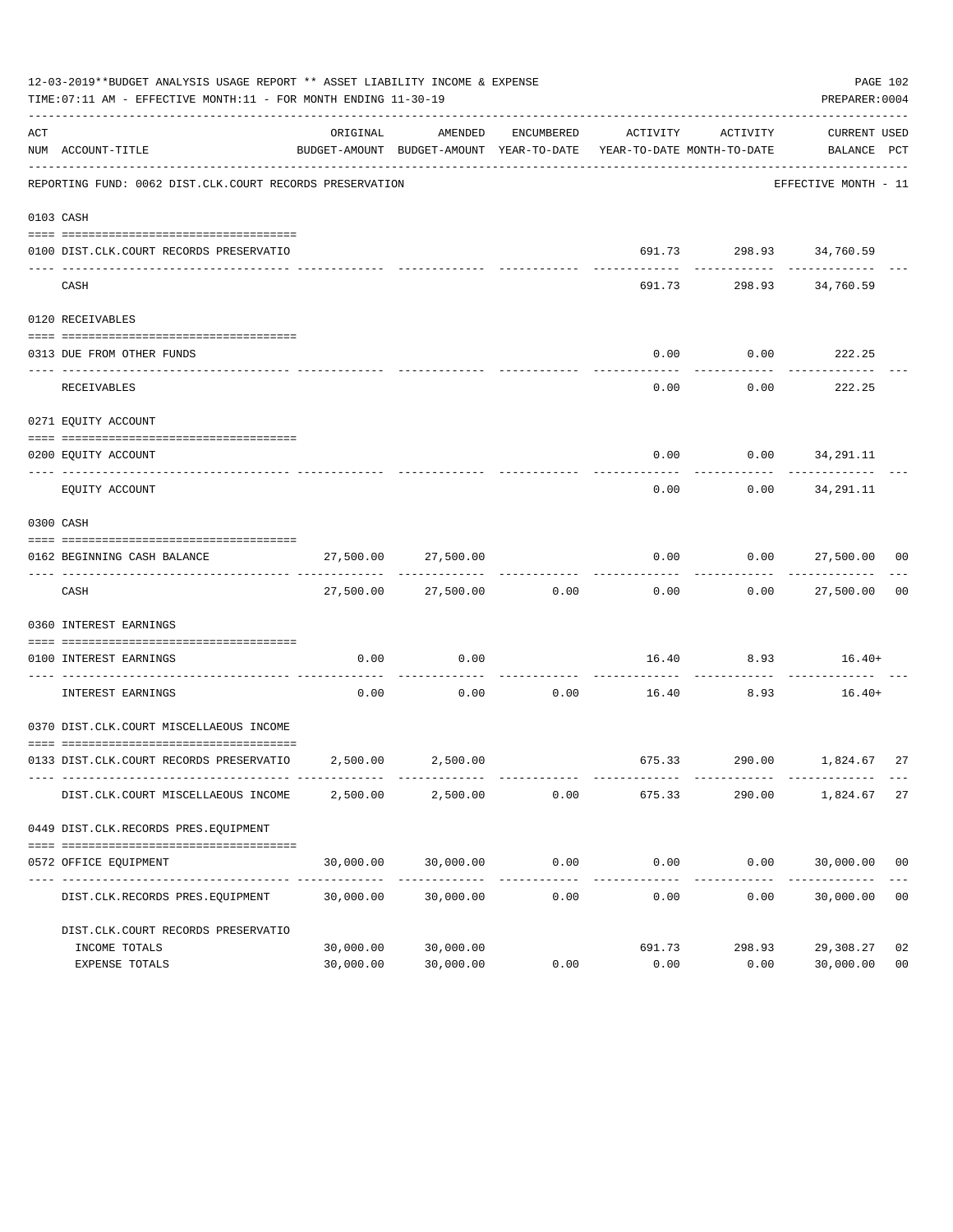|     | 12-03-2019**BUDGET ANALYSIS USAGE REPORT ** ASSET LIABILITY INCOME & EXPENSE<br>PAGE 103<br>TIME: 07:11 AM - EFFECTIVE MONTH: 11 - FOR MONTH ENDING 11-30-19<br>PREPARER: 0004<br>ACTIVITY<br>ACTIVITY |                |                                                                                |            |              |                          |                                            |  |  |  |  |
|-----|--------------------------------------------------------------------------------------------------------------------------------------------------------------------------------------------------------|----------------|--------------------------------------------------------------------------------|------------|--------------|--------------------------|--------------------------------------------|--|--|--|--|
| ACT | NUM ACCOUNT-TITLE                                                                                                                                                                                      | ORIGINAL       | AMENDED<br>BUDGET-AMOUNT BUDGET-AMOUNT YEAR-TO-DATE YEAR-TO-DATE MONTH-TO-DATE | ENCUMBERED |              |                          | CURRENT USED<br>BALANCE PCT                |  |  |  |  |
|     | REPORTING FUND: 0063 LAW ENF. EDUCATION CONST. #1                                                                                                                                                      |                |                                                                                |            |              |                          | EFFECTIVE MONTH - 11                       |  |  |  |  |
|     | 0103 CASH                                                                                                                                                                                              |                |                                                                                |            |              |                          |                                            |  |  |  |  |
|     |                                                                                                                                                                                                        |                |                                                                                |            |              |                          |                                            |  |  |  |  |
|     | 0100 LEOSE CONST.#1-COMBINED FUNDS CHEC                                                                                                                                                                |                |                                                                                |            |              | $0.00$ $0.00$ $1,688.40$ |                                            |  |  |  |  |
|     | CASH                                                                                                                                                                                                   |                |                                                                                |            | 0.00         | 0.00                     | 1,688.40                                   |  |  |  |  |
|     | 0200 LIABILITY ACCOUNT                                                                                                                                                                                 |                |                                                                                |            |              |                          |                                            |  |  |  |  |
|     |                                                                                                                                                                                                        |                |                                                                                |            |              |                          |                                            |  |  |  |  |
|     | 0910 SYSTEM ADDED LIABILITY LINE ITEM                                                                                                                                                                  |                |                                                                                |            | 0.00         | 0.00                     | 0.00                                       |  |  |  |  |
|     | LIABILITY ACCOUNT                                                                                                                                                                                      |                |                                                                                |            | 0.00         | 0.00                     | 0.00                                       |  |  |  |  |
|     | 0271 EQUITY ACCOUNT                                                                                                                                                                                    |                |                                                                                |            |              |                          |                                            |  |  |  |  |
|     | 0200 EQUITY ACCOUNT                                                                                                                                                                                    |                |                                                                                |            | 0.00         |                          | $0.00$ 1,688.40                            |  |  |  |  |
|     | EQUITY ACCOUNT                                                                                                                                                                                         |                |                                                                                |            | 0.00         | 0.00                     | 1,688.40                                   |  |  |  |  |
|     | 0300 CASH                                                                                                                                                                                              |                |                                                                                |            |              |                          |                                            |  |  |  |  |
|     |                                                                                                                                                                                                        |                |                                                                                |            |              |                          |                                            |  |  |  |  |
|     | 0151 BEGINNING CASH BALANCE                                                                                                                                                                            | 0.00           | 0.00                                                                           |            | 0.00         | 0.00                     | 0.00                                       |  |  |  |  |
|     | CASH                                                                                                                                                                                                   | 0.00           | 0.00                                                                           | 0.00       | 0.00         | 0.00                     | 0.00                                       |  |  |  |  |
|     | 0370 MISCELLANEOUS INCOME                                                                                                                                                                              |                |                                                                                |            |              |                          |                                            |  |  |  |  |
|     | 0130 REFUNDS & MISCELLANEOUS                                                                                                                                                                           | 0.00           | 0.00                                                                           |            | 0.00         | 0.00                     | 0.00                                       |  |  |  |  |
|     | 0160 PEACE OFFICER ALLOCATION                                                                                                                                                                          | 678.30         | 678.30                                                                         |            | 0.00         | 0.00                     | 678.30<br>00                               |  |  |  |  |
|     | MISCELLANEOUS INCOME                                                                                                                                                                                   | 678.30         | 678.30                                                                         | 0.00       | 0.00         | 0.00                     | ---------<br>0 <sub>0</sub><br>678.30      |  |  |  |  |
|     | 0551 LAW ENFORCEMENT EDUCATION                                                                                                                                                                         |                |                                                                                |            |              |                          |                                            |  |  |  |  |
|     |                                                                                                                                                                                                        |                |                                                                                | 0.00       |              |                          |                                            |  |  |  |  |
|     | 0427 OUT OF COUNTY TRAVEL<br>0428 TRAINING & TUITION                                                                                                                                                   | 678.30<br>0.00 | 678.30<br>0.00                                                                 | 0.00       | 0.00<br>0.00 | 0.00<br>0.00             | 678.30 00<br>0.00                          |  |  |  |  |
|     | LAW ENFORCEMENT EDUCATION                                                                                                                                                                              | 678.30         | 678.30                                                                         | 0.00       | 0.00         | 0.00                     | 678.30 00                                  |  |  |  |  |
|     |                                                                                                                                                                                                        |                |                                                                                |            |              |                          |                                            |  |  |  |  |
|     | LAW ENF. EDUCATION CONST. #1                                                                                                                                                                           |                |                                                                                |            |              |                          |                                            |  |  |  |  |
|     | INCOME TOTALS                                                                                                                                                                                          | 678.30         | 678.30                                                                         |            | 0.00         | 0.00                     | 678.30<br>0 <sub>0</sub><br>0 <sub>0</sub> |  |  |  |  |
|     | EXPENSE TOTALS                                                                                                                                                                                         | 678.30         | 678.30                                                                         | 0.00       | 0.00         | 0.00                     | 678.30                                     |  |  |  |  |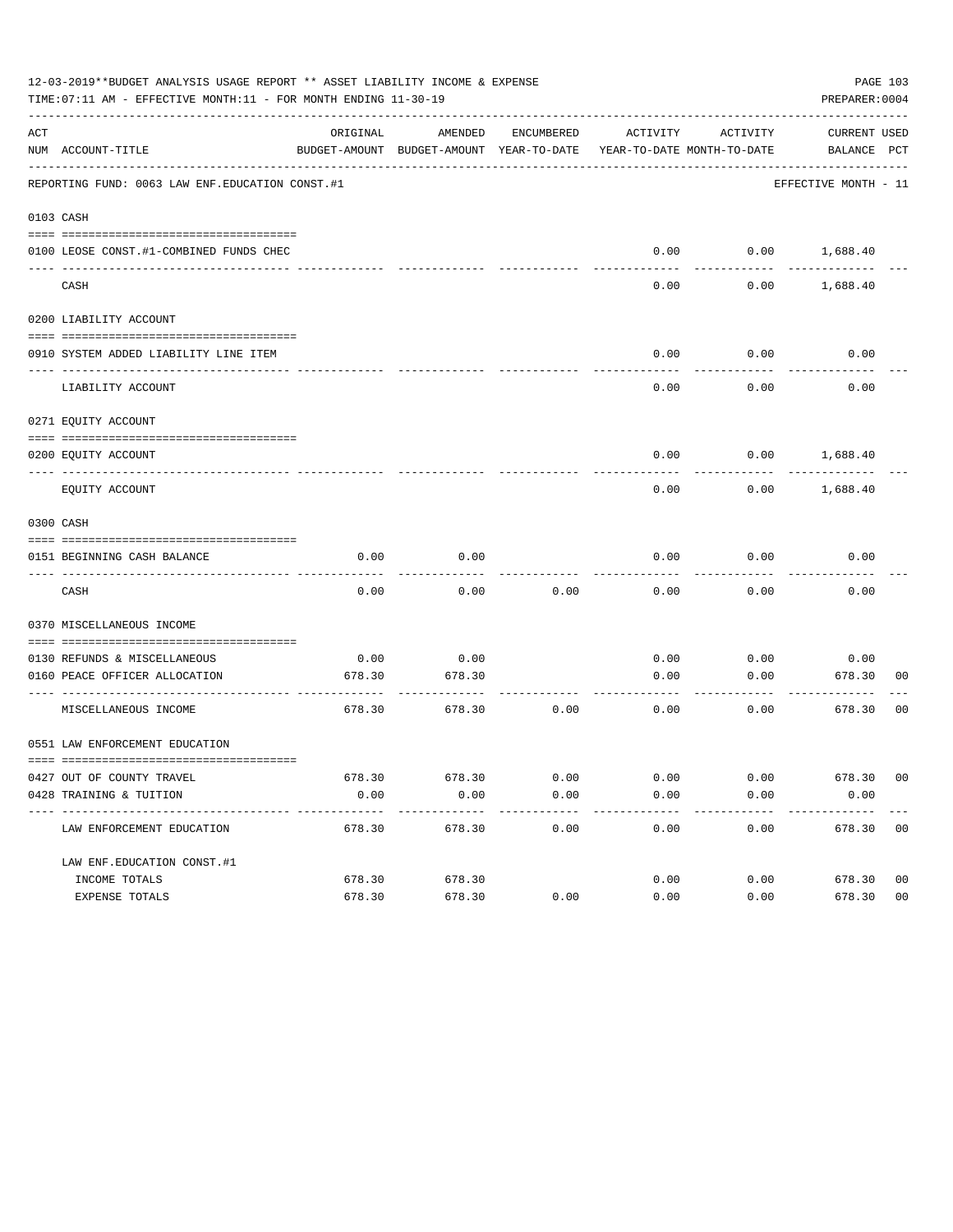|     | 12-03-2019**BUDGET ANALYSIS USAGE REPORT ** ASSET LIABILITY INCOME & EXPENSE<br>TIME:07:11 AM - EFFECTIVE MONTH:11 - FOR MONTH ENDING 11-30-19 |                  |                                                                                |                         |                   |                   | PREPARER: 0004              | PAGE 104       |
|-----|------------------------------------------------------------------------------------------------------------------------------------------------|------------------|--------------------------------------------------------------------------------|-------------------------|-------------------|-------------------|-----------------------------|----------------|
| ACT | NUM ACCOUNT-TITLE                                                                                                                              | ORIGINAL         | AMENDED<br>BUDGET-AMOUNT BUDGET-AMOUNT YEAR-TO-DATE YEAR-TO-DATE MONTH-TO-DATE | ENCUMBERED              | ACTIVITY          | ACTIVITY          | CURRENT USED<br>BALANCE PCT |                |
|     | REPORTING FUND: 0064 LAW ENF. EDUCATION CONST. #2                                                                                              |                  |                                                                                |                         |                   |                   | EFFECTIVE MONTH - 11        |                |
|     | 0103 CASH                                                                                                                                      |                  |                                                                                |                         |                   |                   |                             |                |
|     | 0100 LEOSE CONST.#2-COMBINED FUNDS CHEC                                                                                                        |                  |                                                                                |                         | 0.00              | 0.00              | 355.18                      |                |
|     | CASH                                                                                                                                           |                  |                                                                                |                         | 0.00              | 0.00              | 355.18                      |                |
|     | 0200 LIABILITY ACCOUNT                                                                                                                         |                  |                                                                                |                         |                   |                   |                             |                |
|     | 0910 SYSTEM ADDED LIABILITY LINE ITEM                                                                                                          |                  |                                                                                |                         | 0.00              | 0.00              | 0.00                        |                |
|     | LIABILITY ACCOUNT                                                                                                                              |                  |                                                                                |                         | 0.00              | 0.00              | 0.00                        |                |
|     | 0271 EQUITY ACCOUNT                                                                                                                            |                  |                                                                                |                         |                   |                   |                             |                |
|     | 0200 EQUITY ACCOUNT<br>--------------------- --------                                                                                          |                  |                                                                                |                         | 0.00              | 0.00              | 355.18                      |                |
|     | EQUITY ACCOUNT                                                                                                                                 |                  |                                                                                |                         | 0.00              | 0.00              | 355.18                      |                |
|     | 0300 CASH                                                                                                                                      |                  |                                                                                |                         |                   |                   |                             |                |
|     | 0152 BEGINNING CASH BALANCE                                                                                                                    | 0.00             | 0.00                                                                           |                         | 0.00              | 0.00              | 0.00                        |                |
|     | CASH                                                                                                                                           | 0.00             | 0.00                                                                           | 0.00                    | 0.00              | 0.00              | 0.00                        |                |
|     | 0370 MISCELLANEOUS INCOME                                                                                                                      |                  |                                                                                |                         |                   |                   |                             |                |
|     | 0130 REFUNDS & MISCELLANEOUS                                                                                                                   | 0.00             | 0.00                                                                           |                         | 0.00              | 0.00              | 0.00                        |                |
|     | 0160 PEACE OFFICER ALLOCATION                                                                                                                  | 678.48           | 678.48<br>. <u>.</u> .                                                         |                         | 0.00              | 0.00              | 678.48<br>---------         | 00             |
|     | MISCELLANEOUS INCOME                                                                                                                           | 678.48           | 678.48                                                                         | 0.00                    | 0.00              | 0.00              | 678.48                      | 00             |
|     | 0552 LAW ENFORCEMENT EDUCATION                                                                                                                 |                  |                                                                                |                         |                   |                   |                             |                |
|     | 0427 OUT OF COUNTY TRAVEL                                                                                                                      | 678.48           | 678.48                                                                         | 0.00                    | 0.00              | 0.00              | 678.48 00                   |                |
|     | 0428 TRAINING & TUITION<br>----------------------------------                                                                                  | 0.00<br>-------- | 0.00<br>-----------                                                            | 0.00<br>$- - - - - - -$ | 0.00<br>--------- | 0.00<br>--------- | 0.00<br>-----------         |                |
|     | LAW ENFORCEMENT EDUCATION                                                                                                                      | 678.48           | 678.48                                                                         | 0.00                    | 0.00              | 0.00              | 678.48 00                   |                |
|     | LAW ENF. EDUCATION CONST. #2                                                                                                                   |                  |                                                                                |                         |                   |                   |                             |                |
|     | INCOME TOTALS                                                                                                                                  | 678.48           | 678.48                                                                         |                         | 0.00              | 0.00              | 678.48                      | 0 <sub>0</sub> |
|     | EXPENSE TOTALS                                                                                                                                 | 678.48           | 678.48                                                                         | 0.00                    | 0.00              | 0.00              | 678.48                      | 0 <sub>0</sub> |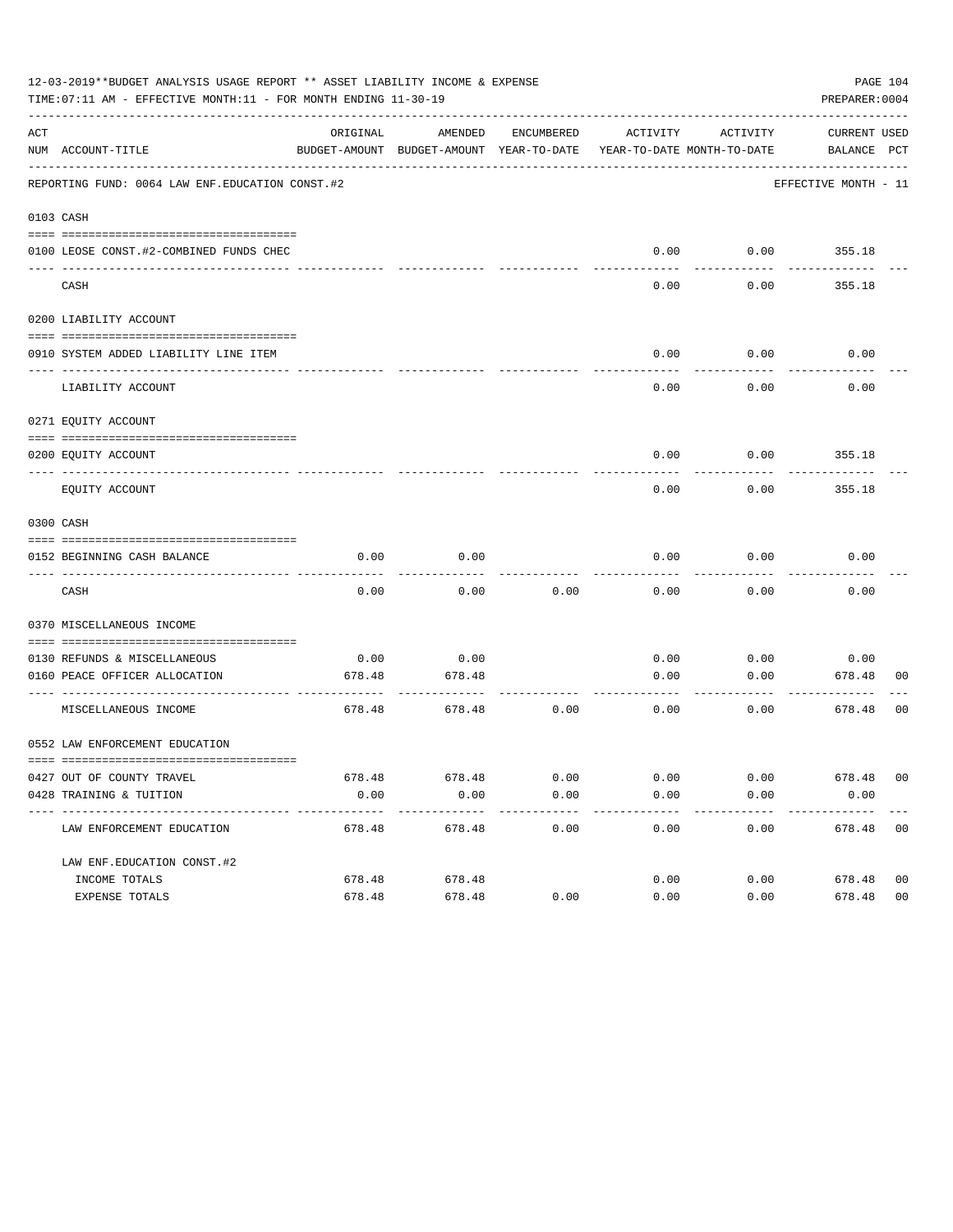| 12-03-2019**BUDGET ANALYSIS USAGE REPORT ** ASSET LIABILITY INCOME & EXPENSE<br>PAGE 105<br>TIME:07:11 AM - EFFECTIVE MONTH:11 - FOR MONTH ENDING 11-30-19<br>PREPARER: 0004 |                                                              |                 |                                                                     |                 |                   |          |                      |                |
|------------------------------------------------------------------------------------------------------------------------------------------------------------------------------|--------------------------------------------------------------|-----------------|---------------------------------------------------------------------|-----------------|-------------------|----------|----------------------|----------------|
| ACT                                                                                                                                                                          |                                                              | ORIGINAL        | AMENDED                                                             | ENCUMBERED      | ACTIVITY          | ACTIVITY | CURRENT USED         |                |
|                                                                                                                                                                              | NUM ACCOUNT-TITLE                                            |                 | BUDGET-AMOUNT BUDGET-AMOUNT YEAR-TO-DATE YEAR-TO-DATE MONTH-TO-DATE |                 |                   |          | BALANCE PCT          |                |
|                                                                                                                                                                              | REPORTING FUND: 0065 LAW ENF. EDUCATION CONST.#3             |                 |                                                                     |                 |                   |          | EFFECTIVE MONTH - 11 |                |
|                                                                                                                                                                              | 0103 CASH                                                    |                 |                                                                     |                 |                   |          |                      |                |
|                                                                                                                                                                              |                                                              |                 |                                                                     |                 |                   |          |                      |                |
|                                                                                                                                                                              | 0100 LEOSE CONST.#3-COMBINED FUNDS CHEC                      |                 |                                                                     |                 | 0.00              |          | $0.00$ 2,691.63      |                |
|                                                                                                                                                                              | CASH                                                         |                 |                                                                     |                 | 0.00              | 0.00     | 2,691.63             |                |
|                                                                                                                                                                              | 0200 LIABILITY ACCOUNT                                       |                 |                                                                     |                 |                   |          |                      |                |
|                                                                                                                                                                              | 0910 SYSTEM ADDED LIABILITY LINE ITEM                        |                 |                                                                     |                 | 0.00              | 0.00     | 0.00                 |                |
|                                                                                                                                                                              | LIABILITY ACCOUNT                                            |                 |                                                                     |                 | 0.00              | 0.00     | 0.00                 |                |
|                                                                                                                                                                              | 0271 EQUITY ACCOUNT                                          |                 |                                                                     |                 |                   |          |                      |                |
|                                                                                                                                                                              | 0200 EQUITY ACCOUNT                                          |                 |                                                                     |                 | 0.00              |          | $0.00$ 2,691.63      |                |
|                                                                                                                                                                              |                                                              |                 |                                                                     |                 |                   |          |                      |                |
|                                                                                                                                                                              | EQUITY ACCOUNT                                               |                 |                                                                     |                 | 0.00              | 0.00     | 2,691.63             |                |
|                                                                                                                                                                              | 0300 CASH                                                    |                 |                                                                     |                 |                   |          |                      |                |
|                                                                                                                                                                              |                                                              |                 |                                                                     |                 |                   |          |                      |                |
|                                                                                                                                                                              | 0153 BEGINNING CASH BALANCE                                  | 0.00            | 0.00                                                                |                 | 0.00              | 0.00     | 0.00                 |                |
|                                                                                                                                                                              | CASH                                                         | 0.00            | 0.00                                                                | 0.00            | 0.00              | 0.00     | 0.00                 |                |
|                                                                                                                                                                              | 0370 MISCELLANEOUS                                           |                 |                                                                     |                 |                   |          |                      |                |
|                                                                                                                                                                              | 0130 REFUNDS & MISCELLANEOUS                                 | 0.00            | 0.00                                                                |                 | 0.00              | 0.00     | 0.00                 |                |
|                                                                                                                                                                              | 0160 PEACE OFFICER ALLOCATION                                | 678.30          | 678.30                                                              |                 | 0.00              | 0.00     | 678.30               | 00             |
|                                                                                                                                                                              | -----------------------------------<br>MISCELLANEOUS         | 678.30          | 678.30                                                              | 0.00            | 0.00              | 0.00     | ---------<br>678.30  | 00             |
|                                                                                                                                                                              | 0553 LAW ENFORCEMENT EDUCATION                               |                 |                                                                     |                 |                   |          |                      |                |
|                                                                                                                                                                              |                                                              |                 |                                                                     |                 |                   |          |                      |                |
|                                                                                                                                                                              | 0427 OUT OF COUNTY TRAVEL                                    | 678.30          | 678.30                                                              | 0.00            | 0.00              | 0.00     | 678.30 00            |                |
|                                                                                                                                                                              | 0428 TRAINING & TUITION<br>------------------------------- - | 0.00<br>------- | 0.00<br>----------                                                  | 0.00<br>------- | 0.00<br>--------- | 0.00     | 0.00<br>----------   |                |
|                                                                                                                                                                              | LAW ENFORCEMENT EDUCATION                                    | 678.30          | 678.30                                                              | 0.00            | 0.00              | 0.00     | 678.30 00            |                |
|                                                                                                                                                                              | LAW ENF. EDUCATION CONST. #3                                 |                 |                                                                     |                 |                   |          |                      |                |
|                                                                                                                                                                              | INCOME TOTALS                                                | 678.30          | 678.30                                                              |                 | 0.00              | 0.00     | 678.30               | 0 <sub>0</sub> |
|                                                                                                                                                                              | EXPENSE TOTALS                                               | 678.30          | 678.30                                                              | 0.00            | 0.00              | 0.00     | 678.30               | 0 <sub>0</sub> |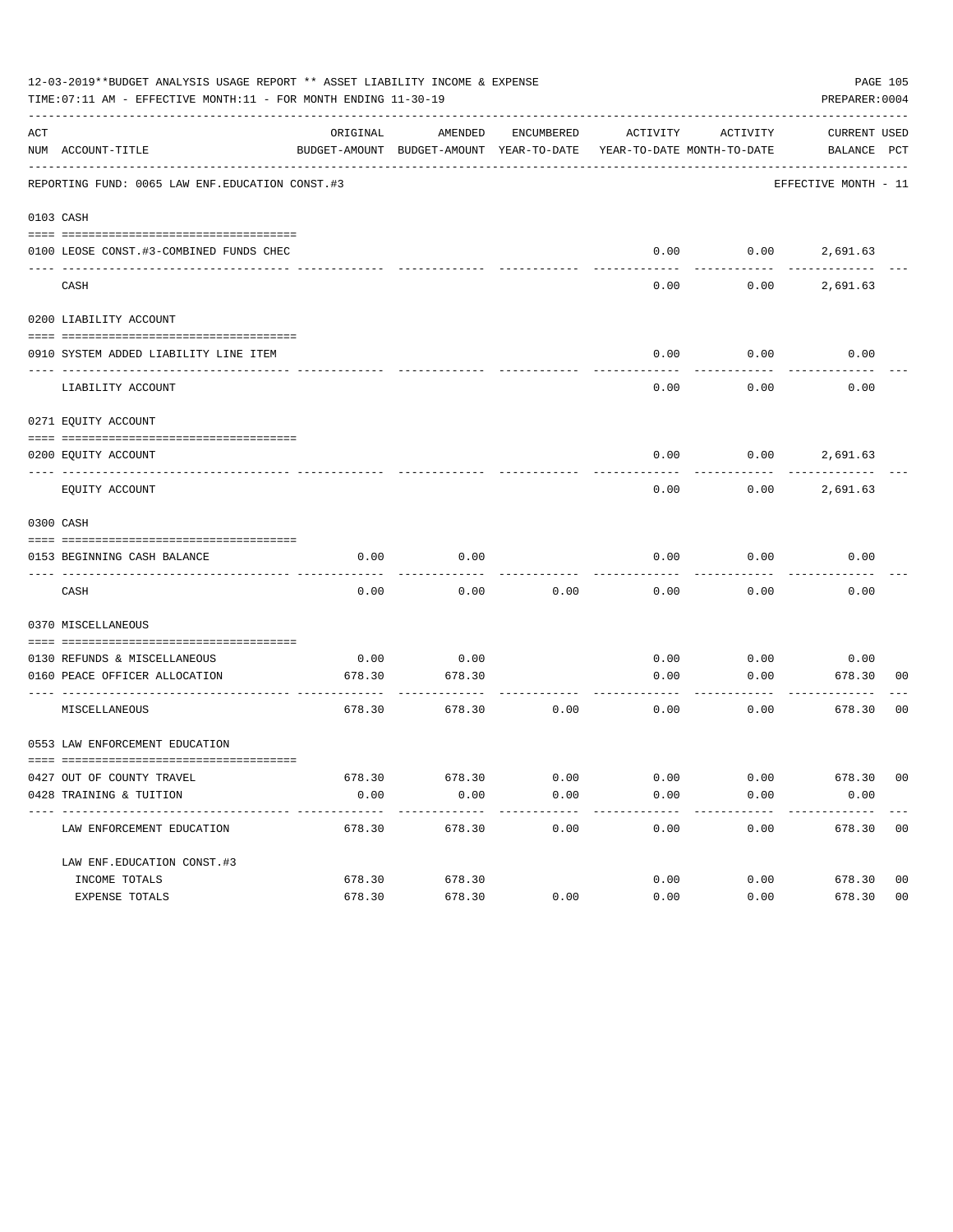| 12-03-2019**BUDGET ANALYSIS USAGE REPORT ** ASSET LIABILITY INCOME & EXPENSE<br>TIME: 07:11 AM - EFFECTIVE MONTH: 11 - FOR MONTH ENDING 11-30-19 |                                                                             |          |                                |                                |                                                                                 |                         |                                            | PAGE 106<br>PREPARER: 0004 |
|--------------------------------------------------------------------------------------------------------------------------------------------------|-----------------------------------------------------------------------------|----------|--------------------------------|--------------------------------|---------------------------------------------------------------------------------|-------------------------|--------------------------------------------|----------------------------|
| ACT                                                                                                                                              | NUM ACCOUNT-TITLE                                                           | ORIGINAL | AMENDED                        | ENCUMBERED                     | ACTIVITY<br>BUDGET-AMOUNT BUDGET-AMOUNT YEAR-TO-DATE YEAR-TO-DATE MONTH-TO-DATE | ACTIVITY                | <b>CURRENT USED</b><br>BALANCE PCT         |                            |
|                                                                                                                                                  | REPORTING FUND: 0066 2017 GO BONDS-CONSTRUCTION FUND                        |          |                                |                                |                                                                                 |                         | EFFECTIVE MONTH - 11                       |                            |
|                                                                                                                                                  | 0103 CASH                                                                   |          |                                |                                |                                                                                 |                         |                                            |                            |
|                                                                                                                                                  | 0100 GO BONDS CONST. 2017-COMBINED FUNDS                                    |          |                                |                                |                                                                                 |                         | 282, 416.31-232, 416.31-725, 215.72-       |                            |
|                                                                                                                                                  | 0166 ICS DEPOSIT                                                            |          |                                |                                |                                                                                 |                         | 9,025.17 4,520.98 5,170,520.14             |                            |
|                                                                                                                                                  | 0175 TEXPOOL                                                                |          |                                |                                | 0.00                                                                            | 0.00                    | 0.00                                       |                            |
|                                                                                                                                                  | CASH                                                                        |          |                                |                                |                                                                                 |                         | 273, 391.14 - 227, 895.33 - 4, 445, 304.42 |                            |
|                                                                                                                                                  | 0200 LIABILITY ACCOUNT                                                      |          |                                |                                |                                                                                 |                         |                                            |                            |
|                                                                                                                                                  |                                                                             |          |                                |                                |                                                                                 |                         |                                            |                            |
|                                                                                                                                                  | 0910 SYSTEM ADDED LIABILITY LINE-ITEM<br>__________________________________ |          |                                |                                |                                                                                 | -------- ------------ - | $92, 194.35 - 42, 194.35 - 92, 194.35 -$   |                            |
|                                                                                                                                                  | LIABILITY ACCOUNT                                                           |          |                                |                                |                                                                                 |                         | $92, 194.35 - 42, 194.35 - 92, 194.35 -$   |                            |
|                                                                                                                                                  | 0207 DUE TO FUND                                                            |          |                                |                                |                                                                                 |                         |                                            |                            |
|                                                                                                                                                  | 0990 DUE TO OTHERS                                                          |          |                                |                                | 0.00                                                                            |                         | 0.00<br>0.00                               |                            |
|                                                                                                                                                  | DUE TO FUND                                                                 |          |                                |                                | 0.00                                                                            | 0.00                    | 0.00                                       |                            |
|                                                                                                                                                  | 0231 2017 GO BONDS PAYABLE                                                  |          |                                |                                |                                                                                 |                         |                                            |                            |
|                                                                                                                                                  |                                                                             |          |                                |                                |                                                                                 |                         |                                            |                            |
|                                                                                                                                                  | 0200 2017 GO BONDS PAYABLE                                                  |          |                                |                                | 0.00                                                                            | 0.00                    | 0.00                                       |                            |
|                                                                                                                                                  | ----------------------------<br>2017 GO BONDS PAYABLE                       |          |                                |                                | 0.00                                                                            | 0.00                    | 0.00                                       |                            |
|                                                                                                                                                  |                                                                             |          |                                |                                |                                                                                 |                         |                                            |                            |
|                                                                                                                                                  | 0271 EQUITY ACCOUNT                                                         |          |                                |                                |                                                                                 |                         |                                            |                            |
|                                                                                                                                                  |                                                                             |          |                                |                                |                                                                                 |                         |                                            |                            |
|                                                                                                                                                  | 0200 EQUITY ACCOUNT                                                         |          |                                |                                | 0.00                                                                            |                         | $0.00 \quad 4,718,695.56$<br>------------  |                            |
|                                                                                                                                                  | EQUITY ACCOUNT                                                              |          |                                |                                | 0.00                                                                            |                         | $0.00 \quad 4,718,695.56$                  |                            |
|                                                                                                                                                  | 0300 CASH                                                                   |          |                                |                                |                                                                                 |                         |                                            |                            |
|                                                                                                                                                  |                                                                             |          |                                |                                |                                                                                 |                         |                                            |                            |
|                                                                                                                                                  | 0166 BEGINNING CASH BALANCE                                                 |          | 5,099,948.00 5,099,948.00      | ------------------------------ |                                                                                 |                         | $0.00$ $0.00$ $5,099,948.00$               | 0 <sub>0</sub>             |
|                                                                                                                                                  | CASH                                                                        |          | 5,099,948.00 5,099,948.00 0.00 |                                | 0.00                                                                            | 0.00                    | 5,099,948.00                               | 0 <sub>0</sub>             |
|                                                                                                                                                  | 0360 INTEREST EARNINGS                                                      |          |                                |                                |                                                                                 |                         |                                            |                            |
|                                                                                                                                                  | 0100 INTEREST EARNINGS LEGEND BANK                                          | 0.00     | 0.00                           |                                |                                                                                 | $0.00$ 0.00             | 0.00                                       |                            |
|                                                                                                                                                  | 0166 INTEREST EARNINGS ICS                                                  | 0.00     | 0.00                           |                                |                                                                                 | 9,025.17 4,520.98       | $9,025.17+$                                |                            |
|                                                                                                                                                  | --------------------- -------                                               |          | .                              |                                |                                                                                 |                         |                                            |                            |
|                                                                                                                                                  | INTEREST EARNINGS                                                           | 0.00     | 0.00                           |                                | $0.00$ 9,025.17 4,520.98                                                        |                         | $9,025.17+$                                |                            |
|                                                                                                                                                  | 0370 MISCELLANEOUS                                                          |          |                                |                                |                                                                                 |                         |                                            |                            |
|                                                                                                                                                  | 0130 REFUNDS & MISCELLANEOUS                                                | 0.00     | 0.00                           |                                | 0.00                                                                            | 0.00                    | 0.00                                       |                            |
|                                                                                                                                                  |                                                                             |          | -----------                    |                                |                                                                                 |                         |                                            |                            |
|                                                                                                                                                  | MISCELLANEOUS                                                               | 0.00     | 0.00                           | 0.00                           | 0.00                                                                            | 0.00                    | 0.00                                       |                            |
|                                                                                                                                                  | 0509 CONTINGENCY                                                            |          |                                |                                |                                                                                 |                         |                                            |                            |
|                                                                                                                                                  |                                                                             |          |                                |                                |                                                                                 |                         |                                            |                            |
|                                                                                                                                                  | 0475 CONTINGENCY                                                            |          | 440,000.00 440,000.00 0.00     |                                | $0.00$ $0.00$ $0.00$ $440,000.00$                                               |                         |                                            | 00                         |
|                                                                                                                                                  |                                                                             |          |                                |                                |                                                                                 |                         |                                            |                            |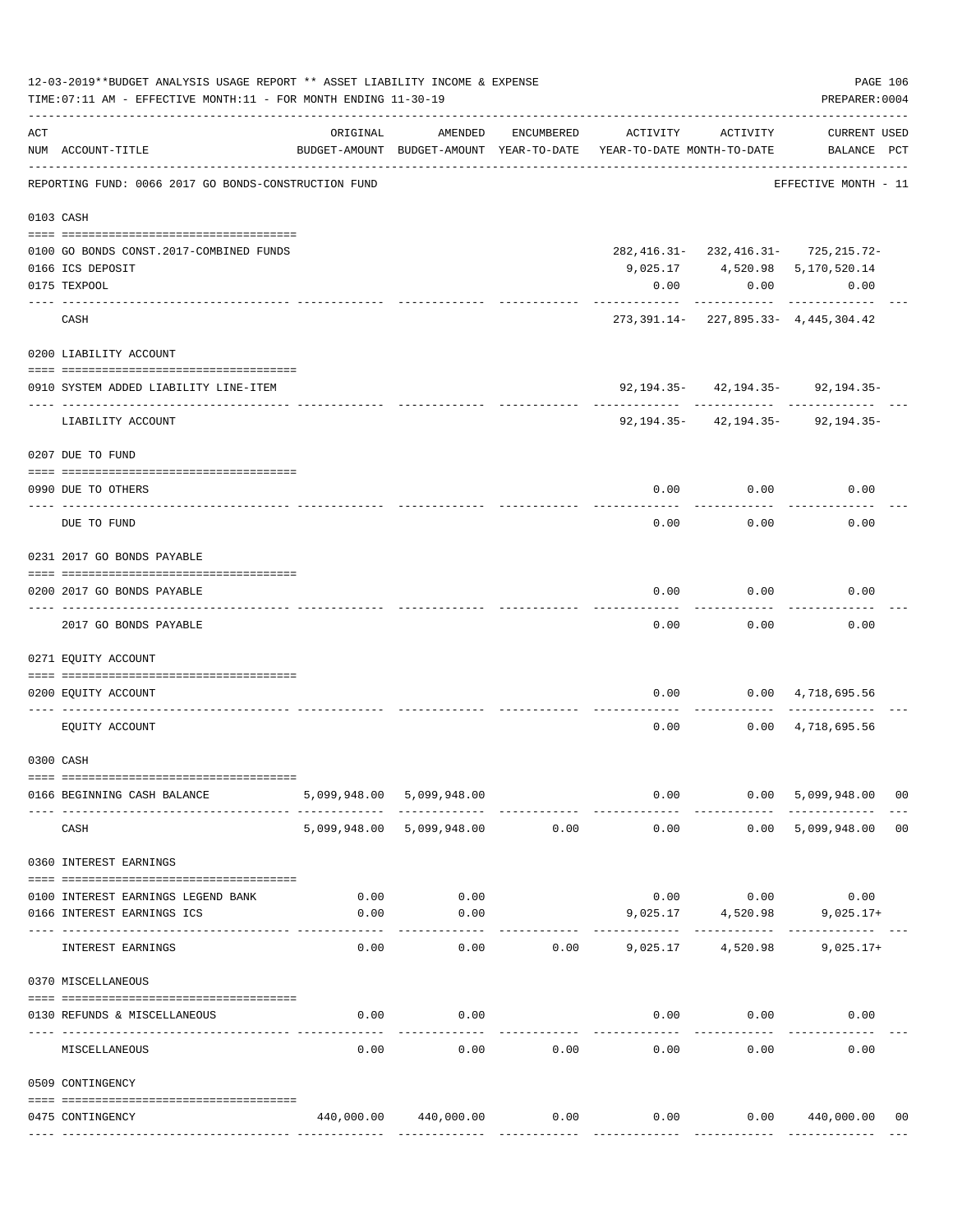TIME:07:11 AM - EFFECTIVE MONTH:11 - FOR MONTH ENDING 11-30-19 PREPARER:0004

| ACT |                                                      | ORIGINAL | AMENDED |      | ENCUMBERED ACTIVITY ACTIVITY |      | <b>CURRENT USED</b>                                                             |
|-----|------------------------------------------------------|----------|---------|------|------------------------------|------|---------------------------------------------------------------------------------|
|     | NUM ACCOUNT-TITLE                                    |          |         |      |                              |      | BUDGET-AMOUNT BUDGET-AMOUNT YEAR-TO-DATE YEAR-TO-DATE MONTH-TO-DATE BALANCE PCT |
|     | REPORTING FUND: 0066 2017 GO BONDS-CONSTRUCTION FUND |          |         |      |                              |      | EFFECTIVE MONTH - 11                                                            |
|     | CONTINGENCY                                          |          |         |      |                              |      | $440,000.00$ $440,000.00$ 0.00 0.00 0.00 0.00 $440,000.00$ 00                   |
|     | 0666 COURTHOUSE CONSTRUCTION PHASE 1                 |          |         |      |                              |      |                                                                                 |
|     |                                                      |          |         |      |                              |      |                                                                                 |
|     | 0165 CONSTRUCTION                                    | 0.00     | 0.00    | 0.00 | 0.00                         | 0.00 | 0.00                                                                            |
|     | 0400 ATTORNEY FEES                                   | 0.00     | 0.00    | 0.00 | 0.00                         | 0.00 | 0.00                                                                            |
|     | 0402 ENGINEERING                                     | 0.00     | 0.00    | 0.00 | 0.00                         | 0.00 | 0.00                                                                            |
|     | 0403 ARCHITECTURAL FEES                              | 0.00     | 0.00    | 0.00 | 0.00                         | 0.00 | 0.00                                                                            |
|     | 0426 PROFESSIONAL FEES                               | 0.00     | 0.00    | 0.00 | 0.00                         | 0.00 | 0.00                                                                            |
|     | 0430 BIDS & NOTICES                                  | 0.00     | 0.00    | 0.00 | 0.00                         | 0.00 | 0.00                                                                            |
|     | 0450 R & M BUILDINGS                                 | 0.00     | 0.00    | 0.00 | 0.00                         | 0.00 | 0.00                                                                            |
|     | 0451 ASBESTOS ABATEMENT                              | 0.00     | 0.00    | 0.00 | 0.00                         | 0.00 | 0.00                                                                            |
|     | 0453 IT DESIGN/SECURITY DESIGN                       | 0.00     | 0.00    | 0.00 | 0.00                         | 0.00 | 0.00                                                                            |
|     | 0482 DEMOLITION                                      | 0.00     | 0.00    | 0.00 | 0.00                         | 0.00 | 0.00                                                                            |
|     | 0490 MISCELLANEOUS                                   | 0.00     | 0.00    | 0.00 | 0.00                         | 0.00 | 0.00                                                                            |
|     | 0535 BUILDING                                        | 0.00     | 0.00    | 0.00 | 0.00                         | 0.00 | 0.00                                                                            |
|     | 0574 TECHNOLOGY                                      | 0.00     | 0.00    | 0.00 | 0.00                         | 0.00 | 0.00                                                                            |
|     | 0695 SURVEYING                                       | 0.00     | 0.00    | 0.00 | 0.00                         | 0.00 | 0.00                                                                            |
|     | COURTHOUSE CONSTRUCTION PHASE 1                      | 0.00     | 0.00    | 0.00 |                              | 0.00 | 0.00<br>0.00                                                                    |

0667 COURTHOUSE CONSTRUCTION PHASE 2

| 0165 CONSTRUCTION                                                                                         | 3,917,448.00 | 3,896,180.80    10,746.60                                         |      | 118,516.30        |             | 118,516.30 3,766,917.90           | 03  |
|-----------------------------------------------------------------------------------------------------------|--------------|-------------------------------------------------------------------|------|-------------------|-------------|-----------------------------------|-----|
| 0167 CONSTRUCTION MANAGER AGENT                                                                           | 726,000.00   | $726,000.00$ 0.00                                                 |      |                   |             | 50,438.46 50,438.46 675,561.54 07 |     |
| 0400 ATTORNEY FEES                                                                                        | 0.00         | 0.00                                                              | 0.00 |                   | $0.00$ 0.00 | 0.00                              |     |
| 0403 ARCHITECTURAL FEES                                                                                   | 0.00         | 8,125.00                                                          | 0.00 | 8,125.00 8,125.00 |             | 0.00                              | 100 |
| 0421 INTERNET SERVICES                                                                                    | 0.00         | 0.00                                                              | 0.00 | 0.00              | 0.00        | 0.00                              |     |
| 0426 PROFESSIONAL FEES                                                                                    | 0.00         | 13,142.20                                                         | 0.00 | 13,142.20         | 13, 142. 20 | 0.00                              | 100 |
| 0430 BIDS & NOTICES                                                                                       | 0.00         | 0.00                                                              | 0.00 | 0.00              | 0.00        | 0.00                              |     |
| 0440 UTILITIES ELECTRICITY                                                                                | 0.00         | 0.00                                                              | 0.00 | 0.00              | 0.00        | 0.00                              |     |
| 0442 UTILITIES WATER                                                                                      | 0.00         | 0.00                                                              | 0.00 | 0.00              | 0.00        | 0.00                              |     |
| 0443 TRASH PICK UP                                                                                        | 0.00         | 0.00                                                              | 0.00 | 0.00              | 0.00        | 0.00                              |     |
| 0451 ASBESTOS & OTHER TESTING                                                                             | 16,500.00    | 16,500.00                                                         | 0.00 | 0.00              | 0.00        | 16,500.00                         | 00  |
| 0453 IT DESIGN/SECURITY DESIGN                                                                            | 0.00         | 0.00                                                              | 0.00 | 0.00              | 0.00        | 0.00                              |     |
| 0455 SECURITY                                                                                             | 0.00         | 0.00                                                              | 0.00 | 0.00              | 0.00        | 0.00                              |     |
| 0470 OFFICE LEASE                                                                                         | 0.00         | 0.00                                                              | 0.00 | 0.00              | 0.00        | 0.00                              |     |
| 0490 MISCELLANEOUS                                                                                        | 0.00         | 0.00                                                              | 0.00 | 0.00              | 0.00        | 0.00                              |     |
| 0574 TECHNOLOGY                                                                                           | 0.00         | 0.00                                                              | 0.00 | 0.00              | 0.00        | 0.00                              |     |
| COURTHOUSE CONSTRUCTION PHASE 2 4,659,948.00 4,659,948.00 10,746.60 190,221.96 190,221.96 4,458,979.44 04 |              |                                                                   |      |                   |             |                                   |     |
| 2017 GO BONDS-CONSTRUCTION FUND                                                                           |              |                                                                   |      |                   |             |                                   |     |
| INCOME TOTALS                                                                                             | 5,099,948.00 |                                                                   |      |                   |             |                                   |     |
| <b>EXPENSE TOTALS</b>                                                                                     | 5,099,948.00 | 5,099,948.00  10,746.60  190,221.96  190,221.96  4,898,979.44  04 |      |                   |             |                                   |     |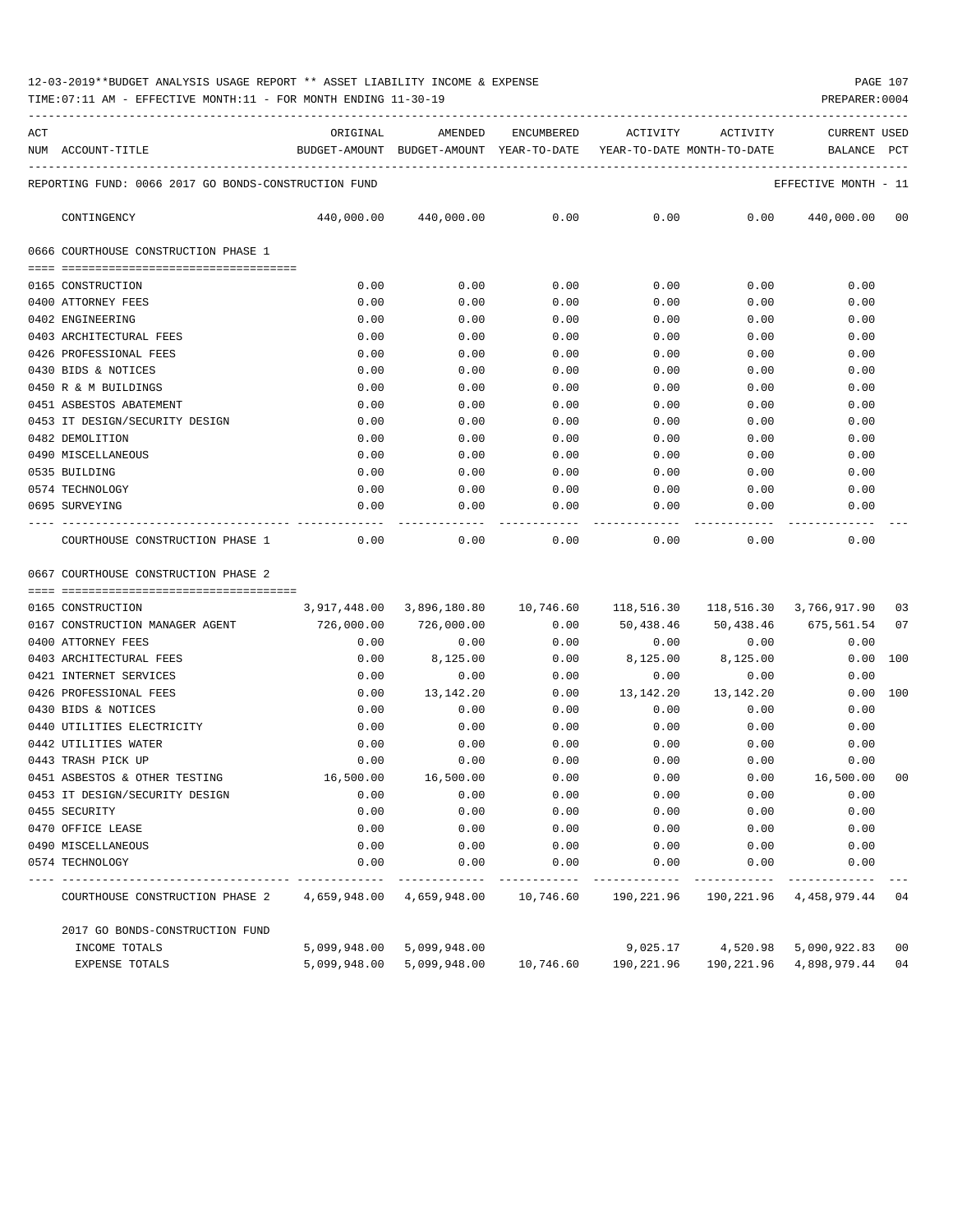|     | 12-03-2019**BUDGET ANALYSIS USAGE REPORT ** ASSET LIABILITY INCOME & EXPENSE<br>TIME: 07:11 AM - EFFECTIVE MONTH: 11 - FOR MONTH ENDING 11-30-19 |           |                      |            |                                                                                 |                                |                             |                |  |  |
|-----|--------------------------------------------------------------------------------------------------------------------------------------------------|-----------|----------------------|------------|---------------------------------------------------------------------------------|--------------------------------|-----------------------------|----------------|--|--|
| ACT | NUM ACCOUNT-TITLE                                                                                                                                | ORIGINAL  | AMENDED              | ENCUMBERED | ACTIVITY<br>BUDGET-AMOUNT BUDGET-AMOUNT YEAR-TO-DATE YEAR-TO-DATE MONTH-TO-DATE | ACTIVITY                       | CURRENT USED<br>BALANCE PCT |                |  |  |
|     | REPORTING FUND: 0067 F.C. DETENTION CENTER ANNUAL PAYMEN                                                                                         |           |                      |            |                                                                                 |                                | EFFECTIVE MONTH - 11        |                |  |  |
|     | 0103 CASH                                                                                                                                        |           |                      |            |                                                                                 |                                |                             |                |  |  |
|     | 0100 ANNUAL PAYMENT-COMBINED FUND CKING                                                                                                          |           |                      |            |                                                                                 | $1,120.00 - 490.00 - 8,378.04$ |                             |                |  |  |
|     |                                                                                                                                                  |           |                      |            |                                                                                 | .                              | --------                    |                |  |  |
|     | CASH                                                                                                                                             |           |                      |            | 1,120.00-                                                                       |                                | 490.00- 8,378.04            |                |  |  |
|     | 0200 SYSTEM ADDED LIABILITY DEPARTMENT                                                                                                           |           |                      |            |                                                                                 |                                |                             |                |  |  |
|     | 0910 SYSTEM ADDED LIABILITY LINE-ITEM                                                                                                            |           |                      |            | $530.00 -$                                                                      | 0.00                           | $530.00 -$                  |                |  |  |
|     | SYSTEM ADDED LIABILITY DEPARTMENT                                                                                                                |           |                      |            | $530.00 -$                                                                      | 0.00                           | $530.00 -$                  |                |  |  |
|     | 0271 EQUITY ACCOUNT                                                                                                                              |           |                      |            |                                                                                 |                                |                             |                |  |  |
|     | 0200 EQUITY ACCOUNT                                                                                                                              |           |                      |            |                                                                                 | $0.00$ $0.00$ $9,498.04$       |                             |                |  |  |
|     | EQUITY ACCOUNT                                                                                                                                   |           |                      |            | 0.00                                                                            | 0.00                           | 9,498.04                    |                |  |  |
|     | 0300 CASH                                                                                                                                        |           |                      |            |                                                                                 |                                |                             |                |  |  |
|     | 0110 UNENCUMBERED FUND BALANCE                                                                                                                   | 0.00      | 0.00                 |            | 0.00                                                                            | 0.00                           | 0.00                        |                |  |  |
|     | CASH                                                                                                                                             | 0.00      | 0.00                 | 0.00       | 0.00                                                                            | 0.00                           | 0.00                        |                |  |  |
|     | 0319 ANNUAL PAYMENT INCOME                                                                                                                       |           |                      |            |                                                                                 |                                |                             |                |  |  |
|     | 0551 ANNUAL PAYMENT                                                                                                                              | 10,000.00 | 10,000.00            |            | 0.00                                                                            |                                | 0.00 10,000.00              | 00             |  |  |
|     | ANNUAL PAYMENT INCOME                                                                                                                            |           | 10,000.00  10,000.00 |            | $0.00$ 0.00                                                                     | 0.00                           | 10,000.00                   | 0 <sup>0</sup> |  |  |
|     | 0560 F.C. SHERIFF ANNUAL PAYMENT                                                                                                                 |           |                      |            |                                                                                 |                                |                             |                |  |  |
|     | 0428 TRAINING & TUITION                                                                                                                          |           |                      |            | $10,000.00$ $10,000.00$ $0.00$ $590.00$ $490.00$ $9,410.00$ $06$                |                                |                             |                |  |  |
|     | 0580 INVESTIGATIVE EQUIPMENT                                                                                                                     | 0.00      | 0.00                 | 0.00       | 0.00                                                                            | 0.00                           | 0.00                        |                |  |  |
|     | F.C. SHERIFF ANNUAL PAYMENT                                                                                                                      | 10,000.00 | 10,000.00            | 0.00       | 590.00                                                                          | 490.00                         | 9,410.00                    | 06             |  |  |
|     | F.C. DETENTION CENTER ANNUAL PAYME                                                                                                               |           |                      |            |                                                                                 |                                |                             |                |  |  |
|     | INCOME TOTALS                                                                                                                                    | 10,000.00 | 10,000.00            |            | 0.00                                                                            | 0.00                           | 10,000.00                   | 0 <sub>0</sub> |  |  |
|     | EXPENSE TOTALS                                                                                                                                   | 10,000.00 | 10,000.00            | 0.00       | 590.00                                                                          | 490.00                         | 9,410.00                    | 06             |  |  |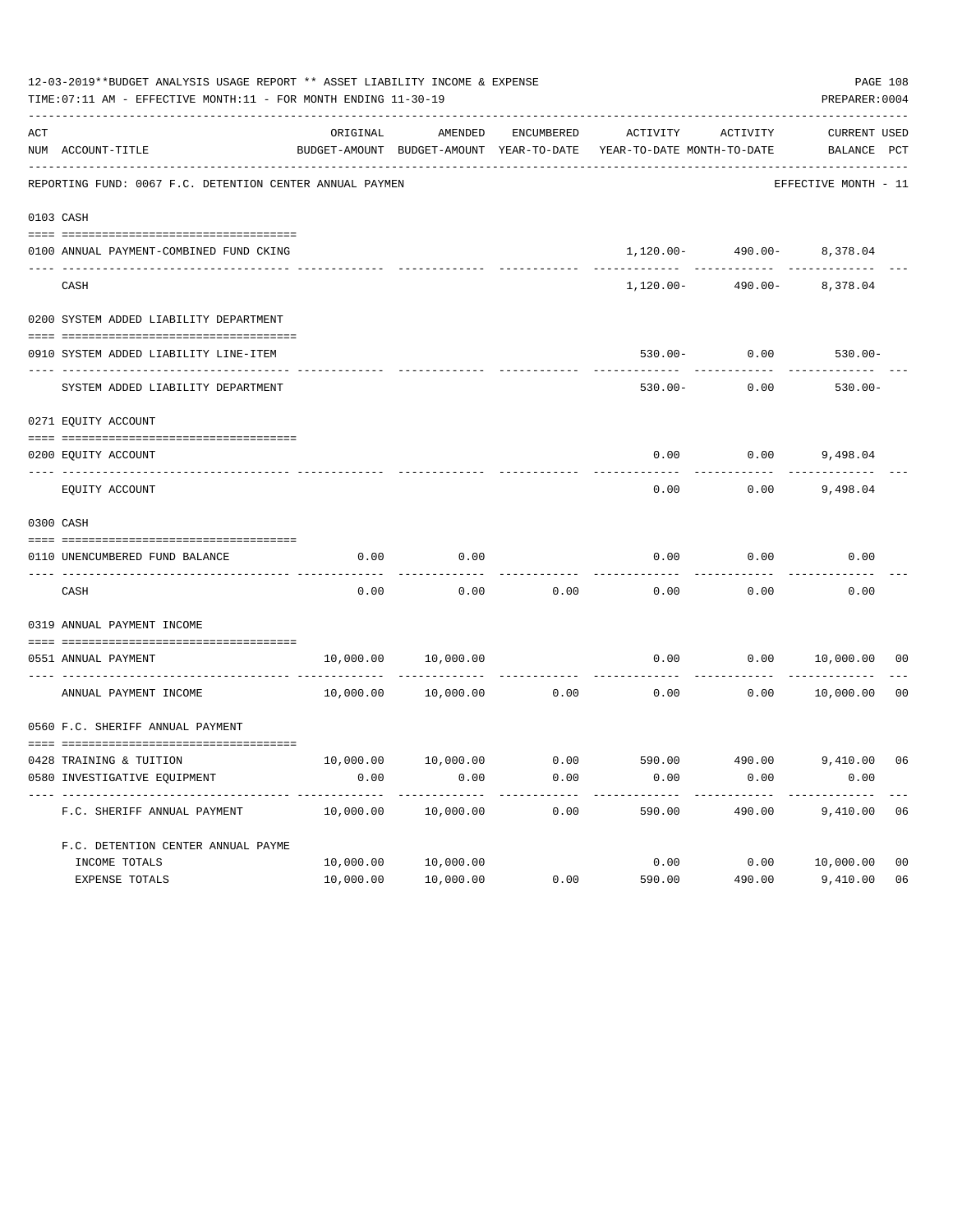|     | 12-03-2019**BUDGET ANALYSIS USAGE REPORT ** ASSET LIABILITY INCOME & EXPENSE<br>TIME: 07:11 AM - EFFECTIVE MONTH: 11 - FOR MONTH ENDING 11-30-19 |              |                                                     |              |                                        |                         | PREPARER: 0004                          | PAGE 109 |
|-----|--------------------------------------------------------------------------------------------------------------------------------------------------|--------------|-----------------------------------------------------|--------------|----------------------------------------|-------------------------|-----------------------------------------|----------|
| ACT | NUM ACCOUNT-TITLE                                                                                                                                | ORIGINAL     | AMENDED<br>BUDGET-AMOUNT BUDGET-AMOUNT YEAR-TO-DATE | ENCUMBERED   | ACTIVITY<br>YEAR-TO-DATE MONTH-TO-DATE | ACTIVITY                | <b>CURRENT USED</b><br>BALANCE PCT      |          |
|     | REPORTING FUND: 0068 2018 GO BONDS-CONSTRUCTION FUND                                                                                             |              |                                                     |              |                                        |                         | EFFECTIVE MONTH - 11                    |          |
|     | 0103 CASH                                                                                                                                        |              |                                                     |              |                                        |                         |                                         |          |
|     |                                                                                                                                                  |              |                                                     |              |                                        |                         |                                         |          |
|     | 0100 GO BONDS CONST. 2018-COMB. FUNDS CHE                                                                                                        |              |                                                     |              |                                        | $0.00$ $0.00$           | 0.00                                    |          |
|     | 0168 BUSINESS MONEY FUND ACCOUNT                                                                                                                 |              |                                                     |              |                                        |                         | 23, 126. 21 11, 573. 65 6, 349, 732. 20 |          |
|     | 0175 TEXPOOL                                                                                                                                     |              |                                                     |              | 0.00                                   | 0.00                    | 0.00                                    |          |
|     | CASH                                                                                                                                             |              |                                                     |              |                                        | ----------              | 23, 126. 21 11, 573. 65 6, 349, 732. 20 |          |
|     | 0200 LIABILITY ACCOUNT                                                                                                                           |              |                                                     |              |                                        |                         |                                         |          |
|     | 0910 SYSTEM ADDED LIABILITY LINE -ITEM                                                                                                           |              |                                                     |              | 0.00                                   | 0.00                    | 0.00                                    |          |
|     | LIABILITY ACCOUNT                                                                                                                                |              |                                                     |              | 0.00                                   | 0.00                    | 0.00                                    |          |
|     | 0231 2018 GO BONDS PAYABLE                                                                                                                       |              |                                                     |              |                                        |                         |                                         |          |
|     | 0200 2018 GO BONDS PAYABLE                                                                                                                       |              |                                                     |              | 0.00                                   | 0.00                    | 6, 250, 000.00                          |          |
|     | 2018 GO BONDS PAYABLE                                                                                                                            |              |                                                     |              | 0.00                                   |                         | 0.00 6,250,000.00                       |          |
|     | 0271 EQUITY ACCOUNT                                                                                                                              |              |                                                     |              |                                        |                         |                                         |          |
|     | 0200 EQUITY ACCOUNT                                                                                                                              |              |                                                     |              | 0.00                                   |                         | $0.00$ 76,605.99                        |          |
|     | EQUITY ACCOUNT                                                                                                                                   |              |                                                     |              | 0.00                                   | 0.00                    | 76,605.99                               |          |
|     | 0300 CASH                                                                                                                                        |              |                                                     |              |                                        |                         |                                         |          |
|     | 0168 BEGINNING CASH BALANCE                                                                                                                      | 0.00         | 0.00                                                |              | 0.00                                   | 0.00                    | 0.00                                    |          |
|     | CASH                                                                                                                                             | 0.00         | 0.00                                                | 0.00         | 0.00                                   | 0.00                    | 0.00                                    |          |
|     | 0360 INTEREST EARNINGS                                                                                                                           |              |                                                     |              |                                        |                         |                                         |          |
|     | 0100 INTEREST EARNING LEGEND BANK                                                                                                                | 0.00         | 0.00                                                |              |                                        | 0.00<br>0.00            | 0.00                                    |          |
|     | 0168 INTEREST EARNINGS BUSINESS MONEY F                                                                                                          | 0.00         | 0.00                                                |              | 23,126.21                              | 11,573.65               | 23,126.21+                              |          |
|     | INTEREST EARNINGS                                                                                                                                | 0.00         | 0.00                                                | 0.00         | 23,126.21                              | . <u>.</u><br>11,573.65 | $23, 126.21+$                           |          |
|     | 0370 MISCELLANEOUS                                                                                                                               |              |                                                     |              |                                        |                         |                                         |          |
|     | 0130 REFUNDS & MISCELLANEOUS                                                                                                                     | 0.00         | 0.00                                                |              |                                        | $0.00$ 0.00             | 0.00                                    |          |
|     | MISCELLANEOUS                                                                                                                                    | 0.00         | 0.00                                                | 0.00         | 0.00                                   | 0.00                    | 0.00                                    |          |
|     | 0509 CONTINGENCY                                                                                                                                 |              |                                                     |              |                                        |                         |                                         |          |
|     | 0475 CONTINGENCY                                                                                                                                 | 0.00         | 0.00                                                | 0.00         | 0.00                                   | 0.00                    | 0.00                                    |          |
|     | CONTINGENCY                                                                                                                                      | 0.00         | 0.00                                                | 0.00         | 0.00                                   | 0.00                    | 0.00                                    |          |
|     | 0668 COURTHOUSE CONSTRUCTION PHASE 2                                                                                                             |              |                                                     |              |                                        |                         |                                         |          |
|     |                                                                                                                                                  |              |                                                     |              |                                        |                         |                                         |          |
|     | 0165 CONSTRUCTION<br>0400 ATTORNEY FEES                                                                                                          | 0.00<br>0.00 | 0.00<br>0.00                                        | 0.00<br>0.00 | 0.00<br>0.00                           | 0.00<br>0.00            | 0.00<br>0.00                            |          |
|     |                                                                                                                                                  |              |                                                     |              |                                        |                         |                                         |          |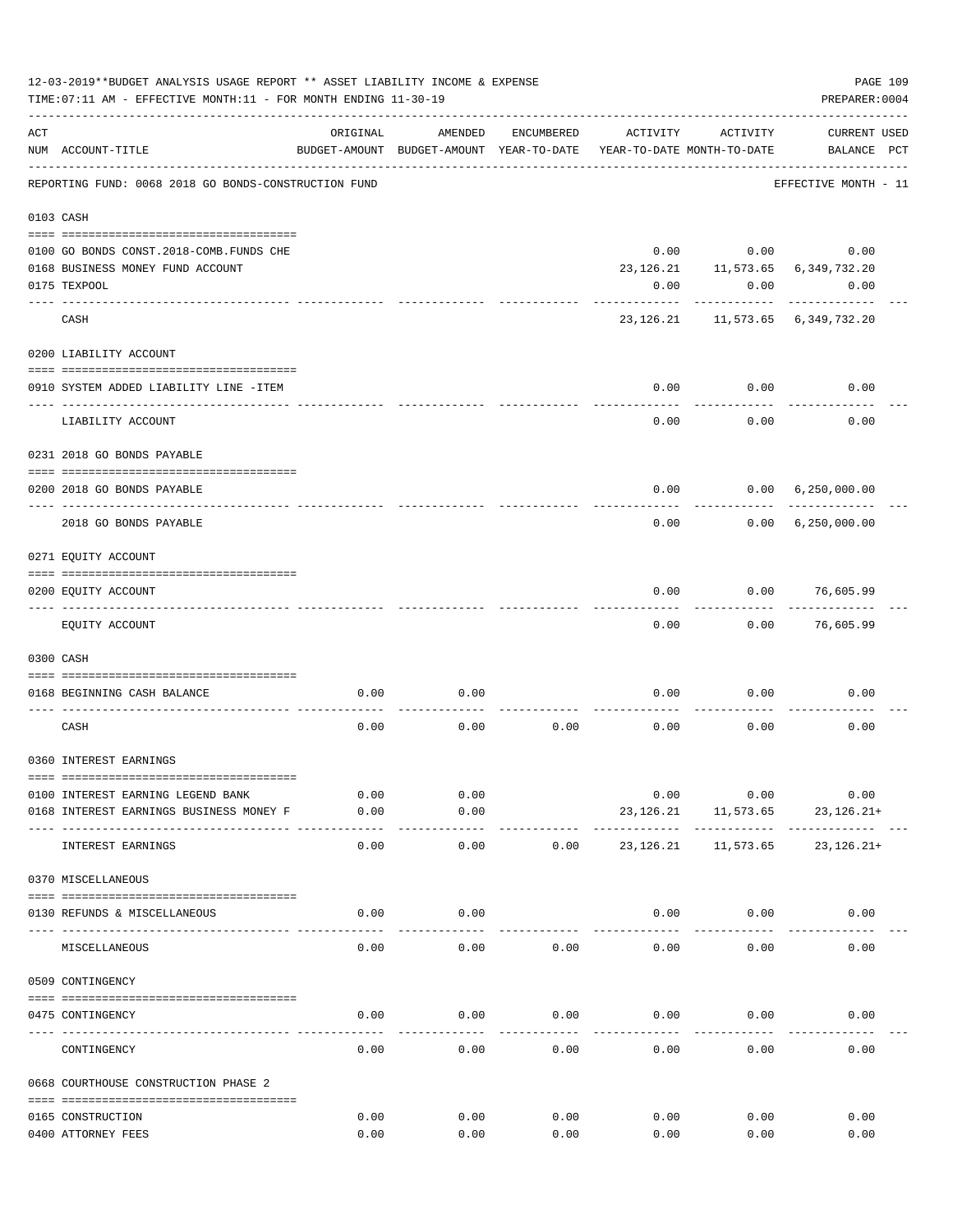| ACT |                                                      | ORIGINAL                                 | AMENDED | <b>ENCUMBERED</b> | ACTIVITY                   | ACTIVITY | <b>CURRENT USED</b>          |
|-----|------------------------------------------------------|------------------------------------------|---------|-------------------|----------------------------|----------|------------------------------|
| NUM | ACCOUNT-TITLE                                        | BUDGET-AMOUNT BUDGET-AMOUNT YEAR-TO-DATE |         |                   | YEAR-TO-DATE MONTH-TO-DATE |          | <b>PCT</b><br><b>BALANCE</b> |
|     | REPORTING FUND: 0068 2018 GO BONDS-CONSTRUCTION FUND |                                          |         |                   |                            |          | EFFECTIVE MONTH - 11         |
|     | 0402 ENGINEERING                                     | 0.00                                     | 0.00    | 0.00              | 0.00                       | 0.00     | 0.00                         |
|     | 0403 ARCHITECTURAL FEES                              | 0.00                                     | 0.00    | 0.00              | 0.00                       | 0.00     | 0.00                         |
|     | 0426 PROFESSIONAL FEES                               | 0.00                                     | 0.00    | 0.00              | 0.00                       | 0.00     | 0.00                         |
|     | 0430 BIDS & NOTICES                                  | 0.00                                     | 0.00    | 0.00              | 0.00                       | 0.00     | 0.00                         |
|     | 0450 R & M BUILDINGS                                 | 0.00                                     | 0.00    | 0.00              | 0.00                       | 0.00     | 0.00                         |
|     | 0490 MISCELLANEOUS                                   | 0.00                                     | 0.00    | 0.00              | 0.00                       | 0.00     | 0.00                         |
|     | 0535 BUILDING                                        | 0.00                                     | 0.00    | 0.00              | 0.00                       | 0.00     | 0.00                         |
|     | 0695 SURVEYING                                       | 0.00                                     | 0.00    | 0.00              | 0.00                       | 0.00     | 0.00                         |
|     | COURTHOUSE CONSTRUCTION PHASE 2                      | 0.00                                     | 0.00    | 0.00              | 0.00                       | 0.00     | 0.00                         |
|     | 2018 GO BONDS-CONSTRUCTION FUND                      |                                          |         |                   |                            |          |                              |
|     | INCOME TOTALS                                        | 0.00                                     | 0.00    |                   | 23,126.21                  |          | $11,573.65$ 23, 126. 21+     |
|     | <b>EXPENSE TOTALS</b>                                | 0.00                                     | 0.00    | 0.00              | 0.00                       | 0.00     | 0.00                         |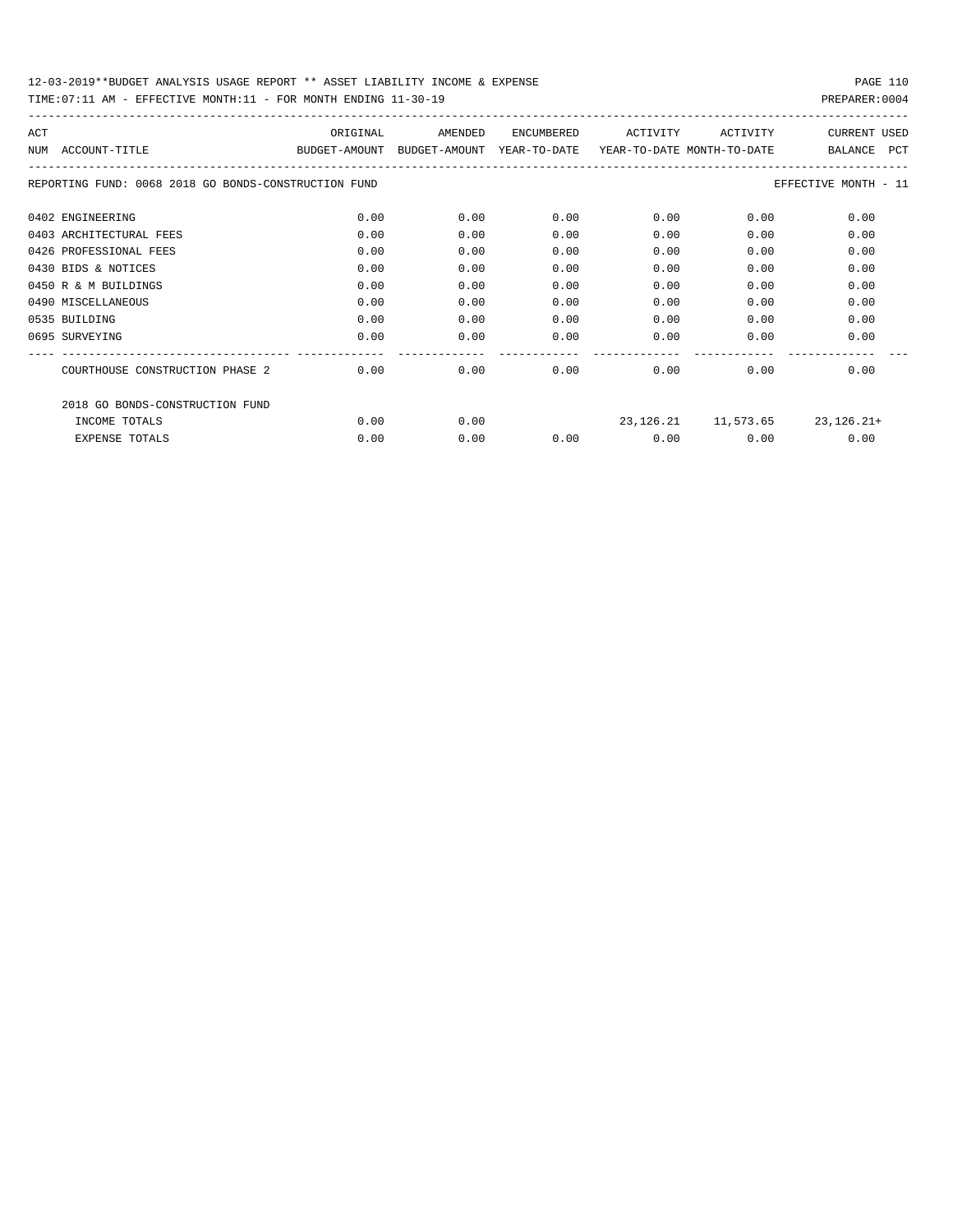|     | 12-03-2019**BUDGET ANALYSIS USAGE REPORT ** ASSET LIABILITY INCOME & EXPENSE<br>TIME: 07:11 AM - EFFECTIVE MONTH: 11 - FOR MONTH ENDING 11-30-19 |                    |                                                                                |              |                         |                        | PAGE 111<br>PREPARER: 0004         |
|-----|--------------------------------------------------------------------------------------------------------------------------------------------------|--------------------|--------------------------------------------------------------------------------|--------------|-------------------------|------------------------|------------------------------------|
| ACT | NUM ACCOUNT-TITLE                                                                                                                                | ORIGINAL           | AMENDED<br>BUDGET-AMOUNT BUDGET-AMOUNT YEAR-TO-DATE YEAR-TO-DATE MONTH-TO-DATE | ENCUMBERED   | ACTIVITY                | ACTIVITY               | <b>CURRENT USED</b><br>BALANCE PCT |
|     | REPORTING FUND: 0070 RIGHT OF WAY FUND                                                                                                           |                    |                                                                                |              |                         |                        | EFFECTIVE MONTH - 11               |
|     | 0102 A/P CLEARING                                                                                                                                |                    |                                                                                |              |                         |                        |                                    |
|     | 0100 A/P CLEARING<br>---- --------                                                                                                               |                    |                                                                                |              |                         | $0.00$ 0.00            | 0.00                               |
|     | A/P CLEARING                                                                                                                                     |                    |                                                                                |              | 0.00                    | 0.00                   | 0.00                               |
|     | 0103 CASH                                                                                                                                        |                    |                                                                                |              |                         |                        |                                    |
|     | 0100 RIGHT OF WAY-COMBINED FUND CHECKIN                                                                                                          |                    |                                                                                |              | 7.72                    | 4.16 16,093.03         |                                    |
|     | 0170 RIGHT OF WAY CASH ACCT.                                                                                                                     |                    |                                                                                |              | 0.00                    | 0.00                   | 0.00                               |
|     | 0175 TEXPOOL                                                                                                                                     |                    |                                                                                |              | 285.86                  | 136.55                 | 84, 251.93                         |
|     | CASH                                                                                                                                             |                    |                                                                                |              | 293.58                  | 140.71                 | -----------<br>100,344.96          |
|     | 0133 ADVANCE TO FUND                                                                                                                             |                    |                                                                                |              |                         |                        |                                    |
|     | 0010 ADVANCE TO GENERAL                                                                                                                          |                    |                                                                                |              | 0.00                    | 0.00                   | 0.00                               |
|     | 0021 ADVANCE TO R&B #1                                                                                                                           |                    |                                                                                |              | 0.00                    | 0.00                   | 0.00                               |
|     | 0022 ADVANCE TO R&B #2                                                                                                                           |                    |                                                                                |              | 0.00                    | 0.00                   | 0.00                               |
|     |                                                                                                                                                  |                    |                                                                                |              |                         |                        |                                    |
|     | ADVANCE TO FUND                                                                                                                                  |                    |                                                                                |              | 0.00                    | 0.00                   | 0.00                               |
|     | 0200 LIABILITY ACCOUNT                                                                                                                           |                    |                                                                                |              |                         |                        |                                    |
|     | 0900 SYSTEM ADDED LIABILITY LINE-ITEM                                                                                                            |                    |                                                                                |              | 0.00                    | 0.00                   | 0.00                               |
|     | 0910 SYSTEM ADDED LIABILITY LINE-ITEM                                                                                                            |                    |                                                                                |              | 0.00                    | 0.00                   | 0.00                               |
|     |                                                                                                                                                  |                    |                                                                                |              |                         |                        |                                    |
|     | LIABILITY ACCOUNT                                                                                                                                |                    |                                                                                |              | 0.00                    | 0.00                   | 0.00                               |
|     | 0271 EQUITY ACCOUNT                                                                                                                              |                    |                                                                                |              |                         |                        |                                    |
|     | 0200 EQUITY ACCOUNT                                                                                                                              |                    |                                                                                |              | 0.00                    |                        | 0.00 100,051.38                    |
|     | EQUITY ACCOUNT                                                                                                                                   |                    |                                                                                |              | 0.00                    |                        | 0.00 100, 051.38                   |
|     | 0360 INTEREST EARNINGS                                                                                                                           |                    |                                                                                |              |                         |                        |                                    |
|     | 0100 INTEREST EARNINGS                                                                                                                           | 0.00               | 0.00                                                                           |              |                         | 293.58 140.71 293.58+  |                                    |
|     | INTEREST EARNINGS                                                                                                                                | ----------<br>0.00 | -----------<br>0.00                                                            | 0.00         | -------------<br>293.58 | ------------<br>140.71 | 293.58+                            |
|     | 0622 RIGHT OF WAY                                                                                                                                |                    |                                                                                |              |                         |                        |                                    |
|     |                                                                                                                                                  |                    |                                                                                |              |                         |                        |                                    |
|     | 0399 CLAIM SETTLEMENTS                                                                                                                           | 0.00               | 0.00                                                                           | 0.00         | 0.00                    | 0.00                   | 0.00                               |
|     | 0426 APPRAISAL FEES                                                                                                                              | 0.00               | 0.00                                                                           | 0.00         | 0.00                    | 0.00                   | 0.00                               |
|     | 0429 RELOCATING UTILITIES<br>0449 CONTRACT EXPENSES FOR FM87 R.O.W.                                                                              | 0.00<br>0.00       | 0.00<br>0.00                                                                   | 0.00<br>0.00 | 0.00<br>0.00            | 0.00<br>0.00           | 0.00<br>0.00                       |
|     |                                                                                                                                                  |                    |                                                                                |              |                         |                        |                                    |
|     | RIGHT OF WAY                                                                                                                                     | 0.00               | 0.00                                                                           | 0.00         | 0.00                    | 0.00                   | 0.00                               |
|     | 0629 RIGHT OF WAY                                                                                                                                |                    |                                                                                |              |                         |                        |                                    |
|     | 0500 RIGHT OF WAY PUR HWY #82                                                                                                                    | 0.00               | 0.00                                                                           | 0.00         | 0.00                    | 0.00                   | 0.00                               |
|     | 0501 RIGHT OF WAY PURCHASE FM #87                                                                                                                | 0.00               | 0.00                                                                           | 0.00         | 0.00                    | 0.00                   | 0.00                               |
|     | 0502 RIGHT OF WAY PURCHASE HWY #121                                                                                                              | 0.00               | 0.00                                                                           | 0.00         | 0.00                    | 0.00                   | 0.00                               |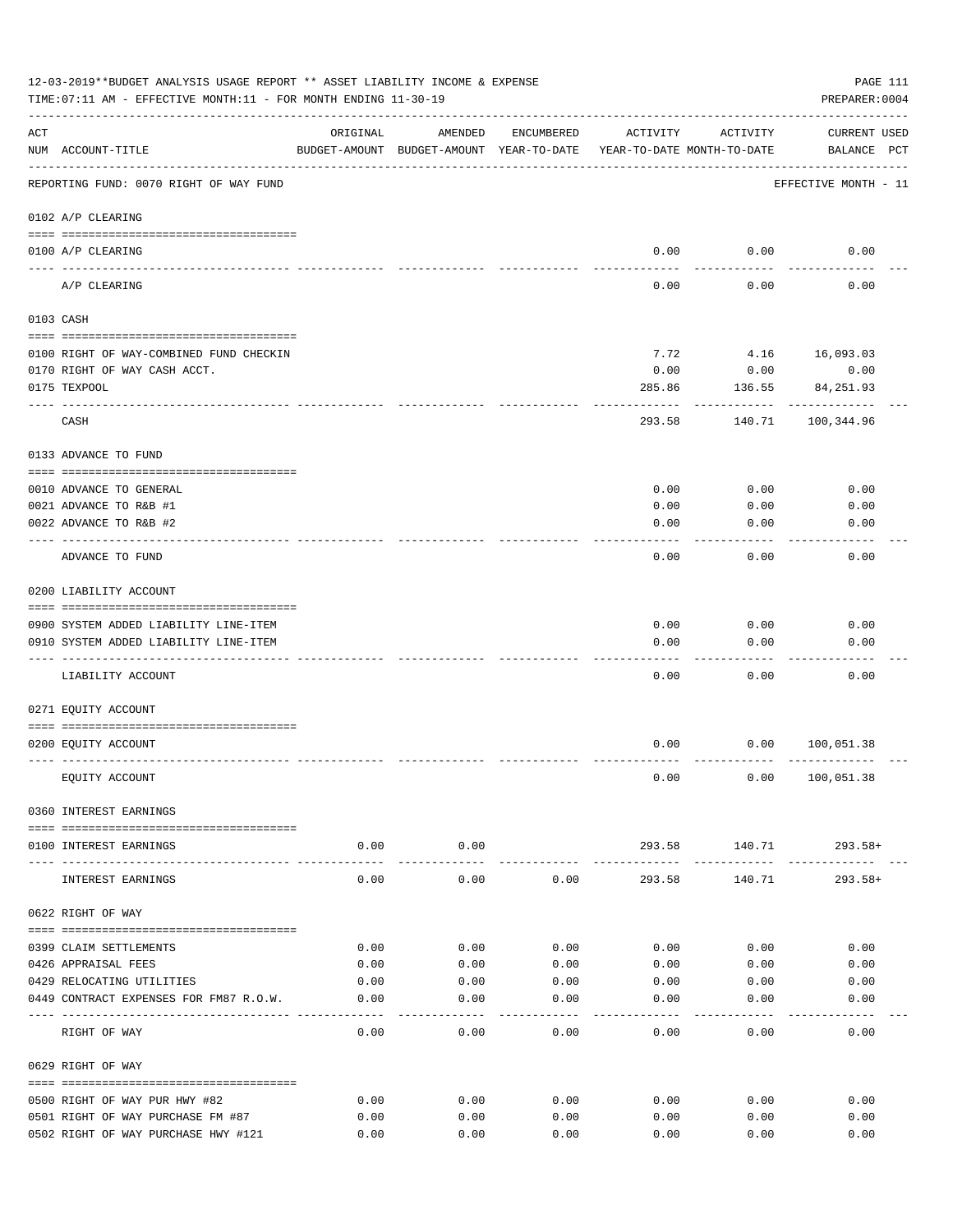| 12-03-2019**BUDGET ANALYSIS USAGE REPORT ** ASSET LIABILITY INCOME & EXPENSE             |          |         |            |                                    |                        | PAGE 112             |
|------------------------------------------------------------------------------------------|----------|---------|------------|------------------------------------|------------------------|----------------------|
| TIME: $07:11$ AM - EFFECTIVE MONTH: $11$ - FOR MONTH ENDING $11-30-19$                   |          |         |            |                                    |                        | PREPARER: 0004       |
| ACT                                                                                      | ORIGINAL | AMENDED | ENCUMBERED | ACTIVITY                           | ACTIVITY               | <b>CURRENT USED</b>  |
| NUM ACCOUNT-TITLE<br>BUDGET-AMOUNT BUDGET-AMOUNT YEAR-TO-DATE YEAR-TO-DATE MONTH-TO-DATE |          |         |            |                                    |                        | BALANCE PCT          |
| REPORTING FUND: 0070 RIGHT OF WAY FUND                                                   |          |         |            |                                    |                        | EFFECTIVE MONTH - 11 |
| 0503 RIGHT OF WAY PURCHASE HWY.78                                                        | 0.00     | 0.00    |            | $0.00$ $0.00$ $0.00$ $0.00$ $0.00$ |                        |                      |
| RIGHT OF WAY                                                                             | 0.00     | 0.00    | 0.00       | 0.00                               |                        | 0.00<br>0.00         |
| 0999 ACCOUNTS PAYABLE                                                                    |          |         |            |                                    |                        |                      |
| ==================================<br>0100 A/P CLEARING ACCOUNT                          |          |         |            | 0.00                               | 0.00<br>-------------- | 0.00                 |
| ACCOUNTS PAYABLE                                                                         |          |         |            | 0.00                               |                        | 0.00<br>0.00         |
| RIGHT OF WAY FUND                                                                        |          |         |            |                                    |                        |                      |
| INCOME TOTALS                                                                            | 0.00     | 0.00    |            |                                    | 293.58 140.71          | $293.58+$            |
| EXPENSE TOTALS                                                                           | 0.00     | 0.00    | 0.00       | 0.00                               | 0.00                   | 0.00                 |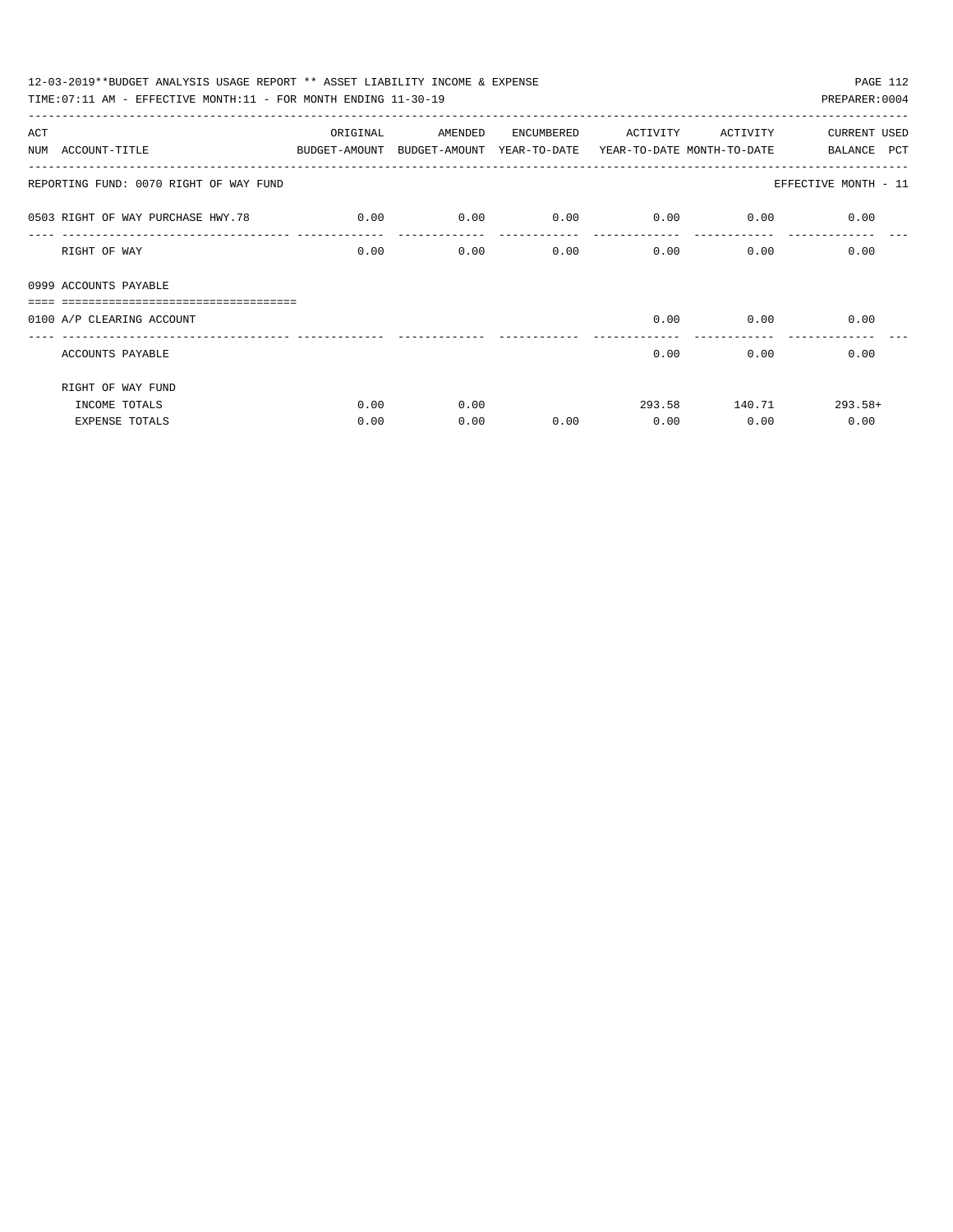|     | 12-03-2019**BUDGET ANALYSIS USAGE REPORT ** ASSET LIABILITY INCOME & EXPENSE<br>TIME: 07:11 AM - EFFECTIVE MONTH: 11 - FOR MONTH ENDING 11-30-19 |          |                                                     |            |          |                                        | PAGE 113<br>PREPARER: 0004         |
|-----|--------------------------------------------------------------------------------------------------------------------------------------------------|----------|-----------------------------------------------------|------------|----------|----------------------------------------|------------------------------------|
| ACT | NUM ACCOUNT-TITLE                                                                                                                                | ORIGINAL | AMENDED<br>BUDGET-AMOUNT BUDGET-AMOUNT YEAR-TO-DATE | ENCUMBERED | ACTIVITY | ACTIVITY<br>YEAR-TO-DATE MONTH-TO-DATE | <b>CURRENT USED</b><br>BALANCE PCT |
|     | REPORTING FUND: 0071 INVESTIGATOR CRIMES AGAINST WOMEN                                                                                           |          |                                                     |            |          |                                        | EFFECTIVE MONTH - 11               |
|     | 0100 PAYROLL                                                                                                                                     |          |                                                     |            |          |                                        |                                    |
|     | 0100 PAYROLL<br>---- ----                                                                                                                        |          |                                                     |            | 0.00     | 0.00                                   | 0.00                               |
|     | PAYROLL                                                                                                                                          |          |                                                     |            | 0.00     | 0.00                                   | 0.00                               |
|     | 0103 CASH                                                                                                                                        |          |                                                     |            |          |                                        |                                    |
|     | 0100 INV. CRIMES AGAINST WOMEN-COMB. FUND                                                                                                        |          |                                                     |            | 0.00     | 0.00                                   | 0.00                               |
|     | CASH                                                                                                                                             |          |                                                     |            | 0.00     | 0.00                                   | 0.00                               |
|     | 0120 RECEIVABLES                                                                                                                                 |          |                                                     |            |          |                                        |                                    |
|     | 0312 DUE FROM OTHER GOVERNMENTS                                                                                                                  |          |                                                     |            | 0.00     | 0.00                                   | 0.00                               |
|     | RECEIVABLES                                                                                                                                      |          |                                                     |            | 0.00     | 0.00                                   | 0.00                               |
|     | 0200 SYSTEM ADDED LIABILITY DEPARTMENT                                                                                                           |          |                                                     |            |          |                                        |                                    |
|     | 0910 SYSTEM ADDED LIABILITY LINE-ITEM                                                                                                            |          |                                                     |            | 0.00     | 0.00                                   | 0.00                               |
|     | SYSTEM ADDED LIABILITY DEPARTMENT                                                                                                                |          |                                                     |            | 0.00     | 0.00                                   | 0.00                               |
|     | 0271 EQUITY ACCOUNT                                                                                                                              |          |                                                     |            |          |                                        |                                    |
|     | 0200 EQUITY ACCOUNT                                                                                                                              |          |                                                     |            | 0.00     | 0.00                                   | 0.00                               |
|     | EQUITY ACCOUNT                                                                                                                                   |          |                                                     |            | 0.00     | 0.00                                   | 0.00                               |
|     | 0330 GRANT INCOME                                                                                                                                |          |                                                     |            |          |                                        |                                    |
|     | 0475 INVESTIGATOR CRIMES AGAINST WOMEN                                                                                                           | 0.00     | 0.00                                                |            | 0.00     | 0.00                                   | 0.00                               |
|     | GRANT INCOME                                                                                                                                     | 0.00     | 0.00                                                | 0.00       | 0.00     | 0.00                                   | 0.00                               |
|     | 0475 INVESTIGATOR CRIMES AGAINST WOMEN                                                                                                           |          |                                                     |            |          |                                        |                                    |
|     | 0108 SALARY                                                                                                                                      | 0.00     | 0.00                                                | 0.00       | 0.00     | 0.00                                   | 0.00                               |
|     | 0201 SOCIAL SECURITY TAXES                                                                                                                       | 0.00     | 0.00                                                | 0.00       | 0.00     | 0.00                                   | 0.00                               |
|     | 0202 GROUP HEALTH INSURANCE                                                                                                                      | 0.00     | 0.00                                                | 0.00       | 0.00     | 0.00                                   | 0.00                               |
|     | 0203 RETIREMENT                                                                                                                                  | 0.00     | 0.00                                                | 0.00       | 0.00     | 0.00                                   | 0.00                               |
|     | 0204 WORKERS COMPENSATION                                                                                                                        | 0.00     | 0.00                                                | 0.00       | 0.00     | 0.00                                   | 0.00                               |
|     | 0205 MEDICARE TAX                                                                                                                                | 0.00     | 0.00                                                | 0.00       | 0.00     | 0.00                                   | 0.00                               |
|     | INVESTIGATOR CRIMES AGAINST WOMEN                                                                                                                | 0.00     | 0.00                                                | 0.00       | 0.00     | 0.00                                   | 0.00                               |
|     | INVESTIGATOR CRIMES AGAINST WOMEN                                                                                                                |          |                                                     |            |          |                                        |                                    |
|     | INCOME TOTALS                                                                                                                                    | 0.00     | 0.00                                                |            | 0.00     | 0.00                                   | 0.00                               |
|     | EXPENSE TOTALS                                                                                                                                   | 0.00     | 0.00                                                | 0.00       | 0.00     | 0.00                                   | 0.00                               |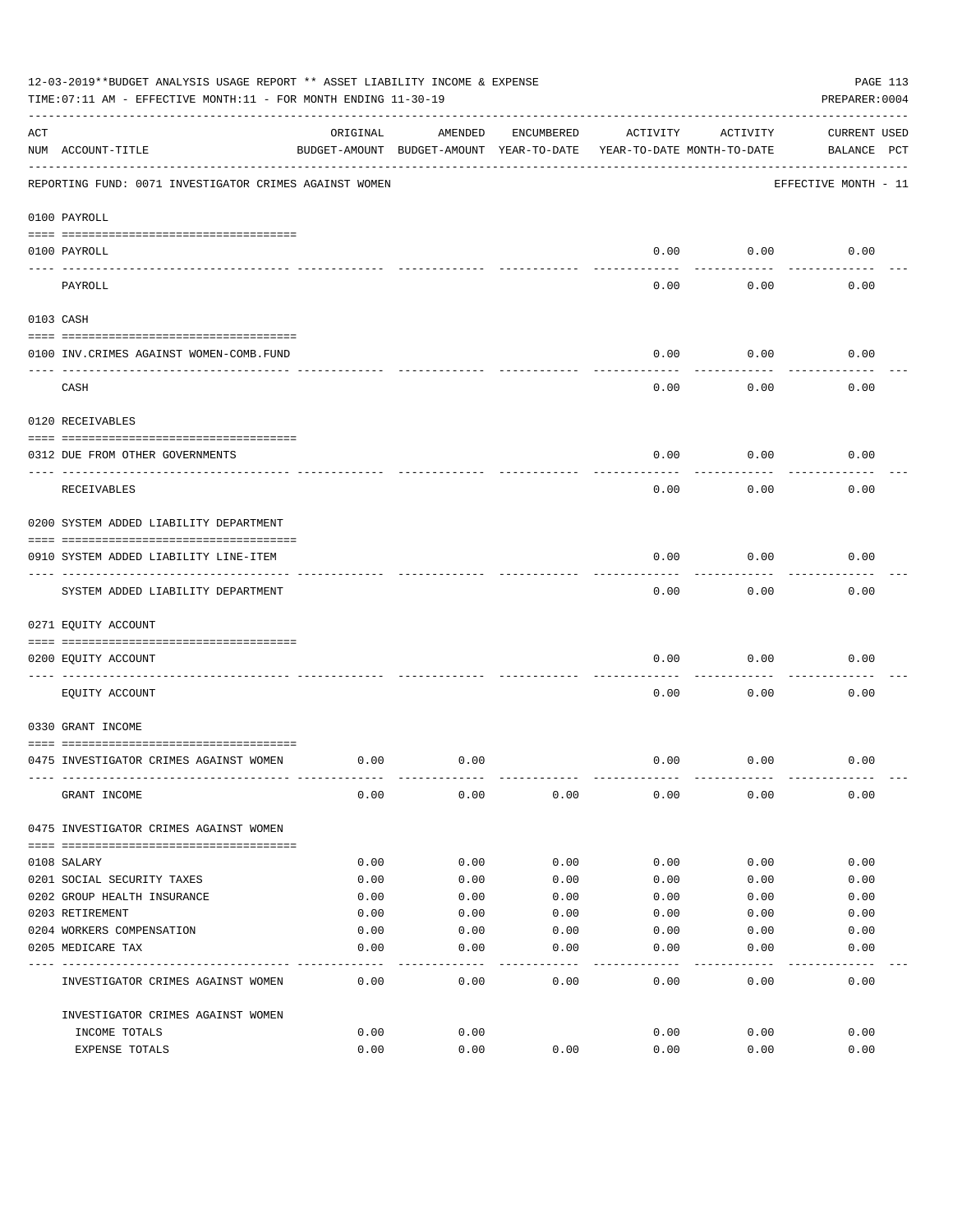|     | 12-03-2019**BUDGET ANALYSIS USAGE REPORT ** ASSET LIABILITY INCOME & EXPENSE<br>TIME: 07:11 AM - EFFECTIVE MONTH: 11 - FOR MONTH ENDING 11-30-19 |          |                                                     |            |                                        |          | PAGE 114<br>PREPARER: 0004         |
|-----|--------------------------------------------------------------------------------------------------------------------------------------------------|----------|-----------------------------------------------------|------------|----------------------------------------|----------|------------------------------------|
| ACT | NUM ACCOUNT-TITLE                                                                                                                                | ORIGINAL | AMENDED<br>BUDGET-AMOUNT BUDGET-AMOUNT YEAR-TO-DATE | ENCUMBERED | ACTIVITY<br>YEAR-TO-DATE MONTH-TO-DATE | ACTIVITY | <b>CURRENT USED</b><br>BALANCE PCT |
|     | REPORTING FUND: 0072 INVESTIGATOR CRIMES AGAINST CHILDRE                                                                                         |          |                                                     |            |                                        |          | EFFECTIVE MONTH - 11               |
|     | 0100 PAYROLL                                                                                                                                     |          |                                                     |            |                                        |          |                                    |
|     | 0100 PAYROLL<br>---- ----                                                                                                                        |          |                                                     |            | 0.00                                   | 0.00     | 0.00                               |
|     | PAYROLL                                                                                                                                          |          |                                                     |            | 0.00                                   | 0.00     | 0.00                               |
|     | 0103 CASH                                                                                                                                        |          |                                                     |            |                                        |          |                                    |
|     | 0100 INV. CRIMES AGAINST CHILDREN-COMB.F                                                                                                         |          |                                                     |            | 0.00                                   | 0.00     | 0.00                               |
|     | CASH                                                                                                                                             |          |                                                     |            | 0.00                                   | 0.00     | 0.00                               |
|     | 0120 RECEIVABLES                                                                                                                                 |          |                                                     |            |                                        |          |                                    |
|     | 0312 DUE FROM OTHER GOVERNMENTS                                                                                                                  |          |                                                     |            | 0.00                                   | 0.00     | 0.00                               |
|     | RECEIVABLES                                                                                                                                      |          |                                                     |            | 0.00                                   | 0.00     | 0.00                               |
|     | 0200 SYSTEM ADDED LIABILITY DEPARTMENT                                                                                                           |          |                                                     |            |                                        |          |                                    |
|     | 0910 SYSTEM ADDEND LIABILITY LINE-ITEM                                                                                                           |          |                                                     |            | 0.00                                   | 0.00     | 0.00                               |
|     | SYSTEM ADDED LIABILITY DEPARTMENT                                                                                                                |          |                                                     |            | 0.00                                   | 0.00     | 0.00                               |
|     | 0271 EQUITY ACCOUNT                                                                                                                              |          |                                                     |            |                                        |          |                                    |
|     | 0200 EQUITY ACCOUNT                                                                                                                              |          |                                                     |            | 0.00                                   | 0.00     | 0.00                               |
|     | EQUITY ACCOUNT                                                                                                                                   |          |                                                     |            | 0.00                                   | 0.00     | 0.00                               |
|     | 0330 GRANT INCOME                                                                                                                                |          |                                                     |            |                                        |          |                                    |
|     | 0560 INVESTIGATOR CRIMES AGAINST CHILDR                                                                                                          | 0.00     | 0.00                                                |            | 0.00                                   | 0.00     | 0.00                               |
|     | GRANT INCOME                                                                                                                                     | 0.00     | 0.00                                                | 0.00       | 0.00                                   | 0.00     | 0.00                               |
|     | 0560 INVESTIGATOR CRIMES AGAINST CHILDR                                                                                                          |          |                                                     |            |                                        |          |                                    |
|     | 0108 SALARY                                                                                                                                      | 0.00     | 0.00                                                | 0.00       | 0.00                                   | 0.00     | 0.00                               |
|     | 0201 SOCIAL SECURITY TAXES                                                                                                                       | 0.00     | 0.00                                                | 0.00       | 0.00                                   | 0.00     | 0.00                               |
|     | 0202 GROUP HEALTH INSURANCE                                                                                                                      | 0.00     | 0.00                                                | 0.00       | 0.00                                   | 0.00     | 0.00                               |
|     | 0203 RETIREMENT                                                                                                                                  | 0.00     | 0.00                                                | 0.00       | 0.00                                   | 0.00     | 0.00                               |
|     | 0204 WORKERS COMPENSATION                                                                                                                        | 0.00     | 0.00                                                | 0.00       | 0.00                                   | 0.00     | 0.00                               |
|     | 0205 MEDICARE TAX                                                                                                                                | 0.00     | 0.00                                                | 0.00       | 0.00                                   | 0.00     | 0.00                               |
|     | INVESTIGATOR CRIMES AGAINST CHILDR                                                                                                               | 0.00     | 0.00                                                | 0.00       | 0.00                                   | 0.00     | 0.00                               |
|     | INVESTIGATOR CRIMES AGAINST CHILDR                                                                                                               |          |                                                     |            |                                        |          |                                    |
|     | INCOME TOTALS                                                                                                                                    | 0.00     | 0.00                                                |            | 0.00                                   | 0.00     | 0.00                               |
|     | EXPENSE TOTALS                                                                                                                                   | 0.00     | 0.00                                                | 0.00       | 0.00                                   | 0.00     | 0.00                               |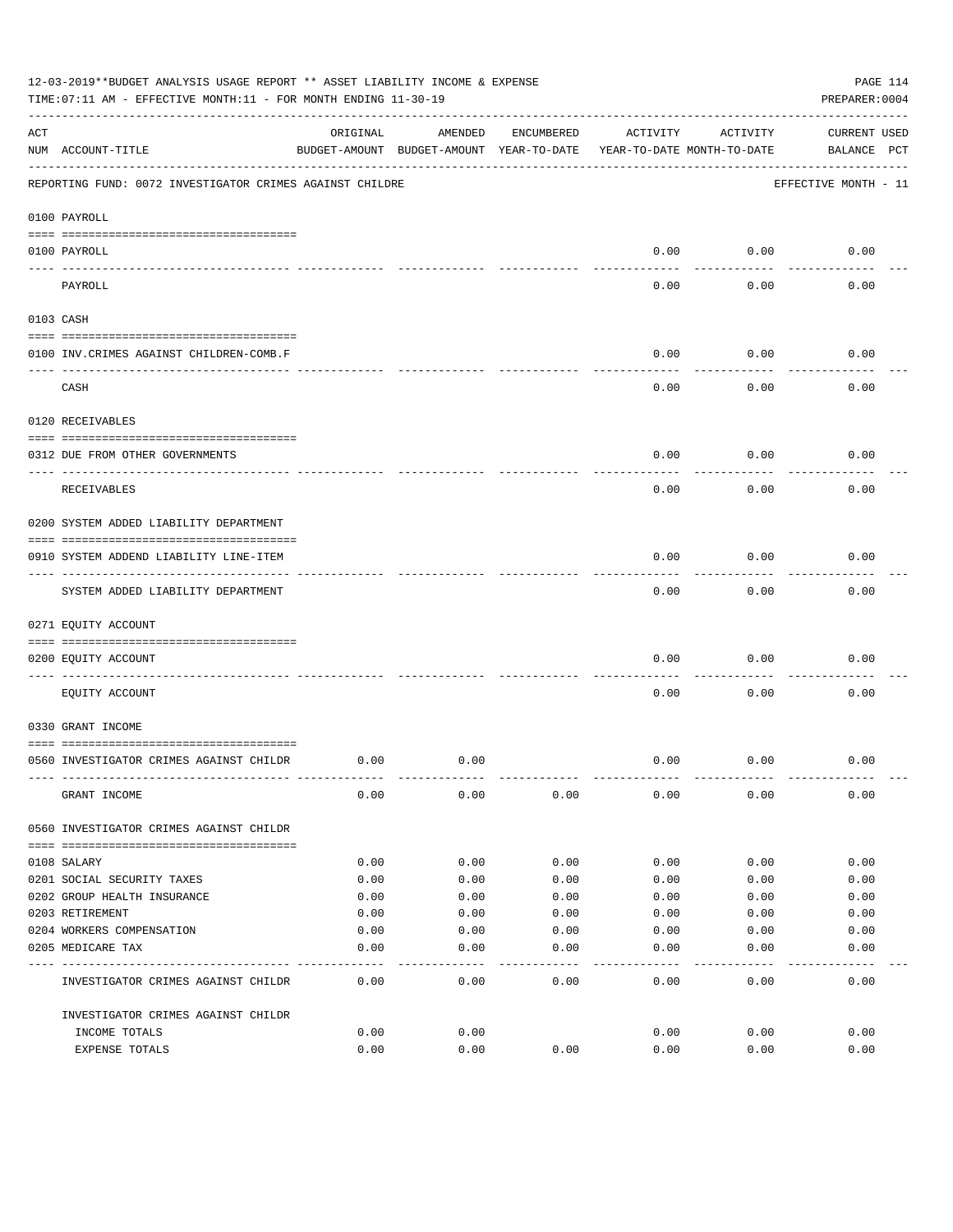|     | 12-03-2019**BUDGET ANALYSIS USAGE REPORT ** ASSET LIABILITY INCOME & EXPENSE<br>TIME: 07:11 AM - EFFECTIVE MONTH: 11 - FOR MONTH ENDING 11-30-19 |              |                                                     |                   |                                        |                                  | PAGE 115<br>PREPARER: 0004         |  |
|-----|--------------------------------------------------------------------------------------------------------------------------------------------------|--------------|-----------------------------------------------------|-------------------|----------------------------------------|----------------------------------|------------------------------------|--|
| ACT | NUM ACCOUNT-TITLE                                                                                                                                | ORIGINAL     | AMENDED<br>BUDGET-AMOUNT BUDGET-AMOUNT YEAR-TO-DATE | <b>ENCUMBERED</b> | ACTIVITY<br>YEAR-TO-DATE MONTH-TO-DATE | ACTIVITY                         | <b>CURRENT USED</b><br>BALANCE PCT |  |
|     | REPORTING FUND: 0078 RAW WATER PIPELINE PCTS.2,3,4                                                                                               |              |                                                     |                   |                                        |                                  | EFFECTIVE MONTH - 11               |  |
|     | 0103 CASH                                                                                                                                        |              |                                                     |                   |                                        |                                  |                                    |  |
|     | 0100 RAW WATER PIPELINE-COMB.FUNDS CKIN                                                                                                          |              |                                                     |                   |                                        | 18,633.98- 18,633.98- 131,366.02 |                                    |  |
|     | CASH                                                                                                                                             |              |                                                     |                   | 18,633.98-                             | 18,633.98-                       | 131,366.02                         |  |
|     | 0200 SYSTEM ADDED LIABILITY DEPT.                                                                                                                |              |                                                     |                   |                                        |                                  |                                    |  |
|     | 0910 SYSTEM ADDED LIABILITY LINE ITEM                                                                                                            |              |                                                     |                   | 0.00                                   | 0.00                             | 0.00                               |  |
|     | SYSTEM ADDED LIABILITY DEPT.                                                                                                                     |              |                                                     |                   | 0.00                                   | 0.00                             | 0.00                               |  |
|     | 0271 EQUITY ACCOUNT                                                                                                                              |              |                                                     |                   |                                        |                                  |                                    |  |
|     | 0200 EQUITY ACCOUNT                                                                                                                              |              |                                                     |                   | 0.00                                   | 0.00                             | 150,000.00                         |  |
|     | ---- -----------<br>EQUITY ACCOUNT                                                                                                               |              |                                                     |                   | 0.00                                   | 0.00                             | 150,000.00                         |  |
|     | 0300 CASH                                                                                                                                        |              |                                                     |                   |                                        |                                  |                                    |  |
|     | 0120 UNENCUMBERED FUND BALANCE                                                                                                                   | 0.00         | 0.00                                                |                   | 0.00                                   | 0.00                             | 0.00                               |  |
|     | CASH                                                                                                                                             | 0.00         | 0.00                                                | 0.00              | 0.00                                   | 0.00                             | 0.00                               |  |
|     | 0319 RAW WATER PIPELINE                                                                                                                          |              |                                                     |                   |                                        |                                  |                                    |  |
|     | 0179 FOR MAINTENANCE OF ROADS                                                                                                                    | 0.00         | 0.00                                                | 0.00              | 0.00                                   | 0.00                             | 0.00                               |  |
|     | RAW WATER PIPELINE                                                                                                                               | 0.00         | 0.00                                                | 0.00              | 0.00                                   | 0.00                             | 0.00                               |  |
|     | 0628 ROAD & BRIDGE 2,3,4 EXPENSES                                                                                                                |              |                                                     |                   |                                        |                                  |                                    |  |
|     | 0341 R & B MAT. ROCK & GRAVEL                                                                                                                    | 0.00         | 0.00                                                | 0.00              | 18,633.98                              | 18,633.98                        | 18,633.98-                         |  |
|     | ROAD & BRIDGE 2, 3, 4 EXPENSES                                                                                                                   | 0.00         | 0.00                                                | 0.00              | 18,633.98                              | 18,633.98                        | 18,633.98-                         |  |
|     | RAW WATER PIPELINE PCTS. 2, 3, 4<br>INCOME TOTALS<br><b>EXPENSE TOTALS</b>                                                                       | 0.00<br>0.00 | 0.00<br>0.00                                        | 0.00              | 0.00<br>18,633.98                      | 0.00<br>18,633.98                | 0.00<br>18,633.98-                 |  |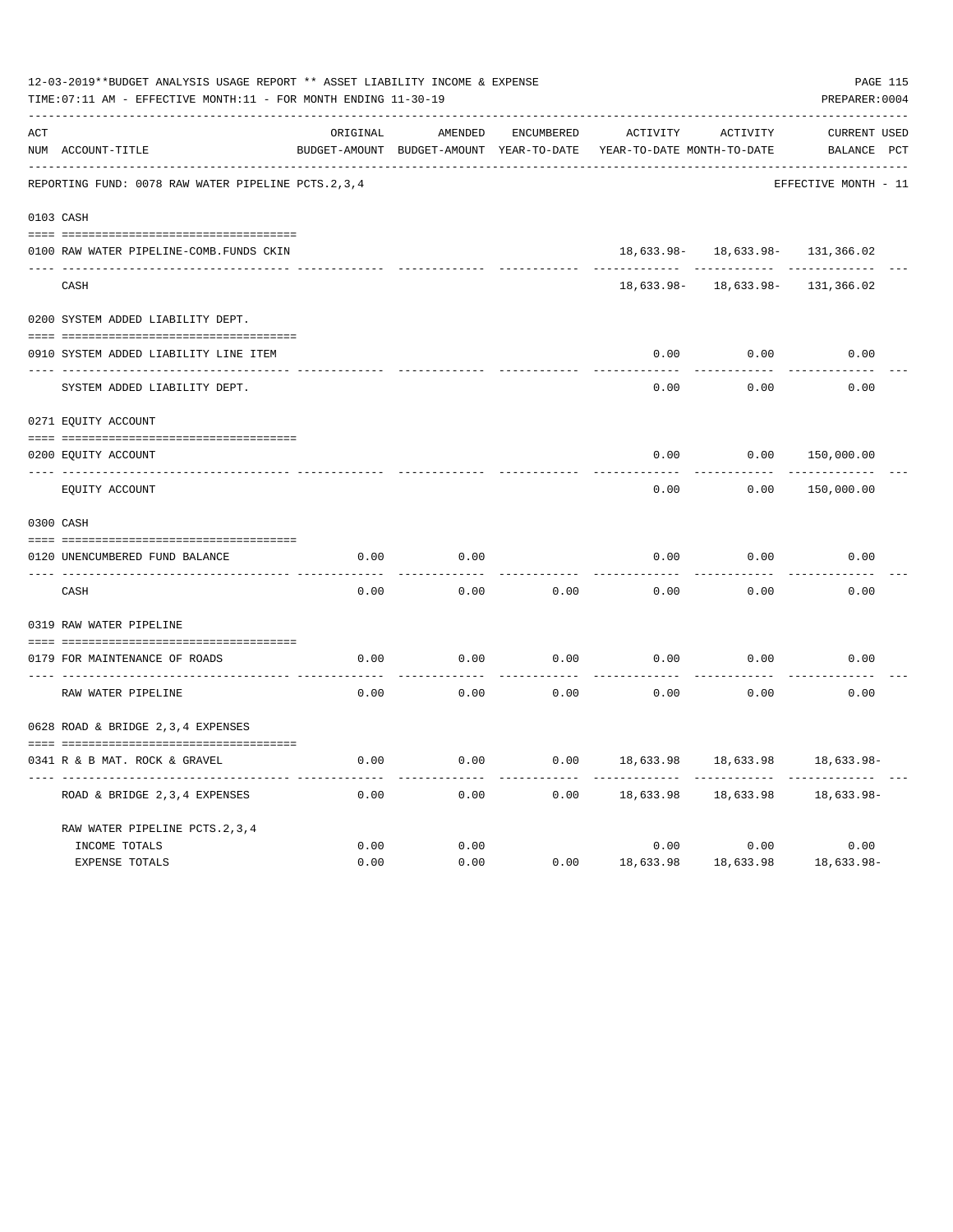|     | 12-03-2019**BUDGET ANALYSIS USAGE REPORT ** ASSET LIABILITY INCOME & EXPENSE<br>TIME: 07:11 AM - EFFECTIVE MONTH: 11 - FOR MONTH ENDING 11-30-19 |          |                                                     |            |          |                                        | PAGE 116<br>PREPARER: 0004         |
|-----|--------------------------------------------------------------------------------------------------------------------------------------------------|----------|-----------------------------------------------------|------------|----------|----------------------------------------|------------------------------------|
| ACT | NUM ACCOUNT-TITLE                                                                                                                                | ORIGINAL | AMENDED<br>BUDGET-AMOUNT BUDGET-AMOUNT YEAR-TO-DATE | ENCUMBERED | ACTIVITY | ACTIVITY<br>YEAR-TO-DATE MONTH-TO-DATE | <b>CURRENT USED</b><br>BALANCE PCT |
|     | REPORTING FUND: 0079 RAW WATER PIPELINE FUND PCT 2                                                                                               |          |                                                     |            |          |                                        | EFFECTIVE MONTH - 11               |
|     | 0103 CASH                                                                                                                                        |          |                                                     |            |          |                                        |                                    |
|     | 0100 RAW WATER PIPELINE-COMBINED FUNDS                                                                                                           |          |                                                     |            | 750.00   | 750.00                                 | 75,750.00                          |
|     | CASH                                                                                                                                             |          |                                                     |            | 750.00   | 750.00                                 | 75,750.00                          |
|     | 0200 SYSTEM ADDED LIABILITY DEPT.                                                                                                                |          |                                                     |            |          |                                        |                                    |
|     | 0910 SYSTEM ADD LIABILITY LINE ITEM                                                                                                              |          |                                                     |            | 0.00     | 0.00                                   | 0.00                               |
|     | SYSTEM ADDED LIABILITY DEPT.                                                                                                                     |          |                                                     |            | 0.00     | 0.00                                   | 0.00                               |
|     | 0271 EQUITY ACCOUNT                                                                                                                              |          |                                                     |            |          |                                        |                                    |
|     | 0200 EQUITY ACCOUNT                                                                                                                              |          |                                                     |            | 0.00     | 0.00                                   | 75,000.00                          |
|     | ---- ------------<br>EQUITY ACCOUNT                                                                                                              |          |                                                     |            | 0.00     | 0.00                                   | 75,000.00                          |
|     | 0300 CASH                                                                                                                                        |          |                                                     |            |          |                                        |                                    |
|     | 0122 UNENCUMBERED FUND BALANCE                                                                                                                   | 0.00     | 0.00                                                |            | 0.00     | 0.00                                   | 0.00                               |
|     | CASH                                                                                                                                             | 0.00     | 0.00                                                | 0.00       | 0.00     | 0.00                                   | 0.00                               |
|     | 0319 RAW WATER PIPELINE                                                                                                                          |          |                                                     |            |          |                                        |                                    |
|     | 0179 FOR MAINTENANCE OF ROADS                                                                                                                    | 0.00     | 0.00                                                |            | 750.00   | 750.00                                 | $750.00+$                          |
|     | RAW WATER PIPELINE                                                                                                                               | 0.00     | 0.00                                                | 0.00       | 750.00   | 750.00                                 | $750.00+$                          |
|     | 0622 ROAD & BRIDGE #2 RAW WATER PIPELIN                                                                                                          |          |                                                     |            |          |                                        |                                    |
|     | 0571 PURCHASE OF MACH/EOUIPMENT                                                                                                                  | 0.00     | 0.00                                                | 75,000.00  | 0.00     | 0.00                                   | $75,000.00-$                       |
|     | ROAD & BRIDGE #2 RAW WATER PIPELIN                                                                                                               | 0.00     | 0.00                                                | 75,000.00  | 0.00     | 0.00                                   | $75,000.00-$                       |
|     | RAW WATER PIPELINE FUND PCT 2                                                                                                                    |          |                                                     |            |          |                                        |                                    |
|     | INCOME TOTALS                                                                                                                                    | 0.00     | 0.00                                                |            | 750.00   | 750.00                                 | $750.00+$                          |
|     | <b>EXPENSE TOTALS</b>                                                                                                                            | 0.00     | 0.00                                                | 75,000.00  | 0.00     | 0.00                                   | $75,000.00 -$                      |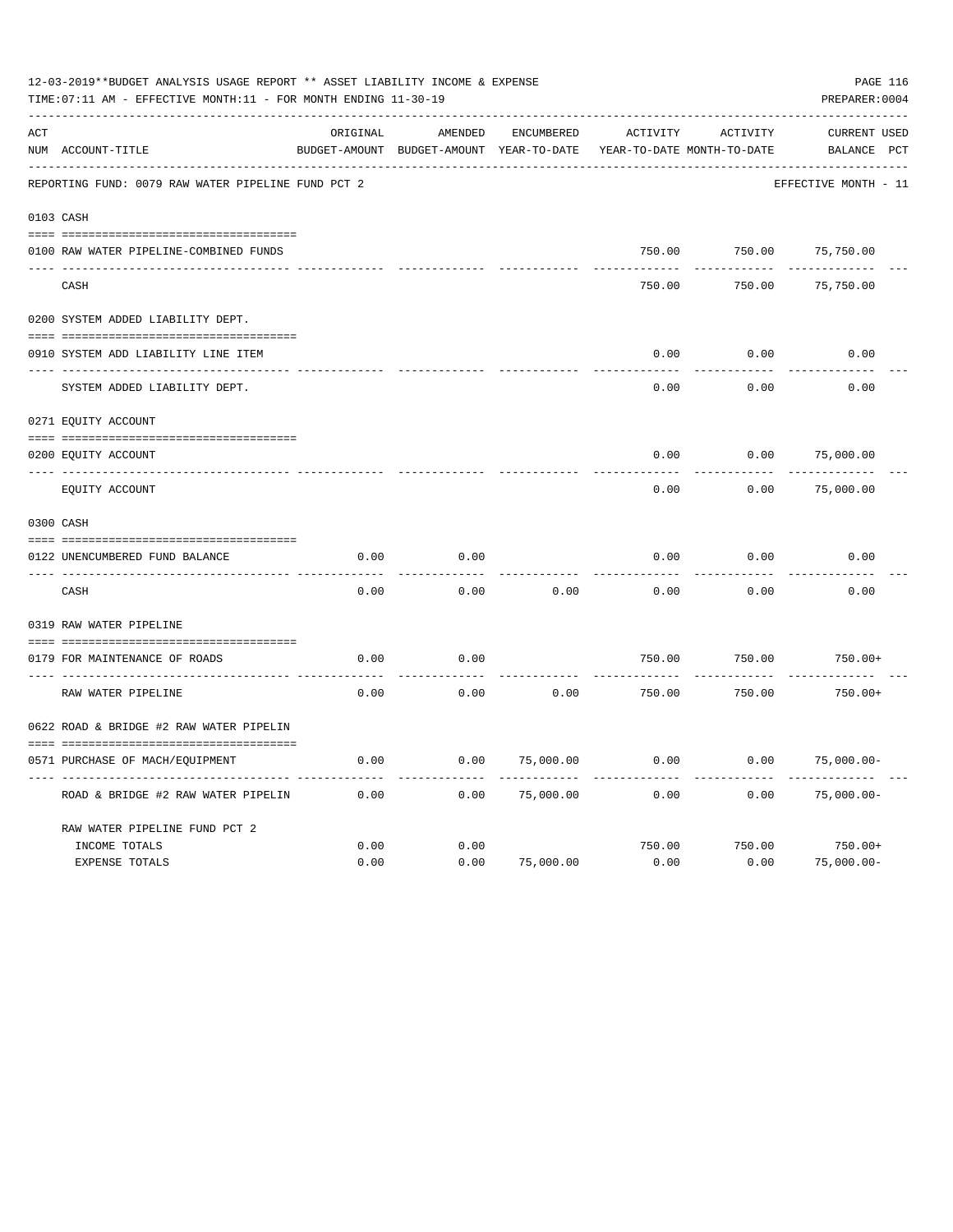|              | 12-03-2019**BUDGET ANALYSIS USAGE REPORT ** ASSET LIABILITY INCOME & EXPENSE<br>TIME: 07:11 AM - EFFECTIVE MONTH: 11 - FOR MONTH ENDING 11-30-19 |          |                                                                     |            |          |                   | PAGE 117<br>PREPARER: 0004 |
|--------------|--------------------------------------------------------------------------------------------------------------------------------------------------|----------|---------------------------------------------------------------------|------------|----------|-------------------|----------------------------|
| ACT          |                                                                                                                                                  | ORIGINAL | AMENDED                                                             | ENCUMBERED | ACTIVITY | ACTIVITY          | <b>CURRENT USED</b>        |
|              | NUM ACCOUNT-TITLE                                                                                                                                |          | BUDGET-AMOUNT BUDGET-AMOUNT YEAR-TO-DATE YEAR-TO-DATE MONTH-TO-DATE |            |          |                   | BALANCE PCT                |
|              | REPORTING FUND: 0080 VETERANS COURT PROGRAM                                                                                                      |          |                                                                     |            |          |                   | EFFECTIVE MONTH - 11       |
|              | 0103 CASH                                                                                                                                        |          |                                                                     |            |          |                   |                            |
|              |                                                                                                                                                  |          |                                                                     |            |          |                   |                            |
| $----------$ | 0180 CASH-VETERANS COURT PROGRAM                                                                                                                 |          |                                                                     |            | 0.00     |                   | $0.00$ 600.00              |
|              | CASH                                                                                                                                             |          |                                                                     |            | 0.00     | 0.00              | 600.00                     |
|              | 0200 LIABILITY ACCOUNT                                                                                                                           |          |                                                                     |            |          |                   |                            |
|              | 0910 SYSTEM ADDED LIABILITY LINE-ITEM                                                                                                            |          |                                                                     |            | 0.00     | 0.00              | 0.00                       |
|              | LIABILITY ACCOUNT                                                                                                                                |          |                                                                     |            | 0.00     | ---------<br>0.00 | 0.00                       |
|              | 0271 EQUITY ACCOUNT                                                                                                                              |          |                                                                     |            |          |                   |                            |
|              | 0200 EOUITY ACCOUNT                                                                                                                              |          |                                                                     |            | 0.00     | 0.00              | 600.00                     |
|              | EQUITY ACCOUNT                                                                                                                                   |          |                                                                     |            | 0.00     | 0.00              | 600.00                     |
|              | 0300 CASH                                                                                                                                        |          |                                                                     |            |          |                   |                            |
|              | 0180 BEGINNING CASH BALANCE                                                                                                                      | 0.00     | 0.00                                                                |            | 0.00     | 0.00              | 0.00                       |
|              | _____________________________________<br>CASH                                                                                                    | 0.00     | 0.00                                                                | 0.00       | 0.00     | 0.00              | 0.00                       |
|              | 0370 VETERANS COURT INCOME                                                                                                                       |          |                                                                     |            |          |                   |                            |
|              | 0130 MISCELLANEOUS                                                                                                                               | 0.00     | 0.00                                                                |            | 0.00     | 0.00              | 0.00                       |
|              | 0180 PROGRAM FEES                                                                                                                                | 0.00     | 0.00                                                                |            | 0.00     | 0.00              | 0.00                       |
|              | VETERANS COURT INCOME                                                                                                                            | 0.00     | ---------<br>0.00                                                   | 0.00       | 0.00     | 0.00              | 0.00                       |
|              | 0570 VETERANS COURT EXPENSE                                                                                                                      |          |                                                                     |            |          |                   |                            |
|              | 0490 MISCELLANEOUS                                                                                                                               | 0.00     | 0.00                                                                | 0.00       | 0.00     | 0.00              | 0.00                       |
|              | VETERANS COURT EXPENSE                                                                                                                           | 0.00     | 0.00                                                                | 0.00       | 0.00     | 0.00              | 0.00                       |
|              | VETERANS COURT PROGRAM                                                                                                                           |          |                                                                     |            |          |                   |                            |
|              | INCOME TOTALS                                                                                                                                    | 0.00     | 0.00                                                                |            | 0.00     | 0.00              | 0.00                       |
|              | EXPENSE TOTALS                                                                                                                                   | 0.00     | 0.00                                                                | 0.00       | 0.00     | 0.00              | 0.00                       |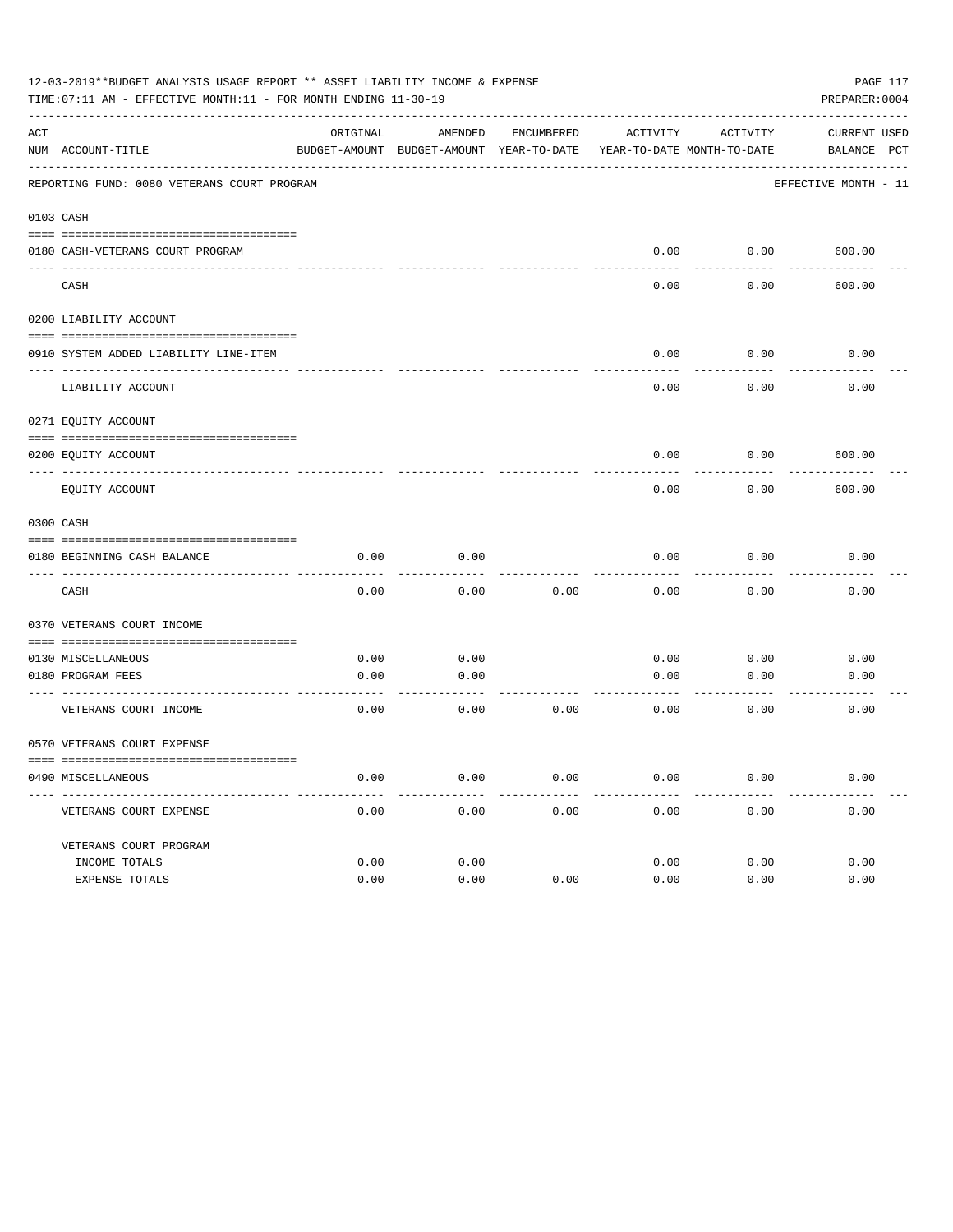|     | 12-03-2019**BUDGET ANALYSIS USAGE REPORT ** ASSET LIABILITY INCOME & EXPENSE<br>TIME: 07:11 AM - EFFECTIVE MONTH: 11 - FOR MONTH ENDING 11-30-19 |                           |                                                     |            |          |                                        | PAGE 118<br>PREPARER: 0004         |                |
|-----|--------------------------------------------------------------------------------------------------------------------------------------------------|---------------------------|-----------------------------------------------------|------------|----------|----------------------------------------|------------------------------------|----------------|
| ACT | NUM ACCOUNT-TITLE                                                                                                                                | ORIGINAL                  | AMENDED<br>BUDGET-AMOUNT BUDGET-AMOUNT YEAR-TO-DATE | ENCUMBERED | ACTIVITY | ACTIVITY<br>YEAR-TO-DATE MONTH-TO-DATE | <b>CURRENT USED</b><br>BALANCE PCT |                |
|     | REPORTING FUND: 0081 LAKE ROAD IMPACT FUND                                                                                                       |                           |                                                     |            |          |                                        | EFFECTIVE MONTH - 11               |                |
|     | 0103 CASH                                                                                                                                        |                           |                                                     |            |          |                                        |                                    |                |
|     |                                                                                                                                                  |                           |                                                     |            |          |                                        |                                    |                |
|     | 0100 LAKE-COMBINED FUNDS CHECKING                                                                                                                |                           |                                                     |            | 0.00     |                                        | $0.00$ $4,021.21$                  |                |
|     | CASH                                                                                                                                             |                           |                                                     |            | 0.00     | 0.00                                   | 4,021.21                           |                |
|     | 0200 SYSTEM ADDED LIABILITY DEPT.                                                                                                                |                           |                                                     |            |          |                                        |                                    |                |
|     | 0910 SYSTEM ADDED LIABILITY LINE ITEM                                                                                                            |                           |                                                     |            | 0.00     | 0.00                                   | 0.00                               |                |
|     | SYSTEM ADDED LIABILITY DEPT.                                                                                                                     |                           |                                                     |            | 0.00     | 0.00                                   | 0.00                               |                |
|     | 0271 EQUITY ACCOUNT                                                                                                                              |                           |                                                     |            |          |                                        |                                    |                |
|     | 0200 EQUITY ACCOUNT                                                                                                                              |                           |                                                     |            | 0.00     |                                        | $0.00$ 4,021.21                    |                |
|     | EOUITY ACCOUNT                                                                                                                                   |                           |                                                     |            | 0.00     | 0.00                                   | 4,021.21                           |                |
|     | 0300 CASH                                                                                                                                        |                           |                                                     |            |          |                                        |                                    |                |
|     | 0110 UNENCUMBERED FUND BALANCE                                                                                                                   | 0.00                      | 0.00                                                |            | 0.00     | 0.00                                   | 0.00                               |                |
|     | CASH                                                                                                                                             | 0.00                      | 0.00                                                | 0.00       | 0.00     | 0.00                                   | 0.00                               |                |
|     | 0318 NORTH TEX MUNICIPAL WATER DIST                                                                                                              |                           |                                                     |            |          |                                        |                                    |                |
|     | 0181 YEAR 1 PAYMENT                                                                                                                              | 0.00                      | 0.00                                                |            | 0.00     |                                        | 0.00<br>0.00                       |                |
|     | 0182 YEAR 2 PAYMENT                                                                                                                              | 100,000.00                | 100,000.00                                          |            | 0.00     | 0.00                                   | 100,000.00                         | 00             |
|     | ------------------------------<br>NORTH TEX MUNICIPAL WATER DIST 100,000.00                                                                      |                           | 100,000.00                                          | 0.00       | 0.00     | 0.00                                   | 100,000.00                         | 00             |
|     | 0590 MISCELLANEOUS                                                                                                                               |                           |                                                     |            |          |                                        |                                    |                |
|     |                                                                                                                                                  |                           |                                                     |            |          |                                        |                                    |                |
|     | 0490 MISCELLANEOUS                                                                                                                               | 100,000.00                | 100,000.00                                          | 0.00       | 0.00     | 0.00                                   | 100,000.00                         | 00             |
|     | 0576 LUCAS CHEST COMPRESSION SYSTEM                                                                                                              | 0.00                      | 0.00                                                | 0.00       | 0.00     | 0.00                                   | 0.00                               |                |
|     | 0579 WEAPONS/TASERS<br>---------------                                                                                                           | 0.00                      | 0.00<br>-----------                                 | 0.00       | 0.00     | 0.00                                   | 0.00                               |                |
|     | MISCELLANEOUS                                                                                                                                    | -----------<br>100,000.00 | 100,000.00                                          | 0.00       | 0.00     | 0.00                                   | .<br>100,000.00                    | 0 <sub>0</sub> |
|     | LAKE ROAD IMPACT FUND                                                                                                                            |                           |                                                     |            |          |                                        |                                    |                |
|     | INCOME TOTALS                                                                                                                                    | 100,000.00                | 100,000.00                                          |            | 0.00     | 0.00                                   | 100,000.00                         | 0 <sub>0</sub> |
|     | EXPENSE TOTALS                                                                                                                                   | 100,000.00                | 100,000.00                                          | 0.00       | 0.00     | 0.00                                   | 100,000.00                         | 0 <sub>0</sub> |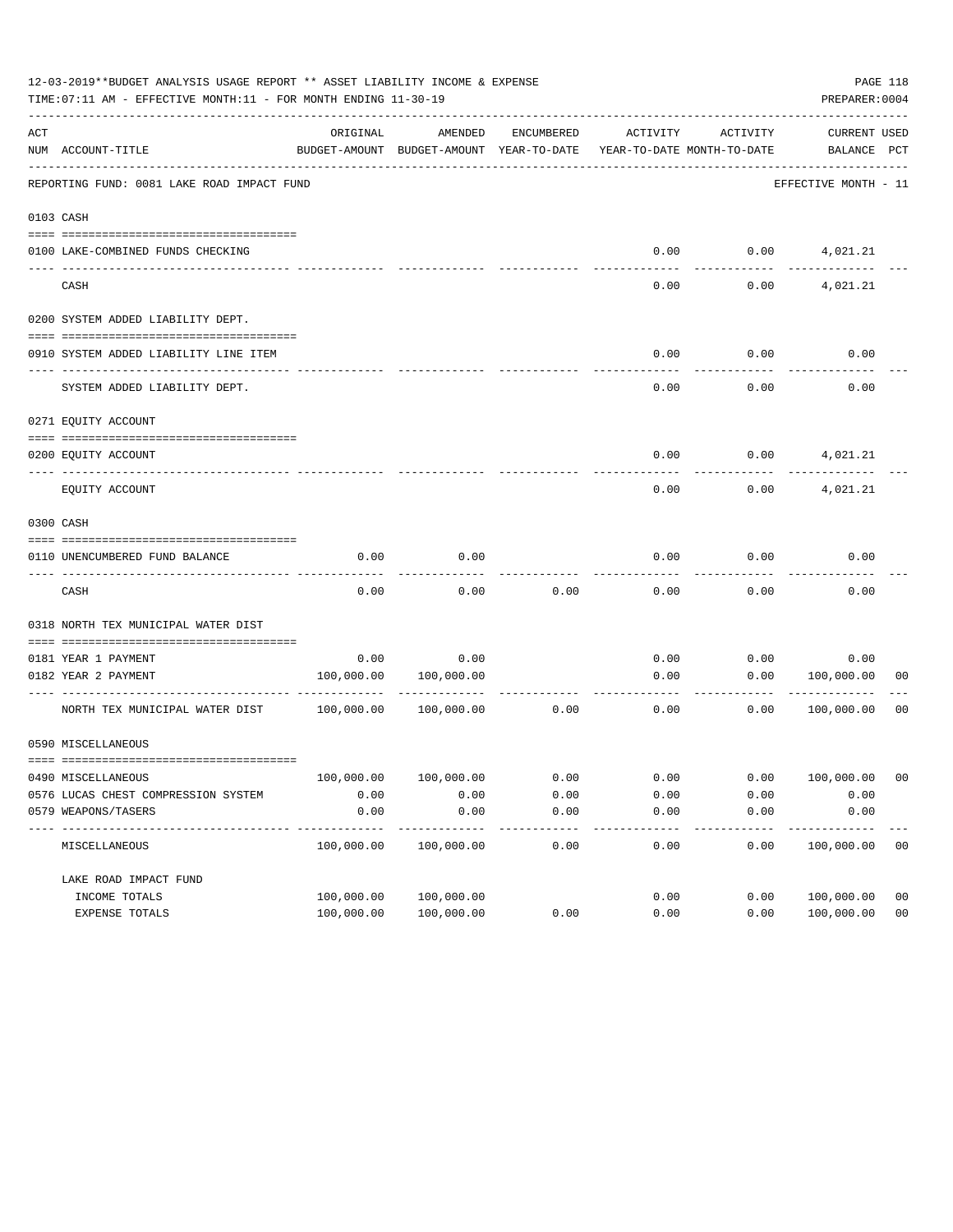|     | 12-03-2019**BUDGET ANALYSIS USAGE REPORT ** ASSET LIABILITY INCOME & EXPENSE<br>TIME: 07:11 AM - EFFECTIVE MONTH: 11 - FOR MONTH ENDING 11-30-19 |                                |                            |               |                                                                                 |                                    | PREPARER: 0004              | PAGE 119       |
|-----|--------------------------------------------------------------------------------------------------------------------------------------------------|--------------------------------|----------------------------|---------------|---------------------------------------------------------------------------------|------------------------------------|-----------------------------|----------------|
| ACT | NUM ACCOUNT-TITLE                                                                                                                                | ORIGINAL                       | AMENDED                    | ENCUMBERED    | ACTIVITY<br>BUDGET-AMOUNT BUDGET-AMOUNT YEAR-TO-DATE YEAR-TO-DATE MONTH-TO-DATE | ACTIVITY                           | CURRENT USED<br>BALANCE PCT |                |
|     | REPORTING FUND: 0082 LAKE ROAD IMPACT FUND PCT.3                                                                                                 |                                |                            |               |                                                                                 |                                    | EFFECTIVE MONTH - 11        |                |
|     | 0103 CASH                                                                                                                                        |                                |                            |               |                                                                                 |                                    |                             |                |
|     | 0100 LAKE PCT 3-COMBINED FUNDS CKING                                                                                                             |                                |                            |               |                                                                                 | 2,965.30-2,965.30-562,413.44       |                             |                |
|     | CASH                                                                                                                                             |                                |                            |               |                                                                                 | $2,965.30 - 2,965.30 - 562,413.44$ |                             |                |
|     | 0200 SYSTEM ADDED LIABILITY DEPT.                                                                                                                |                                |                            |               |                                                                                 |                                    |                             |                |
|     | 0910 SYSTEM ADDED LIABILITY LINE ITEM                                                                                                            |                                |                            |               | 0.00                                                                            | 0.00                               | 0.00                        |                |
|     | SYSTEM ADDED LIABILITY DEPT.                                                                                                                     |                                |                            |               | 0.00                                                                            | . <u>.</u><br>0.00                 | 0.00                        |                |
|     | 0271 EQUITY ACCOUNT                                                                                                                              |                                |                            |               |                                                                                 |                                    |                             |                |
|     | 0200 EQUITY ACCOUNT                                                                                                                              |                                |                            |               | 0.00                                                                            | $0.00$ 565,378.74                  |                             |                |
|     | EQUITY ACCOUNT                                                                                                                                   |                                |                            |               | 0.00                                                                            | 0.00                               | -------------<br>565,378.74 |                |
|     | 0300 CASH                                                                                                                                        |                                |                            |               |                                                                                 |                                    |                             |                |
|     | 0123 UNENCUMBERED FUND BALANCE                                                                                                                   | 461,338.00 461,338.00          |                            |               | 0.00<br>-----------                                                             | 0.0000461,338.00000<br>---------   | --------------              |                |
|     | CASH                                                                                                                                             |                                | 461,338.00 461,338.00 0.00 |               | 0.00                                                                            |                                    | 0.00 461,338.00             | 00             |
|     | 0318 NORTH TEX MUNICIPAL WATER DIST                                                                                                              |                                |                            |               |                                                                                 |                                    |                             |                |
|     | 0182 YEAR 1 PAYMENT                                                                                                                              | 0.00                           | 0.00                       |               | 0.00                                                                            | 0.00                               | 0.00                        |                |
|     | NORTH TEX MUNICIPAL WATER DIST                                                                                                                   | 0.00                           | 0.00                       | 0.00          | 0.00                                                                            | 0.00                               | 0.00                        |                |
|     | 0319 RAW WATER PIPELINE                                                                                                                          |                                |                            |               |                                                                                 |                                    |                             |                |
|     | 0182 FOR MAINTENANCE OF ROADS                                                                                                                    | 0.00                           | 0.00                       |               |                                                                                 | $0.00$ $0.00$                      | 0.00                        |                |
|     | RAW WATER PIPELINE                                                                                                                               | 0.00                           | 0.00                       | 0.00          | 0.00                                                                            | 0.00                               | 0.00                        |                |
|     | 0623 ROAD & BRIDGE #3 LAKE ROAD EXPENSE                                                                                                          |                                |                            |               |                                                                                 |                                    |                             |                |
|     | 0341 R & B MAT. ROCK & GRAVEL                                                                                                                    |                                |                            |               | $50,000.00$ $50,000.00$ $10,359.70$ $2,965.30$ $2,965.30$ $36,675.00$           |                                    |                             | 27             |
|     | 0344 R & B MAT. ASPHALT/ROAD OIL                                                                                                                 | 0.00<br>411,338.00             | 0.00<br>411,338.00         | 0.00<br>0.00  | 0.00                                                                            | 0.00<br>0.00                       | 0.00<br>411,338.00          | 0 <sub>0</sub> |
|     | 0490 MISCELLANEOUS                                                                                                                               | -- ------------- ------------- |                            | ----------    | 0.00<br>461,338.00  461,338.00  10,359.70  2,965.30  2,965.30                   | ----------                         | -----------<br>448,013.00   | 03             |
|     | ROAD & BRIDGE #3 LAKE ROAD EXPENSE<br>0626 ROAD & BRIDGE #3 RAW WATER PIPELIN                                                                    |                                |                            |               |                                                                                 |                                    |                             |                |
|     |                                                                                                                                                  |                                |                            |               |                                                                                 |                                    |                             |                |
|     | 0457 R & M MACHINERY GAS & OIL                                                                                                                   | 0.00                           | 0.00                       | 0.00          | 0.00                                                                            | 0.00                               | 0.00                        |                |
|     | 0458 R & M MACHINERY PARTS                                                                                                                       | 0.00                           | 0.00                       | 0.00          | 0.00                                                                            | 0.00                               | 0.00                        |                |
|     | 0460 EQUIPMENT RENTAL/LEASE<br>0571 PURCHASE OF MACH/EQUIPMENT                                                                                   | 0.00<br>0.00                   | 0.00<br>0.00               | 0.00<br>0.00  | 0.00<br>0.00                                                                    | 0.00<br>0.00                       | 0.00<br>0.00                |                |
|     | ROAD & BRIDGE #3 RAW WATER PIPELIN                                                                                                               | 0.00                           | $- - - - -$<br>0.00        | $---$<br>0.00 | -----<br>0.00                                                                   | -----<br>0.00                      | 0.00                        |                |
|     |                                                                                                                                                  |                                |                            |               |                                                                                 |                                    |                             |                |
|     | LAKE ROAD IMPACT FUND PCT.3<br>INCOME TOTALS                                                                                                     |                                | 461,338.00 461,338.00      |               | 0.00                                                                            |                                    | 0.00 461,338.00             | 00             |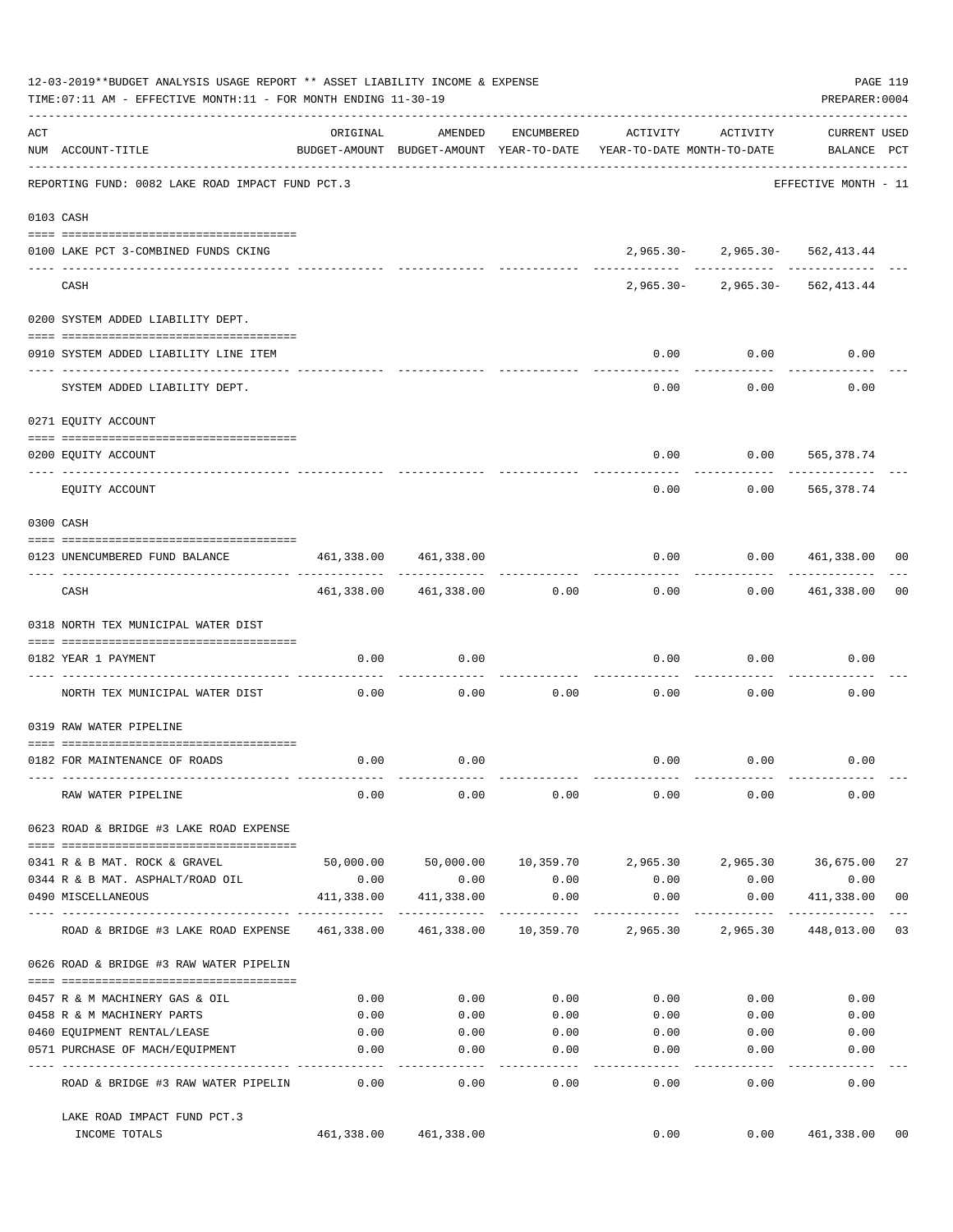|            | 12-03-2019**BUDGET ANALYSIS USAGE REPORT ** ASSET LIABILITY INCOME & EXPENSE<br>PAGE 120<br>PREPARER: 0004<br>TIME: 07:11 AM - EFFECTIVE MONTH: 11 - FOR MONTH ENDING 11-30-19 |                           |                          |                                   |          |                                               |                         |            |  |
|------------|--------------------------------------------------------------------------------------------------------------------------------------------------------------------------------|---------------------------|--------------------------|-----------------------------------|----------|-----------------------------------------------|-------------------------|------------|--|
| ACT<br>NUM | ACCOUNT-TITLE                                                                                                                                                                  | ORIGINAL<br>BUDGET-AMOUNT | AMENDED<br>BUDGET-AMOUNT | <b>ENCUMBERED</b><br>YEAR-TO-DATE | ACTIVITY | <b>ACTIVITY</b><br>YEAR-TO-DATE MONTH-TO-DATE | CURRENT USED<br>BALANCE | <b>PCT</b> |  |
|            | REPORTING FUND: 0082 LAKE ROAD IMPACT FUND PCT.3<br>EFFECTIVE MONTH - 11                                                                                                       |                           |                          |                                   |          |                                               |                         |            |  |
|            | <b>EXPENSE TOTALS</b>                                                                                                                                                          | 461,338.00                | 461,338.00               | 10,359.70                         | 2,965.30 | 2,965.30                                      | 448,013.00              | - 03       |  |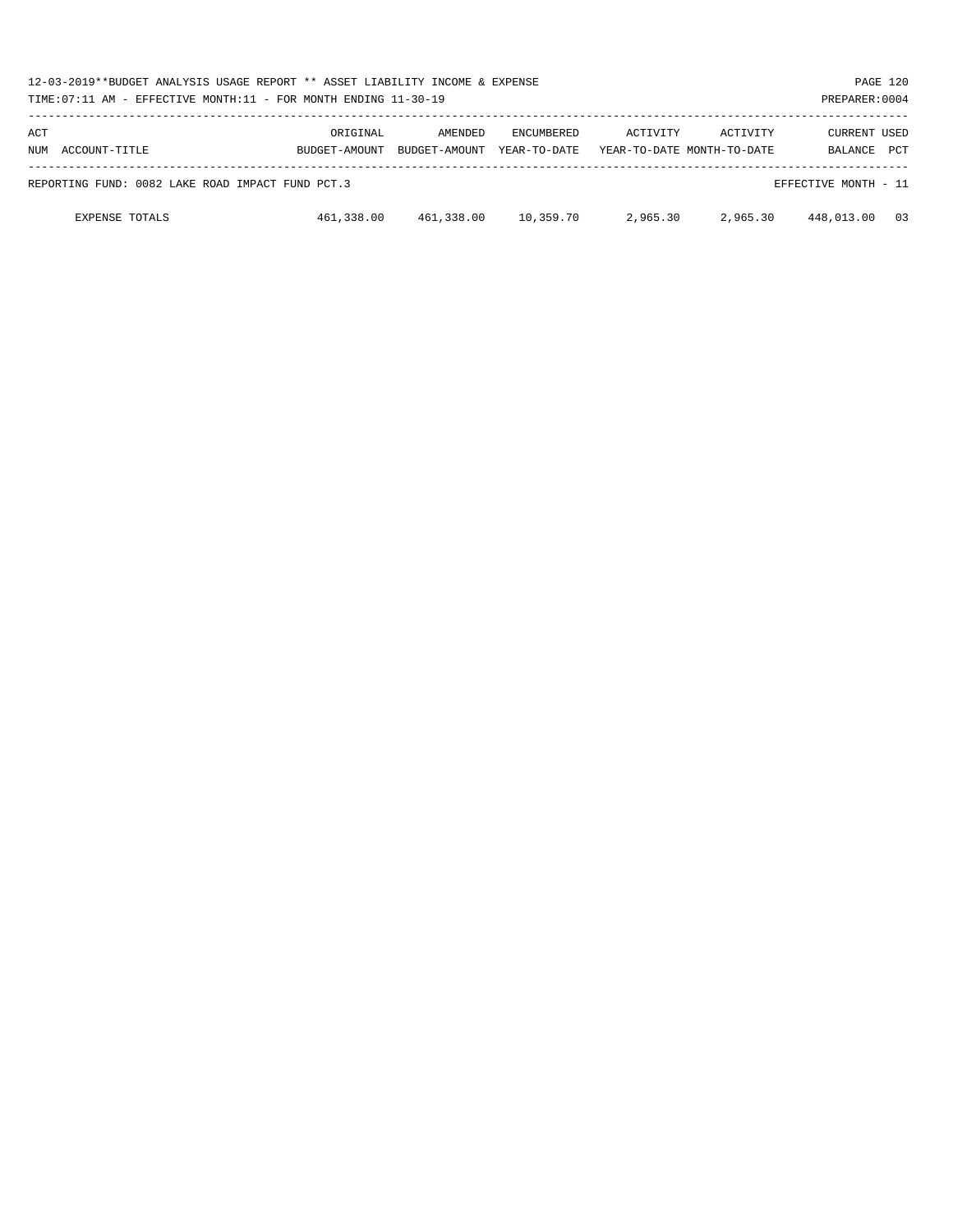|     | 12-03-2019**BUDGET ANALYSIS USAGE REPORT ** ASSET LIABILITY INCOME & EXPENSE<br>TIME: 07:11 AM - EFFECTIVE MONTH: 11 - FOR MONTH ENDING 11-30-19 |                             |                          |            |                                                                                 |                                    | PAGE 121<br>PREPARER: 0004         |                         |
|-----|--------------------------------------------------------------------------------------------------------------------------------------------------|-----------------------------|--------------------------|------------|---------------------------------------------------------------------------------|------------------------------------|------------------------------------|-------------------------|
| ACT | NUM ACCOUNT-TITLE                                                                                                                                | ORIGINAL                    | AMENDED                  | ENCUMBERED | ACTIVITY<br>BUDGET-AMOUNT BUDGET-AMOUNT YEAR-TO-DATE YEAR-TO-DATE MONTH-TO-DATE | ACTIVITY                           | <b>CURRENT USED</b><br>BALANCE PCT |                         |
|     | REPORTING FUND: 0083 LAKE ROAD IMPACT FUND PCT.4                                                                                                 |                             |                          |            |                                                                                 |                                    | EFFECTIVE MONTH - 11               |                         |
|     | 0103 CASH                                                                                                                                        |                             |                          |            |                                                                                 |                                    |                                    |                         |
|     | 0100 LAKE PCT 4-COMBINED FUNDS CKING                                                                                                             |                             | -------------            |            |                                                                                 | $6,915.41 - 6,915.41 - 474,197.64$ |                                    |                         |
|     | CASH                                                                                                                                             |                             |                          |            |                                                                                 | $6,915.41 - 6,915.41 - 474,197.64$ |                                    |                         |
|     | 0200 SYSTEM ADDED LIABILITY DEPT.                                                                                                                |                             |                          |            |                                                                                 |                                    |                                    |                         |
|     | 0910 SYSTEM ADDED LIABILITY LINE ITEM                                                                                                            |                             |                          |            | 0.00                                                                            | 0.00                               | 0.00                               |                         |
|     | SYSTEM ADDED LIABILITY DEPT.                                                                                                                     |                             |                          |            | 0.00                                                                            | 0.00                               | 0.00                               |                         |
|     | 0271 EOUITY ACCOUNT                                                                                                                              |                             |                          |            |                                                                                 |                                    |                                    |                         |
|     | 0200 EQUITY ACCOUNT                                                                                                                              |                             |                          |            | 0.00                                                                            |                                    | 0.0000481,113.05                   |                         |
|     | EQUITY ACCOUNT                                                                                                                                   |                             |                          |            | -----<br>0.00                                                                   | ---------<br>0.00                  | ------------<br>481,113.05         |                         |
|     | 0300 CASH                                                                                                                                        |                             |                          |            |                                                                                 |                                    |                                    |                         |
|     | 0124 UNENCUMBERED FUND BALANCE                                                                                                                   | 336,148.00<br>------------- | 336,148.00               |            | 0.00                                                                            |                                    | $0.00$ 336,148.00                  | 00                      |
|     | CASH                                                                                                                                             |                             | 336,148.00 336,148.00    | 0.00       | 0.00                                                                            |                                    | $0.00$ 336,148.00                  | 0 <sub>0</sub>          |
|     | 0318 NORTH TEXAS MUNICIPAL WATER DIST                                                                                                            |                             |                          |            |                                                                                 |                                    |                                    |                         |
|     | 0183 YEAR 1 PAYMENT<br>---------------------------------- --                                                                                     | 0.00                        | 0.00                     | ---------  | 0.00                                                                            | 0.00                               | 0.00                               |                         |
|     | NORTH TEXAS MUNICIPAL WATER DIST                                                                                                                 | 0.00                        | 0.00                     | 0.00       | 0.00                                                                            | 0.00                               | 0.00                               |                         |
|     | 0319 RAW WATER PIPELINE                                                                                                                          |                             |                          |            |                                                                                 |                                    |                                    |                         |
|     | 0183 FOR MAINTENANCE OF ROADS                                                                                                                    | 0.00                        | 0.00                     |            |                                                                                 | $0.00$ $0.00$                      | 0.00                               |                         |
|     | RAW WATER PIPELINE                                                                                                                               | 0.00                        | 0.00                     | 0.00       | 0.00                                                                            | 0.00                               | 0.00                               |                         |
|     | 0624 ROAD & BRIDGE #4 LAKE ROAD EXPENSE                                                                                                          |                             |                          |            |                                                                                 |                                    |                                    |                         |
|     | 0341 R & B MAT. ROCK & GRAVEL                                                                                                                    | 50,000.00                   | 50,000.00                | 0.00       | 0.00                                                                            | 0.00                               | 50,000.00                          | 0 <sub>0</sub>          |
|     | 0344 R & B MAT. ASPHALT/ROAD OIL                                                                                                                 | 20,000.00                   | 20,000.00                | 0.00       | 0.00                                                                            | 0.00                               | 20,000.00                          | 00                      |
|     | 0460 EQUIPMENT RENTAL/LEASE                                                                                                                      | 0.00                        | 6,515.41                 |            | $0.00$ 6,515.41 6,515.41                                                        |                                    | $0.00$ 100                         |                         |
|     | 0490 MISCELLANEOUS                                                                                                                               |                             |                          |            | $216,148.00$ $209,632.59$ $0.00$ $400.00$ $400.00$ $209,232.59$                 |                                    |                                    | 0 <sub>0</sub>          |
|     | 0571 PURCHASE OF MACH./EQUIP.                                                                                                                    |                             | 50,000.00 50,000.00 0.00 |            | 0.00<br>------------                                                            | 0.00<br>------------               | 50,000.00<br>------------          | 0 <sub>0</sub><br>$---$ |
|     | ROAD & BRIDGE #4 LAKE ROAD EXPENSE 336,148.00 336,148.00 0.00 6,915.41 6,915.41 329,232.59 02                                                    |                             |                          |            |                                                                                 |                                    |                                    |                         |
|     | 0627 ROAD & BRIDGE #4 RAW WATER PIPELIN                                                                                                          |                             |                          |            |                                                                                 |                                    |                                    |                         |
|     | 0106 SALARY PRECINCT EMPLOYEE                                                                                                                    | 0.00                        | 0.00                     | 0.00       | 0.00                                                                            | 0.00                               | 0.00                               |                         |
|     | 0201 SOCIAL SECURITY TAXES                                                                                                                       | 0.00                        | 0.00                     | 0.00       | 0.00                                                                            | 0.00                               | 0.00                               |                         |
|     | 0202 GROUP HEALTH INSURANCE                                                                                                                      | 0.00                        | 0.00                     | 0.00       | 0.00                                                                            | 0.00                               | 0.00                               |                         |
|     | 0203 RETIREMENT                                                                                                                                  | 0.00                        | 0.00                     | 0.00       | 0.00                                                                            | 0.00                               | 0.00                               |                         |
|     | 0204 WORKERS COMPENSATION                                                                                                                        | 0.00                        | 0.00                     | 0.00       | 0.00                                                                            | 0.00                               | 0.00                               |                         |
|     | 0205 MEDICARE TAX                                                                                                                                | 0.00                        | 0.00                     | 0.00       | 0.00                                                                            | 0.00                               | 0.00                               |                         |
|     | 0457 R & M MACHINERY GAS & OIL                                                                                                                   | 0.00                        | 0.00                     | 0.00       | 0.00                                                                            | 0.00                               | 0.00                               |                         |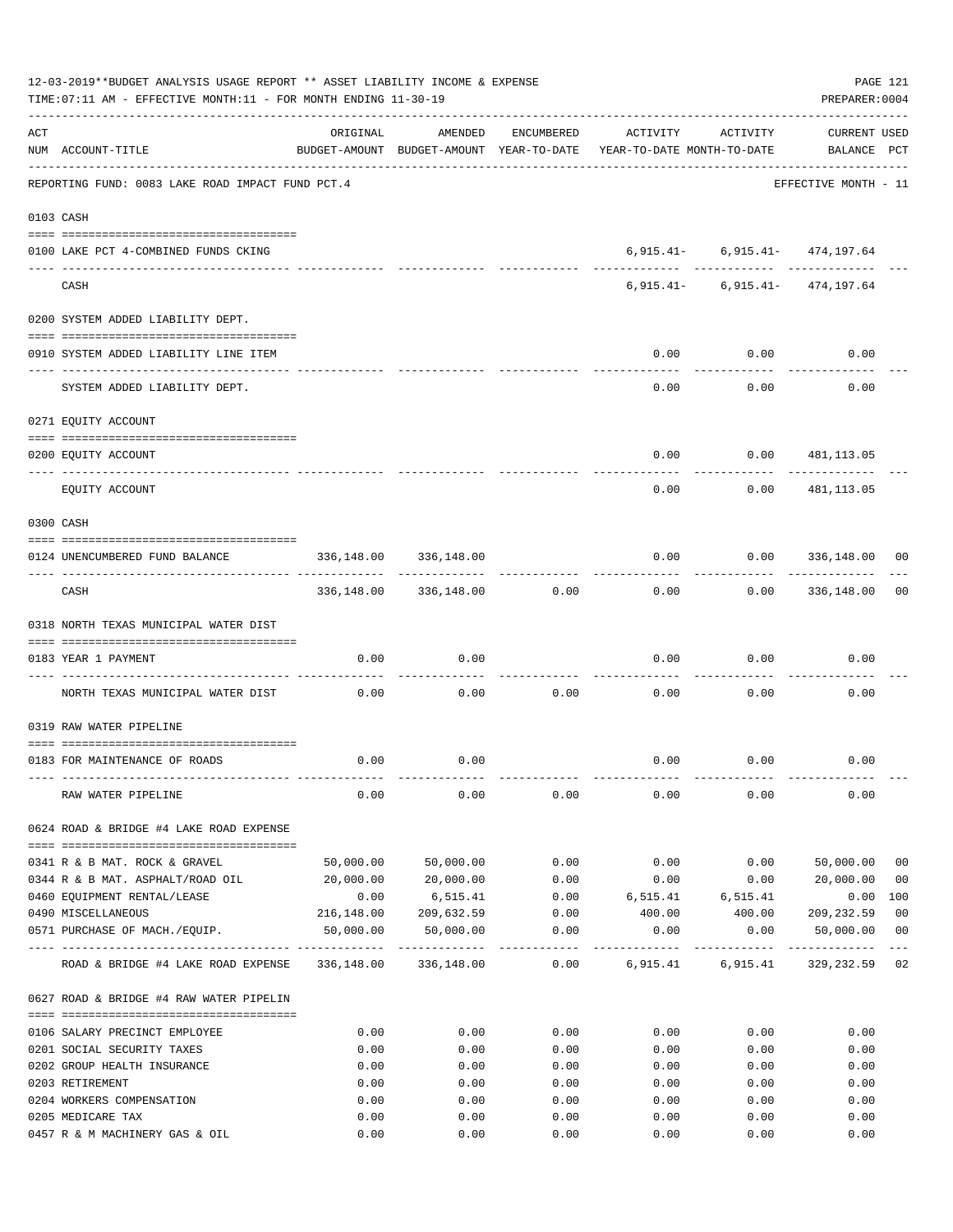| ACT |                                                                          | ORIGINAL      | AMENDED       | ENCUMBERED   | ACTIVITY                   | ACTIVITY | <b>CURRENT USED</b> |     |  |
|-----|--------------------------------------------------------------------------|---------------|---------------|--------------|----------------------------|----------|---------------------|-----|--|
| NUM | ACCOUNT-TITLE                                                            | BUDGET-AMOUNT | BUDGET-AMOUNT | YEAR-TO-DATE | YEAR-TO-DATE MONTH-TO-DATE |          | BALANCE             | PCT |  |
|     |                                                                          |               |               |              |                            |          |                     |     |  |
|     | REPORTING FUND: 0083 LAKE ROAD IMPACT FUND PCT.4<br>EFFECTIVE MONTH - 11 |               |               |              |                            |          |                     |     |  |
|     | 0458 R & M MACHINERY PARTS                                               | 0.00          | 0.00          | 0.00         | 0.00                       | 0.00     | 0.00                |     |  |
|     | 0460 EQUIPMENT RENTAL/LEASE                                              | 0.00          | 0.00          | 0.00         | 0.00                       | 0.00     | 0.00                |     |  |
|     | 0571 PURCHASE OF MACH/EOUIPMENT                                          | 0.00          | 0.00          | 0.00         | 0.00                       | 0.00     | 0.00                |     |  |
|     |                                                                          |               |               |              |                            |          |                     |     |  |
|     | ROAD & BRIDGE #4 RAW WATER PIPELIN                                       | 0.00          | 0.00          | 0.00         | 0.00                       | 0.00     | 0.00                |     |  |
|     | LAKE ROAD IMPACT FUND PCT. 4                                             |               |               |              |                            |          |                     |     |  |
|     | INCOME TOTALS                                                            | 336,148.00    | 336,148.00    |              | 0.00                       | 0.00     | 336,148.00          | 00  |  |
|     | <b>EXPENSE TOTALS</b>                                                    | 336,148.00    | 336,148.00    | 0.00         | 6,915.41                   | 6,915.41 | 329,232.59          | 02  |  |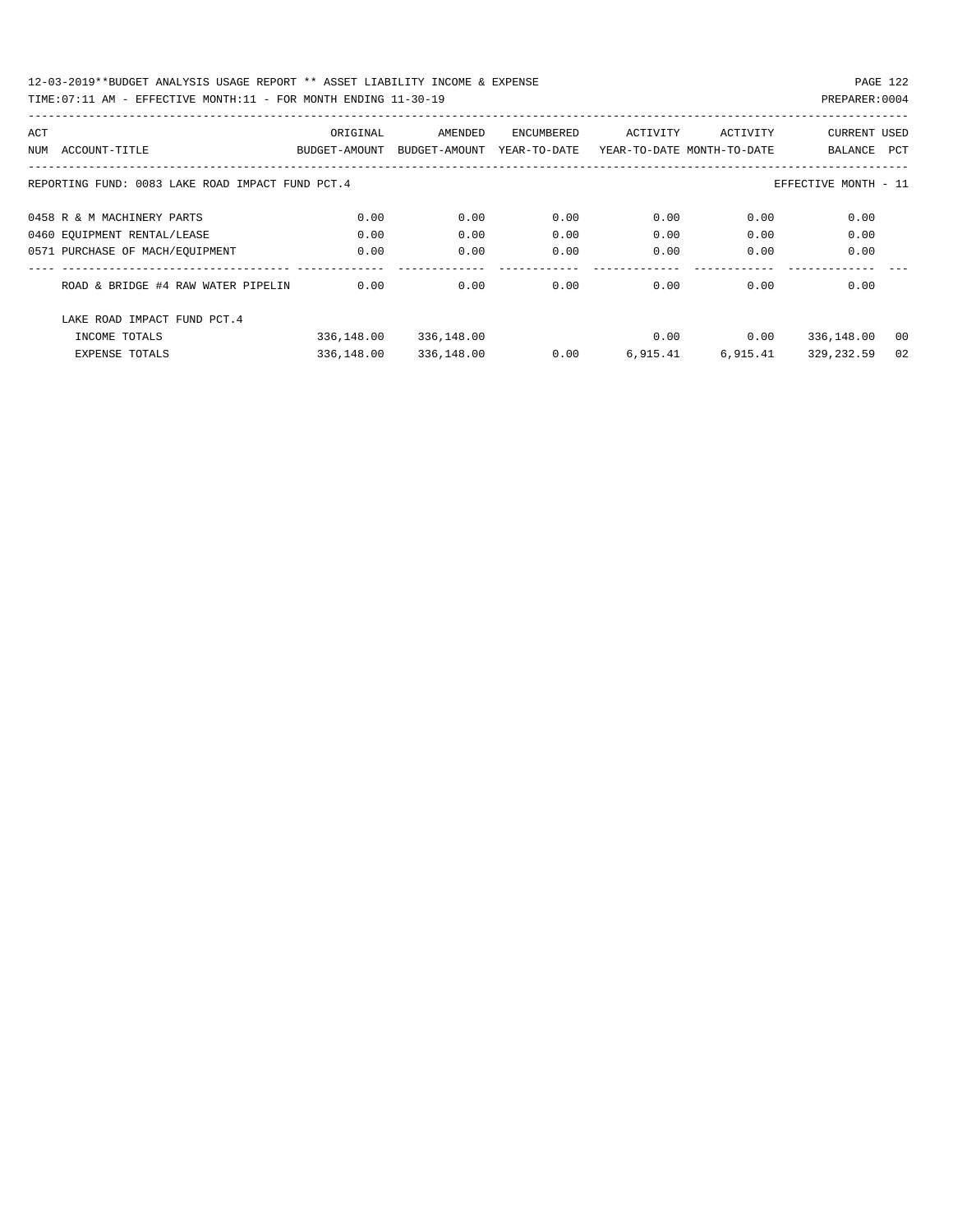|     | 12-03-2019**BUDGET ANALYSIS USAGE REPORT ** ASSET LIABILITY INCOME & EXPENSE<br>PAGE 123<br>TIME: 07:11 AM - EFFECTIVE MONTH: 11 - FOR MONTH ENDING 11-30-19<br>PREPARER: 0004 |            |                   |            |                                                                                 |                           |                                                                               |                |  |  |  |
|-----|--------------------------------------------------------------------------------------------------------------------------------------------------------------------------------|------------|-------------------|------------|---------------------------------------------------------------------------------|---------------------------|-------------------------------------------------------------------------------|----------------|--|--|--|
| ACT | NUM ACCOUNT-TITLE                                                                                                                                                              | ORIGINAL   | AMENDED           | ENCUMBERED | ACTIVITY<br>BUDGET-AMOUNT BUDGET-AMOUNT YEAR-TO-DATE YEAR-TO-DATE MONTH-TO-DATE | ACTIVITY                  | CURRENT USED<br>BALANCE PCT                                                   |                |  |  |  |
|     | REPORTING FUND: 0084 BOIS D'ARC LAKE RESERVOIR                                                                                                                                 |            |                   |            |                                                                                 |                           | EFFECTIVE MONTH - 11                                                          |                |  |  |  |
|     | 0100 PAYROLL                                                                                                                                                                   |            |                   |            |                                                                                 |                           |                                                                               |                |  |  |  |
|     | 0100 PAYROLL                                                                                                                                                                   |            |                   |            | 0.00                                                                            | 0.00                      | 0.00                                                                          |                |  |  |  |
|     | PAYROLL                                                                                                                                                                        |            |                   |            | 0.00                                                                            | 0.00                      | 0.00                                                                          |                |  |  |  |
|     | 0103 CASH                                                                                                                                                                      |            |                   |            |                                                                                 |                           |                                                                               |                |  |  |  |
|     | 0100 BOIS D'ARC-COMBINED FUNDS CHECKING                                                                                                                                        |            |                   |            |                                                                                 |                           | $324,508.52 - 310,397.69 - 209,466.57$                                        |                |  |  |  |
|     | CASH                                                                                                                                                                           |            |                   |            |                                                                                 |                           | ----------- ------------ ----------<br>$324,508.52 - 310,397.69 - 209,466.57$ |                |  |  |  |
|     | 0200 SYSTEM ADDED LIABILITY DEPT.                                                                                                                                              |            |                   |            |                                                                                 |                           |                                                                               |                |  |  |  |
|     | 0910 SYSTEM ADDED LIABILITY LINE ITEM                                                                                                                                          |            |                   |            |                                                                                 |                           | $3,233.78 - 2,527.79 - 3,233.78 -$                                            |                |  |  |  |
|     | SYSTEM ADDED LIABILITY DEPT.                                                                                                                                                   |            |                   |            |                                                                                 |                           | $3,233.78 - 2,527.79 - 3,233.78 -$                                            |                |  |  |  |
|     | 0271 EQUITY ACCOUNT                                                                                                                                                            |            |                   |            |                                                                                 |                           |                                                                               |                |  |  |  |
|     | 0200 EQUITY ACCOUNT                                                                                                                                                            |            |                   |            | 0.00                                                                            | 0.00                      | 533,975.09                                                                    |                |  |  |  |
|     | EQUITY ACCOUNT                                                                                                                                                                 |            |                   |            | 0.00                                                                            |                           | $0.00$ 533,975.09                                                             |                |  |  |  |
|     | 0300 CASH                                                                                                                                                                      |            |                   |            |                                                                                 |                           |                                                                               |                |  |  |  |
|     | 0110 UNENCUMBERED FUND BALANCE                                                                                                                                                 | 0.00       | 0.00              |            | 0.00                                                                            | 0.00                      | 0.00                                                                          |                |  |  |  |
|     | CASH                                                                                                                                                                           | 0.00       | 0.00              | 0.00       | 0.00                                                                            | 0.00                      | 0.00                                                                          |                |  |  |  |
|     | 0318 NORTH TEXAS MUNICIPAL WATER DIST                                                                                                                                          |            |                   |            |                                                                                 |                           |                                                                               |                |  |  |  |
|     | 0184 PERSONNEL INCOME YEAR 1                                                                                                                                                   | 0.00       | 0.00              |            | 0.00                                                                            | 0.00                      | 0.00                                                                          |                |  |  |  |
|     | 0185 EMERGENCY RADIO IMP. INC. YEAR 1                                                                                                                                          | 0.00       | 0.00              |            | 0.00                                                                            | 0.00                      | 0.00                                                                          |                |  |  |  |
|     | 0186 VEHICLE OR SPEC EQUIP INC YEAR 1                                                                                                                                          | 0.00       | 0.00              |            | 0.00                                                                            | 0.00                      | 0.00                                                                          |                |  |  |  |
|     | 0250 DRUG SCREENING/PSYCHOLOGICAL INC Y                                                                                                                                        | 0.00       | 0.00              |            | 0.00                                                                            | 0.00                      | 0.00                                                                          |                |  |  |  |
|     | 0395 UNIFORMS INCOME YEAR 1                                                                                                                                                    | 0.00       | 0.00              |            | 0.00                                                                            | 0.00                      | 0.00                                                                          |                |  |  |  |
|     | 0427 TRAINING INCOME YEAR 1                                                                                                                                                    | 0.00       | 0.00<br>--------- |            | 0.00<br>----------                                                              | 0.00<br>$- - - - - - - -$ | 0.00<br>----------                                                            |                |  |  |  |
|     | NORTH TEXAS MUNICIPAL WATER DIST                                                                                                                                               | 0.00       | 0.00              | 0.00       | 0.00                                                                            | 0.00                      | 0.00                                                                          |                |  |  |  |
|     | 0319 NORTH TEXAS MUNICIPAL WATER DIST                                                                                                                                          |            |                   |            |                                                                                 |                           |                                                                               |                |  |  |  |
|     | 0184 PERSONNEL INCOME YEAR 2                                                                                                                                                   | 108,852.00 | 108,852.00        |            | 0.00                                                                            | 0.00                      | 108,852.00                                                                    | 00             |  |  |  |
|     | 0186 VEHICLE OR SPEC EQUIP INC YEAR 2                                                                                                                                          | 256,000.00 | 256,000.00        |            | 0.00                                                                            | 0.00                      | 256,000.00                                                                    | 0 <sub>0</sub> |  |  |  |
|     | 0250 DRUG SCREEN/PSYCHOLOGICAL INC YE                                                                                                                                          | 600.00     | 600.00            |            | 0.00                                                                            | 0.00                      | 600.00                                                                        | 0 <sub>0</sub> |  |  |  |
|     | 0395 UNIFORMS INCOME YEAR 2                                                                                                                                                    | 2,048.00   | 2,048.00          |            | 0.00                                                                            | 0.00                      | 2,048.00                                                                      | 0 <sub>0</sub> |  |  |  |
|     | 0427 TRAINING INCOME YEAR 2                                                                                                                                                    | 10,000.00  | 10,000.00         |            | 0.00                                                                            | 0.00                      | 10,000.00                                                                     | 0 <sub>0</sub> |  |  |  |
|     | 0454 R & M EQUIPMENT INCOME YEAR 2                                                                                                                                             | 20,000.00  | 20,000.00         |            | 0.00                                                                            | 0.00                      | 20,000.00                                                                     | 0 <sub>0</sub> |  |  |  |
|     | NORTH TEXAS MUNICIPAL WATER DIST 397,500.00                                                                                                                                    |            | 397,500.00        | 0.00       | $-- - - - - - - -$<br>0.00                                                      | --------<br>0.00          | -----------<br>397,500.00                                                     | $---$<br>00    |  |  |  |
|     | 0370 COUNTY FUNDING                                                                                                                                                            |            |                   |            |                                                                                 |                           |                                                                               |                |  |  |  |
|     | 0184 LOCAL FUNDING                                                                                                                                                             | 30,298.17  | 30,298.17         |            | 0.00                                                                            | 0.00                      | 30,298.17 00                                                                  |                |  |  |  |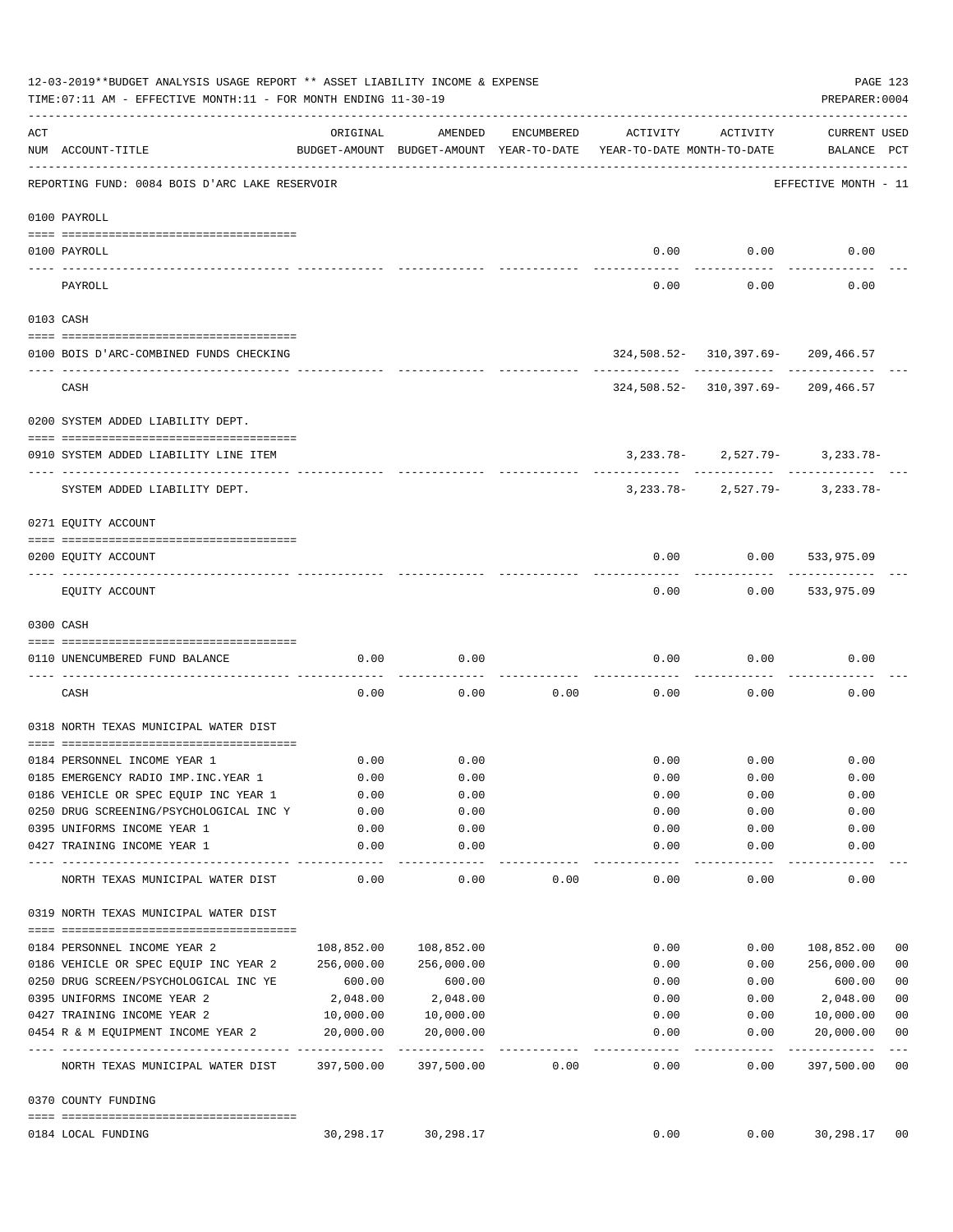| 12-03-2019**BUDGET ANALYSIS USAGE REPORT ** ASSET LIABILITY INCOME & EXPENSE |  |  |  | PAGE 124 |  |
|------------------------------------------------------------------------------|--|--|--|----------|--|
|                                                                              |  |  |  |          |  |

| ACT |                                                | ORIGINAL                                 | AMENDED               | ENCUMBERED            | ACTIVITY                                                                  | ACTIVITY               | <b>CURRENT USED</b>  |                |
|-----|------------------------------------------------|------------------------------------------|-----------------------|-----------------------|---------------------------------------------------------------------------|------------------------|----------------------|----------------|
|     | NUM ACCOUNT-TITLE                              | BUDGET-AMOUNT BUDGET-AMOUNT YEAR-TO-DATE |                       |                       | YEAR-TO-DATE MONTH-TO-DATE                                                |                        | BALANCE              | $_{\rm PCT}$   |
|     | REPORTING FUND: 0084 BOIS D'ARC LAKE RESERVOIR |                                          |                       |                       |                                                                           |                        | EFFECTIVE MONTH - 11 |                |
|     | COUNTY FUNDING                                 | 30,298.17                                | 30,298.17             | 0.00                  | 0.00                                                                      | 0.00                   | 30,298.17            | 00             |
|     | 0560 BOIS D'ARC LAKE EXPENSES                  |                                          |                       |                       |                                                                           |                        |                      |                |
|     | 0104 SALARIES DEPUTIES                         | 91,592.31                                | 91,592.31             | 0.00                  | 14,838.00                                                                 | 5,935.20               | 76,754.31            | 16             |
|     | 0201 SOCIAL SECURITY TAXES                     | 5,678.72                                 | 5,678.72              | 0.00                  | 917.06                                                                    | 367.22                 | 4,761.66             | 16             |
|     | 0202 GROUP HEALTH INSURANCE                    | 23,741.76                                | 23,741.76             | 0.00                  | 3,762.25                                                                  | 954.41                 | 19,979.51            | 16             |
|     | 0203 RETIREMENT                                | 10,542.27                                | 10,542.27             | 0.00                  | 1,692.99                                                                  | 677.20                 | 8,849.28             | 16             |
|     | 0204 WORKERS' COMPENSATION                     | 2,015.03                                 | 2,015.03              | 0.00                  | 0.00                                                                      | 0.00                   | 2,015.03             | 0 <sub>0</sub> |
|     | 0205 MEDICARE TAX                              | 1,328.08                                 | 1,328.08              | 0.00                  | 214.44                                                                    | 85.87                  | 1,113.64             | 16             |
|     | 0206 UNEMPLOYMENT EXPENSE                      | 0.00                                     | 0.00                  | 0.00                  | 0.00                                                                      | 0.00                   | 0.00                 |                |
|     | 0250 EMPLOYEE PHYSICALS                        | 600.00                                   | 600.00                | 0.00                  | 0.00                                                                      | 0.00                   | 600.00               | 0 <sub>0</sub> |
|     | 0320 WEAPONS SUPPLIES                          | 0.00                                     | 0.00                  | 0.00                  | 0.00                                                                      | 0.00                   | 0.00                 |                |
|     | 0321 PATROL SUPPLIES                           | 0.00                                     | 0.00                  | 0.00                  | 0.00                                                                      | 0.00                   | 0.00                 |                |
|     | 0395 UNIFORMS/OTHER                            | 2,000.00                                 | 2,000.00              | 0.00                  | 0.00                                                                      | 0.00                   | 2,000.00             | 0 <sub>0</sub> |
|     | 0421 CELL PHONE                                | 300.00                                   | 300.00                | 0.00                  | 0.00                                                                      | 0.00                   | 300.00               | 0 <sub>0</sub> |
|     | 0422 R & M RADIO                               | 0.00                                     | 0.00                  | 0.00                  | 0.00                                                                      | 0.00                   | 0.00                 |                |
|     | 0427 TRAVEL AND TRAINING                       | 10,000.00                                | 10,000.00             | 0.00                  | 0.00                                                                      | 0.00                   | 10,000.00            | 00             |
|     | 0452 R & M EQUIPMENT                           | 24,000.00                                | 24,000.00             | 0.00                  | 0.00                                                                      | 0.00                   | 24,000.00            | 0 <sub>0</sub> |
|     | 0453 TYLER/CAD MAINTENANCE                     | 0.00                                     | 0.00                  | 0.00                  | 0.00                                                                      | 0.00                   | 0.00                 |                |
|     | 0454 R & M AUTO, BOATS, ATV                    | 0.00                                     | 0.00                  | 0.00                  | 0.00                                                                      | 0.00                   | 0.00                 |                |
|     | 0487 AUTO & OTHER EQUIPMENT INSURANCE          | 0.00                                     | 0.00                  | 0.00                  | 0.00                                                                      | 0.00                   | 0.00                 |                |
|     | 0488 LAW ENFORCEMENT INSURANCE                 | 0.00                                     | 0.00                  | 0.00                  | 0.00                                                                      | 0.00                   | 0.00                 |                |
|     | 0573 EMERGENCY RADIO IMPROVEMENTS              | 0.00                                     | 0.00                  | 99,950.00             | 299,850.00                                                                | 299,850.00             | $399,800.00 -$       |                |
|     | 0574 TECHNOLOGY                                | 0.00                                     | 0.00                  | 0.00                  | 0.00                                                                      | 0.00                   | 0.00                 |                |
|     | 0575 PURCHASE AUTOS, BOATS, ATV'S              | 256,000.00                               | 256,000.00            | 48,945.97             | 0.00                                                                      | 0.00                   | 207,054.03 19        |                |
|     | 0579 WEAPONS                                   | 0.00                                     | 0.00                  | 0.00                  | 0.00                                                                      | 0.00                   | 0.00                 |                |
|     | BOIS D'ARC LAKE EXPENSES                       |                                          |                       |                       | 427,798.17  427,798.17  148,895.97  321,274.74  307,869.90  42,372.54-110 |                        |                      |                |
|     | BOIS D'ARC LAKE RESERVOIR                      |                                          |                       |                       |                                                                           |                        |                      |                |
|     | INCOME TOTALS                                  |                                          | 427,798.17 427,798.17 |                       | 0.00                                                                      | $0.00$ $427,798.17$ 00 |                      |                |
|     | <b>EXPENSE TOTALS</b>                          | 427,798.17                               |                       | 427,798.17 148,895.97 | 321,274.74                                                                | 307,869.90             | 42,372.54- 110       |                |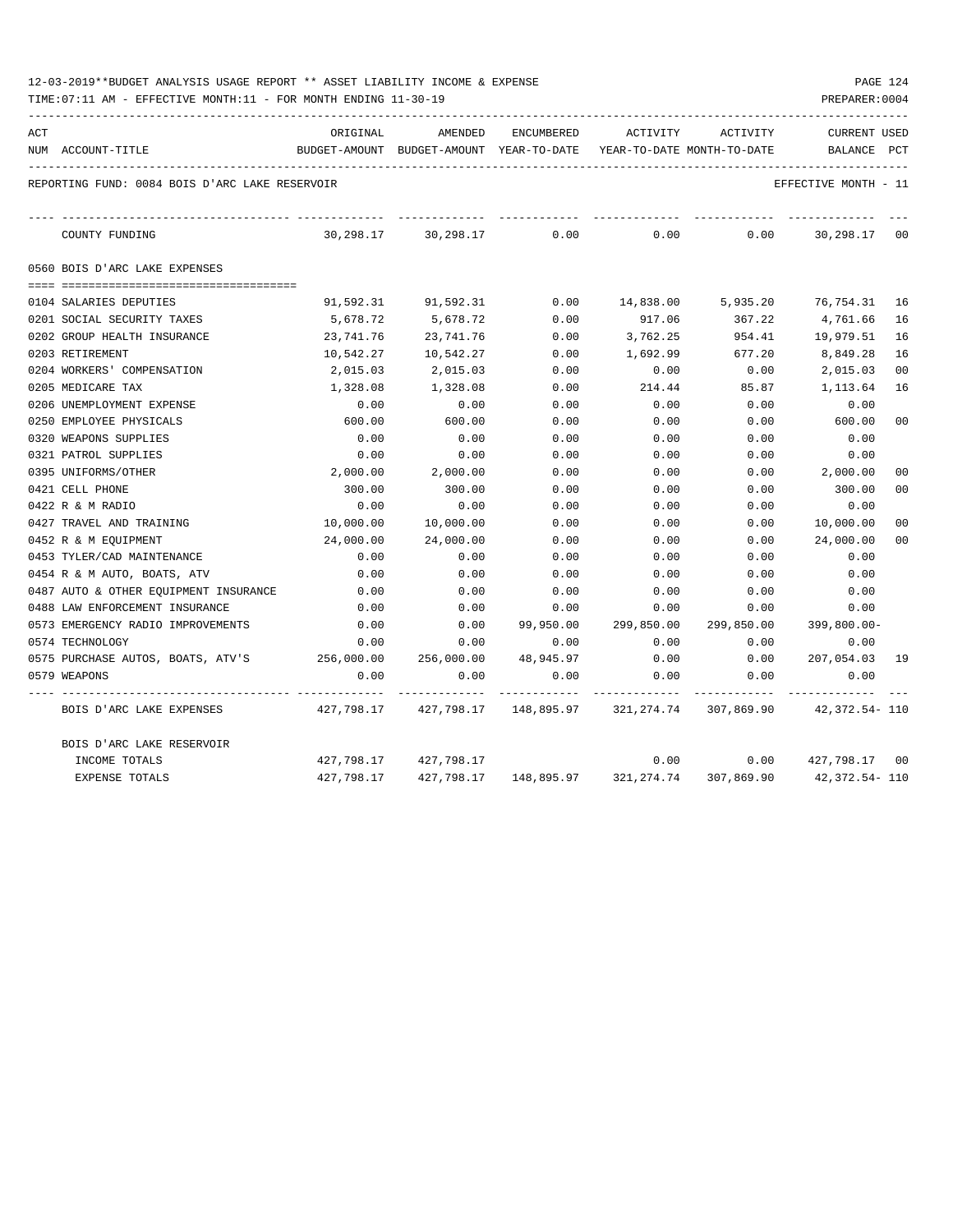| 12-03-2019**BUDGET ANALYSIS USAGE REPORT ** ASSET LIABILITY INCOME & EXPENSE<br>TIME: 07:11 AM - EFFECTIVE MONTH: 11 - FOR MONTH ENDING 11-30-19 |                                         |          |          |            |                                                                                 |                                               |                                    |                |  |  |
|--------------------------------------------------------------------------------------------------------------------------------------------------|-----------------------------------------|----------|----------|------------|---------------------------------------------------------------------------------|-----------------------------------------------|------------------------------------|----------------|--|--|
| ACT                                                                                                                                              | NUM ACCOUNT-TITLE                       | ORIGINAL | AMENDED  | ENCUMBERED | ACTIVITY<br>BUDGET-AMOUNT BUDGET-AMOUNT YEAR-TO-DATE YEAR-TO-DATE MONTH-TO-DATE | ACTIVITY                                      | <b>CURRENT USED</b><br>BALANCE PCT |                |  |  |
|                                                                                                                                                  | REPORTING FUND: 0085 LAKE FANNIN        |          |          |            |                                                                                 |                                               | EFFECTIVE MONTH - 11               |                |  |  |
|                                                                                                                                                  | 0103 CASH                               |          |          |            |                                                                                 |                                               |                                    |                |  |  |
|                                                                                                                                                  | 0100 LAKE FANNIN-COMBINED FUNDS CHECKIN |          |          |            |                                                                                 | 2, 199.56 - 57.35 - 1, 385.48                 |                                    |                |  |  |
|                                                                                                                                                  | CASH                                    |          |          |            |                                                                                 | ------------<br>2, 199.56 - 57.35 - 1, 385.48 |                                    |                |  |  |
|                                                                                                                                                  | 0200 SYSTEM ADDED LIABILITY DEPARTMENT  |          |          |            |                                                                                 |                                               |                                    |                |  |  |
|                                                                                                                                                  | 0910 SYSTEM ADDED LIABILITY LINE-ITEM   |          |          |            |                                                                                 | $388.75 - 0.00$                               | $388.75-$                          |                |  |  |
|                                                                                                                                                  | SYSTEM ADDED LIABILITY DEPARTMENT       |          |          |            | $388.75 -$                                                                      | 0.00                                          | 388.75-                            |                |  |  |
|                                                                                                                                                  | 0271 EQUITY ACCOUNT                     |          |          |            |                                                                                 |                                               |                                    |                |  |  |
|                                                                                                                                                  | 0200 EQUITY ACCOUNT                     |          |          |            | 0.00                                                                            | 0.00                                          | 3,585.04                           |                |  |  |
|                                                                                                                                                  | EQUITY ACCOUNT                          |          |          |            | 0.00                                                                            | 0.00                                          | 3,585.04                           |                |  |  |
|                                                                                                                                                  | 0300 CASH                               |          |          |            |                                                                                 |                                               |                                    |                |  |  |
|                                                                                                                                                  | 0110 UNENCUMBERED FUND BALANCE          | 0.00     | 0.00     |            | 0.00                                                                            | 0.00                                          | 0.00                               |                |  |  |
|                                                                                                                                                  | CASH                                    | 0.00     | 0.00     | 0.00       | 0.00                                                                            | 0.00                                          | 0.00                               |                |  |  |
|                                                                                                                                                  | 0370 MISCELLANEOUS                      |          |          |            |                                                                                 |                                               |                                    |                |  |  |
|                                                                                                                                                  | 0150 DONATIONS                          | 2,000.00 | 2,000.00 |            | 0.00                                                                            | 0.00                                          | 2,000.00                           | 00             |  |  |
|                                                                                                                                                  | 0183 VOLUNTEER MEMBERSHIP FEES          | 0.00     | 0.00     |            | 60.00                                                                           | 60.00                                         | $60.00+$                           |                |  |  |
|                                                                                                                                                  | 0184 LOCAL FUNDING                      | 5,000.00 | 5,000.00 |            | 0.00                                                                            | 0.00                                          | 5,000.00                           | 0 <sub>0</sub> |  |  |
|                                                                                                                                                  | 0185 RENTAL FEE                         | 1,000.00 | 1,000.00 |            | 662.50                                                                          | 0.00                                          | 337.50                             | 66             |  |  |
|                                                                                                                                                  | 0186 DEPOSIT FEE                        | 1,000.00 | 1,000.00 |            | 300.00                                                                          | 150.00                                        | 700.00                             | 30             |  |  |
|                                                                                                                                                  | MISCELLANEOUS                           | 9,000.00 | 9.000.00 | 0.00       | 1,022.50                                                                        | 210.00                                        | 7,977.50                           | 11             |  |  |
|                                                                                                                                                  | 0520 LAKE FANNIN EXPENSES               |          |          |            |                                                                                 |                                               |                                    |                |  |  |
|                                                                                                                                                  | 0186 DEPOSIT REFUND                     | 1,000.00 | 1,000.00 | 0.00       | 450.00                                                                          | 150.00                                        | 550.00                             | 45             |  |  |
|                                                                                                                                                  | 0341 R & M ROADS                        | 0.00     | 0.00     | 0.00       | 0.00                                                                            | 0.00                                          | 0.00                               |                |  |  |
|                                                                                                                                                  | 0342 R & M CAMPGROUNDS                  | 875.00   | 875.00   | 0.00       | 0.00                                                                            | 0.00                                          | 875.00                             | 0 <sub>0</sub> |  |  |
|                                                                                                                                                  | 0343 R & M DAM                          | 2,000.00 | 2,000.00 | 0.00       | 0.00                                                                            | 0.00                                          | 2,000.00                           | 0 <sub>0</sub> |  |  |
|                                                                                                                                                  | 0440 UTILITIES ELECTRICITY              | 300.00   | 300.00   | 45.74      | 41.06                                                                           | 0.00                                          | 213.20                             | 29             |  |  |
|                                                                                                                                                  | 0442 UTILITIES WATER                    | 600.00   | 600.00   | 0.00       | 48.34                                                                           | 48.34                                         | 551.66                             | 08             |  |  |
|                                                                                                                                                  | 0443 TRASH PICK-UP                      | 0.00     | 21.25    | 0.00       | 21.25                                                                           | 21.25                                         | 0.00                               | 100            |  |  |
|                                                                                                                                                  | 0450 R & M BUILDINGS                    | 2,000.00 | 2,000.00 | 0.00       | 120.90                                                                          | 0.00                                          | 1,879.10                           | 06             |  |  |
|                                                                                                                                                  | 0484 GENERAL LIABILITY INSURANCE        | 2,225.00 | 2,155.99 | 0.00       | 2,104.00                                                                        | 0.00                                          | 51.99                              | 98             |  |  |
|                                                                                                                                                  | 0490 MISCELLANEOUS EXPENSE              | 0.00     | 47.76    | 0.00       | 47.76                                                                           | 47.76                                         | $0.00$ $100$                       |                |  |  |
|                                                                                                                                                  | LAKE FANNIN EXPENSES                    | 9,000.00 | 9,000.00 | 45.74      | 2,833.31                                                                        | 267.35                                        | 6,120.95 32                        |                |  |  |
|                                                                                                                                                  | LAKE FANNIN                             |          |          |            |                                                                                 |                                               |                                    |                |  |  |
|                                                                                                                                                  | INCOME TOTALS                           | 9,000.00 | 9,000.00 |            | 1,022.50                                                                        | 210.00                                        | 7,977.50 11                        |                |  |  |
|                                                                                                                                                  | EXPENSE TOTALS                          | 9,000.00 | 9,000.00 | 45.74      | 2,833.31                                                                        | 267.35                                        | 6,120.95                           | 32             |  |  |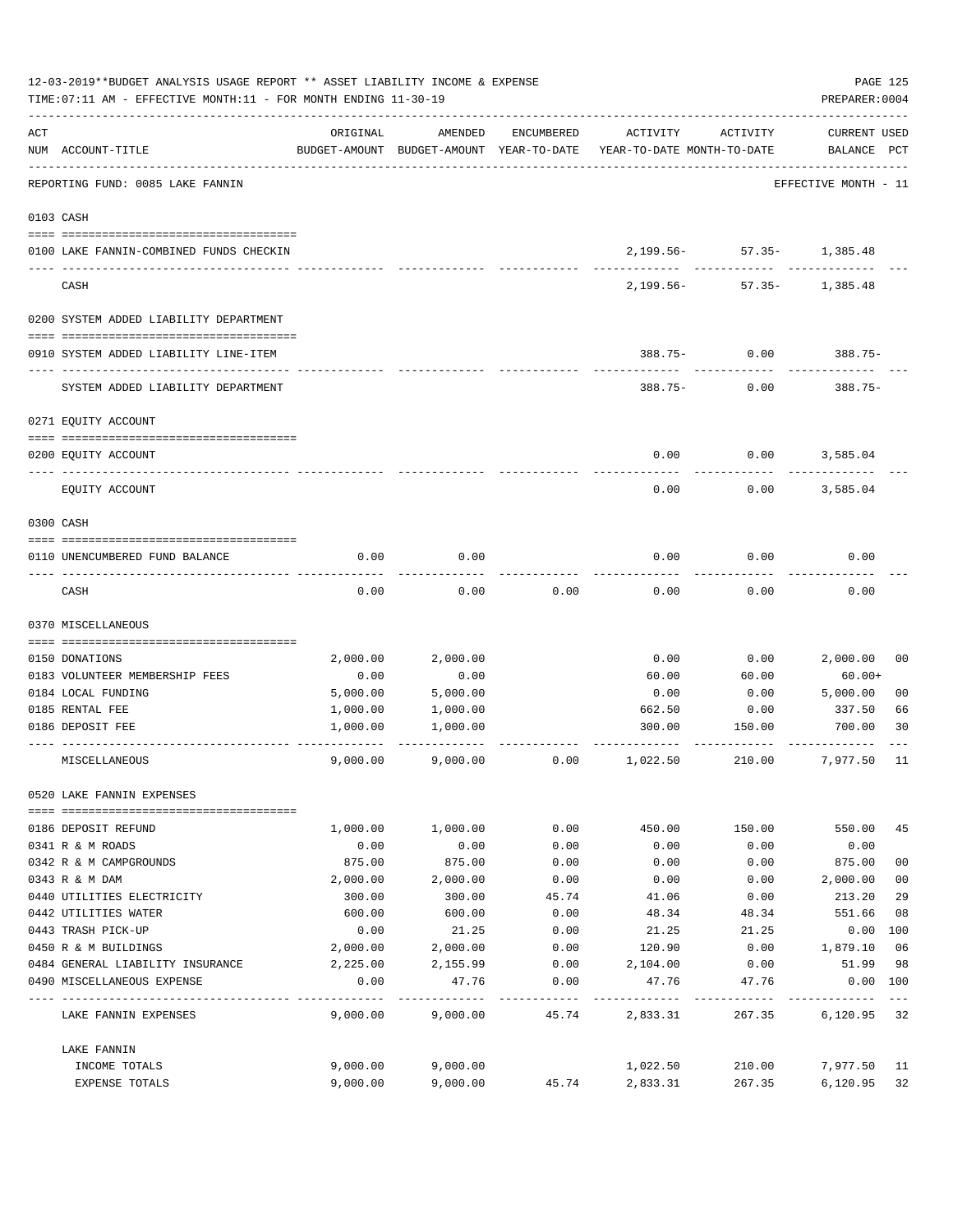| 12-03-2019**BUDGET ANALYSIS USAGE REPORT ** ASSET LIABILITY INCOME & EXPENSE<br>TIME:07:11 AM - EFFECTIVE MONTH:11 - FOR MONTH ENDING 11-30-19<br>PREPARER: 0004 |                                                                |              |                      |                     |                                                                                 |                                  |                         |  |  |  |
|------------------------------------------------------------------------------------------------------------------------------------------------------------------|----------------------------------------------------------------|--------------|----------------------|---------------------|---------------------------------------------------------------------------------|----------------------------------|-------------------------|--|--|--|
| ACT                                                                                                                                                              | NUM ACCOUNT-TITLE                                              | ORIGINAL     | AMENDED              | ENCUMBERED          | BUDGET-AMOUNT BUDGET-AMOUNT YEAR-TO-DATE YEAR-TO-DATE MONTH-TO-DATE BALANCE PCT | ACTIVITY ACTIVITY                | CURRENT USED            |  |  |  |
|                                                                                                                                                                  | REPORTING FUND: 0086 SHERIFF'S OFFICE TECHNOLOGY               |              |                      |                     |                                                                                 |                                  | EFFECTIVE MONTH - 11    |  |  |  |
|                                                                                                                                                                  | 0103 CASH                                                      |              |                      |                     |                                                                                 |                                  |                         |  |  |  |
|                                                                                                                                                                  | 0100 TECHNOLOGY FUNDS CHECKING                                 |              |                      |                     |                                                                                 | $2,884.60 - 2,884.60 - 2,351.32$ |                         |  |  |  |
|                                                                                                                                                                  | ---- ----<br>CASH                                              |              |                      |                     |                                                                                 | 2,884.60-2,884.60-2,351.32       |                         |  |  |  |
|                                                                                                                                                                  | 0200 SYSTEM ADDED LIABILITY DEPT.                              |              |                      |                     |                                                                                 |                                  |                         |  |  |  |
|                                                                                                                                                                  | 0910 SYSTEM ADDED LIABILITY ITEM                               |              |                      |                     | 0.00                                                                            | 0.00                             | 0.00                    |  |  |  |
|                                                                                                                                                                  | SYSTEM ADDED LIABILITY DEPT.                                   |              |                      |                     | ----------<br>0.00                                                              | -----------<br>0.00              | -----------<br>0.00     |  |  |  |
|                                                                                                                                                                  | 0271 EQUITY ACCOUNT                                            |              |                      |                     |                                                                                 |                                  |                         |  |  |  |
|                                                                                                                                                                  | 0200 EOUITY ACCOUNT                                            |              |                      |                     |                                                                                 | $0.00$ $0.00$ $5,235.92$         |                         |  |  |  |
|                                                                                                                                                                  | EQUITY ACCOUNT                                                 |              |                      |                     | 0.00                                                                            |                                  | $0.00$ 5,235.92         |  |  |  |
|                                                                                                                                                                  | 0300 CASH                                                      |              |                      |                     |                                                                                 |                                  |                         |  |  |  |
|                                                                                                                                                                  | 0110 UNENCUMBERED FUND BALANCE                                 | 0.00         | 2,884.60             |                     | 0.00                                                                            | $0.00$ 2,884.60 00               |                         |  |  |  |
|                                                                                                                                                                  | CASH                                                           | 0.00         |                      | 2,884.60 0.00       | ---------<br>0.00                                                               | ----------                       | $0.00$ 2,884.60 00      |  |  |  |
|                                                                                                                                                                  | 0319 TECHNOLOGY                                                |              |                      |                     |                                                                                 |                                  |                         |  |  |  |
|                                                                                                                                                                  | 0420 SECURUS SIGNING BONUS                                     | 0.00         | 0.00                 |                     | 0.00                                                                            | 0.00                             | 0.00                    |  |  |  |
|                                                                                                                                                                  | ----------------------- ------<br>TECHNOLOGY                   | 0.00         |                      |                     | $0.00$ $0.00$ $0.00$ $0.00$ $0.00$                                              |                                  | 0.00                    |  |  |  |
|                                                                                                                                                                  | 0370 MISCELLANEOUS                                             |              |                      |                     |                                                                                 |                                  |                         |  |  |  |
|                                                                                                                                                                  | 0130 REFUNDS & MISCELLANEOUS                                   |              | $0.00$ 0.00          |                     |                                                                                 | $0.00$ 0.00                      | 0.00                    |  |  |  |
|                                                                                                                                                                  | MISCELLANEOUS                                                  | 0.00         | 0.00                 | 0.00                | 0.00                                                                            | 0.00                             | 0.00                    |  |  |  |
|                                                                                                                                                                  | 0560 SHERIFF'S OFFICE TECHNOLOGY                               |              |                      |                     |                                                                                 |                                  |                         |  |  |  |
|                                                                                                                                                                  | 0573 EMERGENCY RADIOS                                          | 0.00         | 2,884.60             | 0.00                | 2,884.60                                                                        | 2,884.60                         | 0.00 100                |  |  |  |
|                                                                                                                                                                  | SHERIFF'S OFFICE TECHNOLOGY                                    | 0.00         | 2,884.60             | -----------<br>0.00 | ------------<br>2,884.60                                                        | -----------<br>2,884.60          | 0.00 100                |  |  |  |
|                                                                                                                                                                  | SHERIFF'S OFFICE TECHNOLOGY<br>INCOME TOTALS<br>EXPENSE TOTALS | 0.00<br>0.00 | 2,884.60<br>2,884.60 | 0.00                | 0.00<br>2,884.60                                                                | 0.00<br>2,884.60                 | 2,884.60 00<br>0.00 100 |  |  |  |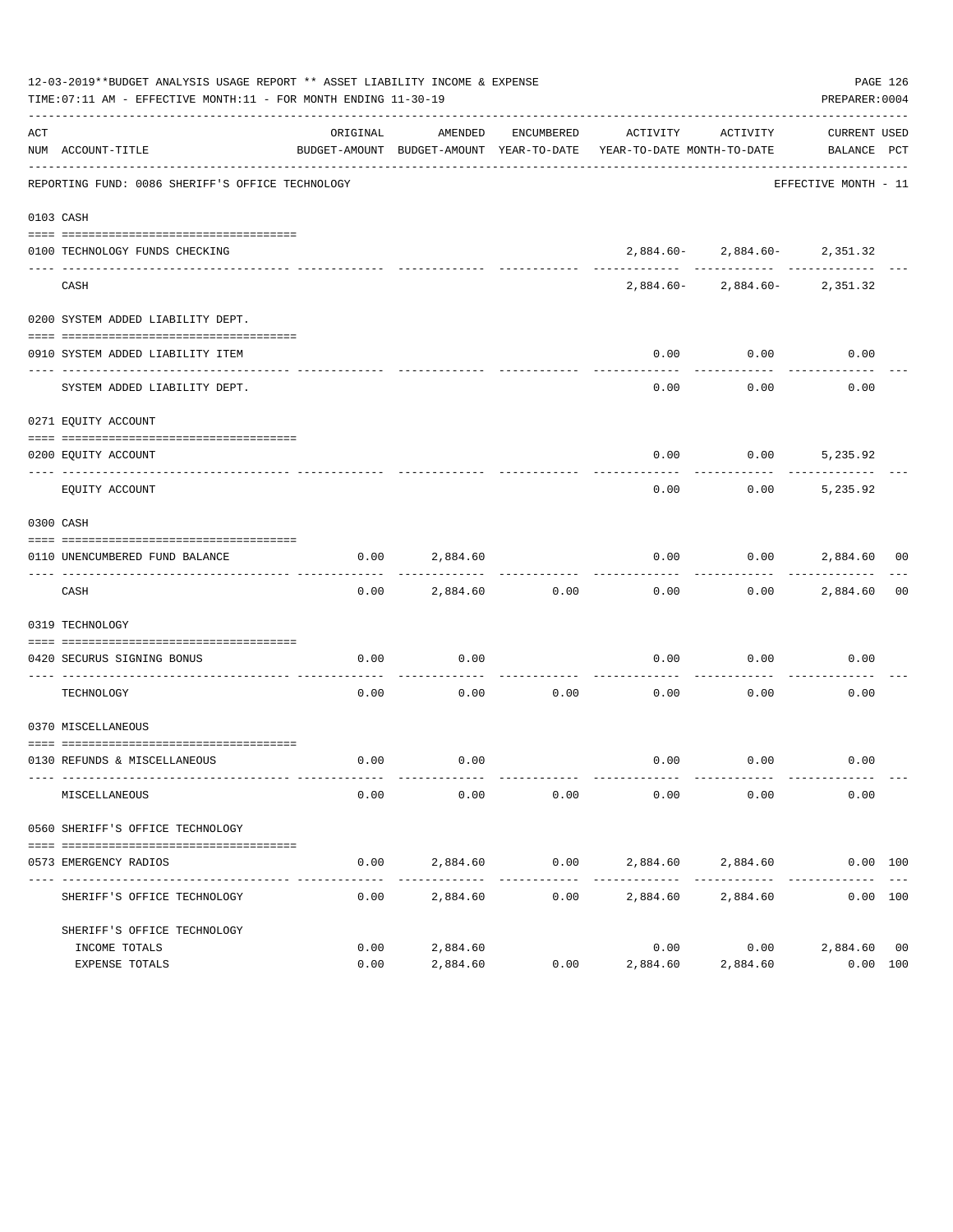| 12-03-2019**BUDGET ANALYSIS USAGE REPORT ** ASSET LIABILITY INCOME & EXPENSE<br>PAGE 127<br>TIME: 07:11 AM - EFFECTIVE MONTH: 11 - FOR MONTH ENDING 11-30-19<br>PREPARER: 0004 |                                         |          |                                                                                |                   |          |          |                                    |                |  |  |
|--------------------------------------------------------------------------------------------------------------------------------------------------------------------------------|-----------------------------------------|----------|--------------------------------------------------------------------------------|-------------------|----------|----------|------------------------------------|----------------|--|--|
| ACT                                                                                                                                                                            | NUM ACCOUNT-TITLE                       | ORIGINAL | AMENDED<br>BUDGET-AMOUNT BUDGET-AMOUNT YEAR-TO-DATE YEAR-TO-DATE MONTH-TO-DATE | ENCUMBERED        | ACTIVITY | ACTIVITY | <b>CURRENT USED</b><br>BALANCE PCT |                |  |  |
|                                                                                                                                                                                | REPORTING FUND: 0087 JUVENILE PROBATION |          |                                                                                |                   |          |          | EFFECTIVE MONTH - 11               |                |  |  |
|                                                                                                                                                                                | 0103 CASH                               |          |                                                                                |                   |          |          |                                    |                |  |  |
|                                                                                                                                                                                |                                         |          |                                                                                |                   |          |          |                                    |                |  |  |
|                                                                                                                                                                                | 0187 CASH-JUVENILE PROBATION            |          |                                                                                |                   | 84.52    | 14.76    | 2,420.29                           |                |  |  |
|                                                                                                                                                                                | CASH                                    |          |                                                                                |                   | 84.52    | 14.76    | 2,420.29                           |                |  |  |
|                                                                                                                                                                                | 0200 SYSTEM ADDED LIABILITY DEPARTMENT  |          |                                                                                |                   |          |          |                                    |                |  |  |
|                                                                                                                                                                                |                                         |          |                                                                                |                   |          |          |                                    |                |  |  |
|                                                                                                                                                                                | 0910 SYSTEM ADDED LIABILITY LINE-ITEM   |          |                                                                                |                   | 0.00     | 0.00     | 0.00                               |                |  |  |
|                                                                                                                                                                                | SYSTEM ADDED LIABILITY DEPARTMENT       |          |                                                                                |                   | 0.00     | 0.00     | 0.00                               |                |  |  |
|                                                                                                                                                                                | 0202 ACCOUNTS PAYABLE                   |          |                                                                                |                   |          |          |                                    |                |  |  |
|                                                                                                                                                                                |                                         |          |                                                                                |                   |          |          |                                    |                |  |  |
|                                                                                                                                                                                | 0319 A/P RESTITUTION-JUVENILE PROBATION |          |                                                                                |                   | 0.00     | 0.00     | 0.00                               |                |  |  |
|                                                                                                                                                                                | ACCOUNTS PAYABLE                        |          |                                                                                |                   | 0.00     | 0.00     | 0.00                               |                |  |  |
|                                                                                                                                                                                | 0271 EQUITY                             |          |                                                                                |                   |          |          |                                    |                |  |  |
|                                                                                                                                                                                |                                         |          |                                                                                |                   |          |          |                                    |                |  |  |
|                                                                                                                                                                                | 0200 EQUITY ACCOUNT                     |          |                                                                                |                   | 0.00     | 0.00     | 2,335.77                           |                |  |  |
|                                                                                                                                                                                | EQUITY                                  |          |                                                                                |                   | 0.00     | 0.00     | 2,335.77                           |                |  |  |
|                                                                                                                                                                                | 0340 FEES OF OFFICE                     |          |                                                                                |                   |          |          |                                    |                |  |  |
|                                                                                                                                                                                |                                         |          |                                                                                |                   |          |          |                                    |                |  |  |
|                                                                                                                                                                                | 0575 JUVENILE PROBATION FEES            | 1,500.00 | 1,500.00                                                                       |                   | 125.00   | 35.00    | 1,375.00                           | 08             |  |  |
|                                                                                                                                                                                | 0576 JUVENILE PROBATION RESTITUTION     | 2,000.00 | 2,000.00                                                                       |                   | 311.00   | 150.00   | 1,689.00                           | 16             |  |  |
|                                                                                                                                                                                | 0577 JUVENILE PROBATION COURT COSTS     | 800.00   | 800.00                                                                         |                   | 20.00    | 20.00    | 780.00                             | 03             |  |  |
|                                                                                                                                                                                | 0578 FEES RECEIVED FOR OTHER COUNTIES   | 0.00     | 0.00                                                                           |                   | 0.00     | 0.00     | 0.00                               |                |  |  |
|                                                                                                                                                                                | 0579 REIMBURSEMENT OF MEDICAL EXPENSES  | 0.00     | 0.00                                                                           |                   | 70.00    | 70.00    | $70.00+$                           |                |  |  |
|                                                                                                                                                                                | FEES OF OFFICE                          | 4,300.00 | 4,300.00                                                                       | 0.00              | 526.00   | 275.00   | 3,774.00                           | 12             |  |  |
|                                                                                                                                                                                | 0575 JUVENILE PROBATION                 |          |                                                                                |                   |          |          |                                    |                |  |  |
|                                                                                                                                                                                | 0310 OFFICE SUPP./MISC.                 | 1,400.00 | 1,400.00                                                                       | 0.00              | 110.48   | 90.24    | 1,289.52                           | 08             |  |  |
|                                                                                                                                                                                | 0319 RESTITUTION                        | 1,000.00 | 1,000.00                                                                       | 0.00              | 311.00   | 150.00   | 689.00                             | 31             |  |  |
|                                                                                                                                                                                | 0320 COURT COSTS                        | 260.00   | 260.00                                                                         | 0.00              | 20.00    | 20.00    | 240.00                             | 08             |  |  |
|                                                                                                                                                                                | 0321 REIMBURSEMENT OF FEES FOR OTHER CO | 0.00     | 0.00                                                                           | 0.00              | 0.00     | 0.00     | 0.00                               |                |  |  |
|                                                                                                                                                                                | 0353 COMPUTER EXPENSE                   | 1,640.00 | 1,640.00                                                                       | 0.00              | 0.00     | 0.00     | 1,640.00                           | 0 <sub>0</sub> |  |  |
|                                                                                                                                                                                | 0416 STRUCTURAL FAMILY THERAPY          | 0.00     | 0.00                                                                           | 0.00              | 0.00     | 0.00     | 0.00                               |                |  |  |
|                                                                                                                                                                                | 0427 TRAVEL AND TRAINING                | 0.00     | 0.00                                                                           | 0.00              | 0.00     | 0.00     | 0.00                               |                |  |  |
|                                                                                                                                                                                | <b>JUVENILE PROBATION</b>               | 4,300.00 | 4,300.00                                                                       | $- - - -$<br>0.00 | 441.48   | 260.24   | 3,858.52 10                        |                |  |  |
|                                                                                                                                                                                | JUVENILE PROBATION                      |          |                                                                                |                   |          |          |                                    |                |  |  |
|                                                                                                                                                                                | INCOME TOTALS                           | 4,300.00 | 4,300.00                                                                       |                   | 526.00   | 275.00   | 3,774.00                           | 12             |  |  |
|                                                                                                                                                                                | <b>EXPENSE TOTALS</b>                   | 4,300.00 | 4,300.00                                                                       | 0.00              | 441.48   | 260.24   | 3,858.52                           | 10             |  |  |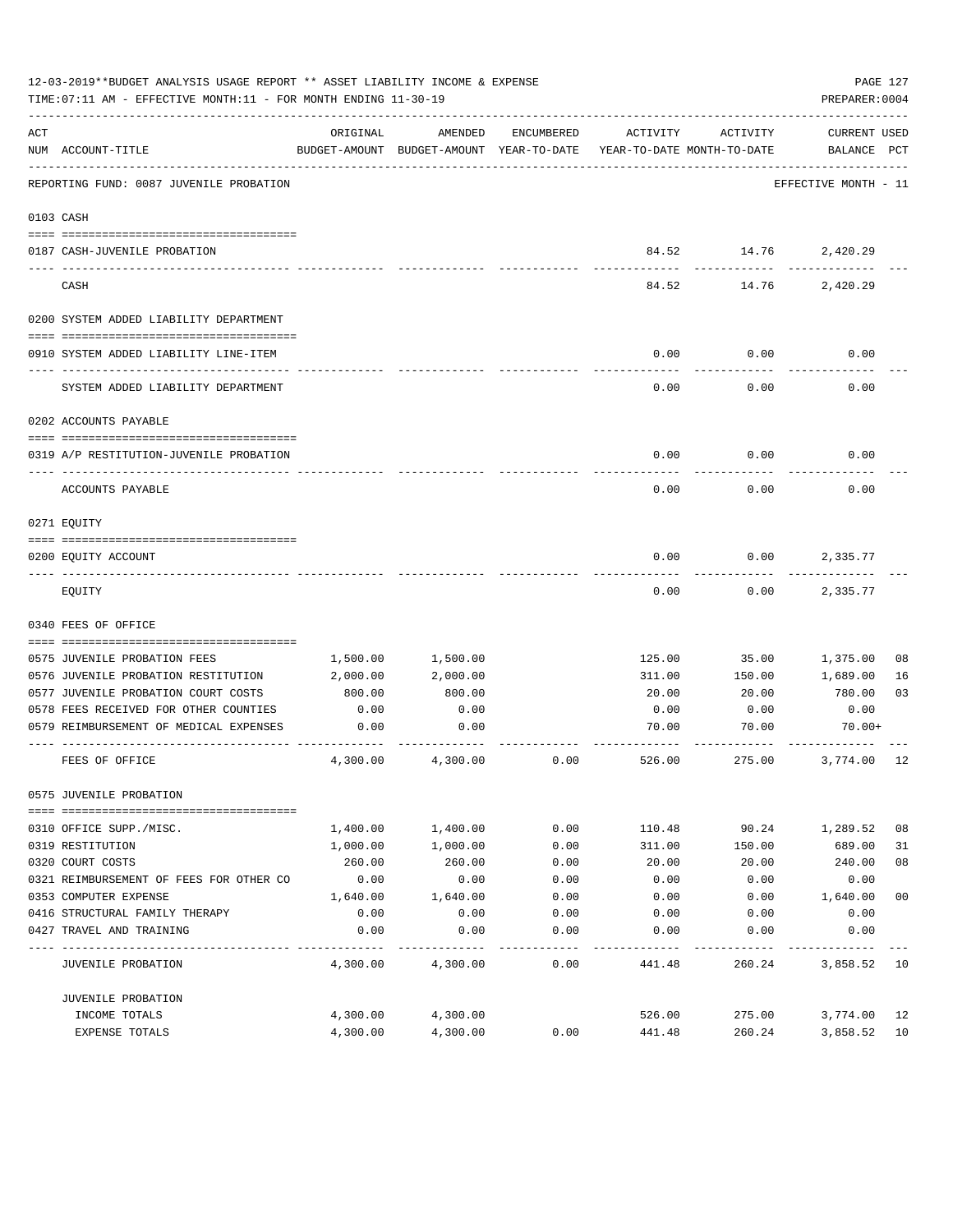| 12-03-2019**BUDGET ANALYSIS USAGE REPORT ** ASSET LIABILITY INCOME & EXPENSE<br>PAGE 128<br>TIME: 07:11 AM - EFFECTIVE MONTH: 11 - FOR MONTH ENDING 11-30-19<br>PREPARER: 0004 |                                                          |          |                                                     |            |          |                                        |                                       |  |  |
|--------------------------------------------------------------------------------------------------------------------------------------------------------------------------------|----------------------------------------------------------|----------|-----------------------------------------------------|------------|----------|----------------------------------------|---------------------------------------|--|--|
| ACT                                                                                                                                                                            | NUM ACCOUNT-TITLE                                        | ORIGINAL | AMENDED<br>BUDGET-AMOUNT BUDGET-AMOUNT YEAR-TO-DATE | ENCUMBERED | ACTIVITY | ACTIVITY<br>YEAR-TO-DATE MONTH-TO-DATE | <b>CURRENT USED</b><br>PCT<br>BALANCE |  |  |
|                                                                                                                                                                                | REPORTING FUND: 0088 IHC NEEDS/OR OTHER RELATED HEALTHCA |          |                                                     |            |          |                                        | EFFECTIVE MONTH - 11                  |  |  |
|                                                                                                                                                                                | 0103 CASH                                                |          |                                                     |            |          |                                        |                                       |  |  |
|                                                                                                                                                                                | 0100 IHC - COMBINED FUNDS CHECKING                       |          |                                                     |            | 0.00     | 0.00                                   | 0.00                                  |  |  |
|                                                                                                                                                                                | CASH                                                     |          |                                                     |            | 0.00     | 0.00                                   | 0.00                                  |  |  |
|                                                                                                                                                                                | 0271 EQUITY ACCOUNT                                      |          |                                                     |            |          |                                        |                                       |  |  |
|                                                                                                                                                                                | 0200 EQUITY ACCOUNT                                      |          |                                                     |            | 0.00     | 0.00                                   | 0.00                                  |  |  |
|                                                                                                                                                                                | ---- ---------------<br>EQUITY ACCOUNT                   |          |                                                     |            | 0.00     | 0.00                                   | 0.00                                  |  |  |
|                                                                                                                                                                                | 0367 HOSPITAL AUTHORITY - IHC                            |          |                                                     |            |          |                                        |                                       |  |  |
|                                                                                                                                                                                | 0100 HOSPITAL OUARTERLY PAYMENT                          | 0.00     | 0.00                                                |            | 0.00     | 0.00                                   | 0.00                                  |  |  |
|                                                                                                                                                                                | ----------------------------------                       |          |                                                     |            |          |                                        |                                       |  |  |
|                                                                                                                                                                                | HOSPITAL AUTHORITY - IHC                                 | 0.00     | 0.00                                                | 0.00       | 0.00     | 0.00                                   | 0.00                                  |  |  |
|                                                                                                                                                                                | 0645 INDIGENT CARE                                       |          |                                                     |            |          |                                        |                                       |  |  |
|                                                                                                                                                                                |                                                          |          |                                                     |            |          |                                        |                                       |  |  |
|                                                                                                                                                                                | 0409 DIABETIC SUPPLIES                                   | 0.00     | 0.00                                                | 0.00       | 0.00     | 0.00                                   | 0.00                                  |  |  |
|                                                                                                                                                                                | 0410 CERT. REG. NURSE ANES.                              | 0.00     | 0.00                                                | 0.00       | 0.00     | 0.00                                   | 0.00                                  |  |  |
|                                                                                                                                                                                | 0411 PHYSICIAN, NON-EMERGENCY                            | 0.00     | 0.00                                                | 0.00       | 0.00     | 0.00                                   | 0.00                                  |  |  |
|                                                                                                                                                                                | 0412 PRESCRIPTIONS, DRUGS                                | 0.00     | 0.00                                                | 0.00       | 0.00     | 0.00                                   | 0.00                                  |  |  |
|                                                                                                                                                                                | 0413 HOSPITAL, INPATIENT                                 | 0.00     | 0.00                                                | 0.00       | 0.00     | 0.00                                   | 0.00                                  |  |  |
|                                                                                                                                                                                | 0414 HOSPITAL, OUTPATIENT                                | 0.00     | 0.00                                                | 0.00       | 0.00     | 0.00                                   | 0.00                                  |  |  |
|                                                                                                                                                                                | 0415 LABORATORY/X-RAY                                    | 0.00     | 0.00                                                | 0.00       | 0.00     | 0.00                                   | 0.00                                  |  |  |
|                                                                                                                                                                                | 0418 FED. QUALIFIED HEALTH CENTER                        | 0.00     | 0.00                                                | 0.00       | 0.00     | 0.00                                   | 0.00                                  |  |  |
|                                                                                                                                                                                | 0420 RURAL HEALTH CLINIC                                 | 0.00     | 0.00                                                | 0.00       | 0.00     | 0.00                                   | 0.00                                  |  |  |
|                                                                                                                                                                                | 0422 AMBULATORY SURGICAL CENTER                          | 0.00     | 0.00                                                | 0.00       | 0.00     | 0.00                                   | 0.00                                  |  |  |
|                                                                                                                                                                                | 0423 MEDICAL EQUIP. PURCHASE                             | 0.00     | 0.00                                                | 0.00       | 0.00     | 0.00                                   | 0.00                                  |  |  |
|                                                                                                                                                                                | INDIGENT CARE                                            | 0.00     | 0.00                                                | 0.00       | 0.00     | 0.00                                   | 0.00                                  |  |  |
|                                                                                                                                                                                | IHC NEEDS/OR OTHER RELATED HEALTHC                       |          |                                                     |            |          |                                        |                                       |  |  |
|                                                                                                                                                                                | INCOME TOTALS                                            | 0.00     | 0.00                                                |            | 0.00     | 0.00                                   | 0.00                                  |  |  |
|                                                                                                                                                                                | <b>EXPENSE TOTALS</b>                                    | 0.00     | 0.00                                                | 0.00       | 0.00     | 0.00                                   | 0.00                                  |  |  |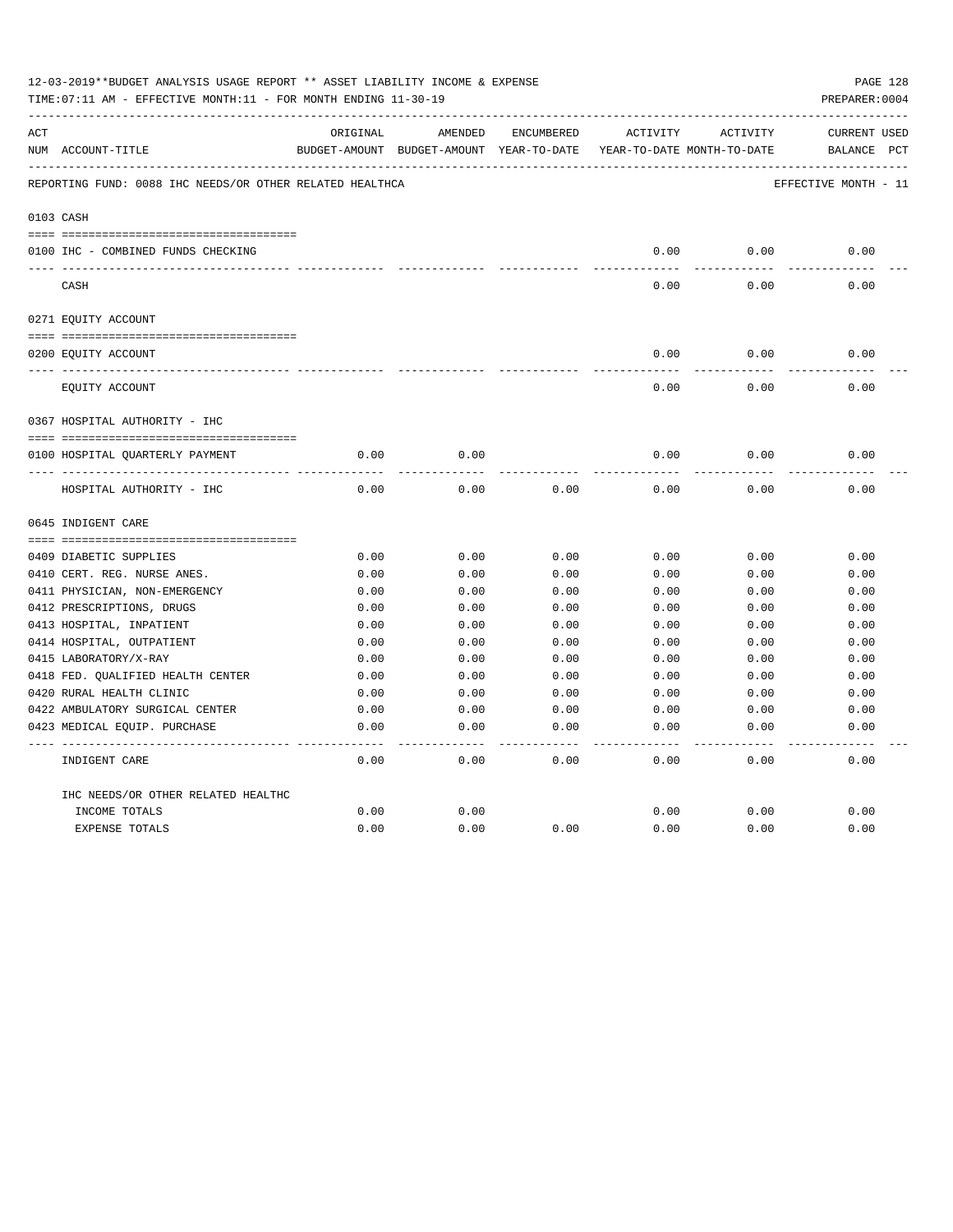|     | 12-03-2019**BUDGET ANALYSIS USAGE REPORT ** ASSET LIABILITY INCOME & EXPENSE<br>TIME: 07:11 AM - EFFECTIVE MONTH: 11 - FOR MONTH ENDING 11-30-19 |                    |            |            |                                                                                 |                           |                                    |    |  |  |  |
|-----|--------------------------------------------------------------------------------------------------------------------------------------------------|--------------------|------------|------------|---------------------------------------------------------------------------------|---------------------------|------------------------------------|----|--|--|--|
| ACT | NUM ACCOUNT-TITLE                                                                                                                                | ORIGINAL           | AMENDED    | ENCUMBERED | ACTIVITY<br>BUDGET-AMOUNT BUDGET-AMOUNT YEAR-TO-DATE YEAR-TO-DATE MONTH-TO-DATE | ACTIVITY                  | <b>CURRENT USED</b><br>BALANCE PCT |    |  |  |  |
|     | REPORTING FUND: 0089 TEXAS JUVENILE JUSTICE DEPT.                                                                                                |                    |            |            |                                                                                 |                           | EFFECTIVE MONTH - 11               |    |  |  |  |
|     | 0100 PAYROLL                                                                                                                                     |                    |            |            |                                                                                 |                           |                                    |    |  |  |  |
|     |                                                                                                                                                  |                    |            |            |                                                                                 |                           |                                    |    |  |  |  |
|     | 0100 PAYROLL<br>---- ----<br>-------------------------- -------                                                                                  |                    |            |            | 0.00                                                                            | 0.00                      | 0.00                               |    |  |  |  |
|     | PAYROLL                                                                                                                                          |                    |            |            | 0.00                                                                            | 0.00                      | 0.00                               |    |  |  |  |
|     | 0103 CASH                                                                                                                                        |                    |            |            |                                                                                 |                           |                                    |    |  |  |  |
|     | 0689 CASH-STRUCTURAL FAM. THER. GRANT OOG                                                                                                        |                    |            |            |                                                                                 | $25,000.00 - 25,000.00 -$ | $25,000.00-$                       |    |  |  |  |
|     | 0988 CASH-LOCAL FUNDS CARRIED FORWARD                                                                                                            |                    |            |            | 4,371.84-                                                                       | 4,340.00-                 | 17,366.04                          |    |  |  |  |
|     | 0992 CASH-INTEREST INCOME                                                                                                                        |                    |            |            | 12.21                                                                           | 5.78                      | 13,226.83                          |    |  |  |  |
|     | 0993 CASH-BASIC PROBATION SUPERVISION                                                                                                            |                    |            |            | $2,549.41-$                                                                     | 673.65                    | 10,141.73                          |    |  |  |  |
|     | 0994 CASH-COMMUNITY PROGRAMS                                                                                                                     |                    |            |            | $1,669.23-$                                                                     | 829.37                    | 5,553.37                           |    |  |  |  |
|     | 0995 CASH-LOCAL FUNDING FY 2020                                                                                                                  |                    |            |            | $22,843.26-$                                                                    | $20,499.87-$              | $23,534.52-$                       |    |  |  |  |
|     | 0996 CASH-PRE/POST ADJUDICATION                                                                                                                  |                    |            |            | 132.27-                                                                         | 65.47                     | 441.57                             |    |  |  |  |
|     | 0997 CASH-COMMITMENT DIVERSION                                                                                                                   |                    |            |            | $209.76 -$                                                                      | 103.18                    | 693.28                             |    |  |  |  |
|     | 0998 CASH-MENTAL HEALTH SERVICES                                                                                                                 |                    |            |            | 827.83-                                                                         | 417.08-                   | 920.67                             |    |  |  |  |
|     | 0999 CASH-REGIONALS DIVERSIONS ALTERNAT                                                                                                          |                    |            |            | 3,000.00-                                                                       | 3,000.00-                 | 0.00                               |    |  |  |  |
|     |                                                                                                                                                  |                    |            |            | ----------                                                                      | ------------              |                                    |    |  |  |  |
|     | CASH                                                                                                                                             |                    |            |            |                                                                                 | $60,591.39 - 51,579.50 -$ | 191.03-                            |    |  |  |  |
|     | 0220 DEFERRED REVENUE                                                                                                                            |                    |            |            |                                                                                 |                           |                                    |    |  |  |  |
|     |                                                                                                                                                  |                    |            |            | 0.00                                                                            | 0.00                      | 0.00                               |    |  |  |  |
|     | 0189 DEFERRED REVENUE                                                                                                                            |                    |            |            |                                                                                 |                           |                                    |    |  |  |  |
|     | DEFERRED REVENUE                                                                                                                                 |                    |            |            | 0.00                                                                            | 0.00                      | 0.00                               |    |  |  |  |
|     | 0271 EQUITY ACCOUNT                                                                                                                              |                    |            |            |                                                                                 |                           |                                    |    |  |  |  |
|     | 0200 EQUITY ACCOUNT                                                                                                                              |                    |            |            | 0.00                                                                            | 0.00                      | 60,400.36                          |    |  |  |  |
|     | EQUITY ACCOUNT                                                                                                                                   |                    |            |            | 0.00                                                                            | 0.00                      | 60,400.36                          |    |  |  |  |
|     | 0300 CASH                                                                                                                                        |                    |            |            |                                                                                 |                           |                                    |    |  |  |  |
|     |                                                                                                                                                  |                    |            |            |                                                                                 |                           |                                    |    |  |  |  |
|     | 0110 UNENCUMBERED FUND BALANCE                                                                                                                   | 0.00               | 0.00       |            | 0.00                                                                            | 0.00                      | 0.00                               |    |  |  |  |
|     | CASH                                                                                                                                             | 0.00               | 0.00       | 0.00       | 0.00                                                                            | 0.00                      | 0.00                               |    |  |  |  |
|     | 0330 GRANTS                                                                                                                                      |                    |            |            |                                                                                 |                           |                                    |    |  |  |  |
|     |                                                                                                                                                  |                    |            |            |                                                                                 |                           |                                    |    |  |  |  |
|     | 0908 STRUCTURAL FAM. THER. GRANT OOG                                                                                                             | 0.00               | 0.00       |            | 0.00                                                                            | 0.00                      | 0.00                               |    |  |  |  |
|     | 0915 BASIC PROBATION SUPERVISION                                                                                                                 | 129,929.00         | 129,929.00 |            | 21,655.00                                                                       | 10,828.00                 | 108,274.00                         | 17 |  |  |  |
|     | 0916 COMMUNITY PROGRAMS                                                                                                                          | 80,000.00          | 80,000.00  |            | 13,334.00                                                                       | 6,667.00                  | 66,666.00                          | 17 |  |  |  |
|     | 0917 PRE/POST ADJUDICATION                                                                                                                       | 6,354.00           | 6,354.00   |            | 1,059.00                                                                        | 529.00                    | 5,295.00                           | 17 |  |  |  |
|     | 0918 COMMITMENT DIVERSION                                                                                                                        | 10,000.00          | 10,000.00  |            | 1,666.00                                                                        | 833.00 8,334.00           |                                    | 17 |  |  |  |
|     | 0919 MENTAL HEALTH SERVICES                                                                                                                      | 11,754.00          | 11,754.00  |            | 1,959.00                                                                        | 979.00 9,795.00           |                                    | 17 |  |  |  |
|     | 0920 REGIONAL DIVERSIONS ALTERNATIVES                                                                                                            | 0.00<br>---------- | 0.00       |            | 0.00                                                                            | 0.00<br>. <u>.</u>        | 0.00<br>----------                 |    |  |  |  |
|     | GRANTS                                                                                                                                           | 238,037.00         | 238,037.00 | 0.00       | 39,673.00                                                                       | 19,836.00                 | 198,364.00 17                      |    |  |  |  |
|     | 0360 INTEREST INCOME                                                                                                                             |                    |            |            |                                                                                 |                           |                                    |    |  |  |  |
|     |                                                                                                                                                  |                    |            |            |                                                                                 |                           |                                    |    |  |  |  |
|     | 0189 INTEREST INCOME                                                                                                                             | 0.00               | 0.00       |            | 12.21                                                                           | 5.78                      | $12.21+$                           |    |  |  |  |
|     |                                                                                                                                                  |                    |            |            |                                                                                 |                           |                                    |    |  |  |  |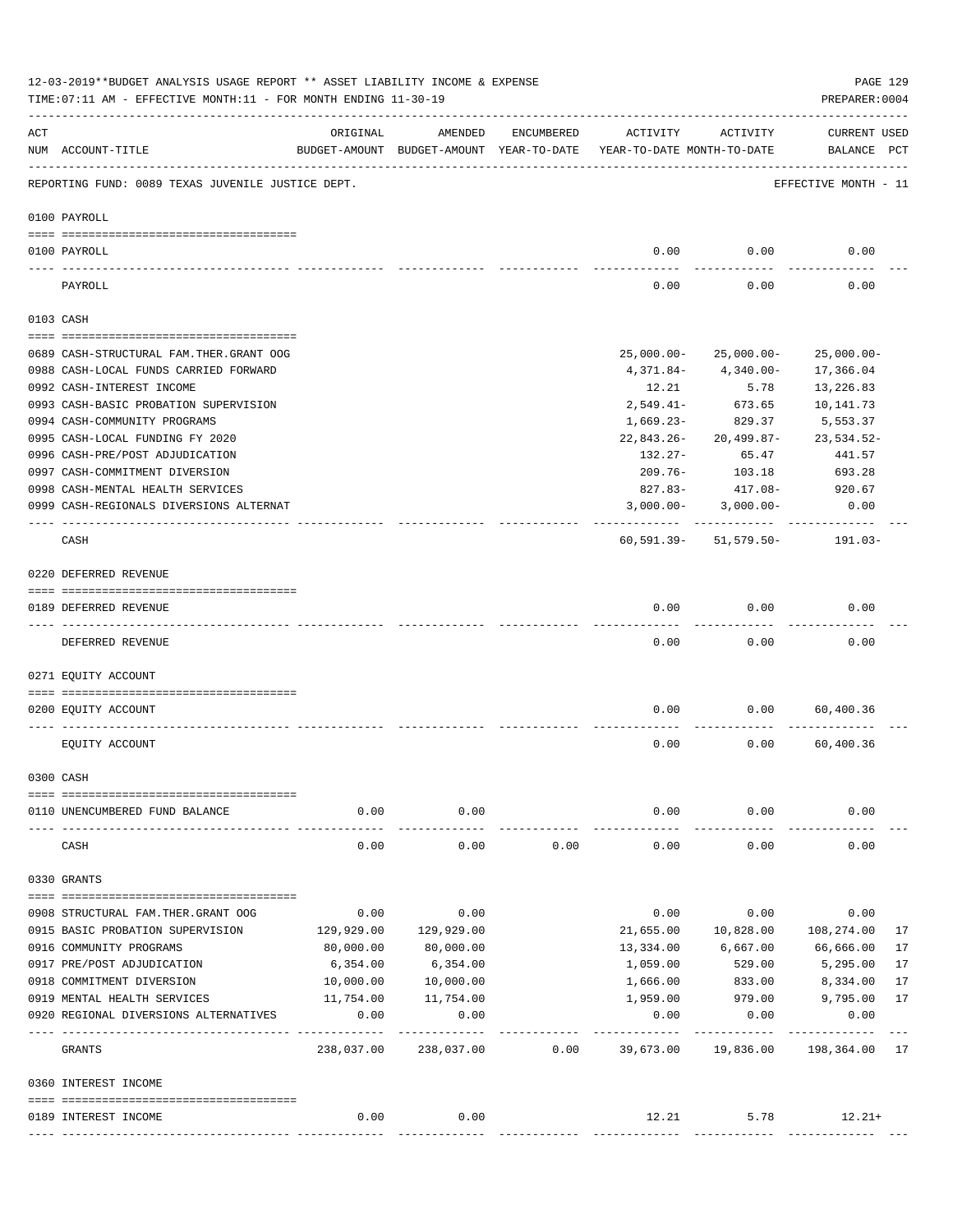TIME:07:11 AM - EFFECTIVE MONTH:11 - FOR MONTH ENDING 11-30-19 PREPARER:0004

| ACT |                                                   | ORIGINAL       | AMENDED                                                             | ENCUMBERED   | ACTIVITY     | ACTIVITY     | <b>CURRENT USED</b>  |                |
|-----|---------------------------------------------------|----------------|---------------------------------------------------------------------|--------------|--------------|--------------|----------------------|----------------|
|     | NUM ACCOUNT-TITLE                                 |                | BUDGET-AMOUNT BUDGET-AMOUNT YEAR-TO-DATE YEAR-TO-DATE MONTH-TO-DATE |              |              |              | BALANCE              | PCT            |
|     |                                                   |                |                                                                     |              |              |              |                      |                |
|     | REPORTING FUND: 0089 TEXAS JUVENILE JUSTICE DEPT. |                |                                                                     |              |              |              | EFFECTIVE MONTH - 11 |                |
|     | INTEREST INCOME                                   | 0.00           | 0.00                                                                | 0.00         | 12.21        | 5.78         | $12.21+$             |                |
|     | 0370 MISCELLANEOUS                                |                |                                                                     |              |              |              |                      |                |
|     |                                                   |                |                                                                     |              |              |              |                      |                |
|     | 0130 REFUNDS & MISCELLANEOUS                      | 0.00           | 0.00                                                                |              | 0.00         | 0.00         | 0.00                 |                |
|     | 0988 LOCAL FUNDS CARRIED FORWARD                  | 0.00           | 0.00                                                                |              | 4,340.00     | 0.00         | 4,340.00+            |                |
|     | 0995 LOCAL FUNDING                                | 184,000.00     | 184,000.00                                                          |              | 0.00         | 0.00         | 184,000.00           | 00             |
|     | MISCELLANEOUS                                     | 184,000.00     | 184,000.00                                                          | 0.00         | 4,340.00     | 0.00         | 179,660.00 02        |                |
|     | 0581 STRUCTURAL FAMILY THERAPY OOG                |                |                                                                     |              |              |              |                      |                |
|     | 0416 STRUCTURAL FAMILY THERAPY                    | 0.00           | 0.00                                                                | 0.00         | 25,000.00    | 25,000.00    | $25,000.00-$         |                |
|     | STRUCTURAL FAMILY THERAPY OOG                     | 0.00           | 0.00                                                                | 0.00         | 25,000.00    | 25,000.00    | $25,000.00 -$        |                |
|     | 0588 INTEREST INCOME EXPENSE                      |                |                                                                     |              |              |              |                      |                |
|     | 0103 SALARY COMM.CORR.OFFICERS                    | 0.00           | 0.00                                                                | 0.00         | 0.00         | 0.00         | 0.00                 |                |
|     | 0201 SOCIAL SECURITY TAX                          | 0.00           | 0.00                                                                | 0.00         | 0.00         | 0.00         | 0.00                 |                |
|     | 0202 GROUP HEALTH INSURANCE                       | 0.00           | 0.00                                                                | 0.00         | 0.00         | 0.00         | 0.00                 |                |
|     | 0203 RETIREMENT                                   | 0.00           | 0.00                                                                | 0.00         | 0.00         | 0.00         | 0.00                 |                |
|     | 0204 WORKERS COMPENSATION                         | 0.00           | 0.00                                                                | 0.00         | 0.00         | 0.00         | 0.00                 |                |
|     | 0205 MEDICARE TAX                                 | 0.00           | 0.00                                                                | 0.00         | 0.00         | 0.00         | 0.00                 |                |
|     | 0310 OFFICE SUPPLIES                              | 0.00           | 0.00                                                                | 0.00         | 0.00         | 0.00         | 0.00                 |                |
|     | 0574 COMPUTER EQUIPMENT                           | 0.00           | 0.00                                                                | 0.00         | 0.00         | 0.00         | 0.00                 |                |
|     | INTEREST INCOME EXPENSE                           | 0.00           | 0.00                                                                | 0.00         | 0.00         | 0.00         | 0.00                 |                |
|     | 0589 REGIONAL DIVERSIONS ALTERNATIVES             |                |                                                                     |              |              |              |                      |                |
|     | 0416 STRUCTURAL FAMILY THERAPY                    | 0.00           | 0.00                                                                | 0.00         | 0.00         | 0.00         | 0.00                 |                |
|     | 0453 COMPUTER SOFTWARE                            | 0.00           | 0.00                                                                | 0.00         | 3,000.00     | 3,000.00     | $3,000.00-$          |                |
|     | 0469 UNEXPENDED FUNDS                             | 0.00           | 0.00                                                                | 0.00         | 0.00         | 0.00         | 0.00                 |                |
|     | REGIONAL DIVERSIONS ALTERNATIVES                  | 0.00           | 0.00                                                                | 0.00         | 3,000.00     | 3,000.00     | $3,000.00-$          |                |
|     |                                                   |                |                                                                     |              |              |              |                      |                |
|     | 0590 BASIC PROBATION SUPERVISION                  |                |                                                                     |              |              |              |                      |                |
|     | 0102 SALARY APPOINTED OFFICIAL                    | 35,556.13      | 35,556.13                                                           | 0.00         | 6,837.70     | 2,735.08     | 28,718.43            | 19             |
|     | 0103 SALARY COMM.CORR.OFFICERS                    | 44,290.98      | 44,290.98                                                           | 0.00         | 8,517.50     | 3,407.00     | 35,773.48            | 19             |
|     | 0201 SOCIAL SECURITY TAX                          | 4,950.52       | 4,950.52                                                            | 0.00         | 931.07       | 374.69       | 4,019.45             | 19             |
|     | 0202 GROUP HEALTH INSURANCE                       | 18,730.26      | 18,730.26                                                           | 0.00         | 2,966.76     | 741.69       | 15,763.50            | 16             |
|     | 0203 RETIREMENT                                   | 9,302.19       | 9,302.19                                                            | 0.00         | 1,752.10     | 700.84       | 7,550.09             | 19             |
|     | 0204 WORKERS COMPENSATION                         | 1,012.14       | 1,012.14                                                            | 0.00         | 344.88       | 344.88       | 667.26               | 34             |
|     | 0205 MEDICARE TAX                                 | 1,157.78       | 1,157.78                                                            | 0.00         | 217.74       | 87.63        | 940.04               | 19             |
|     | 0310 OFFICE SUPPLIES                              | 1,704.00       | 1,704.00                                                            | 0.00         | 0.00         | 0.00         | 1,704.00             | 0 <sub>0</sub> |
|     | 0311 POSTAGE                                      | 200.00         | 200.00                                                              | 0.00         | 0.00         | 0.00         | 200.00               | 0 <sub>0</sub> |
|     | 0420 PHONE/INTERNET                               | 1,500.00       | 1,500.00                                                            | 0.00         | 165.38       | 82.69        | 1,334.62             | 11             |
|     | 0421 CELL PHONE                                   | 400.00         | 400.00                                                              | 0.00         | 65.32        | 32.68        | 334.68               | 16             |
|     | 0427 TRAVEL AND TRAINING                          | 10,000.00      | 10,000.00                                                           | 0.00         | 2,405.96     | 1,647.17     | 7,594.04             | 24             |
|     | 0435 PRINTING                                     | 600.00         | 600.00                                                              | 0.00         | 0.00         | 0.00         | 600.00               | 00             |
|     | 0469 UNEXPENDED FUNDS<br>0499 BANK SERVICE FEES   | 0.00<br>525.00 | 0.00<br>525.00                                                      | 0.00<br>0.00 | 0.00<br>0.00 | 0.00<br>0.00 | 0.00<br>525.00       | 00             |
|     |                                                   |                |                                                                     |              |              |              |                      |                |

---- ---------------------------------- ------------- ------------- ------------ ------------- ------------ ------------- ---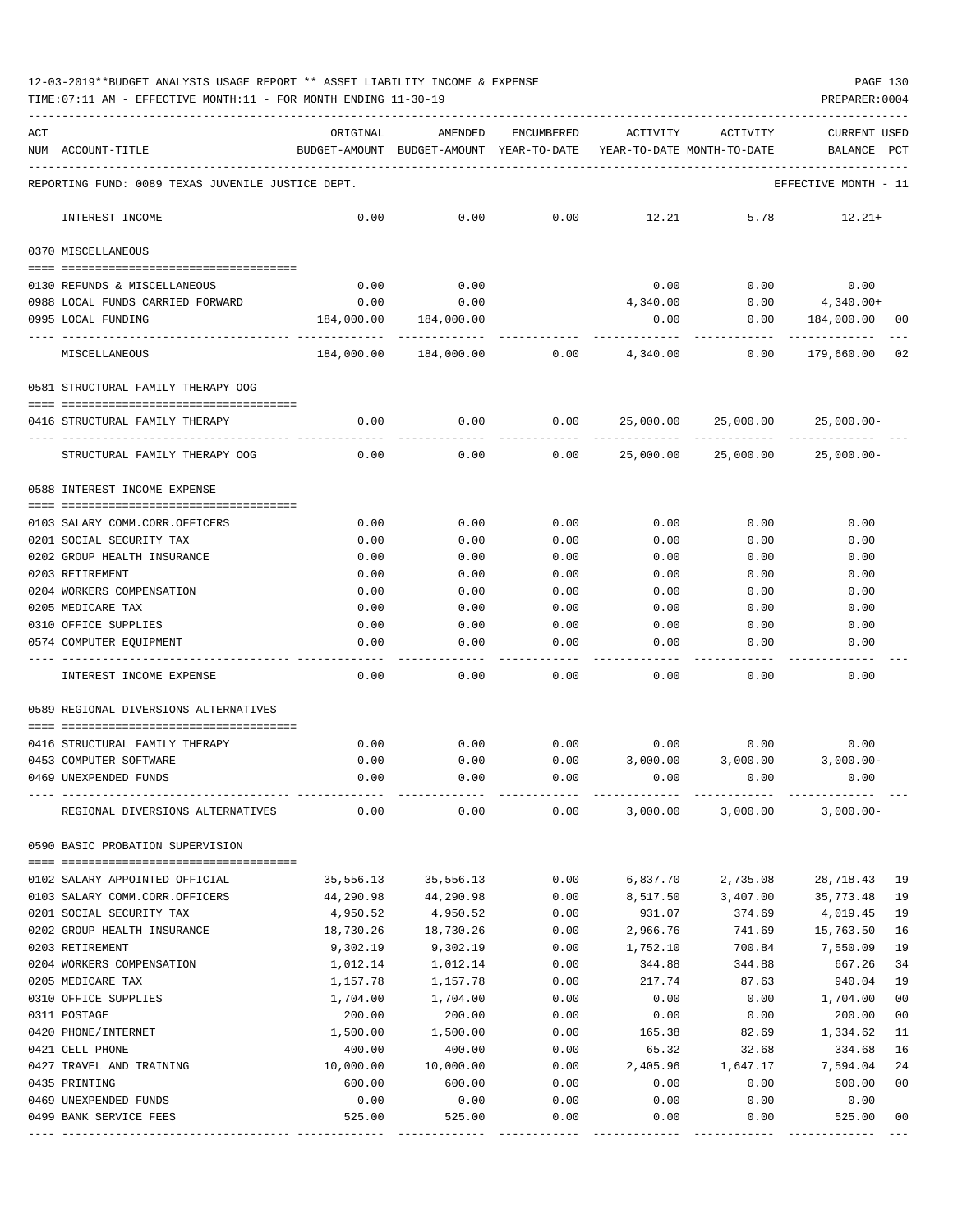TIME:07:11 AM - EFFECTIVE MONTH:11 - FOR MONTH ENDING 11-30-19 PREPARER:0004

| ACT |                                                            | ORIGINAL           | AMENDED                    | <b>ENCUMBERED</b>   | ACTIVITY           | ACTIVITY                   | <b>CURRENT USED</b>   |          |
|-----|------------------------------------------------------------|--------------------|----------------------------|---------------------|--------------------|----------------------------|-----------------------|----------|
|     | NUM ACCOUNT-TITLE                                          | BUDGET-AMOUNT      | BUDGET-AMOUNT YEAR-TO-DATE |                     |                    | YEAR-TO-DATE MONTH-TO-DATE | BALANCE               | PCT      |
|     | REPORTING FUND: 0089 TEXAS JUVENILE JUSTICE DEPT.          |                    |                            |                     |                    |                            | EFFECTIVE MONTH - 11  |          |
|     | BASIC PROBATION SUPERVISION                                | 129,929.00         | 129,929.00                 | 0.00                | 24,204.41          | 10,154.35                  | 105,724.59 19         |          |
|     | 0591 COMMUNITY PROGRAMS                                    |                    |                            |                     |                    |                            |                       |          |
|     |                                                            |                    |                            |                     |                    |                            |                       |          |
|     | 0102 SALARY APPOINTED OFFICIAL                             | 24,734.70          | 24,734.70                  | 0.00                | 4,756.65           | 1,902.66                   | 19,978.05             | 19       |
|     | 0103 SALARY COMM.CORR.OFFICERS                             | 30,811.11          | 30,811.11                  | 0.00                | 5,925.20           | 2,370.08                   | 24,885.91             | 19       |
|     | 0201 SOCIAL SECURITY TAX                                   | 3,443.84           | 3,443.84                   | 0.00                | 647.62             | 260.62                     | 2,796.22              | 19       |
|     | 0202 GROUP HEALTH INSURANCE<br>0203 RETIREMENT             | 13,111.18          | 13,111.18                  | 0.00<br>0.00        | 2,063.64           | 515.91                     | 11,047.54<br>5,252.34 | 16<br>19 |
|     | 0204 WORKERS COMPENSATION                                  | 6,471.09<br>622.67 | 6,471.09<br>622.67         | 0.00                | 1,218.75<br>239.91 | 487.50<br>239.91           | 382.76                | 39       |
|     | 0205 MEDICARE TAX                                          | 805.41             | 805.41                     | 0.00                | 151.46             | 60.95                      | 653.95                | 19       |
|     | 0469 UNEXPENDED FUNDS                                      | 0.00               | 0.00                       | 0.00                | 0.00               | 0.00                       | 0.00                  |          |
|     |                                                            |                    |                            |                     |                    |                            |                       |          |
|     | COMMUNITY PROGRAMS                                         | 80,000.00          | 80,000.00                  | 0.00                | 15,003.23          | 5,837.63                   | 64,996.77             | 19       |
|     | 0592 PRE/POST ADJUDICATION FACILITIES                      |                    |                            |                     |                    |                            |                       |          |
|     | 0102 SALARY APPOINTED OFFICIAL                             | 1,964.55           | 1,964.55                   | 0.00                | 377.80             | 151.12                     | 1,586.75              | 19       |
|     | 0103 SALARY COMM.CORR.OFFICERS                             | 2,447.17           | 2,447.17                   | 0.00                | 470.60             | 188.24                     | 1,976.57              | 19       |
|     | 0201 SOCIAL SECURITY TAX                                   | 273.53             | 273.53                     | 0.00                | 51.36              | 20.67                      | 222.17                | 19       |
|     | 0202 GROUP HEALTH INSURANCE                                | 1,055.87           | 1,055.87                   | 0.00                | 163.80             | 40.95                      | 892.07                | 16       |
|     | 0203 RETIREMENT                                            | 513.97             | 513.97                     | 0.00                | 96.65              | 38.66                      | 417.32                | 19       |
|     | 0204 WORKERS COMPENSATION                                  | 34.94              | 34.94                      | 0.00                | 19.06              | 19.06                      | 15.88                 | 55       |
|     | 0205 MEDICARE TAX                                          | 63.97              | 63.97                      | 0.00                | 12.00              | 4.83                       | 51.97                 | 19       |
|     | 0408 DETENTION                                             | 0.00               | 0.00                       | 0.00                | 0.00               | 0.00                       | 0.00                  |          |
|     | 0469 UNEXPENDED FUNDS                                      | 0.00               | 0.00                       | 0.00                | 0.00               | 0.00                       | 0.00                  |          |
|     | PRE/POST ADJUDICATION FACILITIES                           | 6,354.00           | 6,354.00                   | 0.00                | 1,191.27           | 463.53                     | 5,162.73              | 19       |
|     | 0593 COMMITMENT DIVERSION                                  |                    |                            |                     |                    |                            |                       |          |
|     |                                                            |                    |                            |                     |                    |                            |                       |          |
|     | 0102 SALARY APPOINTED OFFICIAL                             | 3,091.84           | 3,091.84                   | 0.00                | 594.60             | 237.84                     | 2,497.24              | 19       |
|     | 0103 SALARY COMM.CORR.OFFICERS<br>0201 SOCIAL SECURITY TAX | 3,851.39           | 3,851.39                   | 0.00                | 740.65             | 296.26<br>32.59            | 3,110.74              | 19       |
|     | 0202 GROUP HEALTH INSURANCE                                | 430.48<br>1,498.41 | 430.48<br>1,498.41         | 0.00<br>0.00        | 80.98<br>258.12    | 64.53                      | 349.50<br>1,240.29    | 19<br>17 |
|     | 0203 RETIREMENT                                            | 808.89             | 808.89                     | 0.00                | 152.45             | 60.98                      | 656.44                | 19       |
|     | 0204 WORKERS COMPENSATION                                  | 218.31             | 218.31                     | 0.00                | 29.99              | 29.99                      | 188.32                | 14       |
|     | 0205 MEDICARE TAX                                          | 100.68             | 100.68                     | 0.00                | 18.97              | 7.63                       | 81.71                 | 19       |
|     | 0415 RESIDENTIAL PLACEMENT                                 | 0.00               | 0.00                       | 0.00                | 0.00               | 0.00                       | 0.00                  |          |
|     | 0469 UNEXPENDED FUNDS                                      | 0.00               | 0.00                       | 0.00                | 0.00               | 0.00                       | 0.00                  |          |
|     | -------------<br>COMMITMENT DIVERSION                      | 10,000.00          | 10,000.00                  | $- - - - -$<br>0.00 | 1,875.76           | 729.82                     | 8, 124. 24 19         |          |
|     | 0594 MENTAL HEALTH SERVICES                                |                    |                            |                     |                    |                            |                       |          |
|     |                                                            |                    |                            |                     |                    |                            |                       |          |
|     | 0102 SALARY APPOINTED OFFICIAL                             | 851.49             | 851.49                     | 0.00                | 163.75             | 65.50                      | 687.74 19             |          |
|     | 0103 SALARY COMM.CORR.OFFICERS                             | 1,060.67           | 1,060.67                   | 0.00                | 204.00             | 81.60                      | 856.67                | 19       |
|     | 0201 SOCIAL SECURITY TAX                                   | 118.55             | 118.55                     | 0.00                | 22.39              | 9.01                       | 96.16                 | 19       |
|     | 0202 GROUP HEALTH INSURANCE                                | 374.61             | 374.61                     | 0.00                | 71.16              | 17.79                      | 303.45                | 19       |
|     | 0203 RETIREMENT<br>0204 WORKERS COMPENSATION               | 222.77<br>98.18    | 222.77<br>98.18            | 0.00<br>0.00        | 42.00<br>8.26      | 16.80<br>8.26              | 180.77<br>89.92       | 19<br>08 |
|     | 0205 MEDICARE TAX                                          | 27.73              | 27.73                      | 0.00                | 5.27               | 2.12                       | 22.46                 | 19       |
|     | 0413 PSYCHOLOGICAL                                         | 4,500.00           | 4,500.00                   | 0.00                | 2,150.00           | 1,075.00                   | 2,350.00              | 48       |
|     | 0414 COUNSELING                                            | 4,500.00           | 4,500.00                   | 0.00                | 120.00             | 120.00                     | 4,380.00              | 03       |

0415 RESIDENTIAL PLACEMENT 0.00 0.00 0.00 0.00 0.00 0.00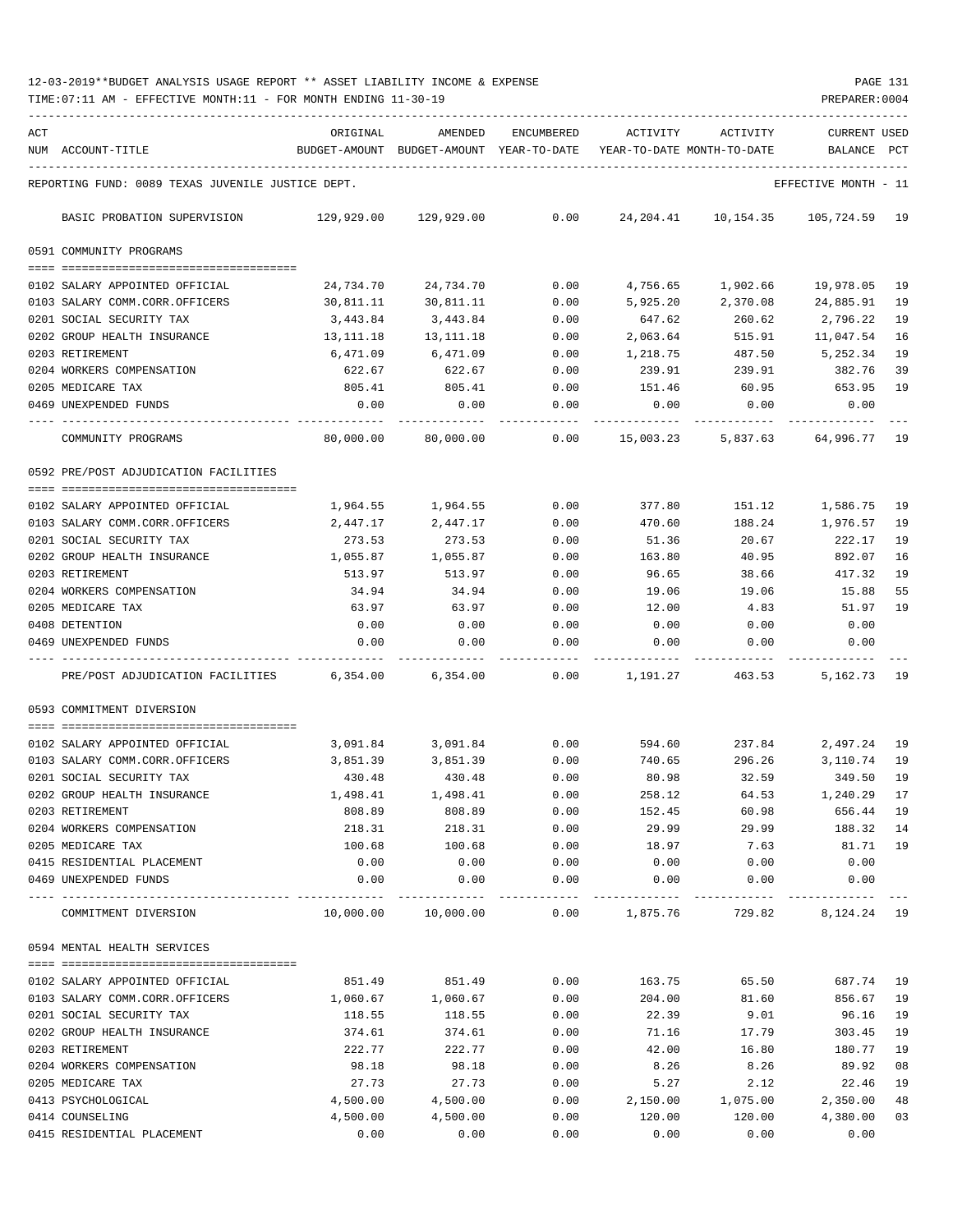| ACT |                                                   | ORIGINAL      | AMENDED       | ENCUMBERED   | ACTIVITY                   | ACTIVITY                         | <b>CURRENT USED</b>  |                |
|-----|---------------------------------------------------|---------------|---------------|--------------|----------------------------|----------------------------------|----------------------|----------------|
|     | NUM ACCOUNT-TITLE                                 | BUDGET-AMOUNT | BUDGET-AMOUNT | YEAR-TO-DATE | YEAR-TO-DATE MONTH-TO-DATE |                                  | BALANCE              | PCT            |
|     | REPORTING FUND: 0089 TEXAS JUVENILE JUSTICE DEPT. |               |               |              |                            |                                  | EFFECTIVE MONTH - 11 |                |
|     | 0469 UNEXPENDED FUNDS                             | 0.00          | 0.00          | 0.00         | 0.00                       | 0.00                             | 0.00                 |                |
|     | MENTAL HEALTH SERVICES                            | 11,754.00     | 11,754.00     | 0.00         | 2,786.83                   | 1,396.08                         | 8,967.17 24          |                |
|     | 0994 LOCAL FUNDS CARRIED FORWARD                  |               |               |              |                            |                                  |                      |                |
|     | 0415 RESIDENTIAL PLACEMENT                        | 0.00          | 0.00          | 0.00         |                            | 8,540.00 4,340.00                | $8.540.00 -$         |                |
|     | 0488 LAW ENFORCEMENT INSURANCE                    | 0.00          | 0.00          | 0.00         | 694.44                     | 0.00                             | 694.44-              |                |
|     | LOCAL FUNDS CARRIED FORWARD                       | 0.00          | 0.00          | 0.00         | 9,234.44                   | 4,340.00                         | $9,234.44-$          |                |
|     | 0995 LOCAL FUNDING                                |               |               |              |                            |                                  |                      |                |
|     |                                                   |               |               |              |                            |                                  |                      |                |
|     | 0102 SALARY APPOINTED OFFICIAL                    | 4,913.55      | 4,913.55      | 0.00         | 944.90                     | 377.96                           | 3,968.65             | 19             |
|     | 0103 SALARY COMM.CORR.OFFICERS                    | 6,120.63      | 6,120.63      | 0.00         | 1,177.05                   | 470.82                           | 4,943.58             | 19             |
|     | 0105 OFFICE MANAGER                               | 0.00          | 0.00          | 0.00         | 0.00                       | 0.00                             | 0.00                 |                |
|     | 0201 SOCIAL SECURITY TAX                          | 684.12        | 684.12        | 0.00         | 128.62                     | 51.76                            | 555.50               | 19             |
|     | 0202 GROUP HEALTH INSURANCE                       | 2,622.24      | 2,622.24      | 0.00         | 410.04                     | 102.51                           | 2,212.20             | 16             |
|     | 0203 RETIREMENT                                   | 1,285.48      | 1,285.48      | 0.00         | 242.10                     | 96.84                            | 1,043.38             | 19             |
|     | 0204 WORKERS COMPENSATION                         | 105.98        | 105.98        | 0.00         | 47.66                      | 47.66                            | 58.32                | 45             |
|     | 0205 MEDICARE TAX                                 | 160.00        | 160.00        | 0.00         | 30.07                      | 12.10                            | 129.93               | 19             |
|     | 0401 AUDIT EXPENSE                                | 6,000.00      | 6,000.00      | 0.00         | 0.00                       | 0.00                             | 6,000.00             | 0 <sup>0</sup> |
|     | 0404 DETENTION OPERATING COST FY20                | 152,108.00    | 152,108.00    | 0.00         | 19,340.22                  | 19,340.22                        | 132,767.78           | 13             |
|     | 0405 DETENTION OPERATING COST FY19                | 0.00          | 0.00          | 0.00         | 0.00                       | 0.00                             | 0.00                 |                |
|     | 0414 COUNSELING                                   | 0.00          | 0.00          | 0.00         | 0.00                       | 0.00                             | 0.00                 |                |
|     | 0415 RESIDENTIAL PLACEMENT                        | 10,000.00     | 10,000.00     | 0.00         | 0.00                       | 0.00                             | 10,000.00            | 00             |
|     | 0416 STRUCTURAL FAMILY THERAPY                    | 0.00          | 0.00          | 0.00         | 0.00                       | 0.00                             | 0.00                 |                |
|     | 0427 TRAVEL AND TRAINING                          | 0.00          | 0.00          | 0.00         | 0.00                       | 0.00                             | 0.00                 |                |
|     | 0453 COMPUTER SOFTWARE                            | 0.00          | 0.00          | 0.00         | 0.00                       | 0.00                             | 0.00                 |                |
|     | LOCAL FUNDING                                     | 184,000.00    | 184,000.00    | 0.00         | 22,320.66                  | 20,499.87                        | 161,679.34 12        |                |
|     | TEXAS JUVENILE JUSTICE DEPT.                      |               |               |              |                            |                                  |                      |                |
|     | INCOME TOTALS                                     | 422,037.00    | 422,037.00    |              |                            | 44,025.21  19,841.78  378,011.79 |                      | 10             |
|     | <b>EXPENSE TOTALS</b>                             | 422,037.00    | 422,037.00    | 0.00         | 104,616.60                 | 71,421.28                        | 317,420.40           | 25             |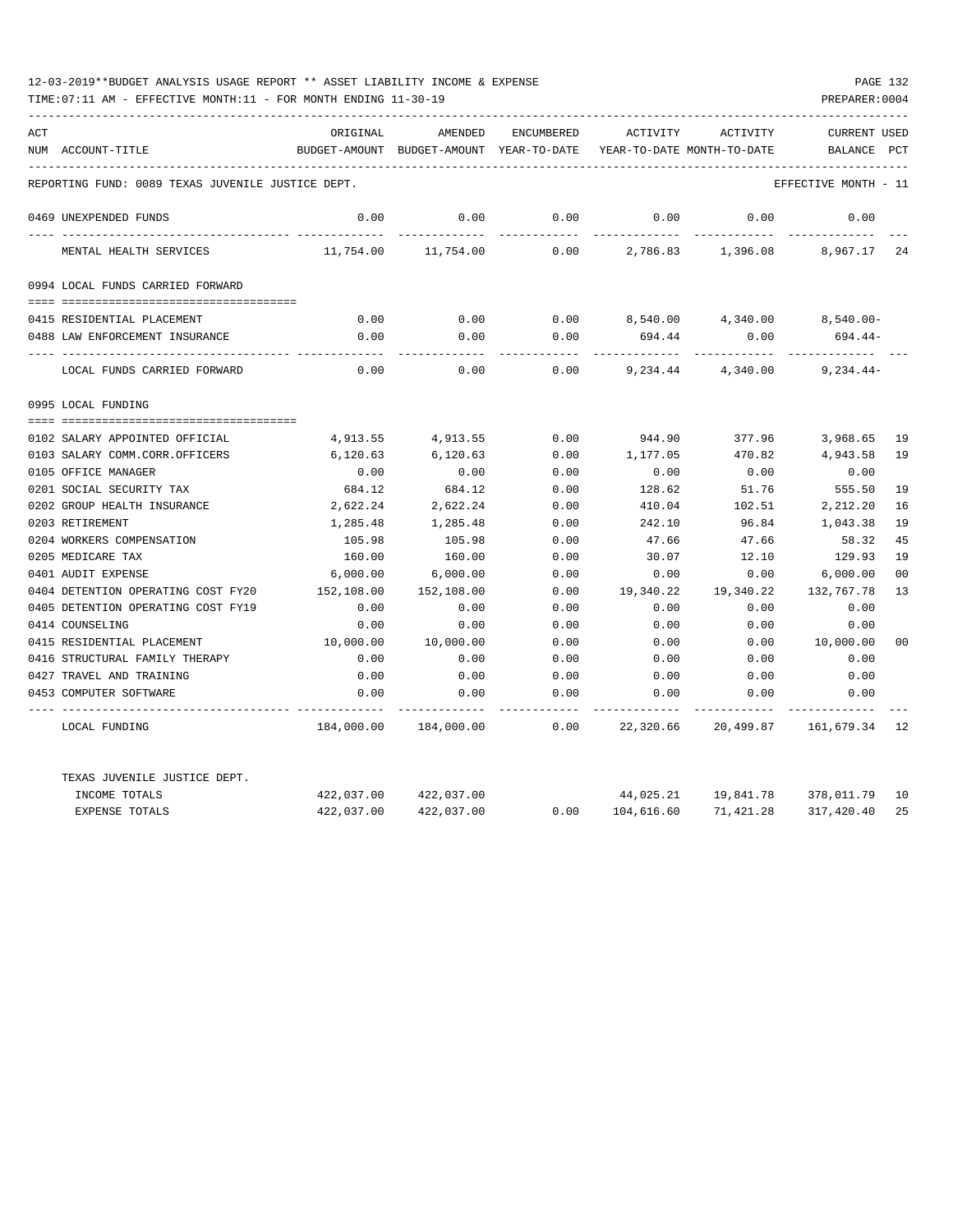|     | 12-03-2019**BUDGET ANALYSIS USAGE REPORT ** ASSET LIABILITY INCOME & EXPENSE<br>PAGE 133<br>TIME: 07:11 AM - EFFECTIVE MONTH: 11 - FOR MONTH ENDING 11-30-19<br>PREPARER: 0004 |                |                                                     |               |                                        |                    |                                    |                |  |
|-----|--------------------------------------------------------------------------------------------------------------------------------------------------------------------------------|----------------|-----------------------------------------------------|---------------|----------------------------------------|--------------------|------------------------------------|----------------|--|
| ACT | NUM ACCOUNT-TITLE                                                                                                                                                              | ORIGINAL       | AMENDED<br>BUDGET-AMOUNT BUDGET-AMOUNT YEAR-TO-DATE | ENCUMBERED    | ACTIVITY<br>YEAR-TO-DATE MONTH-TO-DATE | ACTIVITY           | <b>CURRENT USED</b><br>BALANCE PCT |                |  |
|     | REPORTING FUND: 0092 STATZER FUND                                                                                                                                              |                |                                                     |               |                                        |                    | EFFECTIVE MONTH - 11               |                |  |
|     | 0103 CASH                                                                                                                                                                      |                |                                                     |               |                                        |                    |                                    |                |  |
|     | 0100 STATZER-COMBINED FUNDS CHECKING                                                                                                                                           |                |                                                     |               |                                        | 2.54 1.36 5,315.23 |                                    |                |  |
|     | 0175 TEXPOOL                                                                                                                                                                   |                |                                                     |               | 139.49                                 | 66.63              | 41,095.80                          |                |  |
|     | CASH                                                                                                                                                                           |                |                                                     |               | 142.03                                 | 67.99              | 46,411.03                          |                |  |
|     | 0200 SYSTEM ADDED LIABILITY DEPARTMENT                                                                                                                                         |                |                                                     |               |                                        |                    |                                    |                |  |
|     |                                                                                                                                                                                |                |                                                     |               |                                        |                    |                                    |                |  |
|     | 0900 SYSTEM ADDED LIABILITY LINE-ITEM<br>0910 SYSTEM ADDED LIABILITY LINE-ITEM                                                                                                 |                |                                                     |               | 0.00<br>0.00                           | 0.00<br>0.00       | 0.00<br>0.00                       |                |  |
|     |                                                                                                                                                                                |                |                                                     |               |                                        |                    |                                    |                |  |
|     | SYSTEM ADDED LIABILITY DEPARTMENT                                                                                                                                              |                |                                                     |               | 0.00                                   | 0.00               | 0.00                               |                |  |
|     | 0271 EQUITY ACCOUNT                                                                                                                                                            |                |                                                     |               |                                        |                    |                                    |                |  |
|     | 0200 EQUITY ACCOUNT                                                                                                                                                            |                |                                                     |               | 0.00                                   | 0.00               | 46,269.00                          |                |  |
|     | EQUITY ACCOUNT                                                                                                                                                                 |                |                                                     |               | 0.00                                   | 0.00               | 46,269.00                          |                |  |
|     | 0360 INTEREST EARNINGS                                                                                                                                                         |                |                                                     |               |                                        |                    |                                    |                |  |
|     | 0100 INTEREST EARNINGS                                                                                                                                                         | 50.00          | 50.00                                               |               | 142.03                                 | 67.99              | $92.03 + 284$                      |                |  |
|     | 0350 GOV. COMMODITY PROG. ASCS                                                                                                                                                 | 0.00           | 0.00                                                |               | 0.00                                   | 0.00               | 0.00                               |                |  |
|     | INTEREST EARNINGS                                                                                                                                                              | 50.00          | 50.00                                               | 0.00          | 142.03                                 | 67.99              | $92.03 + 284$                      |                |  |
|     | 0370 RENT                                                                                                                                                                      |                |                                                     |               |                                        |                    |                                    |                |  |
|     |                                                                                                                                                                                |                |                                                     |               |                                        |                    |                                    |                |  |
|     | 0100 RENT<br>0130 REFUNDS & MISCELLANEOUS                                                                                                                                      | 757.85<br>0.00 | 757.85<br>0.00                                      |               | 0.00<br>0.00                           | 0.00<br>0.00       | 757.85<br>0.00                     | 0 <sub>0</sub> |  |
|     |                                                                                                                                                                                |                |                                                     |               |                                        |                    |                                    |                |  |
|     | RENT                                                                                                                                                                           | 757.85         | 757.85                                              | 0.00          | 0.00                                   | 0.00               | 757.85                             | 0 <sub>0</sub> |  |
|     | 0700 STATZER FARM                                                                                                                                                              |                |                                                     |               |                                        |                    |                                    |                |  |
|     | 0310 OFFICE SUPPLIES                                                                                                                                                           | 0.00           | 0.00                                                | 0.00          | 0.00                                   | 0.00               | 0.00                               |                |  |
|     | 0430 BIDS AND NOTICES                                                                                                                                                          | 110.00         | 110.00                                              | 0.00          | 0.00                                   | 0.00               | 110.00                             | 00             |  |
|     | 0484 APPRAISALS                                                                                                                                                                | 0.00           | 0.00                                                | 0.00          | 0.00                                   | 0.00               | 0.00                               |                |  |
|     | 0490 LITERACY COUNCIL DONATION                                                                                                                                                 | 697.85         | 697.85                                              | 0.00<br>$---$ | 0.00                                   | 0.00               | 697.85<br>$- - - - - - -$          | 0 <sub>0</sub> |  |
|     | STATZER FARM                                                                                                                                                                   | 807.85         | 807.85                                              | 0.00          | 0.00                                   | 0.00               | 807.85                             | 00             |  |
|     | 0999 ACCOUNTS PAYABLE                                                                                                                                                          |                |                                                     |               |                                        |                    |                                    |                |  |
|     | 0100 A/P CLEARING ACCOUNT                                                                                                                                                      |                |                                                     |               | 0.00                                   | 0.00               | 0.00                               |                |  |
|     | ACCOUNTS PAYABLE                                                                                                                                                               |                |                                                     |               | 0.00                                   | 0.00               | 0.00                               |                |  |
|     | STATZER FUND                                                                                                                                                                   |                |                                                     |               |                                        |                    |                                    |                |  |
|     | INCOME TOTALS                                                                                                                                                                  | 807.85         | 807.85                                              |               | 142.03                                 | 67.99              | 665.82                             | 18             |  |
|     | EXPENSE TOTALS                                                                                                                                                                 | 807.85         | 807.85                                              | 0.00          | 0.00                                   | 0.00               | 807.85                             | 0 <sub>0</sub> |  |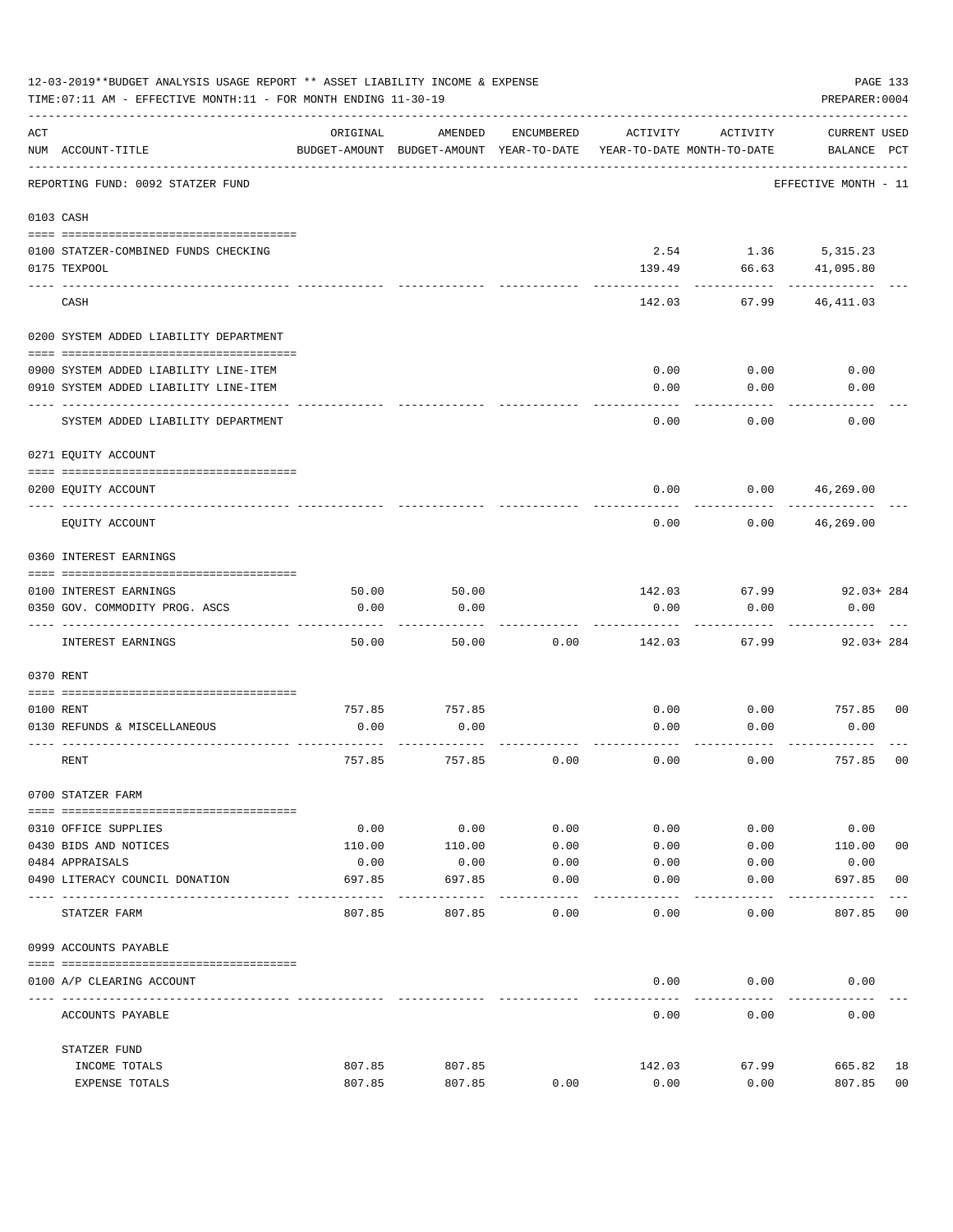| 12-03-2019**BUDGET ANALYSIS USAGE REPORT ** ASSET LIABILITY INCOME & EXPENSE<br>TIME: 07:11 AM - EFFECTIVE MONTH: 11 - FOR MONTH ENDING 11-30-19<br>PREPARER: 0004 |                                                |                                                                                 |                   |                  |               |                 |                                    | PAGE 134 |  |
|--------------------------------------------------------------------------------------------------------------------------------------------------------------------|------------------------------------------------|---------------------------------------------------------------------------------|-------------------|------------------|---------------|-----------------|------------------------------------|----------|--|
| ACT                                                                                                                                                                | NUM ACCOUNT-TITLE                              | ORIGINAL<br>BUDGET-AMOUNT BUDGET-AMOUNT YEAR-TO-DATE YEAR-TO-DATE MONTH-TO-DATE | AMENDED           | ENCUMBERED       | ACTIVITY      | ACTIVITY        | <b>CURRENT USED</b><br>BALANCE PCT |          |  |
|                                                                                                                                                                    | REPORTING FUND: 0093 TX. COMM. DEVELOPMENT PGM |                                                                                 |                   |                  |               |                 | EFFECTIVE MONTH - 11               |          |  |
|                                                                                                                                                                    | 0103 CASH                                      |                                                                                 |                   |                  |               |                 |                                    |          |  |
|                                                                                                                                                                    | 0909 CASH- #713169 RANDOLPH                    |                                                                                 |                   |                  | 0.00          | 0.00            | 100.00                             |          |  |
| $- - - - -$                                                                                                                                                        | CASH                                           |                                                                                 |                   |                  | 0.00          | 0.00            | 100.00                             |          |  |
|                                                                                                                                                                    | 0120 RECEIVABLES                               |                                                                                 |                   |                  |               |                 |                                    |          |  |
|                                                                                                                                                                    | 0312 DUE FROM OTHER GOVERNMENT                 |                                                                                 |                   |                  | 0.00          | 0.00            | 0.00                               |          |  |
|                                                                                                                                                                    | RECEIVABLES                                    |                                                                                 |                   |                  | 0.00          | -------<br>0.00 | 0.00                               |          |  |
|                                                                                                                                                                    | 0200 LIABILITY ACCOUNT                         |                                                                                 |                   |                  |               |                 |                                    |          |  |
|                                                                                                                                                                    | 0910 SYSTEM ADDED LIABILITY                    |                                                                                 |                   |                  | 0.00          | 0.00            | 0.00                               |          |  |
|                                                                                                                                                                    | LIABILITY ACCOUNT                              |                                                                                 |                   |                  | 0.00          | 0.00            | 0.00                               |          |  |
|                                                                                                                                                                    | 0271 EQUITY ACCOUNT                            |                                                                                 |                   |                  |               |                 |                                    |          |  |
|                                                                                                                                                                    | 0200 EQUITY ACCOUNT                            |                                                                                 |                   |                  | 0.00          | 0.00            | 100.00                             |          |  |
|                                                                                                                                                                    | EQUITY ACCOUNT                                 |                                                                                 |                   |                  | 0.00          | 0.00            | 100.00                             |          |  |
|                                                                                                                                                                    | 0330 GRANT INCOME                              |                                                                                 |                   |                  |               |                 |                                    |          |  |
|                                                                                                                                                                    | 0909 GRANT #713169 RANDOLPH                    | 0.00                                                                            | 0.00              |                  | 0.00          | 0.00            | 0.00                               |          |  |
|                                                                                                                                                                    | GRANT INCOME                                   | 0.00                                                                            | 0.00              | 0.00             | 0.00          | 0.00            | 0.00                               |          |  |
|                                                                                                                                                                    | 0370 REFUNDS & MISCELLANEOUS                   |                                                                                 |                   |                  |               |                 |                                    |          |  |
|                                                                                                                                                                    | 0130 REFUNDS & MISCELLANEOUS                   | 0.00                                                                            | 0.00              |                  | 0.00          | 0.00            | 0.00                               |          |  |
|                                                                                                                                                                    | REFUNDS & MISCELLANEOUS                        | 0.00                                                                            | 0.00              | 0.00             | 0.00          | 0.00            | 0.00                               |          |  |
|                                                                                                                                                                    | 0909 GRANT #713169 RANDOLPH                    |                                                                                 |                   |                  |               |                 |                                    |          |  |
|                                                                                                                                                                    | 0414 GRANT ADMINISTRATION                      | 0.00                                                                            | 0.00              | 0.00             | 0.00          | 0.00            | 0.00                               |          |  |
|                                                                                                                                                                    | 0415 CONSTRUCTION EXPENSE                      | 0.00                                                                            | 0.00              | 0.00             | 0.00          | 0.00            | 0.00                               |          |  |
|                                                                                                                                                                    | 0416 ENGINEERING                               | 0.00                                                                            | 0.00              | 0.00             | 0.00          | 0.00            | 0.00                               |          |  |
|                                                                                                                                                                    | GRANT #713169 RANDOLPH                         | 0.00                                                                            | $- - - -$<br>0.00 | $-- - -$<br>0.00 | -----<br>0.00 | -----<br>0.00   | 0.00                               |          |  |
|                                                                                                                                                                    | TX. COMM. DEVELOPMENT PGM                      |                                                                                 |                   |                  |               |                 |                                    |          |  |
|                                                                                                                                                                    | INCOME TOTALS                                  | 0.00                                                                            | 0.00              |                  | 0.00          | 0.00            | 0.00                               |          |  |
|                                                                                                                                                                    | EXPENSE TOTALS                                 | 0.00                                                                            | 0.00              | 0.00             | 0.00          | 0.00            | 0.00                               |          |  |
|                                                                                                                                                                    |                                                |                                                                                 |                   |                  |               |                 |                                    |          |  |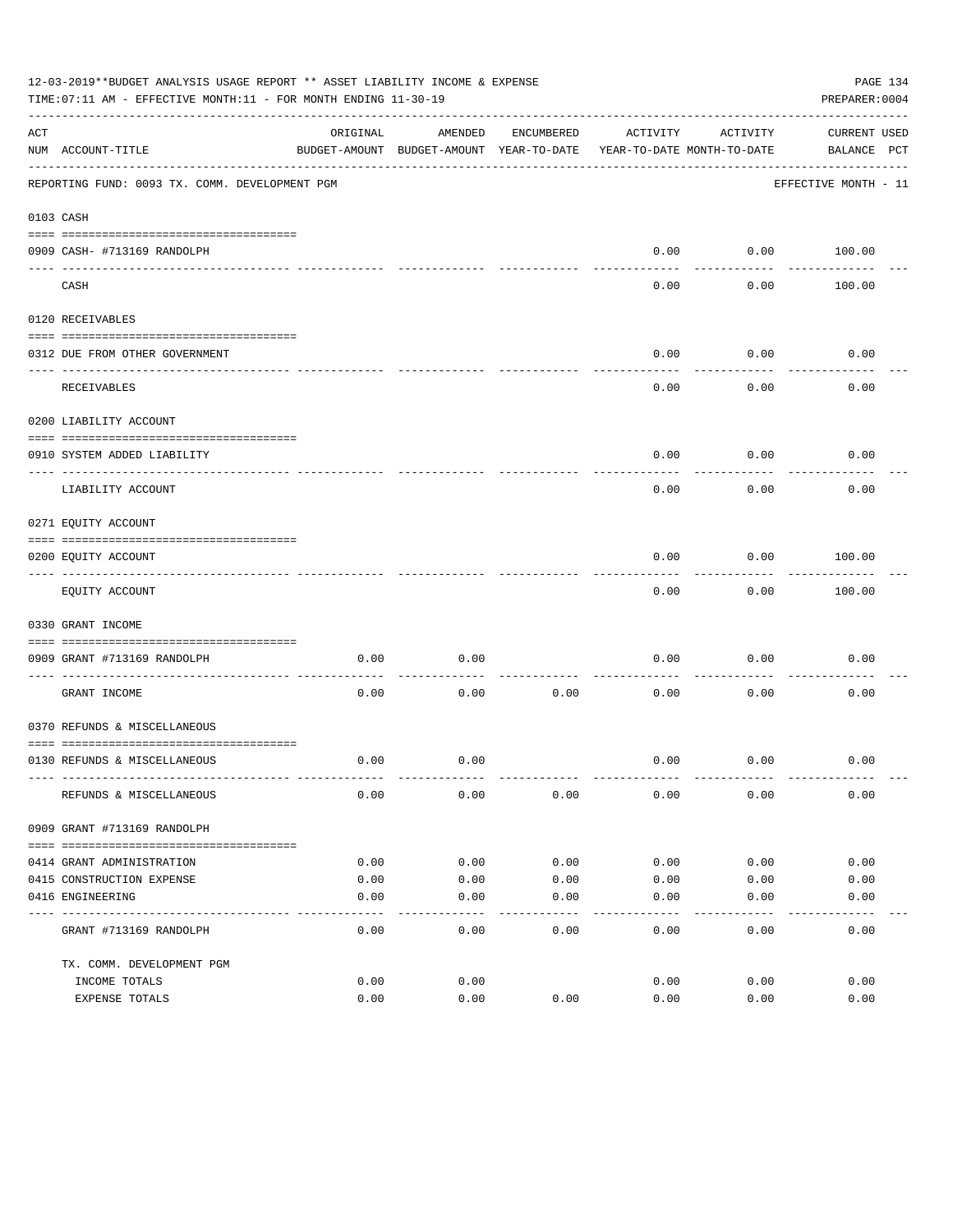| 12-03-2019**BUDGET ANALYSIS USAGE REPORT ** ASSET LIABILITY INCOME & EXPENSE<br>PAGE 135<br>TIME: 07:11 AM - EFFECTIVE MONTH: 11 - FOR MONTH ENDING 11-30-19<br>PREPARER: 0004 |                                          |          |                                                     |            |                                        |                 |                                    |  |  |
|--------------------------------------------------------------------------------------------------------------------------------------------------------------------------------|------------------------------------------|----------|-----------------------------------------------------|------------|----------------------------------------|-----------------|------------------------------------|--|--|
| ACT                                                                                                                                                                            | NUM ACCOUNT-TITLE                        | ORIGINAL | AMENDED<br>BUDGET-AMOUNT BUDGET-AMOUNT YEAR-TO-DATE | ENCUMBERED | ACTIVITY<br>YEAR-TO-DATE MONTH-TO-DATE | ACTIVITY        | <b>CURRENT USED</b><br>BALANCE PCT |  |  |
|                                                                                                                                                                                | REPORTING FUND: 0095 PAYROLL             |          |                                                     |            |                                        |                 | EFFECTIVE MONTH - 11               |  |  |
|                                                                                                                                                                                | 0100 PAYROLL CLEARING ACCOUNT            |          |                                                     |            |                                        |                 |                                    |  |  |
|                                                                                                                                                                                | 0100 PAYROLL CASH                        |          |                                                     |            | 0.04                                   | 0.02            | 20.68                              |  |  |
|                                                                                                                                                                                | PAYROLL CLEARING ACCOUNT                 |          |                                                     |            | 0.04                                   | 0.02            | 20.68                              |  |  |
|                                                                                                                                                                                | 0200 SYSTEM ADDED LIABILITY DEPARTMENT   |          |                                                     |            |                                        |                 |                                    |  |  |
|                                                                                                                                                                                | 0910 SYSTEM ADDED LIABILITY LINE-ITEM    |          |                                                     |            | 0.00                                   | 0.00            | 0.00                               |  |  |
|                                                                                                                                                                                | SYSTEM ADDED LIABILITY DEPARTMENT        |          |                                                     |            | 0.00                                   | -------<br>0.00 | 0.00                               |  |  |
|                                                                                                                                                                                | 0271 EQUITY ACCOUNT                      |          |                                                     |            |                                        |                 |                                    |  |  |
|                                                                                                                                                                                | 0200 DEPOSITS                            |          |                                                     |            | 0.00                                   | 0.00            | 20.64                              |  |  |
|                                                                                                                                                                                | EQUITY ACCOUNT                           |          |                                                     |            | 0.00                                   | 0.00            | 20.64                              |  |  |
|                                                                                                                                                                                | 0360 INTEREST EARNINGS                   |          |                                                     |            |                                        |                 |                                    |  |  |
|                                                                                                                                                                                | 0100 INTEREST EARNINGS                   | 0.00     | 0.00                                                |            | 0.00                                   | 0.00            | 0.00                               |  |  |
|                                                                                                                                                                                | ---- --------------<br>INTEREST EARNINGS | 0.00     | 0.00                                                | 0.00       | 0.00                                   | 0.00            | 0.00                               |  |  |
|                                                                                                                                                                                | 0370 MISCELLANEOUS                       |          |                                                     |            |                                        |                 |                                    |  |  |
|                                                                                                                                                                                | 0125 AFLAC FSA CLEARING                  | 0.00     | 0.00                                                |            | 0.00                                   | 0.00            | 0.00                               |  |  |
|                                                                                                                                                                                | 0130 REFUNDS & MISCELLANEOUS             | 0.00     | 0.00<br>----                                        |            | 0.04<br>-----                          | 0.02<br>-----   | $0.04+$                            |  |  |
|                                                                                                                                                                                | MISCELLANEOUS                            | 0.00     | 0.00                                                | 0.00       | 0.04                                   | 0.02            | $0.04+$                            |  |  |
|                                                                                                                                                                                | PAYROLL                                  |          |                                                     |            |                                        |                 |                                    |  |  |
|                                                                                                                                                                                | INCOME TOTALS                            | 0.00     | 0.00                                                |            | 0.04                                   | 0.02            | $0.04+$                            |  |  |
|                                                                                                                                                                                | <b>EXPENSE TOTALS</b>                    | 0.00     | 0.00                                                | 0.00       | 0.00                                   | 0.00            | 0.00                               |  |  |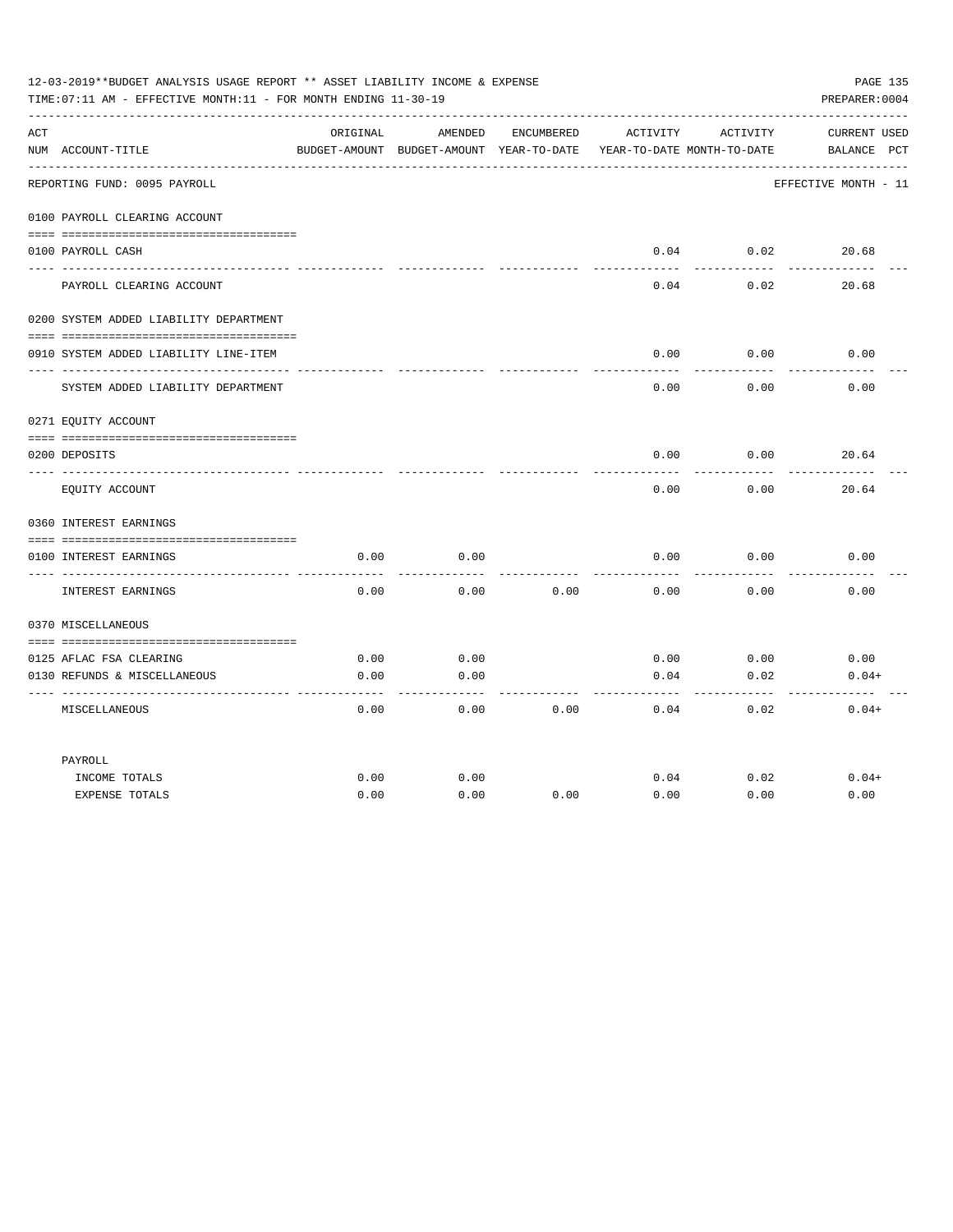| 12-03-2019**BUDGET ANALYSIS USAGE REPORT ** ASSET LIABILITY INCOME & EXPENSE<br>TIME: 07:11 AM - EFFECTIVE MONTH: 11 - FOR MONTH ENDING 11-30-19 |                                        |          |                                                                     |            |          |          |                                            |  |
|--------------------------------------------------------------------------------------------------------------------------------------------------|----------------------------------------|----------|---------------------------------------------------------------------|------------|----------|----------|--------------------------------------------|--|
| ACT                                                                                                                                              |                                        | ORIGINAL | AMENDED                                                             | ENCUMBERED | ACTIVITY | ACTIVITY | <b>CURRENT USED</b>                        |  |
|                                                                                                                                                  | NUM ACCOUNT-TITLE                      |          | BUDGET-AMOUNT BUDGET-AMOUNT YEAR-TO-DATE YEAR-TO-DATE MONTH-TO-DATE |            |          |          | BALANCE PCT                                |  |
|                                                                                                                                                  | REPORTING FUND: 0098 CAPITAL ASSETS    |          |                                                                     |            |          |          | EFFECTIVE MONTH - 11                       |  |
|                                                                                                                                                  | 0160 CAPITAL ASSETS                    |          |                                                                     |            |          |          |                                            |  |
|                                                                                                                                                  |                                        |          |                                                                     |            |          |          |                                            |  |
|                                                                                                                                                  | 0100 LAND                              |          |                                                                     |            | 0.00     | 0.00     | 341,561.30                                 |  |
|                                                                                                                                                  | 0200 BUILDINGS                         |          |                                                                     |            | 0.00     | 0.00     | 4,737,000.00                               |  |
|                                                                                                                                                  | 0201 ACCUM.DEPRECIATION-BUILDINGS      |          |                                                                     |            | 0.00     | 0.00     | $3,494,444.40-$                            |  |
|                                                                                                                                                  | 0210 AUTOMOBILES AND TRUCKS            |          |                                                                     |            | 0.00     | 0.00     | 2,289,535.41                               |  |
|                                                                                                                                                  | 0211 ACCUM.DEPR.AUTOS AND TRUCKS       |          |                                                                     |            | 0.00     | 0.00     | $1,392,369.10-$                            |  |
|                                                                                                                                                  | 0215 COMPUTER EQUIPMENT                |          |                                                                     |            | 0.00     | 0.00     | 753,474.11                                 |  |
|                                                                                                                                                  | 0216 ACCUM.DEPR.-COMPUTER EQUIPMENT    |          |                                                                     |            | 0.00     | 0.00     | 657,090.62-                                |  |
|                                                                                                                                                  | 0220 OFFICE EQUIPMENT                  |          |                                                                     |            | 0.00     | 0.00     | 164,640.04                                 |  |
|                                                                                                                                                  | 0221 ACCUM. DEPR. - OFFICE EQUIPMENT   |          |                                                                     |            | 0.00     | 0.00     | $100, 426.88 -$                            |  |
|                                                                                                                                                  | 0225 RADIO EQUIPMENT                   |          |                                                                     |            | 0.00     | 0.00     | 213, 359.45                                |  |
|                                                                                                                                                  | 0226 ACCUM.DEPR.-RADIO EQUIPMENT       |          |                                                                     |            | 0.00     | 0.00     | 208,278.09-                                |  |
|                                                                                                                                                  | 0227 SECURITY EQUIPMENT                |          |                                                                     |            | 0.00     | 0.00     | 111,850.36                                 |  |
|                                                                                                                                                  | 0228 ACCUM.DEP. - SECURITY EQUIPMENT   |          |                                                                     |            | 0.00     | 0.00     | $20,036.23-$                               |  |
|                                                                                                                                                  | 0230 ROADS                             |          |                                                                     |            | 0.00     | 0.00     | 17,841,000.74                              |  |
|                                                                                                                                                  | 0231 ACCUM. DEPRECIATION-ROADS         |          |                                                                     |            | 0.00     | 0.00     | 14, 422, 516.81-                           |  |
|                                                                                                                                                  | 0235 BRIDGES                           |          |                                                                     |            | 0.00     |          | 0.00 10,580,176.85                         |  |
|                                                                                                                                                  | 0236 ACCUM. DEPRECIATION-BRIDGES       |          |                                                                     |            | 0.00     | 0.00     | 3,673,811.72-                              |  |
|                                                                                                                                                  | 0300 ROAD EQUIPMENT                    |          |                                                                     |            | 0.00     | 0.00     | 3,707,840.28                               |  |
|                                                                                                                                                  | 0301 ACCUM.DEPRECIATION-ROAD EQUIPMENT |          |                                                                     |            | 0.00     | 0.00     | 2,812,298.86-                              |  |
|                                                                                                                                                  | 0400 CONSTRUCTION IN PROGRESS          |          |                                                                     |            | 0.00     | 0.00     | 1,149,461.29                               |  |
|                                                                                                                                                  |                                        |          |                                                                     |            |          |          |                                            |  |
|                                                                                                                                                  | CAPITAL ASSETS                         |          |                                                                     |            | 0.00     |          | $0.00 \quad 15,108,627.12$                 |  |
|                                                                                                                                                  | 0271 EQUITY ACCOUNT                    |          |                                                                     |            |          |          |                                            |  |
|                                                                                                                                                  |                                        |          |                                                                     |            |          |          |                                            |  |
|                                                                                                                                                  | 0200 EQUITY ACCOUNT                    |          |                                                                     |            | 0.00     |          | $0.00 \quad 15,108,627.12 -$<br>---------- |  |
|                                                                                                                                                  | EQUITY ACCOUNT                         |          |                                                                     |            | 0.00     |          | $0.00 \quad 15,108,627.12 -$               |  |
|                                                                                                                                                  | CAPITAL ASSETS                         |          |                                                                     |            |          |          |                                            |  |
|                                                                                                                                                  | INCOME TOTALS                          | 0.00     | 0.00                                                                |            | 0.00     | 0.00     | 0.00                                       |  |
|                                                                                                                                                  | <b>EXPENSE TOTALS</b>                  | 0.00     | 0.00                                                                | 0.00       | 0.00     | 0.00     | 0.00                                       |  |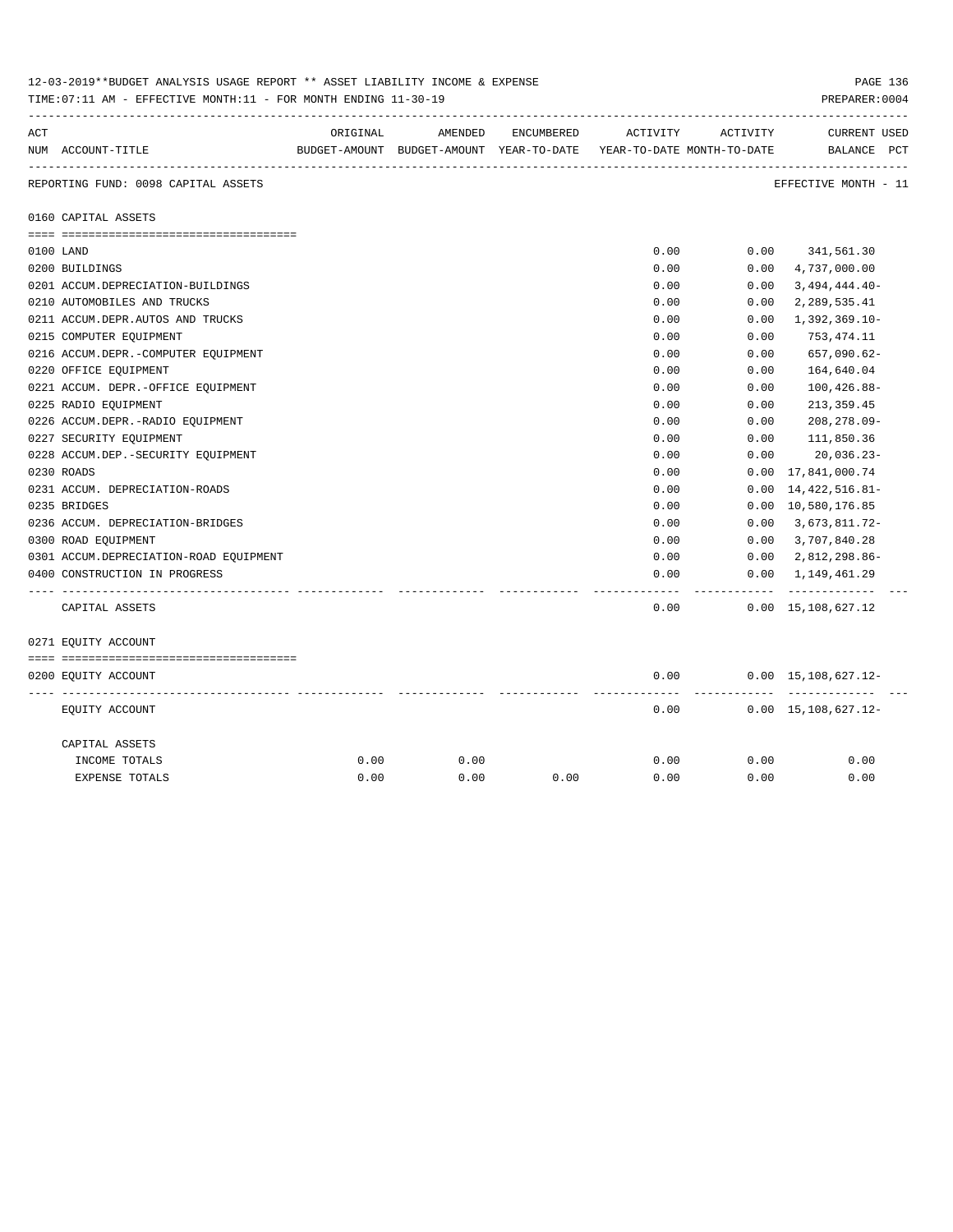| ACT |                                        | ORIGINAL | AMENDED                                                             | ENCUMBERED | ACTIVITY      | ACTIVITY        | <b>CURRENT USED</b>           |  |
|-----|----------------------------------------|----------|---------------------------------------------------------------------|------------|---------------|-----------------|-------------------------------|--|
|     | NUM ACCOUNT-TITLE                      |          | BUDGET-AMOUNT BUDGET-AMOUNT YEAR-TO-DATE YEAR-TO-DATE MONTH-TO-DATE |            |               |                 | BALANCE PCT                   |  |
|     | REPORTING FUND: 0099 GOVERNMENTAL DEBT |          |                                                                     |            |               |                 | EFFECTIVE MONTH - 11          |  |
|     | 0170 DEFERRED PENSION OUTFLOW          |          |                                                                     |            |               |                 |                               |  |
|     | 0200 DEFERRED PENSION OUTFLOW          |          |                                                                     |            | 0.00          |                 | $0.00 \quad 1,424,804.00$     |  |
|     | DEFERRED PENSION OUTFLOW               |          |                                                                     |            | 0.00          |                 | $0.00 \quad 1,424,804.00$     |  |
|     | 0200 GOVERNMENTAL DEBT                 |          |                                                                     |            |               |                 |                               |  |
|     | 0240 ACCRUED INTEREST                  |          |                                                                     |            | 0.00          | 0.00            | 61,179.00                     |  |
|     | 0250 GENERAL OBLIGATION BOND           |          |                                                                     |            | 0.00          | 0.00            | 5,930,000.00                  |  |
|     | 0251 GOB-CURRENT PORTION               |          |                                                                     |            | 0.00          | 0.00            | 160,000.00                    |  |
|     | 0255 BOND DISCOUNT CURRENT             |          |                                                                     |            | 0.00          | 0.00            | 2,699.60-                     |  |
|     | 0256 BOND DISCOUNT                     |          |                                                                     |            | 0.00          | 0.00            | $60, 741.09 -$                |  |
|     | 0257 BOND PREMIUM CURRENT              |          |                                                                     |            | 0.00          | 0.00            | 10,976.99                     |  |
|     | 0258 BOND PREMIUM                      |          |                                                                     |            | 0.00          | 0.00            | 246,982.37                    |  |
|     | 0275 NOTES PAYABLE                     |          |                                                                     |            | 0.00          | 0.00            | 0.00                          |  |
|     | 0277 NOTE #16240648-SHERIFF            |          |                                                                     |            | 0.00          | 0.00            | 0.00                          |  |
|     | 0278 NOTE #16308936-SHERIFF            |          |                                                                     |            | 0.00          | 0.00            | 0.00                          |  |
|     | 0279 NOTE #16291000-R&B#3              |          |                                                                     |            | 0.00          | 0.00            | 0.00                          |  |
|     | 0280 NOTE #16295968-R&B#3              |          |                                                                     |            | 0.00          | 0.00            | 0.00                          |  |
|     | 0281 ODYSSEY #16235752-GENERAL         |          |                                                                     |            | 0.00          | 0.00            | 0.00                          |  |
|     | 0310 CAPITAL LEASE-CURRENT PORTION     |          |                                                                     |            | 0.00          | 0.00            | 0.00                          |  |
|     | 0350 ACCRUED COMPENSATION              |          |                                                                     |            | 0.00          | 0.00            | 199,433.20                    |  |
|     | 0400 NET PENSION LIABILITY             |          |                                                                     |            | 0.00          | 0.00            | 897,879.00                    |  |
|     | 0450 DEFERRED PENSION IN FLOW          |          |                                                                     |            | 0.00<br>----- | 0.00<br>------- | 1,225,677.00<br>------------- |  |
|     | GOVERNMENTAL DEBT                      |          |                                                                     |            | 0.00          | 0.00            | 8,668,686.87                  |  |
|     | 0271 EQUITY                            |          |                                                                     |            |               |                 |                               |  |
|     | 0200 EQUITY ACCOUNT                    |          |                                                                     |            | 0.00          |                 | $0.00$ 7, 243, 882.87-        |  |
|     | EOUITY                                 |          |                                                                     |            | 0.00          | ------          | $0.00$ 7, 243, 882.87-        |  |
|     | GOVERNMENTAL DEBT                      |          |                                                                     |            |               |                 |                               |  |
|     | INCOME TOTALS                          | 0.00     | 0.00                                                                |            | 0.00          | 0.00            | 0.00                          |  |
|     | <b>EXPENSE TOTALS</b>                  | 0.00     | 0.00                                                                | 0.00       | 0.00          | 0.00            | 0.00                          |  |